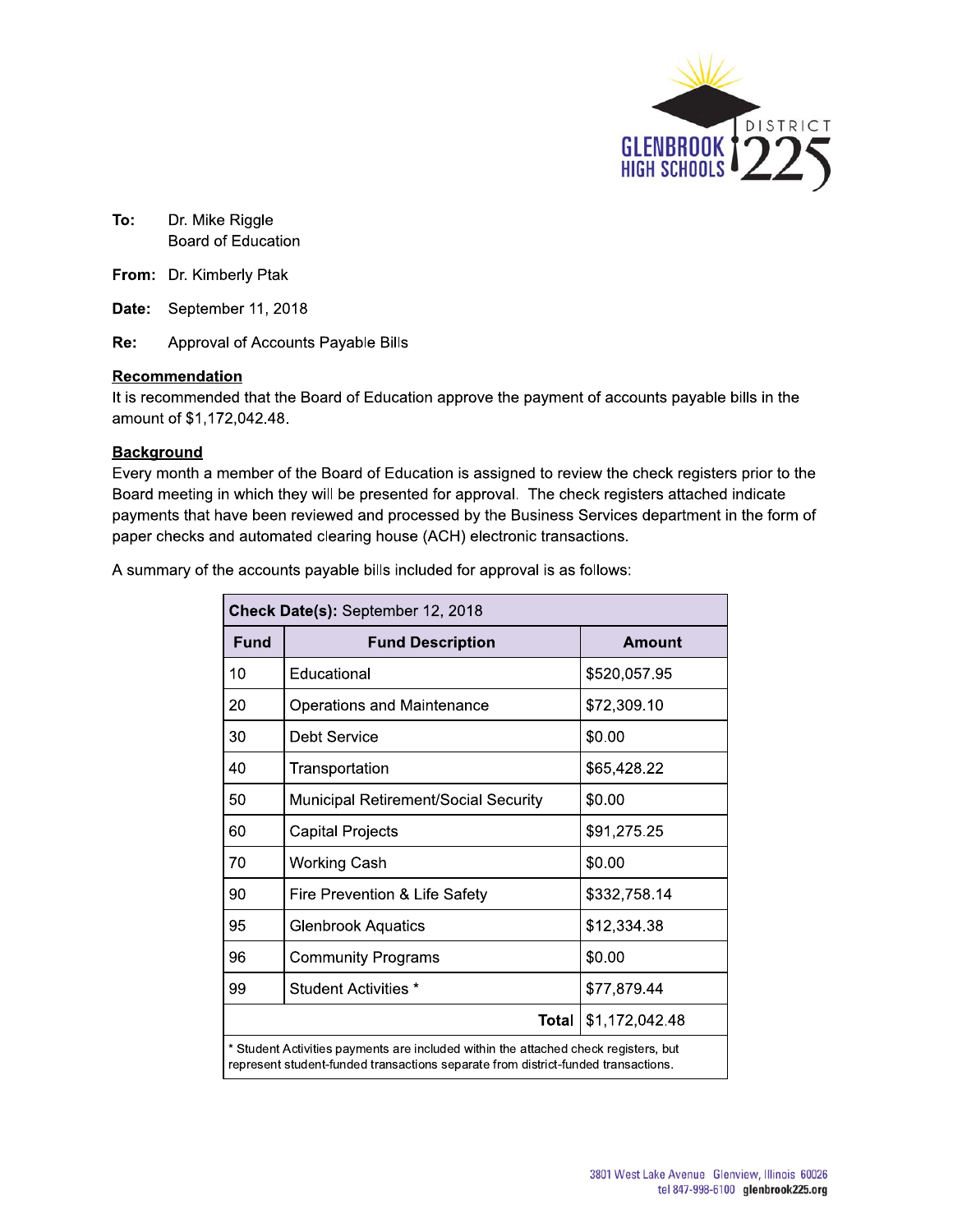#### NORTHFIELD TOWNSHIP HIGH SCHOOL DISTRICT NO. 225 PAYMENT OF ACCOUNTS PAYABLE BILLS

NORTHFIELD TOWNSHIP HIGH SCHOOL DISTRICT NO. 225<br>
PAYMENT OF ACCOUNTS PAYABLE BILLS<br>
WHEREAS Illinois School Code (105 ILCS 5/10-20.19) permits the school board to submit to the<br>
ra certified copy of board minutes, properl treasurer a certified copy of board minutes, properly signed by the secretary and president, showing all bills approved for payment by the board and clearly showing to whom, and for what purpose each payment is to be made by the treasurer, and to what budgetary item each payment shall be debited; and

WHEREAS the board minutes have not yet been approved by the Board of Education;

NOW, THEREFORE Be it Resolved by the Board of Education of Northfield Township High

Section 1: The amounts of money, as indicated on the Approval of Accounts Payable Bills attached to and made part of this document, shall be paid to the designated recipients.

treasurer a certified copy of board minutes, properly signed<br>bills approved for payment by the board and clearly showin<br>payment is to be made by the treasurer, and to what budge<br>WHEREAS the board minutes have not yet been Section 2: The President and Secretary are hereby authorized and directed to sign this Board Order and file or cause the same to be filed with the Treasurer of the Northfield Township School Treasurer Office.

Section 3: This Board Order shall be in full force and effect upon its adoption.

|          |     | Upon motion by Member _____________ to adopt the above Board Order, seconded by                                                                                                                       |
|----------|-----|-------------------------------------------------------------------------------------------------------------------------------------------------------------------------------------------------------|
|          |     | Member _____________, a roll call vote was taken, and the Members voted as follows:                                                                                                                   |
| AYES:    |     |                                                                                                                                                                                                       |
| NAYS:    |     |                                                                                                                                                                                                       |
| ABSTAIN: |     |                                                                                                                                                                                                       |
| ABSENT:  |     |                                                                                                                                                                                                       |
|          | By: | The President declared the Motion duly carried this 11th day of September, 2018.<br>BOARD OF EDUCATION OF NORTHFIELD<br>TOWNSHIP HIGH SCHOOL DISTRICT NO. 225,<br>COOK COUNTY, ILLINOIS<br>Skip Shein |
|          |     | President, Board of Education                                                                                                                                                                         |

ortion duly carried this 11th day of September, 2018.<br>
BOARD OF EDUCATION OF NORTHFIELD<br>
TOWNSHIP HIGH SCHOOL DISTRICT NO. 225,<br>
COOK COUNTY, ILLINOIS<br>
By:<br>
Skip Shein<br>
President, Board of Education dent declared the Motion duly carried this 11th day of<br>
BOARD OF EDUCATION OF<br>
TOWNSHIP HIGH SCHOOL I<br>
COOK COUNTY, ILLINOIS<br>
By:<br>
Skip Shein<br>
President, Board of Equation

ATTEST:

PPPPPPPPPPPPPPPPPPPPPPPPPPPPPPPP #\$:"")! !:7\$#" Secretary, Board of Education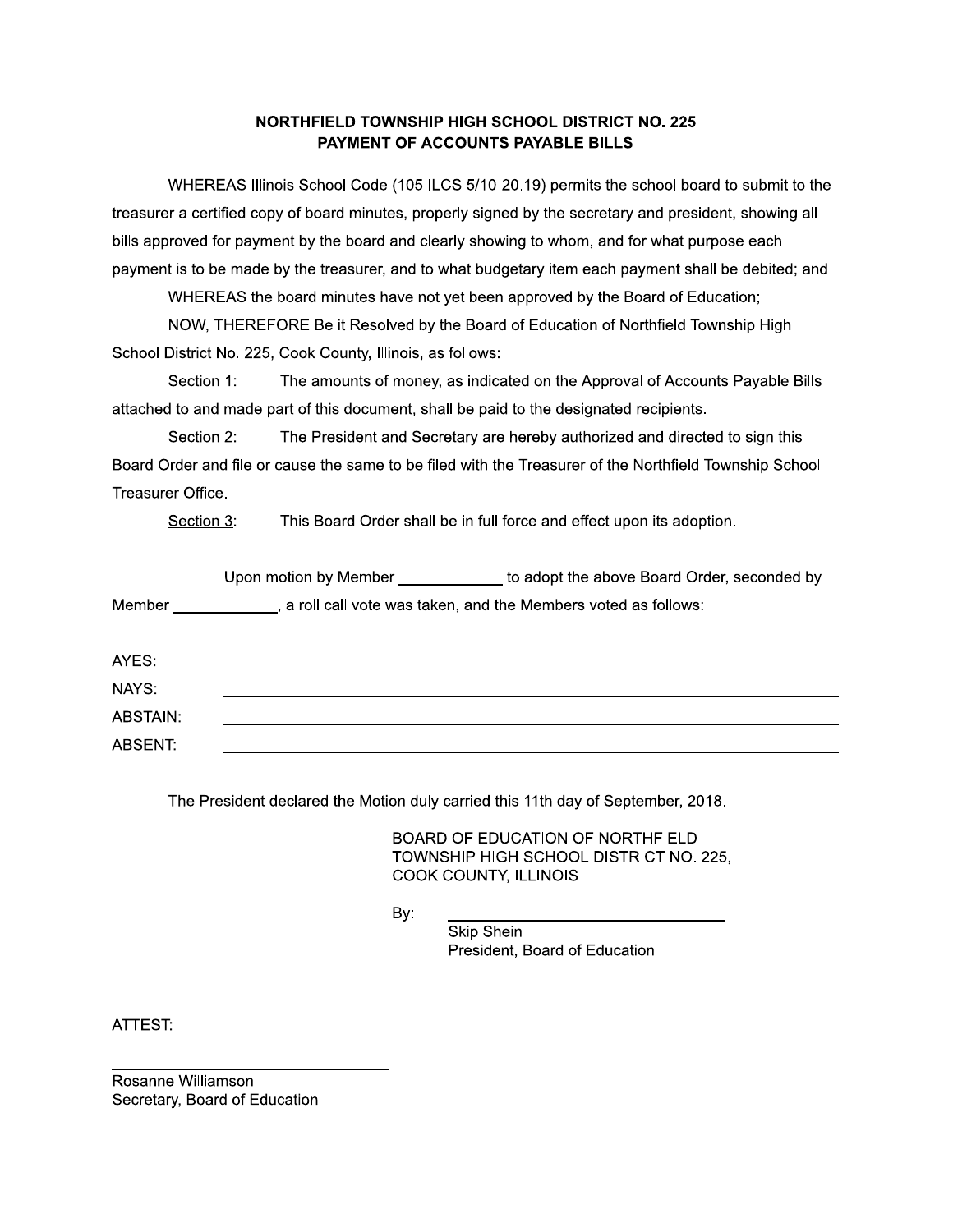|                       | AP Run: AP-V-08/24/2018 ---- Post Date: 2018-08-24 - AP Run Type: R<br><b>Glenbrook High School District 225</b> |                                          |                        |                     |                               |                                                   |                        |                     |  |  |
|-----------------------|------------------------------------------------------------------------------------------------------------------|------------------------------------------|------------------------|---------------------|-------------------------------|---------------------------------------------------|------------------------|---------------------|--|--|
| <b>Check Date</b>     | <b>Check Number</b>                                                                                              | <b>Payment Type</b>                      | <b>Name</b>            |                     |                               |                                                   |                        | <b>Check Amount</b> |  |  |
| 08/24/2018            | 101627                                                                                                           | Check                                    | <b>Bmo Harris Bank</b> |                     |                               |                                                   |                        | 136,974.08          |  |  |
| <b>Invoice Number</b> | <b>Description</b>                                                                                               |                                          |                        | <b>Invoice Date</b> | <b>Invoice Amount Account</b> |                                                   |                        | <b>Amount</b>       |  |  |
| Aug18-0247            |                                                                                                                  | 5550-0800-0024-0247 GBS CTE 1            |                        | 08/05/2018          | 50.73                         | 10 E 100 2520 3171 10 002520                      |                        | 0.73                |  |  |
|                       |                                                                                                                  |                                          |                        |                     |                               | Administraton                                     | <b>Fiscal Services</b> |                     |  |  |
|                       |                                                                                                                  |                                          |                        |                     |                               | 10 E 300 1400 4200 30 001405                      |                        | 50.00               |  |  |
|                       |                                                                                                                  |                                          |                        |                     |                               | Glenbrook South High School / Technical Education |                        |                     |  |  |
| Aug18-0288            |                                                                                                                  | 5550-0800-0024-0288 GBS Deans            |                        | 08/05/2018          | 1,817.90                      |                                                   |                        |                     |  |  |
|                       |                                                                                                                  |                                          |                        |                     |                               | 10 E 300 2111 3320 30 002110                      |                        | 1,817.90            |  |  |
|                       |                                                                                                                  |                                          |                        |                     |                               | Glenbrook South High School   Dean's Office       |                        |                     |  |  |
| Aug18-0379            |                                                                                                                  | 5550-0800-0024-0379 GBS Math 2           |                        | 08/05/2018          | 13.39                         |                                                   |                        |                     |  |  |
|                       |                                                                                                                  |                                          |                        |                     |                               | 10 E 300 1130 4100 30 001040                      |                        | 13.39               |  |  |
|                       |                                                                                                                  |                                          |                        |                     |                               | Glenbrook South High School / Mathematics         |                        |                     |  |  |
| Aug18-0411            |                                                                                                                  | 5550-0800-0024-0411 GBS Social Studies 2 |                        | 08/05/2018          | 93.30                         |                                                   |                        |                     |  |  |
|                       |                                                                                                                  |                                          |                        |                     |                               | 10 E 300 1130 4300 30 001060                      |                        | 93.30               |  |  |
|                       |                                                                                                                  |                                          |                        |                     |                               | Glenbrook South High School / Social Studies      |                        |                     |  |  |
| Aug18-0445            |                                                                                                                  | 5550-0800-0024-0445 GBS Oracle           |                        | 08/05/2018          | 2.30                          |                                                   |                        |                     |  |  |
|                       |                                                                                                                  |                                          |                        |                     |                               | 10 E 100 2520 3171 10 002520                      |                        | 2.30                |  |  |
|                       |                                                                                                                  |                                          |                        |                     |                               | Administraton                                     | / Fiscal Services      |                     |  |  |
| Aug18-0766            |                                                                                                                  | 5550-0800-0165-0766 GBS Stu Act 2        |                        | 08/05/2018          | 2,434.07                      |                                                   |                        |                     |  |  |
|                       |                                                                                                                  |                                          |                        |                     |                               | 10 E 100 2520 3171 10 002520                      |                        | 40.33               |  |  |
|                       |                                                                                                                  |                                          |                        |                     |                               | Administraton                                     | <b>Fiscal Services</b> |                     |  |  |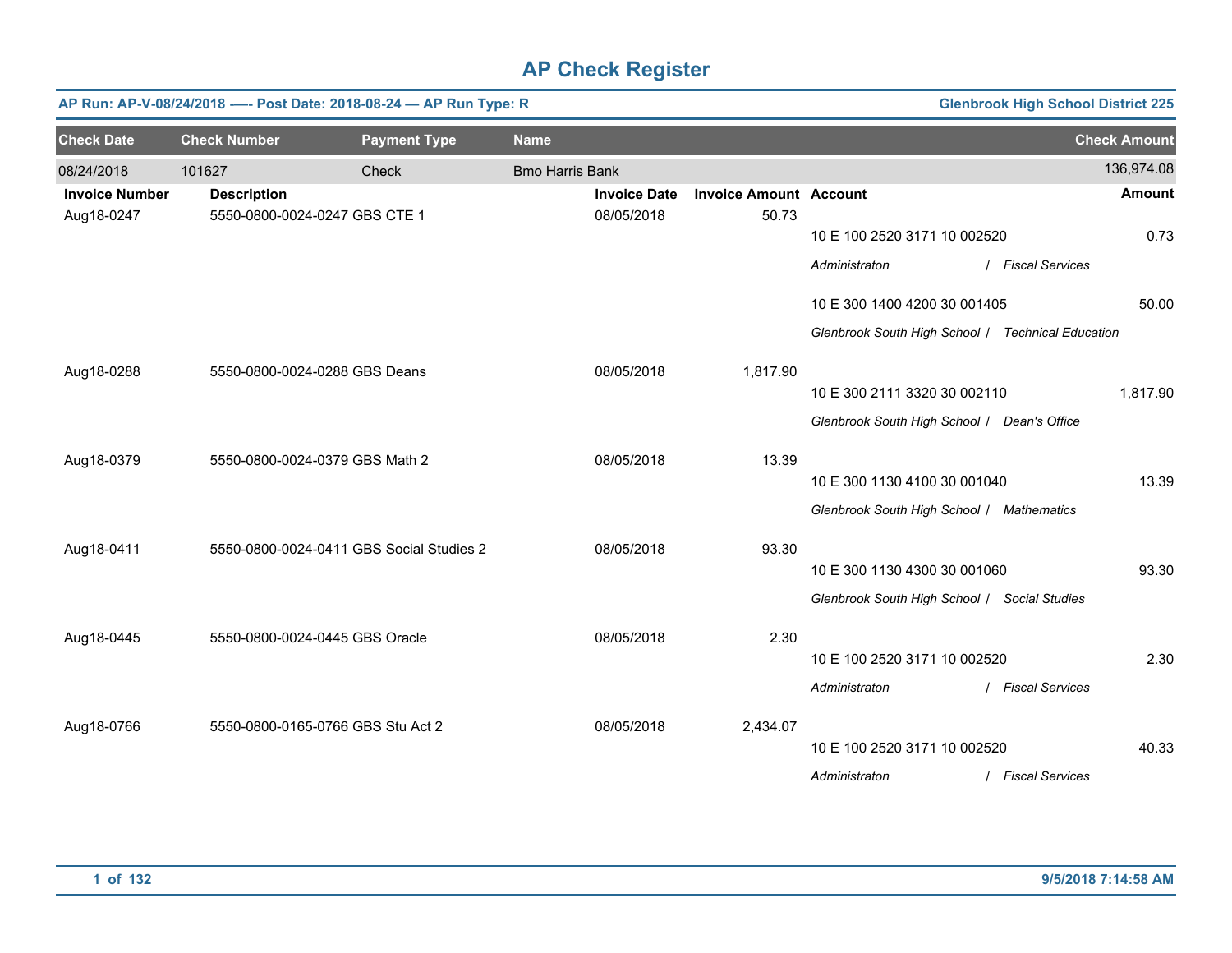| AP Run: AP-V-08/24/2018 ---- Post Date: 2018-08-24 - AP Run Type: R |                                   | <b>Glenbrook High School District 225</b> |                        |                     |                               |                                                   |                        |                     |
|---------------------------------------------------------------------|-----------------------------------|-------------------------------------------|------------------------|---------------------|-------------------------------|---------------------------------------------------|------------------------|---------------------|
| <b>Check Date</b>                                                   | <b>Check Number</b>               | <b>Payment Type</b>                       | <b>Name</b>            |                     |                               |                                                   |                        | <b>Check Amount</b> |
| 08/24/2018                                                          | 101627                            | Check                                     | <b>Bmo Harris Bank</b> |                     |                               |                                                   |                        | 136,974.08          |
| <b>Invoice Number</b>                                               | <b>Description</b>                |                                           |                        | <b>Invoice Date</b> | <b>Invoice Amount Account</b> |                                                   |                        | Amount              |
|                                                                     |                                   |                                           |                        |                     |                               | 10 E 300 1520 4100 30 005800                      |                        | 8.75                |
|                                                                     |                                   |                                           |                        |                     |                               | Glenbrook South High School / Extra/Co-Curricular | <b>Activities</b>      |                     |
|                                                                     |                                   |                                           |                        |                     |                               | 99 L 990 1529 0000 30 830040                      |                        | 1,769.00            |
|                                                                     |                                   |                                           |                        |                     |                               | <b>Student Based Activity</b><br>Account          | / Activity Tickets     |                     |
|                                                                     |                                   |                                           |                        |                     |                               | 99 L 990 1529 0000 30 830335                      |                        | 228.75              |
|                                                                     |                                   |                                           |                        |                     |                               | <b>Student Based Activity</b><br>Account          | / No Drama Productions |                     |
|                                                                     |                                   |                                           |                        |                     |                               | 99 L 990 1529 0000 30 830503                      |                        | 199.25              |
|                                                                     |                                   |                                           |                        |                     |                               | <b>Student Based Activity</b><br>Account          | / GBS Golf-Boys        |                     |
|                                                                     |                                   |                                           |                        |                     |                               | 99 L 990 1529 0000 30 831220                      |                        | 175.00              |
|                                                                     |                                   |                                           |                        |                     |                               | <b>Student Based Activity</b><br>Account          | / Titan Poms           |                     |
|                                                                     |                                   |                                           |                        |                     |                               | 99 L 990 1529 0000 30 832019                      |                        | 12.99               |
|                                                                     |                                   |                                           |                        |                     |                               | <b>Student Based Activity</b><br>Account          | / Class of 2019        |                     |
| Aug18-1124                                                          | 5550-0800-0186-1124 GBS Stu Act 1 |                                           |                        | 08/05/2018          | 3,127.09                      |                                                   |                        |                     |
|                                                                     |                                   |                                           |                        |                     |                               | 10 E 100 2520 3171 10 002520                      |                        | $-285.01$           |
|                                                                     |                                   |                                           |                        |                     |                               | Administraton                                     | / Fiscal Services      |                     |
|                                                                     |                                   |                                           |                        |                     |                               | 99 L 990 1529 0000 30 830600                      |                        | 4,102.10            |
|                                                                     |                                   |                                           |                        |                     |                               | <b>Student Based Activity</b><br>Account          | / Key Club             |                     |
|                                                                     |                                   |                                           |                        |                     |                               | 99 L 990 1529 0000 30 830825                      |                        | $-690.00$           |
|                                                                     |                                   |                                           |                        |                     |                               | <b>Student Based Activity</b><br>Account          | / Polish Club          |                     |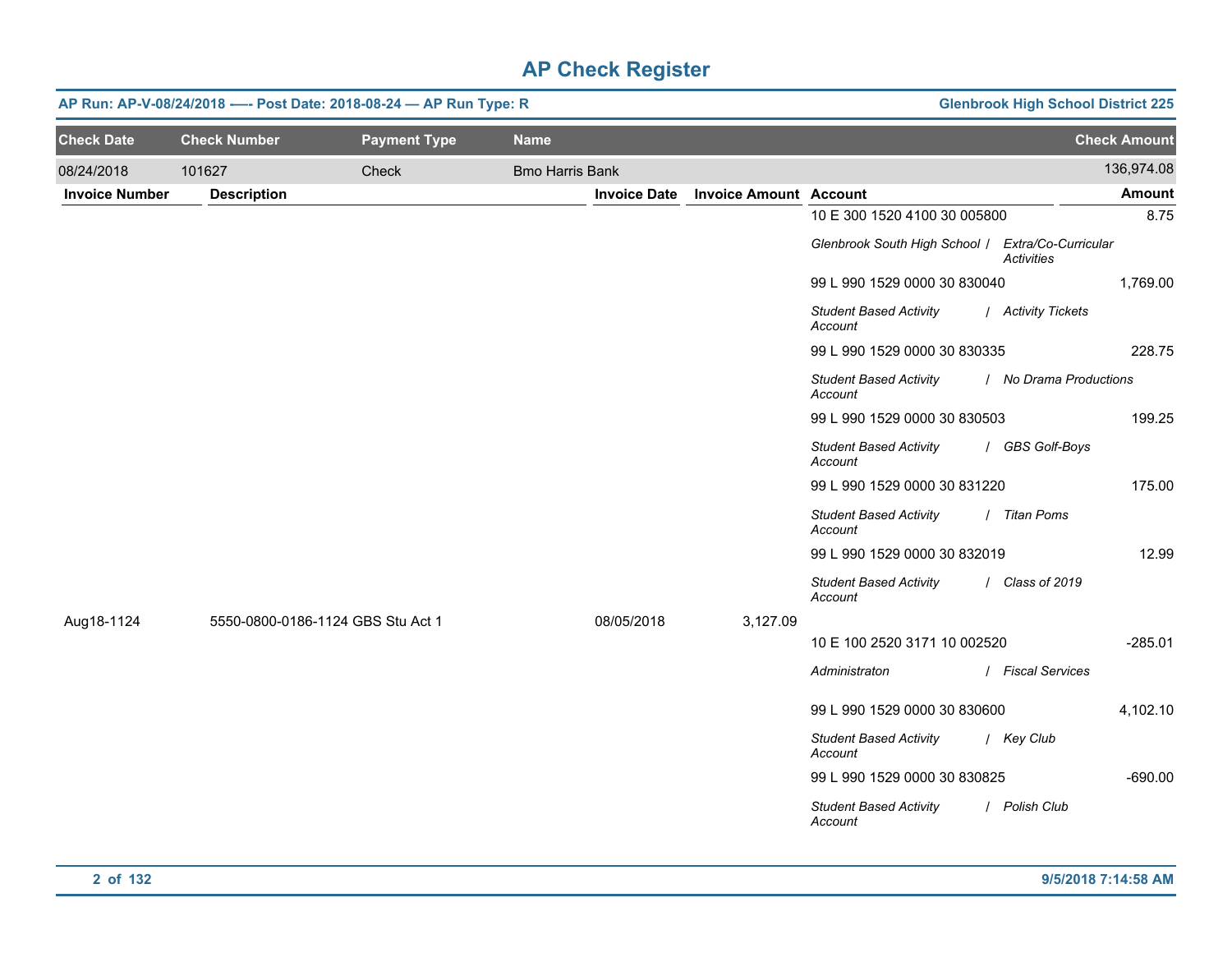|                       | <b>Glenbrook High School District 225</b><br>AP Run: AP-V-08/24/2018 ---- Post Date: 2018-08-24 - AP Run Type: R |                                            |                        |                     |                               |                                                          |                          |  |  |  |
|-----------------------|------------------------------------------------------------------------------------------------------------------|--------------------------------------------|------------------------|---------------------|-------------------------------|----------------------------------------------------------|--------------------------|--|--|--|
| <b>Check Date</b>     | <b>Check Number</b>                                                                                              | <b>Payment Type</b>                        | <b>Name</b>            |                     |                               |                                                          | <b>Check Amount</b>      |  |  |  |
| 08/24/2018            | 101627                                                                                                           | Check                                      | <b>Bmo Harris Bank</b> |                     |                               |                                                          | 136,974.08               |  |  |  |
| <b>Invoice Number</b> | <b>Description</b>                                                                                               |                                            |                        | <b>Invoice Date</b> | <b>Invoice Amount Account</b> |                                                          | <b>Amount</b>            |  |  |  |
| Aug18-1172            |                                                                                                                  | 5569-0700-0070-1172 GBN Athletics 2        |                        | 08/05/2018          | 1,031.96                      | 99 L 990 1529 0000 20 820490                             | 1,031.96                 |  |  |  |
|                       |                                                                                                                  |                                            |                        |                     |                               | <b>Student Based Activity</b><br>Account                 | / Gbn Sports Tournaments |  |  |  |
| Aug18-1279            |                                                                                                                  | 5550-0800-0197-1279 GBS Fine Arts 2        |                        | 08/05/2018          | 26.18                         | 10 E 100 2520 3171 10 002520                             | 26.18                    |  |  |  |
|                       |                                                                                                                  |                                            |                        |                     |                               | Administraton                                            | / Fiscal Services        |  |  |  |
| Aug18-1380            |                                                                                                                  | 5550-0800-0185-1380 GBN Science            |                        | 08/05/2018          | 210.37                        |                                                          |                          |  |  |  |
|                       |                                                                                                                  |                                            |                        |                     |                               | 10 E 100 2520 3171 10 002520                             | 2.92                     |  |  |  |
|                       |                                                                                                                  |                                            |                        |                     |                               | Administraton                                            | / Fiscal Services        |  |  |  |
|                       |                                                                                                                  |                                            |                        |                     |                               | 10 E 200 1130 4100 20 001055                             | 207.45                   |  |  |  |
|                       |                                                                                                                  |                                            |                        |                     |                               | Glenbrook North High School   Science                    |                          |  |  |  |
| Aug18-1397            |                                                                                                                  | 5550-0800-0160-1397 GBS Principal's Office |                        | 08/05/2018          | 798.79                        | 10 E 100 2520 3171 10 002520                             | 112.46                   |  |  |  |
|                       |                                                                                                                  |                                            |                        |                     |                               | Administraton                                            | / Fiscal Services        |  |  |  |
|                       |                                                                                                                  |                                            |                        |                     |                               |                                                          |                          |  |  |  |
|                       |                                                                                                                  |                                            |                        |                     |                               | 10 E 300 1130 3320 30 001055                             | $-307.52$                |  |  |  |
|                       |                                                                                                                  |                                            |                        |                     |                               | Glenbrook South High School / Science                    |                          |  |  |  |
|                       |                                                                                                                  |                                            |                        |                     |                               | 10 E 300 2210 4100 30 002210                             | 725.21                   |  |  |  |
|                       |                                                                                                                  |                                            |                        |                     |                               | Glenbrook South High School / Improvement Of Instruction |                          |  |  |  |
|                       |                                                                                                                  |                                            |                        |                     |                               | 10 E 300 2410 4100 30 002410                             | 268.64                   |  |  |  |
|                       |                                                                                                                  |                                            |                        |                     |                               | Glenbrook South High School / Principal's Office         |                          |  |  |  |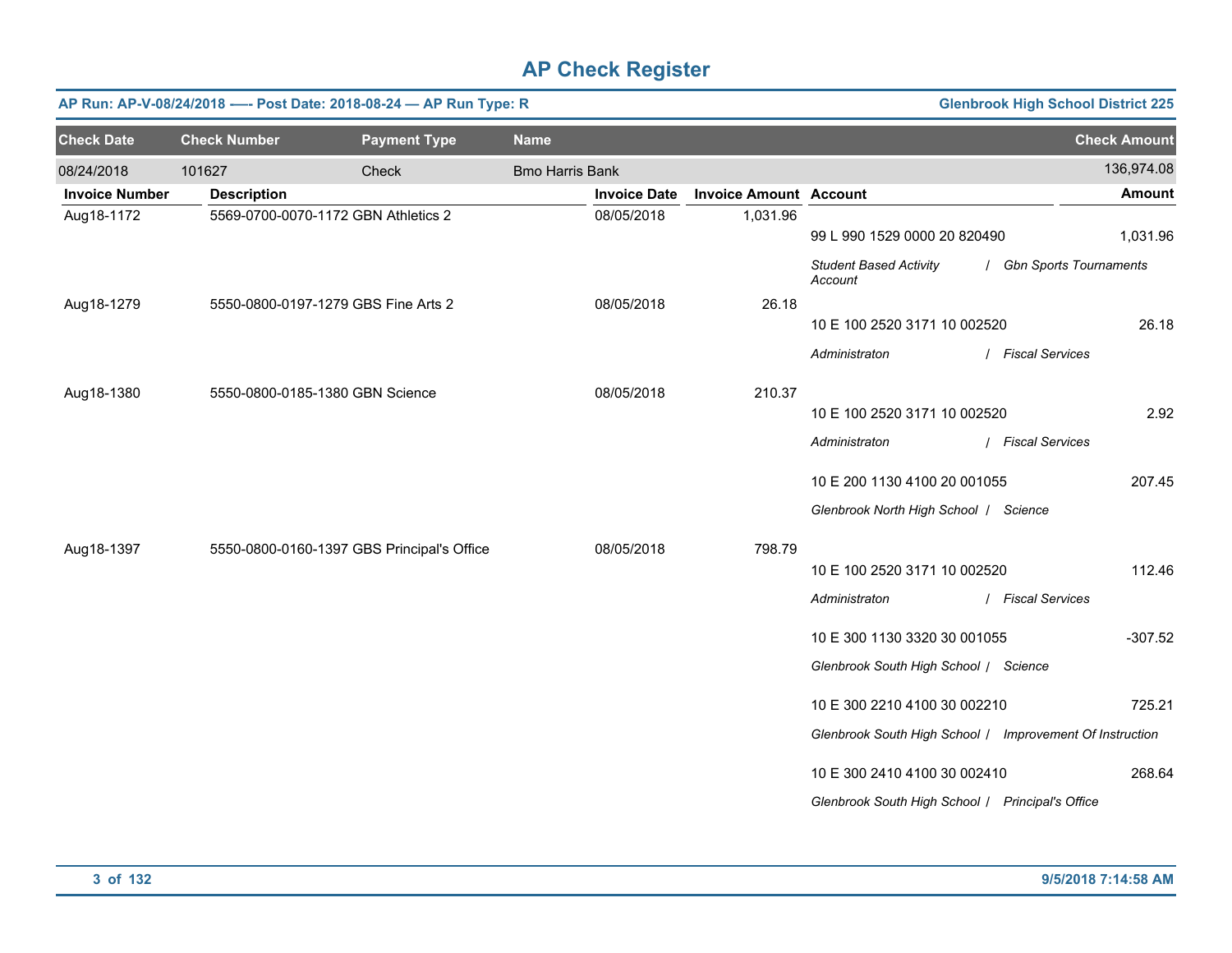|                       | AP Run: AP-V-08/24/2018 ---- Post Date: 2018-08-24 - AP Run Type: R<br><b>Glenbrook High School District 225</b> |                                      |                        |                     |                               |                              |  |                             |                     |  |
|-----------------------|------------------------------------------------------------------------------------------------------------------|--------------------------------------|------------------------|---------------------|-------------------------------|------------------------------|--|-----------------------------|---------------------|--|
| <b>Check Date</b>     | <b>Check Number</b>                                                                                              | <b>Payment Type</b>                  | <b>Name</b>            |                     |                               |                              |  |                             | <b>Check Amount</b> |  |
| 08/24/2018            | 101627                                                                                                           | Check                                | <b>Bmo Harris Bank</b> |                     |                               |                              |  |                             | 136,974.08          |  |
| <b>Invoice Number</b> | <b>Description</b>                                                                                               |                                      |                        | <b>Invoice Date</b> | <b>Invoice Amount Account</b> |                              |  |                             | <b>Amount</b>       |  |
| Aug18-1844            |                                                                                                                  | 5550-0800-0169-1844 GBS Lauren Fagel |                        | 08/05/2018          | 0.40                          | 10 E 100 2520 3171 10 002520 |  |                             | 0.40                |  |
|                       |                                                                                                                  |                                      |                        |                     |                               | Administraton                |  | / Fiscal Services           |                     |  |
| Aug18-1959            |                                                                                                                  | 5550-0800-0186-1959 GBQ Aquatics 2   |                        | 08/05/2018          | 3,902.65                      |                              |  |                             |                     |  |
|                       |                                                                                                                  |                                      |                        |                     |                               | 10 E 100 2520 3171 10 002520 |  |                             | 26.96               |  |
|                       |                                                                                                                  |                                      |                        |                     |                               | Administraton                |  | / Fiscal Services           |                     |  |
|                       |                                                                                                                  |                                      |                        |                     |                               | 95 E 950 3200 3330 95 005515 |  |                             | 3,515.99            |  |
|                       |                                                                                                                  |                                      |                        |                     |                               | <b>Glenbrook Aquatics</b>    |  | / Glenbrook Aquatics-Diving |                     |  |
|                       |                                                                                                                  |                                      |                        |                     |                               | 95 E 950 3200 6909 95 005515 |  |                             | 359.70              |  |
|                       |                                                                                                                  |                                      |                        |                     |                               | <b>Glenbrook Aquatics</b>    |  | / Glenbrook Aquatics-Diving |                     |  |
| Aug18-1965            |                                                                                                                  | 5550-0800-0089-1965 GBA Special Ed 2 |                        | 08/05/2018          | 0.45                          |                              |  |                             |                     |  |
|                       |                                                                                                                  |                                      |                        |                     |                               | 10 E 100 2520 3171 10 002520 |  |                             | 0.45                |  |
|                       |                                                                                                                  |                                      |                        |                     |                               | Administraton                |  | / Fiscal Services           |                     |  |
| Aug18-2230            |                                                                                                                  | 5550-0800-0136-2230 GBA Ed Services  |                        | 08/05/2018          | 32.74                         |                              |  |                             |                     |  |
|                       |                                                                                                                  |                                      |                        |                     |                               | 10 E 100 2310 4900 10 002310 |  |                             | 32.74               |  |
|                       |                                                                                                                  |                                      |                        |                     |                               | Administraton                |  | / Board of Education        |                     |  |
| Aug18-2386            |                                                                                                                  | 5550-0800-0161-2386 GBN Stu Act 3    |                        | 08/05/2018          | 2,647.12                      |                              |  |                             |                     |  |
|                       |                                                                                                                  |                                      |                        |                     |                               | 10 E 100 1601 4100 10 001160 |  |                             | 247.23              |  |
|                       |                                                                                                                  |                                      |                        |                     |                               | Administraton                |  | / Summer School             |                     |  |
|                       |                                                                                                                  |                                      |                        |                     |                               | 10 E 100 2520 3171 10 002520 |  |                             | 68.43               |  |
|                       |                                                                                                                  |                                      |                        |                     |                               | Administraton                |  | / Fiscal Services           |                     |  |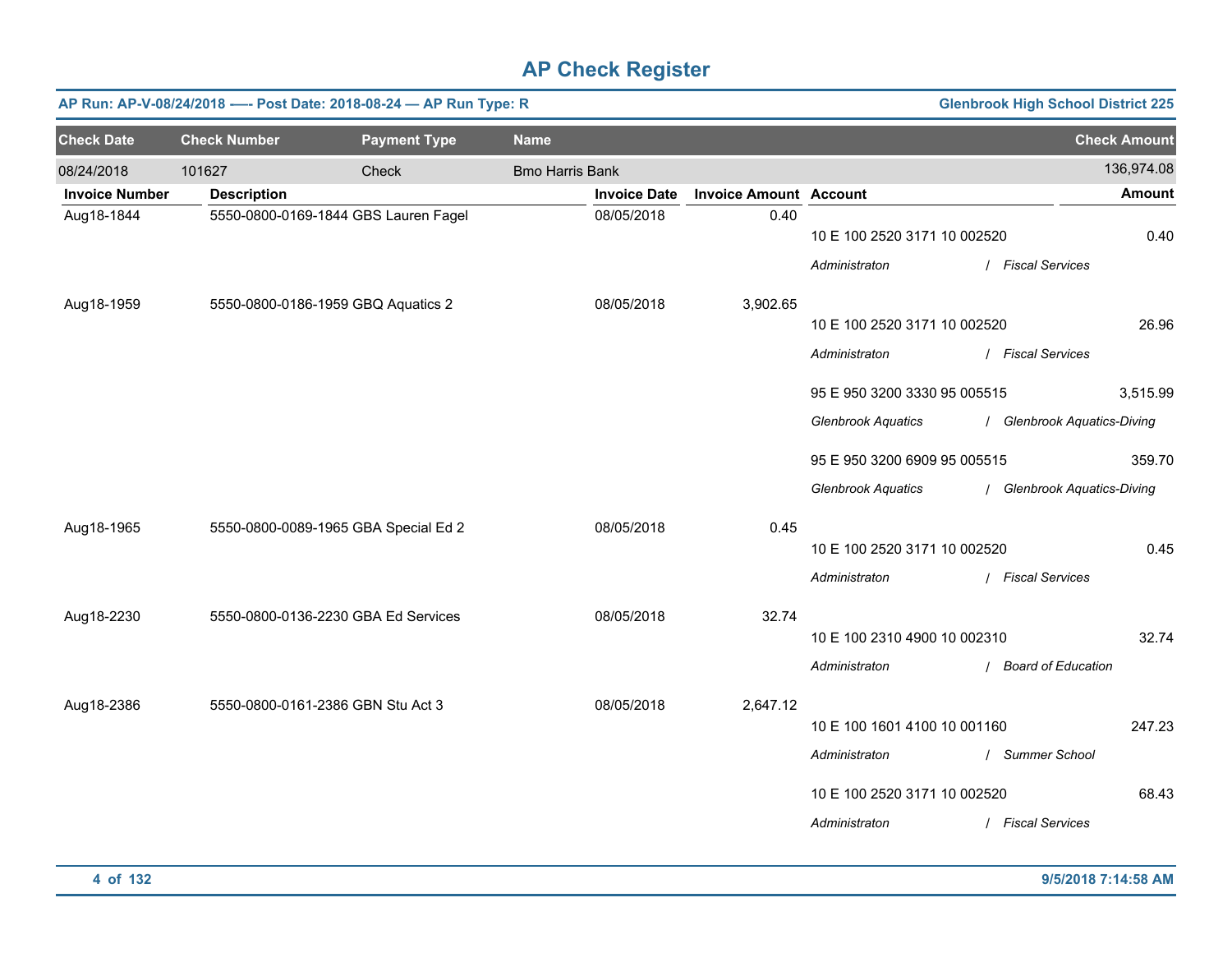|                       | AP Run: AP-V-08/24/2018 ---- Post Date: 2018-08-24 - AP Run Type: R<br><b>Glenbrook High School District 225</b> |                                      |                        |                     |                               |                                                 |                            |                     |  |  |
|-----------------------|------------------------------------------------------------------------------------------------------------------|--------------------------------------|------------------------|---------------------|-------------------------------|-------------------------------------------------|----------------------------|---------------------|--|--|
| <b>Check Date</b>     | <b>Check Number</b>                                                                                              | <b>Payment Type</b>                  | <b>Name</b>            |                     |                               |                                                 |                            | <b>Check Amount</b> |  |  |
| 08/24/2018            | 101627                                                                                                           | Check                                | <b>Bmo Harris Bank</b> |                     |                               |                                                 |                            | 136,974.08          |  |  |
| <b>Invoice Number</b> | <b>Description</b>                                                                                               |                                      |                        | <b>Invoice Date</b> | <b>Invoice Amount Account</b> |                                                 |                            | <b>Amount</b>       |  |  |
|                       |                                                                                                                  |                                      |                        |                     |                               | 99 L 990 1529 0000 20 820820                    |                            | 2,331.46            |  |  |
|                       |                                                                                                                  |                                      |                        |                     |                               | <b>Student Based Activity</b><br>Account        | / Pom Pom Squad            |                     |  |  |
| Aug18-2703            |                                                                                                                  | 5550-0800-0159-2703 GBA Innovation 1 |                        | 08/05/2018          | 92.29                         |                                                 |                            |                     |  |  |
|                       |                                                                                                                  |                                      |                        |                     |                               | 10 E 100 2225 4100 10 002665                    |                            | 27.67               |  |  |
|                       |                                                                                                                  |                                      |                        |                     |                               | Administraton                                   | / Instructional Innovation |                     |  |  |
|                       |                                                                                                                  |                                      |                        |                     |                               | 10 E 100 2225 4300 10 002665                    |                            | 29.95               |  |  |
|                       |                                                                                                                  |                                      |                        |                     |                               | Administraton                                   | / Instructional Innovation |                     |  |  |
|                       |                                                                                                                  |                                      |                        |                     |                               | 10 E 100 2520 3171 10 002520                    |                            | 34.67               |  |  |
|                       |                                                                                                                  |                                      |                        |                     |                               | Administraton                                   | / Fiscal Services          |                     |  |  |
| Aug18-2778            |                                                                                                                  | 5550-0800-0092-2778 GBS Stu Services |                        | 08/05/2018          | 306.88                        |                                                 |                            |                     |  |  |
|                       |                                                                                                                  |                                      |                        |                     |                               | 10 E 100 2520 3171 10 002520                    |                            | 11.70               |  |  |
|                       |                                                                                                                  |                                      |                        |                     |                               | Administraton                                   | / Fiscal Services          |                     |  |  |
|                       |                                                                                                                  |                                      |                        |                     |                               | 10 E 300 2121 4100 30 002120                    |                            | 295.18              |  |  |
|                       |                                                                                                                  |                                      |                        |                     |                               | Glenbrook South High School / Guidance Services |                            |                     |  |  |
| Aug18-2955            |                                                                                                                  | 5550-0800-0147-2955 GBN Stu Act 1    |                        | 08/05/2018          | 440.51                        |                                                 |                            |                     |  |  |
|                       |                                                                                                                  |                                      |                        |                     |                               | 10 E 100 1601 4100 10 001160                    |                            | 361.88              |  |  |
|                       |                                                                                                                  |                                      |                        |                     |                               | Administraton                                   | / Summer School            |                     |  |  |
|                       |                                                                                                                  |                                      |                        |                     |                               | 10 E 100 2520 3171 10 002520                    |                            | 55.00               |  |  |
|                       |                                                                                                                  |                                      |                        |                     |                               | Administraton                                   | / Fiscal Services          |                     |  |  |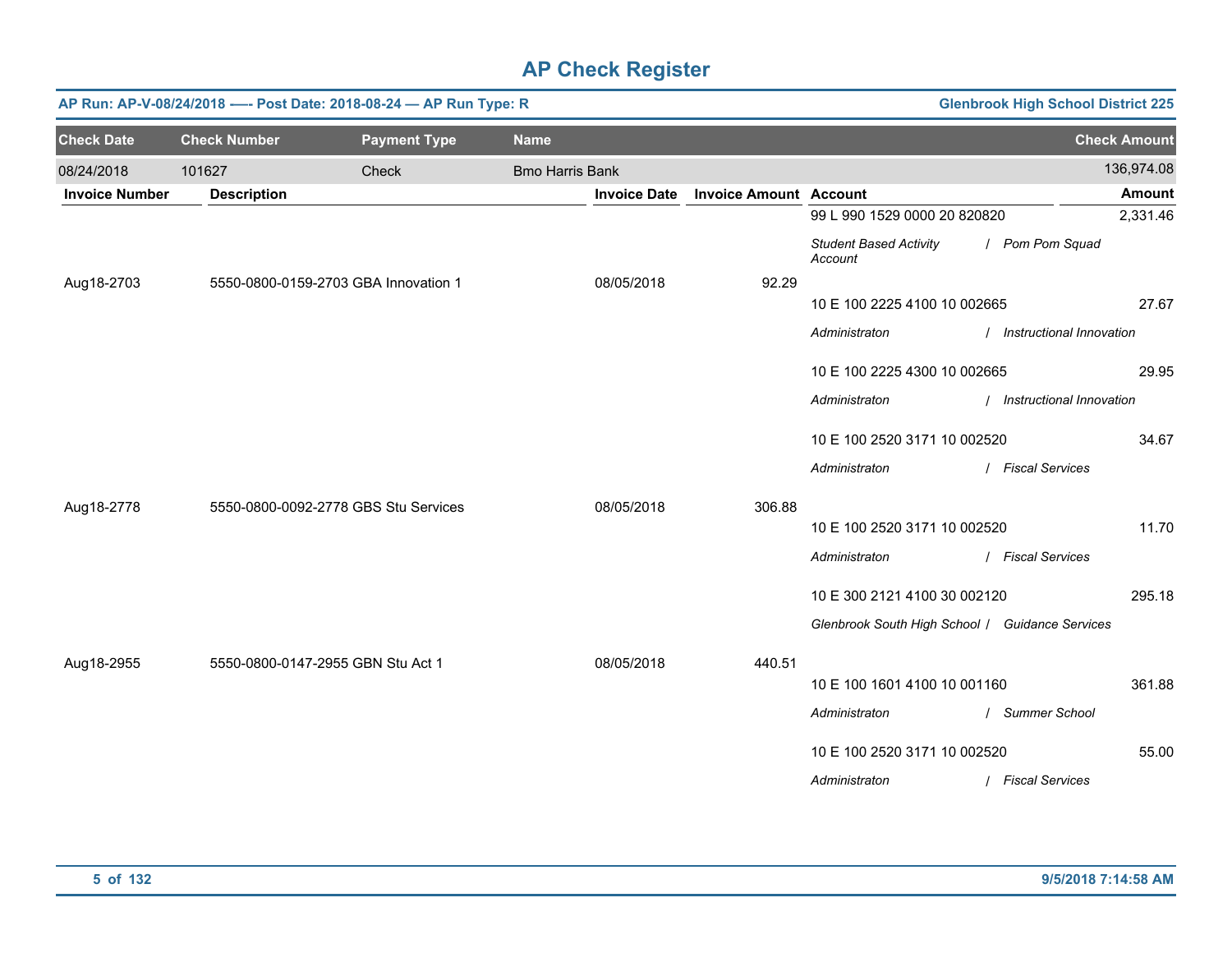|                       | AP Run: AP-V-08/24/2018 ---- Post Date: 2018-08-24 - AP Run Type: R |                                          | <b>Glenbrook High School District 225</b> |                     |                               |                                                   |                           |                     |
|-----------------------|---------------------------------------------------------------------|------------------------------------------|-------------------------------------------|---------------------|-------------------------------|---------------------------------------------------|---------------------------|---------------------|
| <b>Check Date</b>     | <b>Check Number</b>                                                 | <b>Payment Type</b>                      | <b>Name</b>                               |                     |                               |                                                   |                           | <b>Check Amount</b> |
| 08/24/2018            | 101627                                                              | Check                                    | <b>Bmo Harris Bank</b>                    |                     |                               |                                                   |                           | 136,974.08          |
| <b>Invoice Number</b> | <b>Description</b>                                                  |                                          |                                           | <b>Invoice Date</b> | <b>Invoice Amount Account</b> |                                                   |                           | <b>Amount</b>       |
|                       |                                                                     |                                          |                                           |                     |                               | 10 E 200 1520 4100 20 005800                      |                           | $-191.12$           |
|                       |                                                                     |                                          |                                           |                     |                               | Glenbrook North High School   Extra/Co-Curricular | Activities                |                     |
|                       |                                                                     |                                          |                                           |                     |                               | 99 L 990 1529 0000 20 820550                      |                           | 44.75               |
|                       |                                                                     |                                          |                                           |                     |                               | <b>Student Based Activity</b><br>Account          | / Hero - Gbn Hm Ec        |                     |
|                       |                                                                     |                                          |                                           |                     |                               | 99 L 990 1529 0000 20 820820                      |                           | 170.00              |
|                       |                                                                     |                                          |                                           |                     |                               | <b>Student Based Activity</b><br>Account          | / Pom Pom Squad           |                     |
| Aug18-3379            |                                                                     | 5550-0800-0200-3379 GBN Social Studies 1 |                                           | 08/05/2018          | 2.20                          |                                                   |                           |                     |
|                       |                                                                     |                                          |                                           |                     |                               | 10 E 100 2520 3171 10 002520                      |                           | 2.20                |
|                       |                                                                     |                                          |                                           |                     |                               | Administraton                                     | / Fiscal Services         |                     |
| Aug18-3606            |                                                                     | 5569-0700-0072-3606 GBS Habitat          |                                           | 08/05/2018          | 3,802.93                      |                                                   |                           |                     |
|                       |                                                                     |                                          |                                           |                     |                               | 10 E 100 2520 3171 10 002520                      |                           | 100.98              |
|                       |                                                                     |                                          |                                           |                     |                               | Administraton                                     | / Fiscal Services         |                     |
|                       |                                                                     |                                          |                                           |                     |                               | 10 L 100 4010 0000 00 001162                      |                           | 3,701.95            |
|                       |                                                                     |                                          |                                           |                     |                               | Administraton                                     | / Summer Service Learning |                     |
| Aug18-3994            |                                                                     | 5550-0800-0171-3994 GBO 225 Off Campus   |                                           | 08/05/2018          | 200.72                        |                                                   |                           |                     |
|                       |                                                                     |                                          |                                           |                     |                               | 10 E 100 2520 3171 10 002520                      |                           | 4.72                |
|                       |                                                                     |                                          |                                           |                     |                               | Administraton                                     | / Fiscal Services         |                     |
|                       |                                                                     |                                          |                                           |                     |                               |                                                   |                           |                     |
|                       |                                                                     |                                          |                                           |                     |                               | 10 E 500 1212 3330 50 001360                      |                           | 196.00              |
|                       |                                                                     |                                          |                                           |                     |                               | <b>Glenbrook Off Campus</b><br>Center             | / Off Campus Instruction  |                     |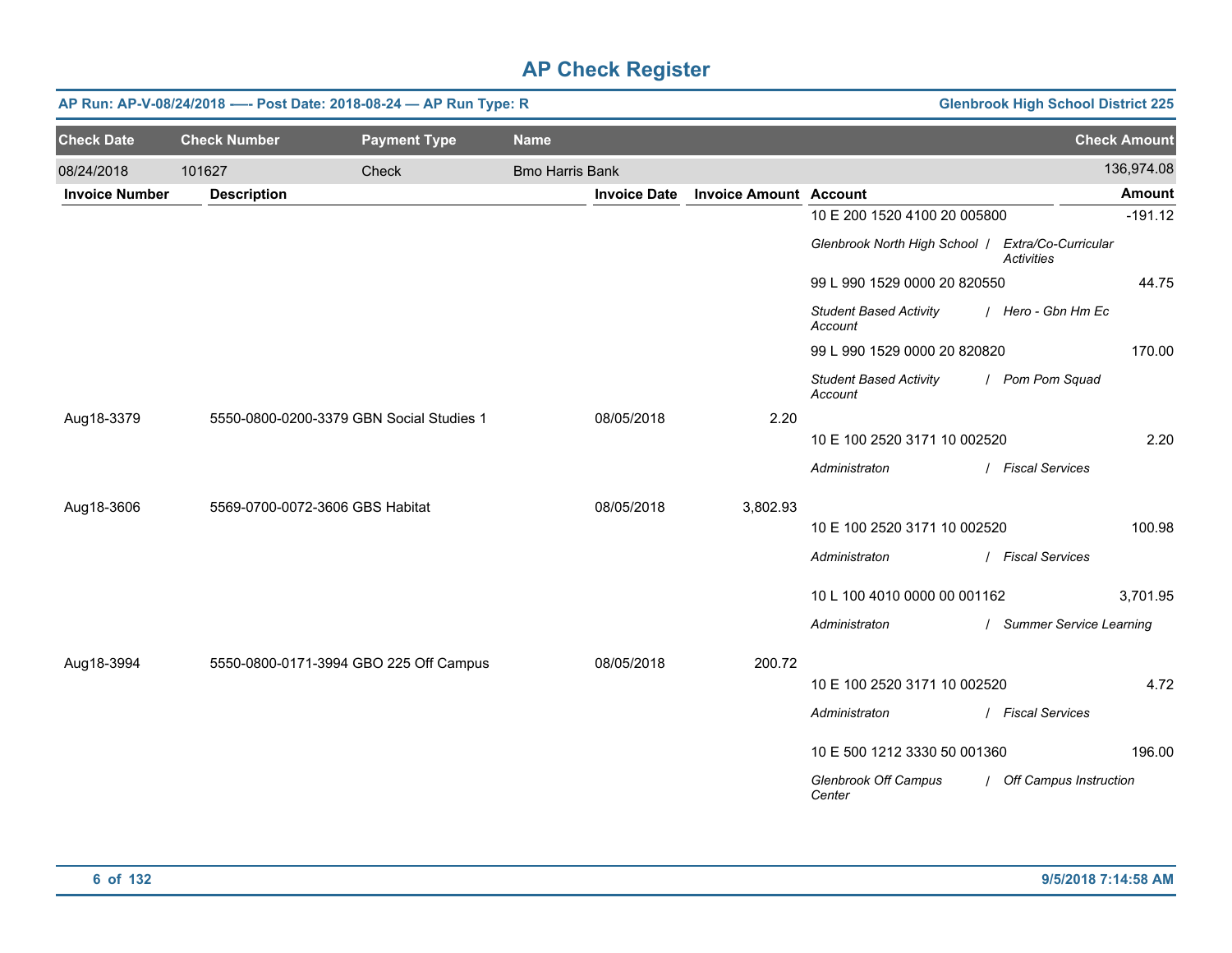|                       |                     | AP Run: AP-V-08/24/2018 ---- Post Date: 2018-08-24 - AP Run Type: R |                        |                     |                               |                                                  | <b>Glenbrook High School District 225</b> |                     |
|-----------------------|---------------------|---------------------------------------------------------------------|------------------------|---------------------|-------------------------------|--------------------------------------------------|-------------------------------------------|---------------------|
| <b>Check Date</b>     | <b>Check Number</b> | <b>Payment Type</b>                                                 | <b>Name</b>            |                     |                               |                                                  |                                           | <b>Check Amount</b> |
| 08/24/2018            | 101627              | Check                                                               | <b>Bmo Harris Bank</b> |                     |                               |                                                  |                                           | 136,974.08          |
| <b>Invoice Number</b> | <b>Description</b>  |                                                                     |                        | <b>Invoice Date</b> | <b>Invoice Amount Account</b> |                                                  |                                           | Amount              |
| Aug18-4000            |                     | 5550-0800-0171-4000 GBN Sarah H Ilie                                |                        | 08/05/2018          | 110.05                        | 10 E 100 2520 3171 10 002520                     |                                           | 110.05              |
|                       |                     |                                                                     |                        |                     |                               | Administraton                                    | / Fiscal Services                         |                     |
| Aug18-4051            |                     | 5550-0800-0146-4051 GBA HR 2                                        |                        | 08/05/2018          | 103.13                        |                                                  |                                           |                     |
|                       |                     |                                                                     |                        |                     |                               | 10 E 100 2520 3171 10 002520                     |                                           | 23.18               |
|                       |                     |                                                                     |                        |                     |                               | Administraton                                    | / Fiscal Services                         |                     |
|                       |                     |                                                                     |                        |                     |                               | 10 E 100 2640 4900 10 002640                     |                                           | 79.95               |
|                       |                     |                                                                     |                        |                     |                               | Administraton                                    | / Human Resources<br>Department           |                     |
| Aug18-4344            |                     | 5550-0800-0101-4344 GBN Michael Greenstein                          |                        | 08/05/2018          | 39.97                         |                                                  |                                           |                     |
|                       |                     |                                                                     |                        |                     |                               | 10 E 100 2520 3171 10 002520                     |                                           | 18.40               |
|                       |                     |                                                                     |                        |                     |                               | Administraton                                    | / Fiscal Services                         |                     |
|                       |                     |                                                                     |                        |                     |                               | 99 L 990 1529 0000 20 820739                     |                                           | 21.57               |
|                       |                     |                                                                     |                        |                     |                               | <b>Student Based Activity</b><br>Account         | / Debate                                  |                     |
| Aug18-4551            |                     | 5550-0800-0166-4551 GBN Plant Ops 1                                 |                        | 08/05/2018          | 3,307.92                      |                                                  |                                           |                     |
|                       |                     |                                                                     |                        |                     |                               | 10 E 100 2520 3171 10 002520                     |                                           | 50.29               |
|                       |                     |                                                                     |                        |                     |                               | Administraton                                    | / Fiscal Services                         |                     |
|                       |                     |                                                                     |                        |                     |                               | 10 E 100 2560 4100 10 002560                     |                                           | 69.73               |
|                       |                     |                                                                     |                        |                     |                               | Administraton                                    | / Food Service                            |                     |
|                       |                     |                                                                     |                        |                     |                               | 20 E 200 2542 3760 20 009010                     |                                           | 176.44              |
|                       |                     |                                                                     |                        |                     |                               | Glenbrook North High School / Custodial Services |                                           |                     |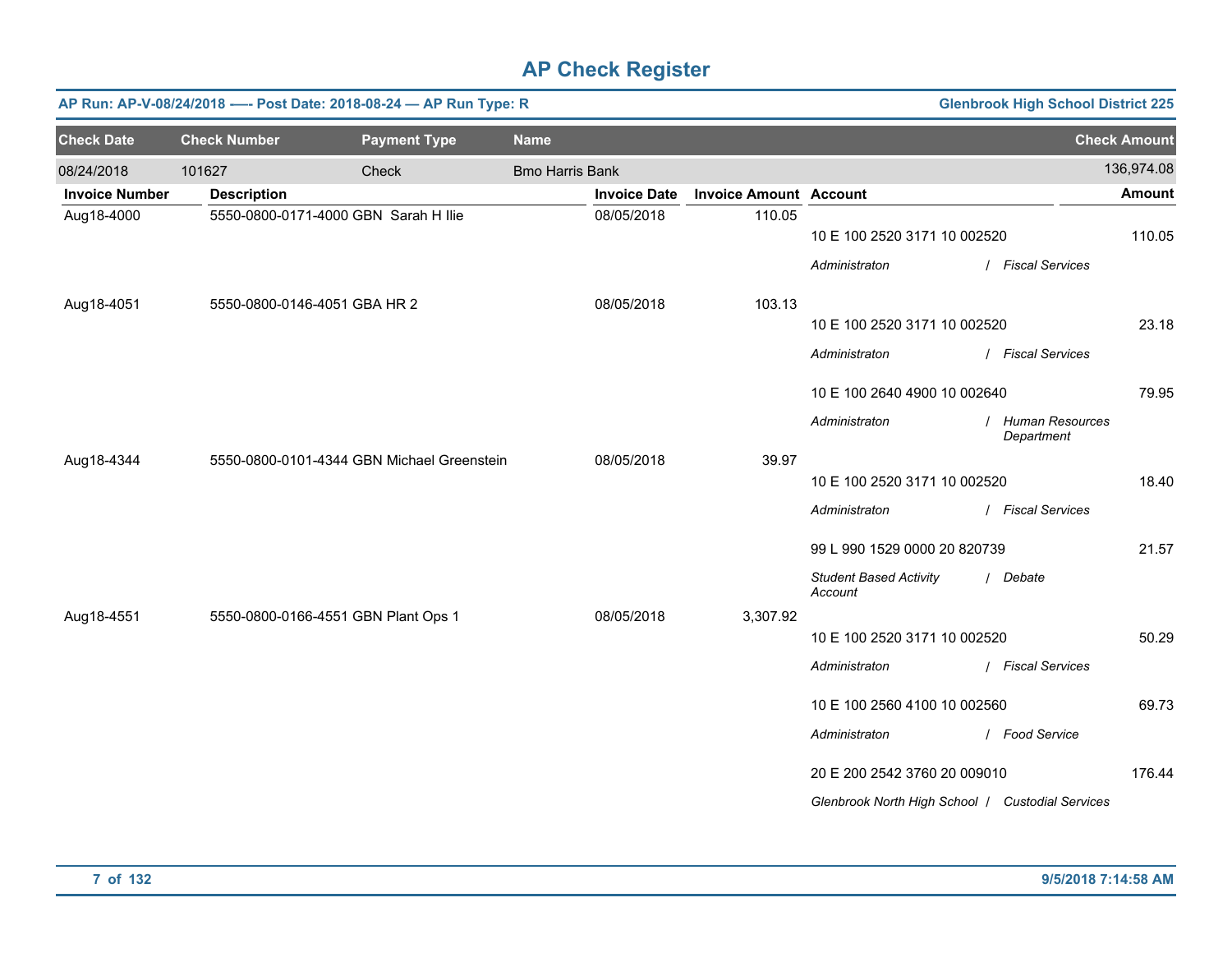| AP Run: AP-V-08/24/2018 ---- Post Date: 2018-08-24 - AP Run Type: R |                                    |                     |                        |                     |                               |                                                    | <b>Glenbrook High School District 225</b> |
|---------------------------------------------------------------------|------------------------------------|---------------------|------------------------|---------------------|-------------------------------|----------------------------------------------------|-------------------------------------------|
| <b>Check Date</b>                                                   | <b>Check Number</b>                | <b>Payment Type</b> | <b>Name</b>            |                     |                               |                                                    | <b>Check Amount</b>                       |
| 08/24/2018                                                          | 101627                             | Check               | <b>Bmo Harris Bank</b> |                     |                               |                                                    | 136,974.08                                |
| <b>Invoice Number</b>                                               | <b>Description</b>                 |                     |                        | <b>Invoice Date</b> | <b>Invoice Amount Account</b> |                                                    | <b>Amount</b>                             |
|                                                                     |                                    |                     |                        |                     |                               | 20 E 200 2543 3250 20 009080                       | 900.00                                    |
|                                                                     |                                    |                     |                        |                     |                               | Glenbrook North High School   Grounds Maintenance  |                                           |
|                                                                     |                                    |                     |                        |                     |                               | 20 E 200 2543 4100 20 009080                       | 84.72                                     |
|                                                                     |                                    |                     |                        |                     |                               | Glenbrook North High School   Grounds Maintenance  |                                           |
|                                                                     |                                    |                     |                        |                     |                               | 20 E 200 2543 4640 20 009080                       | 49.76                                     |
|                                                                     |                                    |                     |                        |                     |                               | Glenbrook North High School   Grounds Maintenance  |                                           |
|                                                                     |                                    |                     |                        |                     |                               | 20 E 200 2543 4870 20 009080                       | 810.70                                    |
|                                                                     |                                    |                     |                        |                     |                               | Glenbrook North High School   Grounds Maintenance  |                                           |
|                                                                     |                                    |                     |                        |                     |                               | 20 E 200 2544 4100 20 009050                       | 62.91                                     |
|                                                                     |                                    |                     |                        |                     |                               | Glenbrook North High School   Building Maintenance |                                           |
|                                                                     |                                    |                     |                        |                     |                               | 20 E 200 2544 4840 20 009050                       | 299.00                                    |
|                                                                     |                                    |                     |                        |                     |                               | Glenbrook North High School   Building Maintenance |                                           |
|                                                                     |                                    |                     |                        |                     |                               | 20 E 200 2544 4842 20 009050                       | 804.37                                    |
|                                                                     |                                    |                     |                        |                     |                               | Glenbrook North High School   Building Maintenance |                                           |
| Aug18-4964                                                          | 5550-0800-0175-4964 GBA R J Gravel |                     |                        | 08/05/2018          | 333.80                        |                                                    |                                           |
|                                                                     |                                    |                     |                        |                     |                               | 10 E 100 2510 3320 10 002510                       | 290.00                                    |
|                                                                     |                                    |                     |                        |                     |                               | Administraton                                      | <b>Business Services</b>                  |
|                                                                     |                                    |                     |                        |                     |                               | 10 E 100 2510 4900 10 002510                       | 33.96                                     |
|                                                                     |                                    |                     |                        |                     |                               | Administraton                                      | <b>Business Services</b>                  |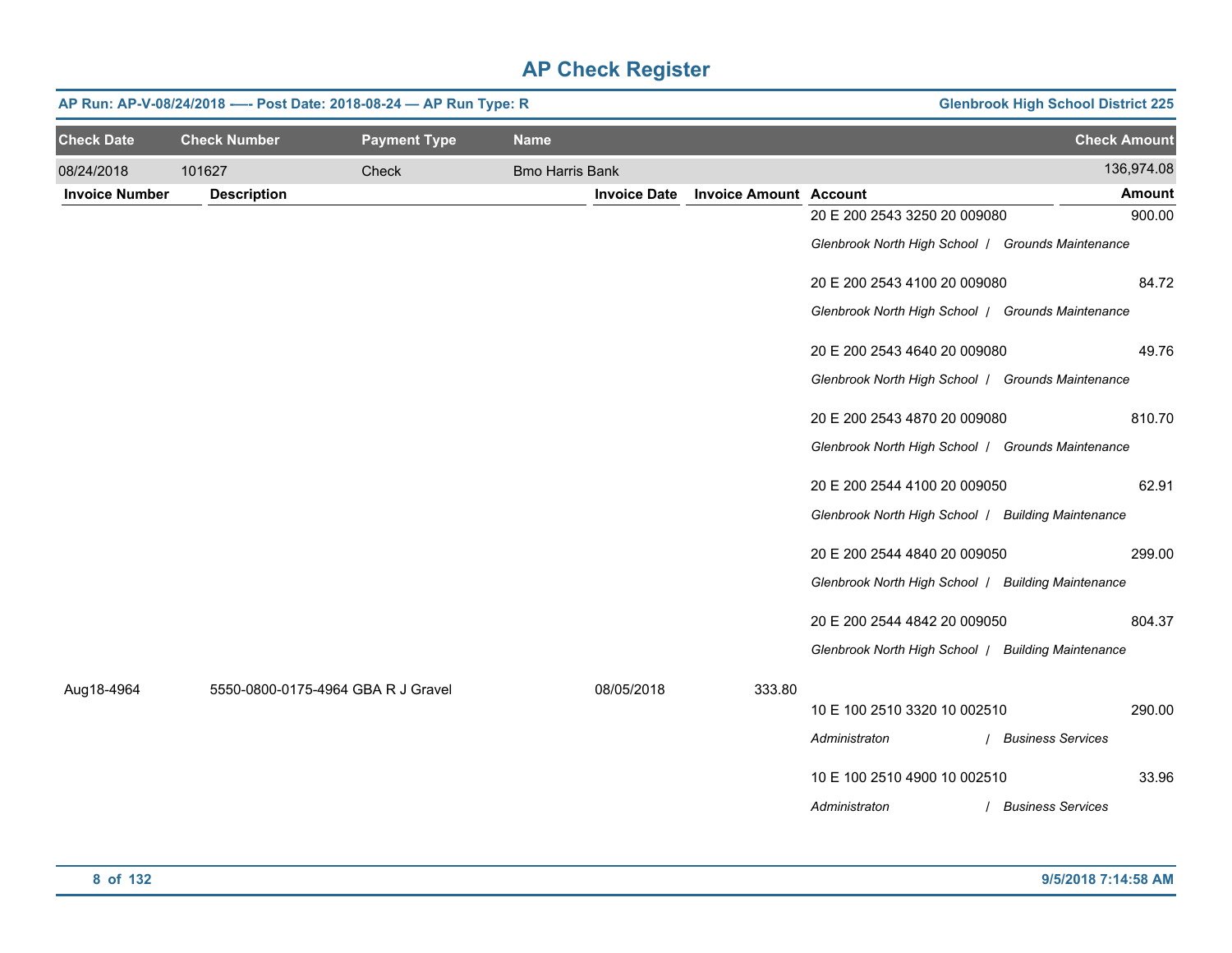|                       | AP Run: AP-V-08/24/2018 ---- Post Date: 2018-08-24 - AP Run Type: R<br><b>Glenbrook High School District 225</b> |                                      |                        |                               |                                                  |  |                      |                     |  |  |
|-----------------------|------------------------------------------------------------------------------------------------------------------|--------------------------------------|------------------------|-------------------------------|--------------------------------------------------|--|----------------------|---------------------|--|--|
| <b>Check Date</b>     | <b>Check Number</b>                                                                                              | <b>Payment Type</b>                  | <b>Name</b>            |                               |                                                  |  |                      | <b>Check Amount</b> |  |  |
| 08/24/2018            | 101627                                                                                                           | Check                                | <b>Bmo Harris Bank</b> |                               |                                                  |  |                      | 136,974.08          |  |  |
| <b>Invoice Number</b> | <b>Description</b>                                                                                               |                                      | <b>Invoice Date</b>    | <b>Invoice Amount Account</b> |                                                  |  |                      | <b>Amount</b>       |  |  |
|                       |                                                                                                                  |                                      |                        |                               | 10 E 100 2520 3171 10 002520                     |  |                      | 9.84                |  |  |
|                       |                                                                                                                  |                                      |                        |                               | Administraton                                    |  | / Fiscal Services    |                     |  |  |
| Aug18-4972            |                                                                                                                  | 5550-0800-0175-4972 GBA Vicki Tarver | 08/05/2018             | 3.30                          |                                                  |  |                      |                     |  |  |
|                       |                                                                                                                  |                                      |                        |                               | 10 E 100 2520 3171 10 002520                     |  |                      | 3.30                |  |  |
|                       |                                                                                                                  |                                      |                        |                               | Administraton                                    |  | / Fiscal Services    |                     |  |  |
| Aug18-5254            |                                                                                                                  | 5550-0800-0171-5254 GBS CTE 2        | 08/05/2018             | 823.17                        |                                                  |  |                      |                     |  |  |
|                       |                                                                                                                  |                                      |                        |                               | 10 E 300 1400 4100 30 001415                     |  |                      | 34.17               |  |  |
|                       |                                                                                                                  |                                      |                        |                               | Glenbrook South High School / Business Education |  |                      |                     |  |  |
|                       |                                                                                                                  |                                      |                        |                               | 10 E 300 1400 4100 30 001435                     |  |                      | 32.00               |  |  |
|                       |                                                                                                                  |                                      |                        |                               | Glenbrook South High School / PreSchool          |  |                      |                     |  |  |
|                       |                                                                                                                  |                                      |                        |                               | 10 E 300 1400 4200 30 001415                     |  |                      | 757.00              |  |  |
|                       |                                                                                                                  |                                      |                        |                               | Glenbrook South High School / Business Education |  |                      |                     |  |  |
| Aug18-5353            |                                                                                                                  | 5550-0800-0148-5353 GBS Principal 1  | 08/05/2018             | 7.97                          |                                                  |  |                      |                     |  |  |
|                       |                                                                                                                  |                                      |                        |                               | 10 E 100 2520 3171 10 002520                     |  |                      | 7.97                |  |  |
|                       |                                                                                                                  |                                      |                        |                               | Administraton                                    |  | / Fiscal Services    |                     |  |  |
| Aug18-5468            |                                                                                                                  | 5550-0800-0181-5468 GBQ Aquatics 3   | 08/05/2018             | 1,030.48                      |                                                  |  |                      |                     |  |  |
|                       |                                                                                                                  |                                      |                        |                               | 95 E 950 3200 3330 95 005505                     |  |                      | 1,030.48            |  |  |
|                       |                                                                                                                  |                                      |                        |                               | <b>Glenbrook Aquatics</b>                        |  | / Glenbrook Aquatics |                     |  |  |
| Aug18-5677            |                                                                                                                  | 5550-0800-0105-5677 GBA Operations 1 | 08/05/2018             | 126.89                        |                                                  |  |                      |                     |  |  |
|                       |                                                                                                                  |                                      |                        |                               | 10 E 100 2520 3171 10 002520                     |  |                      | 4.85                |  |  |
|                       |                                                                                                                  |                                      |                        |                               | Administraton                                    |  | / Fiscal Services    |                     |  |  |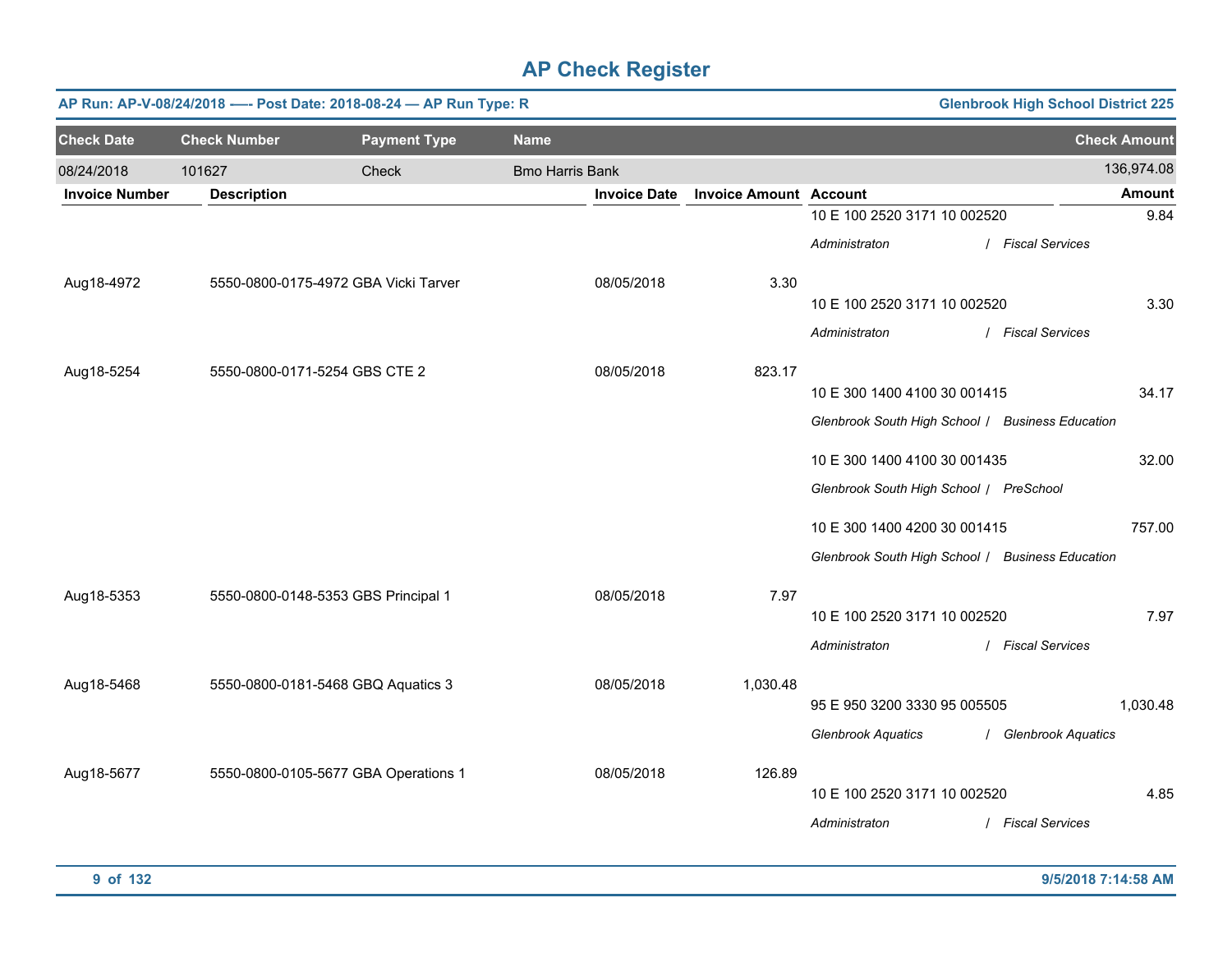|                       | AP Run: AP-V-08/24/2018 ---- Post Date: 2018-08-24 - AP Run Type: R<br><b>Glenbrook High School District 225</b> |                                     |                        |                     |                               |                                                   |                          |                     |  |
|-----------------------|------------------------------------------------------------------------------------------------------------------|-------------------------------------|------------------------|---------------------|-------------------------------|---------------------------------------------------|--------------------------|---------------------|--|
| <b>Check Date</b>     | <b>Check Number</b>                                                                                              | <b>Payment Type</b>                 | <b>Name</b>            |                     |                               |                                                   |                          | <b>Check Amount</b> |  |
| 08/24/2018            | 101627                                                                                                           | Check                               | <b>Bmo Harris Bank</b> |                     |                               |                                                   |                          | 136,974.08          |  |
| <b>Invoice Number</b> | <b>Description</b>                                                                                               |                                     |                        | <b>Invoice Date</b> | <b>Invoice Amount Account</b> |                                                   |                          | Amount              |  |
|                       |                                                                                                                  |                                     |                        |                     |                               | 10 E 100 2610 4900 10 002610                      |                          | 42.04               |  |
|                       |                                                                                                                  |                                     |                        |                     |                               | Administraton                                     | / General Administration |                     |  |
|                       |                                                                                                                  |                                     |                        |                     |                               | 40 E 200 2550 6400 20 005100                      |                          | 40.00               |  |
|                       |                                                                                                                  |                                     |                        |                     |                               | Glenbrook North High School   Athletics           |                          |                     |  |
|                       |                                                                                                                  |                                     |                        |                     |                               | 40 E 300 2550 6400 30 005100                      |                          | 40.00               |  |
|                       |                                                                                                                  |                                     |                        |                     |                               | Glenbrook South High School / Athletics           |                          |                     |  |
| Aug18-5766            |                                                                                                                  | 5550-0800-0198-5766 GBS Stu Act 3   |                        | 08/05/2018          | 7,721.32                      |                                                   |                          |                     |  |
|                       |                                                                                                                  |                                     |                        |                     |                               | 10 E 100 2520 3171 10 002520                      |                          | 253.18              |  |
|                       |                                                                                                                  |                                     |                        |                     |                               | Administraton                                     | / Fiscal Services        |                     |  |
|                       |                                                                                                                  |                                     |                        |                     |                               | 99 L 990 1529 0000 30 830200                      |                          | 5,320.14            |  |
|                       |                                                                                                                  |                                     |                        |                     |                               | <b>Student Based Activity</b><br>Account          | / Cheerleaders           |                     |  |
|                       |                                                                                                                  |                                     |                        |                     |                               | 99 L 990 1529 0000 30 830572                      |                          | $-352.00$           |  |
|                       |                                                                                                                  |                                     |                        |                     |                               | <b>Student Based Activity</b><br>Account          | / Interact Club          |                     |  |
|                       |                                                                                                                  |                                     |                        |                     |                               | 99 L 990 1529 0000 30 832020                      |                          | 2,500.00            |  |
|                       |                                                                                                                  |                                     |                        |                     |                               | <b>Student Based Activity</b><br>Account          | / Class of 2020          |                     |  |
| Aug18-5898            |                                                                                                                  | 5550-0800-0165-5898 GBN Principal 1 |                        | 08/05/2018          | 3,120.40                      |                                                   |                          |                     |  |
|                       |                                                                                                                  |                                     |                        |                     |                               | 10 E 100 2520 3171 10 002520                      |                          | 6.40                |  |
|                       |                                                                                                                  |                                     |                        |                     |                               | Administraton                                     | / Fiscal Services        |                     |  |
|                       |                                                                                                                  |                                     |                        |                     |                               | 10 E 200 1130 4100 20 001000                      |                          | 34.96               |  |
|                       |                                                                                                                  |                                     |                        |                     |                               | Glenbrook North High School   General Instruction |                          |                     |  |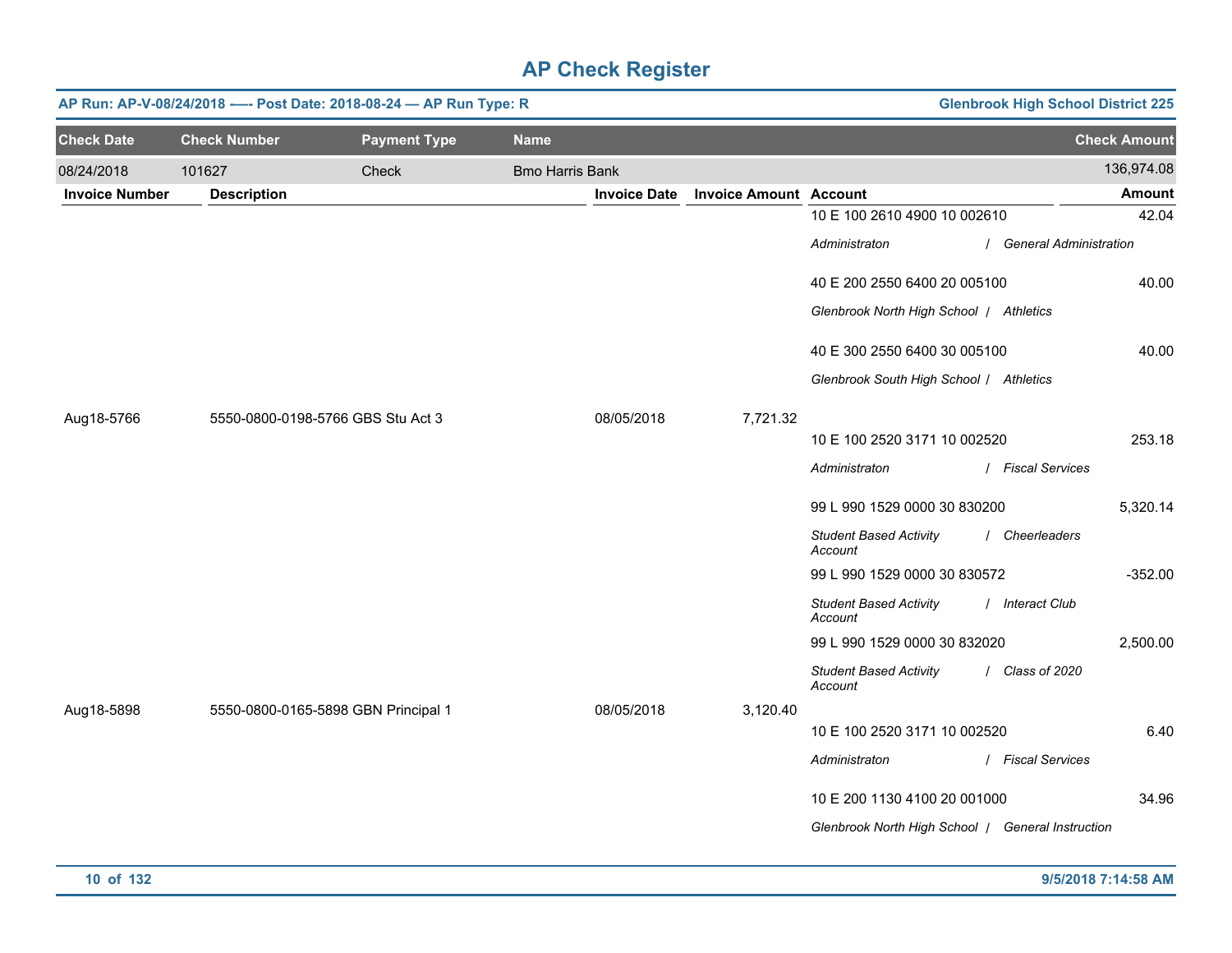|                       | AP Run: AP-V-08/24/2018 ---- Post Date: 2018-08-24 - AP Run Type: R |                     |                        |                     |                               |                                                          | <b>Glenbrook High School District 225</b> |
|-----------------------|---------------------------------------------------------------------|---------------------|------------------------|---------------------|-------------------------------|----------------------------------------------------------|-------------------------------------------|
| <b>Check Date</b>     | <b>Check Number</b>                                                 | <b>Payment Type</b> | <b>Name</b>            |                     |                               |                                                          | <b>Check Amount</b>                       |
| 08/24/2018            | 101627                                                              | Check               | <b>Bmo Harris Bank</b> |                     |                               |                                                          | 136,974.08                                |
| <b>Invoice Number</b> | <b>Description</b>                                                  |                     |                        | <b>Invoice Date</b> | <b>Invoice Amount Account</b> |                                                          | Amount                                    |
|                       |                                                                     |                     |                        |                     |                               | 10 E 200 2210 3320 10 004745                             | 590.00                                    |
|                       |                                                                     |                     |                        |                     |                               | Glenbrook North High School   Carl Perkins Grant         |                                           |
|                       |                                                                     |                     |                        |                     |                               | 10 E 200 2210 4300 20 002210                             | 99.36                                     |
|                       |                                                                     |                     |                        |                     |                               | Glenbrook North High School / Improvement Of Instruction |                                           |
|                       |                                                                     |                     |                        |                     |                               | 10 E 200 2210 4900 20 002210                             | 119.02                                    |
|                       |                                                                     |                     |                        |                     |                               | Glenbrook North High School / Improvement Of Instruction |                                           |
|                       |                                                                     |                     |                        |                     |                               | 10 E 200 2410 4100 20 002410                             | 104.91                                    |
|                       |                                                                     |                     |                        |                     |                               | Glenbrook North High School   Principal's Office         |                                           |
|                       |                                                                     |                     |                        |                     |                               | 10 E 200 2410 7400 20 002410                             | 1,935.00                                  |
|                       |                                                                     |                     |                        |                     |                               | Glenbrook North High School   Principal's Office         |                                           |
|                       |                                                                     |                     |                        |                     |                               | 10 E 200 2574 4100 20 002574                             | 230.75                                    |
|                       |                                                                     |                     |                        |                     |                               | Glenbrook North High School   Printing and Duplicating   |                                           |
| Aug18-5975            | 5569-0700-0070-5975 GBN College                                     |                     |                        | 08/05/2018          | 415.94                        |                                                          |                                           |
|                       |                                                                     |                     |                        |                     |                               | 10 E 200 2121 3320 20 002125                             | 415.94                                    |
|                       |                                                                     |                     |                        |                     |                               | Glenbrook North High School / College Resource Center    |                                           |
| Aug18-6224            | 5550-0800-0135-6224 GBE Principal 1                                 |                     |                        | 08/05/2018          | 41.00                         |                                                          |                                           |
|                       |                                                                     |                     |                        |                     |                               | 10 E 100 2520 3171 10 002520                             | 1.00                                      |
|                       |                                                                     |                     |                        |                     |                               | Administraton                                            | / Fiscal Services                         |
|                       |                                                                     |                     |                        |                     |                               | 10 E 400 1130 4100 40 001025                             | 40.00                                     |
|                       |                                                                     |                     |                        |                     |                               | Glenbrook Evening High<br>School                         | / Evening HS Instruction                  |
| 11 of 132             |                                                                     |                     |                        |                     |                               |                                                          | 9/5/2018 7:14:58 AM                       |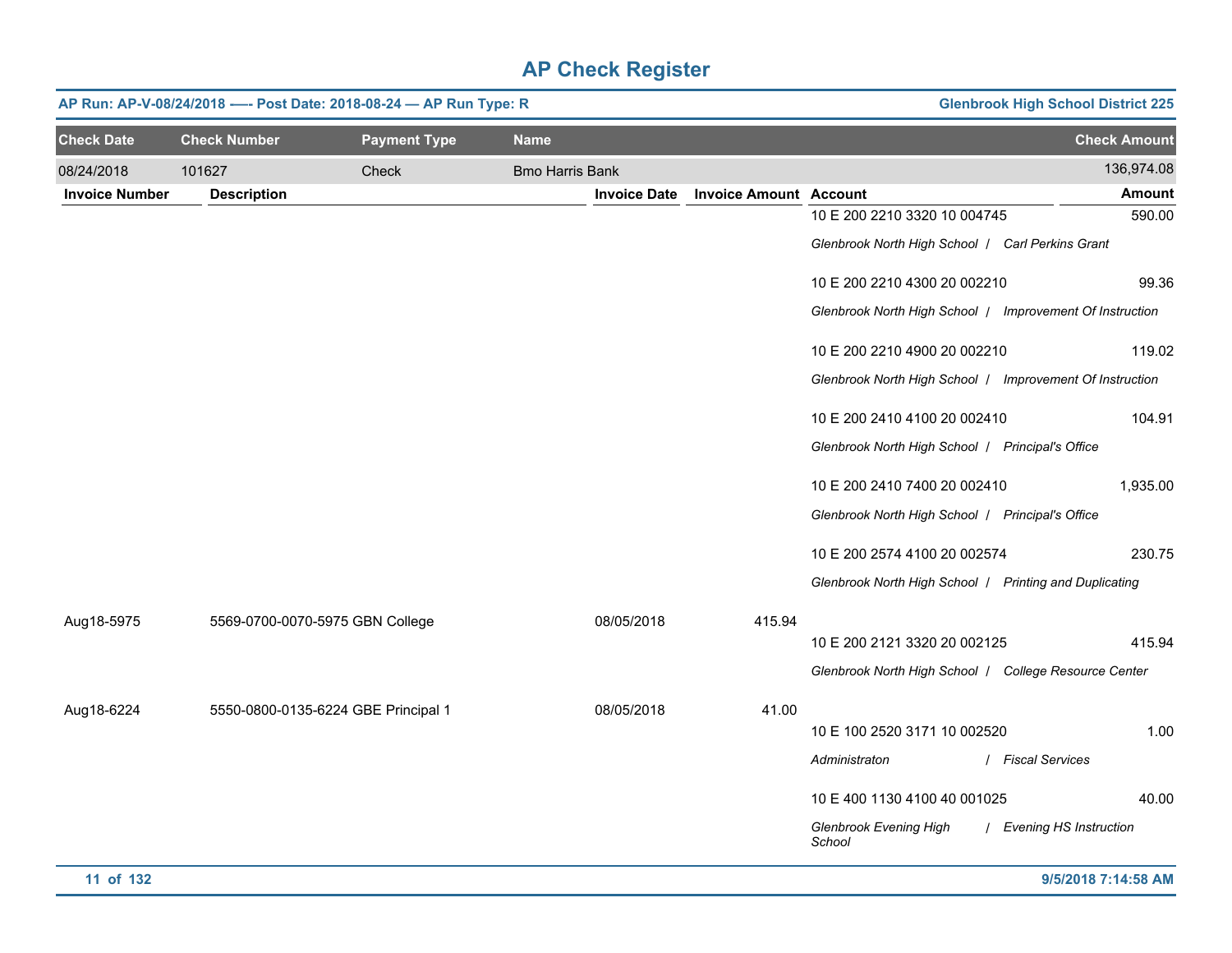|                       | <b>Glenbrook High School District 225</b><br>AP Run: AP-V-08/24/2018 ---- Post Date: 2018-08-24 - AP Run Type: R |                                      |                        |                     |                               |                                                                                                                          |                                                                  |  |  |
|-----------------------|------------------------------------------------------------------------------------------------------------------|--------------------------------------|------------------------|---------------------|-------------------------------|--------------------------------------------------------------------------------------------------------------------------|------------------------------------------------------------------|--|--|
| <b>Check Date</b>     | <b>Check Number</b>                                                                                              | <b>Payment Type</b>                  | <b>Name</b>            |                     |                               |                                                                                                                          | <b>Check Amount</b>                                              |  |  |
| 08/24/2018            | 101627                                                                                                           | Check                                | <b>Bmo Harris Bank</b> |                     |                               |                                                                                                                          | 136,974.08                                                       |  |  |
| <b>Invoice Number</b> | <b>Description</b>                                                                                               |                                      |                        | <b>Invoice Date</b> | <b>Invoice Amount Account</b> |                                                                                                                          | <b>Amount</b>                                                    |  |  |
| Aug18-6438            |                                                                                                                  | 5550-0800-0079-6438 GBN Deans        |                        | 08/05/2018          | 1,014.88                      | 10 E 200 2111 3320 20 002110<br>Glenbrook North High School   Dean's Office                                              | 920.15                                                           |  |  |
|                       |                                                                                                                  |                                      |                        |                     |                               | 10 E 200 2111 7400 20 002110                                                                                             | 94.73                                                            |  |  |
|                       |                                                                                                                  |                                      |                        |                     |                               | Glenbrook North High School   Dean's Office                                                                              |                                                                  |  |  |
| Aug18-6507            |                                                                                                                  | 5550-0800-0190-6507 GBA Special Ed 1 |                        | 08/05/2018          | 282.78                        | 10 E 100 1204 3230 10 001310<br>Administraton<br>10 E 100 2330 4100 10 001300<br>Administraton                           | 105.00<br>/ Assistive Technology<br>99.49<br>/ Special Education |  |  |
|                       |                                                                                                                  |                                      |                        |                     |                               | 10 E 100 2520 3171 10 002520<br>Administraton<br>10 E 100 3000 4100 10 004090<br>Administraton                           | 68.30<br>/ Fiscal Services<br>9.99<br>/ Drug Free Communities    |  |  |
| Aug18-6570            |                                                                                                                  | 5550-0800-0077-6570 GBS Athletics 1  |                        | 08/05/2018          | 1,856.95                      | 10 E 100 2520 3171 10 002520<br>Administraton<br>10 E 300 1510 4100 30 005100<br>Glenbrook South High School / Athletics | 171.85<br>/ Fiscal Services<br>252.00                            |  |  |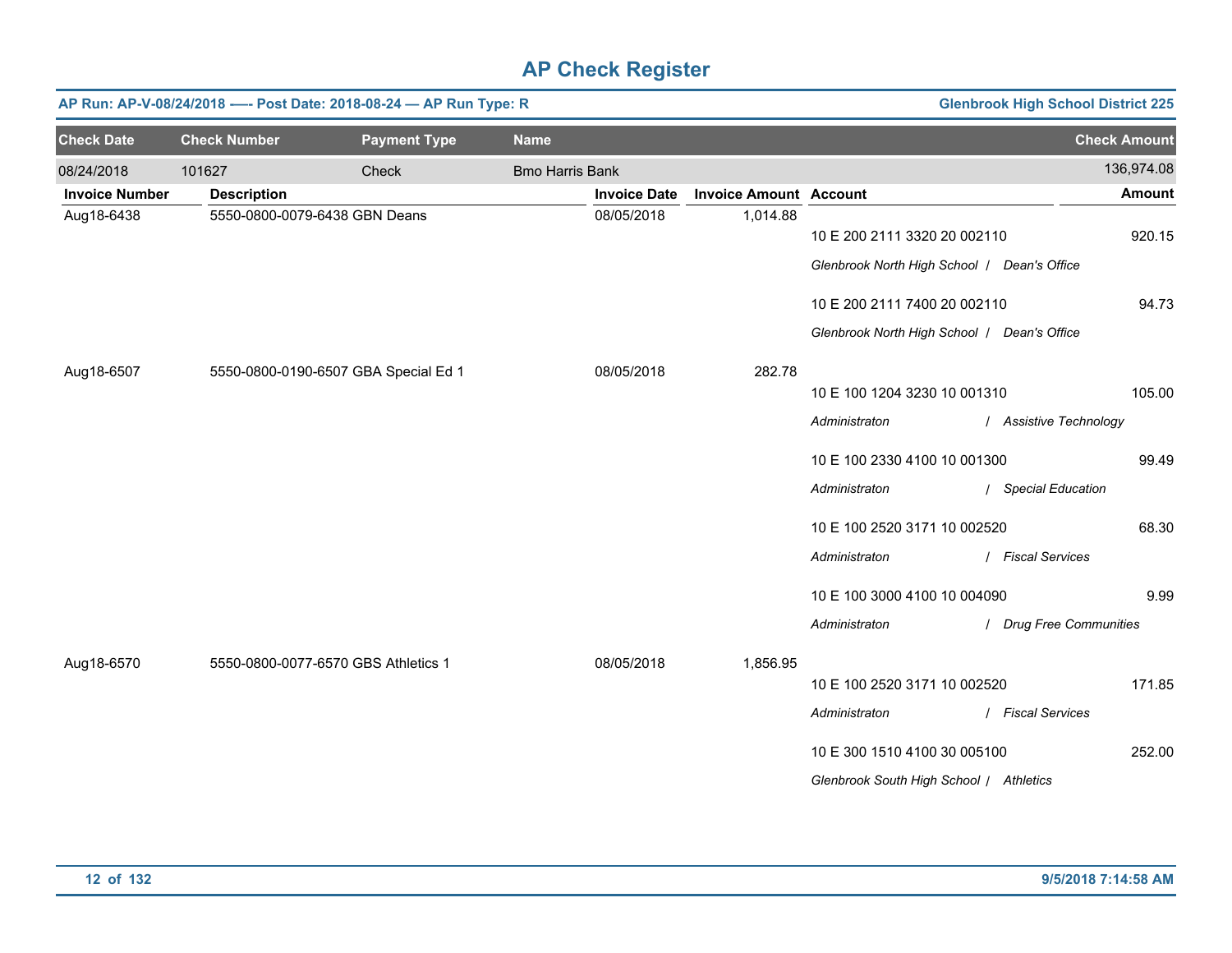|                       | AP Run: AP-V-08/24/2018 ---- Post Date: 2018-08-24 - AP Run Type: R<br><b>Glenbrook High School District 225</b> |                                               |                        |                     |                               |                                             |                           |  |
|-----------------------|------------------------------------------------------------------------------------------------------------------|-----------------------------------------------|------------------------|---------------------|-------------------------------|---------------------------------------------|---------------------------|--|
| <b>Check Date</b>     | <b>Check Number</b>                                                                                              | <b>Payment Type</b>                           | <b>Name</b>            |                     |                               |                                             | <b>Check Amount</b>       |  |
| 08/24/2018            | 101627                                                                                                           | Check                                         | <b>Bmo Harris Bank</b> |                     |                               |                                             | 136,974.08                |  |
| <b>Invoice Number</b> | <b>Description</b>                                                                                               |                                               |                        | <b>Invoice Date</b> | <b>Invoice Amount Account</b> |                                             | <b>Amount</b>             |  |
|                       |                                                                                                                  |                                               |                        |                     |                               | 10 E 300 1510 4100 30 005110                | 456.00                    |  |
|                       |                                                                                                                  |                                               |                        |                     |                               | Glenbrook South High School / Training Room |                           |  |
|                       |                                                                                                                  |                                               |                        |                     |                               | 10 E 300 1510 4100 30 005280                | 733.00                    |  |
|                       |                                                                                                                  |                                               |                        |                     |                               | Glenbrook South High School / Boys Track    |                           |  |
|                       |                                                                                                                  |                                               |                        |                     |                               | 40 E 300 2550 4640 30 005100                | 244.10                    |  |
|                       |                                                                                                                  |                                               |                        |                     |                               | Glenbrook South High School / Athletics     |                           |  |
| Aug18-7185            |                                                                                                                  | 5569-0700-0072-7185 GBA Superintendent Office |                        | 08/05/2018          | 217.13                        |                                             |                           |  |
|                       |                                                                                                                  |                                               |                        |                     |                               | 10 E 100 2321 4100 10 002320                | 80.67                     |  |
|                       |                                                                                                                  |                                               |                        |                     |                               | Administraton                               | / Superintendent's Office |  |
|                       |                                                                                                                  |                                               |                        |                     |                               | 10 E 100 2321 4900 10 002320                | 36.56                     |  |
|                       |                                                                                                                  |                                               |                        |                     |                               | Administraton                               | / Superintendent's Office |  |
|                       |                                                                                                                  |                                               |                        |                     |                               | 10 E 100 2321 6400 10 002320                | 95.00                     |  |
|                       |                                                                                                                  |                                               |                        |                     |                               | Administraton                               | / Superintendent's Office |  |
|                       |                                                                                                                  |                                               |                        |                     |                               | 10 E 100 2520 3171 10 002520                | 4.90                      |  |
|                       |                                                                                                                  |                                               |                        |                     |                               | Administraton                               | / Fiscal Services         |  |
| Aug18-7193            | 5569-0700-0072-7193 GBA Business 1                                                                               |                                               |                        | 08/05/2018          | 1,546.24                      |                                             |                           |  |
|                       |                                                                                                                  |                                               |                        |                     |                               | 10 E 100 2510 4900 10 002510                | 1,028.20                  |  |
|                       |                                                                                                                  |                                               |                        |                     |                               | Administraton                               | / Business Services       |  |
|                       |                                                                                                                  |                                               |                        |                     |                               | 10 E 100 2520 3171 10 002520                | 101.53                    |  |
|                       |                                                                                                                  |                                               |                        |                     |                               | Administraton                               | / Fiscal Services         |  |
|                       |                                                                                                                  |                                               |                        |                     |                               |                                             |                           |  |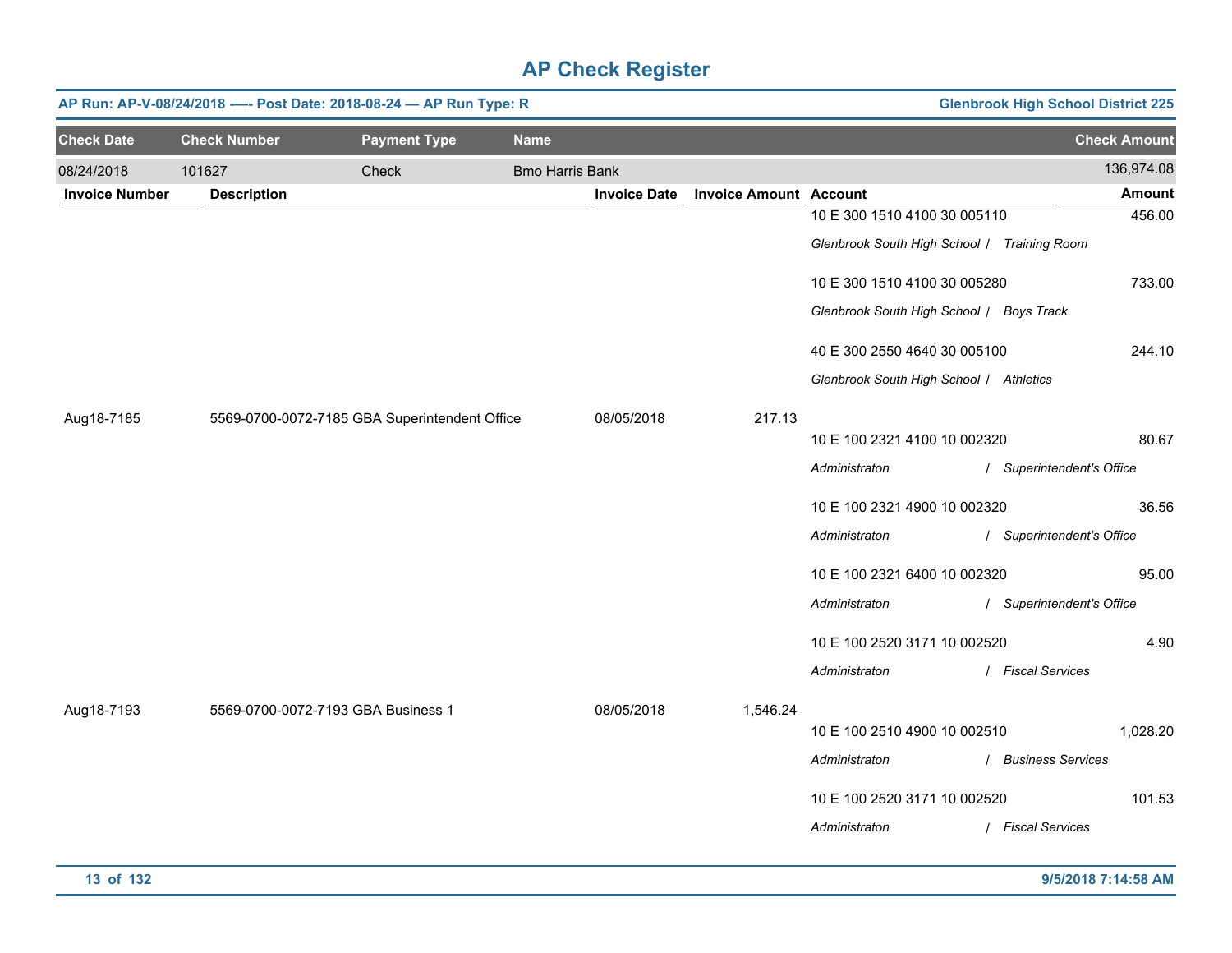|                       | <b>Glenbrook High School District 225</b><br>AP Run: AP-V-08/24/2018 ---- Post Date: 2018-08-24 - AP Run Type: R |                                    |                        |                     |                               |                              |                            |  |
|-----------------------|------------------------------------------------------------------------------------------------------------------|------------------------------------|------------------------|---------------------|-------------------------------|------------------------------|----------------------------|--|
| <b>Check Date</b>     | <b>Check Number</b>                                                                                              | <b>Payment Type</b>                | <b>Name</b>            |                     |                               |                              | <b>Check Amount</b>        |  |
| 08/24/2018            | 101627                                                                                                           | Check                              | <b>Bmo Harris Bank</b> |                     |                               |                              | 136,974.08                 |  |
| <b>Invoice Number</b> | <b>Description</b>                                                                                               |                                    |                        | <b>Invoice Date</b> | <b>Invoice Amount Account</b> |                              | Amount                     |  |
|                       |                                                                                                                  |                                    |                        |                     |                               | 10 E 100 2574 4870 10 002574 | 99.59                      |  |
|                       |                                                                                                                  |                                    |                        |                     |                               | Administraton                | / Printing and Duplicating |  |
|                       |                                                                                                                  |                                    |                        |                     |                               | 10 E 100 2610 4100 10 002610 | 78.39                      |  |
|                       |                                                                                                                  |                                    |                        |                     |                               | Administraton                | / General Administration   |  |
|                       |                                                                                                                  |                                    |                        |                     |                               | 10 E 100 2610 4135 10 002610 | 112.00                     |  |
|                       |                                                                                                                  |                                    |                        |                     |                               | Administraton                | / General Administration   |  |
|                       |                                                                                                                  |                                    |                        |                     |                               | 10 E 100 2610 4900 10 002610 | 126.53                     |  |
|                       |                                                                                                                  |                                    |                        |                     |                               | Administraton                | / General Administration   |  |
| Aug18-7201            |                                                                                                                  | 5569-0700-0072-7201 GBA Technology |                        | 08/05/2018          | 5,799.79                      |                              |                            |  |
|                       |                                                                                                                  |                                    |                        |                     |                               | 10 E 100 2520 3171 10 002520 | 122.58                     |  |
|                       |                                                                                                                  |                                    |                        |                     |                               | Administraton                | / Fiscal Services          |  |
|                       |                                                                                                                  |                                    |                        |                     |                               | 10 E 100 2660 3160 10 002660 | 1,400.00                   |  |
|                       |                                                                                                                  |                                    |                        |                     |                               | Administraton                | / Technology Services      |  |
|                       |                                                                                                                  |                                    |                        |                     |                               | 10 E 100 2660 3230 10 002660 | 396.05                     |  |
|                       |                                                                                                                  |                                    |                        |                     |                               | Administraton                | / Technology Services      |  |
|                       |                                                                                                                  |                                    |                        |                     |                               | 10 E 100 2660 4100 10 002660 | 1,546.86                   |  |
|                       |                                                                                                                  |                                    |                        |                     |                               | Administraton                | / Technology Services      |  |
|                       |                                                                                                                  |                                    |                        |                     |                               | 10 E 100 2660 4900 10 002660 | 654.30                     |  |
|                       |                                                                                                                  |                                    |                        |                     |                               | Administraton                | / Technology Services      |  |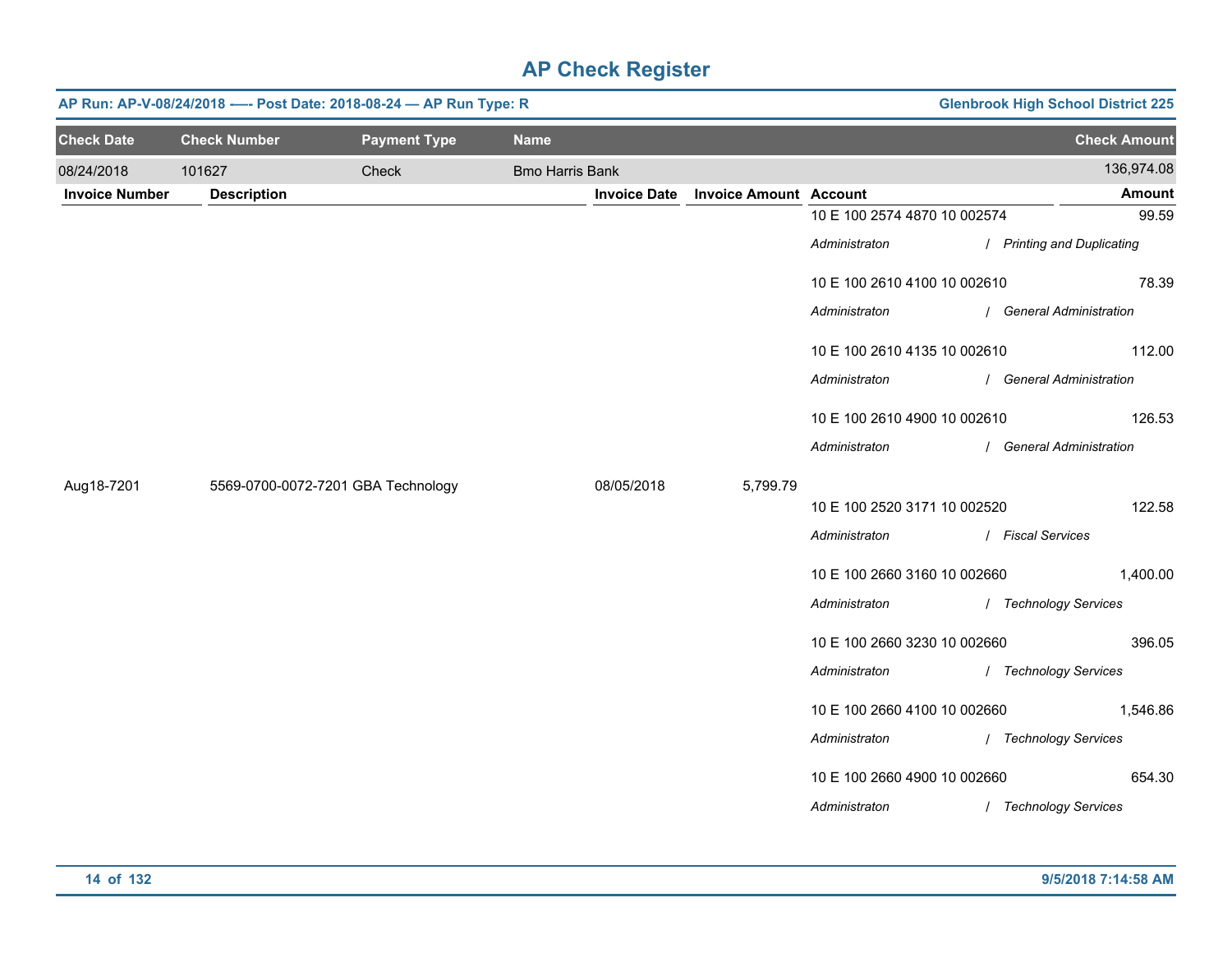|                       | <b>Glenbrook High School District 225</b><br>AP Run: AP-V-08/24/2018 ---- Post Date: 2018-08-24 - AP Run Type: R |                                     |                        |                     |                               |                                                  |  |                          |                              |  |        |
|-----------------------|------------------------------------------------------------------------------------------------------------------|-------------------------------------|------------------------|---------------------|-------------------------------|--------------------------------------------------|--|--------------------------|------------------------------|--|--------|
| <b>Check Date</b>     | <b>Check Number</b>                                                                                              | <b>Payment Type</b>                 | <b>Name</b>            |                     |                               |                                                  |  | <b>Check Amount</b>      |                              |  |        |
| 08/24/2018            | 101627                                                                                                           | Check                               | <b>Bmo Harris Bank</b> |                     |                               |                                                  |  | 136,974.08               |                              |  |        |
| <b>Invoice Number</b> | <b>Description</b>                                                                                               |                                     |                        | <b>Invoice Date</b> | <b>Invoice Amount Account</b> |                                                  |  | <b>Amount</b>            |                              |  |        |
|                       |                                                                                                                  |                                     |                        |                     |                               | 10 E 100 2660 7411 10 002660                     |  | 427.00                   |                              |  |        |
|                       |                                                                                                                  |                                     |                        |                     |                               | Administraton                                    |  | / Technology Services    |                              |  |        |
|                       |                                                                                                                  |                                     |                        |                     |                               | 10 E 300 1130 7400 30 001050                     |  | 1,074.00                 |                              |  |        |
|                       |                                                                                                                  |                                     |                        |                     |                               | Glenbrook South High School / Physical Education |  |                          |                              |  |        |
|                       |                                                                                                                  |                                     |                        |                     |                               | 10 E 300 1400 7400 30 001415                     |  | 179.00                   |                              |  |        |
|                       |                                                                                                                  |                                     |                        |                     |                               | Glenbrook South High School / Business Education |  |                          |                              |  |        |
| Aug18-7219            |                                                                                                                  | 5569-0700-0072-7219 GBA Business 2  |                        | 08/05/2018          | 401.89                        |                                                  |  |                          |                              |  |        |
|                       |                                                                                                                  |                                     |                        |                     |                               | 10 E 100 2520 3171 10 002520                     |  | 10.61                    |                              |  |        |
|                       |                                                                                                                  |                                     |                        |                     |                               | Administraton                                    |  | / Fiscal Services        |                              |  |        |
|                       |                                                                                                                  |                                     |                        |                     |                               |                                                  |  |                          | 10 E 100 2610 4900 10 002610 |  | 143.80 |
|                       |                                                                                                                  |                                     |                        |                     |                               | Administraton                                    |  | / General Administration |                              |  |        |
|                       |                                                                                                                  |                                     |                        |                     |                               | 10 E 300 2540 4660 10 009005                     |  | 247.48                   |                              |  |        |
|                       |                                                                                                                  |                                     |                        |                     |                               | Glenbrook South High School / Utilities          |  |                          |                              |  |        |
| Aug18-7233            |                                                                                                                  | 5550-0800-0199-7233 GBS Plant Ops 1 |                        | 08/05/2018          | 4,686.21                      |                                                  |  |                          |                              |  |        |
|                       |                                                                                                                  |                                     |                        |                     |                               | 10 E 100 2520 3171 10 002520                     |  | 3.98                     |                              |  |        |
|                       |                                                                                                                  |                                     |                        |                     |                               | Administraton                                    |  | / Fiscal Services        |                              |  |        |
|                       |                                                                                                                  |                                     |                        |                     |                               | 20 E 300 2542 3760 30 009010                     |  | 2,999.61                 |                              |  |        |
|                       |                                                                                                                  |                                     |                        |                     |                               | Glenbrook South High School / Custodial Services |  |                          |                              |  |        |
|                       |                                                                                                                  |                                     |                        |                     |                               | 20 E 300 2542 4130 30 009010                     |  | 811.87                   |                              |  |        |
|                       |                                                                                                                  |                                     |                        |                     |                               | Glenbrook South High School / Custodial Services |  |                          |                              |  |        |
|                       |                                                                                                                  |                                     |                        |                     |                               |                                                  |  |                          |                              |  |        |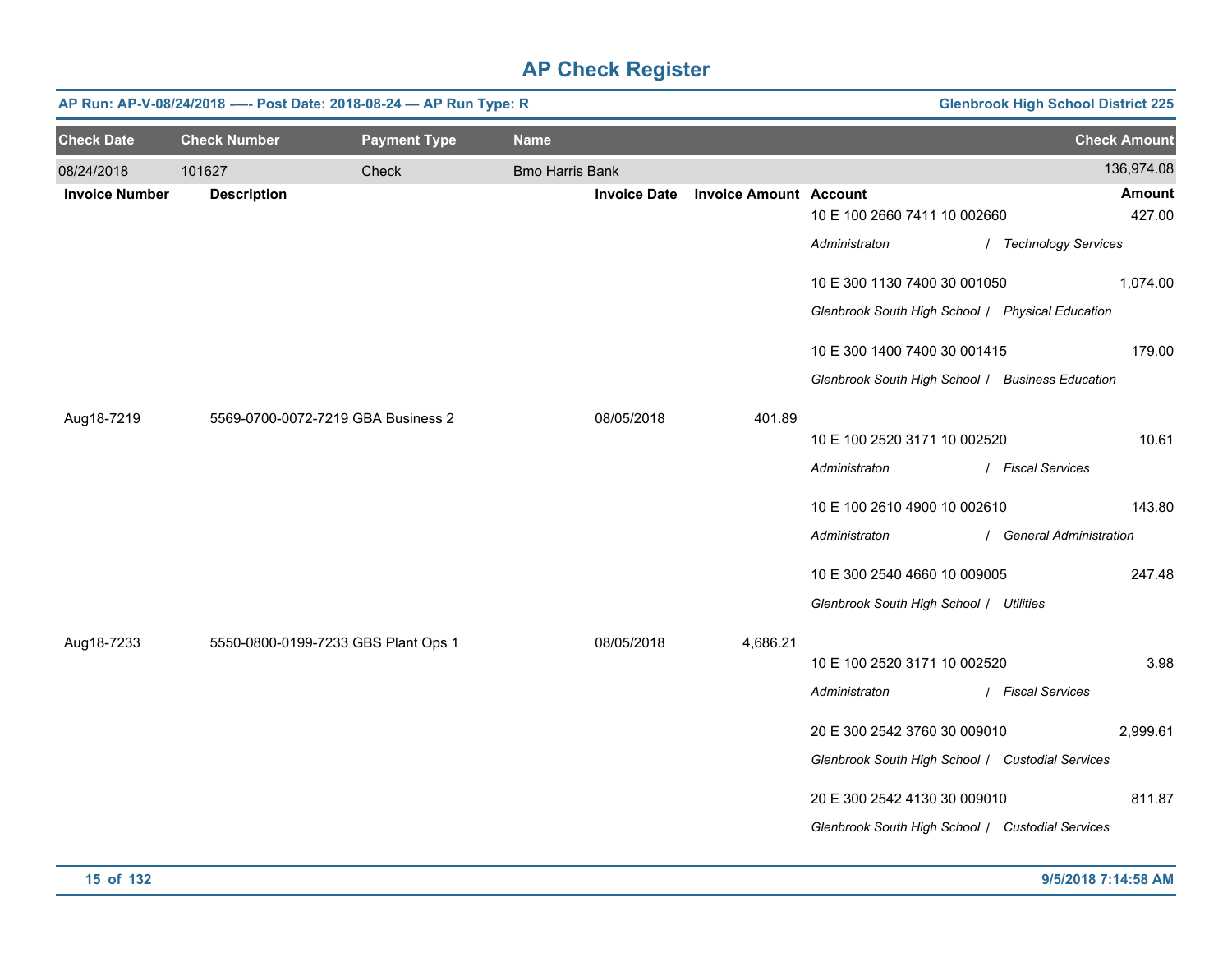|                       | <b>Glenbrook High School District 225</b><br>AP Run: AP-V-08/24/2018 ---- Post Date: 2018-08-24 - AP Run Type: R |                                     |                        |                     |                               |                                                    |                     |  |
|-----------------------|------------------------------------------------------------------------------------------------------------------|-------------------------------------|------------------------|---------------------|-------------------------------|----------------------------------------------------|---------------------|--|
| <b>Check Date</b>     | <b>Check Number</b>                                                                                              | <b>Payment Type</b>                 | <b>Name</b>            |                     |                               |                                                    | <b>Check Amount</b> |  |
| 08/24/2018            | 101627                                                                                                           | Check                               | <b>Bmo Harris Bank</b> |                     |                               |                                                    | 136,974.08          |  |
| <b>Invoice Number</b> | <b>Description</b>                                                                                               |                                     |                        | <b>Invoice Date</b> | <b>Invoice Amount Account</b> |                                                    | Amount              |  |
|                       |                                                                                                                  |                                     |                        |                     |                               | 20 E 300 2543 4640 30 009080                       | 558.87              |  |
|                       |                                                                                                                  |                                     |                        |                     |                               | Glenbrook South High School / Grounds Maintenance  |                     |  |
|                       |                                                                                                                  |                                     |                        |                     |                               | 20 E 300 2544 4840 30 009050                       | 195.88              |  |
|                       |                                                                                                                  |                                     |                        |                     |                               | Glenbrook South High School / Building Maintenance |                     |  |
|                       |                                                                                                                  |                                     |                        |                     |                               | 20 E 300 2544 4844 30 009050                       | 116.00              |  |
|                       |                                                                                                                  |                                     |                        |                     |                               | Glenbrook South High School / Building Maintenance |                     |  |
| Aug18-7264            |                                                                                                                  | 5550-0800-0092-7264 GBS Fine Arts 1 |                        | 08/05/2018          | 1,078.99                      |                                                    |                     |  |
|                       |                                                                                                                  |                                     |                        |                     |                               | 10 E 100 2520 3171 10 002520                       | 7.55                |  |
|                       |                                                                                                                  |                                     |                        |                     |                               | Administraton                                      | / Fiscal Services   |  |
|                       |                                                                                                                  |                                     |                        |                     |                               | 10 E 300 1130 4200 30 001005                       | 1,071.44            |  |
|                       |                                                                                                                  |                                     |                        |                     |                               | Glenbrook South High School / Visual Arts          |                     |  |
| Aug18-7672            | 5550-0800-0023-7672 GBN CTE 2                                                                                    |                                     |                        | 08/05/2018          | 1.58                          |                                                    |                     |  |
|                       |                                                                                                                  |                                     |                        |                     |                               | 10 E 100 2520 3171 10 002520                       | 1.58                |  |
|                       |                                                                                                                  |                                     |                        |                     |                               | Administraton                                      | / Fiscal Services   |  |
| Aug18-7695            |                                                                                                                  | 5550-0800-0169-7965 GBN Athletics 1 |                        | 08/05/2018          | 306.38                        |                                                    |                     |  |
|                       |                                                                                                                  |                                     |                        |                     |                               | 10 E 100 2520 3171 10 002520                       | 6.17                |  |
|                       |                                                                                                                  |                                     |                        |                     |                               | Administraton                                      | / Fiscal Services   |  |
|                       |                                                                                                                  |                                     |                        |                     |                               | 10 E 200 1510 3320 20 005100                       | 131.04              |  |
|                       |                                                                                                                  |                                     |                        |                     |                               | Glenbrook North High School / Athletics            |                     |  |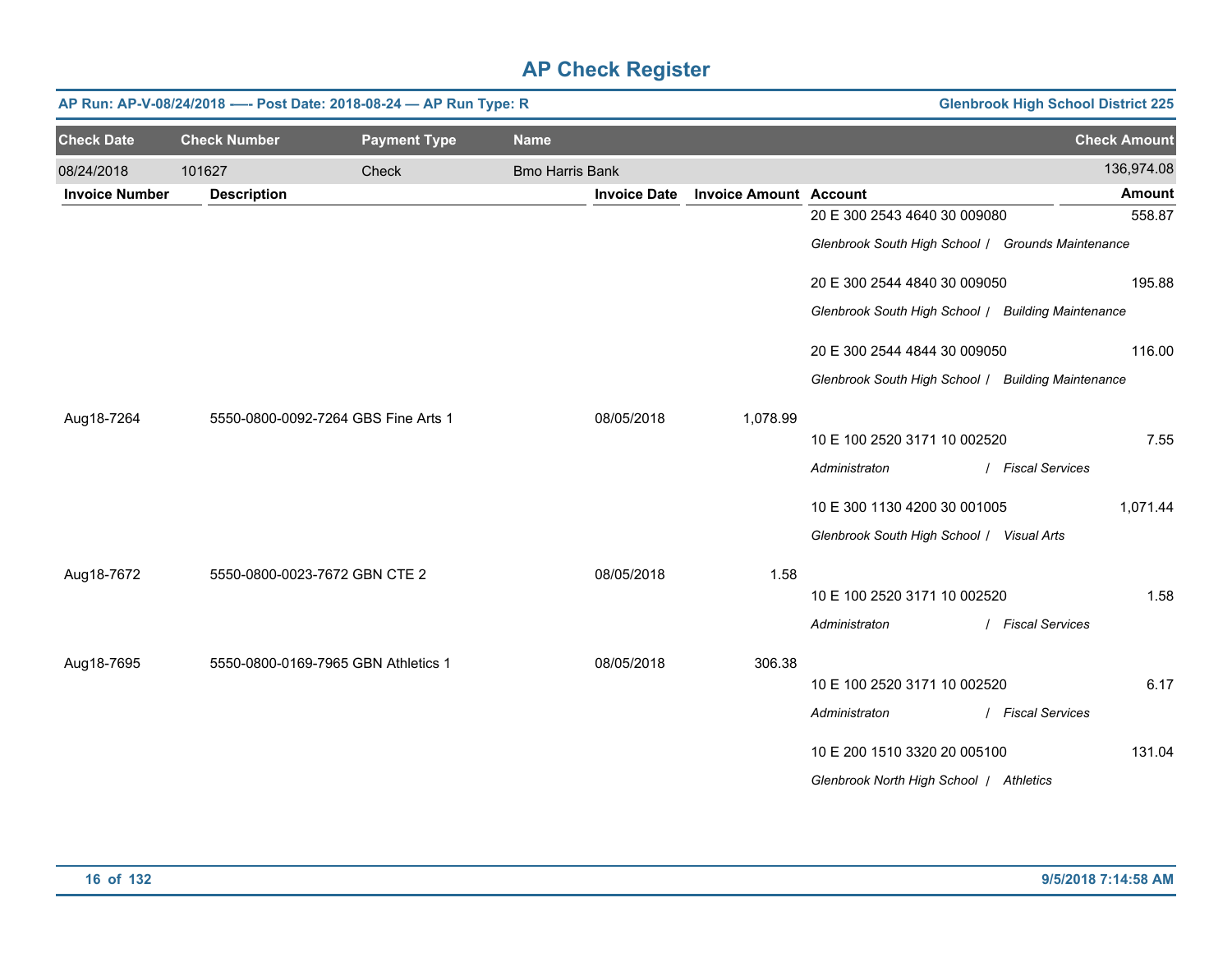|                       | <b>Glenbrook High School District 225</b><br>AP Run: AP-V-08/24/2018 ---- Post Date: 2018-08-24 - AP Run Type: R |                                   |                        |                     |                               |                                                |                                                        |  |  |
|-----------------------|------------------------------------------------------------------------------------------------------------------|-----------------------------------|------------------------|---------------------|-------------------------------|------------------------------------------------|--------------------------------------------------------|--|--|
| <b>Check Date</b>     | <b>Check Number</b>                                                                                              | <b>Payment Type</b>               | <b>Name</b>            |                     |                               |                                                | <b>Check Amount</b>                                    |  |  |
| 08/24/2018            | 101627                                                                                                           | Check                             | <b>Bmo Harris Bank</b> |                     |                               |                                                | 136,974.08                                             |  |  |
| <b>Invoice Number</b> | <b>Description</b>                                                                                               |                                   |                        | <b>Invoice Date</b> | <b>Invoice Amount Account</b> |                                                | Amount                                                 |  |  |
|                       |                                                                                                                  |                                   |                        |                     |                               | 99 L 990 1529 0000 20 820490                   | 169.17                                                 |  |  |
|                       |                                                                                                                  |                                   |                        |                     |                               | <b>Student Based Activity</b><br>Account       | / Gbn Sports Tournaments                               |  |  |
| Aug18-7763            |                                                                                                                  | 5550-0800-0023-7763 GBN Library 1 |                        | 08/05/2018          | 41.07                         |                                                |                                                        |  |  |
|                       |                                                                                                                  |                                   |                        |                     |                               | 10 E 100 2520 3171 10 002520                   | 0.53                                                   |  |  |
|                       |                                                                                                                  |                                   |                        |                     |                               | Administraton                                  | / Fiscal Services                                      |  |  |
|                       |                                                                                                                  |                                   |                        |                     |                               | 10 E 200 1130 4100 20 001152                   | 9.94                                                   |  |  |
|                       |                                                                                                                  |                                   |                        |                     |                               |                                                | Glenbrook North High School   Academic Resource Center |  |  |
|                       |                                                                                                                  |                                   |                        |                     |                               | 10 E 200 2222 4300 20 002220                   | 18.60                                                  |  |  |
|                       |                                                                                                                  |                                   |                        |                     |                               | Glenbrook North High School / Library Services |                                                        |  |  |
|                       |                                                                                                                  |                                   |                        |                     |                               | 10 E 200 2222 4400 20 002220                   | 12.00                                                  |  |  |
|                       |                                                                                                                  |                                   |                        |                     |                               | Glenbrook North High School   Library Services |                                                        |  |  |
| Aug18-7771            | 5550-0800-0023-7771 GBN PE 1                                                                                     |                                   |                        | 08/05/2018          | 22.33                         |                                                |                                                        |  |  |
|                       |                                                                                                                  |                                   |                        |                     |                               | 10 E 100 2520 3171 10 002520                   | 22.33                                                  |  |  |
|                       |                                                                                                                  |                                   |                        |                     |                               | Administraton                                  | / Fiscal Services                                      |  |  |
| Aug18-7885            |                                                                                                                  | 5550-0800-0182-7885 GBS Library 1 |                        | 08/05/2018          | 404.58                        |                                                |                                                        |  |  |
|                       |                                                                                                                  |                                   |                        |                     |                               | 10 E 100 2520 3171 10 002520                   | 2.29                                                   |  |  |
|                       |                                                                                                                  |                                   |                        |                     |                               | Administraton                                  | / Fiscal Services                                      |  |  |
|                       |                                                                                                                  |                                   |                        |                     |                               | 10 E 300 2222 4310 30 002220                   | 6.50                                                   |  |  |
|                       |                                                                                                                  |                                   |                        |                     |                               | Glenbrook South High School / Library Services |                                                        |  |  |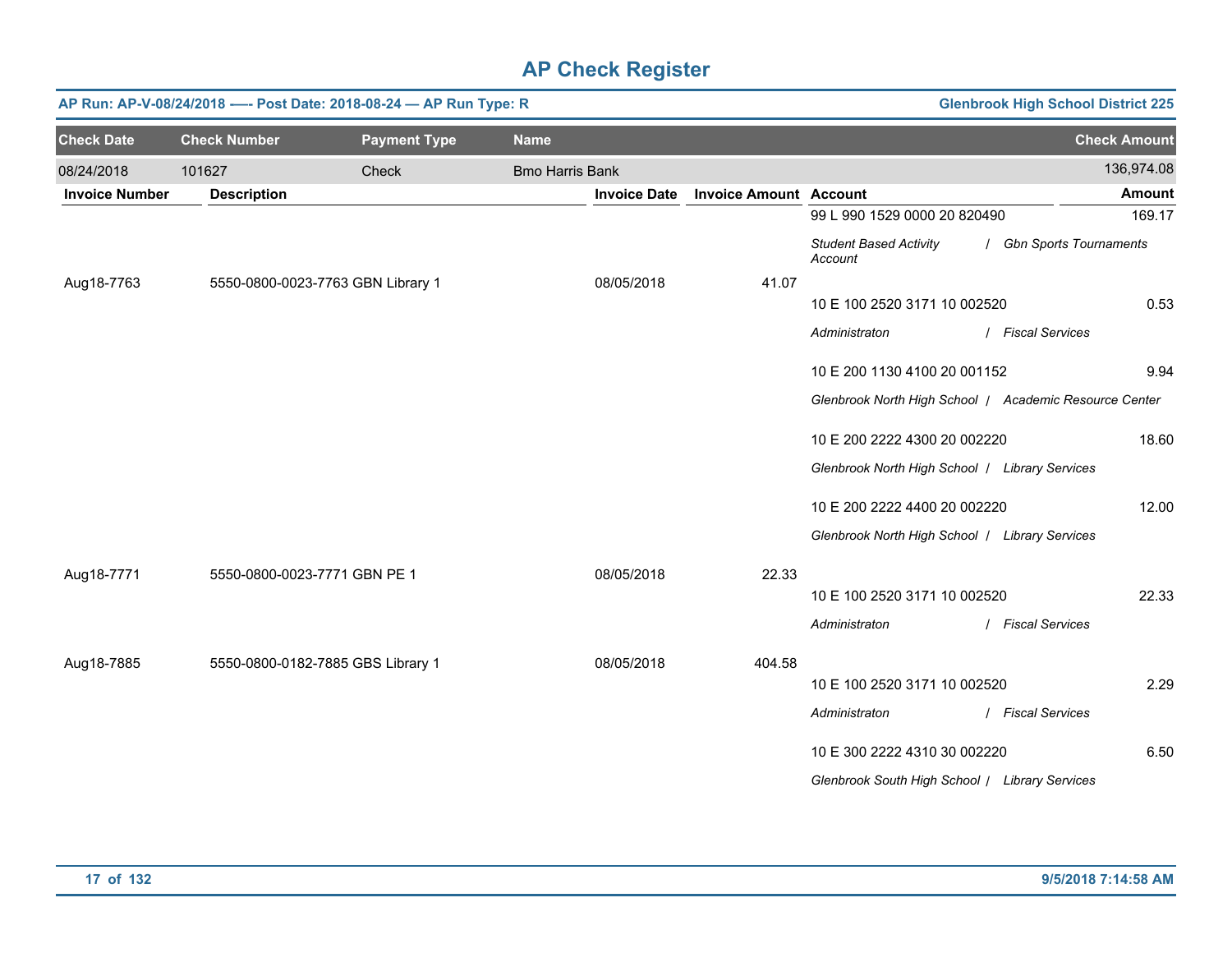|                       | <b>Glenbrook High School District 225</b><br>AP Run: AP-V-08/24/2018 ---- Post Date: 2018-08-24 - AP Run Type: R |                                          |                        |                     |                               |                                                |                     |                     |  |  |
|-----------------------|------------------------------------------------------------------------------------------------------------------|------------------------------------------|------------------------|---------------------|-------------------------------|------------------------------------------------|---------------------|---------------------|--|--|
| <b>Check Date</b>     | <b>Check Number</b>                                                                                              | <b>Payment Type</b>                      | <b>Name</b>            |                     |                               |                                                |                     | <b>Check Amount</b> |  |  |
| 08/24/2018            | 101627                                                                                                           | Check                                    | <b>Bmo Harris Bank</b> |                     |                               |                                                |                     | 136,974.08          |  |  |
| <b>Invoice Number</b> | <b>Description</b>                                                                                               |                                          |                        | <b>Invoice Date</b> | <b>Invoice Amount Account</b> |                                                |                     | <b>Amount</b>       |  |  |
|                       |                                                                                                                  |                                          |                        |                     |                               | 10 E 300 2222 4900 30 002220                   |                     | 20.79               |  |  |
|                       |                                                                                                                  |                                          |                        |                     |                               | Glenbrook South High School / Library Services |                     |                     |  |  |
|                       |                                                                                                                  |                                          |                        |                     |                               | 10 E 300 2222 6400 30 002220                   |                     | 375.00              |  |  |
|                       |                                                                                                                  |                                          |                        |                     |                               | Glenbrook South High School / Library Services |                     |                     |  |  |
| Aug18-7912            | 5550-0800-0023-7912 GBA HR 1                                                                                     |                                          |                        | 08/05/2018          | 2.41                          |                                                |                     |                     |  |  |
|                       |                                                                                                                  |                                          |                        |                     |                               | 10 E 100 2520 3171 10 002520                   |                     | 2.41                |  |  |
|                       |                                                                                                                  |                                          |                        |                     |                               | Administraton                                  | / Fiscal Services   |                     |  |  |
| Aug18-7920            |                                                                                                                  | 5550-0800-0023-7920 GBA Public Relations |                        | 08/05/2018          | 1,803.70                      |                                                |                     |                     |  |  |
|                       |                                                                                                                  |                                          |                        |                     |                               | 10 E 100 2520 3171 10 002520                   |                     | 1.69                |  |  |
|                       |                                                                                                                  |                                          |                        |                     |                               | Administraton                                  | / Fiscal Services   |                     |  |  |
|                       |                                                                                                                  |                                          |                        |                     |                               | 10 E 100 2630 3320 10 002630                   |                     | 73.05               |  |  |
|                       |                                                                                                                  |                                          |                        |                     |                               | Administraton                                  | / PR/Communications |                     |  |  |
|                       |                                                                                                                  |                                          |                        |                     |                               | 10 E 100 2630 3600 10 002630                   |                     | 1,728.96            |  |  |
|                       |                                                                                                                  |                                          |                        |                     |                               | Administraton                                  | / PR/Communications |                     |  |  |
| Aug18-7946            | 5550-0800-0163-7946 GBN CPA                                                                                      |                                          |                        | 08/05/2018          | 3,557.99                      |                                                |                     |                     |  |  |
|                       |                                                                                                                  |                                          |                        |                     |                               | 10 E 100 2520 3171 10 002520                   |                     | 52.64               |  |  |
|                       |                                                                                                                  |                                          |                        |                     |                               | Administraton                                  | / Fiscal Services   |                     |  |  |
|                       |                                                                                                                  |                                          |                        |                     |                               | 10 E 200 1530 3230 20 005805                   |                     | 545.42              |  |  |
|                       |                                                                                                                  |                                          |                        |                     |                               | Glenbrook North High School   Auditorium       |                     |                     |  |  |
|                       |                                                                                                                  |                                          |                        |                     |                               |                                                |                     |                     |  |  |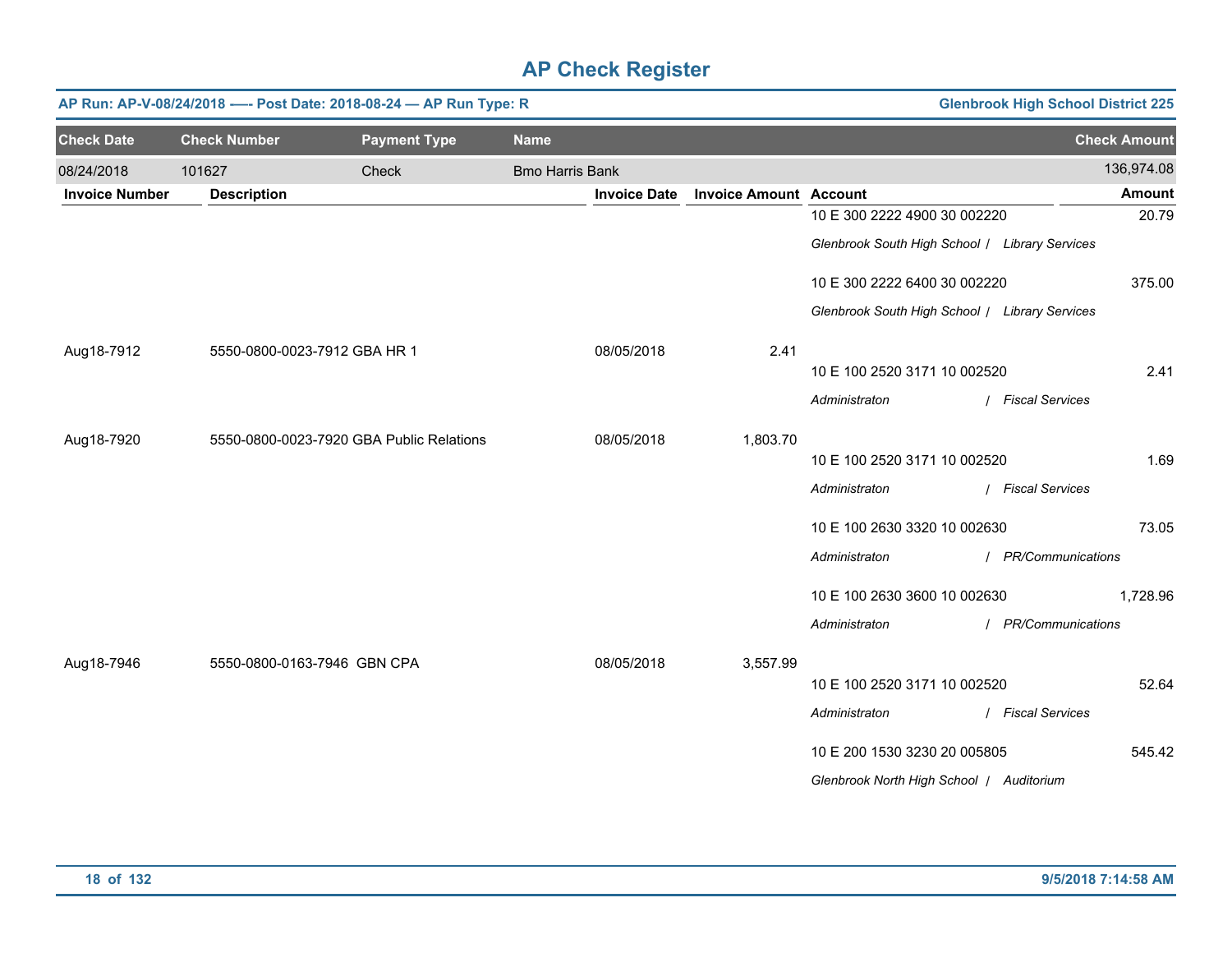|                       |                     | AP Run: AP-V-08/24/2018 ---- Post Date: 2018-08-24 - AP Run Type: R |                        |                     |                               |                                          | <b>Glenbrook High School District 225</b> |               |
|-----------------------|---------------------|---------------------------------------------------------------------|------------------------|---------------------|-------------------------------|------------------------------------------|-------------------------------------------|---------------|
| <b>Check Date</b>     | <b>Check Number</b> | <b>Payment Type</b>                                                 | <b>Name</b>            |                     |                               |                                          | <b>Check Amount</b>                       |               |
| 08/24/2018            | 101627              | Check                                                               | <b>Bmo Harris Bank</b> |                     |                               |                                          |                                           | 136,974.08    |
| <b>Invoice Number</b> | <b>Description</b>  |                                                                     |                        | <b>Invoice Date</b> | <b>Invoice Amount Account</b> |                                          |                                           | <b>Amount</b> |
|                       |                     |                                                                     |                        |                     |                               | 10 E 200 1530 4100 20 005805             |                                           | 2,342.77      |
|                       |                     |                                                                     |                        |                     |                               | Glenbrook North High School   Auditorium |                                           |               |
|                       |                     |                                                                     |                        |                     |                               | 10 E 200 1530 7400 20 005805             |                                           | 560.00        |
|                       |                     |                                                                     |                        |                     |                               | Glenbrook North High School   Auditorium |                                           |               |
|                       |                     |                                                                     |                        |                     |                               | 40 E 200 2550 3310 20 005800             |                                           | 57.16         |
|                       |                     |                                                                     |                        |                     |                               | Glenbrook North High School /            | Extra/Co-Curricular<br><b>Activities</b>  |               |
| Aug18-8132            |                     | 5550-0800-0132-8132 GBQ Aquatics 1                                  |                        | 08/05/2018          | 6,772.38                      |                                          |                                           |               |
|                       |                     |                                                                     |                        |                     |                               | 10 E 100 2520 3171 10 002520             |                                           | 2.17          |
|                       |                     |                                                                     |                        |                     |                               | Administraton                            | / Fiscal Services                         |               |
|                       |                     |                                                                     |                        |                     |                               | 95 E 950 3200 3330 95 005505             |                                           | 2,670.18      |
|                       |                     |                                                                     |                        |                     |                               | <b>Glenbrook Aquatics</b>                | / Glenbrook Aquatics                      |               |
|                       |                     |                                                                     |                        |                     |                               | 95 E 950 3200 3900 95 005505             |                                           | 5.87          |
|                       |                     |                                                                     |                        |                     |                               | <b>Glenbrook Aquatics</b>                | / Glenbrook Aquatics                      |               |
|                       |                     |                                                                     |                        |                     |                               | 95 E 950 3200 4100 95 005505             |                                           | 171.42        |
|                       |                     |                                                                     |                        |                     |                               | <b>Glenbrook Aquatics</b>                | / Glenbrook Aquatics                      |               |
|                       |                     |                                                                     |                        |                     |                               | 95 E 950 3200 6500 95 005505             |                                           | 3,385.00      |
|                       |                     |                                                                     |                        |                     |                               | <b>Glenbrook Aquatics</b>                | / Glenbrook Aquatics                      |               |
|                       |                     |                                                                     |                        |                     |                               | 95 E 950 3200 6909 95 005505             |                                           | 537.74        |
|                       |                     |                                                                     |                        |                     |                               | <b>Glenbrook Aquatics</b>                | / Glenbrook Aquatics                      |               |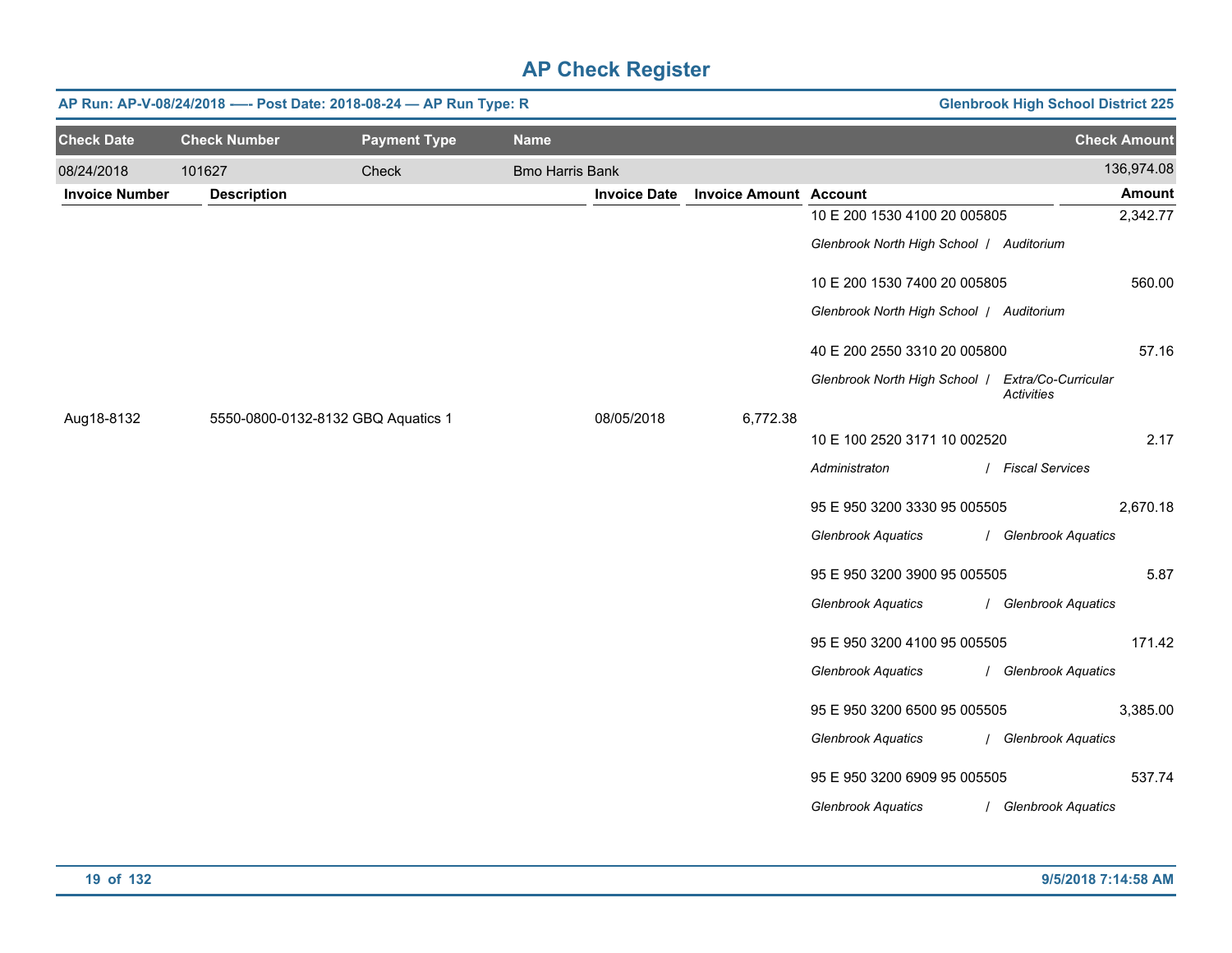|                       |                              | AP Run: AP-V-08/24/2018 ---- Post Date: 2018-08-24 - AP Run Type: R |                        |                     |                               |                              | <b>Glenbrook High School District 225</b> |                     |
|-----------------------|------------------------------|---------------------------------------------------------------------|------------------------|---------------------|-------------------------------|------------------------------|-------------------------------------------|---------------------|
| <b>Check Date</b>     | <b>Check Number</b>          | <b>Payment Type</b>                                                 | <b>Name</b>            |                     |                               |                              |                                           | <b>Check Amount</b> |
| 08/24/2018            | 101627                       | Check                                                               | <b>Bmo Harris Bank</b> |                     |                               |                              |                                           | 136,974.08          |
| <b>Invoice Number</b> | <b>Description</b>           |                                                                     |                        | <b>Invoice Date</b> | <b>Invoice Amount Account</b> |                              |                                           | <b>Amount</b>       |
| Aug18-8180            |                              | 5550-0800-0125-8180 GBN Fine Arts 3                                 |                        | 08/05/2018          | 28.45                         | 10 E 100 2520 3171 10 002520 |                                           | 28.45               |
|                       |                              |                                                                     |                        |                     |                               | Administraton                | / Fiscal Services                         |                     |
| Aug18-8537            |                              | 5550-0800-0174-8537 GBN Stu Services                                |                        | 08/05/2018          | 11.08                         |                              |                                           |                     |
|                       |                              |                                                                     |                        |                     |                               | 10 E 100 2520 3171 10 002520 |                                           | 11.08               |
|                       |                              |                                                                     |                        |                     |                               | Administraton                | / Fiscal Services                         |                     |
| Aug18-8614            | 5550-0800-0196-8614 GBS PE 1 |                                                                     |                        | 08/05/2018          | 8.17                          |                              |                                           |                     |
|                       |                              |                                                                     |                        |                     |                               | 10 E 100 2520 3171 10 002520 |                                           | 8.17                |
|                       |                              |                                                                     |                        |                     |                               | Administraton                | / Fiscal Services                         |                     |
| Aug18-8854            |                              | 5550-0800-0195-8854 GBS Driver 2                                    |                        | 08/05/2018          | 10.22                         |                              |                                           |                     |
|                       |                              |                                                                     |                        |                     |                               | 10 E 100 2520 3171 10 002520 |                                           | 10.22               |
|                       |                              |                                                                     |                        |                     |                               | Administraton                | / Fiscal Services                         |                     |
| Aug18-9464            |                              | 5550-0800-0187-9464 GBA Zia Ahmed                                   |                        | 08/05/2018          | 68,704.67                     |                              |                                           |                     |
|                       |                              |                                                                     |                        |                     |                               | 10 E 100 2520 3171 10 002520 |                                           | 5.67                |
|                       |                              |                                                                     |                        |                     |                               | Administraton                | / Fiscal Services                         |                     |
|                       |                              |                                                                     |                        |                     |                               | 10 E 100 2660 3160 10 002660 |                                           | 299.00              |
|                       |                              |                                                                     |                        |                     |                               | Administraton                | / Technology Services                     |                     |
|                       |                              |                                                                     |                        |                     |                               | 10 E 100 2660 3430 10 002660 |                                           | 68,400.00           |
|                       |                              |                                                                     |                        |                     |                               | Administraton                | / Technology Services                     |                     |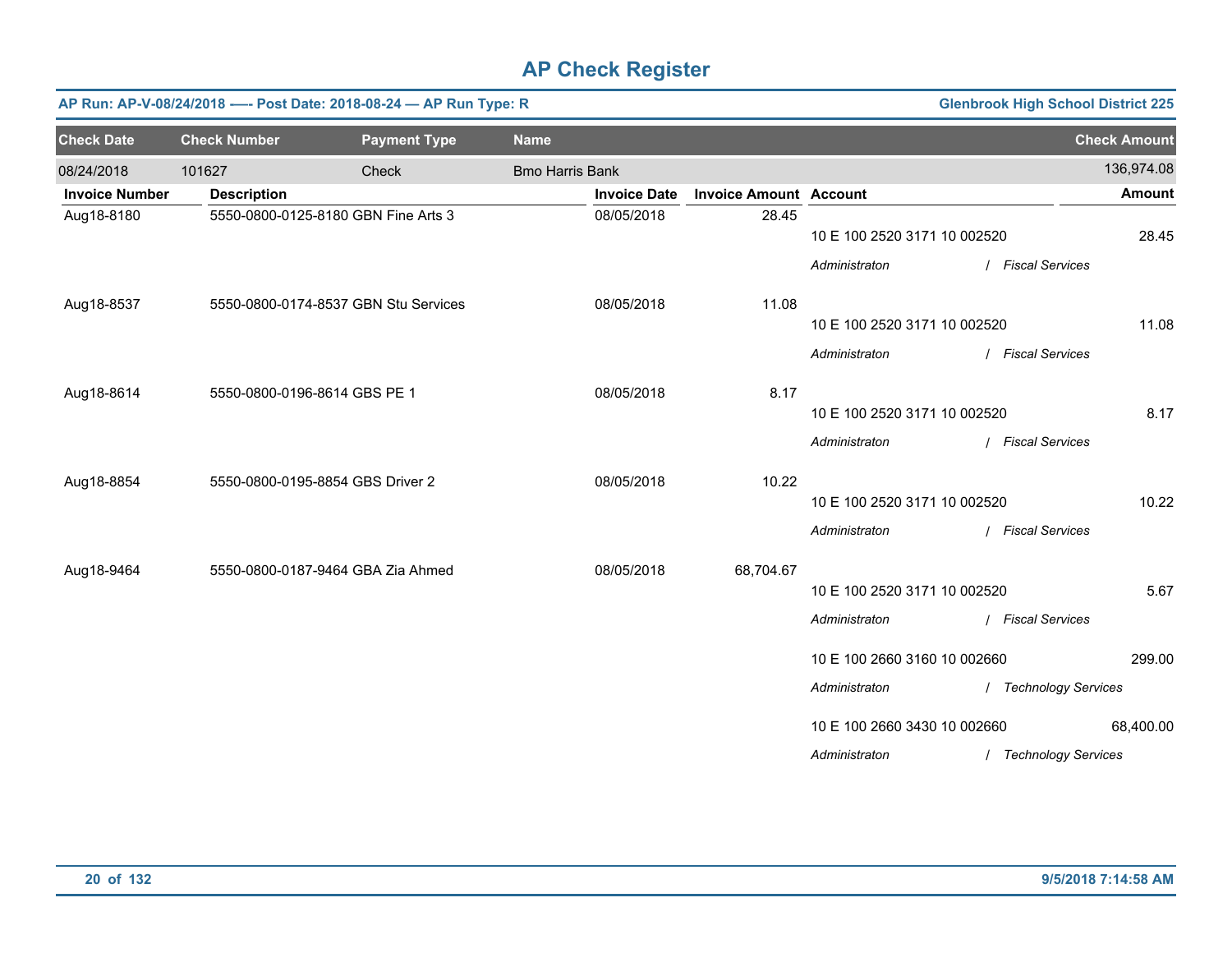|                       |                     | AP Run: AP-V-08/24/2018 ---- Post Date: 2018-08-24 - AP Run Type: R |                        |                     |                               |                              | <b>Glenbrook High School District 225</b> |                     |
|-----------------------|---------------------|---------------------------------------------------------------------|------------------------|---------------------|-------------------------------|------------------------------|-------------------------------------------|---------------------|
| <b>Check Date</b>     | <b>Check Number</b> | <b>Payment Type</b>                                                 | <b>Name</b>            |                     |                               |                              |                                           | <b>Check Amount</b> |
| 08/24/2018            | 101627              | Check                                                               | <b>Bmo Harris Bank</b> |                     |                               |                              |                                           | 136,974.08          |
| <b>Invoice Number</b> | <b>Description</b>  |                                                                     |                        | <b>Invoice Date</b> | <b>Invoice Amount Account</b> |                              |                                           | <b>Amount</b>       |
| Aug18-9472            |                     | 5550-0800-0187-9472 GBA Ryan Manly                                  |                        | 08/05/2018          | 114.72                        |                              |                                           |                     |
|                       |                     |                                                                     |                        |                     |                               | 10 E 100 2520 3171 10 002520 |                                           | 9.53                |
|                       |                     |                                                                     |                        |                     |                               | Administraton                | <b>Fiscal Services</b>                    |                     |
|                       |                     |                                                                     |                        |                     |                               | 10 E 100 2660 3160 10 002660 |                                           | 105.19              |
|                       |                     |                                                                     |                        |                     |                               | Administraton                | / Technology Services                     |                     |
| Aug18-9961            |                     | 5550-0800-0193-9961 GBN Stu Act 2                                   |                        | 08/05/2018          | 79.18                         |                              |                                           |                     |
|                       |                     |                                                                     |                        |                     |                               | 10 E 100 2520 3171 10 002520 |                                           | 79.18               |
|                       |                     |                                                                     |                        |                     |                               | Administraton                | <b>Fiscal Services</b>                    |                     |
|                       |                     |                                                                     |                        |                     |                               |                              | Total:                                    | \$136,974.08        |
|                       |                     |                                                                     |                        |                     |                               |                              | AP-V-08/24/2018 Summary                   |                     |
|                       |                     |                                                                     |                        |                     |                               | <b>Type</b>                  | Count                                     | Amount              |
|                       |                     |                                                                     |                        |                     |                               | Regular                      |                                           | 136,974.08          |

| Total:             | 1 | \$136,974.08 |
|--------------------|---|--------------|
| Wire Transfers:    | Ω | 0.00         |
| <b>ACH Checks:</b> | Ω | 0.00         |
| Regular            |   | 136.974.08   |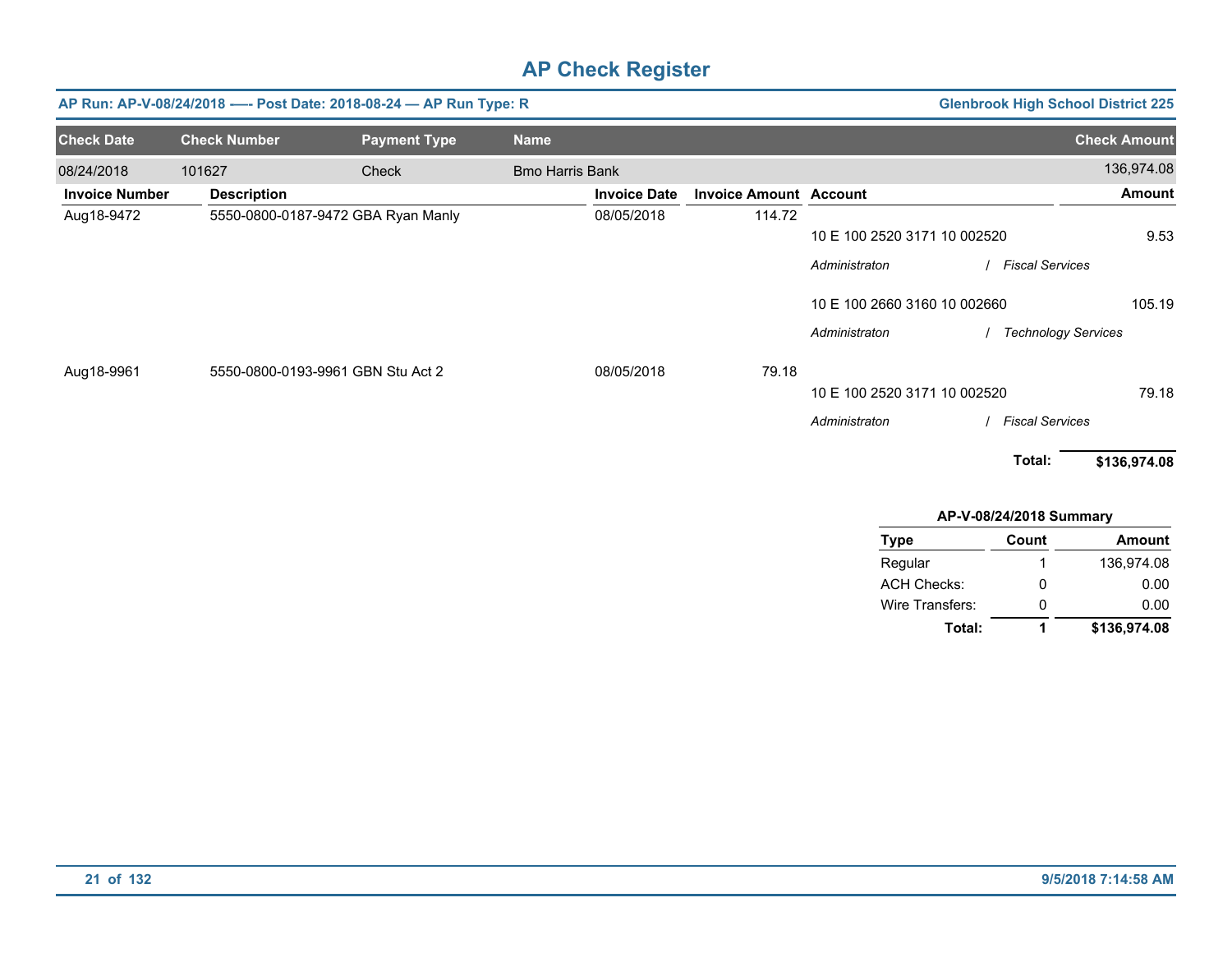|                                     |                                        | AP Run: AP-V-09/12/2018 ---- Post Date: 2018-09-04 - AP Run Type: R |                     |                     |                               |                                                                                  | <b>Glenbrook High School District 225</b> |                           |
|-------------------------------------|----------------------------------------|---------------------------------------------------------------------|---------------------|---------------------|-------------------------------|----------------------------------------------------------------------------------|-------------------------------------------|---------------------------|
| <b>Check Date</b>                   | <b>Check Number</b>                    | <b>Payment Type</b>                                                 | <b>Name</b>         |                     |                               |                                                                                  |                                           | <b>Check Amount</b>       |
| 09/12/2018<br><b>Invoice Number</b> | 101630<br><b>Description</b>           | Check                                                               | 1st Ayd Corporation | <b>Invoice Date</b> | <b>Invoice Amount Account</b> |                                                                                  |                                           | 1,090.82<br><b>Amount</b> |
| PSI212987                           | <b>GBN Custodial Supplies - Liners</b> |                                                                     |                     | 08/10/2018          | 29.73                         | 20 E 200 2542 4100 20 009010<br>Glenbrook North High School   Custodial Services |                                           | 29.73                     |
| PSI215053                           |                                        | <b>GBS</b> - Custodial Cleaning Supplies                            |                     | 08/20/2018          | 1,061.09                      | 20 E 300 2542 4822 30 009010<br>Glenbrook South High School / Custodial Services |                                           | 1,061.09                  |
| 09/12/2018                          | 101631                                 | Check                                                               | 303 Taxi LLC        |                     |                               |                                                                                  |                                           | 48,563.61                 |
| <b>Invoice Number</b>               | <b>Description</b>                     |                                                                     |                     | <b>Invoice Date</b> | <b>Invoice Amount Account</b> |                                                                                  |                                           | <b>Amount</b>             |
| 2000208640                          | Placement - June 2018                  | Special Education - Transportation - To/From Alternative            |                     | 06/30/2018          | 10,324.45                     | 40 E 100 2550 3300 10 001300<br>Administraton                                    | / Special Education                       | 10,324.45                 |
| 2000208641                          | Transition - June 2018                 | Special Education - Transportation - To/From NSSED                  |                     | 06/30/2018          | 4,887.76                      | 40 E 100 2550 3300 10 001300<br>Administraton                                    | / Special Education                       | 4,887.76                  |
| 2000208642                          | <b>GBN - June 2018</b>                 | Special Education - Transportation - To/From NSSED ELS              |                     | 06/30/2018          | 7,261.80                      | 40 E 100 2550 3300 10 001300<br>Administraton                                    | / Special Education                       | 7.261.80                  |
| 2000208643                          | <b>GBS - June 2018</b>                 | Special Education - Transportation - To/From NSSED ELS              |                     | 06/30/2018          | 1,709.68                      | 40 E 100 2550 3300 10 001300<br>Administraton                                    | / Special Education                       | 1,709.68                  |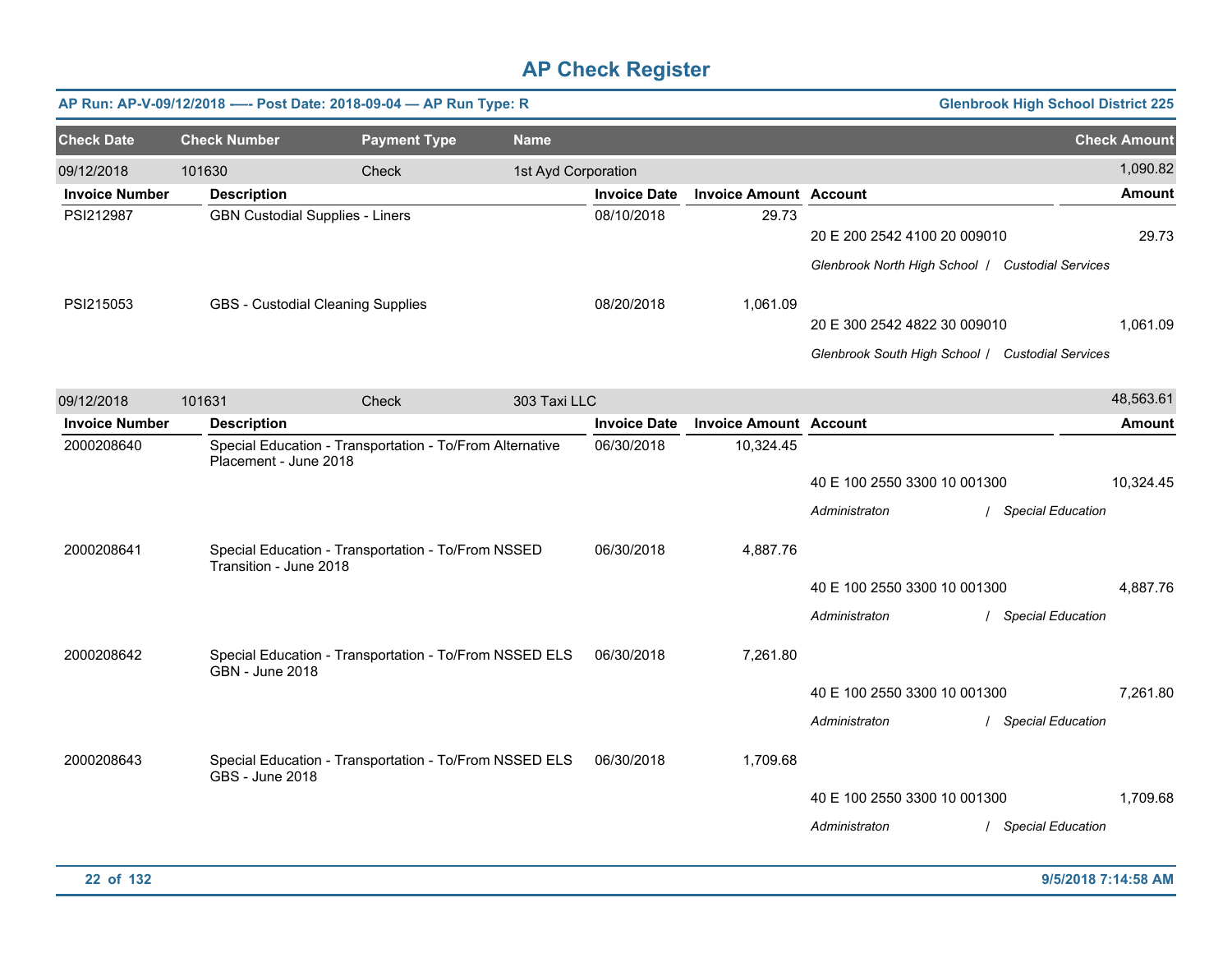|                       |                             | AP Run: AP-V-09/12/2018 ---- Post Date: 2018-09-04 - AP Run Type: R |              |                           |                               |                                       | <b>Glenbrook High School District 225</b> |                     |
|-----------------------|-----------------------------|---------------------------------------------------------------------|--------------|---------------------------|-------------------------------|---------------------------------------|-------------------------------------------|---------------------|
| <b>Check Date</b>     | <b>Check Number</b>         | <b>Payment Type</b>                                                 | <b>Name</b>  |                           |                               |                                       |                                           | <b>Check Amount</b> |
| 09/12/2018            | 101631                      | Check                                                               | 303 Taxi LLC |                           |                               |                                       |                                           | 48,563.61           |
| <b>Invoice Number</b> | <b>Description</b>          |                                                                     |              | <b>Invoice Date</b>       | <b>Invoice Amount Account</b> |                                       |                                           | <b>Amount</b>       |
| 2000208878            | Placement - July 2018       | Special Education - Transportation - To/From Alternative            |              | 07/31/2018                | 9,872.33                      |                                       |                                           |                     |
|                       |                             |                                                                     |              |                           |                               | 40 E 100 2550 3300 10 001300          |                                           | 9,872.33            |
|                       |                             |                                                                     |              |                           |                               | Administraton                         | / Special Education                       |                     |
| 2000208879            | Transition - July 2018      | Special Education - Transportation - To/From NSSED                  |              | 07/31/2018                | 4,743.05                      |                                       |                                           |                     |
|                       |                             |                                                                     |              |                           |                               | 40 E 100 2550 3300 10 001300          |                                           | 4,743.05            |
|                       |                             |                                                                     |              |                           |                               | Administraton                         | <b>Special Education</b>                  |                     |
| 2000208880            | <b>GBN - July 2018</b>      | Special Education - Transportation - To/From NSSED ELS              |              | 07/31/2018                | 8,035.61                      |                                       |                                           |                     |
|                       |                             |                                                                     |              |                           |                               | 40 E 100 2550 3300 10 001300          |                                           | 8,035.61            |
|                       |                             |                                                                     |              |                           |                               | Administraton                         | / Special Education                       |                     |
| 2000208881            | GBS - July 2018             | Special Education - Transportation - To/From NSSED ELS              |              | 07/31/2018                | 1,728.93                      |                                       |                                           |                     |
|                       |                             |                                                                     |              |                           |                               | 40 E 100 2550 3300 10 001300          |                                           | 1,728.93            |
|                       |                             |                                                                     |              |                           |                               | Administraton                         | / Special Education                       |                     |
| 09/12/2018            | 101632                      | Check                                                               |              | 3D Molecular Designs, LLC |                               |                                       |                                           | 364.94              |
| <b>Invoice Number</b> | <b>Description</b>          |                                                                     |              | <b>Invoice Date</b>       | <b>Invoice Amount Account</b> |                                       |                                           | <b>Amount</b>       |
| 18080708              | GBS - SELC Biology Supplies |                                                                     |              | 08/07/2018                | 364.94                        |                                       |                                           |                     |
|                       |                             |                                                                     |              |                           |                               | 10 E 300 1130 4200 30 001055          |                                           | 364.94              |
|                       |                             |                                                                     |              |                           |                               | Glenbrook South High School   Science |                                           |                     |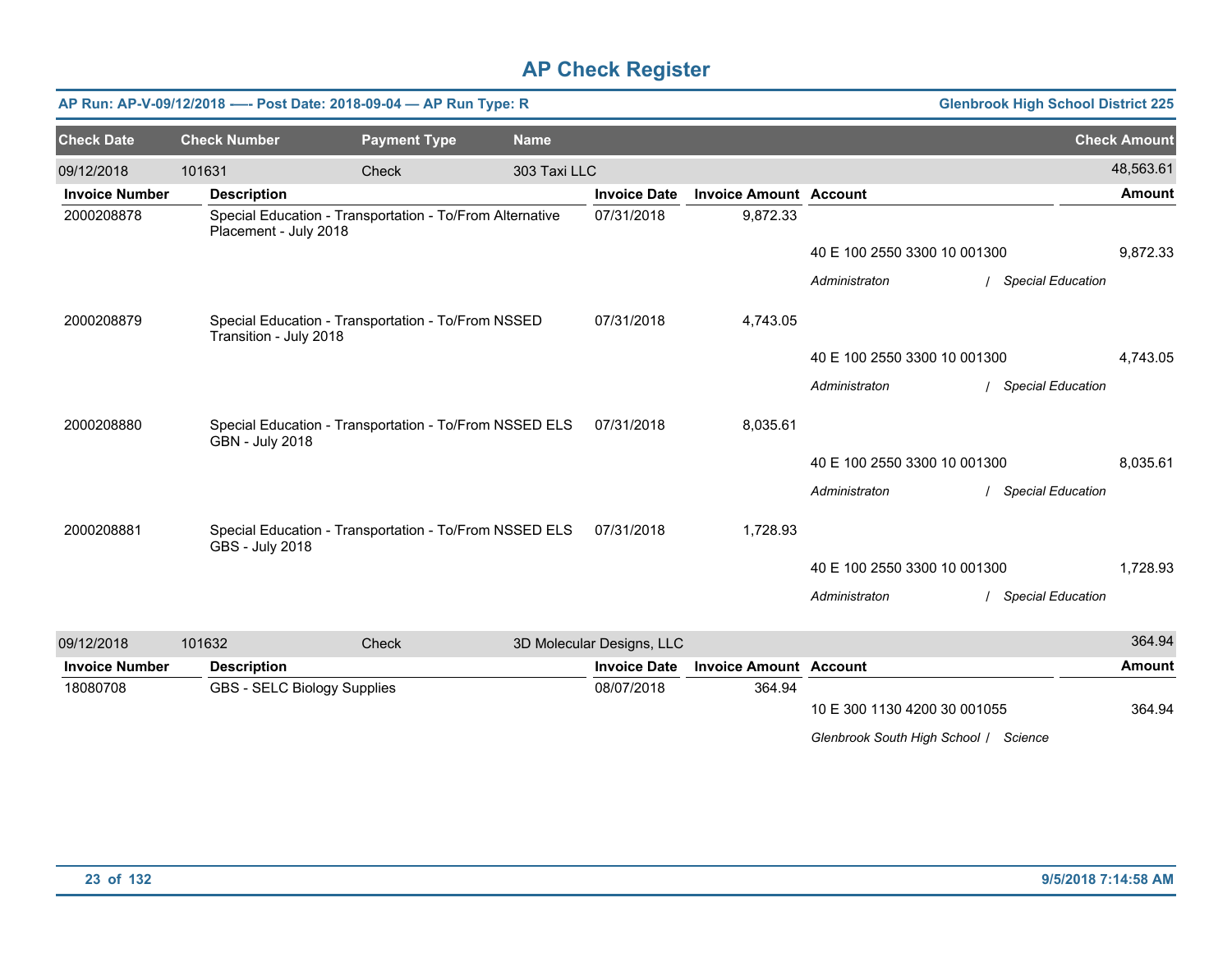|                       | AP Run: AP-V-09/12/2018 ---- Post Date: 2018-09-04 - AP Run Type: R |                                                      |                          |                     |                               |                                                    | <b>Glenbrook High School District 225</b> |
|-----------------------|---------------------------------------------------------------------|------------------------------------------------------|--------------------------|---------------------|-------------------------------|----------------------------------------------------|-------------------------------------------|
| <b>Check Date</b>     | <b>Check Number</b>                                                 | <b>Payment Type</b>                                  | <b>Name</b>              |                     |                               |                                                    | <b>Check Amount</b>                       |
| 09/12/2018            | 101633                                                              | Check                                                | <b>4Kids Fundraising</b> |                     |                               |                                                    | 790.00                                    |
| <b>Invoice Number</b> | <b>Description</b>                                                  |                                                      |                          | <b>Invoice Date</b> | <b>Invoice Amount Account</b> |                                                    | <b>Amount</b>                             |
| 9523562276            |                                                                     | <b>GBS</b> - Softball Fundraiser - Sheets            |                          | 06/06/2018          | 790.00                        |                                                    |                                           |
|                       |                                                                     |                                                      |                          |                     |                               | 99 L 990 1529 0000 30 830913                       | 790.00                                    |
|                       |                                                                     |                                                      |                          |                     |                               | <b>Student Based Activity</b><br>Account           | Softball                                  |
| 09/12/2018            | 101634                                                              | Check                                                | AAA Lock & Key           |                     |                               |                                                    | 205.80                                    |
| <b>Invoice Number</b> | <b>Description</b>                                                  |                                                      |                          | <b>Invoice Date</b> | <b>Invoice Amount Account</b> |                                                    | <b>Amount</b>                             |
| 0000033603            | <b>GBN Key Machine Belt</b>                                         |                                                      |                          | 08/14/2018          | 18.00                         |                                                    |                                           |
|                       |                                                                     |                                                      |                          |                     |                               | 20 E 200 2544 4840 20 009050                       | 18.00                                     |
|                       |                                                                     |                                                      |                          |                     |                               | Glenbrook North High School   Building Maintenance |                                           |
| 0000033615            |                                                                     | GBN Door Key Blanks and Mailbox Keys                 |                          | 08/16/2018          | 187.80                        |                                                    |                                           |
|                       |                                                                     |                                                      |                          |                     |                               | 20 E 200 2544 4840 20 009050                       | 187.80                                    |
|                       |                                                                     |                                                      |                          |                     |                               | Glenbrook North High School   Building Maintenance |                                           |
| 09/12/2018            | 101635                                                              | Check                                                | Abdelrahim, Mohamed      |                     |                               |                                                    | 208.00                                    |
| <b>Invoice Number</b> | <b>Description</b>                                                  |                                                      |                          | <b>Invoice Date</b> | <b>Invoice Amount Account</b> |                                                    | <b>Amount</b>                             |
| 08282018              |                                                                     | Glenbrook South - Athletic Official - Soccer 8/28/18 |                          | 08/28/2018          | 104.00                        |                                                    |                                           |
|                       |                                                                     |                                                      |                          |                     |                               | 10 E 300 1510 3105 30 005245                       | 104.00                                    |
|                       |                                                                     |                                                      |                          |                     |                               | Glenbrook South High School / Boys Soccer          |                                           |
| 08302018              |                                                                     | Glenbrook South - Athletic Official - Soccer 8/30/18 |                          | 08/30/2018          | 104.00                        |                                                    |                                           |
|                       |                                                                     |                                                      |                          |                     |                               | 10 E 300 1510 3105 30 005245                       | 104.00                                    |
|                       |                                                                     |                                                      |                          |                     |                               | Glenbrook South High School / Boys Soccer          |                                           |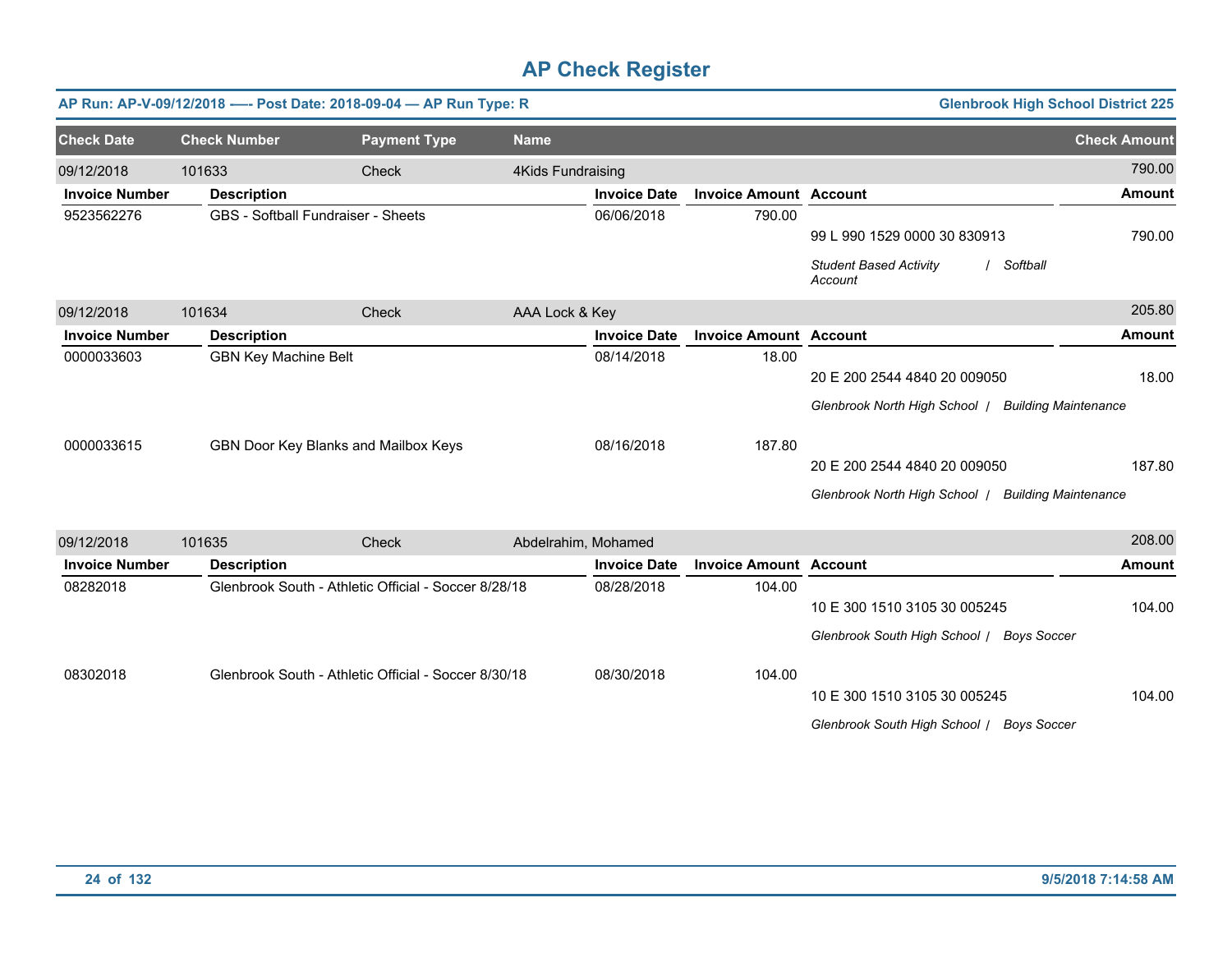|                       |                     | AP Run: AP-V-09/12/2018 ---- Post Date: 2018-09-04 - AP Run Type: R |                    |                                        |                               | <b>Glenbrook High School District 225</b>                                                 |                     |
|-----------------------|---------------------|---------------------------------------------------------------------|--------------------|----------------------------------------|-------------------------------|-------------------------------------------------------------------------------------------|---------------------|
| <b>Check Date</b>     | <b>Check Number</b> | <b>Payment Type</b>                                                 | <b>Name</b>        |                                        |                               |                                                                                           | <b>Check Amount</b> |
| 09/12/2018            | 101636              | Check                                                               | Abezetian, Garrick |                                        |                               |                                                                                           | 76.00               |
| <b>Invoice Number</b> | <b>Description</b>  |                                                                     |                    | <b>Invoice Date</b>                    | <b>Invoice Amount Account</b> |                                                                                           | Amount              |
| 08172018              |                     | Glenbrook South - Athletic Official - Football 8/17/18              |                    | 08/17/2018                             | 76.00                         | 10 E 300 1510 3105 30 005225<br>Glenbrook South High School / Football                    | 76.00               |
| 09/12/2018            | 101637              | Check                                                               | Abraham, Todd      |                                        |                               |                                                                                           | 104.00              |
| <b>Invoice Number</b> | <b>Description</b>  |                                                                     |                    | <b>Invoice Date</b>                    | <b>Invoice Amount Account</b> |                                                                                           | Amount              |
| 08302018              |                     | Glenbrook South - Athletic Official - Soccer 8/30/18                |                    | 08/30/2018                             | 104.00                        | 10 E 300 1510 3105 30 005245<br>Glenbrook South High School / Boys Soccer                 | 104.00              |
| 09/12/2018            | 101638              | Check                                                               |                    | Accelerated Athletics LLC DBA TC Boost |                               |                                                                                           | 1,875.00            |
| <b>Invoice Number</b> | <b>Description</b>  |                                                                     |                    | <b>Invoice Date</b>                    | <b>Invoice Amount Account</b> |                                                                                           | <b>Amount</b>       |
| 1026                  |                     | GBS - Boys' Lacrosse Speed Training                                 |                    | 08/21/2018                             | 1,875.00                      | 99 L 990 1529 0000 30 830620<br><b>Student Based Activity</b><br>Lacrosse-boys<br>Account | 1,875.00            |
| 09/12/2018            | 101639              | Check                                                               | Adamski, Jim       |                                        |                               |                                                                                           | 76.00               |
| <b>Invoice Number</b> | <b>Description</b>  |                                                                     |                    | <b>Invoice Date</b>                    | <b>Invoice Amount</b>         | <b>Account</b>                                                                            | <b>Amount</b>       |
| 08152018              |                     | Glenbrook North - Athletic Official - Football 8/15/18              |                    | 08/15/2018                             | 76.00                         | 10 E 200 1510 3105 20 005225<br>Glenbrook North High School   Football                    | 76.00               |
| 09/12/2018            | 101640              | <b>Check</b>                                                        |                    | Adlai E Stevenson High School          |                               |                                                                                           | 200.00              |
| <b>Invoice Number</b> | <b>Description</b>  |                                                                     |                    | <b>Invoice Date</b>                    | <b>Invoice Amount Account</b> |                                                                                           | <b>Amount</b>       |
| 9/22/18               |                     | Glenbrook South - Entry Fee - Girls' Field Hockey 9/22/18           |                    | 09/22/2018                             | 200.00                        | 10 E 300 1510 6500 30 005323<br>Glenbrook South High School / Field Hockey                | 200.00              |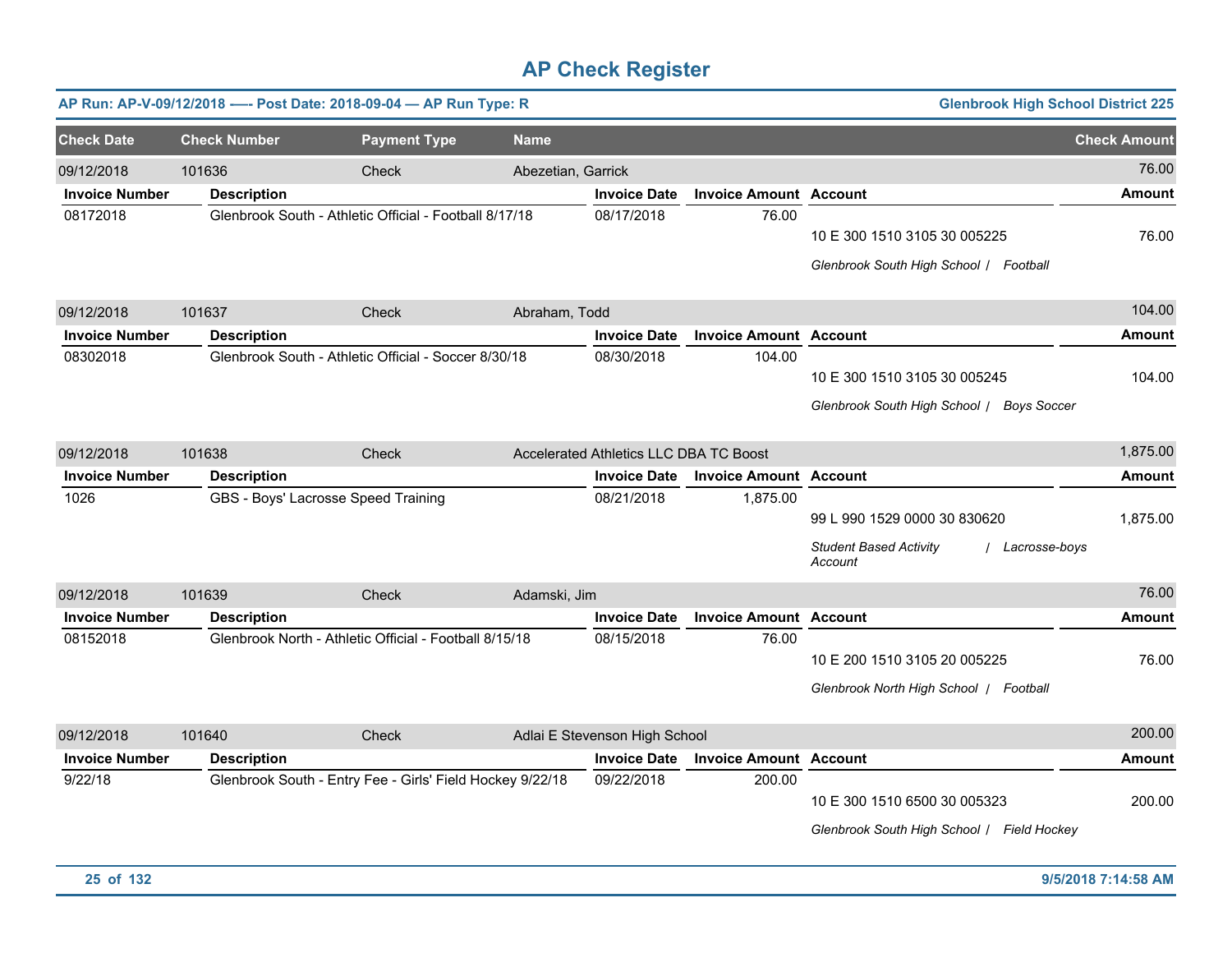|                       |                      | AP Run: AP-V-09/12/2018 ---- Post Date: 2018-09-04 - AP Run Type: R |                           |                            |                               |                                                   | <b>Glenbrook High School District 225</b> |
|-----------------------|----------------------|---------------------------------------------------------------------|---------------------------|----------------------------|-------------------------------|---------------------------------------------------|-------------------------------------------|
| <b>Check Date</b>     | <b>Check Number</b>  | <b>Payment Type</b>                                                 | <b>Name</b>               |                            |                               |                                                   | <b>Check Amount</b>                       |
| 09/12/2018            | 101641               | Check                                                               | <b>Advance Auto Parts</b> |                            |                               |                                                   | 49.74                                     |
| <b>Invoice Number</b> | <b>Description</b>   |                                                                     |                           | <b>Invoice Date</b>        | <b>Invoice Amount Account</b> |                                                   | <b>Amount</b>                             |
| 7639823212936         |                      | <b>GBN Score Holders - Tennis Courts</b>                            |                           | 08/20/2018                 | 49.74                         |                                                   |                                           |
|                       |                      |                                                                     |                           |                            |                               | 20 E 200 2543 4100 20 009080                      | 49.74                                     |
|                       |                      |                                                                     |                           |                            |                               | Glenbrook North High School   Grounds Maintenance |                                           |
| 09/12/2018            | 101642               | Check                                                               | Advantage Network Inc     |                            |                               |                                                   | 36.34                                     |
| <b>Invoice Number</b> | <b>Description</b>   |                                                                     |                           | <b>Invoice Date</b>        | <b>Invoice Amount Account</b> |                                                   | <b>Amount</b>                             |
| 12473                 |                      | <b>GBN</b> - Marching Band Shoes                                    |                           | 08/23/2018                 | 36.34                         |                                                   |                                           |
|                       |                      |                                                                     |                           |                            |                               | 99 L 990 1529 0000 20 820925                      | 36.34                                     |
|                       |                      |                                                                     |                           |                            |                               | <b>Student Based Activity</b><br>Account          | Spartan Marching Band                     |
| 09/12/2018            | 101643               | Check                                                               | Airways Systems Inc       |                            |                               |                                                   | 3,264.00                                  |
| <b>Invoice Number</b> | <b>Description</b>   |                                                                     |                           | <b>Invoice Date</b>        | <b>Invoice Amount Account</b> |                                                   | <b>Amount</b>                             |
| 14760                 |                      | GBS Cafeteria - Exhaust System Maintenance                          |                           | 08/08/2018                 | 3,264.00                      |                                                   |                                           |
|                       |                      |                                                                     |                           |                            |                               | 10 E 100 2560 3230 10 002560                      | 3,264.00                                  |
|                       |                      |                                                                     |                           |                            |                               | / Food Service<br>Administraton                   |                                           |
| 09/12/2018            | 101644               | Check                                                               |                           | Alpha Prime Communications |                               |                                                   | 3,036.00                                  |
| <b>Invoice Number</b> | <b>Description</b>   |                                                                     |                           | <b>Invoice Date</b>        | <b>Invoice Amount Account</b> |                                                   | <b>Amount</b>                             |
| 115187                | Security Initiatives | Technology Services - Two-Way Radio Equipment for                   |                           | 08/20/2018                 | 3,036.00                      |                                                   |                                           |
|                       |                      |                                                                     |                           |                            |                               | 10 E 100 2660 7411 10 002660                      | 3,036.00                                  |
|                       |                      |                                                                     |                           |                            |                               | Administraton                                     | <b>Technology Services</b>                |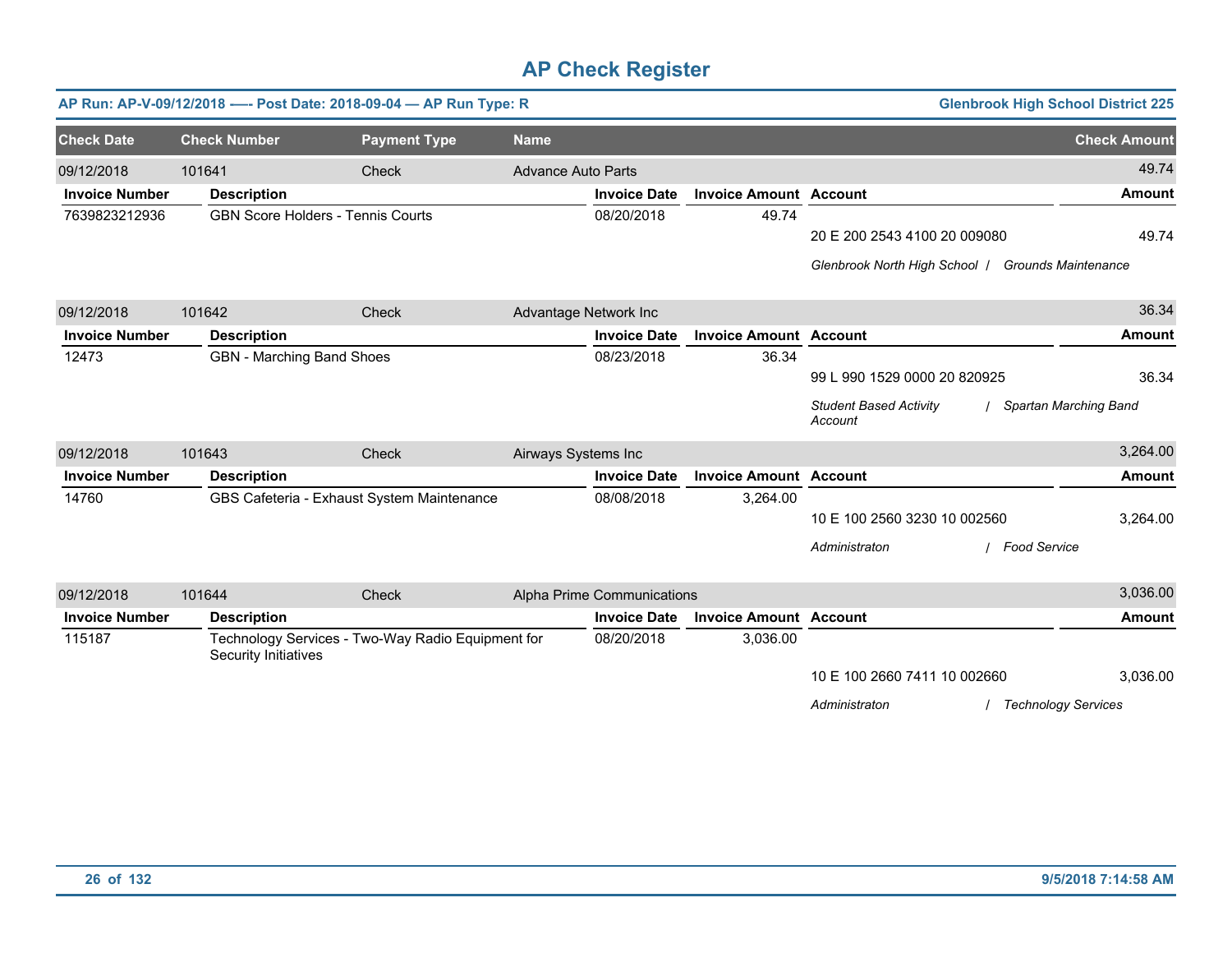|                       |                     | AP Run: AP-V-09/12/2018 ---- Post Date: 2018-09-04 - AP Run Type: R |                    |                                           |                               |                                                | <b>Glenbrook High School District 225</b> |                     |
|-----------------------|---------------------|---------------------------------------------------------------------|--------------------|-------------------------------------------|-------------------------------|------------------------------------------------|-------------------------------------------|---------------------|
| <b>Check Date</b>     | <b>Check Number</b> | <b>Payment Type</b>                                                 | <b>Name</b>        |                                           |                               |                                                |                                           | <b>Check Amount</b> |
| 09/12/2018            | 101645              | Check                                                               | Alpogianis, George |                                           |                               |                                                |                                           | 59.00               |
| <b>Invoice Number</b> | <b>Description</b>  |                                                                     |                    | <b>Invoice Date</b>                       | <b>Invoice Amount Account</b> |                                                |                                           | <b>Amount</b>       |
| 08242018              |                     | Glenbrook North - Athletic Official - Soccer 8/24/18                |                    | 08/24/2018                                | 59.00                         |                                                |                                           |                     |
|                       |                     |                                                                     |                    |                                           |                               | 10 E 200 1510 3105 20 005245                   |                                           | 59.00               |
|                       |                     |                                                                     |                    |                                           |                               | Glenbrook North High School   Boys Soccer      |                                           |                     |
| 09/12/2018            | 101646              | Check                                                               |                    | American Heritage Protective Services Inc |                               |                                                |                                           | 23,890.56           |
| <b>Invoice Number</b> | <b>Description</b>  |                                                                     |                    | <b>Invoice Date</b>                       | <b>Invoice Amount Account</b> |                                                |                                           | <b>Amount</b>       |
| 70157                 |                     | GBN & GBS Security Services 8/5/18 - 8/11/18                        |                    | 08/13/2018                                | 5,886.08                      |                                                |                                           |                     |
|                       |                     |                                                                     |                    |                                           |                               | 20 E 100 2542 3770 10 009010                   |                                           | 5,886.08            |
|                       |                     |                                                                     |                    |                                           |                               | Administraton                                  | <b>Custodial Services</b>                 |                     |
| 70306                 |                     | GBN & GBS Security Services 8/12/18 - 8/18/18                       |                    | 08/20/2018                                | 8,656.00                      |                                                |                                           |                     |
|                       |                     |                                                                     |                    |                                           |                               | 20 E 100 2542 3770 10 009010                   |                                           | 8,656.00            |
|                       |                     |                                                                     |                    |                                           |                               | Administraton                                  | <b>Custodial Services</b>                 |                     |
| 70365                 |                     | GBN & GBS Security Services 8/19/18 - 8/25/18                       |                    | 08/27/2018                                | 9,348.48                      |                                                |                                           |                     |
|                       |                     |                                                                     |                    |                                           |                               | 20 E 100 2542 3770 10 009010                   |                                           | 9,348.48            |
|                       |                     |                                                                     |                    |                                           |                               | Administraton                                  | <b>Custodial Services</b>                 |                     |
| 09/12/2018            | 101647              | Check                                                               |                    | American Psychological Association        |                               |                                                |                                           | 2,435.00            |
| <b>Invoice Number</b> | <b>Description</b>  |                                                                     |                    | <b>Invoice Date</b>                       | <b>Invoice Amount Account</b> |                                                |                                           | <b>Amount</b>       |
| 35151801              |                     | GBN Library - PsycARTICLES online 8/1/18 - 7/31/19                  |                    | 08/03/2018                                | 2,435.00                      |                                                |                                           |                     |
|                       |                     |                                                                     |                    |                                           |                               | 10 E 200 2222 4310 20 002220                   |                                           | 2,435.00            |
|                       |                     |                                                                     |                    |                                           |                               | Glenbrook North High School   Library Services |                                           |                     |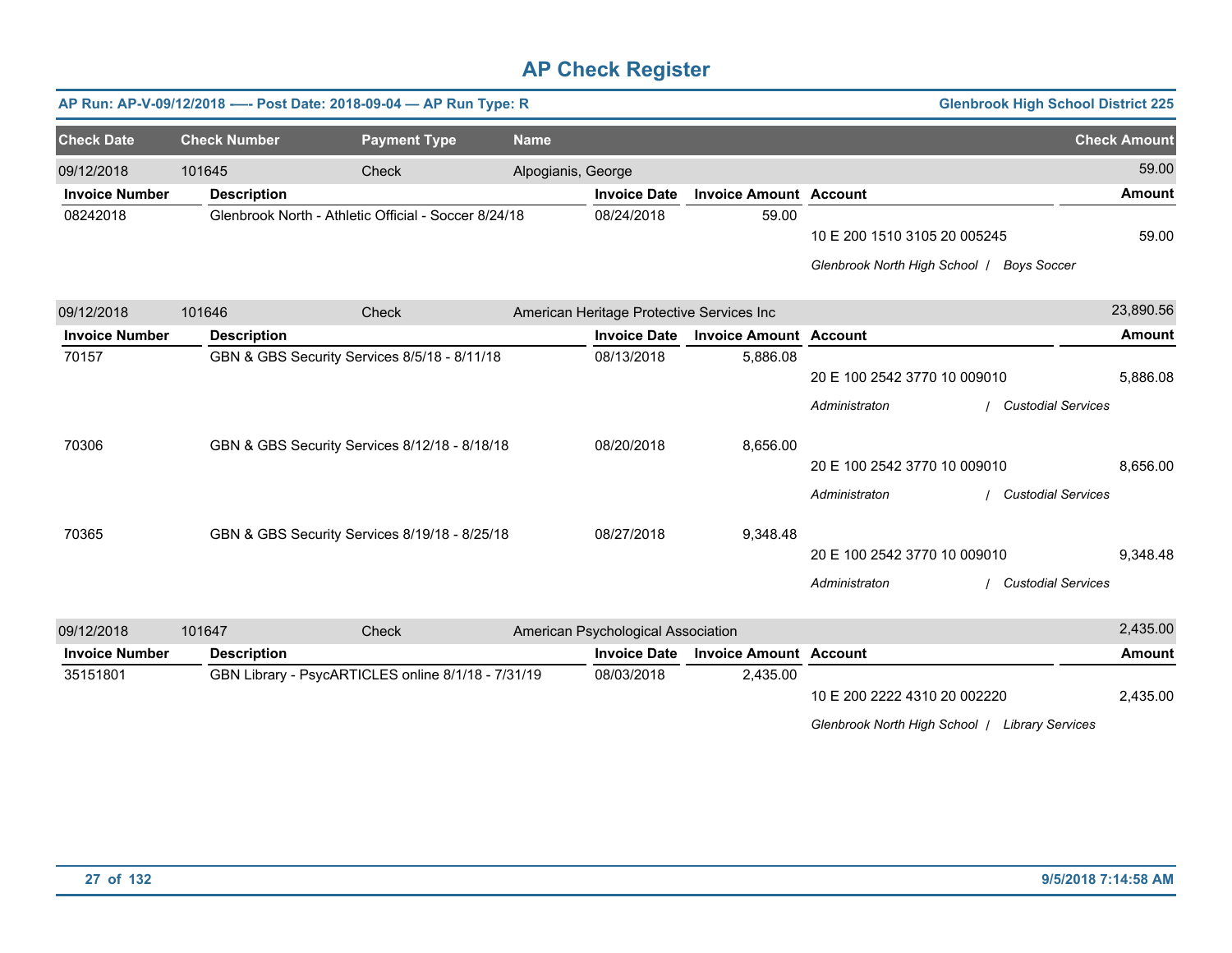|                       |                     | AP Run: AP-V-09/12/2018 ---- Post Date: 2018-09-04 - AP Run Type: R |                  |                                |                               |                                                    | <b>Glenbrook High School District 225</b> |
|-----------------------|---------------------|---------------------------------------------------------------------|------------------|--------------------------------|-------------------------------|----------------------------------------------------|-------------------------------------------|
| <b>Check Date</b>     | <b>Check Number</b> | <b>Payment Type</b>                                                 | <b>Name</b>      |                                |                               |                                                    | <b>Check Amount</b>                       |
| 09/12/2018            | 101648              | Check                                                               |                  | Anderson Lock Company          |                               |                                                    | 3,201.86                                  |
| <b>Invoice Number</b> | <b>Description</b>  |                                                                     |                  | <b>Invoice Date</b>            | <b>Invoice Amount Account</b> |                                                    | <b>Amount</b>                             |
| 0983885               | GBS - Key Blanks    |                                                                     |                  | 08/22/2018                     | 61.86                         |                                                    |                                           |
|                       |                     |                                                                     |                  |                                |                               | 20 E 300 2544 4840 30 009050                       | 61.86                                     |
|                       |                     |                                                                     |                  |                                |                               | Glenbrook South High School / Building Maintenance |                                           |
| 7076262               |                     | GBS - SAC Handicap Door Operator                                    |                  | 08/29/2018                     | 3,140.00                      |                                                    |                                           |
|                       |                     |                                                                     |                  |                                |                               | 20 E 300 2544 3270 30 009050                       | 1,020.00                                  |
|                       |                     |                                                                     |                  |                                |                               | Glenbrook South High School   Building Maintenance |                                           |
|                       |                     |                                                                     |                  |                                |                               | 20 E 300 2544 4840 30 009050                       | 2,120.00                                  |
|                       |                     |                                                                     |                  |                                |                               | Glenbrook South High School   Building Maintenance |                                           |
| 09/12/2018            | 101649              | Check                                                               |                  | <b>Anderson Pest Solutions</b> |                               |                                                    | 205.74                                    |
| <b>Invoice Number</b> | <b>Description</b>  |                                                                     |                  | <b>Invoice Date</b>            | <b>Invoice Amount Account</b> |                                                    | <b>Amount</b>                             |
| 4880773               |                     | GBN Pest Management - Sewer Treatment - August 2018                 |                  | 08/15/2018                     | 205.74                        |                                                    |                                           |
|                       |                     |                                                                     |                  |                                |                               | 20 E 200 2544 3270 20 009050                       | 205.74                                    |
|                       |                     |                                                                     |                  |                                |                               | Glenbrook North High School                        | <b>Building Maintenance</b>               |
| 09/12/2018            | 101650              | Check                                                               | Anderson, John E |                                |                               |                                                    | 64.00                                     |
| <b>Invoice Number</b> | <b>Description</b>  |                                                                     |                  | <b>Invoice Date</b>            | <b>Invoice Amount Account</b> |                                                    | <b>Amount</b>                             |
| 08292018              |                     | Glenbrook South - Athletic Official - Soccer 8/29/18                |                  | 08/29/2018                     | 64.00                         |                                                    |                                           |
|                       |                     |                                                                     |                  |                                |                               | 10 E 300 1510 3105 30 005245                       | 64.00                                     |
|                       |                     |                                                                     |                  |                                |                               | Glenbrook South High School / Boys Soccer          |                                           |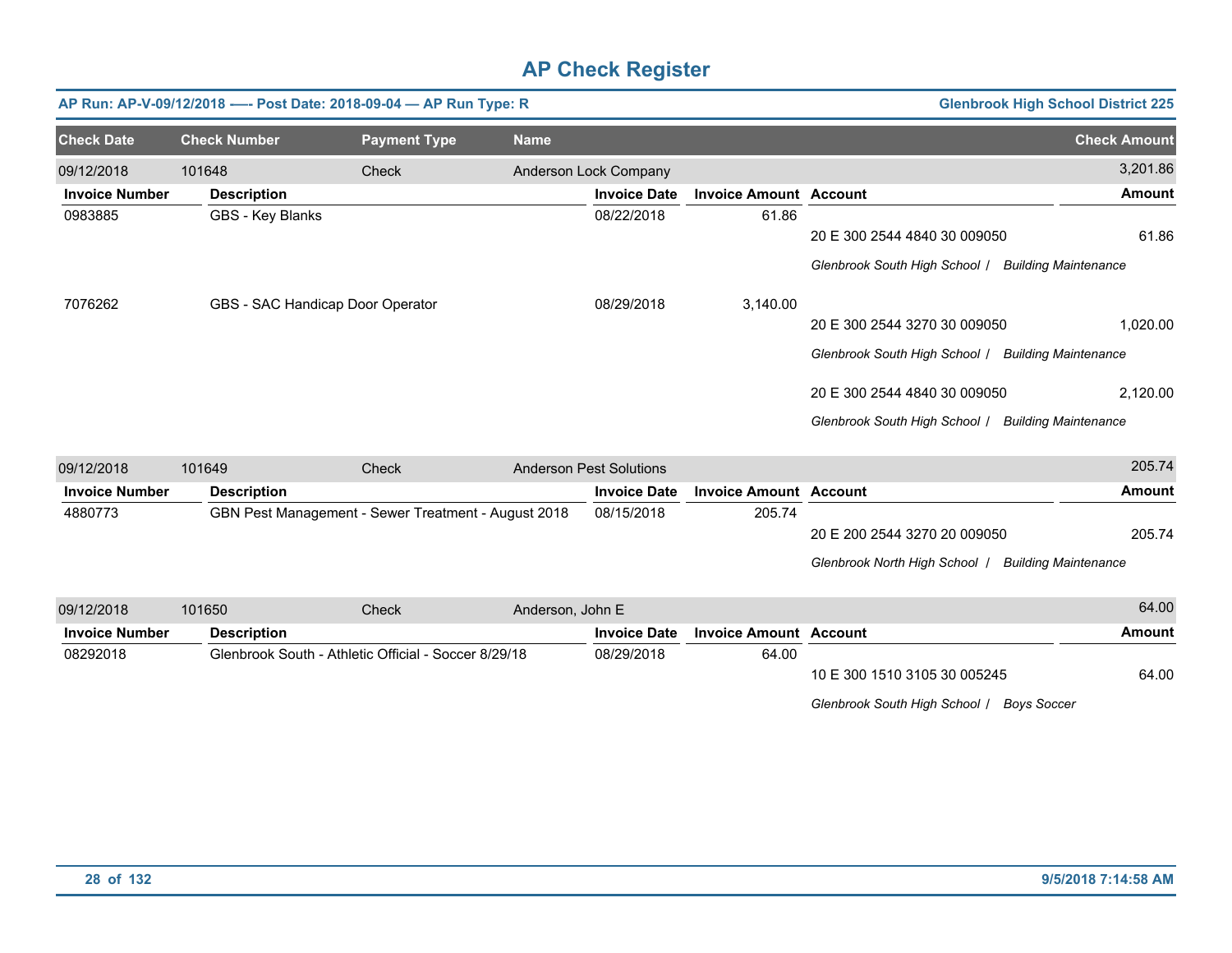|                           |                               | AP Run: AP-V-09/12/2018 ---- Post Date: 2018-09-04 - AP Run Type: R |                         |                                         |                               | <b>Glenbrook High School District 225</b>                                                                   |                     |
|---------------------------|-------------------------------|---------------------------------------------------------------------|-------------------------|-----------------------------------------|-------------------------------|-------------------------------------------------------------------------------------------------------------|---------------------|
| <b>Check Date</b>         | <b>Check Number</b>           | <b>Payment Type</b>                                                 | <b>Name</b>             |                                         |                               |                                                                                                             | <b>Check Amount</b> |
| 09/12/2018                | 101651                        | Check                                                               | Anelli Jr, Patrick L    |                                         |                               |                                                                                                             | 64.00               |
| <b>Invoice Number</b>     | <b>Description</b>            |                                                                     |                         | <b>Invoice Date</b>                     | <b>Invoice Amount Account</b> |                                                                                                             | <b>Amount</b>       |
| 08292018                  |                               | Glenbrook South - Athletic Official - Soccer 8/29/18                |                         | 08/29/2018                              | 64.00                         | 10 E 300 1510 3105 30 005245<br>Glenbrook South High School / Boys Soccer                                   | 64.00               |
| 09/12/2018                | 101652                        | Check                                                               |                         | AP Exams/AP Program                     |                               |                                                                                                             | 210.00              |
| <b>Invoice Number</b>     | <b>Description</b>            |                                                                     |                         | <b>Invoice Date</b>                     | <b>Invoice Amount Account</b> |                                                                                                             | <b>Amount</b>       |
| 143215 08 2018            |                               | GBN - AP Exams - Remaining Balance from 2017-2018                   |                         | 08/01/2018                              | 210.00                        | 99 L 990 1529 0000 20 820050<br><b>Student Based Activity</b><br>/ Advanced Placement<br>Account<br>Testing | 210.00              |
| 09/12/2018                | 101653                        | Check                                                               |                         | <b>Aqua Visions Aquatic Specialists</b> |                               |                                                                                                             | 749.74              |
| <b>Invoice Number</b>     | <b>Description</b>            |                                                                     |                         | <b>Invoice Date</b>                     | <b>Invoice Amount Account</b> |                                                                                                             | <b>Amount</b>       |
| <b>INVOICE 08/22/2018</b> |                               | GBS Science - Coral for Fish Tank                                   |                         | 08/22/2018                              | 190.75                        | 10 E 300 1130 3230 30 001055<br>Glenbrook South High School / Science                                       | 190.75              |
| INVOICE 8/8/18            |                               | GBS Science - Aquarium Setup                                        |                         | 08/08/2018                              | 558.99                        | 99 L 990 1529 0000 30 830860<br><b>Student Based Activity</b><br>/ Science Club<br>Account                  | 558.99              |
| 09/12/2018                | 101654                        | Check                                                               | <b>Arbor Scientific</b> |                                         |                               |                                                                                                             | 896.71              |
| <b>Invoice Number</b>     | <b>Description</b>            |                                                                     |                         | <b>Invoice Date</b>                     | <b>Invoice Amount Account</b> |                                                                                                             | <b>Amount</b>       |
| 418662                    | <b>GBS - Physics Supplies</b> |                                                                     |                         | 08/01/2018                              | 896.71                        | 10 E 300 1130 4200 30 001055<br>Glenbrook South High School / Science                                       | 896.71              |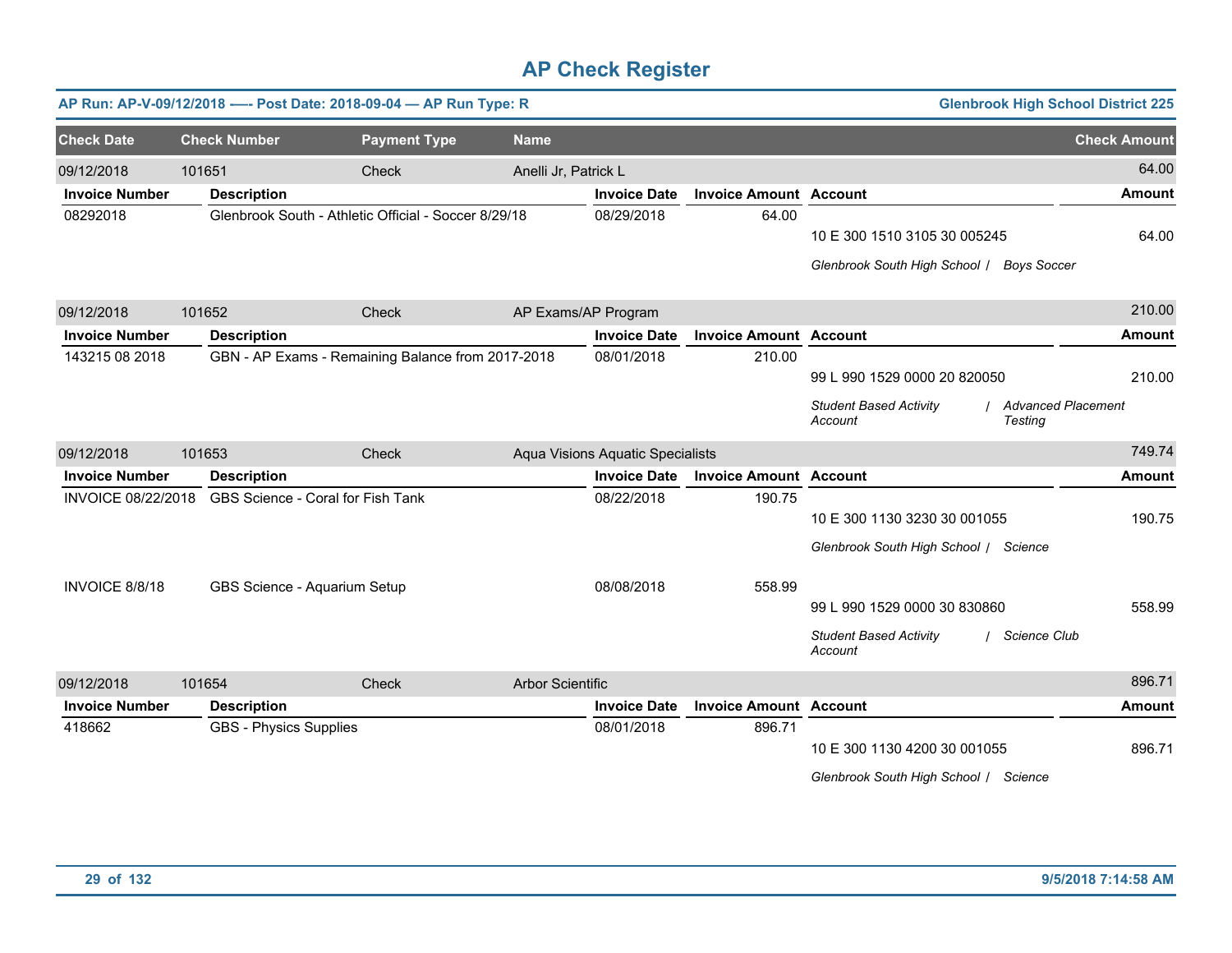|                          |        |                                         | AP Run: AP-V-09/12/2018 ---- Post Date: 2018-09-04 - AP Run Type: R |                   |                     |                               | <b>Glenbrook High School District 225</b>                                      |                                 |
|--------------------------|--------|-----------------------------------------|---------------------------------------------------------------------|-------------------|---------------------|-------------------------------|--------------------------------------------------------------------------------|---------------------------------|
| <b>Check Date</b>        |        | <b>Check Number</b>                     | <b>Payment Type</b>                                                 | <b>Name</b>       |                     |                               |                                                                                | <b>Check Amount</b>             |
| 09/12/2018               | 101655 |                                         | Check                                                               | AreteLabs         |                     |                               |                                                                                | 295.00                          |
| <b>Invoice Number</b>    |        | <b>Description</b>                      |                                                                     |                   | <b>Invoice Date</b> | <b>Invoice Amount Account</b> |                                                                                | <b>Amount</b>                   |
| 1842                     |        | 2018                                    | Glenbrook North - Entry Fee - Math Madness Competition              |                   | 08/22/2018          | 295.00                        |                                                                                |                                 |
|                          |        |                                         |                                                                     |                   |                     |                               | 10 E 200 1520 6500 20 005850                                                   | 295.00                          |
|                          |        |                                         |                                                                     |                   |                     |                               | Glenbrook North High School / Mathletes                                        |                                 |
| 09/12/2018               | 101656 |                                         | Check                                                               | Arlyn School      |                     |                               |                                                                                | 5,114.80                        |
| <b>Invoice Number</b>    |        | <b>Description</b>                      |                                                                     |                   | <b>Invoice Date</b> | <b>Invoice Amount Account</b> |                                                                                | <b>Amount</b>                   |
| Aug 2018                 |        | Special Education - Tuition - July 2018 |                                                                     |                   | 08/07/2018          | 5,114.80                      |                                                                                |                                 |
|                          |        |                                         |                                                                     |                   |                     |                               | 10 E 100 1912 6707 10 001305                                                   | 5,114.80                        |
|                          |        |                                         |                                                                     |                   |                     |                               | Administraton                                                                  | <b>District SpEd Placements</b> |
| 09/12/2018               | 101657 |                                         | Check                                                               | At&T              |                     |                               |                                                                                | 132.20                          |
| <b>Invoice Number</b>    |        | <b>Description</b>                      |                                                                     |                   | <b>Invoice Date</b> | <b>Invoice Amount Account</b> |                                                                                | <b>Amount</b>                   |
| 847Z99086108 08-<br>2018 |        |                                         | Glenbrook North - Main Telephone Number - 8/16 - 9/15/18            |                   | 08/16/2018          | 132.20                        |                                                                                |                                 |
|                          |        |                                         |                                                                     |                   |                     |                               | 10 E 100 2660 3430 10 002660                                                   | 132.20                          |
|                          |        |                                         |                                                                     |                   |                     |                               | Administraton<br>/ Technology Services                                         |                                 |
| 09/12/2018               | 101658 |                                         | Check                                                               | Azmoodeh, Morteza |                     |                               |                                                                                | 1,000.00                        |
| <b>Invoice Number</b>    |        | <b>Description</b>                      |                                                                     |                   | <b>Invoice Date</b> | <b>Invoice Amount Account</b> |                                                                                | <b>Amount</b>                   |
| 08222018a                |        | 668423670                               | GBN - Ha-Vickery Scholarship - Daniel Azmoodeh -                    |                   | 08/22/2018          | 1,000.00                      |                                                                                |                                 |
|                          |        |                                         |                                                                     |                   |                     |                               | 99 L 990 1529 0000 20 820849                                                   | 1,000.00                        |
|                          |        |                                         |                                                                     |                   |                     |                               | <b>Student Based Activity</b><br>/ GBN Schlr Ha-Vickery<br>Account<br>Med/Engr |                                 |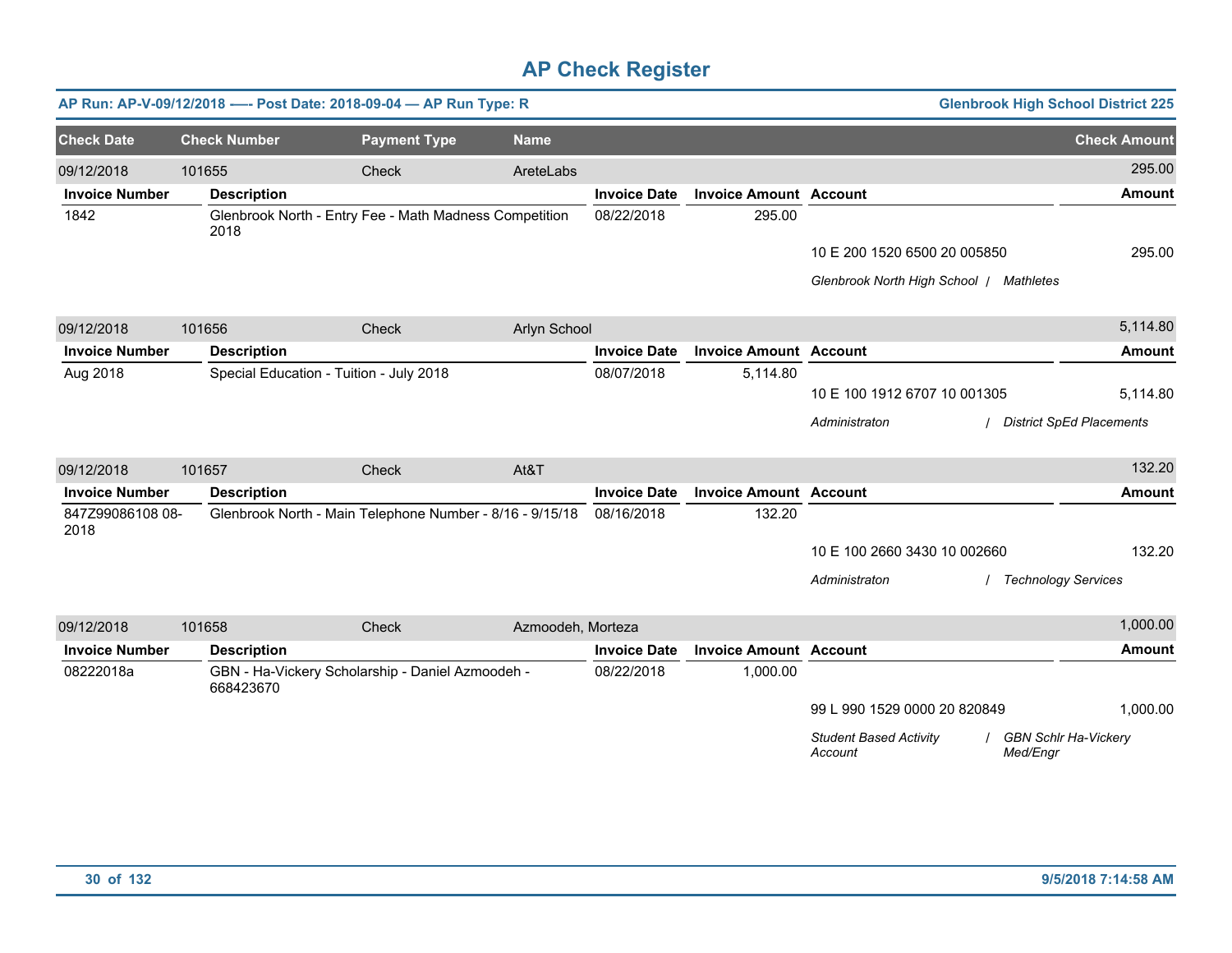|                       |                          | AP Run: AP-V-09/12/2018 ---- Post Date: 2018-09-04 - AP Run Type: R |                               |                     |                               | <b>Glenbrook High School District 225</b>                    |                     |
|-----------------------|--------------------------|---------------------------------------------------------------------|-------------------------------|---------------------|-------------------------------|--------------------------------------------------------------|---------------------|
| <b>Check Date</b>     | <b>Check Number</b>      | <b>Payment Type</b>                                                 | <b>Name</b>                   |                     |                               |                                                              | <b>Check Amount</b> |
| 09/12/2018            | 101659                   | Check                                                               | <b>Barrington High School</b> |                     |                               |                                                              | 275.00              |
| <b>Invoice Number</b> | <b>Description</b>       |                                                                     |                               | <b>Invoice Date</b> | <b>Invoice Amount Account</b> |                                                              | Amount              |
| 8/9/2018              |                          | Glenbrook South - Entry Fee - Girls' Golf 8/9/18                    |                               | 08/09/2018          | 275.00                        |                                                              |                     |
|                       |                          |                                                                     |                               |                     |                               | 10 E 300 1510 6500 30 005330                                 | 275.00              |
|                       |                          |                                                                     |                               |                     |                               | Glenbrook South High School / Girls Golf                     |                     |
| 09/12/2018            | 101660                   | Check                                                               | Basford, Stefanie M           |                     |                               |                                                              | 24.78               |
| <b>Invoice Number</b> | <b>Description</b>       |                                                                     |                               | <b>Invoice Date</b> | <b>Invoice Amount Account</b> |                                                              | Amount              |
| 08282018              |                          | Employee Reimbursement - Markers & Twine                            |                               | 08/28/2018          | 24.78                         |                                                              |                     |
|                       |                          |                                                                     |                               |                     |                               | 10 E 200 1400 4100 20 001425                                 | 24.78               |
|                       |                          |                                                                     |                               |                     |                               | Glenbrook North High School   Family/Consumer Science        |                     |
| 09/12/2018            | 101661                   | Check                                                               | <b>Batteries Plus LLC</b>     |                     |                               |                                                              | 334.40              |
| <b>Invoice Number</b> | <b>Description</b>       |                                                                     |                               | <b>Invoice Date</b> | <b>Invoice Amount Account</b> |                                                              | Amount              |
| P4747712              |                          | GBN - Various Disposable Batteries                                  |                               | 08/16/2018          | 334.40                        |                                                              |                     |
|                       |                          |                                                                     |                               |                     |                               | 20 E 200 2544 4842 20 009050                                 | 334.40              |
|                       |                          |                                                                     |                               |                     |                               | Glenbrook North High School /<br><b>Building Maintenance</b> |                     |
| 09/12/2018            | 101662                   | <b>Check</b>                                                        | <b>Beaver Shredding Inc</b>   |                     |                               |                                                              | 246.00              |
| <b>Invoice Number</b> | <b>Description</b>       |                                                                     |                               | <b>Invoice Date</b> | <b>Invoice Amount Account</b> |                                                              | Amount              |
| 42771                 | GBS - Document Shredding |                                                                     |                               | 08/20/2018          | 246.00                        |                                                              |                     |
|                       |                          |                                                                     |                               |                     |                               | 10 E 300 2111 3230 30 002110                                 | 246.00              |
|                       |                          |                                                                     |                               |                     |                               |                                                              |                     |
|                       |                          |                                                                     |                               |                     |                               | Glenbrook South High School / Dean's Office                  |                     |
| 09/12/2018            | 101663                   | Check                                                               | Behrens, Anne B               |                     |                               |                                                              | 88.00               |
| <b>Invoice Number</b> | <b>Description</b>       |                                                                     |                               | <b>Invoice Date</b> | <b>Invoice Amount Account</b> |                                                              | Amount              |
| 08282018              |                          | Glenbrook South - Athletic Official - Volleyball 8/28/18            |                               | 08/28/2018          | 88.00                         |                                                              |                     |
|                       |                          |                                                                     |                               |                     |                               | 10 E 300 1510 3105 30 005395                                 | 88.00               |
|                       |                          |                                                                     |                               |                     |                               | Glenbrook South High School / Girls Volleyball               |                     |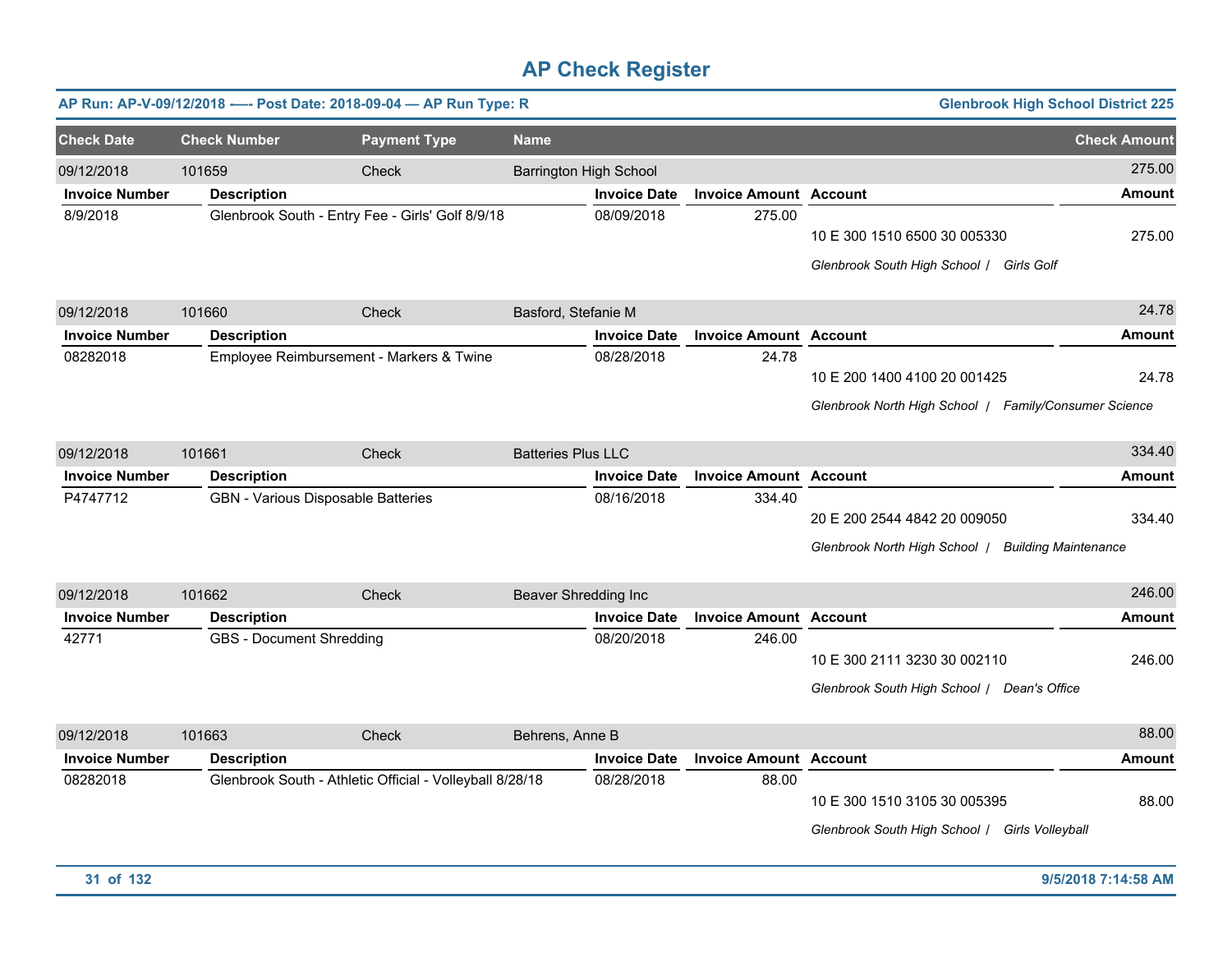|                       |        |                                  | AP Run: AP-V-09/12/2018 ---- Post Date: 2018-09-04 - AP Run Type: R                                                 |                       |                     |                               | <b>Glenbrook High School District 225</b>           |                              |
|-----------------------|--------|----------------------------------|---------------------------------------------------------------------------------------------------------------------|-----------------------|---------------------|-------------------------------|-----------------------------------------------------|------------------------------|
| <b>Check Date</b>     |        | <b>Check Number</b>              | <b>Payment Type</b>                                                                                                 | <b>Name</b>           |                     |                               |                                                     | <b>Check Amount</b>          |
| 09/12/2018            | 101664 |                                  | Check                                                                                                               | Benson, Anne M        |                     |                               |                                                     | 872.71                       |
| <b>Invoice Number</b> |        | <b>Description</b>               |                                                                                                                     |                       | <b>Invoice Date</b> | <b>Invoice Amount Account</b> |                                                     | <b>Amount</b>                |
| 05102018              |        |                                  | Employee Reimbursement - Glenbrook/Northbrook Coalition 05/10/2018<br>for Youth Training Materials & Business Cards |                       |                     | 872.71                        |                                                     |                              |
|                       |        |                                  |                                                                                                                     |                       |                     |                               | 10 E 100 3000 4230 10 004090                        | 872.71                       |
|                       |        |                                  |                                                                                                                     |                       |                     |                               | Administraton                                       | <b>Drug Free Communities</b> |
| 09/12/2018            | 101665 |                                  | Check                                                                                                               | Benyamin, Rommel      |                     |                               |                                                     | 64.00                        |
| <b>Invoice Number</b> |        | <b>Description</b>               |                                                                                                                     |                       | <b>Invoice Date</b> | <b>Invoice Amount Account</b> |                                                     | Amount                       |
| 08232018              |        |                                  | Glenbrook North - Athletic Official - Soccer 8/23/18                                                                |                       | 08/23/2018          | 64.00                         |                                                     |                              |
|                       |        |                                  |                                                                                                                     |                       |                     |                               | 10 E 200 1510 3105 20 005245                        | 64.00                        |
|                       |        |                                  |                                                                                                                     |                       |                     |                               | Glenbrook North High School   Boys Soccer           |                              |
| 09/12/2018            | 101666 |                                  | Check                                                                                                               | Bernick, Reuben       |                     |                               |                                                     | 59.00                        |
| <b>Invoice Number</b> |        | <b>Description</b>               |                                                                                                                     |                       | <b>Invoice Date</b> | <b>Invoice Amount Account</b> |                                                     | <b>Amount</b>                |
| 08212018              |        |                                  | Glenbrook North - Athletic Official - Soccer 8/21/18                                                                |                       | 08/21/2018          | 59.00                         |                                                     |                              |
|                       |        |                                  |                                                                                                                     |                       |                     |                               | 10 E 200 1510 3105 20 005245                        | 59.00                        |
|                       |        |                                  |                                                                                                                     |                       |                     |                               | Glenbrook North High School /<br><b>Boys Soccer</b> |                              |
| 09/12/2018            | 101667 |                                  | Check                                                                                                               | Bertler, Jim or Kelly |                     |                               |                                                     | 775.00                       |
| <b>Invoice Number</b> |        | <b>Description</b>               |                                                                                                                     |                       | <b>Invoice Date</b> | <b>Invoice Amount Account</b> |                                                     | <b>Amount</b>                |
| 08272018              |        | Parent Refund - Bus Pass 2018/19 |                                                                                                                     |                       | 08/27/2018          | 775.00                        |                                                     |                              |
|                       |        |                                  |                                                                                                                     |                       |                     |                               | 40 R 100 1411 0000 00 002550                        | 775.00                       |
|                       |        |                                  |                                                                                                                     |                       |                     |                               | Transportation<br>Administraton                     |                              |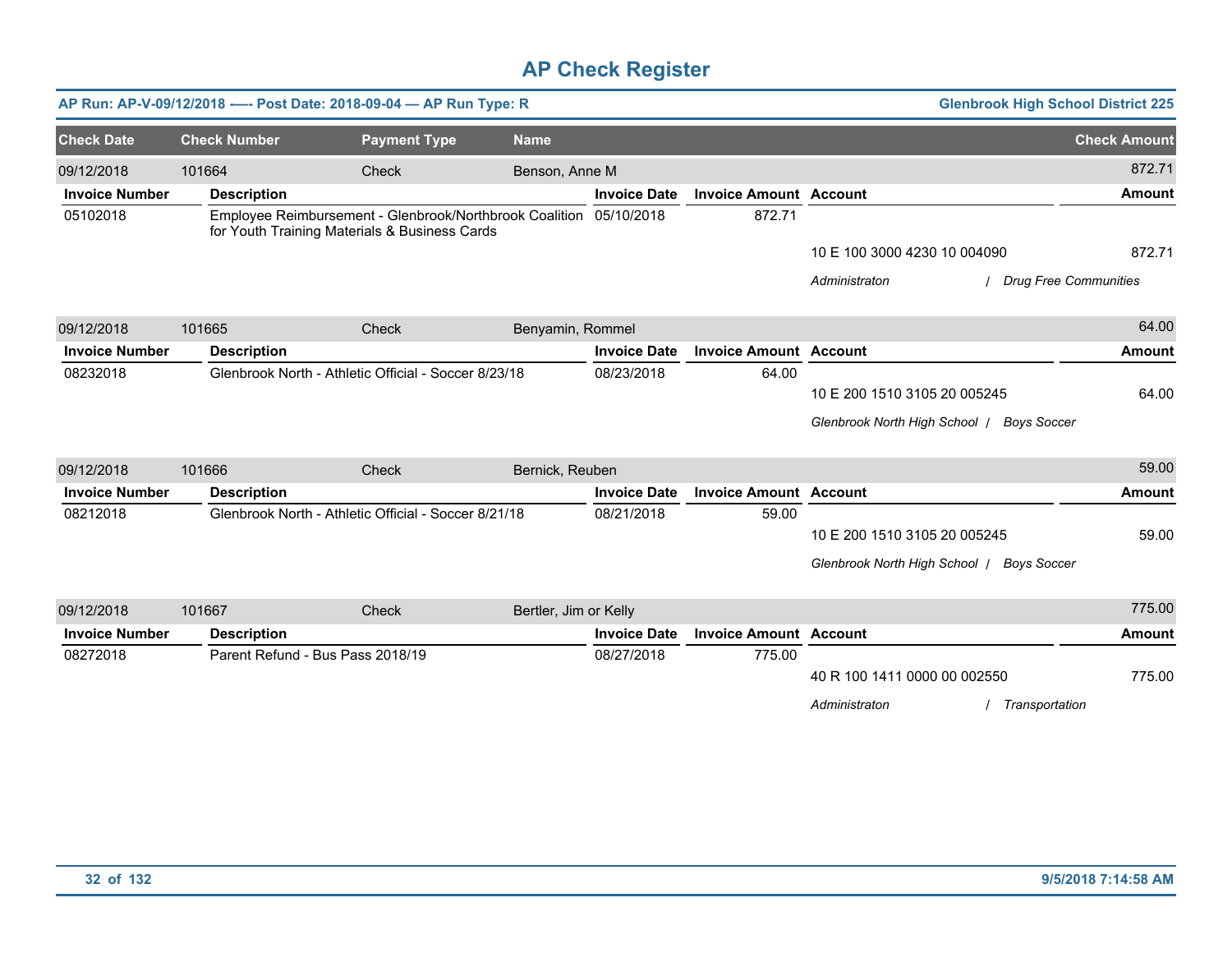|                       |                                    | AP Run: AP-V-09/12/2018 ---- Post Date: 2018-09-04 - AP Run Type: R                                   |                             |                                      |                               | <b>Glenbrook High School District 225</b>          |                     |
|-----------------------|------------------------------------|-------------------------------------------------------------------------------------------------------|-----------------------------|--------------------------------------|-------------------------------|----------------------------------------------------|---------------------|
| <b>Check Date</b>     | <b>Check Number</b>                | <b>Payment Type</b>                                                                                   | <b>Name</b>                 |                                      |                               |                                                    | <b>Check Amount</b> |
| 09/12/2018            | 101668                             | Check                                                                                                 |                             | <b>Best Plumbing Specialties Inc</b> |                               |                                                    | 249.81              |
| <b>Invoice Number</b> | <b>Description</b>                 |                                                                                                       |                             | <b>Invoice Date</b>                  | <b>Invoice Amount Account</b> |                                                    | Amount              |
| 5794574               |                                    | <b>GBN Plumbing Supplies - Sloan Stop</b>                                                             |                             | 05/24/2018                           | 38.64                         | 20 E 200 2544 4847 20 009050                       | 38.64               |
|                       |                                    |                                                                                                       |                             |                                      |                               | Glenbrook North High School   Building Maintenance |                     |
| 5813887               | <b>GBS - Plumbing Faucet Parts</b> |                                                                                                       |                             | 08/24/2018                           | 211.17                        |                                                    |                     |
|                       |                                    |                                                                                                       |                             |                                      |                               | 20 E 300 2544 4847 30 009050                       | 211.17              |
|                       |                                    |                                                                                                       |                             |                                      |                               | Glenbrook South High School / Building Maintenance |                     |
| 09/12/2018            | 101669                             | <b>Check</b>                                                                                          | <b>Bio Rad Laboratories</b> |                                      |                               |                                                    | 45.60               |
| <b>Invoice Number</b> | <b>Description</b>                 |                                                                                                       |                             | <b>Invoice Date</b>                  | <b>Invoice Amount Account</b> |                                                    | <b>Amount</b>       |
| 902949153             |                                    | GBS - Honors Biology Supplies                                                                         |                             | 08/01/2018                           | 45.60                         |                                                    |                     |
|                       |                                    |                                                                                                       |                             |                                      |                               | 10 E 300 1130 4200 30 001055                       | 45.60               |
|                       |                                    |                                                                                                       |                             |                                      |                               | Glenbrook South High School / Science              |                     |
| 09/12/2018            | 101670                             | Check                                                                                                 | Blix, John T                |                                      |                               |                                                    | 143.85              |
| <b>Invoice Number</b> | <b>Description</b>                 |                                                                                                       |                             | <b>Invoice Date</b>                  | <b>Invoice Amount Account</b> |                                                    | Amount              |
| 08142018              |                                    | Employee Reimbursement - Classroom Decorations -<br>Bulletin Board Paper, Posters, and Wall Lettering |                             | 08/14/2018                           | 143.85                        |                                                    |                     |
|                       |                                    |                                                                                                       |                             |                                      |                               | 10 E 300 1400 4100 30 001415                       | 143.85              |
|                       |                                    |                                                                                                       |                             |                                      |                               | Glenbrook South High School   Business Education   |                     |
| 09/12/2018            | 101671                             | Check                                                                                                 |                             | Block, Leanne Kuhlman                |                               |                                                    | 203.45              |
| <b>Invoice Number</b> | <b>Description</b>                 |                                                                                                       |                             | <b>Invoice Date</b>                  | <b>Invoice Amount Account</b> |                                                    | Amount              |
| GBN 082818-1          |                                    | Employee Reimbursement - Peer Group Refreshments                                                      |                             | 08/07/2018                           | 141.83                        |                                                    |                     |
|                       |                                    |                                                                                                       |                             |                                      |                               | 10 E 100 2121 4900 10 002126                       | 141.83              |
|                       |                                    |                                                                                                       |                             |                                      |                               | Peer Group<br>Administraton                        |                     |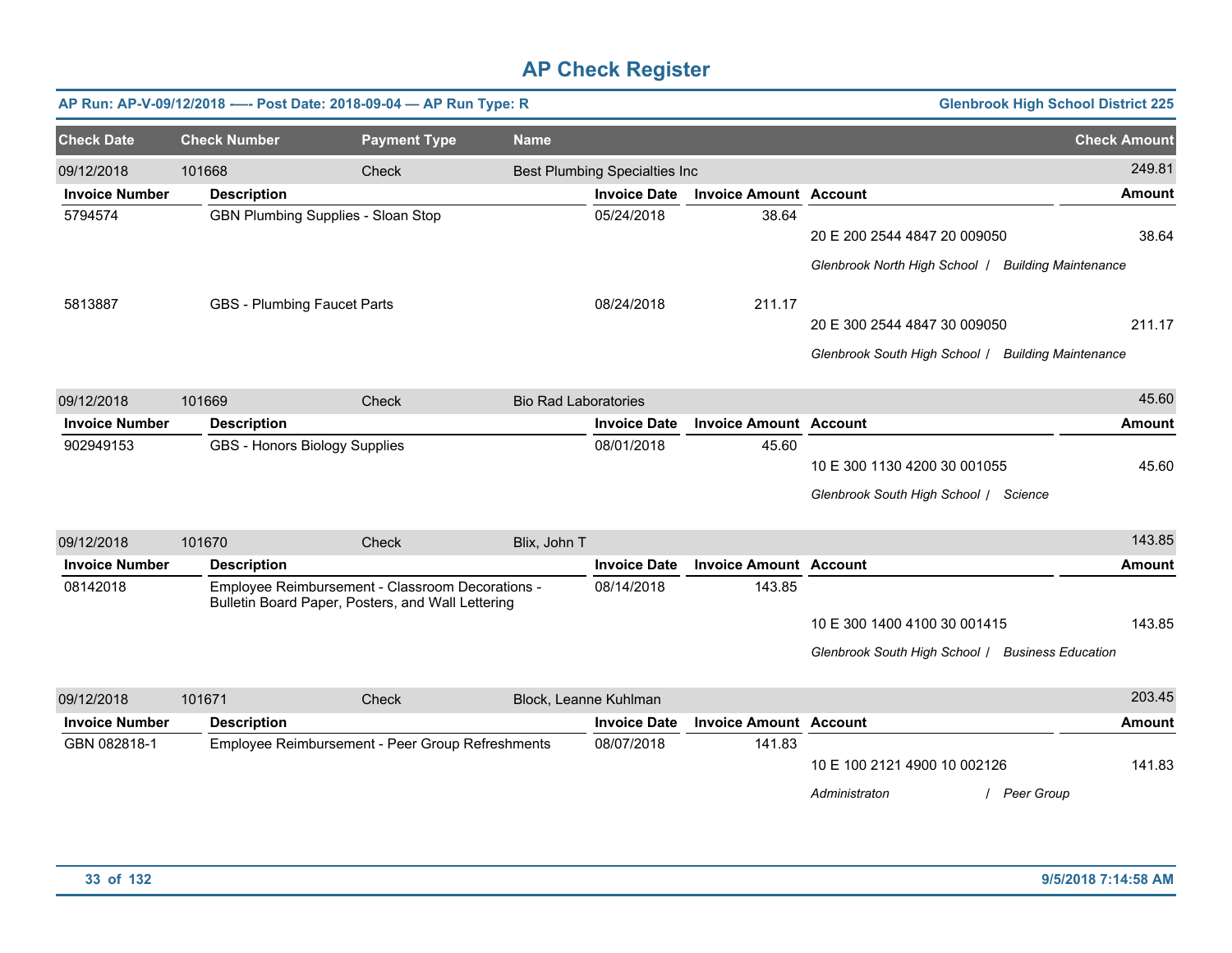|                       |                                      | AP Run: AP-V-09/12/2018 ---- Post Date: 2018-09-04 - AP Run Type: R |                           |                                    |                               | <b>Glenbrook High School District 225</b>    |                     |
|-----------------------|--------------------------------------|---------------------------------------------------------------------|---------------------------|------------------------------------|-------------------------------|----------------------------------------------|---------------------|
| <b>Check Date</b>     | <b>Check Number</b>                  | <b>Payment Type</b>                                                 | <b>Name</b>               |                                    |                               |                                              | <b>Check Amount</b> |
| 09/12/2018            | 101671                               | Check                                                               |                           | Block, Leanne Kuhlman              |                               |                                              | 203.45              |
| <b>Invoice Number</b> | <b>Description</b>                   |                                                                     |                           | <b>Invoice Date</b>                | <b>Invoice Amount Account</b> |                                              | <b>Amount</b>       |
| Invoice-08212018a     | Supplies                             | Employee Reimbursement - Permanent Collection Meeting               |                           |                                    | 61.62                         |                                              |                     |
|                       |                                      |                                                                     |                           |                                    |                               | 10 E 200 1130 4100 20 001005                 | 61.62               |
|                       |                                      |                                                                     |                           |                                    |                               | Glenbrook North High School /<br>Visual Arts |                     |
| 09/12/2018            | 101672                               | Check                                                               |                           | Blomberg, Robert or Karen          |                               |                                              | 775.00              |
| <b>Invoice Number</b> | <b>Description</b>                   |                                                                     |                           | <b>Invoice Date</b>                | <b>Invoice Amount Account</b> |                                              | <b>Amount</b>       |
| 08202018              |                                      | Parent Refund - Bus Pass 2018/19                                    |                           | 08/20/2018                         | 775.00                        |                                              |                     |
|                       |                                      |                                                                     |                           |                                    |                               | 40 R 100 1411 0000 00 002550                 | 775.00              |
|                       |                                      |                                                                     |                           |                                    |                               | Administraton<br>Transportation              |                     |
| 09/12/2018            | 101673                               | Check                                                               | <b>Blue Sky Marketing</b> |                                    |                               |                                              | 1,990.00            |
| <b>Invoice Number</b> | <b>Description</b>                   |                                                                     |                           | <b>Invoice Date</b>                | <b>Invoice Amount Account</b> |                                              | <b>Amount</b>       |
| 130596                |                                      | GBA - Lanyards for Security IDs                                     |                           | 08/27/2018                         | 1,990.00                      |                                              |                     |
|                       |                                      |                                                                     |                           |                                    |                               | 10 E 100 2510 4100 10 002510                 | 1,990.00            |
|                       |                                      |                                                                     |                           |                                    |                               | Administraton<br><b>Business Services</b>    |                     |
| 09/12/2018            | 101674                               | Check                                                               |                           | Brassil / Devereux, John or Pamela |                               |                                              | 300.00              |
| <b>Invoice Number</b> | <b>Description</b>                   |                                                                     |                           | <b>Invoice Date</b>                | <b>Invoice Amount Account</b> |                                              | <b>Amount</b>       |
| 08212018              | Parent Refund - Student Parking Pass |                                                                     |                           | 08/21/2018                         | 300.00                        |                                              |                     |
|                       |                                      |                                                                     |                           |                                    |                               | 20 R 200 1721 0000 00 000000                 | 300.00              |
|                       |                                      |                                                                     |                           |                                    |                               | Glenbrook North High School   Undefined      |                     |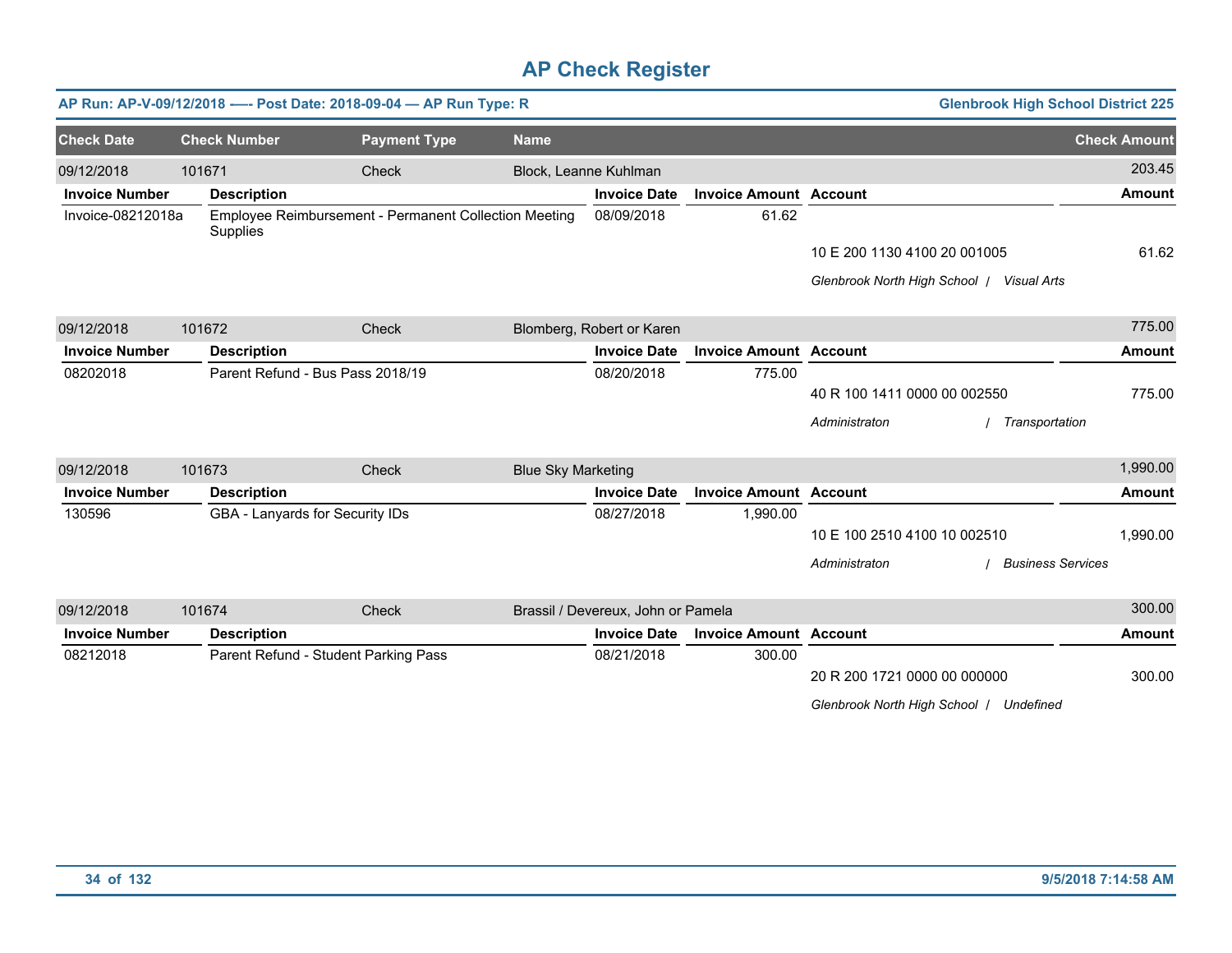|                       |                                 | AP Run: AP-V-09/12/2018 ---- Post Date: 2018-09-04 - AP Run Type: R |                                           |                               | <b>Glenbrook High School District 225</b>                                        |                     |
|-----------------------|---------------------------------|---------------------------------------------------------------------|-------------------------------------------|-------------------------------|----------------------------------------------------------------------------------|---------------------|
| <b>Check Date</b>     | <b>Check Number</b>             | <b>Payment Type</b>                                                 | <b>Name</b>                               |                               |                                                                                  | <b>Check Amount</b> |
| 09/12/2018            | 101675                          | Check                                                               | <b>Breedlove Sporting Goods Inc</b>       |                               |                                                                                  | 1,385.00            |
| <b>Invoice Number</b> | <b>Description</b>              |                                                                     | <b>Invoice Date</b>                       | <b>Invoice Amount Account</b> |                                                                                  | <b>Amount</b>       |
| 11504                 | <b>GBS - Wrestling Singlets</b> |                                                                     | 08/02/2018                                | 1,385.00                      | 10 E 300 1510 4100 30 005295                                                     | 1,385.00            |
|                       |                                 |                                                                     |                                           |                               | Glenbrook South High School / Wrestling                                          |                     |
| 09/12/2018            | 101676                          | Check                                                               | Bsn Sport Supply Group Inc/Varsity Brands |                               |                                                                                  | 5,509.25            |
| <b>Invoice Number</b> | <b>Description</b>              |                                                                     | <b>Invoice Date</b>                       | <b>Invoice Amount Account</b> |                                                                                  | <b>Amount</b>       |
| 902594228             | GBN - Boys' Soccer Equipment    |                                                                     | 07/19/2018                                | 257.55                        | 10 E 200 1510 4100 20 005245<br>Glenbrook North High School   Boys Soccer        | 257.55              |
| 902650926             |                                 | GBN - Girls' Volleyball Equipment                                   | 07/30/2018                                | 1,055.78                      | 10 E 200 1510 4100 20 005395<br>Glenbrook North High School   Girls Volleyball   | 1,055.78            |
| 902658583             | <b>GBN - Goal Disc Cones</b>    |                                                                     | 07/31/2018                                | 124.24                        | 10 E 200 1510 4100 20 005245<br>Glenbrook North High School   Boys Soccer        | 124.24              |
| 902669558             |                                 | GBN - Girls' Volleyball Equipment                                   | 08/01/2018                                | 598.90                        | 10 E 200 1510 4100 20 005395<br>Glenbrook North High School   Girls Volleyball   | 598.90              |
| 902779692             |                                 | GBN - Staff Shirts - Add-On Order                                   | 08/16/2018                                | 2,862.30                      | 10 E 200 2410 4100 20 002410<br>Glenbrook North High School   Principal's Office | 2,862.30            |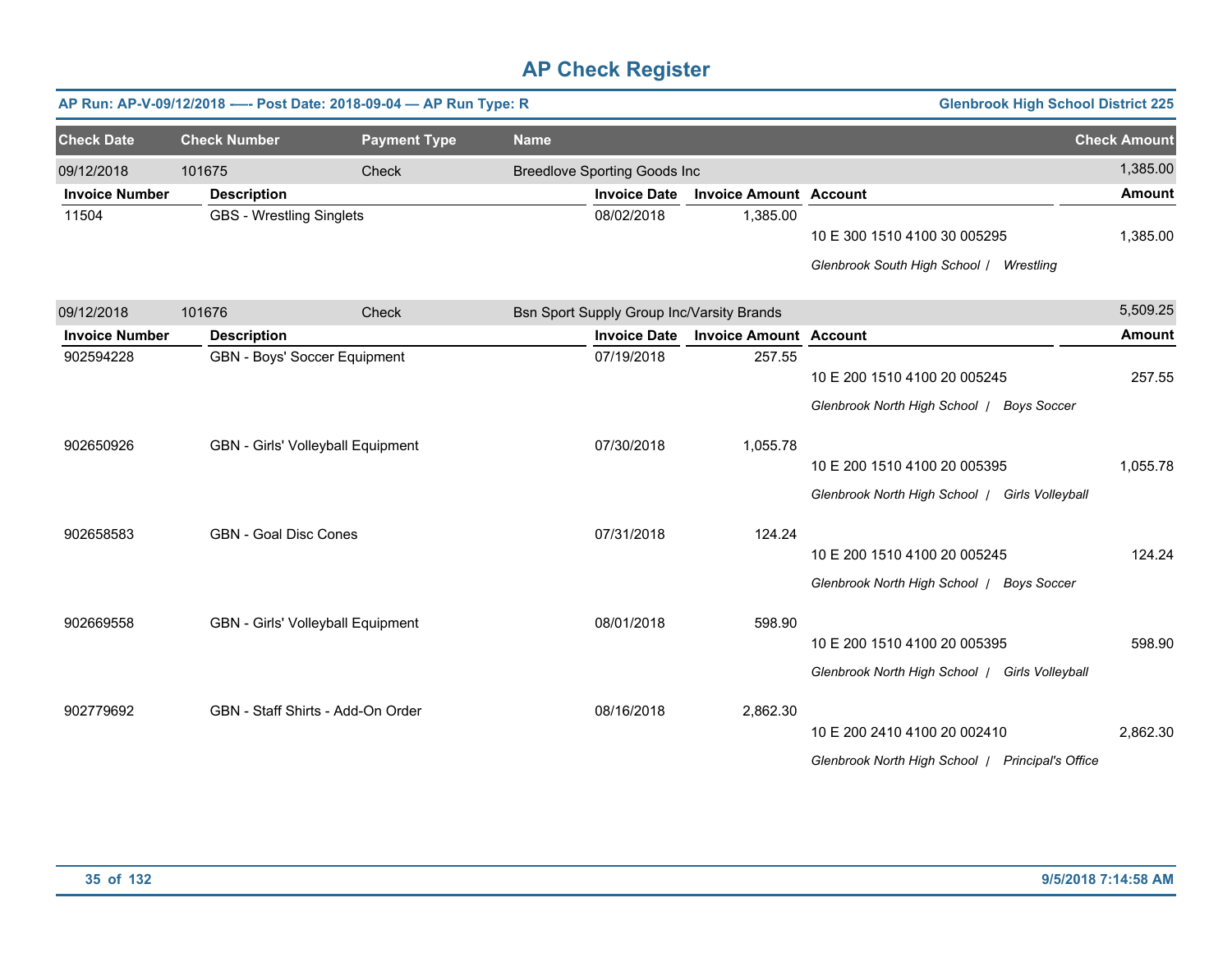|                       |                     | AP Run: AP-V-09/12/2018 ---- Post Date: 2018-09-04 - AP Run Type: R |             |                                           |                               | <b>Glenbrook High School District 225</b>                                            |                     |
|-----------------------|---------------------|---------------------------------------------------------------------|-------------|-------------------------------------------|-------------------------------|--------------------------------------------------------------------------------------|---------------------|
| <b>Check Date</b>     | <b>Check Number</b> | <b>Payment Type</b>                                                 | <b>Name</b> |                                           |                               |                                                                                      | <b>Check Amount</b> |
| 09/12/2018            | 101676              | Check                                                               |             | Bsn Sport Supply Group Inc/Varsity Brands |                               |                                                                                      | 5,509.25            |
| <b>Invoice Number</b> | <b>Description</b>  |                                                                     |             | <b>Invoice Date</b>                       | <b>Invoice Amount Account</b> |                                                                                      | <b>Amount</b>       |
| 902789162             |                     | <b>GBS - Kwik Goal Soccer Nets</b>                                  |             | 08/17/2018                                | 432.58                        | 10 E 300 1510 4100 30 005245<br>Glenbrook South High School / Boys Soccer            | 432.58              |
| 902790946             |                     | GBN - Water Wand Assembly                                           |             | 08/17/2018                                | 177.90                        | 10 E 200 1510 4100 20 005100<br>Glenbrook North High School / Athletics              | 177.90              |
| 09/12/2018            | 101677              | Check                                                               |             | <b>BSW/Broadcast Supply Worldwide</b>     |                               |                                                                                      | 3,958.14            |
| <b>Invoice Number</b> | <b>Description</b>  |                                                                     |             | <b>Invoice Date</b>                       | <b>Invoice Amount</b>         | <b>Account</b>                                                                       | <b>Amount</b>       |
| SO.STD00783923        |                     | GBS Broadcasting - Headphones (5) & Microphones (10)                |             | 08/24/2018                                | 3,958.14                      | 10 E 300 1400 7400 30 001410<br>Glenbrook South High School / Broadcasting           | 3,958.14            |
| 09/12/2018            | 101678              | Check                                                               |             | <b>Buffalo Grove High School</b>          |                               |                                                                                      | 290.00              |
| <b>Invoice Number</b> | <b>Description</b>  |                                                                     |             | <b>Invoice Date</b>                       | <b>Invoice Amount Account</b> |                                                                                      | <b>Amount</b>       |
| 9/01/18               |                     | Glenbrook South - Entry Fee - Boys' Golf 9/1/18                     |             | 09/01/2018                                | 290.00                        | 10 E 300 1510 6500 30 005230<br>Glenbrook South High School / Boys Golf              | 290.00              |
| 09/12/2018            | 101679              | Check                                                               |             | Burdeen, Matthew or Rada                  |                               |                                                                                      | 225.00              |
| <b>Invoice Number</b> | <b>Description</b>  |                                                                     |             | <b>Invoice Date</b>                       | <b>Invoice Amount Account</b> |                                                                                      | <b>Amount</b>       |
| 08272018              |                     | Parent Refund - Duplicate Purchase - Debate -<br>Junior/Senior Team |             | 08/27/2018                                | 225.00                        | 99 L 990 1529 0000 20 820739<br><b>Student Based Activity</b><br>/ Debate<br>Account | 225.00              |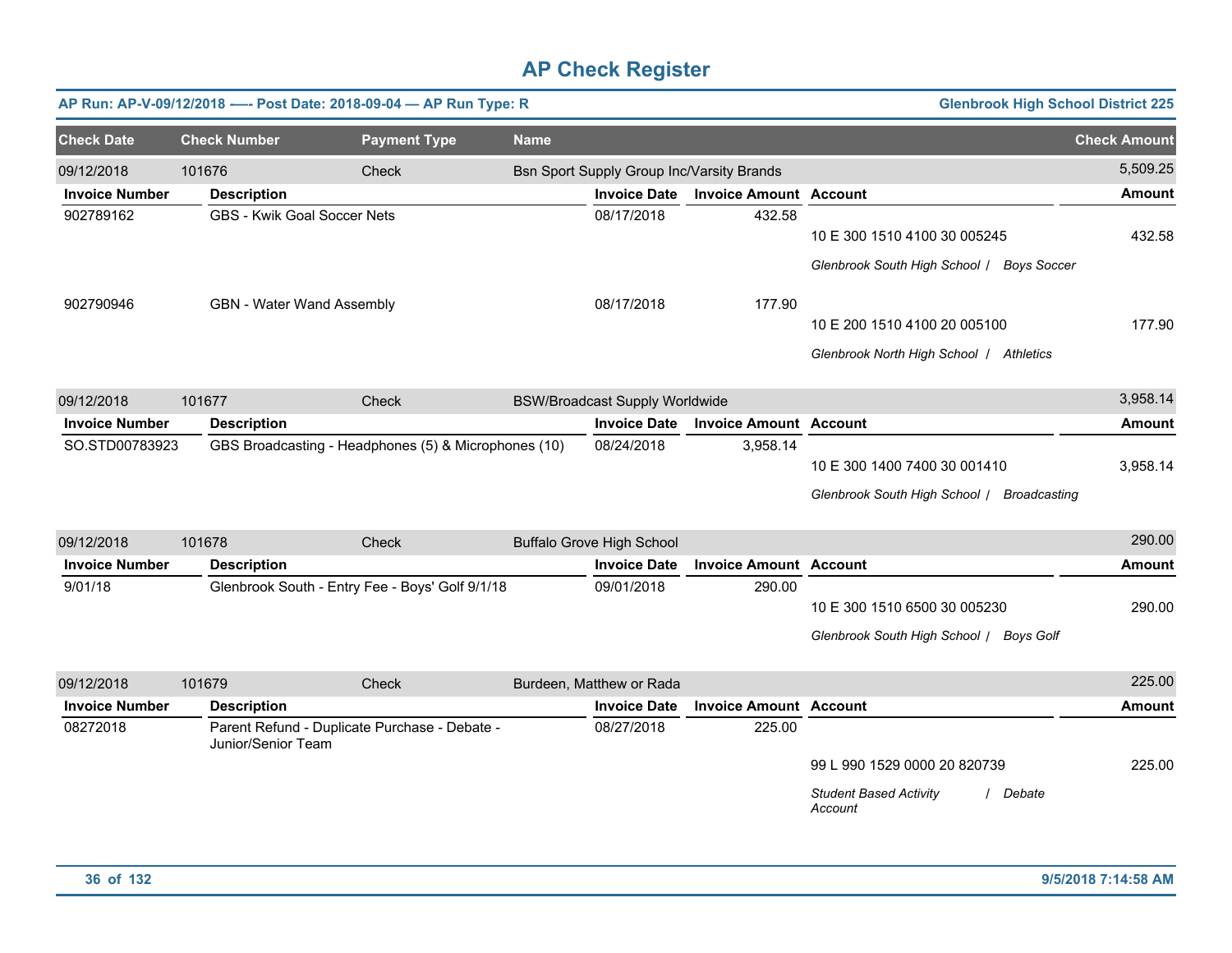|                       |                     | AP Run: AP-V-09/12/2018 ---- Post Date: 2018-09-04 - AP Run Type: R |                |                               |                               |                                                                           | <b>Glenbrook High School District 225</b> |               |
|-----------------------|---------------------|---------------------------------------------------------------------|----------------|-------------------------------|-------------------------------|---------------------------------------------------------------------------|-------------------------------------------|---------------|
| <b>Check Date</b>     | <b>Check Number</b> | <b>Payment Type</b>                                                 | <b>Name</b>    |                               |                               |                                                                           | <b>Check Amount</b>                       |               |
| 09/12/2018            | 101680              | Check                                                               | Campos, Luis R |                               |                               |                                                                           |                                           | 94.00         |
| <b>Invoice Number</b> | <b>Description</b>  |                                                                     |                | <b>Invoice Date</b>           | <b>Invoice Amount Account</b> |                                                                           |                                           | <b>Amount</b> |
| 08252018              |                     | Glenbrook North - Athletic Official - Soccer 8/25/18                |                | 08/25/2018                    | 94.00                         | 10 E 200 1510 3105 20 005245<br>Glenbrook North High School   Boys Soccer |                                           | 94.00         |
| 09/12/2018            | 101681              | Check                                                               |                | Canon Solutions America, Inc. |                               |                                                                           |                                           | 3,152.58      |
| <b>Invoice Number</b> | <b>Description</b>  |                                                                     |                | <b>Invoice Date</b>           | <b>Invoice Amount Account</b> |                                                                           |                                           | Amount        |
| 162805971             |                     | Technology Services - Canon Fax Card for GBS Room 711               |                | 07/13/2018                    | 391.00                        | 10 E 100 2660 7411 10 002660<br>Administraton                             | <b>Technology Services</b>                | 391.00        |
| 162805972             | 283B                | Technology Services - Canon Fax Card for GBS Room                   |                | 07/13/2018                    | 391.00                        | 10 E 100 2660 7411 10 002660<br>Administraton                             | / Technology Services                     | 391.00        |
| 162805973             | Office Room 248     | Technology Services - Canon Fax Board for GBS English               |                | 07/13/2018                    | 391.00                        | 10 E 100 2660 7411 10 002660<br>Administraton                             | <b>Technology Services</b>                | 391.00        |
| 162805974             |                     | Technology Services - Canon Fax Card for GBS Room 289               |                | 07/13/2018                    | 391.00                        | 10 E 100 2660 7411 10 002660<br>Administraton                             | <b>Technology Services</b>                | 391.00        |
| 162805975             |                     | Technology Services - Canon Fax Card for GBS - Extra                |                | 07/13/2018                    | 391.00                        | 10 E 100 2660 7411 10 002660<br>Administraton                             | <b>Technology Services</b>                | 391.00        |
|                       |                     |                                                                     |                |                               |                               |                                                                           |                                           |               |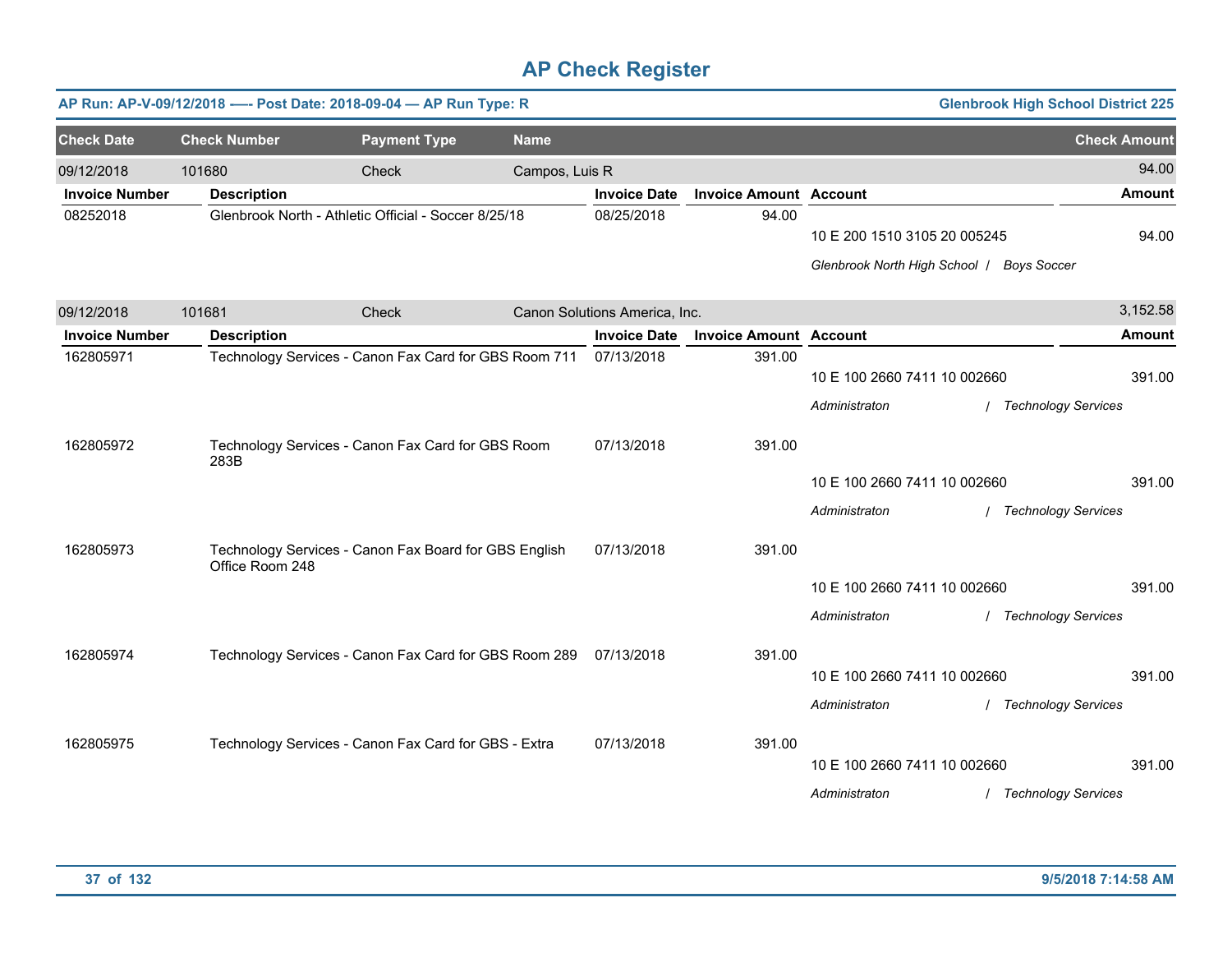|                       |                          | AP Run: AP-V-09/12/2018 ---- Post Date: 2018-09-04 - AP Run Type: R |             |                               |                               |                              | <b>Glenbrook High School District 225</b> |                            |
|-----------------------|--------------------------|---------------------------------------------------------------------|-------------|-------------------------------|-------------------------------|------------------------------|-------------------------------------------|----------------------------|
| <b>Check Date</b>     | <b>Check Number</b>      | <b>Payment Type</b>                                                 | <b>Name</b> |                               |                               |                              |                                           | <b>Check Amount</b>        |
| 09/12/2018            | 101681                   | Check                                                               |             | Canon Solutions America, Inc. |                               |                              |                                           | 3,152.58                   |
| <b>Invoice Number</b> | <b>Description</b>       |                                                                     |             | <b>Invoice Date</b>           | <b>Invoice Amount Account</b> |                              |                                           | <b>Amount</b>              |
| 4026599037            | GBS - 6/29/18 to 7/28/18 | Technology Services - Print Shop Copy Usage for GBN &               |             | 07/29/2018                    | 756.71                        |                              |                                           |                            |
|                       |                          |                                                                     |             |                               |                               | 10 E 100 2660 3240 10 002660 |                                           | 756.71                     |
|                       |                          |                                                                     |             |                               |                               | Administraton                | / Technology Services                     |                            |
| 4026603759            |                          | GBA Copier Usage - 6/28/18 to 7/27/18                               |             | 07/31/2018                    | 8.34                          |                              |                                           |                            |
|                       |                          |                                                                     |             |                               |                               | 10 E 100 2660 3240 10 002660 |                                           | 8.34                       |
|                       |                          |                                                                     |             |                               |                               | Administraton                | / Technology Services                     |                            |
| 4026603794            |                          | District-Wide Copier Usage - 6/29/18 to 7/28/18                     |             | 07/31/2018                    | 156.16                        |                              |                                           |                            |
|                       |                          |                                                                     |             |                               |                               | 10 E 100 2660 3240 10 002660 |                                           | 156.16                     |
|                       |                          |                                                                     |             |                               |                               | Administraton                |                                           | <b>Technology Services</b> |
| 4026603795            |                          | GBN Copier Usage - 6/29/18 to 7/28/18                               |             | 07/31/2018                    | 249.53                        |                              |                                           |                            |
|                       |                          |                                                                     |             |                               |                               | 10 E 100 2660 3240 10 002660 |                                           | 249.53                     |
|                       |                          |                                                                     |             |                               |                               | Administraton                | / Technology Services                     |                            |
| 4026603796            |                          | District-Wide Copier Usage - 6/29/18 to 7/28/18                     |             | 07/31/2018                    | 18.46                         |                              |                                           |                            |
|                       |                          |                                                                     |             |                               |                               | 10 E 100 2660 3240 10 002660 |                                           | 18.46                      |
|                       |                          |                                                                     |             |                               |                               | Administraton                | / Technology Services                     |                            |
| 4026603797            |                          | District-Wide Copier Usage - 6/29/18 to 7/28/18                     |             | 07/31/2018                    | 8.38                          |                              |                                           |                            |
|                       |                          |                                                                     |             |                               |                               | 10 E 100 2660 3240 10 002660 |                                           | 8.38                       |
|                       |                          |                                                                     |             |                               |                               | Administraton                | / Technology Services                     |                            |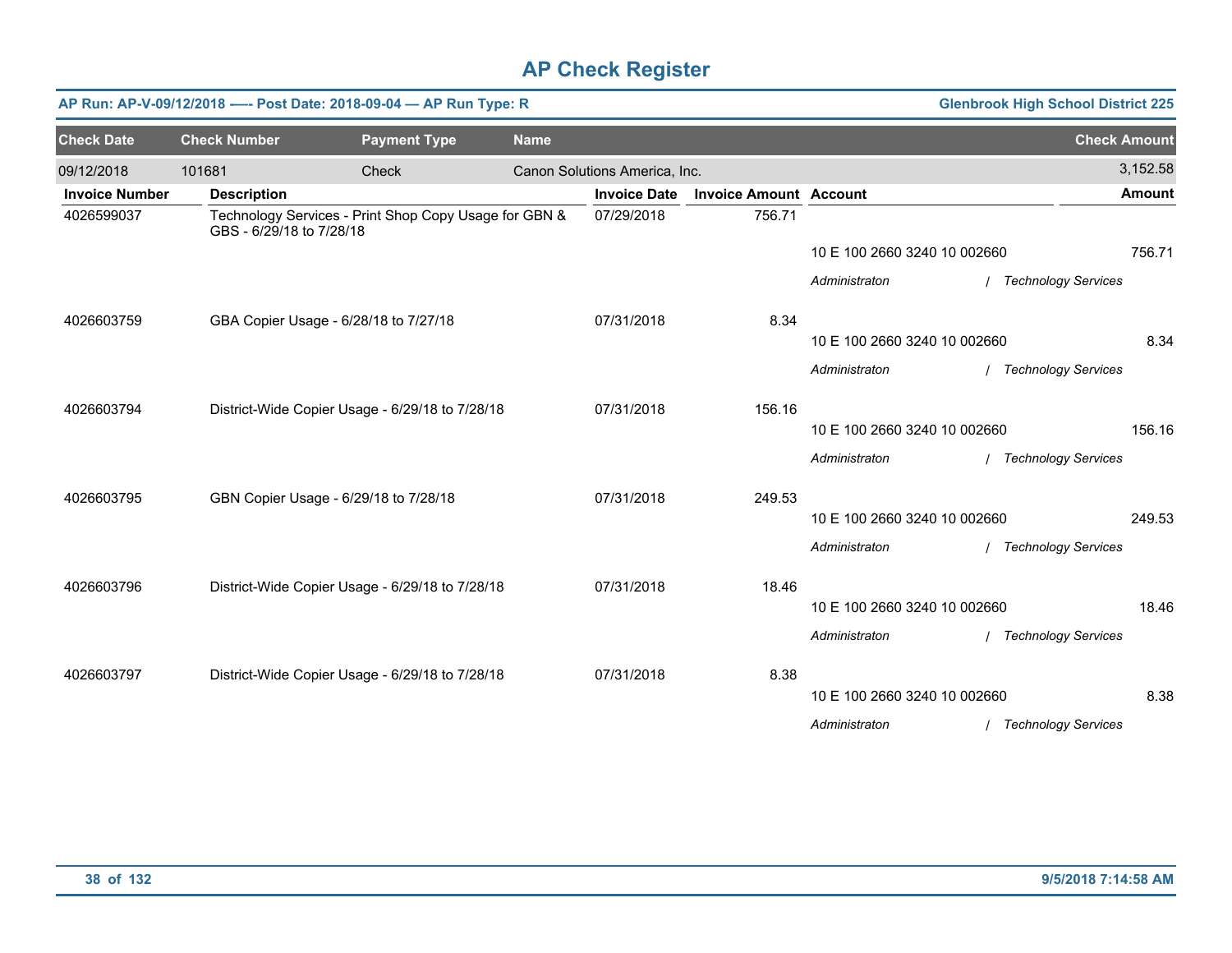|                       | <b>Glenbrook High School District 225</b><br>AP Run: AP-V-09/12/2018 ---- Post Date: 2018-09-04 - AP Run Type: R |                     |             |                            |                               |                                       |                     |  |  |  |  |
|-----------------------|------------------------------------------------------------------------------------------------------------------|---------------------|-------------|----------------------------|-------------------------------|---------------------------------------|---------------------|--|--|--|--|
| <b>Check Date</b>     | <b>Check Number</b>                                                                                              | <b>Payment Type</b> | <b>Name</b> |                            |                               |                                       | <b>Check Amount</b> |  |  |  |  |
| 09/12/2018            | 101682                                                                                                           | Check               |             | Carolina Biological Supply |                               |                                       | 5,272.34            |  |  |  |  |
| <b>Invoice Number</b> | <b>Description</b>                                                                                               |                     |             | <b>Invoice Date</b>        | <b>Invoice Amount Account</b> |                                       | <b>Amount</b>       |  |  |  |  |
| 50348174 RI           | <b>GBS - Forensics Supplies</b>                                                                                  |                     |             | 07/31/2018                 | 596.60                        | 10 E 300 1130 4200 30 001055          | 596.60              |  |  |  |  |
|                       |                                                                                                                  |                     |             |                            |                               | Glenbrook South High School / Science |                     |  |  |  |  |
| 50349606 RI           | GBS - SELC Biology Supplies                                                                                      |                     |             | 08/01/2018                 | 77.69                         |                                       |                     |  |  |  |  |
|                       |                                                                                                                  |                     |             |                            |                               | 10 E 300 1130 4200 30 001055          | 77.69               |  |  |  |  |
|                       |                                                                                                                  |                     |             |                            |                               | Glenbrook South High School / Science |                     |  |  |  |  |
| 50350839 RI           | GBS - Honors Biology Supplies                                                                                    |                     |             | 08/02/2018                 | 1,136.85                      |                                       |                     |  |  |  |  |
|                       |                                                                                                                  |                     |             |                            |                               | 10 E 300 1130 4200 30 001055          | 1,136.85            |  |  |  |  |
|                       |                                                                                                                  |                     |             |                            |                               | Glenbrook South High School / Science |                     |  |  |  |  |
| 50350851 RI           | <b>GBS - Biology Supplies</b>                                                                                    |                     |             | 08/02/2018                 | 506.10                        |                                       |                     |  |  |  |  |
|                       |                                                                                                                  |                     |             |                            |                               | 10 E 300 1130 4200 30 001055          | 506.10              |  |  |  |  |
|                       |                                                                                                                  |                     |             |                            |                               | Glenbrook South High School / Science |                     |  |  |  |  |
| 50350912 RI           | GBS - Honors Biology Supplies                                                                                    |                     |             | 08/02/2018                 | 149.80                        |                                       |                     |  |  |  |  |
|                       |                                                                                                                  |                     |             |                            |                               | 10 E 300 1130 4200 30 001055          | 149.80              |  |  |  |  |
|                       |                                                                                                                  |                     |             |                            |                               | Glenbrook South High School / Science |                     |  |  |  |  |
| 50351873 RI           | GBS - Med Tech Supplies                                                                                          |                     |             | 08/03/2018                 | 902.16                        |                                       |                     |  |  |  |  |
|                       |                                                                                                                  |                     |             |                            |                               | 10 E 300 1130 4200 30 001055          | 902.16              |  |  |  |  |
|                       |                                                                                                                  |                     |             |                            |                               | Glenbrook South High School / Science |                     |  |  |  |  |
| 50351987 RI           | GBS - Honors Biology Supplies                                                                                    |                     |             | 08/03/2018                 | 288.70                        |                                       |                     |  |  |  |  |
|                       |                                                                                                                  |                     |             |                            |                               | 10 E 300 1130 4200 30 001055          | 288.70              |  |  |  |  |
|                       |                                                                                                                  |                     |             |                            |                               | Glenbrook South High School / Science |                     |  |  |  |  |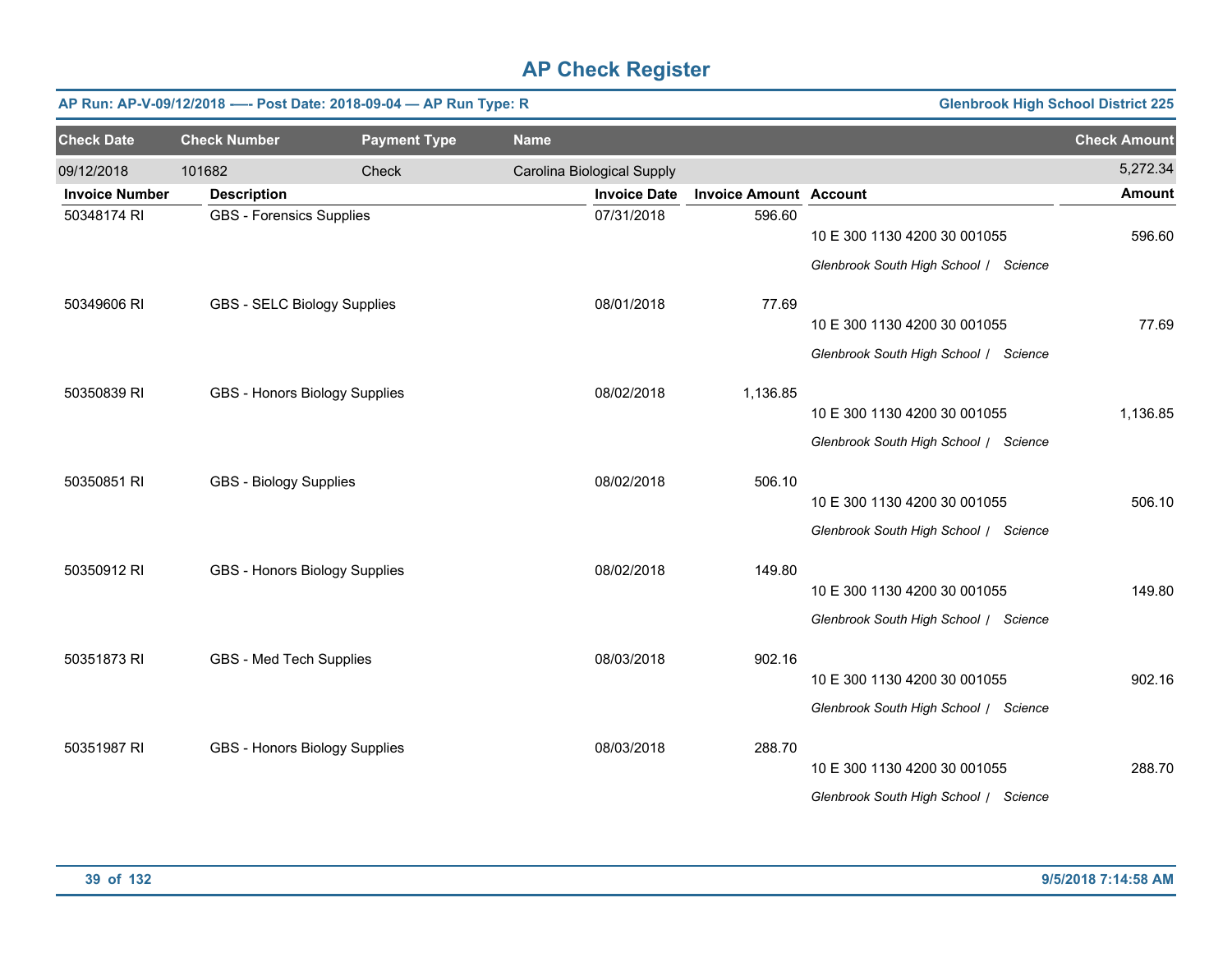|                       | <b>Glenbrook High School District 225</b><br>AP Run: AP-V-09/12/2018 ---- Post Date: 2018-09-04 - AP Run Type: R |                     |             |                            |                               |                                       |                     |  |  |  |  |
|-----------------------|------------------------------------------------------------------------------------------------------------------|---------------------|-------------|----------------------------|-------------------------------|---------------------------------------|---------------------|--|--|--|--|
| <b>Check Date</b>     | <b>Check Number</b>                                                                                              | <b>Payment Type</b> | <b>Name</b> |                            |                               |                                       | <b>Check Amount</b> |  |  |  |  |
| 09/12/2018            | 101682                                                                                                           | Check               |             | Carolina Biological Supply |                               |                                       | 5,272.34            |  |  |  |  |
| <b>Invoice Number</b> | <b>Description</b>                                                                                               |                     |             | <b>Invoice Date</b>        | <b>Invoice Amount Account</b> |                                       | <b>Amount</b>       |  |  |  |  |
| 50351996 RI           | <b>GBS - Biology Supplies</b>                                                                                    |                     |             | 08/03/2018                 | 158.52                        | 10 E 300 1130 4200 30 001055          | 158.52              |  |  |  |  |
|                       |                                                                                                                  |                     |             |                            |                               | Glenbrook South High School / Science |                     |  |  |  |  |
| 50352019 R            | GBS - Honors Biology Supplies                                                                                    |                     |             | 08/03/2018                 | 48.45                         |                                       |                     |  |  |  |  |
|                       |                                                                                                                  |                     |             |                            |                               | 10 E 300 1130 4200 30 001055          | 48.45               |  |  |  |  |
|                       |                                                                                                                  |                     |             |                            |                               | Glenbrook South High School / Science |                     |  |  |  |  |
| 50354880 RI           | GBS - AP Biology Supplies                                                                                        |                     |             | 08/07/2018                 | 500.18                        |                                       |                     |  |  |  |  |
|                       |                                                                                                                  |                     |             |                            |                               | 10 E 300 1130 4200 30 001055          | 500.18              |  |  |  |  |
|                       |                                                                                                                  |                     |             |                            |                               | Glenbrook South High School / Science |                     |  |  |  |  |
| 50356272 RI           | GBS - Honors Biology Supplies                                                                                    |                     |             | 08/08/2018                 | 56.72                         |                                       |                     |  |  |  |  |
|                       |                                                                                                                  |                     |             |                            |                               | 10 E 300 1130 4200 30 001055          | 56.72               |  |  |  |  |
|                       |                                                                                                                  |                     |             |                            |                               | Glenbrook South High School / Science |                     |  |  |  |  |
| 50365026 RI           | <b>GBS - Biology Supplies</b>                                                                                    |                     |             | 08/16/2018                 | 99.83                         |                                       |                     |  |  |  |  |
|                       |                                                                                                                  |                     |             |                            |                               | 10 E 300 1130 4200 30 001055          | 99.83               |  |  |  |  |
|                       |                                                                                                                  |                     |             |                            |                               | Glenbrook South High School / Science |                     |  |  |  |  |
| 50368048 RI           | GBS - Biology LA Supplies                                                                                        |                     |             | 08/20/2018                 | 146.82                        |                                       |                     |  |  |  |  |
|                       |                                                                                                                  |                     |             |                            |                               | 10 E 300 1130 4200 30 001055          | 146.82              |  |  |  |  |
|                       |                                                                                                                  |                     |             |                            |                               | Glenbrook South High School / Science |                     |  |  |  |  |
| 50368164 RI           | GBS - Honors Biology Supplies                                                                                    |                     |             | 08/20/2018                 | 470.15                        |                                       |                     |  |  |  |  |
|                       |                                                                                                                  |                     |             |                            |                               | 10 E 300 1130 4200 30 001055          | 470.15              |  |  |  |  |
|                       |                                                                                                                  |                     |             |                            |                               | Glenbrook South High School / Science |                     |  |  |  |  |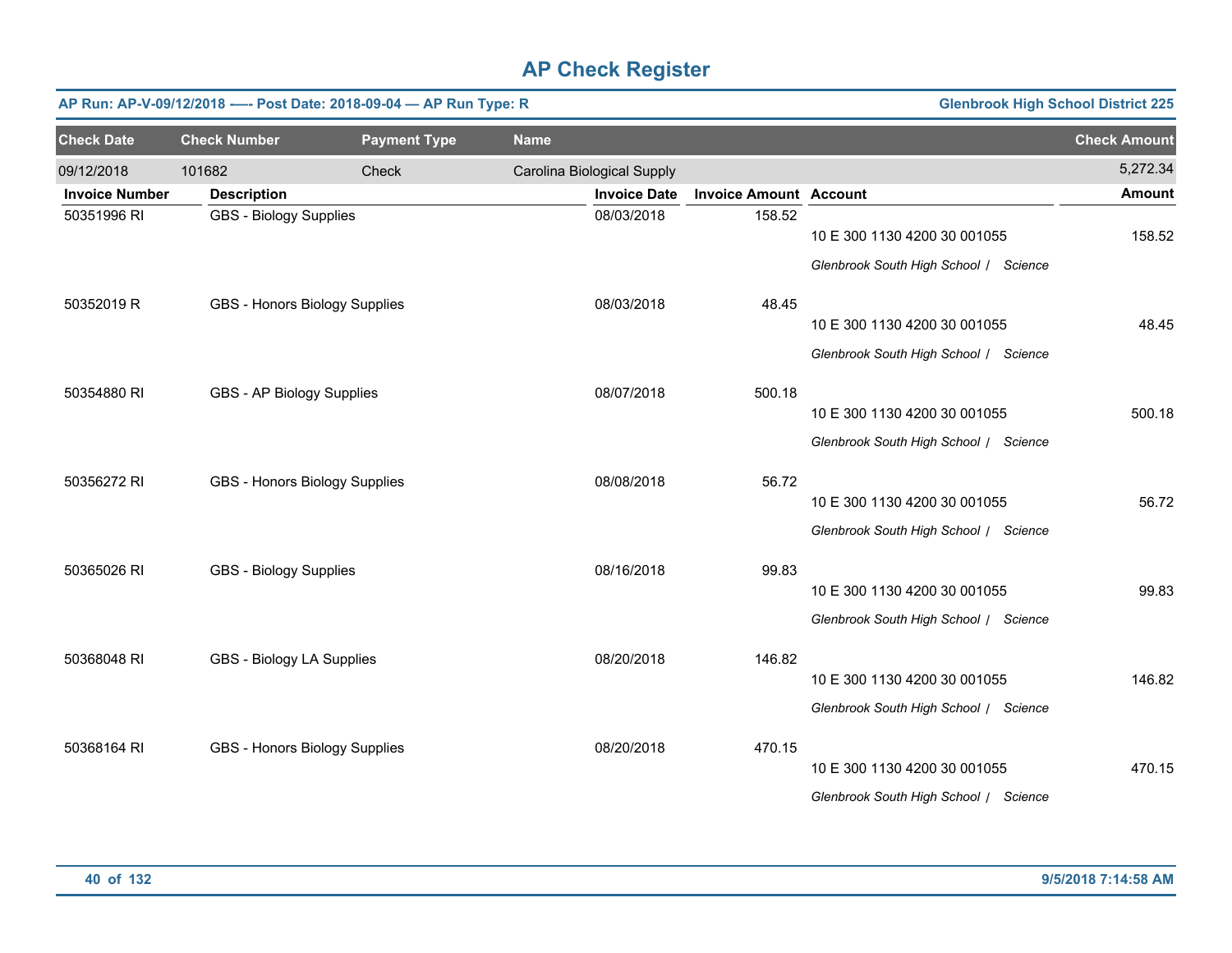|                        |                           | AP Run: AP-V-09/12/2018 ---- Post Date: 2018-09-04 - AP Run Type: R |                   |                            |                               | <b>Glenbrook High School District 225</b>         |                     |
|------------------------|---------------------------|---------------------------------------------------------------------|-------------------|----------------------------|-------------------------------|---------------------------------------------------|---------------------|
| <b>Check Date</b>      | <b>Check Number</b>       | <b>Payment Type</b>                                                 | <b>Name</b>       |                            |                               |                                                   | <b>Check Amount</b> |
| 09/12/2018             | 101682                    | <b>Check</b>                                                        |                   | Carolina Biological Supply |                               |                                                   | 5,272.34            |
| <b>Invoice Number</b>  | <b>Description</b>        |                                                                     |                   | <b>Invoice Date</b>        | <b>Invoice Amount Account</b> |                                                   | <b>Amount</b>       |
| 50368170 RI            | GBS - AP Biology Supplies |                                                                     |                   | 08/20/2018                 | 133.77                        |                                                   |                     |
|                        |                           |                                                                     |                   |                            |                               | 10 E 300 1130 4200 30 001055                      | 133.77              |
|                        |                           |                                                                     |                   |                            |                               | Glenbrook South High School / Science             |                     |
| 09/12/2018             | 101683                    | <b>Check</b>                                                        | Cavill, Stephen J |                            |                               |                                                   | 158.00              |
| <b>Invoice Number</b>  | <b>Description</b>        |                                                                     |                   | <b>Invoice Date</b>        | <b>Invoice Amount Account</b> |                                                   | <b>Amount</b>       |
| 08172018               |                           | Glenbrook North - Athletic Official - Soccer 8/17/18                |                   | 08/17/2018                 | 64.00                         |                                                   |                     |
|                        |                           |                                                                     |                   |                            |                               | 10 E 200 1510 3105 20 005245                      | 64.00               |
|                        |                           |                                                                     |                   |                            |                               | Glenbrook North High School / Boys Soccer         |                     |
| 08252018               |                           | Glenbrook North - Athletic Official - Soccer 8/25/18                |                   | 08/25/2018                 | 94.00                         |                                                   |                     |
|                        |                           |                                                                     |                   |                            |                               | 10 E 200 1510 3105 20 005245                      | 94.00               |
|                        |                           |                                                                     |                   |                            |                               | Glenbrook North High School / Boys Soccer         |                     |
| 09/12/2018             | 101684                    | Check                                                               |                   | Central Suburban League    |                               |                                                   | 3,500.00            |
| <b>Invoice Number</b>  | <b>Description</b>        |                                                                     |                   | <b>Invoice Date</b>        | <b>Invoice Amount Account</b> |                                                   | Amount              |
| 2018GBS-CSL            | Fagel                     | GBS - CSL Membership Dues 2018-2019 - Dr. Lauren                    |                   | 08/23/2018                 | 1,750.00                      |                                                   |                     |
|                        |                           |                                                                     |                   |                            |                               | 10 E 300 1130 6400 30 001000                      | 1,750.00            |
|                        |                           |                                                                     |                   |                            |                               | Glenbrook South High School / General Instruction |                     |
| <b>CSL Dues 082318</b> |                           | GBN - CSL Membership Dues - Dr. John Finan - 2018/19                |                   | 08/23/2018                 | 1,750.00                      |                                                   |                     |
|                        |                           |                                                                     |                   |                            |                               | 10 E 200 1130 6400 20 001000                      | 1,750.00            |
|                        |                           |                                                                     |                   |                            |                               | Glenbrook North High School   General Instruction |                     |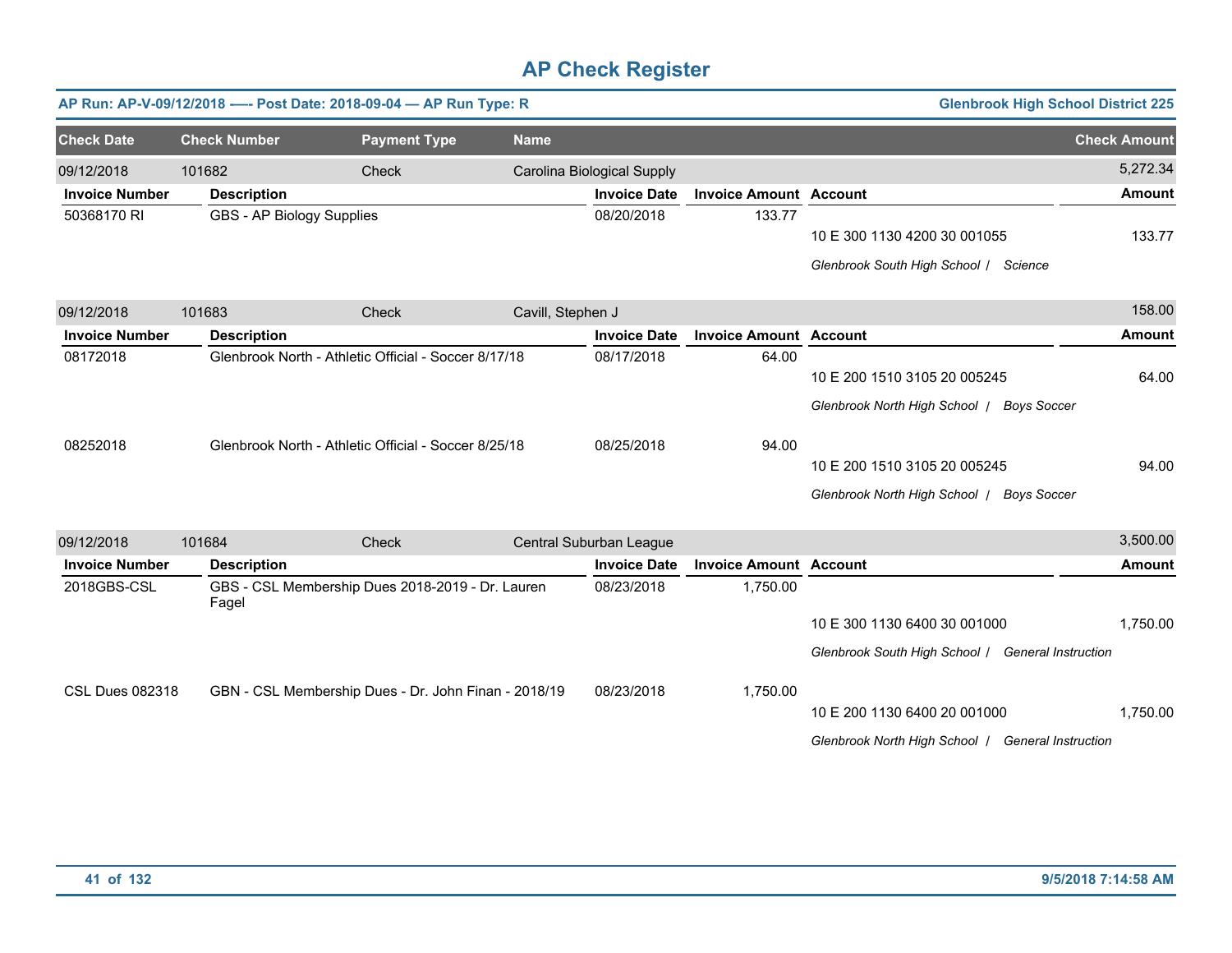|                       |                     | AP Run: AP-V-09/12/2018 ---- Post Date: 2018-09-04 - AP Run Type: R |                     |                                       |                                                  |                                                                          | <b>Glenbrook High School District 225</b> |                     |
|-----------------------|---------------------|---------------------------------------------------------------------|---------------------|---------------------------------------|--------------------------------------------------|--------------------------------------------------------------------------|-------------------------------------------|---------------------|
| <b>Check Date</b>     | <b>Check Number</b> | <b>Payment Type</b>                                                 | <b>Name</b>         |                                       |                                                  |                                                                          |                                           | <b>Check Amount</b> |
| 09/12/2018            | 101685              | Check                                                               |                     |                                       | Chicago Area Alternative Education League, CAAEL |                                                                          |                                           | 2,600.00            |
| <b>Invoice Number</b> | <b>Description</b>  |                                                                     |                     | <b>Invoice Date</b>                   | <b>Invoice Amount Account</b>                    |                                                                          |                                           | <b>Amount</b>       |
| <b>July 2018</b>      |                     | Glenbrook Off-Campus - CAAEL Membership 2018/19                     |                     | 07/01/2018                            | 2,600.00                                         | 10 E 100 3000 6500 10 004620<br>Administraton                            | <b>IDEA-PL 94-142</b>                     | 2,600.00            |
| 09/12/2018            | 101686              | Check                                                               | Chmelovski, Michael |                                       |                                                  |                                                                          |                                           | 134.00              |
| <b>Invoice Number</b> | <b>Description</b>  |                                                                     |                     | <b>Invoice Date</b>                   | <b>Invoice Amount Account</b>                    |                                                                          |                                           | <b>Amount</b>       |
| 08152018              |                     | Glenbrook North - Athletic Official - Football 8/15/18              |                     | 08/15/2018                            | 76.00                                            | 10 E 200 1510 3105 20 005225                                             | Glenbrook North High School   Football    | 76.00               |
| 08182018              |                     | Glenbrook North - Athletic Official - Football 8/18/18              |                     | 08/18/2018                            | 58.00                                            | 10 E 200 1510 3105 20 005225                                             | Glenbrook North High School   Football    | 58.00               |
| 09/12/2018            | 101687              | Check                                                               | Cieplik, Thomas C   |                                       |                                                  |                                                                          |                                           | 46.00               |
| <b>Invoice Number</b> | <b>Description</b>  |                                                                     |                     | <b>Invoice Date</b>                   | <b>Invoice Amount Account</b>                    |                                                                          |                                           | <b>Amount</b>       |
| 08082018              |                     | Employee Reimbursement - GBS Girls' Golf Polo                       |                     | 08/08/2018                            | 46.00                                            | 99 L 990 1529 0000 30 830504<br><b>Student Based Activity</b><br>Account | / Golf-girls                              | 46.00               |
| 09/12/2018            | 101688              | Check                                                               |                     | <b>Citadel Information Management</b> |                                                  |                                                                          |                                           | 132.92              |
| <b>Invoice Number</b> | <b>Description</b>  |                                                                     |                     | <b>Invoice Date</b>                   | <b>Invoice Amount Account</b>                    |                                                                          |                                           | <b>Amount</b>       |
| 134868                |                     | GBA - Document Shredding Services - August 2018                     |                     | 08/09/2018                            | 132.92                                           | 20 E 100 2542 3760 10 009010<br>Administraton                            | <b>Custodial Services</b>                 | 132.92              |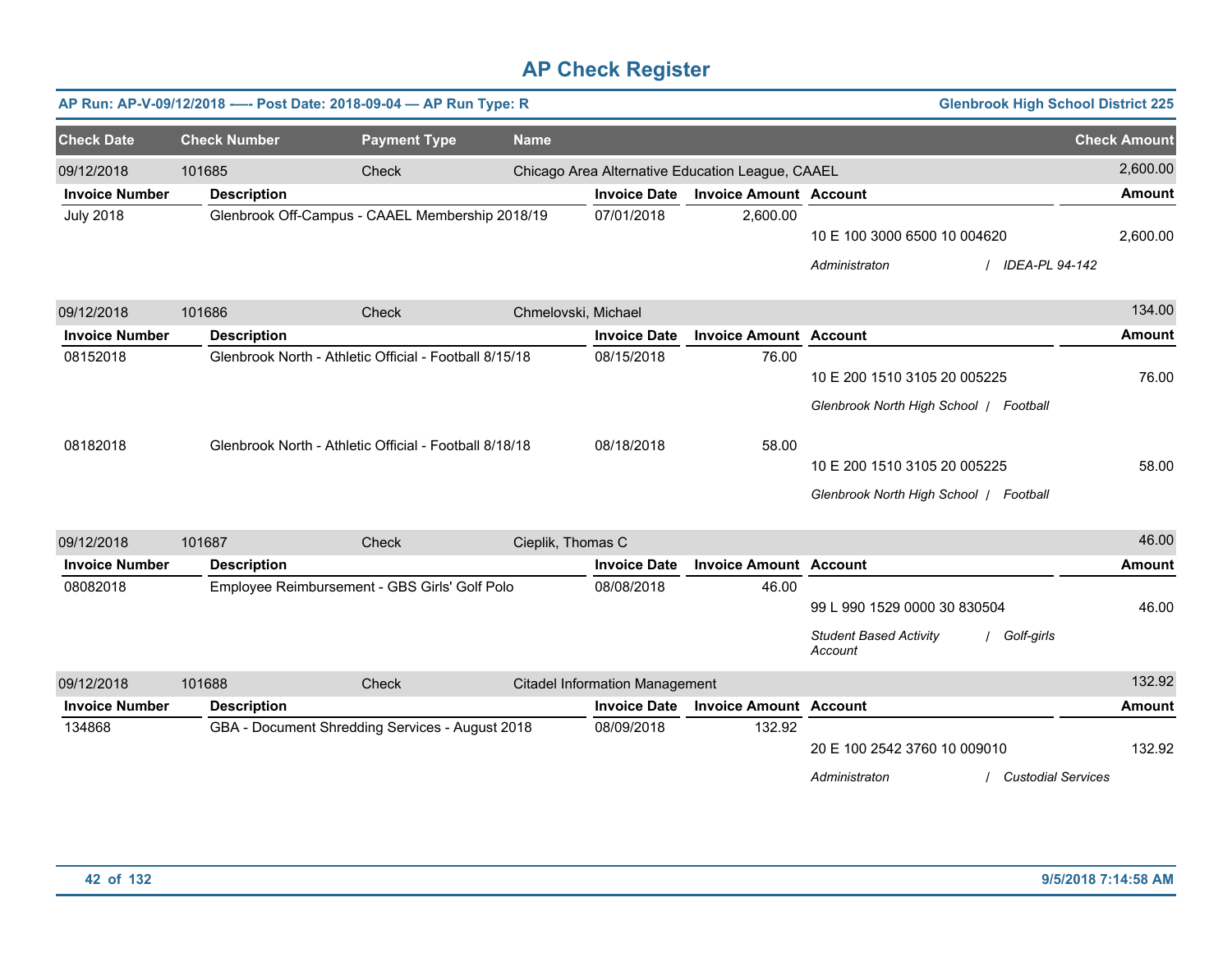|                             |        | AP Run: AP-V-09/12/2018 ---- Post Date: 2018-09-04 - AP Run Type: R |                     |                      |                                    |                               |                              | <b>Glenbrook High School District 225</b> |                                 |
|-----------------------------|--------|---------------------------------------------------------------------|---------------------|----------------------|------------------------------------|-------------------------------|------------------------------|-------------------------------------------|---------------------------------|
| <b>Check Date</b>           |        | <b>Check Number</b>                                                 | <b>Payment Type</b> | <b>Name</b>          |                                    |                               |                              |                                           | <b>Check Amount</b>             |
| 09/12/2018                  | 101689 |                                                                     | Check               | <b>Comcast Cable</b> |                                    |                               |                              |                                           | 89.19                           |
| <b>Invoice Number</b>       |        | <b>Description</b>                                                  |                     |                      | <b>Invoice Date</b>                | <b>Invoice Amount Account</b> |                              |                                           | <b>Amount</b>                   |
| 8771100770046157<br>08-2018 |        | GBN Monthly Television Services - 8/11/18 - 9/10/18                 |                     |                      | 08/02/2018                         | 70.36                         |                              |                                           |                                 |
|                             |        |                                                                     |                     |                      |                                    |                               | 10 E 100 2660 3430 10 002660 |                                           | 70.36                           |
|                             |        |                                                                     |                     |                      |                                    |                               | Administraton                |                                           | <b>Technology Services</b>      |
| 8771100780006753<br>08-2018 |        | GBA Monthly Television Services 08/31/18 to 09/30/18                |                     |                      | 08/23/2018                         | 18.83                         |                              |                                           |                                 |
|                             |        |                                                                     |                     |                      |                                    |                               | 10 E 100 2660 3430 10 002660 |                                           | 18.83                           |
|                             |        |                                                                     |                     |                      |                                    |                               | Administraton                |                                           | <b>Technology Services</b>      |
| 09/12/2018                  | 101690 |                                                                     | Check               |                      | <b>Constellation NewEnergy Inc</b> |                               |                              |                                           | 40,146.13                       |
| <b>Invoice Number</b>       |        | <b>Description</b>                                                  |                     |                      | <b>Invoice Date</b>                | <b>Invoice Amount Account</b> |                              |                                           | Amount                          |
| 12786575801                 |        | GBS Electricity 7/13/18 - 8/13/18                                   |                     |                      | 08/14/2018                         | 40,146.13                     |                              |                                           |                                 |
|                             |        |                                                                     |                     |                      |                                    |                               | 10 E 100 2540 4660 10 009005 |                                           | 40,146.13                       |
|                             |        |                                                                     |                     |                      |                                    |                               | Administraton                | <b>Utilities</b>                          |                                 |
| 09/12/2018                  | 101691 |                                                                     | Check               | Cove School          |                                    |                               |                              |                                           | 37,926.00                       |
| <b>Invoice Number</b>       |        | <b>Description</b>                                                  |                     |                      | <b>Invoice Date</b>                | <b>Invoice Amount Account</b> |                              |                                           | <b>Amount</b>                   |
| SD225-18SS                  |        | Special Education - Tuition - July 2018                             |                     |                      | 07/31/2018                         | 37,926.00                     |                              |                                           |                                 |
|                             |        |                                                                     |                     |                      |                                    |                               | 10 E 100 1912 6707 10 001305 |                                           | 37,926.00                       |
|                             |        |                                                                     |                     |                      |                                    |                               | Administraton                |                                           | <b>District SpEd Placements</b> |
| 09/12/2018                  | 101692 |                                                                     | Check               | Coyne, Barry         |                                    |                               |                              |                                           | 58.00                           |
| <b>Invoice Number</b>       |        | <b>Description</b>                                                  |                     |                      | <b>Invoice Date</b>                | <b>Invoice Amount Account</b> |                              |                                           | <b>Amount</b>                   |
| 08252018                    |        | Glenbrook North - Athletic Official - Football 8/25/18              |                     |                      | 08/25/2018                         | 58.00                         | 10 E 200 1510 3105 20 005225 |                                           | 58.00                           |
|                             |        |                                                                     |                     |                      |                                    |                               |                              | Glenbrook North High School   Football    |                                 |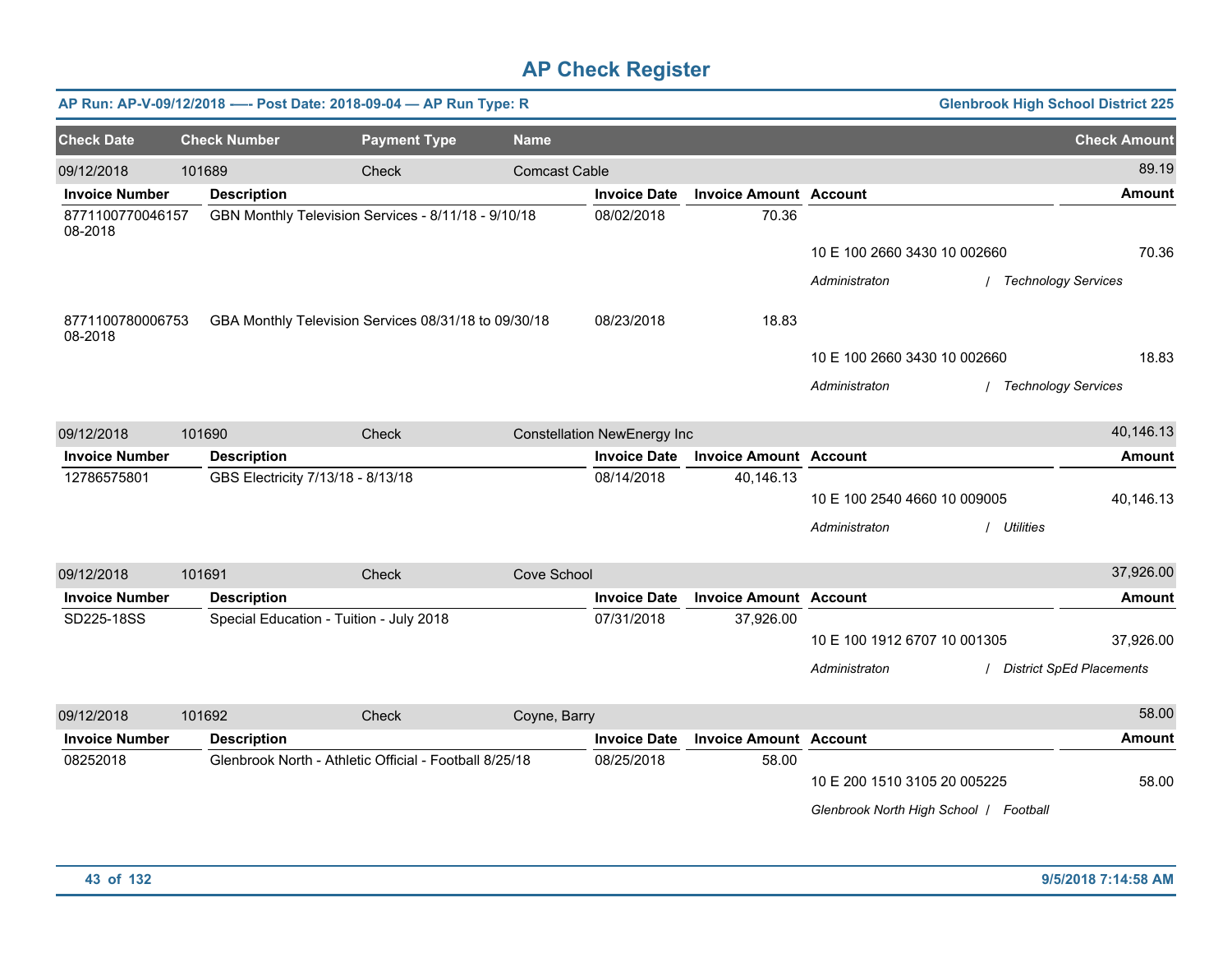|                       |                     | AP Run: AP-V-09/12/2018 ---- Post Date: 2018-09-04 - AP Run Type: R |                       |                                |                               | <b>Glenbrook High School District 225</b>                                        |                     |
|-----------------------|---------------------|---------------------------------------------------------------------|-----------------------|--------------------------------|-------------------------------|----------------------------------------------------------------------------------|---------------------|
| <b>Check Date</b>     | <b>Check Number</b> | <b>Payment Type</b>                                                 | <b>Name</b>           |                                |                               |                                                                                  | <b>Check Amount</b> |
| 09/12/2018            | 101693              | Check                                                               |                       | Crystal Lake South High School |                               |                                                                                  | 100.00              |
| <b>Invoice Number</b> | <b>Description</b>  |                                                                     |                       | <b>Invoice Date</b>            | <b>Invoice Amount</b>         | <b>Account</b>                                                                   | <b>Amount</b>       |
| 9/1/18                |                     | Glenbrook South - Entry Fee - Boys' Cross Country 9/1/18            |                       | 09/01/2018                     | 100.00                        | 10 E 300 1510 6500 30 005220<br>Glenbrook South High School / Boys Cross Country | 100.00              |
| 09/12/2018            | 101694              | Check                                                               | Cummings, Lara E      |                                |                               |                                                                                  | 90.78               |
| <b>Invoice Number</b> | <b>Description</b>  |                                                                     |                       | <b>Invoice Date</b>            | <b>Invoice Amount Account</b> |                                                                                  | <b>Amount</b>       |
| Labels                |                     | Employee Reimbursement - Labels for Orientation                     |                       | 08/20/2018                     | 90.78                         | 10 E 300 2121 4100 30 002120<br>Glenbrook South High School / Guidance Services  | 90.78               |
| 09/12/2018            | 101695              | Check                                                               | Davis, Sarah E        |                                |                               |                                                                                  | 23.47               |
| <b>Invoice Number</b> | <b>Description</b>  |                                                                     |                       | <b>Invoice Date</b>            | <b>Invoice Amount</b>         | <b>Account</b>                                                                   | <b>Amount</b>       |
| 08212018              |                     | Employee Reimbursement - Science Classroom Supplies                 |                       | 08/21/2018                     | 23.47                         | 10 E 300 1130 4200 30 001055<br>Glenbrook South High School / Science            | 23.47               |
| 09/12/2018            | 101696              | Check                                                               | Deerfield High School |                                |                               |                                                                                  | 350.00              |
| <b>Invoice Number</b> | <b>Description</b>  |                                                                     |                       | <b>Invoice Date</b>            | <b>Invoice Amount Account</b> |                                                                                  | <b>Amount</b>       |
| 9/8/18                |                     | Glenbrook South - Entry Fee - Boys' Golf 9/8/18                     |                       | 09/08/2018                     | 350.00                        | 10 E 300 1510 6500 30 005230<br>Glenbrook South High School / Boys Golf          | 350.00              |
| 09/12/2018            | 101697              | Check                                                               | Deerfield High School |                                |                               |                                                                                  | 300.00              |
| <b>Invoice Number</b> | <b>Description</b>  |                                                                     |                       | <b>Invoice Date</b>            | <b>Invoice Amount Account</b> |                                                                                  | <b>Amount</b>       |
| 9/22/18               |                     | Glenbrook South - Entry Fee - Girls' Golf 9/22/18                   |                       | 09/22/2018                     | 300.00                        | 10 E 300 1510 6500 30 005330<br>Glenbrook South High School / Girls Golf         | 300.00              |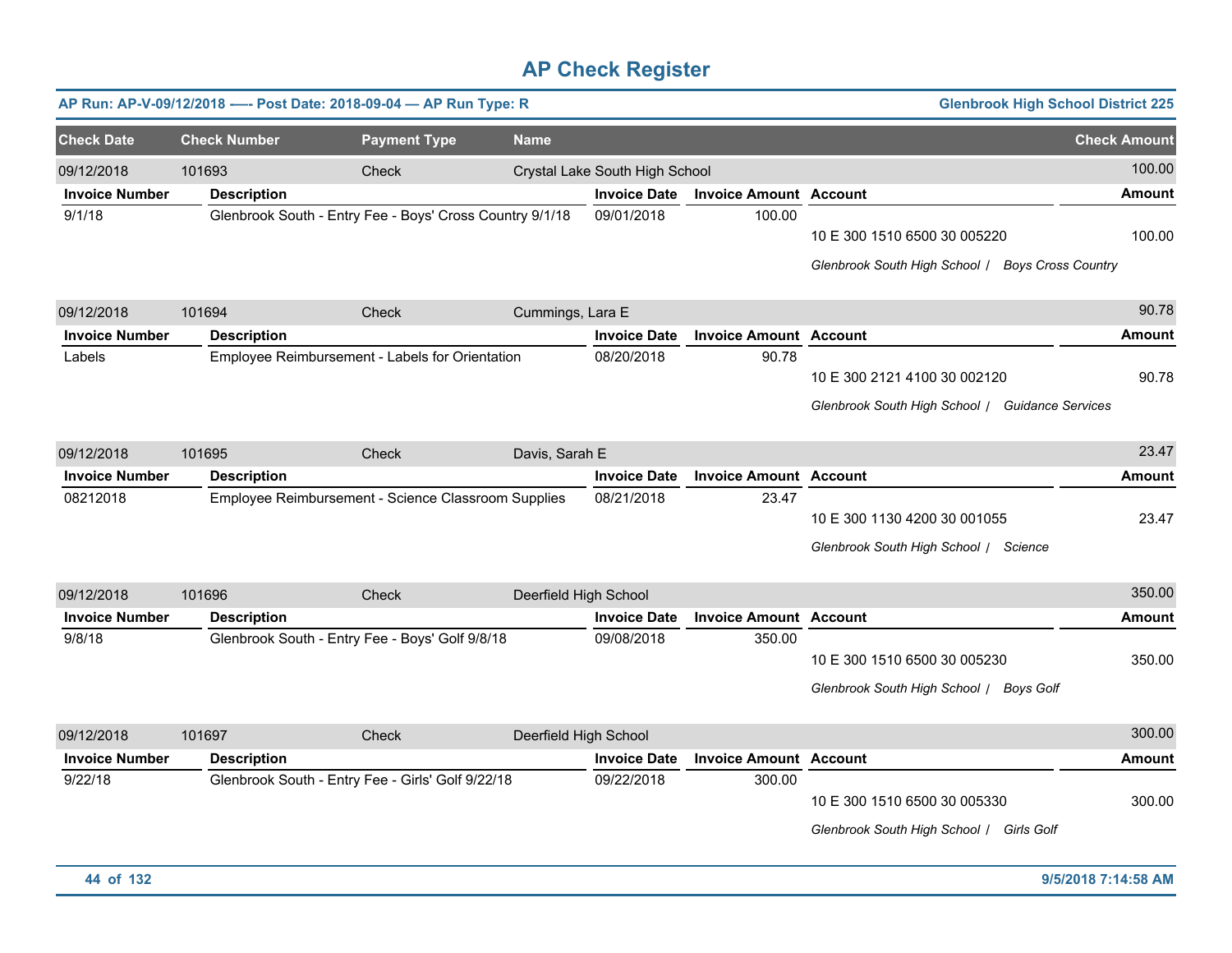|                       | <b>Glenbrook High School District 225</b><br>AP Run: AP-V-09/12/2018 ---- Post Date: 2018-09-04 - AP Run Type: R |                                                          |                       |                                  |                                            |                                                   |                                 |  |  |  |
|-----------------------|------------------------------------------------------------------------------------------------------------------|----------------------------------------------------------|-----------------------|----------------------------------|--------------------------------------------|---------------------------------------------------|---------------------------------|--|--|--|
| <b>Check Date</b>     | <b>Check Number</b>                                                                                              | <b>Payment Type</b>                                      | <b>Name</b>           |                                  |                                            |                                                   | <b>Check Amount</b>             |  |  |  |
| 09/12/2018            | 101698                                                                                                           | Check                                                    | Deerfield High School |                                  |                                            |                                                   | 215.00                          |  |  |  |
| <b>Invoice Number</b> | <b>Description</b>                                                                                               |                                                          |                       | <b>Invoice Date</b>              | <b>Invoice Amount Account</b>              |                                                   | <b>Amount</b>                   |  |  |  |
| 9/15/18               |                                                                                                                  | Glenbrook South - Entry Fee - Girls' Swimming 9/15/18    |                       | 09/15/2018                       | 215.00                                     |                                                   |                                 |  |  |  |
|                       |                                                                                                                  |                                                          |                       |                                  |                                            | 10 E 300 1510 6500 30 005360                      | 215.00                          |  |  |  |
|                       |                                                                                                                  |                                                          |                       |                                  |                                            | Glenbrook South High School / Girls Swimming      |                                 |  |  |  |
| 09/12/2018            | 101699                                                                                                           | Check                                                    | Dehne Lawn & Leisure  |                                  |                                            |                                                   | 289.95                          |  |  |  |
| <b>Invoice Number</b> | <b>Description</b>                                                                                               |                                                          |                       | <b>Invoice Date</b>              | <b>Invoice Amount Account</b>              |                                                   | Amount                          |  |  |  |
| 109339                | <b>GBS - String Trimmer</b>                                                                                      |                                                          |                       | 07/16/2018                       | 289.95                                     |                                                   |                                 |  |  |  |
|                       |                                                                                                                  |                                                          |                       |                                  |                                            | 20 E 300 2543 7400 30 009080                      | 289.95                          |  |  |  |
|                       |                                                                                                                  |                                                          |                       |                                  |                                            | Glenbrook South High School / Grounds Maintenance |                                 |  |  |  |
|                       |                                                                                                                  |                                                          |                       |                                  |                                            |                                                   |                                 |  |  |  |
| 09/12/2018            | 101700                                                                                                           | Check                                                    |                       | Desert Springs Water Company Inc |                                            |                                                   | 150.00                          |  |  |  |
| <b>Invoice Number</b> | <b>Description</b>                                                                                               |                                                          |                       | <b>Invoice Date</b>              | <b>Invoice Amount Account</b>              |                                                   | Amount                          |  |  |  |
| 1289                  |                                                                                                                  | GBN - Water Cooler Rental Services - 8/1/18 - 10/31/18   |                       | 07/31/2018                       | 150.00                                     |                                                   |                                 |  |  |  |
|                       |                                                                                                                  |                                                          |                       |                                  |                                            | 10 E 200 2130 4100 20 002130                      | 150.00                          |  |  |  |
|                       |                                                                                                                  |                                                          |                       |                                  |                                            | Glenbrook North High School   Health Services     |                                 |  |  |  |
| 09/12/2018            | 101701                                                                                                           | Check                                                    |                       |                                  | Devereux Foundation Inc (Glenholme School) |                                                   | 10,924.40                       |  |  |  |
| <b>Invoice Number</b> | <b>Description</b>                                                                                               |                                                          |                       | <b>Invoice Date</b>              | <b>Invoice Amount Account</b>              |                                                   | Amount                          |  |  |  |
| <b>July 2018</b>      |                                                                                                                  | Special Education - Tuition and Room & Board - July 2018 |                       | 08/01/2018                       | 10,924.40                                  |                                                   |                                 |  |  |  |
|                       |                                                                                                                  |                                                          |                       |                                  |                                            | 10 E 100 1912 6707 10 001305                      | 5,270.00                        |  |  |  |
|                       |                                                                                                                  |                                                          |                       |                                  |                                            | Administraton                                     | <b>District SpEd Placements</b> |  |  |  |
|                       |                                                                                                                  |                                                          |                       |                                  |                                            | 10 E 100 1912 6710 10 001305                      | 5,654.40                        |  |  |  |
|                       |                                                                                                                  |                                                          |                       |                                  |                                            | Administraton                                     | <b>District SpEd Placements</b> |  |  |  |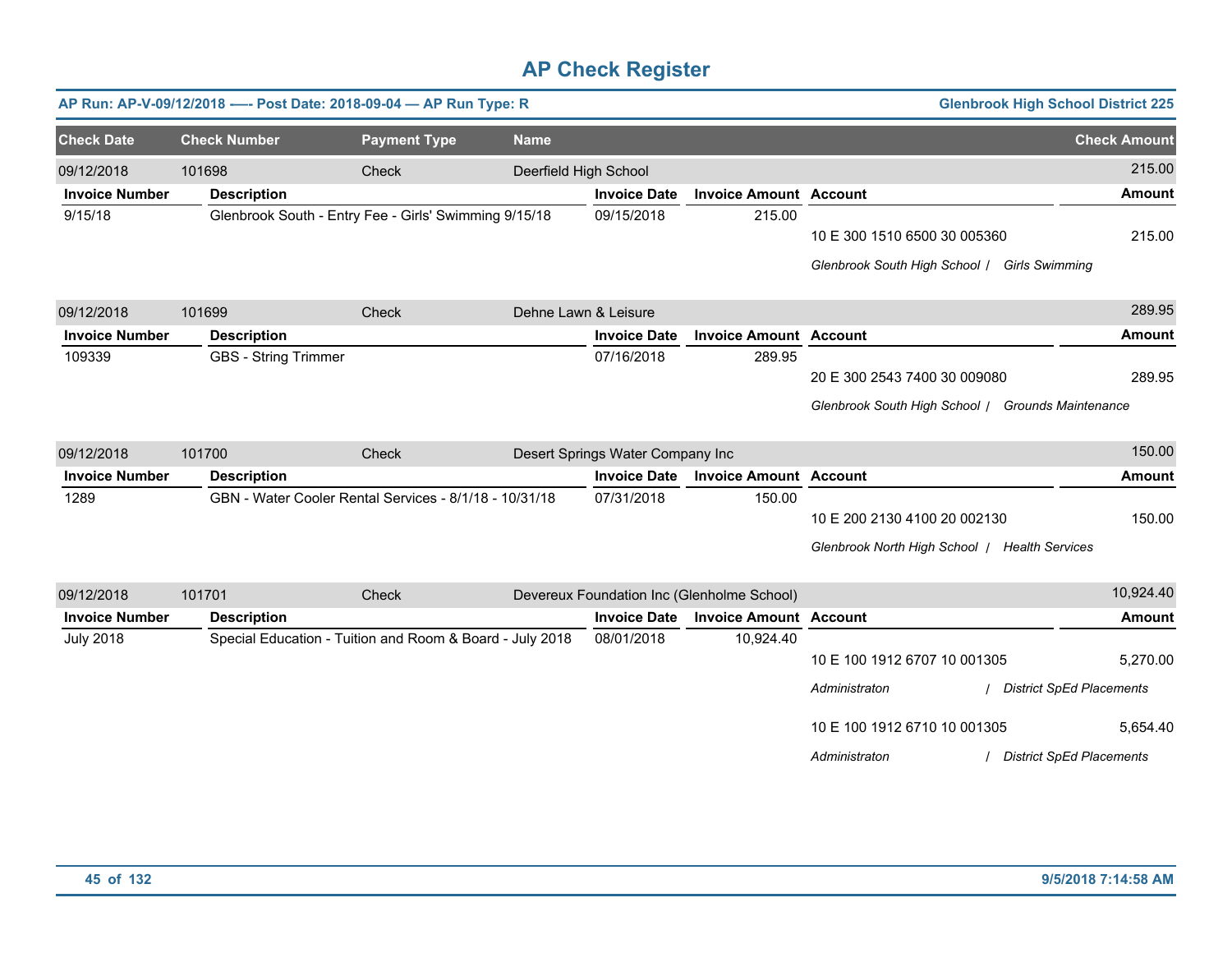|                       |                     | AP Run: AP-V-09/12/2018 ---- Post Date: 2018-09-04 - AP Run Type: R                   |                    |                             |                               |                                                 | <b>Glenbrook High School District 225</b> |                     |
|-----------------------|---------------------|---------------------------------------------------------------------------------------|--------------------|-----------------------------|-------------------------------|-------------------------------------------------|-------------------------------------------|---------------------|
| <b>Check Date</b>     | <b>Check Number</b> | <b>Payment Type</b>                                                                   | <b>Name</b>        |                             |                               |                                                 |                                           | <b>Check Amount</b> |
| 09/12/2018            | 101702              | Check                                                                                 | Donaubauer, Sue    |                             |                               |                                                 |                                           | 77.85               |
| <b>Invoice Number</b> | <b>Description</b>  |                                                                                       |                    | <b>Invoice Date</b>         | <b>Invoice Amount Account</b> |                                                 |                                           | Amount              |
| 08192018              | Supplies            | Employee Reimbursement - Beginning of Year Lunch                                      |                    | 08/19/2018                  | 77.85                         |                                                 |                                           |                     |
|                       |                     |                                                                                       |                    |                             |                               | 10 E 200 2121 4100 20 002120                    |                                           | 34.58               |
|                       |                     |                                                                                       |                    |                             |                               | Glenbrook North High School   Guidance Services |                                           |                     |
|                       |                     |                                                                                       |                    |                             |                               | 10 E 200 2121 4900 20 002120                    |                                           | 43.27               |
|                       |                     |                                                                                       |                    |                             |                               | Glenbrook North High School / Guidance Services |                                           |                     |
| 09/12/2018            | 101703              | Check                                                                                 | Dornan, Constance  |                             |                               |                                                 |                                           | 1,753.17            |
| <b>Invoice Number</b> | <b>Description</b>  |                                                                                       |                    | <b>Invoice Date</b>         | <b>Invoice Amount Account</b> |                                                 |                                           | Amount              |
| 2018 Travel           |                     | Parent Reimbursement - Airfare To/From Residential<br>Placement 4/13, 5/11, & 5/25/18 |                    | 05/25/2018                  | 1,753.17                      |                                                 |                                           |                     |
|                       |                     |                                                                                       |                    |                             |                               | 40 E 100 2550 3311 10 001300                    |                                           | 1,753.17            |
|                       |                     |                                                                                       |                    |                             |                               | Administraton                                   | <b>Special Education</b>                  |                     |
| 09/12/2018            | 101704              | Check                                                                                 |                    | Dramatists Play Service Inc |                               |                                                 |                                           | 300.00              |
| <b>Invoice Number</b> | <b>Description</b>  |                                                                                       |                    | <b>Invoice Date</b>         | <b>Invoice Amount Account</b> |                                                 |                                           | <b>Amount</b>       |
| SO_00000525900        |                     | GBN - Fall Play Rights for "Almost Maine"                                             |                    | 07/11/2018                  | 300.00                        |                                                 |                                           |                     |
|                       |                     |                                                                                       |                    |                             |                               | 10 E 200 1520 4100 20 005825                    |                                           | 300.00              |
|                       |                     |                                                                                       |                    |                             |                               | Glenbrook North High School   Drama Productions |                                           |                     |
| 09/12/2018            | 101705              | Check                                                                                 | Dubinsky, Vladimir |                             |                               |                                                 |                                           | 104.00              |
| <b>Invoice Number</b> | <b>Description</b>  |                                                                                       |                    | <b>Invoice Date</b>         | <b>Invoice Amount</b>         | <b>Account</b>                                  |                                           | Amount              |
| 08282018              |                     | Glenbrook South - Athletic Official - Soccer 8/28/18                                  |                    | 08/28/2018                  | 104.00                        | 10 E 300 1510 3105 30 005245                    |                                           | 104.00              |
|                       |                     |                                                                                       |                    |                             |                               | Glenbrook South High School / Boys Soccer       |                                           |                     |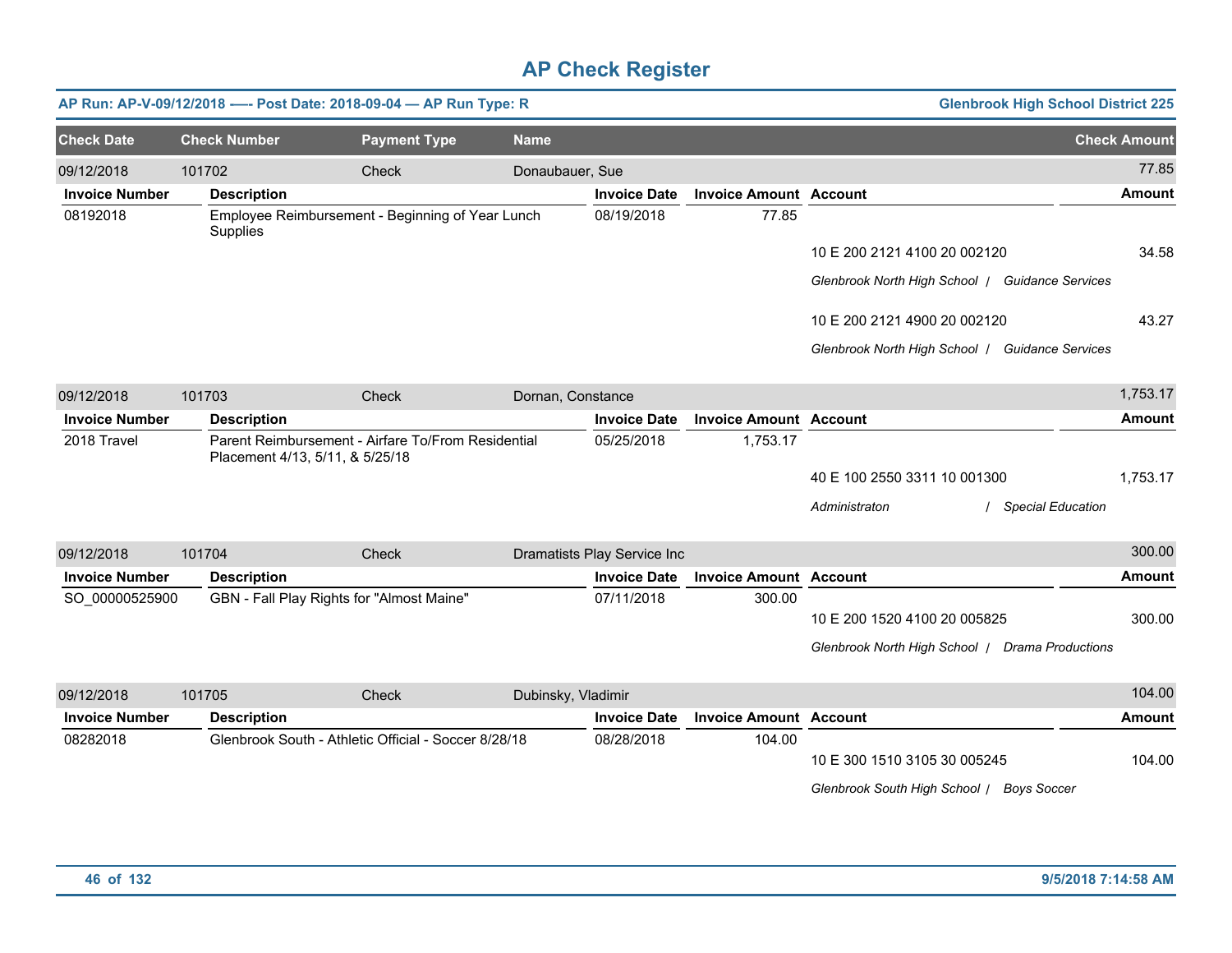| AP Run: AP-V-09/12/2018 ---- Post Date: 2018-09-04 - AP Run Type: R |                     |                                       |                     |                                                        |                                         |                               | <b>Glenbrook High School District 225</b>                             |                                        |
|---------------------------------------------------------------------|---------------------|---------------------------------------|---------------------|--------------------------------------------------------|-----------------------------------------|-------------------------------|-----------------------------------------------------------------------|----------------------------------------|
| <b>Check Date</b>                                                   | <b>Check Number</b> |                                       | <b>Payment Type</b> | <b>Name</b>                                            |                                         |                               |                                                                       | <b>Check Amount</b>                    |
| 09/12/2018                                                          | 101706              |                                       | Check               |                                                        | Educational Innovations Inc             |                               |                                                                       | 283.26                                 |
| <b>Invoice Number</b>                                               | <b>Description</b>  |                                       |                     |                                                        | <b>Invoice Date</b>                     | <b>Invoice Amount Account</b> |                                                                       | <b>Amount</b>                          |
| 778435-1                                                            |                     | <b>GBS - Biology Studies Supplies</b> |                     |                                                        | 08/01/2018                              | 181.23                        | 10 E 300 1130 4200 30 001055<br>Glenbrook South High School / Science | 181.23                                 |
| 778487-1                                                            |                     | <b>GBS - Physics Supplies</b>         |                     |                                                        | 08/02/2018                              | 102.03                        | 10 E 300 1130 4200 30 001055<br>Glenbrook South High School / Science | 102.03                                 |
| 09/12/2018                                                          | 101707              |                                       | Check               |                                                        | <b>Educational Systems Services Inc</b> |                               |                                                                       | 5,530.00                               |
| <b>Invoice Number</b>                                               | <b>Description</b>  |                                       |                     |                                                        | <b>Invoice Date</b>                     | <b>Invoice Amount Account</b> |                                                                       | <b>Amount</b>                          |
| 31628                                                               |                     | & GBS 2018-2019                       |                     | Technology Services - ESS Service Plan Renewal for GBN | 08/24/2018                              | 5,530.00                      | 10 E 100 2660 3160 10 002660<br>Administraton                         | 5,530.00<br><b>Technology Services</b> |
| 09/12/2018                                                          | 101708              |                                       | Check               | Edvotek                                                |                                         |                               |                                                                       | 4,227.63                               |
| <b>Invoice Number</b>                                               | <b>Description</b>  |                                       |                     |                                                        | <b>Invoice Date</b>                     | <b>Invoice Amount Account</b> |                                                                       | <b>Amount</b>                          |
| 187633                                                              |                     | GBS - AP Biology Supplies             |                     |                                                        | 08/06/2018                              | 1,589.50                      | 10 E 300 1130 4200 30 001055<br>Glenbrook South High School / Science | 1,589.50                               |
| 187676                                                              |                     | GBS - Med Tech Supplies               |                     |                                                        | 08/06/2018                              | 492.25                        | 10 E 300 1130 4200 30 001055<br>Glenbrook South High School / Science | 492.25                                 |
| 187678                                                              |                     | <b>GBS Science - Brain Studies</b>    |                     |                                                        | 08/06/2018                              | 275.00                        | 10 E 300 1130 4200 30 001055<br>Glenbrook South High School / Science | 275.00                                 |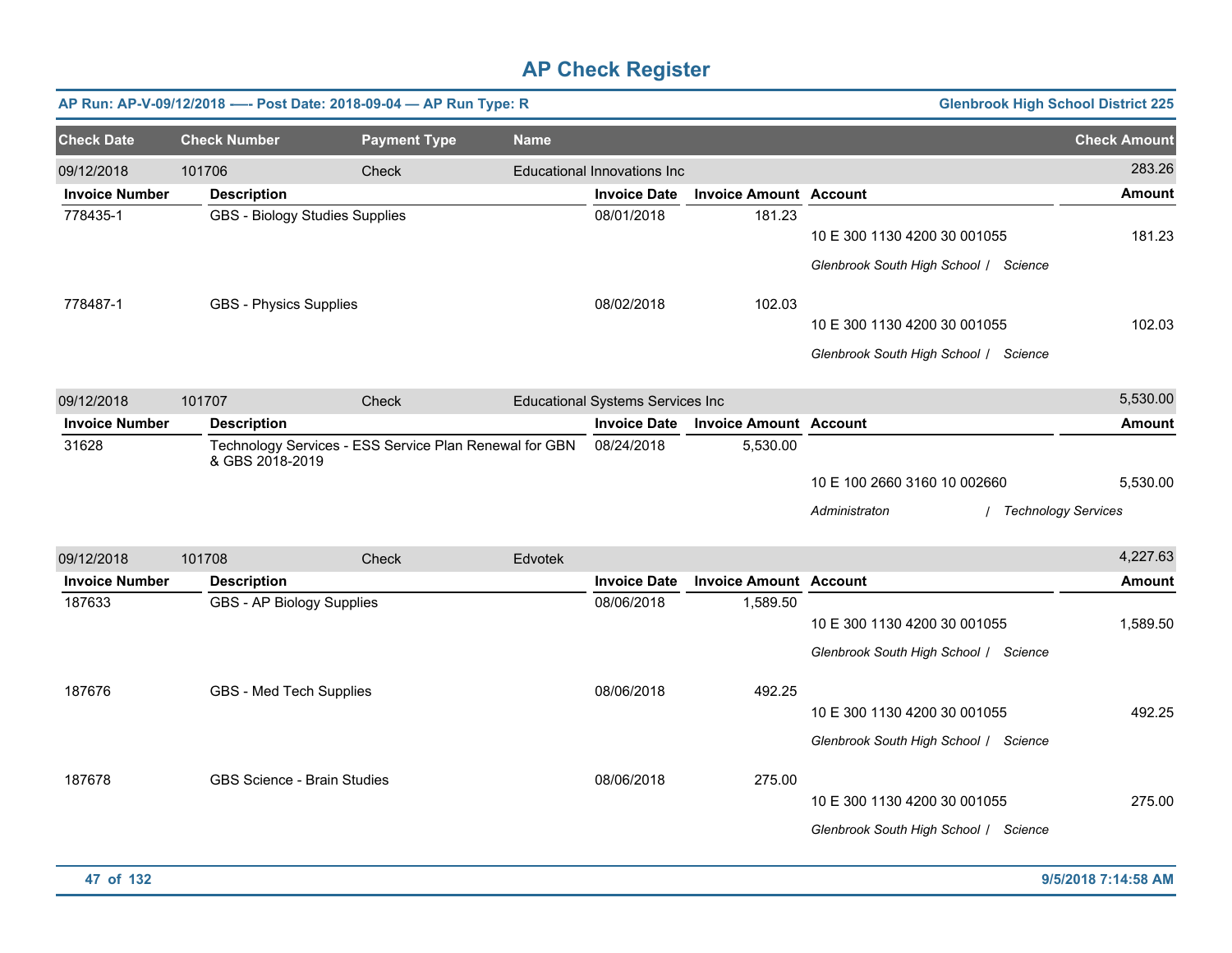|                       |                               | AP Run: AP-V-09/12/2018 ---- Post Date: 2018-09-04 - AP Run Type: R |                    |                     |                               | <b>Glenbrook High School District 225</b>                                                   |                     |
|-----------------------|-------------------------------|---------------------------------------------------------------------|--------------------|---------------------|-------------------------------|---------------------------------------------------------------------------------------------|---------------------|
| <b>Check Date</b>     | <b>Check Number</b>           | <b>Payment Type</b>                                                 | <b>Name</b>        |                     |                               |                                                                                             | <b>Check Amount</b> |
| 09/12/2018            | 101708                        | Check                                                               | Edvotek            |                     |                               |                                                                                             | 4,227.63            |
| <b>Invoice Number</b> | <b>Description</b>            |                                                                     |                    | <b>Invoice Date</b> | <b>Invoice Amount Account</b> |                                                                                             | <b>Amount</b>       |
| 187680                | <b>GBS - Biology Supplies</b> |                                                                     |                    | 08/02/2018          | 322.30                        | 10 E 300 1130 4200 30 001055<br>Glenbrook South High School / Science                       | 322.30              |
| 187709                |                               | GBS - Honors Biology Supplies                                       |                    | 08/06/2018          | 1,548.58                      | 10 E 300 1130 4200 30 001055<br>Glenbrook South High School / Science                       | 1,548.58            |
| 09/12/2018            | 101709                        | Check                                                               | Energy Tees Inc    |                     |                               |                                                                                             | 2,598.75            |
| <b>Invoice Number</b> | <b>Description</b>            |                                                                     |                    | <b>Invoice Date</b> | <b>Invoice Amount Account</b> |                                                                                             | <b>Amount</b>       |
| 27511                 |                               | GBS - Interact Club T-Shirts 2018/19                                |                    | 08/02/2018          | 2,598.75                      | 99 L 990 1529 0000 30 830572<br><b>Student Based Activity</b><br>/ Interact Club<br>Account | 2,598.75            |
| 09/12/2018            | 101710                        | Check                                                               | Ericksen, Mary Ann |                     |                               |                                                                                             | 52.87               |
| <b>Invoice Number</b> | <b>Description</b>            |                                                                     |                    | <b>Invoice Date</b> | <b>Invoice Amount Account</b> |                                                                                             | <b>Amount</b>       |
| 08242018              |                               | Employee Reimbursement - Science Lab Materials                      |                    | 08/24/2018          | 52.87                         | 10 E 300 1130 4200 30 001055<br>Glenbrook South High School / Science                       | 52.87               |
| 09/12/2018            | 101711                        | Check                                                               | Ettling, Megan     |                     |                               |                                                                                             | 387.50              |
| <b>Invoice Number</b> | <b>Description</b>            |                                                                     |                    | <b>Invoice Date</b> | <b>Invoice Amount Account</b> |                                                                                             | <b>Amount</b>       |
| 08232018              | 2018/19                       | Parent Refund - FA Qualification - Reduced Bus Pass                 |                    | 08/23/2018          | 387.50                        | 40 R 100 1411 0000 00 002550<br>Administraton<br>Transportation                             | 387.50              |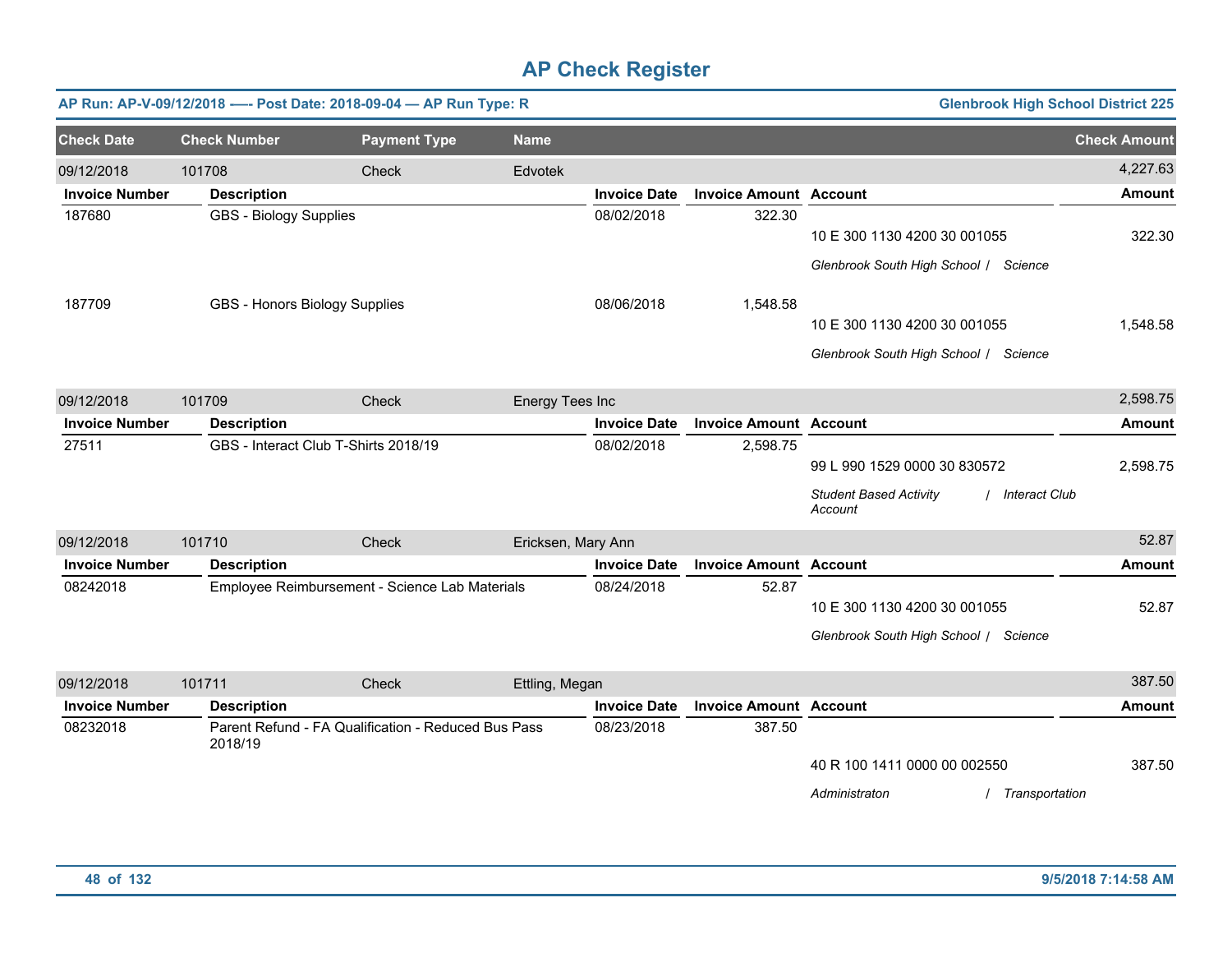| AP Run: AP-V-09/12/2018 ---- Post Date: 2018-09-04 - AP Run Type: R |                     |                                                        |                     |                                                           |                     |                               |                                                                                   | <b>Glenbrook High School District 225</b> |                     |
|---------------------------------------------------------------------|---------------------|--------------------------------------------------------|---------------------|-----------------------------------------------------------|---------------------|-------------------------------|-----------------------------------------------------------------------------------|-------------------------------------------|---------------------|
| <b>Check Date</b>                                                   | <b>Check Number</b> |                                                        | <b>Payment Type</b> | <b>Name</b>                                               |                     |                               |                                                                                   |                                           | <b>Check Amount</b> |
| 09/12/2018                                                          | 101712              |                                                        | Check               | Evanston Township HS                                      |                     |                               |                                                                                   |                                           | 250.00              |
| <b>Invoice Number</b>                                               | <b>Description</b>  |                                                        |                     |                                                           | <b>Invoice Date</b> | <b>Invoice Amount Account</b> |                                                                                   |                                           | Amount              |
| 10/30/18                                                            |                     | Glenbrook South - Entry Fee - Girls' Swimming 10/30/18 |                     |                                                           | 10/30/2018          | 250.00                        | 10 E 300 1510 6500 30 005360<br>Glenbrook South High School / Girls Swimming      |                                           | 250.00              |
| 09/12/2018                                                          | 101713              |                                                        | Check               | Fastert, Meaghan T                                        |                     |                               |                                                                                   |                                           | 28.84               |
| <b>Invoice Number</b>                                               | <b>Description</b>  |                                                        |                     |                                                           | <b>Invoice Date</b> | <b>Invoice Amount Account</b> |                                                                                   |                                           | <b>Amount</b>       |
| 08232018                                                            |                     | Employee Reimbursement - Department Office Supplies    |                     |                                                           | 08/23/2018          | 28.84                         | 10 E 300 1130 4100 30 001050<br>Glenbrook South High School / Physical Education  |                                           | 28.84               |
| 09/12/2018                                                          | 101714              |                                                        | Check               | Fastsigns Inc                                             |                     |                               |                                                                                   |                                           | 1,921.42            |
| <b>Invoice Number</b>                                               | <b>Description</b>  |                                                        |                     |                                                           | <b>Invoice Date</b> | <b>Invoice Amount</b>         | <b>Account</b>                                                                    |                                           | <b>Amount</b>       |
| 138-102244                                                          |                     | GBS - 23 Avenue Banners and 12 Sets of Hardware        |                     |                                                           | 08/06/2018          | 1,921.42                      | 10 E 300 1130 7400 30 001000<br>Glenbrook South High School / General Instruction |                                           | 1,921.42            |
| 09/12/2018                                                          | 101715              |                                                        | Check               | Fenton High School                                        |                     |                               |                                                                                   |                                           | 175.00              |
| <b>Invoice Number</b>                                               | <b>Description</b>  |                                                        |                     |                                                           | <b>Invoice Date</b> | <b>Invoice Amount Account</b> |                                                                                   |                                           | <b>Amount</b>       |
| 9/1/18                                                              |                     |                                                        |                     | Glenbrook South - Entry Fee - Girls' Cross Country 9/1/18 | 09/01/2018          | 175.00                        | 10 E 300 1510 6500 30 005320<br>Glenbrook South High School / Girls Cross Country |                                           | 175.00              |
| 09/12/2018                                                          | 101716              |                                                        | Check               | Fiorio, Robert                                            |                     |                               |                                                                                   |                                           | 112.00              |
| <b>Invoice Number</b>                                               | <b>Description</b>  |                                                        |                     |                                                           | <b>Invoice Date</b> | <b>Invoice Amount Account</b> |                                                                                   |                                           | <b>Amount</b>       |
| 08272018                                                            |                     | Glenbrook South - Athletic Official - Soccer 8/27/18   |                     |                                                           | 08/27/2018          | 59.00                         | 10 E 300 1510 3105 30 005245<br>Glenbrook South High School /                     | <b>Boys Soccer</b>                        | 59.00               |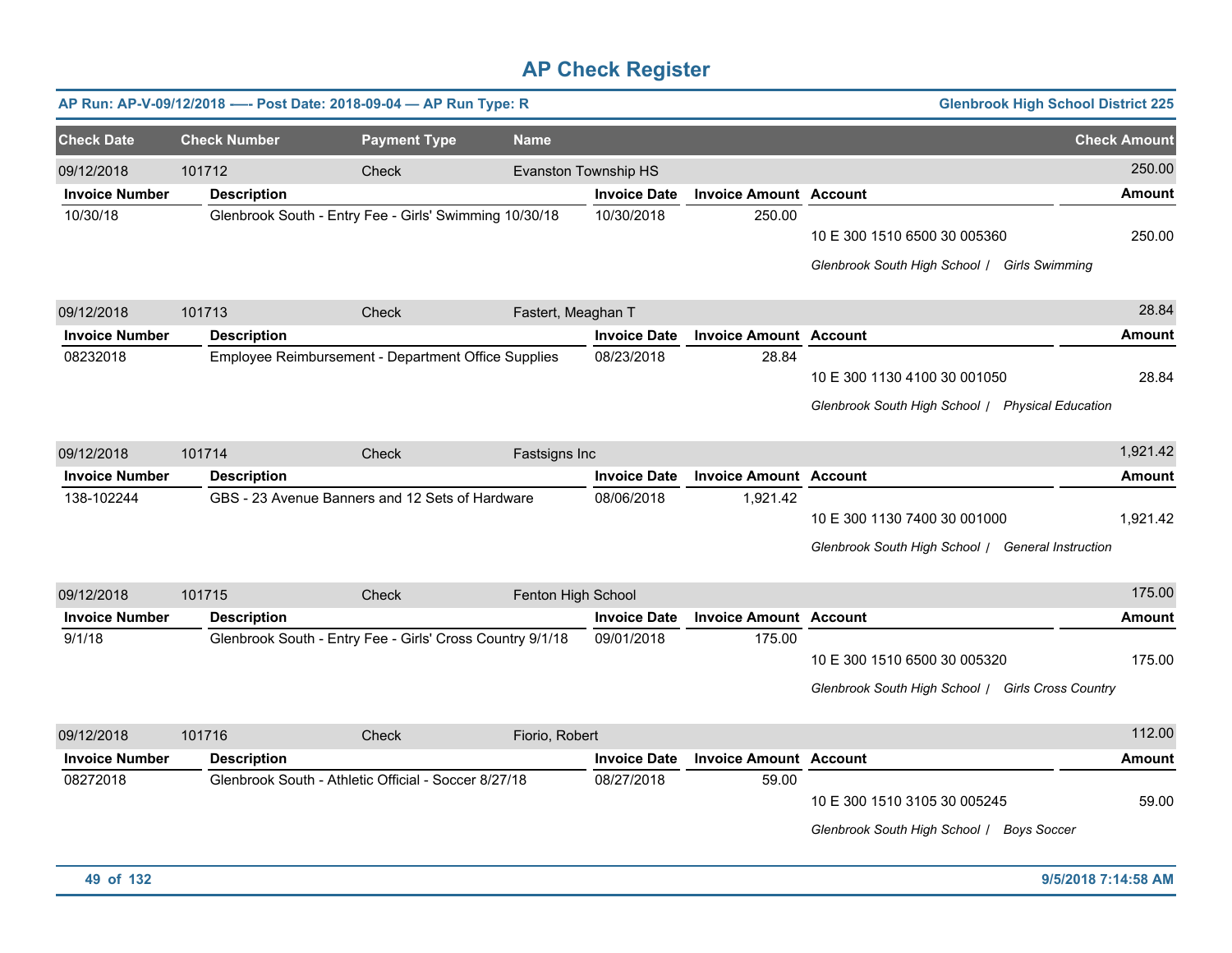|                       |                     | AP Run: AP-V-09/12/2018 ---- Post Date: 2018-09-04 - AP Run Type: R |                         |                         |                               | <b>Glenbrook High School District 225</b>                                                           |                     |
|-----------------------|---------------------|---------------------------------------------------------------------|-------------------------|-------------------------|-------------------------------|-----------------------------------------------------------------------------------------------------|---------------------|
| <b>Check Date</b>     | <b>Check Number</b> | <b>Payment Type</b>                                                 | <b>Name</b>             |                         |                               |                                                                                                     | <b>Check Amount</b> |
| 09/12/2018            | 101716              | Check                                                               | Fiorio, Robert          |                         |                               |                                                                                                     | 112.00              |
| <b>Invoice Number</b> | <b>Description</b>  |                                                                     |                         | <b>Invoice Date</b>     | <b>Invoice Amount Account</b> |                                                                                                     | Amount              |
| 08292018              |                     | Glenbrook South - Athletic Official - Soccer 8/29/18                |                         | 08/29/2018              | 53.00                         | 10 E 300 1510 3105 30 005245<br>Glenbrook South High School / Boys Soccer                           | 53.00               |
| 09/12/2018            | 101717              | Check                                                               |                         | Fipps-Chobak, Kimberley |                               |                                                                                                     | 40.00               |
| <b>Invoice Number</b> | <b>Description</b>  |                                                                     |                         | <b>Invoice Date</b>     | <b>Invoice Amount</b>         | <b>Account</b>                                                                                      | <b>Amount</b>       |
| 08292018              |                     | Parent Refund - Schedule Change - Team Sports                       |                         | 08/29/2018              | 40.00                         | 10 L 200 4850 0000 00 000000<br>Glenbrook North High School   Undefined                             | 40.00               |
| 09/12/2018            | 101718              | Check                                                               | Fisher, Alisa           |                         |                               |                                                                                                     | 100.00              |
| <b>Invoice Number</b> | <b>Description</b>  |                                                                     |                         | <b>Invoice Date</b>     | <b>Invoice Amount Account</b> |                                                                                                     | <b>Amount</b>       |
| 082118                |                     | GBS Senior College Night - Honorarium Speaker                       |                         | 08/22/2018              | 100.00                        | 10 E 300 2121 3120 30 002125<br>Glenbrook South High School / College Resource Center               | 100.00              |
| 09/12/2018            | 101719              | Check                                                               | Fleck's Landscaping Inc |                         |                               |                                                                                                     | 995.00              |
| <b>Invoice Number</b> | <b>Description</b>  |                                                                     |                         | <b>Invoice Date</b>     | <b>Invoice Amount Account</b> |                                                                                                     | <b>Amount</b>       |
| 1808141               |                     | GBA - Landscaping Maintenance - August 2018                         |                         | 08/28/2018              | 375.00                        | 20 E 100 2543 3270 10 009080<br>Administraton<br><b>Grounds Maintenance</b>                         | 375.00              |
| 1808142               |                     | GBOC - Landscaping Maintenance - August 2018                        |                         | 08/28/2018              | 620.00                        | 20 E 500 2543 3270 10 009080<br><b>Glenbrook Off Campus</b><br><b>Grounds Maintenance</b><br>Center | 620.00              |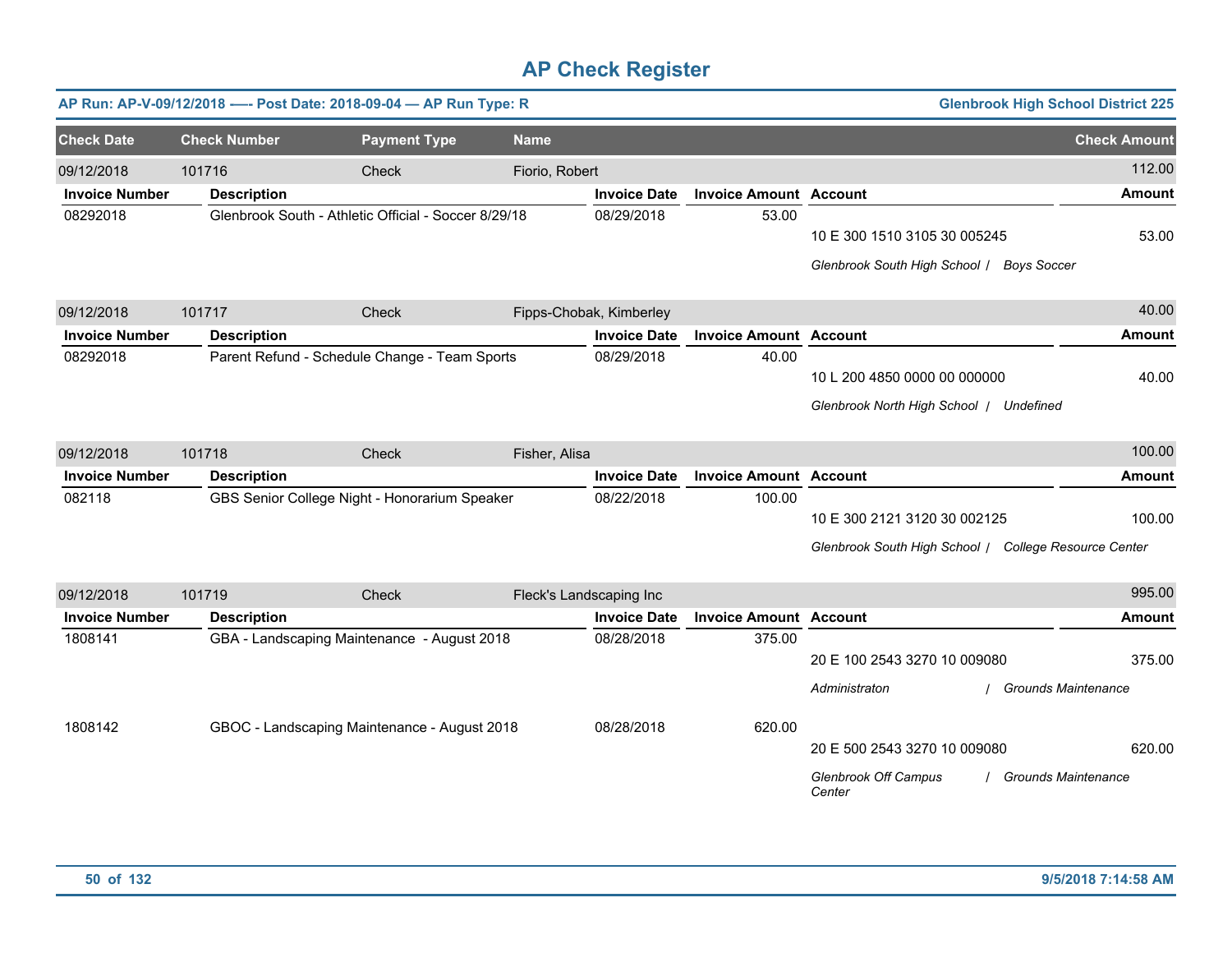|                       |                                 | AP Run: AP-V-09/12/2018 ---- Post Date: 2018-09-04 - AP Run Type: R |                      |                     |                               | <b>Glenbrook High School District 225</b> |                     |
|-----------------------|---------------------------------|---------------------------------------------------------------------|----------------------|---------------------|-------------------------------|-------------------------------------------|---------------------|
| <b>Check Date</b>     | <b>Check Number</b>             | <b>Payment Type</b>                                                 | <b>Name</b>          |                     |                               |                                           | <b>Check Amount</b> |
| 09/12/2018            | 101720                          | Check                                                               | Flinn Scientific Inc |                     |                               |                                           | 14,103.61           |
| <b>Invoice Number</b> | <b>Description</b>              |                                                                     |                      | <b>Invoice Date</b> | <b>Invoice Amount Account</b> |                                           | <b>Amount</b>       |
| 2241816               | <b>GBS</b> - Science Supplies   |                                                                     |                      | 07/30/2018          | 632.23                        | 10 E 300 1130 7400 30 001055              | 632.23              |
|                       |                                 |                                                                     |                      |                     |                               | Glenbrook South High School / Science     |                     |
| 2242315               | <b>GBS - APES Supplies</b>      |                                                                     |                      | 07/31/2018          | 218.60                        |                                           |                     |
|                       |                                 |                                                                     |                      |                     |                               | 10 E 300 1130 4200 30 001055              | 218.60              |
|                       |                                 |                                                                     |                      |                     |                               | Glenbrook South High School / Science     |                     |
| 2242377               | <b>GBS - Chemistry Supplies</b> |                                                                     |                      | 07/31/2018          | 1,098.96                      |                                           |                     |
|                       |                                 |                                                                     |                      |                     |                               | 10 E 300 1130 4200 30 001055              | 1,098.96            |
|                       |                                 |                                                                     |                      |                     |                               | Glenbrook South High School / Science     |                     |
| 2242395               | <b>GBS - Chemistry Supplies</b> |                                                                     |                      | 07/31/2018          | 6,711.36                      |                                           |                     |
|                       |                                 |                                                                     |                      |                     |                               | 10 E 300 1130 4200 30 001055              | 6,711.36            |
|                       |                                 |                                                                     |                      |                     |                               | Glenbrook South High School / Science     |                     |
| 2242413               | <b>GBS - Forensics Supplies</b> |                                                                     |                      | 07/31/2018          | 587.42                        |                                           |                     |
|                       |                                 |                                                                     |                      |                     |                               | 10 E 300 1130 4200 30 001055              | 587.42              |
|                       |                                 |                                                                     |                      |                     |                               | Glenbrook South High School / Science     |                     |
| 2242728               | <b>GBS - Biology Supplies</b>   |                                                                     |                      | 08/01/2018          | 538.36                        |                                           |                     |
|                       |                                 |                                                                     |                      |                     |                               | 10 E 300 1130 4200 30 001055              | 538.36              |
|                       |                                 |                                                                     |                      |                     |                               | Glenbrook South High School / Science     |                     |
| 2242879               | GBS - Honors Biology Supplies   |                                                                     |                      | 08/01/2018          | 866.22                        |                                           |                     |
|                       |                                 |                                                                     |                      |                     |                               | 10 E 300 1130 4200 30 001055              | 866.22              |
|                       |                                 |                                                                     |                      |                     |                               | Glenbrook South High School   Science     |                     |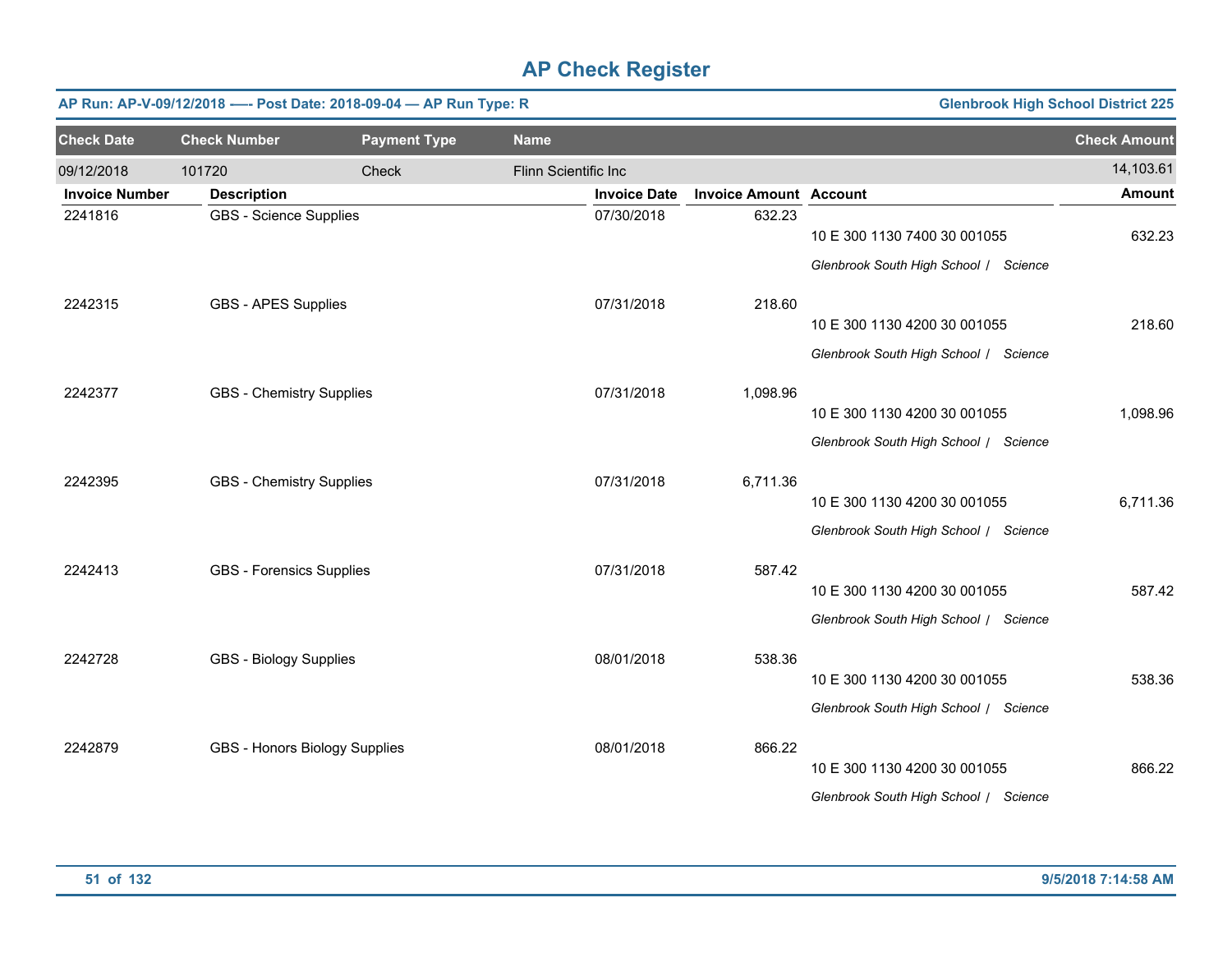|                       |                                 | AP Run: AP-V-09/12/2018 ---- Post Date: 2018-09-04 - AP Run Type: R |                      |                     |                               | <b>Glenbrook High School District 225</b>                             |                     |
|-----------------------|---------------------------------|---------------------------------------------------------------------|----------------------|---------------------|-------------------------------|-----------------------------------------------------------------------|---------------------|
| <b>Check Date</b>     | <b>Check Number</b>             | <b>Payment Type</b>                                                 | <b>Name</b>          |                     |                               |                                                                       | <b>Check Amount</b> |
| 09/12/2018            | 101720                          | Check                                                               | Flinn Scientific Inc |                     |                               |                                                                       | 14,103.61           |
| <b>Invoice Number</b> | <b>Description</b>              |                                                                     |                      | <b>Invoice Date</b> | <b>Invoice Amount Account</b> |                                                                       | <b>Amount</b>       |
| 2243118               | <b>GBS</b> - Chemistry Supplies |                                                                     |                      | 08/02/2018          | 158.40                        | 10 E 300 1130 4200 30 001055<br>Glenbrook South High School / Science | 158.40              |
| 2243122               | GBS - Biology Studies Supplies  |                                                                     |                      | 08/02/2018          | 155.05                        | 10 E 300 1130 4200 30 001055                                          | 155.05              |
|                       |                                 |                                                                     |                      |                     |                               | Glenbrook South High School / Science                                 |                     |
| 2243242               | <b>GBS - Physics Supplies</b>   |                                                                     |                      | 08/02/2018          | 1,148.78                      | 10 E 300 1130 4200 30 001055<br>Glenbrook South High School / Science | 1,148.78            |
| 2243420               | <b>GBS</b> - Chemistry Supplies |                                                                     |                      | 08/02/2018          | 127.20                        | 10 E 300 1130 4200 30 001055<br>Glenbrook South High School / Science | 127.20              |
| 2244906               | <b>GBS - APES Supplies</b>      |                                                                     |                      | 08/06/2018          | 147.90                        | 10 E 300 1130 4200 30 001055<br>Glenbrook South High School / Science | 147.90              |
| 2247765               | <b>GBS - Physics Supplies</b>   |                                                                     |                      | 08/13/2018          | 235.37                        | 10 E 300 1130 4200 30 001055<br>Glenbrook South High School / Science | 235.37              |
| 2248868               |                                 | GBN - Chemistry Room Periodic Tables                                |                      | 08/14/2018          | 491.64                        | 10 E 200 1130 4100 20 001055<br>Glenbrook North High School   Science | 491.64              |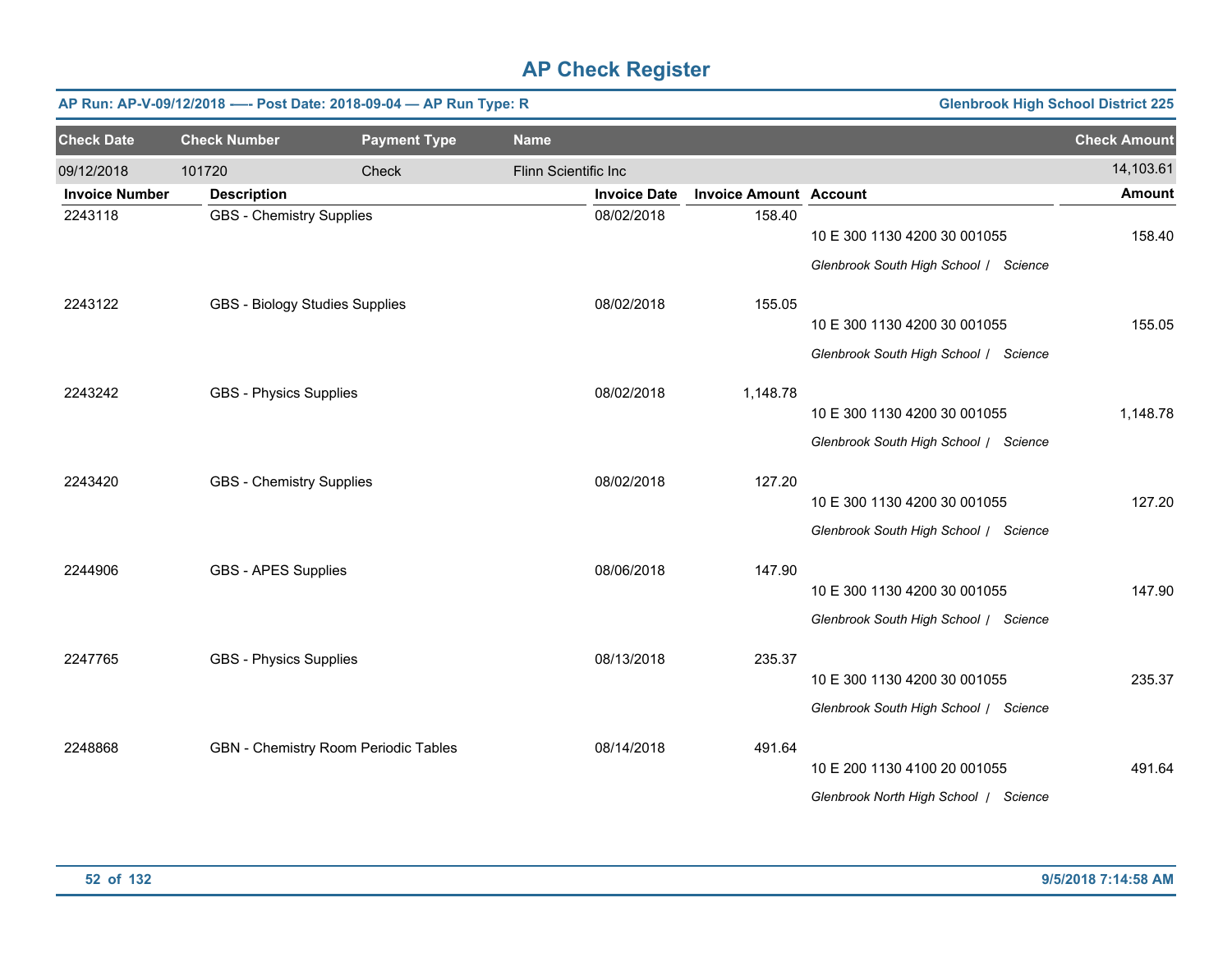|                       |                                    | AP Run: AP-V-09/12/2018 ---- Post Date: 2018-09-04 - AP Run Type: R |                      |                     |                               | <b>Glenbrook High School District 225</b> |                     |
|-----------------------|------------------------------------|---------------------------------------------------------------------|----------------------|---------------------|-------------------------------|-------------------------------------------|---------------------|
| <b>Check Date</b>     | <b>Check Number</b>                | <b>Payment Type</b>                                                 | <b>Name</b>          |                     |                               |                                           | <b>Check Amount</b> |
| 09/12/2018            | 101720                             | Check                                                               | Flinn Scientific Inc |                     |                               |                                           | 14,103.61           |
| <b>Invoice Number</b> | <b>Description</b>                 |                                                                     |                      | <b>Invoice Date</b> | <b>Invoice Amount Account</b> |                                           | <b>Amount</b>       |
| 2249343               |                                    | GBN - Chemistry and Biology Supplies                                |                      | 08/27/2018          | 458.79                        | 10 E 200 1130 4100 20 001055              | 458.79              |
|                       |                                    |                                                                     |                      |                     |                               | Glenbrook North High School  <br>Science  |                     |
| 2249567               | <b>GBN - AP Chemistry Supplies</b> |                                                                     |                      | 08/15/2018          | 744.25                        |                                           |                     |
|                       |                                    |                                                                     |                      |                     |                               | 10 E 200 1130 4100 20 001055              | 744.25              |
|                       |                                    |                                                                     |                      |                     |                               | Glenbrook North High School  <br>Science  |                     |
| 2251446               | <b>GBN - Biology Supplies</b>      |                                                                     |                      | 08/20/2018          | 44.20                         |                                           |                     |
|                       |                                    |                                                                     |                      |                     |                               | 10 E 200 1130 4100 20 001055              | 44.20               |
|                       |                                    |                                                                     |                      |                     |                               | Glenbrook North High School   Science     |                     |
| 33048 CM              |                                    | GBN Science - Credit memo for PO#2321800021                         |                      | 06/19/2018          | $-261.12$                     |                                           |                     |
|                       |                                    |                                                                     |                      |                     |                               | 10 E 200 1130 4100 20 001055              | $-261.12$           |
|                       |                                    |                                                                     |                      |                     |                               | Glenbrook North High School  <br>Science  |                     |

| 09/12/2018            | 101721             | Check                           | <b>Flolo Corporation</b> |                     |                               |                              | 110.75                      |
|-----------------------|--------------------|---------------------------------|--------------------------|---------------------|-------------------------------|------------------------------|-----------------------------|
| <b>Invoice Number</b> | <b>Description</b> |                                 |                          | <b>Invoice Date</b> | <b>Invoice Amount Account</b> |                              | Amount                      |
| 435776                |                    | <b>GBN HVAC Condenser Motor</b> |                          | 08/10/2018          | 110.75                        |                              |                             |
|                       |                    |                                 |                          |                     |                               | 20 E 200 2544 4844 20 009050 | 110.75                      |
|                       |                    |                                 |                          |                     |                               | Glenbrook North High School  | <b>Building Maintenance</b> |

| 09/12/2018            | 101722             | Check                                             | Floors Inc. |                     |                               |                                          | 121,998.00                    |
|-----------------------|--------------------|---------------------------------------------------|-------------|---------------------|-------------------------------|------------------------------------------|-------------------------------|
| <b>Invoice Number</b> | <b>Description</b> |                                                   |             | <b>Invoice Date</b> | <b>Invoice Amount Account</b> |                                          | <b>Amount</b>                 |
| 08102018              |                    | GBN - Addition of "Spartans" Graphic on Gym Floor |             | 08/10/2018          | 3.670.00                      |                                          |                               |
|                       |                    |                                                   |             |                     |                               | 99 L 990 1529 0000 20 820490             | 3,670.00                      |
|                       |                    |                                                   |             |                     |                               | <b>Student Based Activity</b><br>Account | <b>Gbn Sports Tournaments</b> |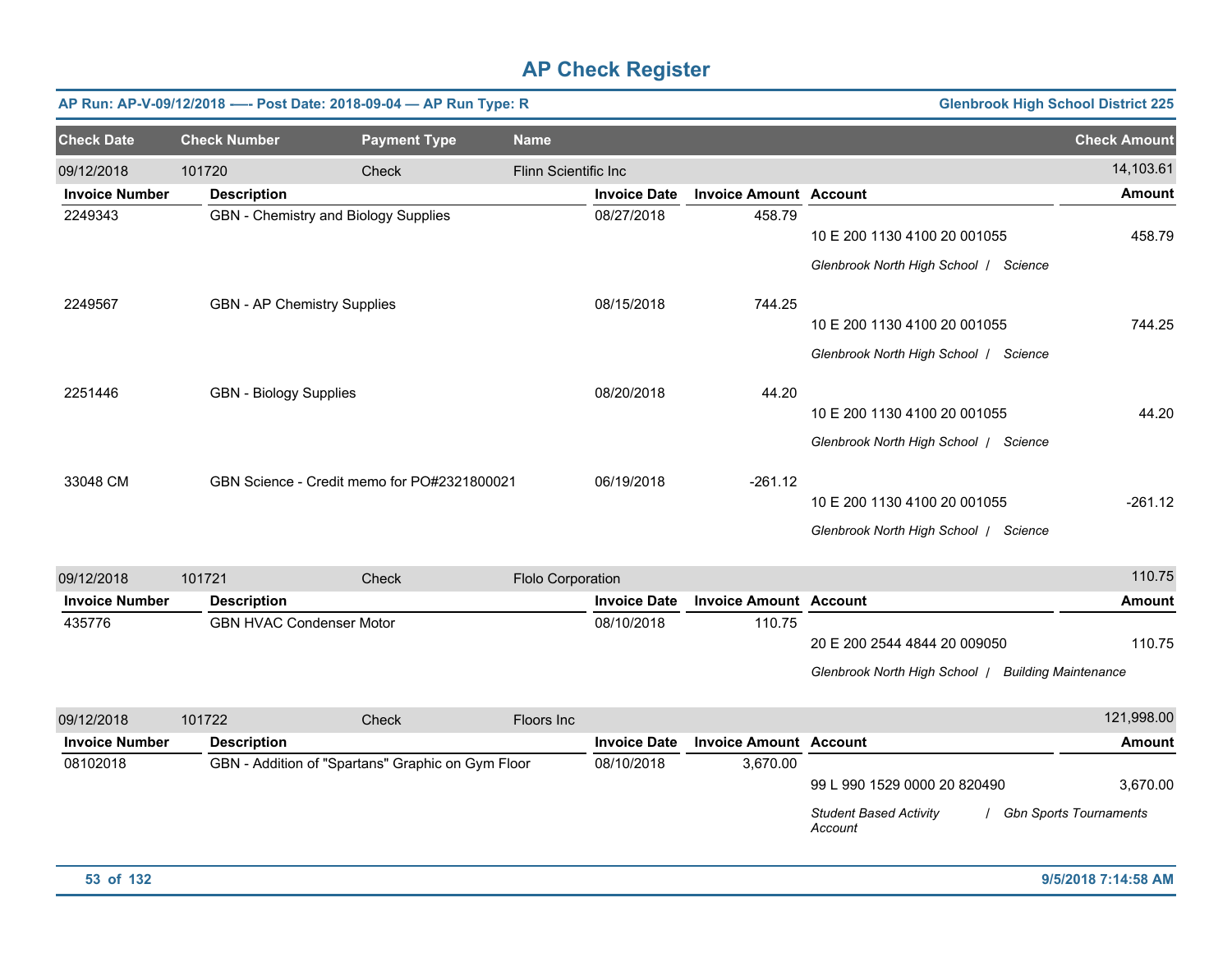|                       | AP Run: AP-V-09/12/2018 ---- Post Date: 2018-09-04 - AP Run Type: R |                                                                                                 |             |                                     |                               |                                                                          | <b>Glenbrook High School District 225</b> |                     |
|-----------------------|---------------------------------------------------------------------|-------------------------------------------------------------------------------------------------|-------------|-------------------------------------|-------------------------------|--------------------------------------------------------------------------|-------------------------------------------|---------------------|
| <b>Check Date</b>     | <b>Check Number</b>                                                 | <b>Payment Type</b>                                                                             | <b>Name</b> |                                     |                               |                                                                          |                                           | <b>Check Amount</b> |
| 09/12/2018            | 101722                                                              | Check                                                                                           | Floors Inc  |                                     |                               |                                                                          |                                           | 121,998.00          |
| <b>Invoice Number</b> | <b>Description</b>                                                  |                                                                                                 |             | <b>Invoice Date</b>                 | <b>Invoice Amount Account</b> |                                                                          |                                           | Amount              |
| PayApp#5              | 2018 Life Safety - Wood Flooring                                    |                                                                                                 |             | 08/29/2018                          | 118,328.00                    | 90 E 100 2530 5200 10 009827<br>Administraton                            | / Life Safety Amendments                  | 118,328.00          |
| 09/12/2018            | 101723                                                              | Check                                                                                           |             | <b>Follett School Solutions Inc</b> |                               |                                                                          |                                           | 2,359.35            |
| <b>Invoice Number</b> | <b>Description</b>                                                  |                                                                                                 |             | <b>Invoice Date</b>                 | <b>Invoice Amount Account</b> |                                                                          |                                           | <b>Amount</b>       |
| 1323193               |                                                                     | Technology Services - Renewal of Destiny Resource<br>Manager Hosted Service - 10/1/18 - 9/30/19 |             | 08/01/2018                          | 2,359.35                      | 10 E 100 2660 3160 10 002660<br>Administraton                            | / Technology Services                     | 2,359.35            |
| 09/12/2018            | 101724                                                              | Check                                                                                           |             | Franklin, Victoria or Jeremy        |                               |                                                                          |                                           | 208.50              |
| <b>Invoice Number</b> | <b>Description</b>                                                  |                                                                                                 |             | <b>Invoice Date</b>                 | <b>Invoice Amount Account</b> |                                                                          |                                           | Amount              |
| 08302018              | Chromebook & Registrations Fees                                     | Parent Refund - Transferred Out - Yearbook, Activity Pass,                                      |             | 08/30/2018                          | 208.50                        | 10 R 100 1720 0000 00 000000<br>Administraton                            | / Undefined                               | 25.50               |
|                       |                                                                     |                                                                                                 |             |                                     |                               | 10 R 100 1725 0000 00 000000<br>Administraton                            | / Undefined                               | 100.00              |
|                       |                                                                     |                                                                                                 |             |                                     |                               | 99 L 990 1529 0000 30 830040<br><b>Student Based Activity</b><br>Account | / Activity Tickets                        | 35.00               |
|                       |                                                                     |                                                                                                 |             |                                     |                               | 99 L 990 1529 0000 30 830380<br><b>Student Based Activity</b><br>Account | Etruscan-yearbook                         | 48.00               |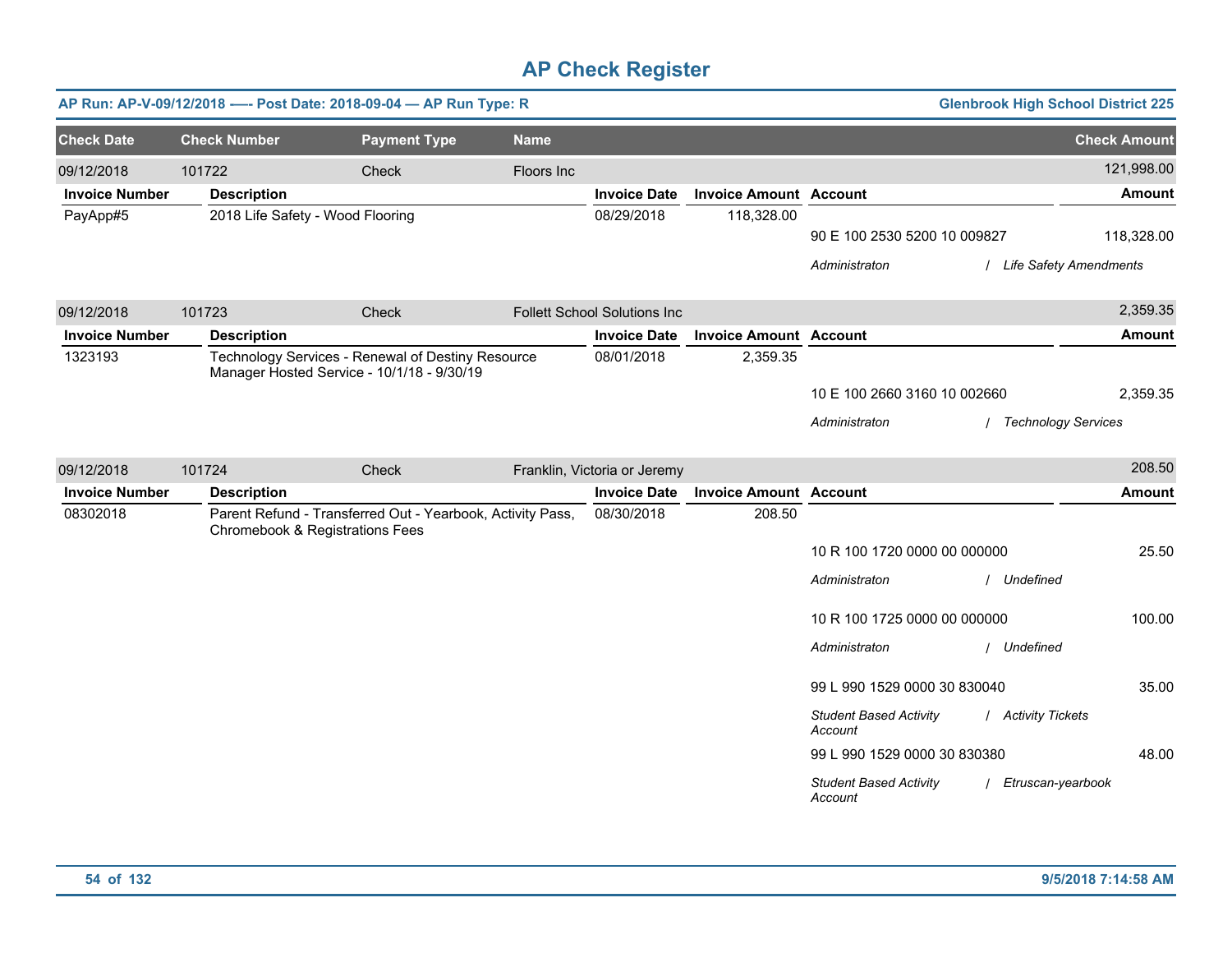|                       |                     | AP Run: AP-V-09/12/2018 ---- Post Date: 2018-09-04 - AP Run Type: R |                      |                               |                               | <b>Glenbrook High School District 225</b>               |                     |
|-----------------------|---------------------|---------------------------------------------------------------------|----------------------|-------------------------------|-------------------------------|---------------------------------------------------------|---------------------|
| <b>Check Date</b>     | <b>Check Number</b> | <b>Payment Type</b>                                                 | <b>Name</b>          |                               |                               |                                                         | <b>Check Amount</b> |
| 09/12/2018            | 101725              | Check                                                               | Franson, David C, Jr |                               |                               |                                                         | 12.99               |
| <b>Invoice Number</b> | <b>Description</b>  |                                                                     |                      | <b>Invoice Date</b>           | <b>Invoice Amount Account</b> |                                                         | <b>Amount</b>       |
| 07262018              | Classroom           | Employee Reimbursement - Cell phone Holder for                      |                      | 07/27/2018                    | 12.99                         |                                                         |                     |
|                       |                     |                                                                     |                      |                               |                               | 10 E 300 1130 4100 30 001030                            | 12.99               |
|                       |                     |                                                                     |                      |                               |                               | Glenbrook South High School / World Language            |                     |
| 09/12/2018            | 101726              | Check                                                               |                      | Frederic L Chamberlain Inc    |                               |                                                         | 12,595.96           |
| <b>Invoice Number</b> | <b>Description</b>  |                                                                     |                      | <b>Invoice Date</b>           | <b>Invoice Amount</b>         | <b>Account</b>                                          | <b>Amount</b>       |
| 41640                 |                     | Special Education - Tuition and Room & Board - July 2018            |                      | 07/31/2018                    | 12,595.96                     |                                                         |                     |
|                       |                     |                                                                     |                      |                               |                               | 10 E 100 1912 6707 10 001305                            | 3,565.35            |
|                       |                     |                                                                     |                      |                               |                               | Administraton<br><b>District SpEd Placements</b>        |                     |
|                       |                     |                                                                     |                      |                               |                               | 10 E 100 1912 6710 10 001305                            | 9,030.61            |
|                       |                     |                                                                     |                      |                               |                               | <b>District SpEd Placements</b><br>Administraton        |                     |
| 09/12/2018            | 101727              | Check                                                               | Fund Star Inc        |                               |                               |                                                         | 4,205.00            |
| <b>Invoice Number</b> | <b>Description</b>  |                                                                     |                      | <b>Invoice Date</b>           | <b>Invoice Amount Account</b> |                                                         | <b>Amount</b>       |
| 97672                 |                     | GBS Debate - Candy Bar Fundraiser                                   |                      | 09/11/2018                    | 4,205.00                      |                                                         |                     |
|                       |                     |                                                                     |                      |                               |                               | 99 L 990 1529 0000 30 830290                            | 4,205.00            |
|                       |                     |                                                                     |                      |                               |                               | <b>Student Based Activity</b><br>Debate Club<br>Account |                     |
| 09/12/2018            | 101728              | Check                                                               |                      | <b>FVB Umpire Association</b> |                               |                                                         | 158.00              |
| <b>Invoice Number</b> | <b>Description</b>  |                                                                     |                      | <b>Invoice Date</b>           | <b>Invoice Amount Account</b> |                                                         | <b>Amount</b>       |
| 1960                  |                     | Glenbrook South - Baseball Umpires for Summer 2018                  |                      | 07/15/2018                    | 158.00                        | 10 E 300 1510 3105 10 005400                            | 158.00              |
|                       |                     |                                                                     |                      |                               |                               | Glenbrook South High School / Summer Athletic Camp      |                     |
|                       |                     |                                                                     |                      |                               |                               |                                                         |                     |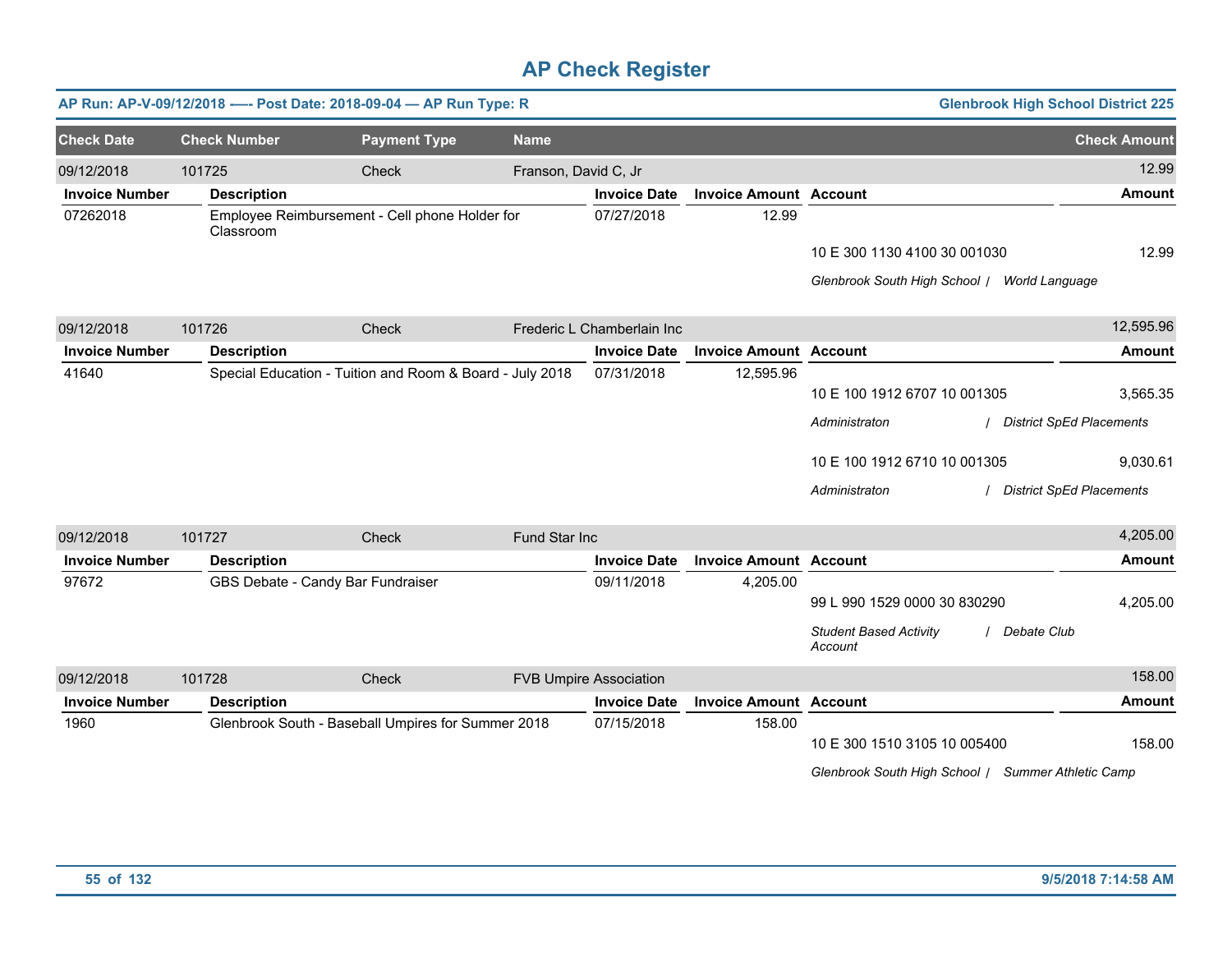|                       |                     | AP Run: AP-V-09/12/2018 ---- Post Date: 2018-09-04 - AP Run Type: R                                     |                     |                       |                               | <b>Glenbrook High School District 225</b>           |                     |
|-----------------------|---------------------|---------------------------------------------------------------------------------------------------------|---------------------|-----------------------|-------------------------------|-----------------------------------------------------|---------------------|
| <b>Check Date</b>     | <b>Check Number</b> | <b>Payment Type</b>                                                                                     | <b>Name</b>         |                       |                               |                                                     | <b>Check Amount</b> |
| 09/12/2018            | 101729              | <b>Check</b>                                                                                            |                     | Gale/CENGAGE Learning |                               |                                                     | 8,627.00            |
| <b>Invoice Number</b> | <b>Description</b>  |                                                                                                         |                     | <b>Invoice Date</b>   | <b>Invoice Amount Account</b> |                                                     | <b>Amount</b>       |
| 64004576              |                     | GBN Library - Online Databases - Global Issues In Context,<br>Literature Resource, & Science In Context |                     | 07/01/2018            | 7,800.00                      |                                                     |                     |
|                       |                     |                                                                                                         |                     |                       |                               | 10 E 200 2222 4310 20 002220                        | 7,800.00            |
|                       |                     |                                                                                                         |                     |                       |                               | Glenbrook North High School   Library Services      |                     |
| 64211004              |                     | GBN - Online Databases - Opposing Vlewpoints                                                            |                     | 08/06/2018            | 827.00                        |                                                     |                     |
|                       |                     |                                                                                                         |                     |                       |                               | 10 E 200 2222 4310 20 002220                        | 827.00              |
|                       |                     |                                                                                                         |                     |                       |                               | Glenbrook North High School   Library Services      |                     |
| 09/12/2018            | 101730              | Check                                                                                                   | Garlock, Clark Alan |                       |                               |                                                     | 53.00               |
| <b>Invoice Number</b> | <b>Description</b>  |                                                                                                         |                     | <b>Invoice Date</b>   | <b>Invoice Amount Account</b> |                                                     | <b>Amount</b>       |
| 08232018              |                     | Glenbrook North - Athletic Official - Soccer 8/23/18                                                    |                     | 08/23/2018            | 53.00                         |                                                     |                     |
|                       |                     |                                                                                                         |                     |                       |                               | 10 E 200 1510 3105 20 005245                        | 53.00               |
|                       |                     |                                                                                                         |                     |                       |                               | Glenbrook North High School /<br><b>Boys Soccer</b> |                     |
| 09/12/2018            | 101731              | Check                                                                                                   | Geati, Richard S    |                       |                               |                                                     | 168.00              |
| <b>Invoice Number</b> | <b>Description</b>  |                                                                                                         |                     | <b>Invoice Date</b>   | <b>Invoice Amount Account</b> |                                                     | <b>Amount</b>       |
| 08282018              |                     | Glenbrook South - Athletic Official - Soccer 8/28/18                                                    |                     | 08/28/2018            | 104.00                        |                                                     |                     |
|                       |                     |                                                                                                         |                     |                       |                               | 10 E 300 1510 3105 30 005245                        | 104.00              |
|                       |                     |                                                                                                         |                     |                       |                               | Glenbrook South High School / Boys Soccer           |                     |
| 08292018              |                     | Glenbrook South - Athletic Official - Soccer 8/29/18                                                    |                     | 08/29/2018            | 64.00                         |                                                     |                     |
|                       |                     |                                                                                                         |                     |                       |                               | 10 E 300 1510 3105 30 005245                        | 64.00               |
|                       |                     |                                                                                                         |                     |                       |                               | Glenbrook South High School / Boys Soccer           |                     |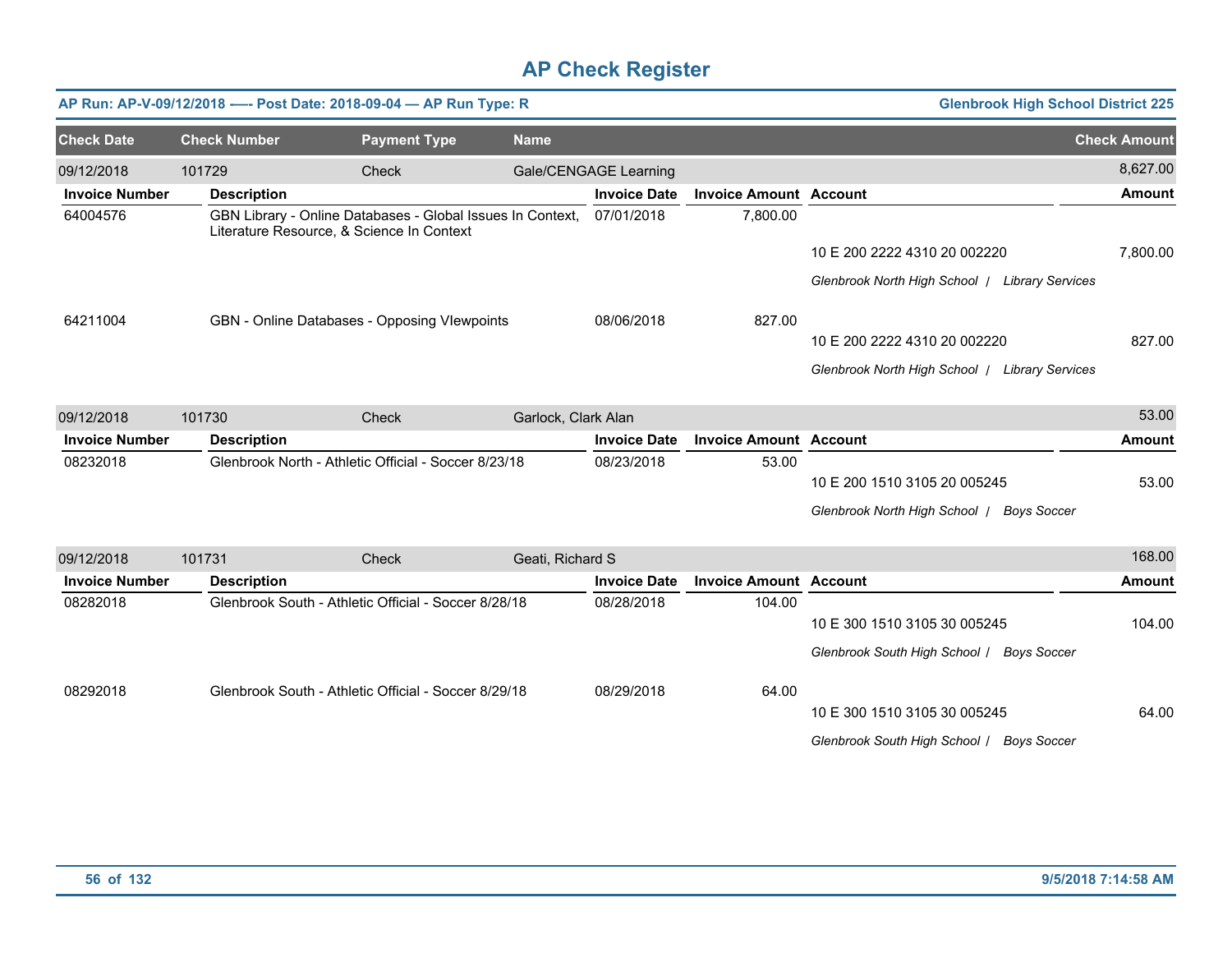|                       |                     | AP Run: AP-V-09/12/2018 ---- Post Date: 2018-09-04 - AP Run Type: R |                       |                                  |                               |                                        | <b>Glenbrook High School District 225</b> |                            |
|-----------------------|---------------------|---------------------------------------------------------------------|-----------------------|----------------------------------|-------------------------------|----------------------------------------|-------------------------------------------|----------------------------|
| <b>Check Date</b>     | <b>Check Number</b> | <b>Payment Type</b>                                                 | <b>Name</b>           |                                  |                               |                                        |                                           | <b>Check Amount</b>        |
| 09/12/2018            | 101732              | Check                                                               | Gerks Enterprises Inc |                                  |                               |                                        |                                           | 3,247.50                   |
| <b>Invoice Number</b> | <b>Description</b>  |                                                                     |                       | <b>Invoice Date</b>              | <b>Invoice Amount Account</b> |                                        |                                           | Amount                     |
| $\mathbf{1}$          |                     | GBA - Snow Removal Services 1/2/18 - 1/23/18                        |                       | 08/01/2018                       | 962.50                        |                                        |                                           |                            |
|                       |                     |                                                                     |                       |                                  |                               | 20 E 100 2543 3270 10 009080           |                                           | 962.50                     |
|                       |                     |                                                                     |                       |                                  |                               | Administraton                          |                                           | <b>Grounds Maintenance</b> |
| 2                     |                     | GBA - Snow Removal Services 2/4/18 - 2/21/18                        |                       | 08/01/2018                       | 1,805.00                      |                                        |                                           |                            |
|                       |                     |                                                                     |                       |                                  |                               | 20 E 100 2543 3270 10 009080           |                                           | 1,805.00                   |
|                       |                     |                                                                     |                       |                                  |                               | Administraton                          |                                           | <b>Grounds Maintenance</b> |
| Invoice08302018       |                     | GBA - Snow Removal Services 3/6/18 - 4/16/18                        |                       | 04/16/2018                       | 480.00                        |                                        |                                           |                            |
|                       |                     |                                                                     |                       |                                  |                               | 20 E 100 2543 3270 10 009080           |                                           | 480.00                     |
|                       |                     |                                                                     |                       |                                  |                               | Administraton                          |                                           | <b>Grounds Maintenance</b> |
| 09/12/2018            | 101733              | Check                                                               | Glaser, John R        |                                  |                               |                                        |                                           | 76.00                      |
| <b>Invoice Number</b> | <b>Description</b>  |                                                                     |                       | <b>Invoice Date</b>              | <b>Invoice Amount Account</b> |                                        |                                           | Amount                     |
| 08172018              |                     | Glenbrook South - Athletic Official - Football 8/17/18              |                       | 08/17/2018                       | 76.00                         |                                        |                                           |                            |
|                       |                     |                                                                     |                       |                                  |                               | 10 E 300 1510 3105 30 005225           |                                           | 76.00                      |
|                       |                     |                                                                     |                       |                                  |                               | Glenbrook South High School / Football |                                           |                            |
| 09/12/2018            | 101734              | Check                                                               |                       | <b>Glenbard West High School</b> |                               |                                        |                                           | 150.00                     |
| <b>Invoice Number</b> | <b>Description</b>  |                                                                     |                       | <b>Invoice Date</b>              | <b>Invoice Amount Account</b> |                                        |                                           | <b>Amount</b>              |
| 8/18/18               | 8/18/18             | Glenbrook South - Entry Fee - Girls' JV Field Hockey                |                       | 08/18/2018                       | 150.00                        |                                        |                                           |                            |
|                       |                     |                                                                     |                       |                                  |                               | 10 E 300 1510 6500 30 005323           |                                           | 150.00                     |

*Glenbrook South High School* / *Field Hockey*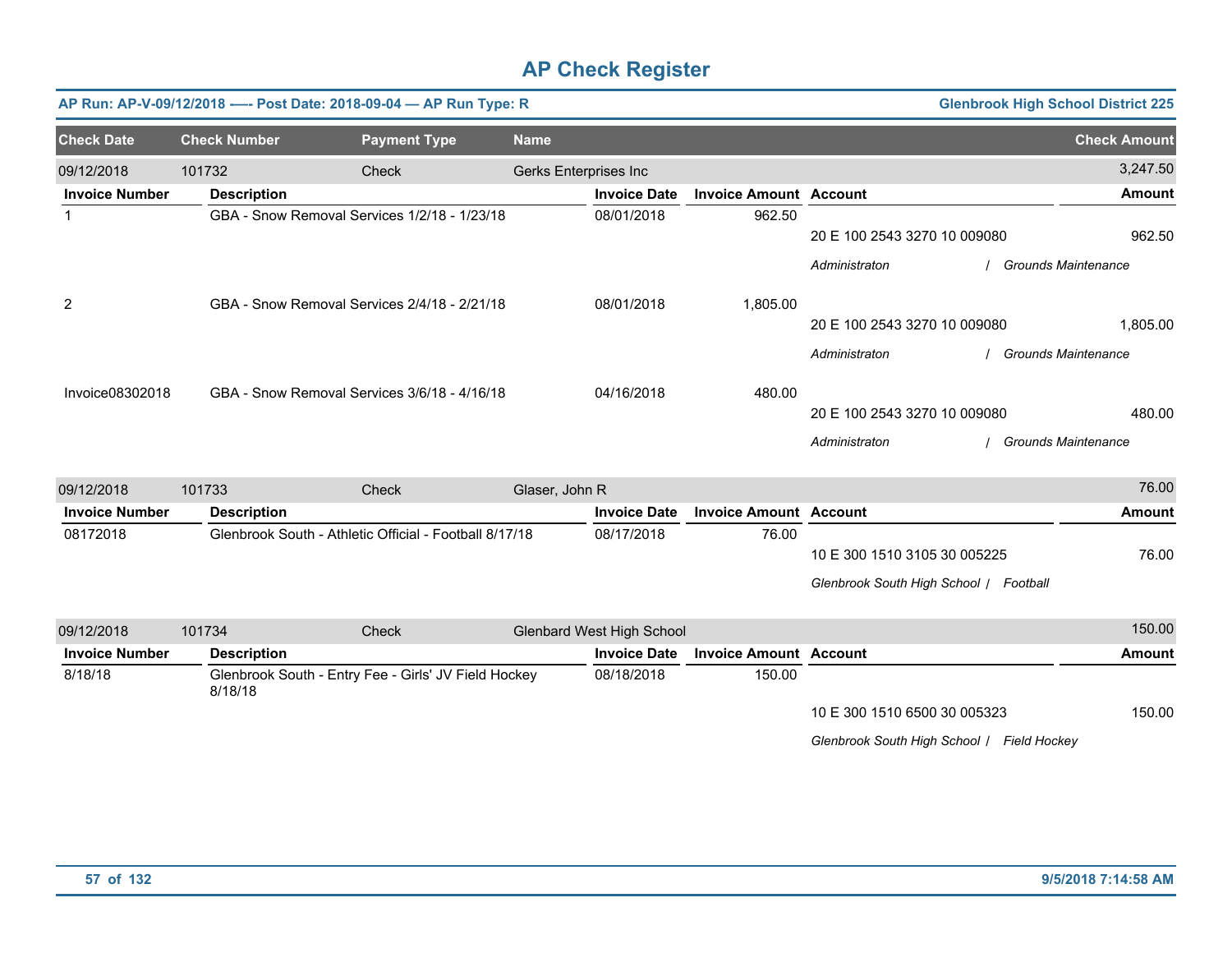|                       |                     | AP Run: AP-V-09/12/2018 ---- Post Date: 2018-09-04 - AP Run Type: R |              |                                |                               | <b>Glenbrook High School District 225</b>                                               |                     |
|-----------------------|---------------------|---------------------------------------------------------------------|--------------|--------------------------------|-------------------------------|-----------------------------------------------------------------------------------------|---------------------|
| <b>Check Date</b>     | <b>Check Number</b> | <b>Payment Type</b>                                                 | <b>Name</b>  |                                |                               |                                                                                         | <b>Check Amount</b> |
| 09/12/2018            | 101735              | Check                                                               |              | Glenbrook North High School    |                               |                                                                                         | 175.00              |
| <b>Invoice Number</b> | <b>Description</b>  |                                                                     |              | <b>Invoice Date</b>            | <b>Invoice Amount Account</b> |                                                                                         | <b>Amount</b>       |
| 10/13/18              |                     | Glenbrook South - Entry Fee - Boys' Soccer 10/13/18                 |              | 10/13/2018                     | 175.00                        | 10 E 300 1510 6500 30 005245<br>Glenbrook South High School /<br><b>Boys Soccer</b>     | 175.00              |
| 09/12/2018            | 101736              | Check                                                               |              | Glenbrook North High School    |                               |                                                                                         | 225.00              |
| <b>Invoice Number</b> | <b>Description</b>  |                                                                     |              | <b>Invoice Date</b>            | <b>Invoice Amount Account</b> |                                                                                         | <b>Amount</b>       |
| 9/6/18                |                     | Glenbrook South - Entry Fee - Girls' Swimming 9/15/18               |              | 09/15/2018                     | 225.00                        | 10 E 300 1510 6500 30 005360<br>Glenbrook South High School / Girls Swimming            | 225.00              |
| 09/12/2018            | 101737              | Check                                                               |              | Goode & Fresh Pizza Bakery Inc |                               |                                                                                         | 343.68              |
| <b>Invoice Number</b> | <b>Description</b>  |                                                                     |              | <b>Invoice Date</b>            | <b>Invoice Amount Account</b> |                                                                                         | <b>Amount</b>       |
| 2360                  |                     | GBS Peer Group - Freshmen Orientation Pizza 8/21/18                 |              | 08/21/2018                     | 343.68                        | 99 L 990 1529 0000 30 830260<br><b>Student Based Activity</b><br>Concessions<br>Account | 343.68              |
| 09/12/2018            | 101738              | Check                                                               |              | Gordon Food Service Inc        |                               |                                                                                         | 348.47              |
| <b>Invoice Number</b> | <b>Description</b>  |                                                                     |              | <b>Invoice Date</b>            | <b>Invoice Amount Account</b> |                                                                                         | <b>Amount</b>       |
| 188108105             |                     | GBS Foods Lab - Sugar, Flour, Foil, Plates & Forks                  |              | 08/22/2018                     | 348.47                        | 10 E 300 1400 4200 30 001425<br>Glenbrook South High School / Family/Consumer Science   | 348.47              |
| 09/12/2018            | 101739              | Check                                                               | Grainger Inc |                                |                               |                                                                                         | 585.42              |
| <b>Invoice Number</b> | <b>Description</b>  |                                                                     |              | <b>Invoice Date</b>            | <b>Invoice Amount Account</b> |                                                                                         | <b>Amount</b>       |
| 9815552030            |                     | GBS - Scene Shop Disposable Respirators                             |              | 06/12/2018                     | 11.66                         | 10 E 300 1530 4100 30 005805<br>Glenbrook South High School   Auditorium                | 11.66               |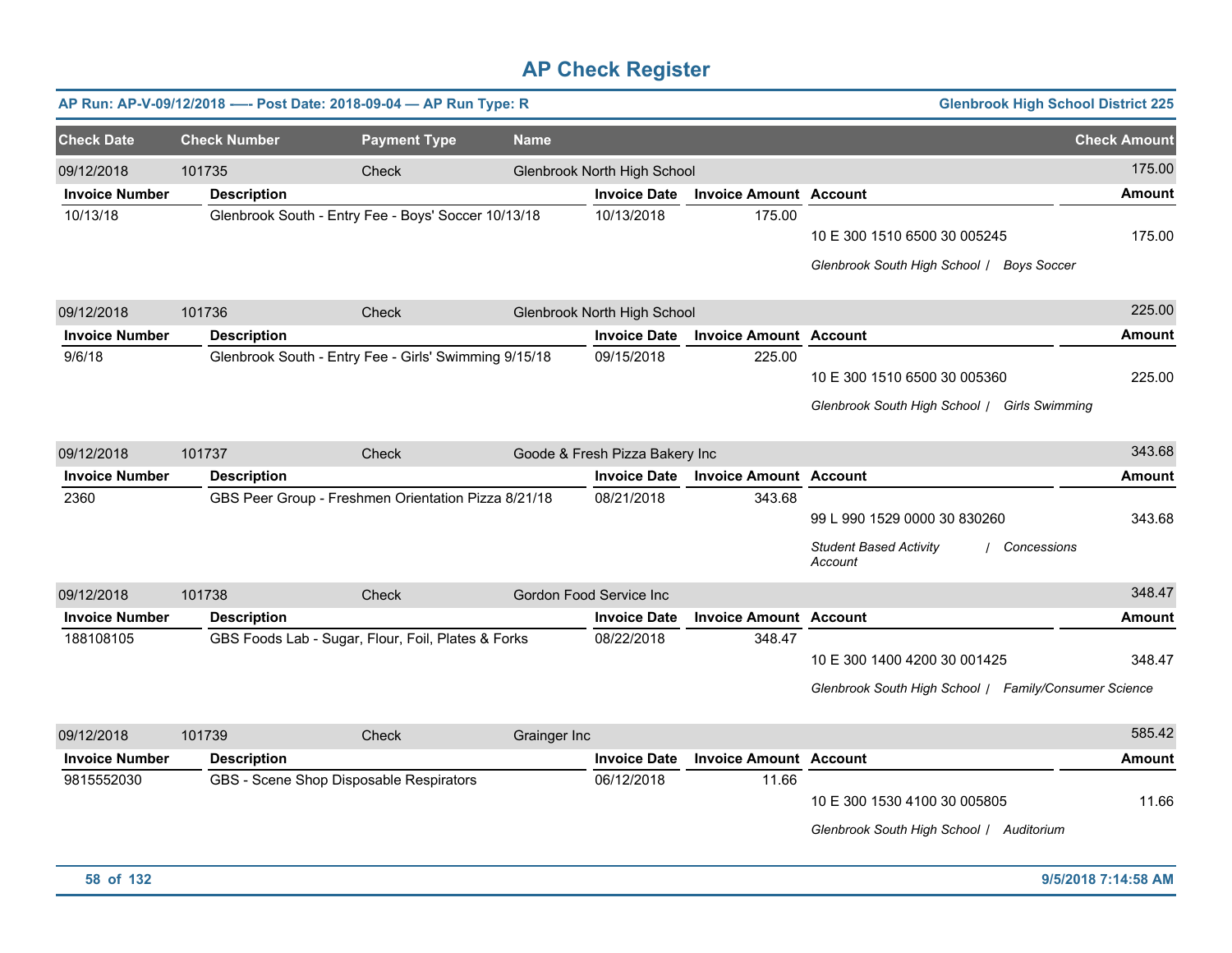|                       |                     | AP Run: AP-V-09/12/2018 ---- Post Date: 2018-09-04 - AP Run Type: R |             |              |                     |                               |                                                       | <b>Glenbrook High School District 225</b> |                     |
|-----------------------|---------------------|---------------------------------------------------------------------|-------------|--------------|---------------------|-------------------------------|-------------------------------------------------------|-------------------------------------------|---------------------|
| <b>Check Date</b>     | <b>Check Number</b> | <b>Payment Type</b>                                                 | <b>Name</b> |              |                     |                               |                                                       |                                           | <b>Check Amount</b> |
| 09/12/2018            | 101739              | Check                                                               |             | Grainger Inc |                     |                               |                                                       |                                           | 585.42              |
| <b>Invoice Number</b> | <b>Description</b>  |                                                                     |             |              | <b>Invoice Date</b> | <b>Invoice Amount Account</b> |                                                       |                                           | Amount              |
| 9875585987            |                     | GBS - Traffic Sign and Caution Tape                                 |             |              | 08/14/2018          | 61.04                         | 20 E 300 2543 4820 30 009080                          |                                           | 38.48               |
|                       |                     |                                                                     |             |              |                     |                               | Glenbrook South High School / Grounds Maintenance     |                                           |                     |
|                       |                     |                                                                     |             |              |                     |                               | 20 E 300 2544 4840 30 009050                          |                                           | 22.56               |
|                       |                     |                                                                     |             |              |                     |                               | Glenbrook South High School / Building Maintenance    |                                           |                     |
| 9881199005            |                     | GBS - Office Wastebaskets and Batteries                             |             |              | 08/20/2018          | 184.74                        |                                                       |                                           |                     |
|                       |                     |                                                                     |             |              |                     |                               | 20 E 300 2544 4840 30 009050                          |                                           | 184.74              |
|                       |                     |                                                                     |             |              |                     |                               | Glenbrook South High School / Building Maintenance    |                                           |                     |
| 9881584461            |                     | GBS - Supplies for Woodshop Tech Project                            |             |              | 08/21/2018          | 199.98                        |                                                       |                                           |                     |
|                       |                     |                                                                     |             |              |                     |                               | 20 E 300 2544 4842 30 009050                          |                                           | 199.98              |
|                       |                     |                                                                     |             |              |                     |                               | Glenbrook South High School / Building Maintenance    |                                           |                     |
| 9882703185            |                     | GBS - Four Stools for Child Development - Room 181                  |             |              | 08/21/2018          | 128.00                        |                                                       |                                           |                     |
|                       |                     |                                                                     |             |              |                     |                               | 10 E 300 1400 7400 30 001425                          |                                           | 128.00              |
|                       |                     |                                                                     |             |              |                     |                               | Glenbrook South High School / Family/Consumer Science |                                           |                     |
| 09/12/2018            | 101740              | <b>Check</b>                                                        |             | Hall, Dawn R |                     |                               |                                                       |                                           | 536.07              |
| <b>Invoice Number</b> | <b>Description</b>  |                                                                     |             |              | <b>Invoice Date</b> | <b>Invoice Amount Account</b> |                                                       |                                           | Amount              |
| 08202018              | Supplies            | Employee Reimbursement - Department Furniture &                     |             |              | 08/20/2018          | 536.07                        |                                                       |                                           |                     |
|                       |                     |                                                                     |             |              |                     |                               | 10 E 300 1400 4100 30 001415                          |                                           | 179.88              |
|                       |                     |                                                                     |             |              |                     |                               | Glenbrook South High School   Business Education      |                                           |                     |
|                       |                     |                                                                     |             |              |                     |                               | 10 E 300 1400 7400 30 001415                          |                                           | 356.19              |
|                       |                     |                                                                     |             |              |                     |                               | Glenbrook South High School / Business Education      |                                           |                     |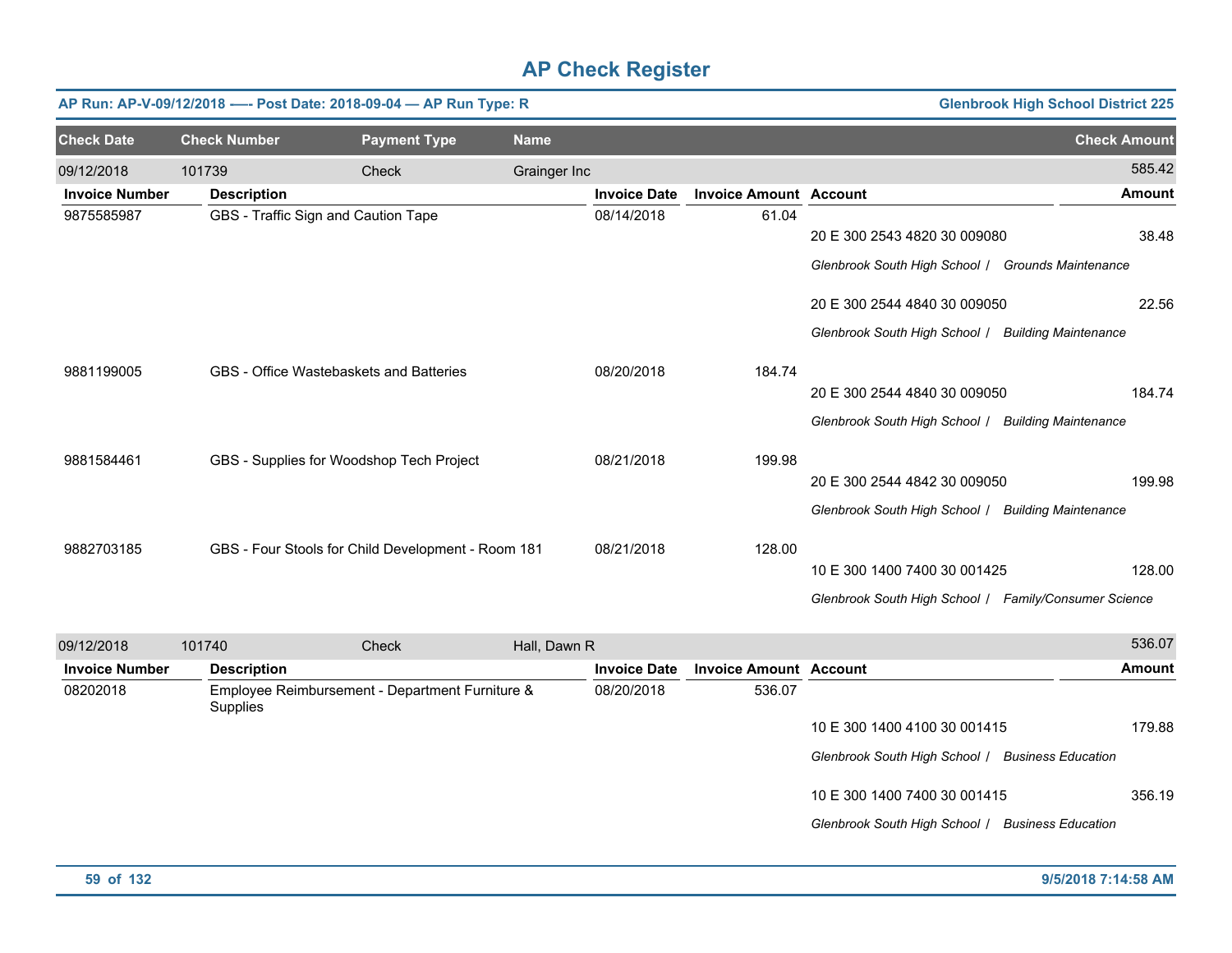|                       |                           | AP Run: AP-V-09/12/2018 ---- Post Date: 2018-09-04 - AP Run Type: R |                                                    |                                   |                               |                                                                                    | <b>Glenbrook High School District 225</b> |
|-----------------------|---------------------------|---------------------------------------------------------------------|----------------------------------------------------|-----------------------------------|-------------------------------|------------------------------------------------------------------------------------|-------------------------------------------|
| <b>Check Date</b>     | <b>Check Number</b>       | <b>Payment Type</b>                                                 | <b>Name</b>                                        |                                   |                               |                                                                                    | <b>Check Amount</b>                       |
| 09/12/2018            | 101741                    | Check                                                               |                                                    | Halogen Supply Company            |                               |                                                                                    | 817.97                                    |
| <b>Invoice Number</b> | <b>Description</b>        |                                                                     |                                                    | <b>Invoice Date</b>               | <b>Invoice Amount Account</b> |                                                                                    | <b>Amount</b>                             |
| 00524383              | <b>GBN Pool Chemicals</b> |                                                                     |                                                    | 08/09/2018                        | 53.57                         | 20 E 200 2544 4860 20 009050<br>Glenbrook North High School   Building Maintenance | 53.57                                     |
| 00525196              |                           | GBS - Sodium Bisulphate for Pools                                   |                                                    | 08/23/2018                        | 764.40                        | 20 E 300 2544 4860 30 009050                                                       | 764.40                                    |
|                       |                           |                                                                     |                                                    |                                   |                               | Glenbrook South High School / Building Maintenance                                 |                                           |
| 09/12/2018            | 101742                    | Check                                                               | Hartsig, Joe or Kathy                              |                                   |                               |                                                                                    | 270.00                                    |
| <b>Invoice Number</b> | <b>Description</b>        |                                                                     |                                                    | <b>Invoice Date</b>               | <b>Invoice Amount Account</b> |                                                                                    | <b>Amount</b>                             |
| 08242018              |                           | Parent Refund - Summer School Course Withdrawal                     |                                                    | 08/24/2018                        | 270.00                        | 10 L 100 4010 0000 00 001160<br>Administraton                                      | 270.00<br><b>Summer School</b>            |
| 09/12/2018            | 101743                    | <b>Check</b>                                                        | Hautsevich, Vitali                                 |                                   |                               |                                                                                    | 64.00                                     |
| <b>Invoice Number</b> | <b>Description</b>        |                                                                     |                                                    | <b>Invoice Date</b>               | <b>Invoice Amount Account</b> |                                                                                    | <b>Amount</b>                             |
| 08232018              |                           | Glenbrook North - Athletic Official - Soccer 8/23/18                |                                                    | 08/23/2018                        | 64.00                         | 10 E 200 1510 3105 20 005245<br>Glenbrook North High School   Boys Soccer          | 64.00                                     |
| 09/12/2018            | 101744                    | Check                                                               |                                                    | <b>Heartland School Solutions</b> |                               |                                                                                    | 1,420.00                                  |
| <b>Invoice Number</b> | <b>Description</b>        |                                                                     |                                                    | <b>Invoice Date</b>               | <b>Invoice Amount Account</b> |                                                                                    | <b>Amount</b>                             |
| INV0000015780         |                           | <b>Start Processing for Food Services</b>                           | Technology Services - WebSMARTT Year-End and Year- | 08/09/2018                        | 995.00                        | 10 E 100 2660 3160 10 002660<br>Administraton                                      | 995.00<br>/ Technology Services           |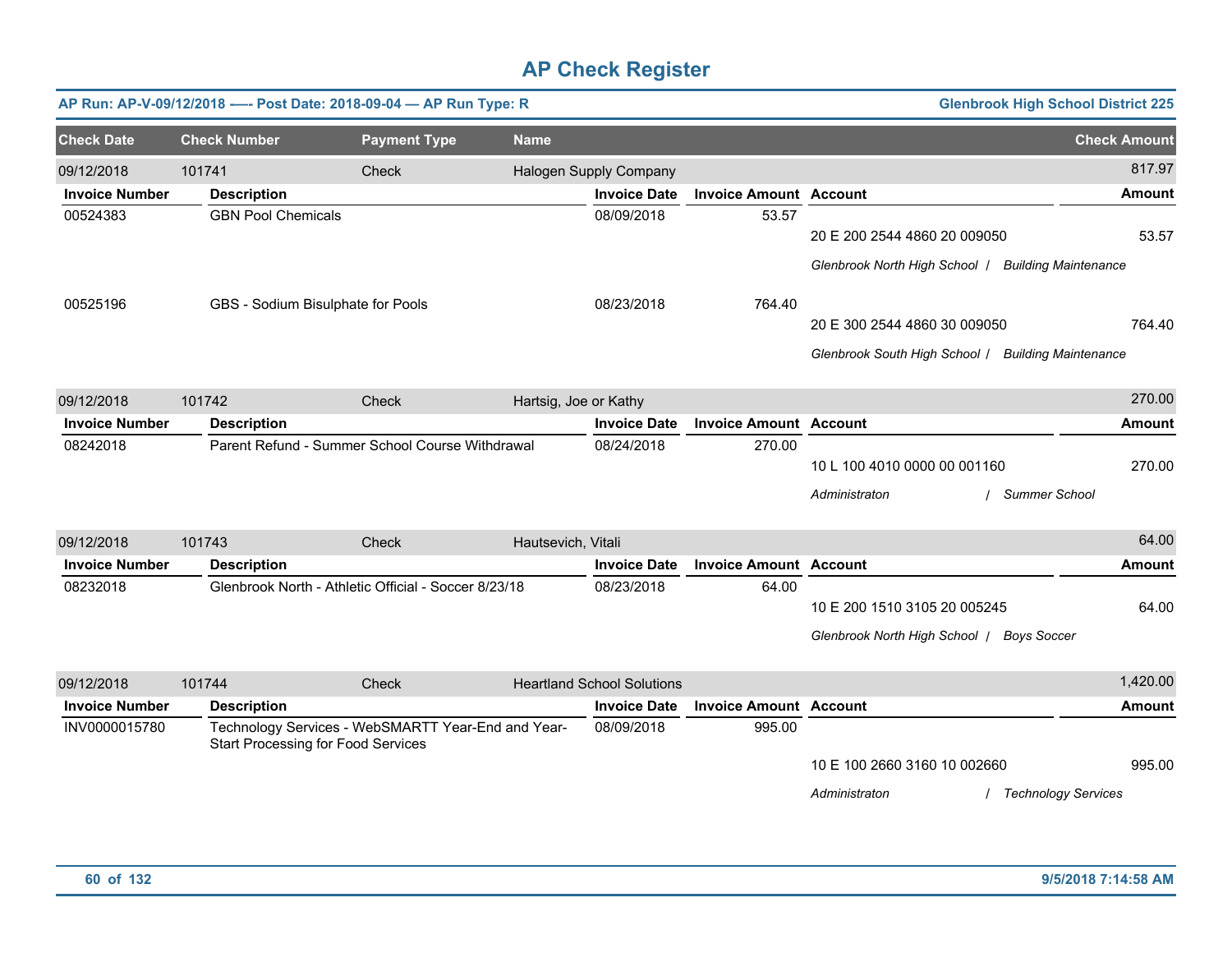|                       |                     | AP Run: AP-V-09/12/2018 ---- Post Date: 2018-09-04 - AP Run Type: R                             |                      |                                   |                               |                              | <b>Glenbrook High School District 225</b> |                            |
|-----------------------|---------------------|-------------------------------------------------------------------------------------------------|----------------------|-----------------------------------|-------------------------------|------------------------------|-------------------------------------------|----------------------------|
| <b>Check Date</b>     | <b>Check Number</b> | <b>Payment Type</b>                                                                             | <b>Name</b>          |                                   |                               |                              |                                           | <b>Check Amount</b>        |
| 09/12/2018            | 101744              | Check                                                                                           |                      | <b>Heartland School Solutions</b> |                               |                              |                                           | 1,420.00                   |
| <b>Invoice Number</b> | <b>Description</b>  |                                                                                                 |                      | <b>Invoice Date</b>               | <b>Invoice Amount Account</b> |                              |                                           | <b>Amount</b>              |
| INV0000016032         |                     | Technology Services - WebSMARTT Year-End and Year-<br><b>Start Processing for Food Services</b> |                      | 08/16/2018                        | 425.00                        |                              |                                           |                            |
|                       |                     |                                                                                                 |                      |                                   |                               | 10 E 100 2660 3160 10 002660 |                                           | 425.00                     |
|                       |                     |                                                                                                 |                      |                                   |                               | Administraton                |                                           | <b>Technology Services</b> |
| 09/12/2018            | 101745              | Check                                                                                           | High 5 Printwear Inc |                                   |                               |                              |                                           | 1,540.00                   |
| <b>Invoice Number</b> | <b>Description</b>  |                                                                                                 |                      | <b>Invoice Date</b>               | <b>Invoice Amount Account</b> |                              |                                           | <b>Amount</b>              |
| 180704                |                     | GBN - Peer Group Leadership T-Shirts                                                            |                      | 08/22/2018                        | 1,540.00                      |                              |                                           |                            |
|                       |                     |                                                                                                 |                      |                                   |                               | 10 E 100 2121 4320 10 002126 |                                           | 1,540.00                   |
|                       |                     |                                                                                                 |                      |                                   |                               | Administraton                | / Peer Group                              |                            |
| 09/12/2018            | 101746              | Check                                                                                           |                      | <b>Highland Park High School</b>  |                               |                              |                                           | 275.00                     |
| <b>Invoice Number</b> | <b>Description</b>  |                                                                                                 |                      | <b>Invoice Date</b>               | <b>Invoice Amount Account</b> |                              |                                           | <b>Amount</b>              |
| 10/01/18              |                     | Glenbrook South - Entry Fee - Boys' Soccer 10/01/18                                             |                      | 10/01/2018                        | 275.00                        |                              |                                           |                            |
|                       |                     |                                                                                                 |                      |                                   |                               | 10 E 300 1510 6500 30 005245 |                                           | 275.00                     |
|                       |                     |                                                                                                 |                      |                                   |                               |                              | Glenbrook South High School / Boys Soccer |                            |
| 09/12/2018            | 101747              | Check                                                                                           |                      | Home Depot Credit Services        |                               |                              |                                           | 1,297.41                   |
| <b>Invoice Number</b> | <b>Description</b>  |                                                                                                 |                      | <b>Invoice Date</b>               | <b>Invoice Amount Account</b> |                              |                                           | <b>Amount</b>              |
| 3570900               |                     | GBS - 18V Drill for Woodshop                                                                    |                      | 06/14/2018                        | 99.00                         |                              |                                           |                            |
|                       |                     |                                                                                                 |                      |                                   |                               | 10 E 300 1400 4100 10 003220 |                                           | 99.00                      |
|                       |                     |                                                                                                 |                      |                                   |                               |                              | Glenbrook South High School / CTEI Grant  |                            |
| <b>July 2018</b>      |                     | GBN Auditorium - July 2018 Statement                                                            |                      | 07/31/2018                        | 1,198.41                      |                              |                                           |                            |
|                       |                     |                                                                                                 |                      |                                   |                               | 10 E 200 1530 3230 20 005805 |                                           | 74.85                      |
|                       |                     |                                                                                                 |                      |                                   |                               |                              | Glenbrook North High School   Auditorium  |                            |
|                       |                     |                                                                                                 |                      |                                   |                               |                              |                                           |                            |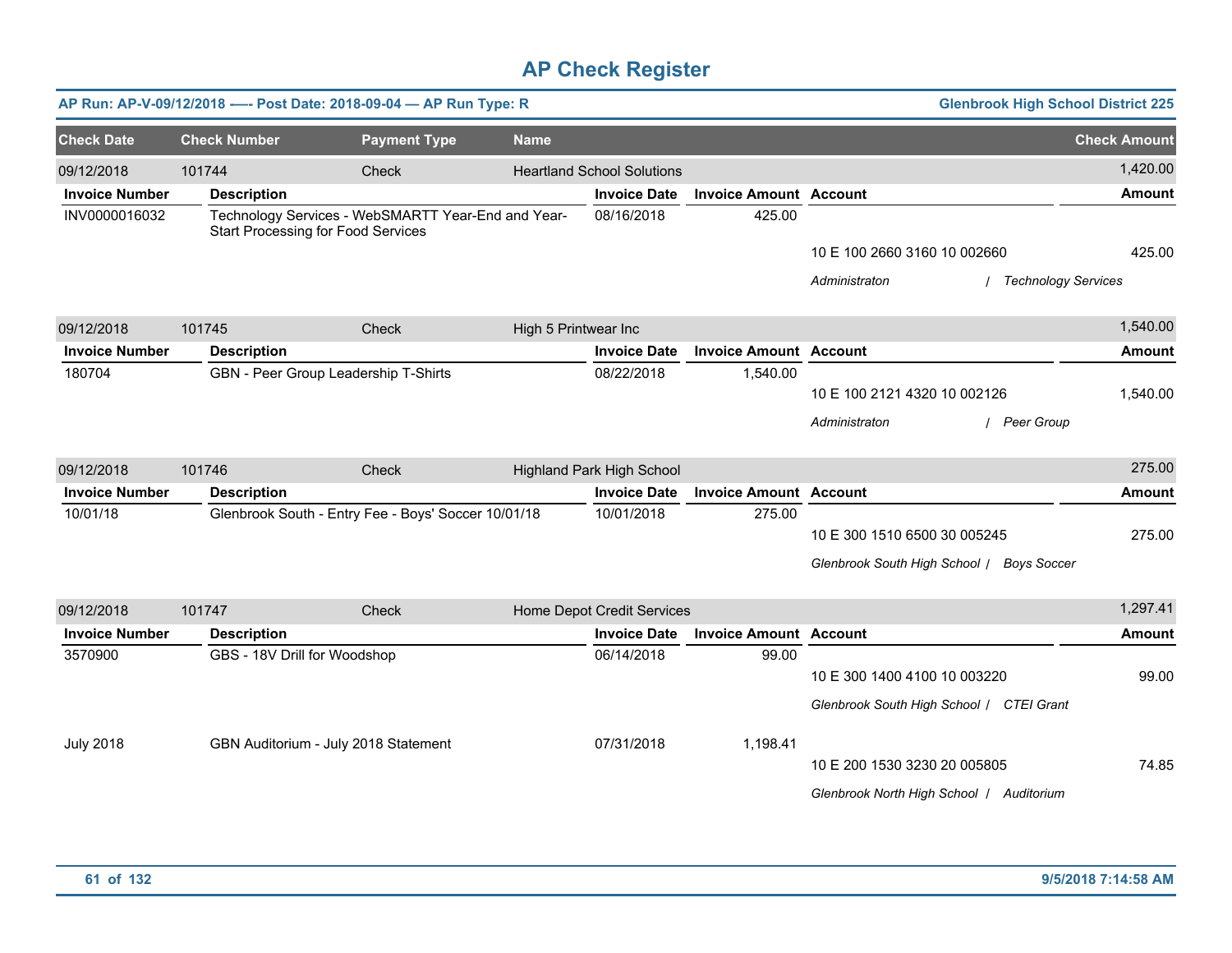|                        | AP Run: AP-V-09/12/2018 ---- Post Date: 2018-09-04 - AP Run Type: R |                                                         |                       |                                |                                                   | <b>Glenbrook High School District 225</b>        |                     |
|------------------------|---------------------------------------------------------------------|---------------------------------------------------------|-----------------------|--------------------------------|---------------------------------------------------|--------------------------------------------------|---------------------|
| <b>Check Date</b>      | <b>Check Number</b>                                                 | <b>Payment Type</b>                                     | <b>Name</b>           |                                |                                                   |                                                  | <b>Check Amount</b> |
| 09/12/2018             | 101747                                                              | <b>Check</b>                                            |                       | Home Depot Credit Services     |                                                   |                                                  | 1,297.41            |
| <b>Invoice Number</b>  | <b>Description</b>                                                  |                                                         |                       | <b>Invoice Date</b>            | <b>Invoice Amount Account</b>                     |                                                  | <b>Amount</b>       |
|                        |                                                                     |                                                         |                       |                                |                                                   | 10 E 200 1530 4100 20 005805                     | 595.56              |
|                        |                                                                     |                                                         |                       |                                |                                                   | Glenbrook North High School   Auditorium         |                     |
|                        |                                                                     |                                                         |                       |                                |                                                   | 10 E 200 1530 7400 20 005805                     | 528.00              |
|                        |                                                                     |                                                         |                       |                                |                                                   | Glenbrook North High School   Auditorium         |                     |
| 09/12/2018             | 101748                                                              | Check                                                   |                       | <b>Hp Products Corporation</b> |                                                   |                                                  | 555.54              |
| <b>Invoice Number</b>  | <b>Description</b>                                                  |                                                         |                       | <b>Invoice Date</b>            | <b>Invoice Amount Account</b>                     |                                                  | <b>Amount</b>       |
| 14114140               | GBS - Floor Stripper and Finish                                     |                                                         |                       | 08/08/2018                     | 555.54                                            |                                                  |                     |
|                        |                                                                     |                                                         |                       |                                |                                                   | 20 E 300 2542 4800 30 009010                     | 555.54              |
|                        |                                                                     |                                                         |                       |                                |                                                   | Glenbrook South High School / Custodial Services |                     |
| 09/12/2018             | 101749                                                              | <b>Check</b>                                            |                       |                                | Illinois Department of Public Health, Main Office |                                                  | 400.00              |
| <b>Invoice Number</b>  | <b>Description</b>                                                  |                                                         |                       | <b>Invoice Date</b>            | <b>Invoice Amount Account</b>                     |                                                  | <b>Amount</b>       |
| <b>IDPH-2018</b>       | 10/5/18                                                             | GBN - Vision & Hearing Training 8/19 - 8/31/18 & 10/3 - |                       | 08/23/2018                     | 400.00                                            |                                                  |                     |
|                        |                                                                     |                                                         |                       |                                |                                                   | 10 E 200 2130 3320 20 002130                     | 400.00              |
|                        |                                                                     |                                                         |                       |                                |                                                   | Glenbrook North High School   Health Services    |                     |
| 09/12/2018             | 101750                                                              | Check                                                   | Illinois Swimming Inc |                                |                                                   |                                                  | 250.00              |
| <b>Invoice Number</b>  | <b>Description</b>                                                  |                                                         |                       | <b>Invoice Date</b>            | <b>Invoice Amount Account</b>                     |                                                  | <b>Amount</b>       |
| ILL Swimming<br>083018 |                                                                     | Glenbrook Aquatics - Annual Club Charter 2018/19        |                       | 08/30/2018                     | 250.00                                            |                                                  |                     |
|                        |                                                                     |                                                         |                       |                                |                                                   | 95 E 950 3200 6400 95 005505                     | 250.00              |

*Glenbrook Aquatics* / *Glenbrook Aquatics*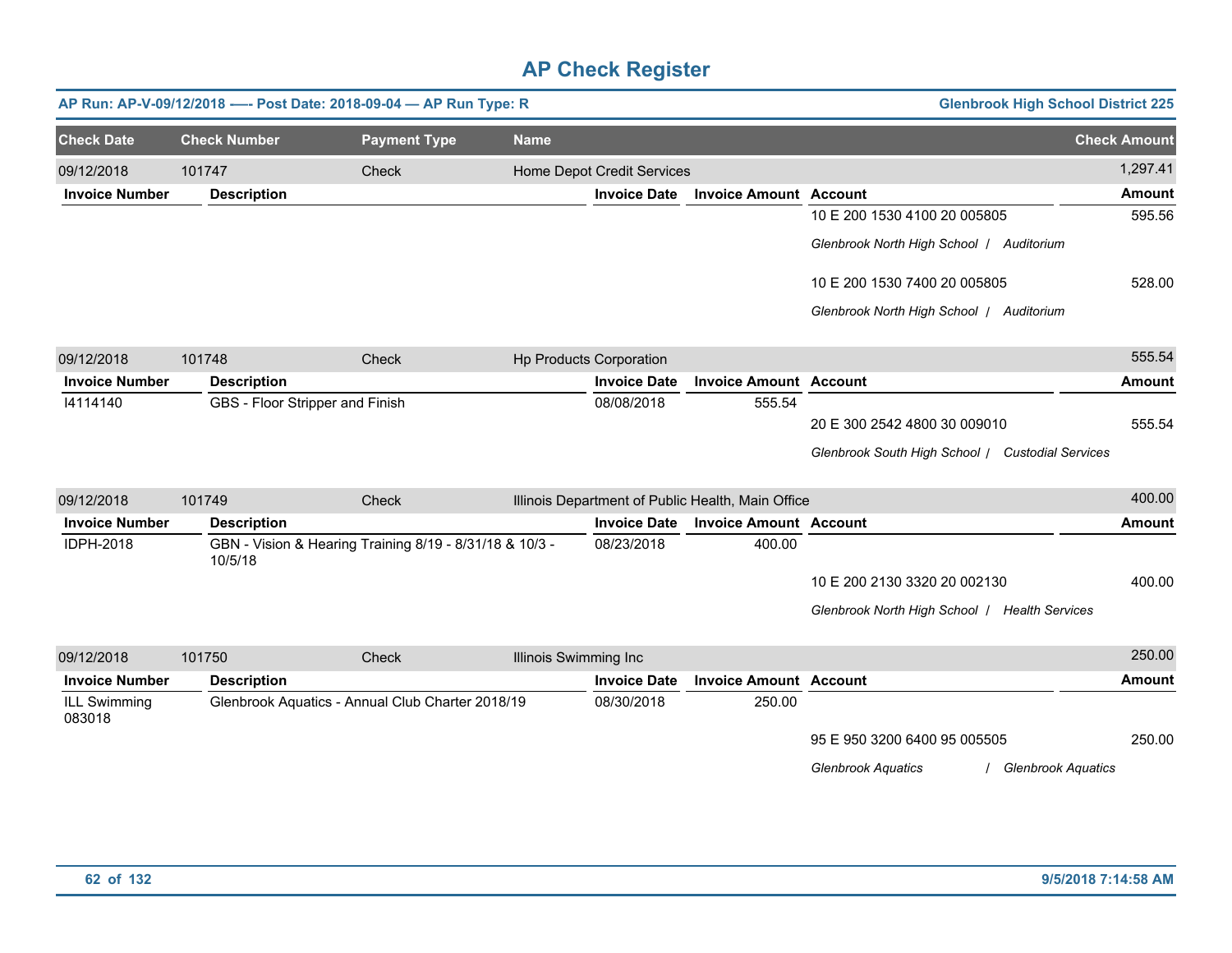|                       |                     | AP Run: AP-V-09/12/2018 ---- Post Date: 2018-09-04 - AP Run Type: R |               |                                   |                                     |                                                       | <b>Glenbrook High School District 225</b> |
|-----------------------|---------------------|---------------------------------------------------------------------|---------------|-----------------------------------|-------------------------------------|-------------------------------------------------------|-------------------------------------------|
| <b>Check Date</b>     | <b>Check Number</b> | <b>Payment Type</b>                                                 | <b>Name</b>   |                                   |                                     |                                                       | <b>Check Amount</b>                       |
| 09/12/2018            | 101751              | Check                                                               |               | Image Specialties Of Glenview Inc |                                     |                                                       | 1,439.00                                  |
| <b>Invoice Number</b> | <b>Description</b>  |                                                                     |               | <b>Invoice Date</b>               | <b>Invoice Amount Account</b>       |                                                       | <b>Amount</b>                             |
| 08022018              |                     | GBS - Brass Name Plate - M. Pfister                                 |               | 08/23/2018                        | 9.00                                |                                                       |                                           |
|                       |                     |                                                                     |               |                                   |                                     | 10 E 300 1400 4100 30 001425                          | 9.00                                      |
|                       |                     |                                                                     |               |                                   |                                     | Glenbrook South High School / Family/Consumer Science |                                           |
| GBN 082418            |                     | GBN - Perpetual Award Plates Engraved                               |               | 08/24/2018                        | 32.00                               |                                                       |                                           |
|                       |                     |                                                                     |               |                                   |                                     | 10 E 200 2410 4100 20 002410                          | 32.00                                     |
|                       |                     |                                                                     |               |                                   |                                     | Glenbrook North High School   Principal's Office      |                                           |
| GBN 082418            |                     | <b>GBN - Name Plates &amp; Holders</b>                              |               | 08/24/2018                        | 72.00                               |                                                       |                                           |
|                       |                     |                                                                     |               |                                   |                                     | 10 E 200 2410 4100 20 002410                          | 72.00                                     |
|                       |                     |                                                                     |               |                                   |                                     | Glenbrook North High School   Principal's Office      |                                           |
| GBS-MACKIE2018-<br>08 | <b>Members</b>      | GBS - Personalized Tenure Plaques for 34 Certified Staff            |               | 08/17/2018                        | 1,326.00                            |                                                       |                                           |
|                       |                     |                                                                     |               |                                   |                                     | 10 E 300 2410 4100 30 002410                          | 1,326.00                                  |
|                       |                     |                                                                     |               |                                   |                                     | Glenbrook South High School   Principal's Office      |                                           |
| 09/12/2018            | 101752              | Check                                                               | Infante, John |                                   |                                     |                                                       | 95.00                                     |
| Invoice Numher        | <b>Neccrintion</b>  |                                                                     |               |                                   | Invoice Date Invoice Amount Account |                                                       | <b>Amount</b>                             |

| <b>Invoice Number</b> | <b>Description</b>                                         | Invoice Date | <b>Invoice Amount Account</b> |                                            | Amount |
|-----------------------|------------------------------------------------------------|--------------|-------------------------------|--------------------------------------------|--------|
| 08232018              | Glenbrook South - Athletic Official - Field Hockey 8/23/18 | 08/23/2018   | 95.00                         |                                            |        |
|                       |                                                            |              |                               | 10 E 300 1510 3105 30 005323               | 95.00  |
|                       |                                                            |              |                               | Glenbrook South High School   Field Hockey |        |

| 09/12/2018            | 101753 | Check                                | Ixl Learning/Quia |                     |                               |                                                   | 7,956.00 |
|-----------------------|--------|--------------------------------------|-------------------|---------------------|-------------------------------|---------------------------------------------------|----------|
| <b>Invoice Number</b> |        | <b>Description</b>                   |                   | <b>Invoice Date</b> | <b>Invoice Amount Account</b> |                                                   | Amount   |
| S 287739              |        | GBN - IXL Site License (Year 3 of 3) |                   | 08/10/2018          | 7.956.00                      |                                                   |          |
|                       |        |                                      |                   |                     |                               | 10 E 200 1130 4200 20 001040                      | 7.956.00 |
|                       |        |                                      |                   |                     |                               | Glenbrook North High School<br><b>Mathematics</b> |          |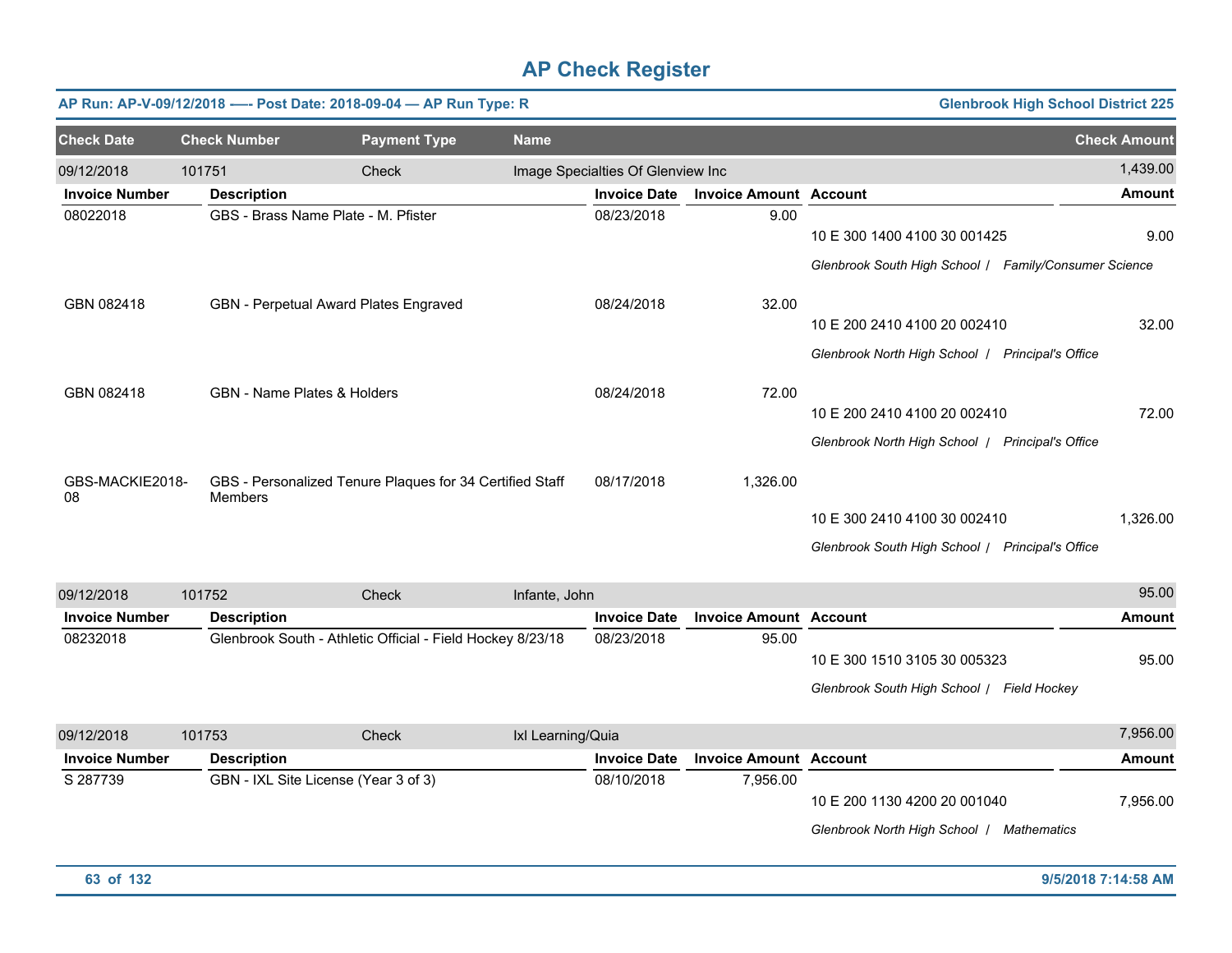|                       |        |                     | AP Run: AP-V-09/12/2018 ---- Post Date: 2018-09-04 - AP Run Type: R |                    |                            |                               | <b>Glenbrook High School District 225</b>                                                 |                                    |
|-----------------------|--------|---------------------|---------------------------------------------------------------------|--------------------|----------------------------|-------------------------------|-------------------------------------------------------------------------------------------|------------------------------------|
| <b>Check Date</b>     |        | <b>Check Number</b> | <b>Payment Type</b>                                                 | <b>Name</b>        |                            |                               |                                                                                           | <b>Check Amount</b>                |
| 09/12/2018            | 101754 |                     | Check                                                               | Jackson, Gene      |                            |                               |                                                                                           | 76.00                              |
| <b>Invoice Number</b> |        | <b>Description</b>  |                                                                     |                    | <b>Invoice Date</b>        | <b>Invoice Amount Account</b> |                                                                                           | Amount                             |
| 08152018              |        |                     | Glenbrook North - Athletic Official - Football 8/15/18              |                    | 08/15/2018                 | 76.00                         | 10 E 200 1510 3105 20 005225<br>Glenbrook North High School   Football                    | 76.00                              |
| 09/12/2018            | 101755 |                     | Check                                                               | Jarosz, Don        |                            |                               |                                                                                           | 58.00                              |
| <b>Invoice Number</b> |        | <b>Description</b>  |                                                                     |                    | <b>Invoice Date</b>        | <b>Invoice Amount Account</b> |                                                                                           | <b>Amount</b>                      |
| 08252018              |        |                     | Glenbrook North - Athletic Official - Football 8/25/18              |                    | 08/25/2018                 | 58.00                         | 10 E 200 1510 3105 20 005225<br>Glenbrook North High School   Football                    | 58.00                              |
| 09/12/2018            | 101756 |                     | Check                                                               |                    | JCYS Camp Henry Horner Inc |                               |                                                                                           | 12,135.00                          |
| <b>Invoice Number</b> |        | <b>Description</b>  |                                                                     |                    | <b>Invoice Date</b>        | <b>Invoice Amount Account</b> |                                                                                           | <b>Amount</b>                      |
| Invoice-08222018a     |        |                     | GBN - Marching Band Student Camp Lodging and Meals                  |                    | 08/17/2018                 | 12,135.00                     | 99 L 990 1529 0000 20 820925<br><b>Student Based Activity</b><br>Account                  | 12,135.00<br>Spartan Marching Band |
| 09/12/2018            | 101757 |                     | Check                                                               | Jeffery, William C |                            |                               |                                                                                           | 87.19                              |
| <b>Invoice Number</b> |        | <b>Description</b>  |                                                                     |                    | <b>Invoice Date</b>        | <b>Invoice Amount Account</b> |                                                                                           | <b>Amount</b>                      |
|                       |        |                     | boys lax pizza 8/2018 Employee Reimbursement - Boys' Lacrosse Pizza |                    | 08/16/2018                 | 87.19                         | 99 L 990 1529 0000 30 830620<br><b>Student Based Activity</b><br>Lacrosse-boys<br>Account | 87.19                              |
| 09/12/2018            | 101758 |                     | Check                                                               |                    | John Hersey High School    |                               |                                                                                           | 200.00                             |
| <b>Invoice Number</b> |        | <b>Description</b>  |                                                                     |                    | <b>Invoice Date</b>        | <b>Invoice Amount</b>         | <b>Account</b>                                                                            | <b>Amount</b>                      |
| 8/13/18               |        |                     | Glenbrook South - Entry Fee - Boys' Golf 8/13/18                    |                    | 08/13/2018                 | 200.00                        | 10 E 300 1510 6500 30 005230<br>Glenbrook South High School / Boys Golf                   | 200.00                             |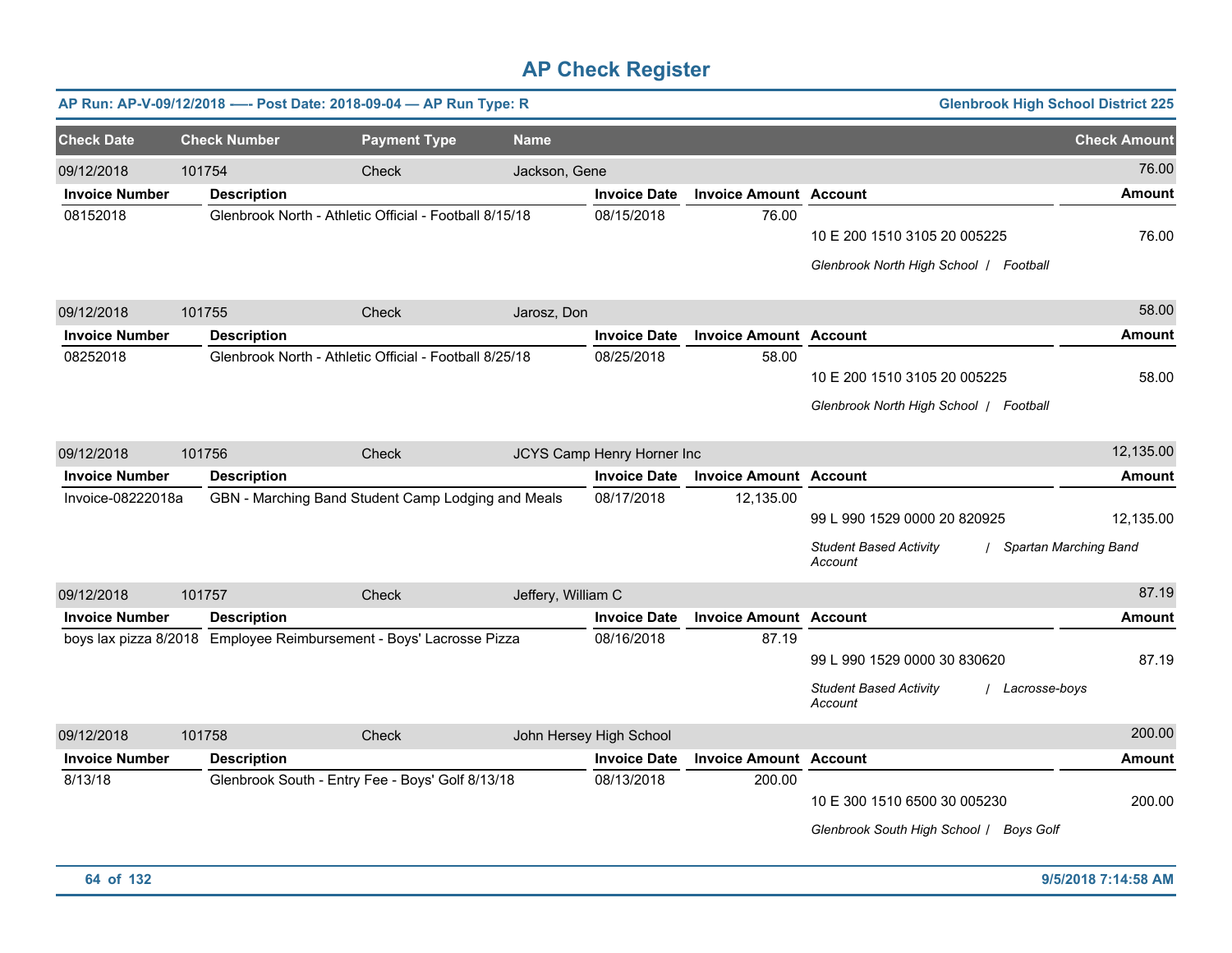|                       |                     | AP Run: AP-V-09/12/2018 ---- Post Date: 2018-09-04 - AP Run Type: R |             |                            |                               | <b>Glenbrook High School District 225</b>           |                     |
|-----------------------|---------------------|---------------------------------------------------------------------|-------------|----------------------------|-------------------------------|-----------------------------------------------------|---------------------|
| <b>Check Date</b>     | <b>Check Number</b> | <b>Payment Type</b>                                                 | <b>Name</b> |                            |                               |                                                     | <b>Check Amount</b> |
| 09/12/2018            | 101759              | <b>Check</b>                                                        |             | John Hersey High School    |                               |                                                     | 285.00              |
| <b>Invoice Number</b> | <b>Description</b>  |                                                                     |             | <b>Invoice Date</b>        | <b>Invoice Amount Account</b> |                                                     | <b>Amount</b>       |
| 8/18/18               |                     | Glenbrook South - Entry Fee - Girls' Golf 8/18/18                   |             | 08/18/2018                 | 285.00                        |                                                     |                     |
|                       |                     |                                                                     |             |                            |                               | 10 E 300 1510 6500 30 005330                        | 285.00              |
|                       |                     |                                                                     |             |                            |                               | Glenbrook South High School / Girls Golf            |                     |
| 09/12/2018            | 101760              | Check                                                               |             | Johnstone Supply Branch 12 |                               |                                                     | 26.75               |
| <b>Invoice Number</b> | <b>Description</b>  |                                                                     |             | <b>Invoice Date</b>        | <b>Invoice Amount Account</b> |                                                     | <b>Amount</b>       |
| 1061743               |                     | Technology Services - GBN Server Repair Parts - Air                 |             | 08/20/2018                 | 26.75                         |                                                     |                     |
|                       | Handler Room        |                                                                     |             |                            |                               |                                                     |                     |
|                       |                     |                                                                     |             |                            |                               | 10 E 100 2660 4100 10 002660                        | 26.75               |
|                       |                     |                                                                     |             |                            |                               | Administraton<br><b>Technology Services</b>         |                     |
| 09/12/2018            | 101761              | Check                                                               | Joras, Ed   |                            |                               |                                                     | 104.00              |
| <b>Invoice Number</b> | <b>Description</b>  |                                                                     |             | <b>Invoice Date</b>        | <b>Invoice Amount Account</b> |                                                     | <b>Amount</b>       |
| 08282018              |                     | Glenbrook South - Athletic Official - Soccer 8/28/18                |             | 08/28/2018                 | 104.00                        |                                                     |                     |
|                       |                     |                                                                     |             |                            |                               | 10 E 300 1510 3105 30 005245                        | 104.00              |
|                       |                     |                                                                     |             |                            |                               | Glenbrook South High School /<br><b>Boys Soccer</b> |                     |
|                       |                     |                                                                     |             |                            |                               |                                                     |                     |
| 09/12/2018            | 101762              | Check                                                               | Jostens     |                            |                               |                                                     | 5,967.43            |
| <b>Invoice Number</b> | <b>Description</b>  |                                                                     |             | <b>Invoice Date</b>        | <b>Invoice Amount Account</b> |                                                     | <b>Amount</b>       |
| 21950367              |                     | GBS - Graduation Diploma Cover Order - June 2019                    |             | 08/14/2018                 | 5,967.43                      |                                                     |                     |
|                       |                     |                                                                     |             |                            |                               | 10 E 300 2410 4121 30 002410                        | 5,967.43            |
|                       |                     |                                                                     |             |                            |                               | Glenbrook South High School / Principal's Office    |                     |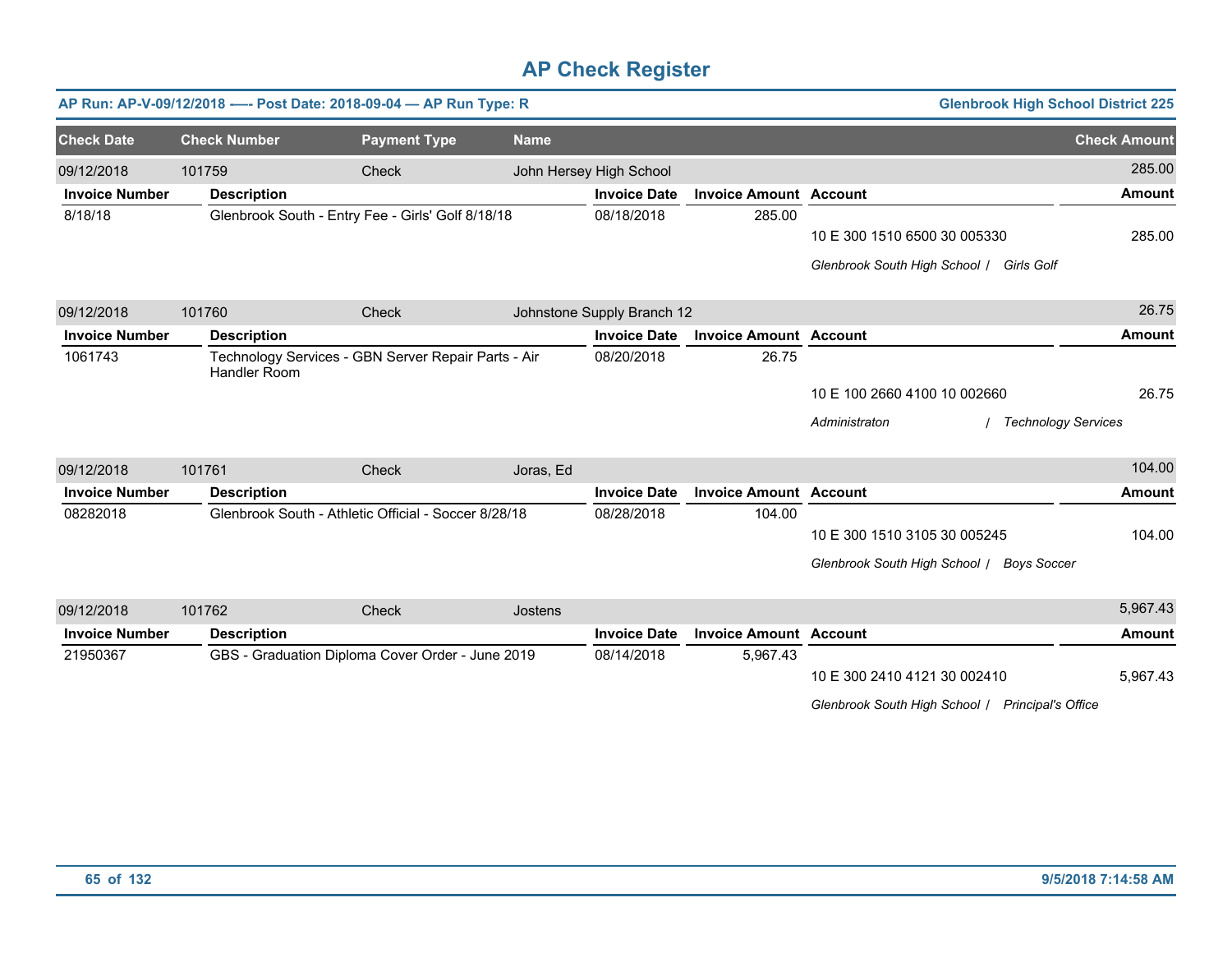|                       |                     | AP Run: AP-V-09/12/2018 ---- Post Date: 2018-09-04 - AP Run Type: R |                     |                         |                               |                                               |                | <b>Glenbrook High School District 225</b> |
|-----------------------|---------------------|---------------------------------------------------------------------|---------------------|-------------------------|-------------------------------|-----------------------------------------------|----------------|-------------------------------------------|
| <b>Check Date</b>     | <b>Check Number</b> | <b>Payment Type</b>                                                 | <b>Name</b>         |                         |                               |                                               |                | <b>Check Amount</b>                       |
| 09/12/2018            | 101763              | Check                                                               | Jund, Stephanie F   |                         |                               |                                               |                | 360.00                                    |
| <b>Invoice Number</b> | <b>Description</b>  |                                                                     |                     | <b>Invoice Date</b>     | <b>Invoice Amount Account</b> |                                               |                | <b>Amount</b>                             |
| TuitionSummer18       |                     | Employee Reimbursement - Tuition Summer 2018                        |                     | 06/26/2018              | 360.00                        | 10 E 100 2210 2300 10 002210<br>Administraton |                | 360.00<br>Improvement Of Instruction      |
| 09/12/2018            | 101764              | Check                                                               | JW Pepper & Son Inc |                         |                               |                                               |                | 3,364.00                                  |
| <b>Invoice Number</b> | <b>Description</b>  |                                                                     |                     | <b>Invoice Date</b>     | <b>Invoice Amount Account</b> |                                               |                | <b>Amount</b>                             |
| 11D90152              |                     | Technology Services - Sibelius Music Software                       |                     | 08/27/2018              | 3,364.00                      | 10 E 100 2660 3160 10 002660<br>Administraton |                | 3,364.00<br><b>Technology Services</b>    |
| 09/12/2018            | 101765              | Check                                                               |                     | Kachar, Sergey or Slava |                               |                                               |                | 775.00                                    |
| <b>Invoice Number</b> | <b>Description</b>  |                                                                     |                     | <b>Invoice Date</b>     | <b>Invoice Amount Account</b> |                                               |                | <b>Amount</b>                             |
| 08272018              |                     | Parent Refund - Bus Pass 2018/19                                    |                     | 08/27/2018              | 775.00                        | 40 R 100 1411 0000 00 002550<br>Administraton | Transportation | 775.00                                    |
| 09/12/2018            | 101766              | Check                                                               | Kaltman, Sharon L   |                         |                               |                                               |                | 480.00                                    |
| <b>Invoice Number</b> | <b>Description</b>  |                                                                     |                     | <b>Invoice Date</b>     | <b>Invoice Amount Account</b> |                                               |                | <b>Amount</b>                             |
| TuitionSummer18       |                     | Employee Reimbursement - Tuition Summer 2018                        |                     | 06/27/2018              | 480.00                        | 10 E 100 2210 2300 10 002210<br>Administraton |                | 480.00<br>Improvement Of Instruction      |
| 09/12/2018            | 101767              | Check                                                               | Kane, Hillary A     |                         |                               |                                               |                | 530.00                                    |
| <b>Invoice Number</b> | <b>Description</b>  |                                                                     |                     | <b>Invoice Date</b>     | <b>Invoice Amount Account</b> |                                               |                | <b>Amount</b>                             |
| TuitionSpring17       |                     | Employee Reimbursement - Tuition Spring 2017                        |                     | 03/07/2017              | 230.00                        | 10 E 100 2210 2300 10 002210<br>Administraton |                | 230.00<br>Improvement Of Instruction      |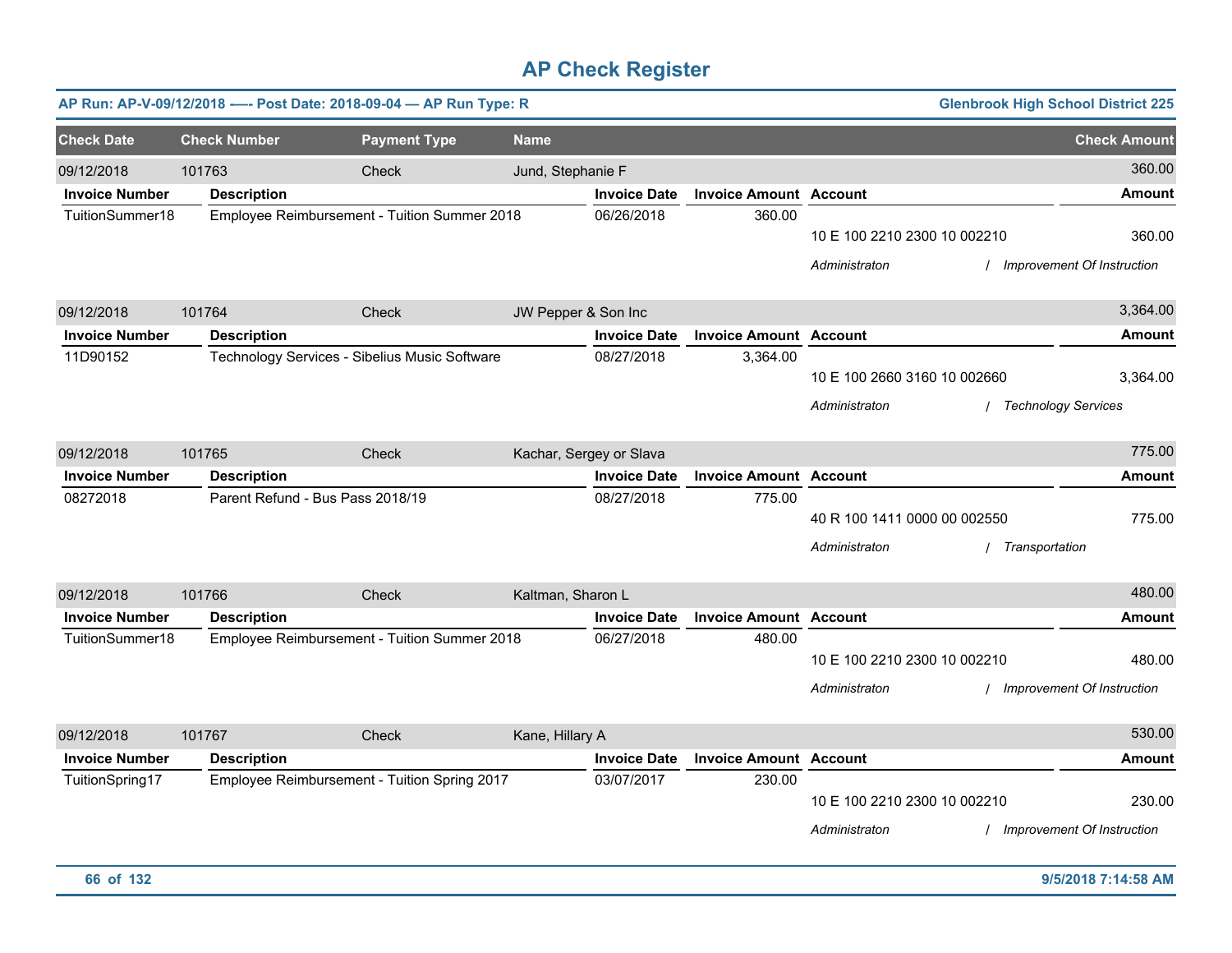| AP Run: AP-V-09/12/2018 ---- Post Date: 2018-09-04 - AP Run Type: R |                     |                                                        |                     |                        |                     |                               |                                                                        | <b>Glenbrook High School District 225</b>   |
|---------------------------------------------------------------------|---------------------|--------------------------------------------------------|---------------------|------------------------|---------------------|-------------------------------|------------------------------------------------------------------------|---------------------------------------------|
| <b>Check Date</b>                                                   | <b>Check Number</b> |                                                        | <b>Payment Type</b> | <b>Name</b>            |                     |                               |                                                                        | <b>Check Amount</b>                         |
| 09/12/2018                                                          | 101767              |                                                        | Check               | Kane, Hillary A        |                     |                               |                                                                        | 530.00                                      |
| <b>Invoice Number</b>                                               | <b>Description</b>  |                                                        |                     |                        | <b>Invoice Date</b> | <b>Invoice Amount Account</b> |                                                                        | <b>Amount</b>                               |
| TuitionSummer18                                                     |                     | Employee Reimbursement - Tuition Summer 2018           |                     |                        | 07/02/2018          | 300.00                        | 10 E 100 2210 2300 10 002210<br>Administraton                          | 300.00<br><b>Improvement Of Instruction</b> |
| 09/12/2018                                                          | 101768              |                                                        | Check               | Karcz, Bob             |                     |                               |                                                                        | 104.00                                      |
| <b>Invoice Number</b>                                               | <b>Description</b>  |                                                        |                     |                        | <b>Invoice Date</b> | <b>Invoice Amount Account</b> |                                                                        | <b>Amount</b>                               |
| 08292018                                                            |                     | Glenbrook South - Athletic Official - Soccer 8/29/18   |                     |                        | 08/29/2018          | 104.00                        | 10 E 300 1510 3105 30 005245<br>Glenbrook South High School /          | 104.00<br><b>Boys Soccer</b>                |
| 09/12/2018                                                          | 101769              |                                                        | Check               | Karlos, Peter          |                     |                               |                                                                        | 94.00                                       |
| <b>Invoice Number</b>                                               | <b>Description</b>  |                                                        |                     |                        | <b>Invoice Date</b> | <b>Invoice Amount Account</b> |                                                                        | <b>Amount</b>                               |
| 08252018                                                            |                     | Glenbrook North - Athletic Official - Soccer 8/25/18   |                     |                        | 08/25/2018          | 94.00                         | 10 E 200 1510 3105 20 005245<br>Glenbrook North High School /          | 94.00<br><b>Boys Soccer</b>                 |
| 09/12/2018                                                          | 101770              |                                                        | Check               | Karpel, Vlad or Galina |                     |                               |                                                                        | 649.50                                      |
| <b>Invoice Number</b>                                               | <b>Description</b>  |                                                        |                     |                        | <b>Invoice Date</b> | <b>Invoice Amount Account</b> |                                                                        | <b>Amount</b>                               |
| 08242018                                                            |                     | Parent Refund - Bus Pass 2018/19                       |                     |                        | 08/24/2018          | 649.50                        | 40 R 100 1411 0000 00 002550<br>Administraton                          | 649.50<br>Transportation                    |
| 09/12/2018                                                          | 101771              |                                                        | Check               | Keirnan, Kane          |                     |                               |                                                                        | 58.00                                       |
| <b>Invoice Number</b>                                               | <b>Description</b>  |                                                        |                     |                        | <b>Invoice Date</b> | <b>Invoice Amount Account</b> |                                                                        | <b>Amount</b>                               |
| 08182018                                                            |                     | Glenbrook North - Athletic Official - Football 8/18/18 |                     |                        | 08/18/2018          | 58.00                         | 10 E 200 1510 3105 20 005225<br>Glenbrook North High School / Football | 58.00                                       |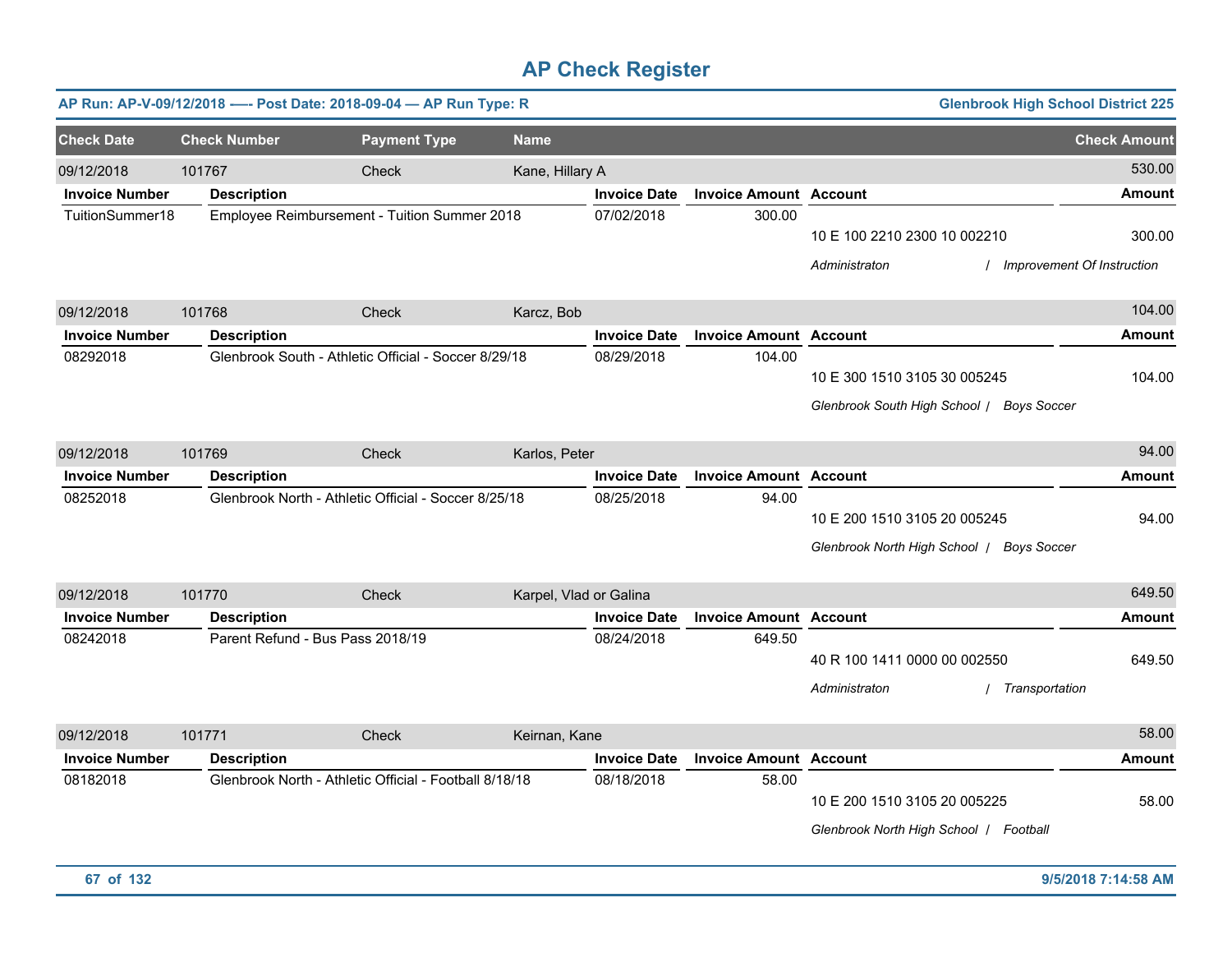| AP Run: AP-V-09/12/2018 ---- Post Date: 2018-09-04 - AP Run Type: R |                     |                                                      |                     |                                                            |                     |                               | <b>Glenbrook High School District 225</b>                                           |                     |
|---------------------------------------------------------------------|---------------------|------------------------------------------------------|---------------------|------------------------------------------------------------|---------------------|-------------------------------|-------------------------------------------------------------------------------------|---------------------|
| <b>Check Date</b>                                                   | <b>Check Number</b> |                                                      | <b>Payment Type</b> | <b>Name</b>                                                |                     |                               |                                                                                     | <b>Check Amount</b> |
| 09/12/2018                                                          | 101772              |                                                      | Check               | Kevil, Stephen F                                           |                     |                               |                                                                                     | 95.00               |
| <b>Invoice Number</b>                                               |                     | <b>Description</b>                                   |                     |                                                            | <b>Invoice Date</b> | <b>Invoice Amount Account</b> |                                                                                     | <b>Amount</b>       |
| 08232018                                                            |                     |                                                      |                     | Glenbrook South - Athletic Official - Field Hockey 8/23/18 | 08/23/2018          | 95.00                         | 10 E 300 1510 3105 30 005323<br>Glenbrook South High School   Field Hockey          | 95.00               |
| 09/12/2018                                                          | 101773              |                                                      | Check               | Khiavi, Ali                                                |                     |                               |                                                                                     | 100.00              |
| <b>Invoice Number</b>                                               |                     | <b>Description</b>                                   |                     |                                                            | <b>Invoice Date</b> | <b>Invoice Amount Account</b> |                                                                                     | <b>Amount</b>       |
| 08252018                                                            |                     | Glenbrook North - Athletic Official - Soccer 8/25/18 |                     |                                                            | 08/25/2018          | 100.00                        |                                                                                     |                     |
|                                                                     |                     |                                                      |                     |                                                            |                     |                               | 10 E 200 1510 3105 20 005245                                                        | 100.00              |
|                                                                     |                     |                                                      |                     |                                                            |                     |                               | Glenbrook North High School /<br><b>Boys Soccer</b>                                 |                     |
| 09/12/2018                                                          | 101774              |                                                      | Check               | Khouri, Albert                                             |                     |                               |                                                                                     | 104.00              |
| <b>Invoice Number</b>                                               |                     | <b>Description</b>                                   |                     |                                                            | <b>Invoice Date</b> | <b>Invoice Amount Account</b> |                                                                                     | <b>Amount</b>       |
| 08302018                                                            |                     | Glenbrook South - Athletic Official - Soccer 8/30/18 |                     |                                                            | 08/30/2018          | 104.00                        | 10 E 300 1510 3105 30 005245<br>Glenbrook South High School /<br><b>Boys Soccer</b> | 104.00              |
| 09/12/2018                                                          | 101775              |                                                      | Check               | King, Julie                                                |                     |                               |                                                                                     | 1,395.00            |
| <b>Invoice Number</b>                                               |                     | <b>Description</b>                                   |                     |                                                            | <b>Invoice Date</b> | <b>Invoice Amount Account</b> |                                                                                     | <b>Amount</b>       |
| 08242018                                                            | Pass                |                                                      |                     | Parent Refund - Bus Pass 2018/19 - Student Pass & Sibling  | 08/24/2018          | 1,395.00                      | 40 R 100 1411 0000 00 002550                                                        | 1,395.00            |

*Administraton* / *Transportation*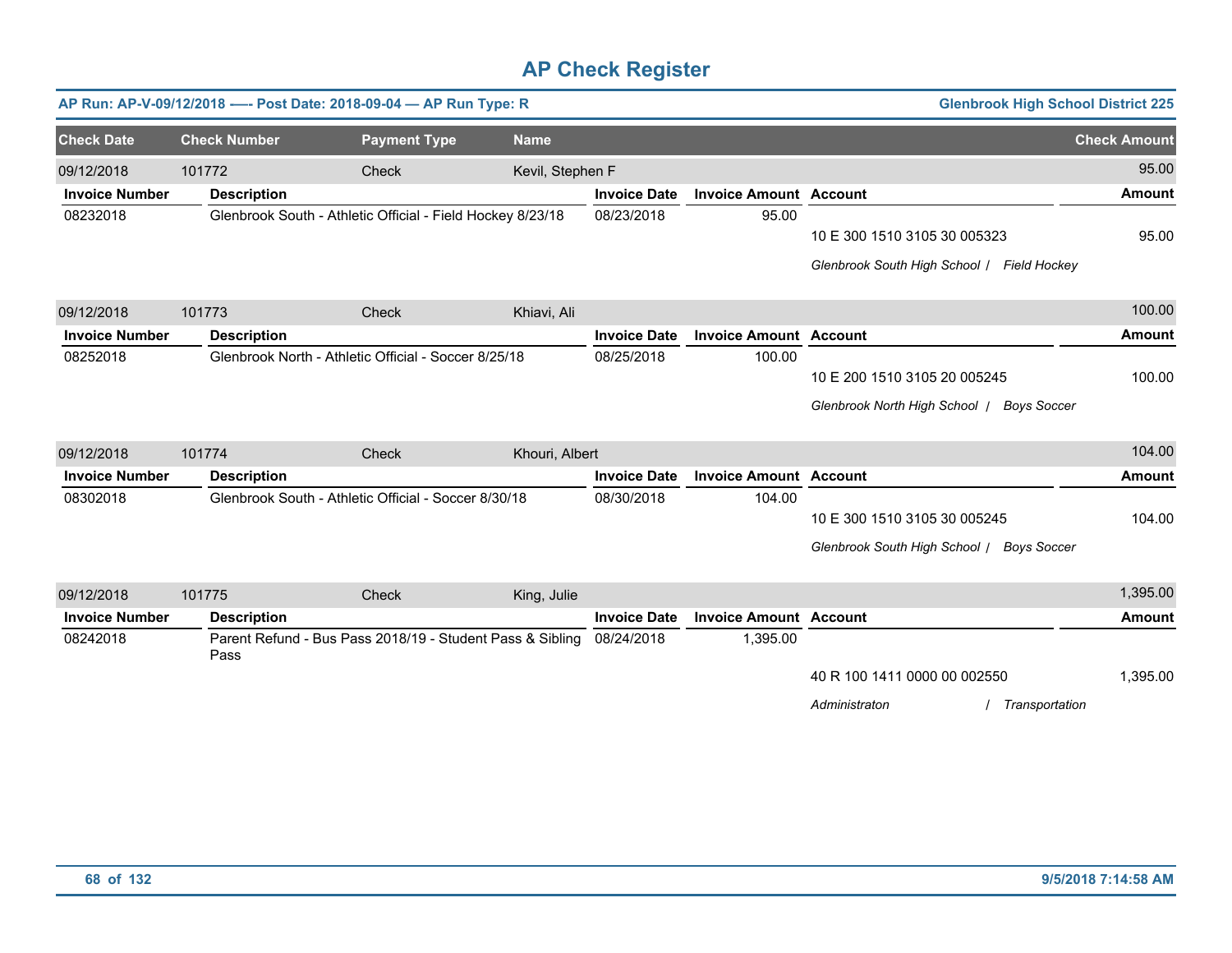|                           |        | AP Run: AP-V-09/12/2018 ---- Post Date: 2018-09-04 - AP Run Type: R |                                                     |                |                         |                               |                                          | <b>Glenbrook High School District 225</b> |
|---------------------------|--------|---------------------------------------------------------------------|-----------------------------------------------------|----------------|-------------------------|-------------------------------|------------------------------------------|-------------------------------------------|
| <b>Check Date</b>         |        | <b>Check Number</b>                                                 | <b>Payment Type</b>                                 | <b>Name</b>    |                         |                               |                                          | <b>Check Amount</b>                       |
| 09/12/2018                | 101776 |                                                                     | Check                                               | Knapp, Scott A |                         |                               |                                          | 50.00                                     |
| <b>Invoice Number</b>     |        | <b>Description</b>                                                  |                                                     |                | <b>Invoice Date</b>     | <b>Invoice Amount Account</b> |                                          | Amount                                    |
| LIC2018                   |        | Employee Reimbursement - ISBE PEL License Renewal                   |                                                     |                | 07/01/2018              | 50.00                         | 10 E 100 2640 2405 10 002645             | 50.00                                     |
|                           |        |                                                                     |                                                     |                |                         |                               | Administraton                            | <b>Employee Benefits</b>                  |
| 09/12/2018                | 101777 |                                                                     | Check                                               | Knight, John R |                         |                               |                                          | 508.00                                    |
| <b>Invoice Number</b>     |        | <b>Description</b>                                                  |                                                     |                | <b>Invoice Date</b>     | <b>Invoice Amount Account</b> |                                          | Amount                                    |
| drama club shirts<br>2018 |        | Employee Reimbursement - Drama Club T-Shirts                        |                                                     |                | 08/06/2018              | 508.00                        |                                          |                                           |
|                           |        |                                                                     |                                                     |                |                         |                               | 99 L 990 1529 0000 30 830330             | 508.00                                    |
|                           |        |                                                                     |                                                     |                |                         |                               | <b>Student Based Activity</b><br>Account | / Drama Club                              |
| 09/12/2018                | 101778 |                                                                     | Check                                               |                | Kollege Town Sports Inc |                               |                                          | 1,207.06                                  |
| <b>Invoice Number</b>     |        | <b>Description</b>                                                  |                                                     |                | <b>Invoice Date</b>     | <b>Invoice Amount Account</b> |                                          | Amount                                    |
| 132317                    |        | <b>GBS</b> - Football Apparel                                       |                                                     |                | 06/18/2018              | 157.43                        |                                          |                                           |
|                           |        |                                                                     |                                                     |                |                         |                               | 99 L 990 1529 0000 30 830515             | 157.43                                    |
|                           |        |                                                                     |                                                     |                |                         |                               | <b>Student Based Activity</b><br>Account | / Grid Account                            |
| 133274                    |        | <b>GBN - Girls' Golf Polos</b>                                      |                                                     |                | 06/14/2018              | 1,049.63                      |                                          |                                           |
|                           |        |                                                                     |                                                     |                |                         |                               | 99 L 990 1529 0000 20 820490             | 1,049.63                                  |
|                           |        |                                                                     |                                                     |                |                         |                               | <b>Student Based Activity</b><br>Account | <b>Gbn Sports Tournaments</b>             |
| 09/12/2018                | 101779 |                                                                     | Check                                               | Koo, Joshua J  |                         |                               |                                          | 33.81                                     |
| <b>Invoice Number</b>     |        | <b>Description</b>                                                  |                                                     |                | <b>Invoice Date</b>     | <b>Invoice Amount Account</b> |                                          | <b>Amount</b>                             |
| sao supplies aug<br>2018  |        | Adapter                                                             | Employee Reimbursement - SAO Office - White Board & |                | 08/18/2018              | 33.81                         |                                          |                                           |
|                           |        |                                                                     |                                                     |                |                         |                               | 10 E 300 1520 4100 30 005800             | 33.81                                     |
|                           |        |                                                                     |                                                     |                |                         |                               | Glenbrook South High School /            | Extra/Co-Curricular<br><b>Activities</b>  |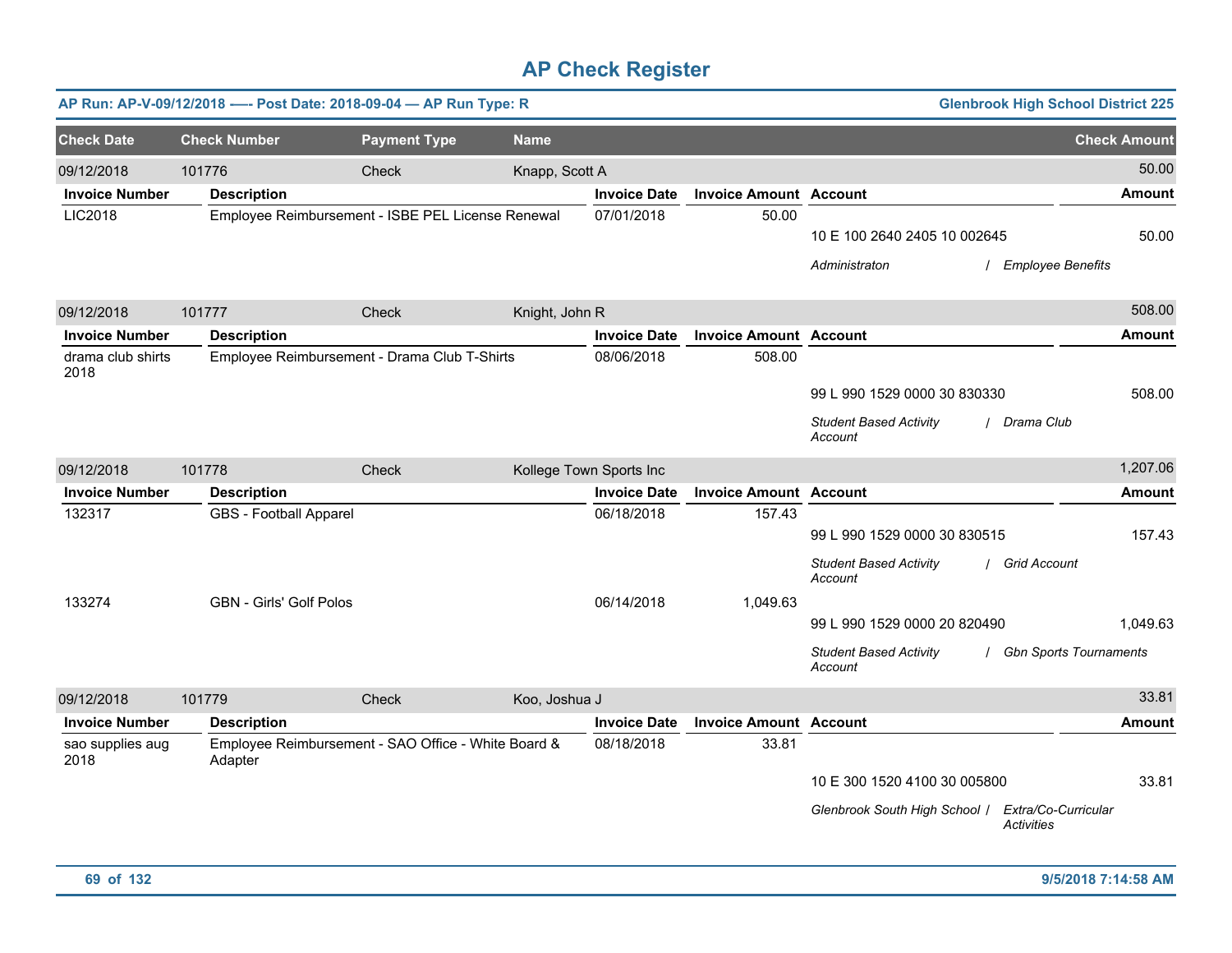|                       |                     | AP Run: AP-V-09/12/2018 ---- Post Date: 2018-09-04 - AP Run Type: R |                   |                         |                               | <b>Glenbrook High School District 225</b>                                      |                     |
|-----------------------|---------------------|---------------------------------------------------------------------|-------------------|-------------------------|-------------------------------|--------------------------------------------------------------------------------|---------------------|
| <b>Check Date</b>     | <b>Check Number</b> | <b>Payment Type</b>                                                 | <b>Name</b>       |                         |                               |                                                                                | <b>Check Amount</b> |
| 09/12/2018            | 101780              | Check                                                               | Korshukov, Igor N |                         |                               |                                                                                | 119.99              |
| <b>Invoice Number</b> | <b>Description</b>  |                                                                     |                   | <b>Invoice Date</b>     | <b>Invoice Amount Account</b> |                                                                                | Amount              |
| 08192018              |                     | Employee Reimbursement - Safety Work Shoes                          |                   | 08/19/2018              | 119.99                        | 20 E 300 2530 2310 10 009015<br>Glenbrook South High School / Safety Committee | 119.99              |
| 09/12/2018            | 101781              | Check                                                               | Kriha Law LLC     |                         |                               |                                                                                | 216.00              |
| <b>Invoice Number</b> | <b>Description</b>  |                                                                     |                   | <b>Invoice Date</b>     | <b>Invoice Amount Account</b> |                                                                                | <b>Amount</b>       |
| 0718-225              |                     | Legal Services - Special Education                                  |                   | 08/15/2018              | 216.00                        | 10 E 100 2330 3180 10 001300<br><b>Special Education</b><br>Administraton      | 216.00              |
| 09/12/2018            | 101782              | Check                                                               | Kubek, Ralph      |                         |                               |                                                                                | 76.00               |
| <b>Invoice Number</b> | <b>Description</b>  |                                                                     |                   | <b>Invoice Date</b>     | <b>Invoice Amount Account</b> |                                                                                | <b>Amount</b>       |
| 08152018              |                     | Glenbrook North - Athletic Official - Football 8/15/18              |                   | 08/15/2018              | 76.00                         | 10 E 200 1510 3105 20 005225<br>Glenbrook North High School / Football         | 76.00               |
| 09/12/2018            | 101783              | Check                                                               |                   | Lake Forest High School |                               |                                                                                | 200.00              |
| <b>Invoice Number</b> | <b>Description</b>  |                                                                     |                   | <b>Invoice Date</b>     | <b>Invoice Amount Account</b> |                                                                                | <b>Amount</b>       |
| 8/18/18               |                     | Glenbrook South - Entry Fee - Boys' Golf 8/18/18                    |                   | 08/18/2018              | 200.00                        | 10 E 300 1510 6500 30 005230<br>Glenbrook South High School / Boys Golf        | 200.00              |
| 09/12/2018            | 101784              | Check                                                               |                   | Lake Forest High School |                               |                                                                                | 170.00              |
| <b>Invoice Number</b> | <b>Description</b>  |                                                                     |                   | <b>Invoice Date</b>     | <b>Invoice Amount Account</b> |                                                                                | <b>Amount</b>       |
| 8/25/18               |                     | Glenbrook South - Entry Fee - Girls' Swimming 8/25/18               |                   | 08/25/2018              | 170.00                        | 10 E 300 1510 6500 30 005360<br>Glenbrook South High School / Girls Swimming   | 170.00              |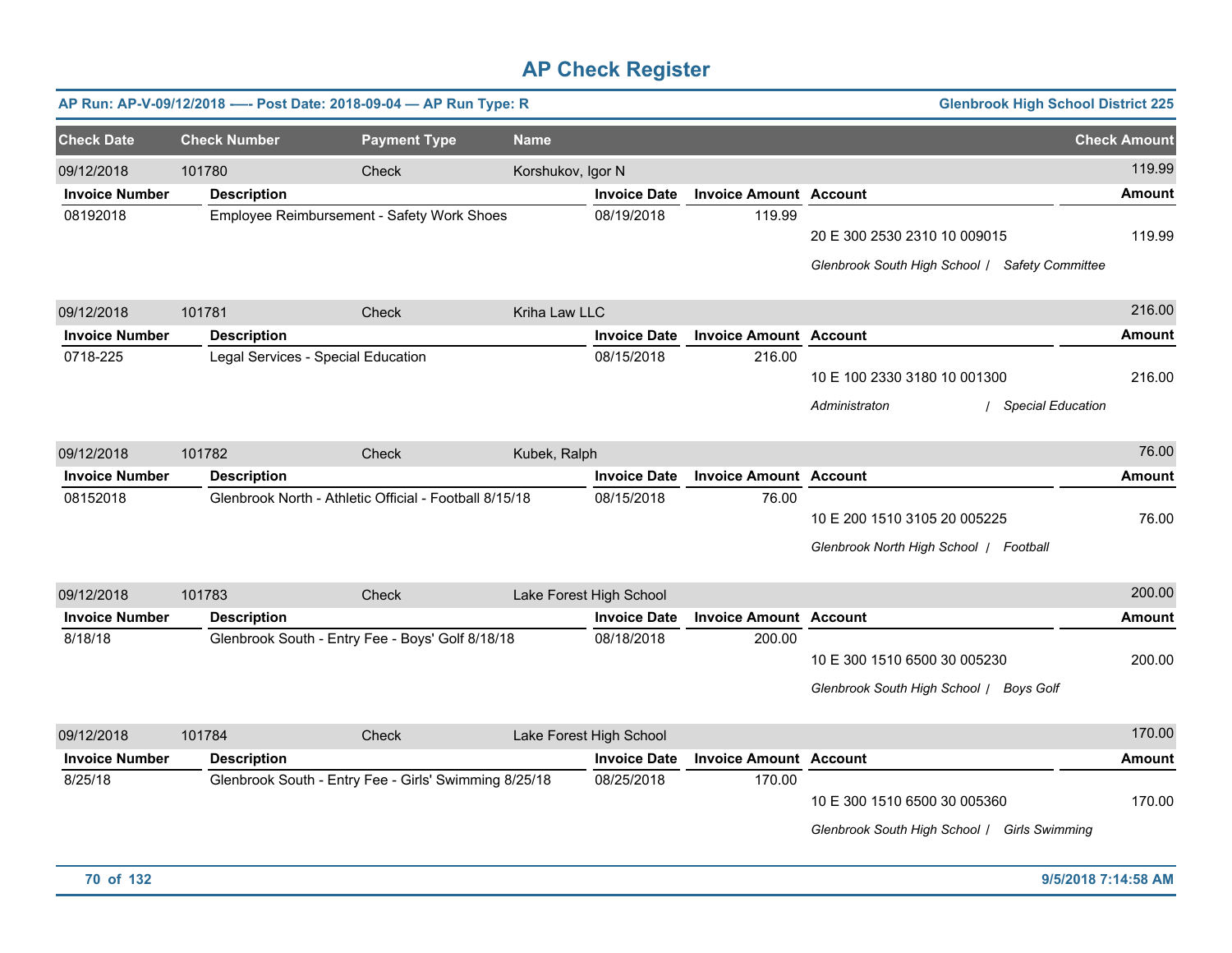|                       |                                    | AP Run: AP-V-09/12/2018 ---- Post Date: 2018-09-04 - AP Run Type: R |                |                     |                                                | <b>Glenbrook High School District 225</b>                                      |                     |
|-----------------------|------------------------------------|---------------------------------------------------------------------|----------------|---------------------|------------------------------------------------|--------------------------------------------------------------------------------|---------------------|
| <b>Check Date</b>     | <b>Check Number</b>                | <b>Payment Type</b>                                                 | <b>Name</b>    |                     |                                                |                                                                                | <b>Check Amount</b> |
| 09/12/2018            | 101785                             | Check                                                               | Lardner, Steve |                     |                                                |                                                                                | 104.00              |
| <b>Invoice Number</b> | <b>Description</b>                 |                                                                     |                | <b>Invoice Date</b> | <b>Invoice Amount Account</b>                  |                                                                                | <b>Amount</b>       |
| 08302018              |                                    | Glenbrook South - Athletic Official - Soccer 8/30/18                |                | 08/30/2018          | 104.00                                         | 10 E 300 1510 3105 30 005245<br>Glenbrook South High School / Boys Soccer      | 104.00              |
| 09/12/2018            | 101786                             | Check                                                               | Lawson, Paul   |                     |                                                |                                                                                | 89.00               |
| <b>Invoice Number</b> | <b>Description</b>                 |                                                                     |                | <b>Invoice Date</b> | <b>Invoice Amount Account</b>                  |                                                                                | <b>Amount</b>       |
| 08282018              |                                    | Glenbrook South - Athletic Official - Volleyball 8/28/18            |                | 08/28/2018          | 89.00                                          | 10 E 300 1510 3105 30 005395<br>Glenbrook South High School / Girls Volleyball | 89.00               |
| 09/12/2018            | 101787                             | Check                                                               | LD Trading Inc |                     |                                                |                                                                                | 110.40              |
| <b>Invoice Number</b> | <b>Description</b>                 |                                                                     |                | <b>Invoice Date</b> | <b>Invoice Amount Account</b>                  |                                                                                | <b>Amount</b>       |
| 346225                | <b>GBS</b> - Horticulture Supplies |                                                                     |                | 04/05/2018          | 66.70                                          | 10 E 300 1130 4200 30 001055<br>Glenbrook South High School / Science          | 66.70               |
| 346426                | <b>GBS</b> - Horticulture Supplies |                                                                     |                | 04/09/2018          | 43.70                                          | 10 E 300 1130 4200 30 001055<br>Glenbrook South High School / Science          | 43.70               |
| 09/12/2018            | 101788                             | Check                                                               |                |                     | LEAD Linking Efforts Against Drugs, Text a Tip |                                                                                | 6,984.28            |
| <b>Invoice Number</b> | <b>Description</b>                 |                                                                     |                | <b>Invoice Date</b> | <b>Invoice Amount Account</b>                  |                                                                                | <b>Amount</b>       |
| <b>INV-0064</b>       |                                    | GBA - Text-A-Tip Services Contract Renewal 2018/19                  |                | 08/24/2018          | 6,984.28                                       | 10 E 100 2310 3190 10 002310<br><b>Board of Education</b><br>Administraton     | 6,984.28            |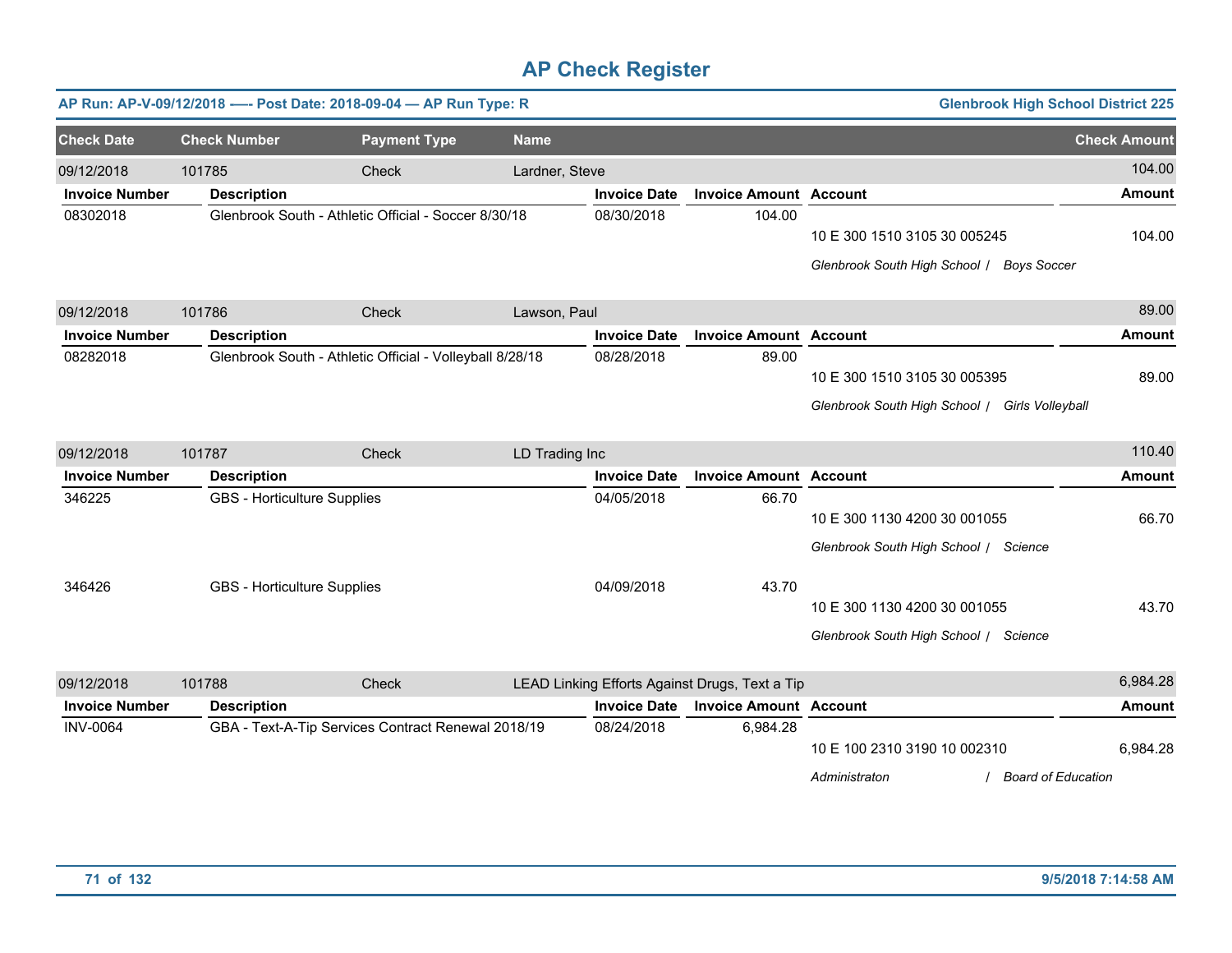|                       |                     | AP Run: AP-V-09/12/2018 ---- Post Date: 2018-09-04 - AP Run Type: R |                  |                          |                               |                                                                           | <b>Glenbrook High School District 225</b> |                     |
|-----------------------|---------------------|---------------------------------------------------------------------|------------------|--------------------------|-------------------------------|---------------------------------------------------------------------------|-------------------------------------------|---------------------|
| <b>Check Date</b>     | <b>Check Number</b> | <b>Payment Type</b>                                                 | <b>Name</b>      |                          |                               |                                                                           |                                           | <b>Check Amount</b> |
| 09/12/2018            | 101789              | Check                                                               | LeDuc, Michael J |                          |                               |                                                                           |                                           | 360.00              |
| <b>Invoice Number</b> | <b>Description</b>  |                                                                     |                  | <b>Invoice Date</b>      | <b>Invoice Amount Account</b> |                                                                           |                                           | <b>Amount</b>       |
| TuitionSummer18       |                     | Employee Reimbursement - Tuition Summer 2018                        |                  | 07/23/2018               | 360.00                        | 10 E 100 2210 2300 10 002210<br>Administraton                             | <b>Improvement Of Instruction</b>         | 360.00              |
| 09/12/2018            | 101790              | Check                                                               | Lee, Sarah H     |                          |                               |                                                                           |                                           | 50.00               |
| <b>Invoice Number</b> | <b>Description</b>  |                                                                     |                  | <b>Invoice Date</b>      | <b>Invoice Amount Account</b> |                                                                           |                                           | <b>Amount</b>       |
| LIC2018               |                     | Employee Reimbursement - ISBE PEL License Renewal                   |                  | 07/01/2018               | 50.00                         | 10 E 100 2640 2405 10 002645<br>Administraton                             | <b>Employee Benefits</b>                  | 50.00               |
| 09/12/2018            | 101791              | <b>Check</b>                                                        | Letuchy, Igor    |                          |                               |                                                                           |                                           | 112.00              |
| <b>Invoice Number</b> | <b>Description</b>  |                                                                     |                  | <b>Invoice Date</b>      | <b>Invoice Amount Account</b> |                                                                           |                                           | <b>Amount</b>       |
| 08212018              |                     | Glenbrook South - Athletic Official - Soccer 8/21/18                |                  | 08/21/2018               | 59.00                         | 10 E 300 1510 3105 30 005245<br>Glenbrook South High School / Boys Soccer |                                           | 59.00               |
| 08232018              |                     | Glenbrook North - Athletic Official - Soccer 8/23/18                |                  | 08/23/2018               | 53.00                         | 10 E 200 1510 3105 20 005245<br>Glenbrook North High School / Boys Soccer |                                           | 53.00               |
| 09/12/2018            | 101792              | Check                                                               |                  | Libertyville High School |                               |                                                                           |                                           | 207.00              |
| <b>Invoice Number</b> | <b>Description</b>  |                                                                     |                  | <b>Invoice Date</b>      | <b>Invoice Amount Account</b> |                                                                           |                                           | <b>Amount</b>       |
| GGO                   |                     | Glenbrook North - Entry Fees - Girls' Golf 8/16/18                  |                  | 08/16/2018               | 207.00                        | 10 E 200 1510 6500 20 005330<br>Glenbrook North High School / Girls Golf  |                                           | 207.00              |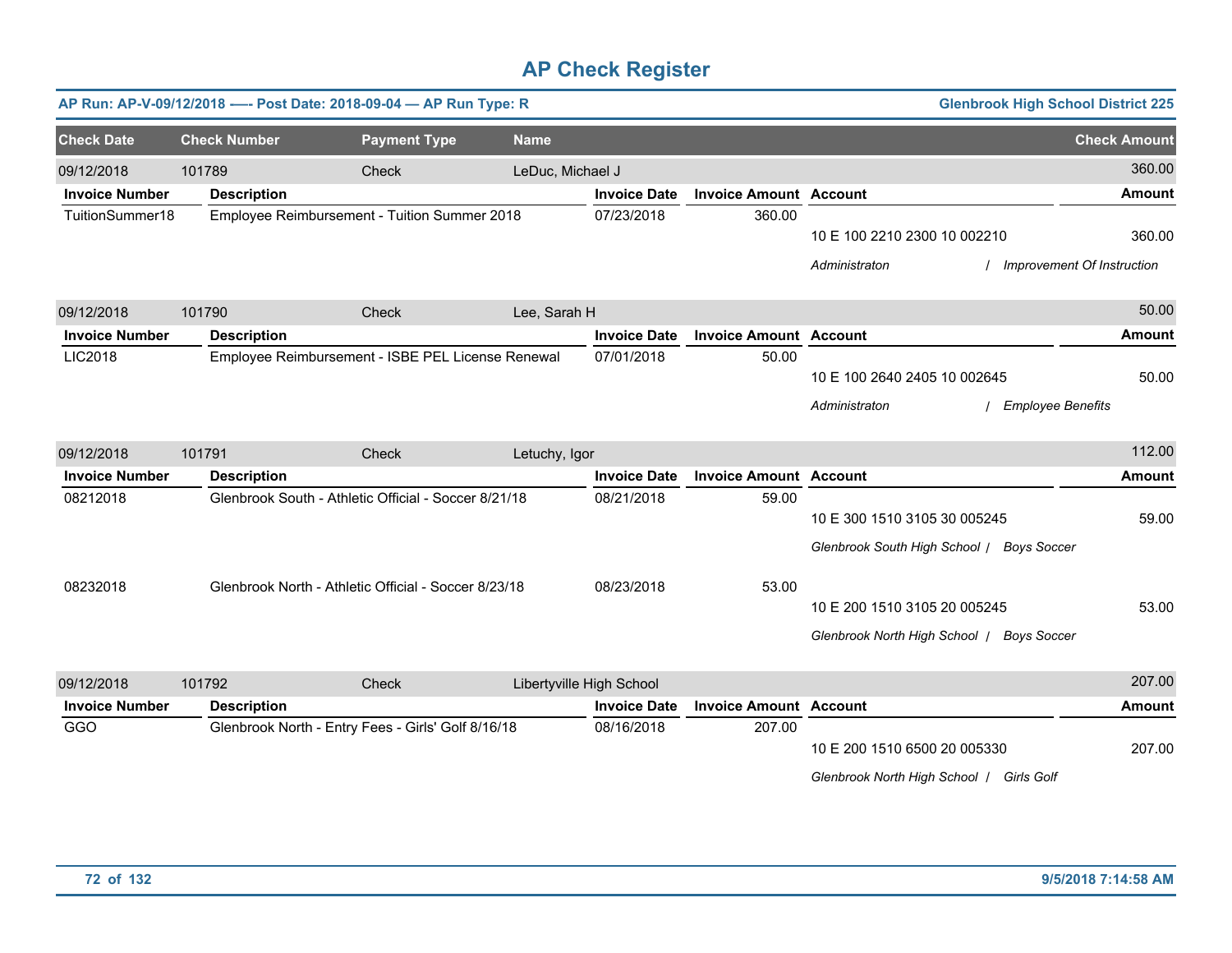|                       |                           | AP Run: AP-V-09/12/2018 ---- Post Date: 2018-09-04 - AP Run Type: R |                             |                     |                               | <b>Glenbrook High School District 225</b>               |                     |
|-----------------------|---------------------------|---------------------------------------------------------------------|-----------------------------|---------------------|-------------------------------|---------------------------------------------------------|---------------------|
| <b>Check Date</b>     | <b>Check Number</b>       | <b>Payment Type</b>                                                 | <b>Name</b>                 |                     |                               |                                                         | <b>Check Amount</b> |
| 09/12/2018            | 101793                    | Check                                                               | Lifton, James               |                     |                               |                                                         | 104.00              |
| <b>Invoice Number</b> | <b>Description</b>        |                                                                     |                             | <b>Invoice Date</b> | <b>Invoice Amount Account</b> |                                                         | <b>Amount</b>       |
| 08302018              |                           | Glenbrook South - Athletic Official - Soccer 8/30/18                |                             | 08/30/2018          | 104.00                        |                                                         |                     |
|                       |                           |                                                                     |                             |                     |                               | 10 E 300 1510 3105 30 005245                            | 104.00              |
|                       |                           |                                                                     |                             |                     |                               | Glenbrook South High School / Boys Soccer               |                     |
| 09/12/2018            | 101794                    | Check                                                               | <b>LinkedIn Corporation</b> |                     |                               |                                                         | 8,000.00            |
| <b>Invoice Number</b> | <b>Description</b>        |                                                                     |                             | <b>Invoice Date</b> | <b>Invoice Amount Account</b> |                                                         | <b>Amount</b>       |
| 10110544035           | 8/23/19                   | Technology Services - Lynda.com Renewal 8/24/18 -                   |                             | 08/24/2018          | 8,000.00                      |                                                         |                     |
|                       |                           |                                                                     |                             |                     |                               | 10 E 100 2660 3160 10 002660                            | 8,000.00            |
|                       |                           |                                                                     |                             |                     |                               | Administraton<br><b>Technology Services</b>             |                     |
| 09/12/2018            | 101795                    | Check                                                               | Livatino, Tom               |                     |                               |                                                         | 275.00              |
| <b>Invoice Number</b> | <b>Description</b>        |                                                                     |                             | <b>Invoice Date</b> | <b>Invoice Amount Account</b> |                                                         | <b>Amount</b>       |
| 06/16/2018            |                           | GBS - Sophomore Boys Basketball Shootout 6/16/18                    |                             | 06/16/2018          | 275.00                        |                                                         |                     |
|                       |                           |                                                                     |                             |                     |                               | 10 E 300 1510 6500 10 005400                            | 275.00              |
|                       |                           |                                                                     |                             |                     |                               | Glenbrook South High School   Summer Athletic Camp      |                     |
| 09/12/2018            | 101796                    | Check                                                               | Local Shirt Company         |                     |                               |                                                         | 2,025.20            |
| <b>Invoice Number</b> | <b>Description</b>        |                                                                     |                             | <b>Invoice Date</b> | <b>Invoice Amount Account</b> |                                                         | <b>Amount</b>       |
| 1000100               | GBS - Boys' Soccer Shirts |                                                                     |                             | 08/15/2018          | 2,025.20                      |                                                         |                     |
|                       |                           |                                                                     |                             |                     |                               | 99 L 990 1529 0000 30 830900                            | 2,025.20            |
|                       |                           |                                                                     |                             |                     |                               | <b>Student Based Activity</b><br>Soccer-boys<br>Account |                     |
|                       |                           |                                                                     |                             |                     |                               |                                                         |                     |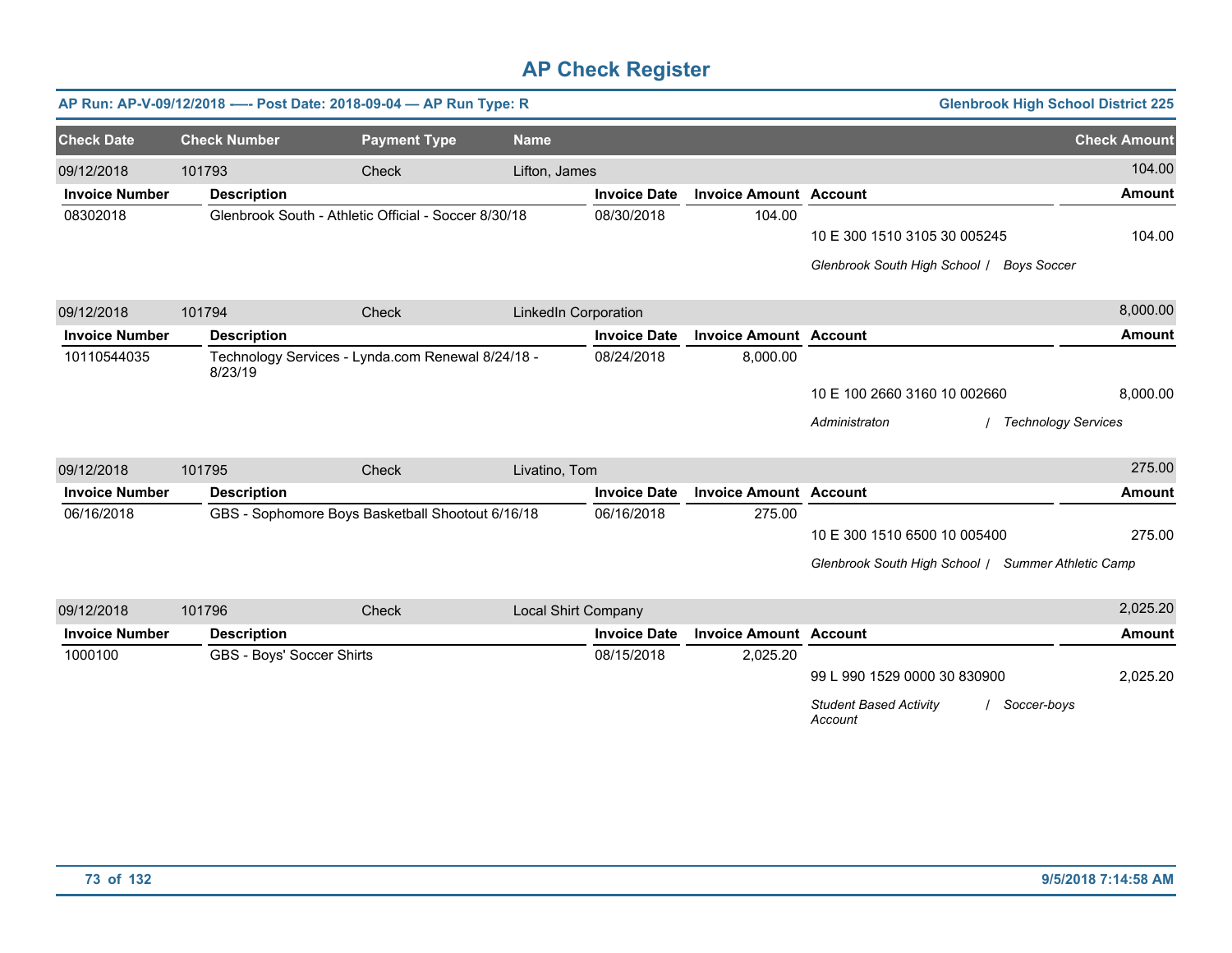|                       |                     | AP Run: AP-V-09/12/2018 ---- Post Date: 2018-09-04 - AP Run Type: R |                    |                     |                               | <b>Glenbrook High School District 225</b>                                           |                     |
|-----------------------|---------------------|---------------------------------------------------------------------|--------------------|---------------------|-------------------------------|-------------------------------------------------------------------------------------|---------------------|
| <b>Check Date</b>     | <b>Check Number</b> | <b>Payment Type</b>                                                 | <b>Name</b>        |                     |                               |                                                                                     | <b>Check Amount</b> |
| 09/12/2018            | 101797              | Check                                                               | Loughnane, Timothy |                     |                               |                                                                                     | 76.00               |
| <b>Invoice Number</b> | <b>Description</b>  |                                                                     |                    | <b>Invoice Date</b> | <b>Invoice Amount Account</b> |                                                                                     | <b>Amount</b>       |
| 08152018              |                     | Glenbrook North - Athletic Official - Football 8/15/18              |                    | 08/15/2018          | 76.00                         | 10 E 200 1510 3105 20 005225<br>Glenbrook North High School   Football              | 76.00               |
| 09/12/2018            | 101798              | Check                                                               | Loyola Academy     |                     |                               |                                                                                     | 200.00              |
| <b>Invoice Number</b> | <b>Description</b>  |                                                                     |                    | <b>Invoice Date</b> | <b>Invoice Amount Account</b> |                                                                                     | <b>Amount</b>       |
| 8/18/18               |                     | Glenbrook South - Entry Fee - Girls' Field Hockey 8/18/18           |                    | 08/18/2018          | 200.00                        | 10 E 300 1510 6500 30 005323<br>Glenbrook South High School / Field Hockey          | 200.00              |
| 09/12/2018            | 101799              | Check                                                               | Lund, Mike         |                     |                               |                                                                                     | 76.00               |
| <b>Invoice Number</b> | <b>Description</b>  |                                                                     |                    | <b>Invoice Date</b> | <b>Invoice Amount</b>         | <b>Account</b>                                                                      | Amount              |
| 08172018              |                     | Glenbrook South - Athletic Official - Football 8/17/18              |                    | 08/17/2018          | 76.00                         | 10 E 300 1510 3105 30 005225<br>Glenbrook South High School / Football              | 76.00               |
| 09/12/2018            | 101800              | Check                                                               | Maisel, Brian C    |                     |                               |                                                                                     | 59.00               |
| <b>Invoice Number</b> | <b>Description</b>  |                                                                     |                    | <b>Invoice Date</b> | <b>Invoice Amount Account</b> |                                                                                     | Amount              |
| 08242018              |                     | Glenbrook North - Athletic Official - Soccer 8/24/18                |                    | 08/24/2018          | 59.00                         | 10 E 200 1510 3105 20 005245<br>Glenbrook North High School /<br><b>Boys Soccer</b> | 59.00               |
| 09/12/2018            | 101801              | Check                                                               | Malinkovich, Igor  |                     |                               |                                                                                     | 930.00              |
| <b>Invoice Number</b> | <b>Description</b>  |                                                                     |                    | <b>Invoice Date</b> | <b>Invoice Amount Account</b> |                                                                                     | <b>Amount</b>       |
| 08282018              |                     | Parent Refund - Bus Pass 2018/19                                    |                    | 08/28/2018          | 930.00                        | 40 R 100 1411 0000 00 002550<br>Transportation<br>Administraton                     | 930.00              |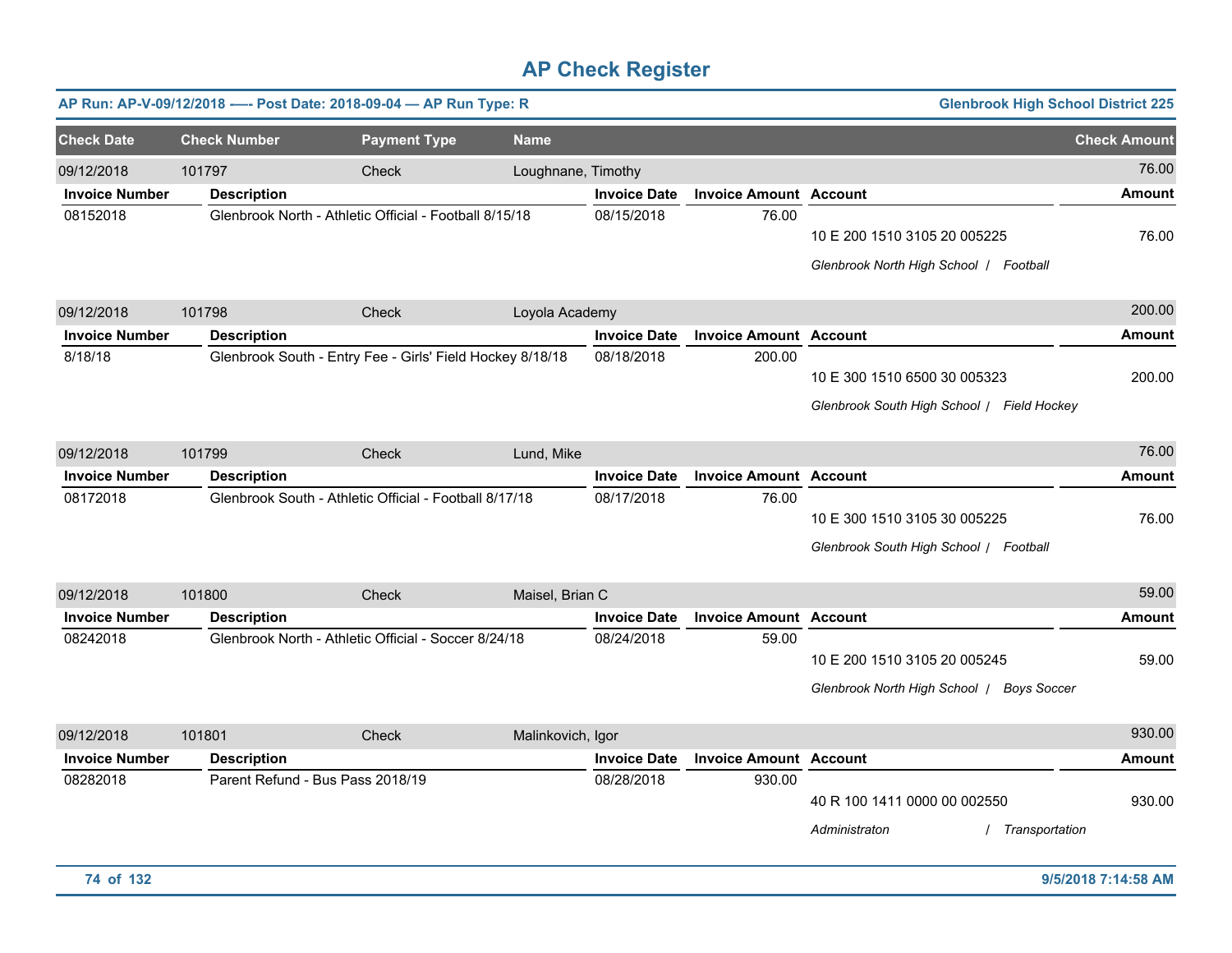|                       |                     | AP Run: AP-V-09/12/2018 ---- Post Date: 2018-09-04 - AP Run Type: R |                             |                            |                               | <b>Glenbrook High School District 225</b>             |                     |
|-----------------------|---------------------|---------------------------------------------------------------------|-----------------------------|----------------------------|-------------------------------|-------------------------------------------------------|---------------------|
| <b>Check Date</b>     | <b>Check Number</b> | <b>Payment Type</b>                                                 | <b>Name</b>                 |                            |                               |                                                       | <b>Check Amount</b> |
| 09/12/2018            | 101802              | <b>Check</b>                                                        | Malitz, Larry or Jamie      |                            |                               |                                                       | 50.00               |
| <b>Invoice Number</b> | <b>Description</b>  |                                                                     |                             | <b>Invoice Date</b>        | <b>Invoice Amount Account</b> |                                                       | <b>Amount</b>       |
| 08302018              | <b>BASE</b>         | Parent Refund - Duplicate Purchase - GBN Booster Club               |                             | 08/30/2018                 | 50.00                         |                                                       |                     |
|                       |                     |                                                                     |                             |                            |                               | 99 L 990 1529 0000 20 820130                          | 50.00               |
|                       |                     |                                                                     |                             |                            |                               | <b>Student Based Activity</b><br>Bookstore<br>Account |                     |
| 09/12/2018            | 101803              | Check                                                               | Mandarino, Despina          |                            |                               |                                                       | 47.50               |
| <b>Invoice Number</b> | <b>Description</b>  |                                                                     |                             | <b>Invoice Date</b>        | <b>Invoice Amount Account</b> |                                                       | <b>Amount</b>       |
| 08142018              |                     | Employee Reimbursement - Science Composition Books                  |                             | 08/14/2018                 | 47.50                         |                                                       |                     |
|                       |                     |                                                                     |                             |                            |                               | 10 E 300 1130 4200 30 001055                          | 47.50               |
|                       |                     |                                                                     |                             |                            |                               | Glenbrook South High School / Science                 |                     |
| 09/12/2018            | 101804              | Check                                                               |                             | Manning, Joseph or Deborah |                               |                                                       | 350.00              |
| <b>Invoice Number</b> | <b>Description</b>  |                                                                     |                             | <b>Invoice Date</b>        | <b>Invoice Amount Account</b> |                                                       | <b>Amount</b>       |
| 08282018              |                     | Parent Refund - Course Withdrawal - Driver's Ed                     |                             | 08/28/2018                 | 350.00                        |                                                       |                     |
|                       |                     |                                                                     |                             |                            |                               | 10 R 300 1970 0000 00 000000                          | 350.00              |
|                       |                     |                                                                     |                             |                            |                               | Glenbrook South High School / Undefined               |                     |
| 09/12/2018            | 101805              | Check                                                               | <b>Marlin Business Bank</b> |                            |                               |                                                       | 260.00              |
| <b>Invoice Number</b> | <b>Description</b>  |                                                                     |                             | <b>Invoice Date</b>        | <b>Invoice Amount Account</b> |                                                       | <b>Amount</b>       |
| 16234763              |                     | GBN - Baler Lease - August 2018                                     |                             | 08/24/2018                 | 260.00                        |                                                       |                     |
|                       |                     |                                                                     |                             |                            |                               | 10 E 100 2560 3250 10 002560                          | 260.00              |
|                       |                     |                                                                     |                             |                            |                               | / Food Service<br>Administraton                       |                     |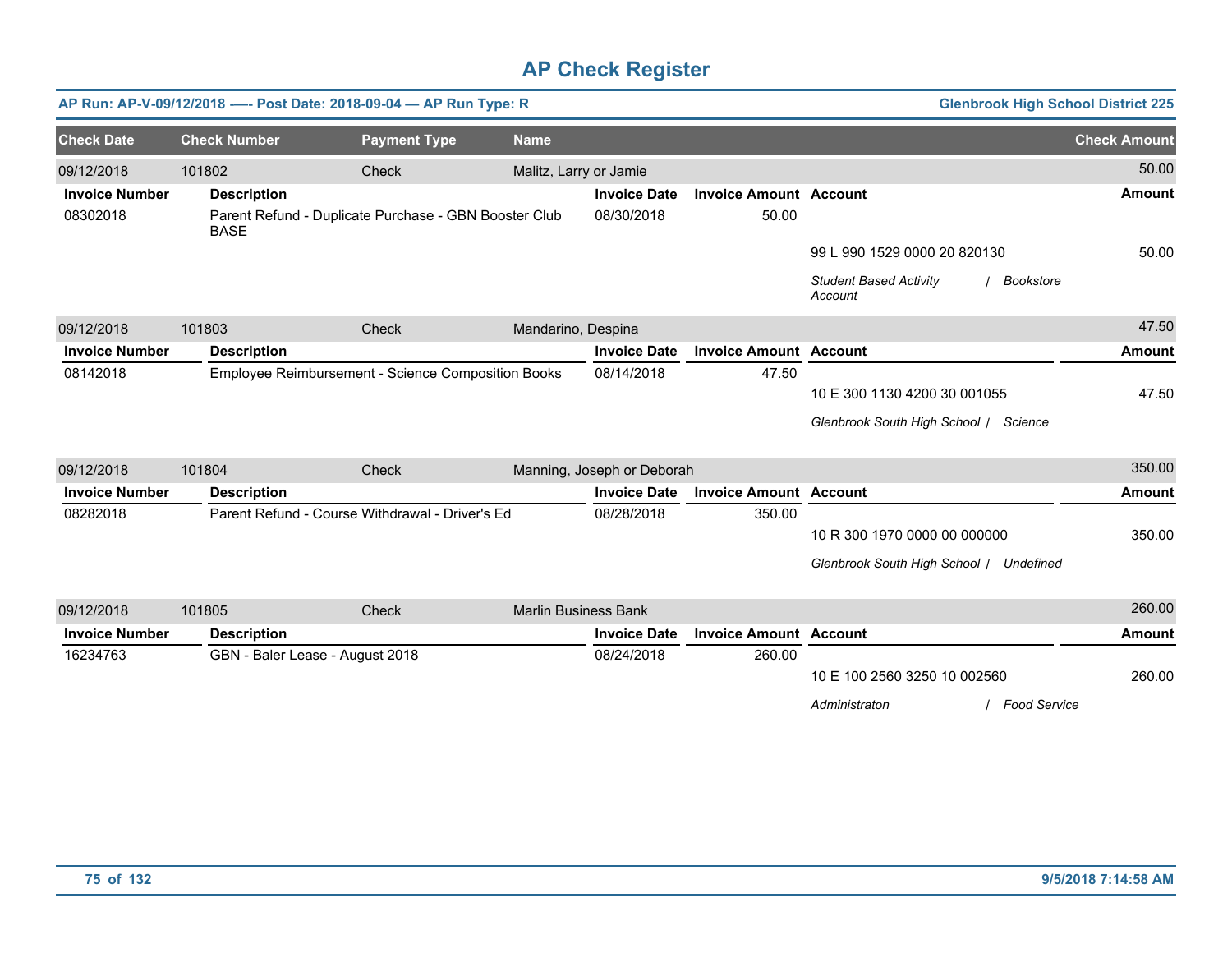|                       |                     | AP Run: AP-V-09/12/2018 ---- Post Date: 2018-09-04 - AP Run Type: R                                        |                     |                     |                      |                               |                                                       | <b>Glenbrook High School District 225</b> |
|-----------------------|---------------------|------------------------------------------------------------------------------------------------------------|---------------------|---------------------|----------------------|-------------------------------|-------------------------------------------------------|-------------------------------------------|
| <b>Check Date</b>     | <b>Check Number</b> |                                                                                                            | <b>Payment Type</b> | <b>Name</b>         |                      |                               |                                                       | <b>Check Amount</b>                       |
| 09/12/2018            | 101806              | Check                                                                                                      |                     | McDonald, Kelli A   |                      |                               |                                                       | 100.00                                    |
| <b>Invoice Number</b> | <b>Description</b>  |                                                                                                            |                     |                     | <b>Invoice Date</b>  | <b>Invoice Amount Account</b> |                                                       | <b>Amount</b>                             |
| 06152018              |                     | Employee Reimbursement - Baggage Fees for Certified<br>Culinary Essentials Educator Program 6/10 - 6/15/18 |                     |                     | 06/15/2018           | 100.00                        |                                                       |                                           |
|                       |                     |                                                                                                            |                     |                     |                      |                               | 10 E 300 1400 3320 30 001425                          | 100.00                                    |
|                       |                     |                                                                                                            |                     |                     |                      |                               | Glenbrook South High School / Family/Consumer Science |                                           |
| 09/12/2018            | 101807              | Check                                                                                                      |                     |                     | McDonaugh, Maureen C |                               |                                                       | 512.80                                    |
| <b>Invoice Number</b> | <b>Description</b>  |                                                                                                            |                     |                     | <b>Invoice Date</b>  | <b>Invoice Amount Account</b> |                                                       | <b>Amount</b>                             |
| GBN 082818            |                     | Employee Reimbursement - Peer Group Bagels & Pizza                                                         |                     |                     | 08/15/2018           | 512.80                        |                                                       |                                           |
|                       |                     |                                                                                                            |                     |                     |                      |                               | 10 E 100 2121 4900 10 002126                          | 512.80                                    |
|                       |                     |                                                                                                            |                     |                     |                      |                               | Administraton<br><b>Peer Group</b>                    |                                           |
| 09/12/2018            | 101808              | Check                                                                                                      |                     | McHugh, Peter       |                      |                               |                                                       | 104.00                                    |
| <b>Invoice Number</b> | <b>Description</b>  |                                                                                                            |                     |                     | <b>Invoice Date</b>  | <b>Invoice Amount Account</b> |                                                       | <b>Amount</b>                             |
| 08282018              |                     | Glenbrook South - Athletic Official - Soccer 8/28/18                                                       |                     |                     | 08/28/2018           | 104.00                        |                                                       |                                           |
|                       |                     |                                                                                                            |                     |                     |                      |                               | 10 E 300 1510 3105 30 005245                          | 104.00                                    |
|                       |                     |                                                                                                            |                     |                     |                      |                               | Glenbrook South High School / Boys Soccer             |                                           |
| 09/12/2018            | 101809              | Check                                                                                                      |                     | Medco Supply Co Inc |                      |                               |                                                       | 5.30                                      |
| <b>Invoice Number</b> | <b>Description</b>  |                                                                                                            |                     |                     | <b>Invoice Date</b>  | <b>Invoice Amount Account</b> |                                                       | <b>Amount</b>                             |
| IN90523925            |                     | <b>GBN</b> - Bandage Scissors                                                                              |                     |                     | 08/08/2018           | 5.30                          |                                                       |                                           |
|                       |                     |                                                                                                            |                     |                     |                      |                               | 10 E 200 1510 4100 20 005110                          | 5.30                                      |
|                       |                     |                                                                                                            |                     |                     |                      |                               | Glenbrook North High School /                         | <b>Training Room</b>                      |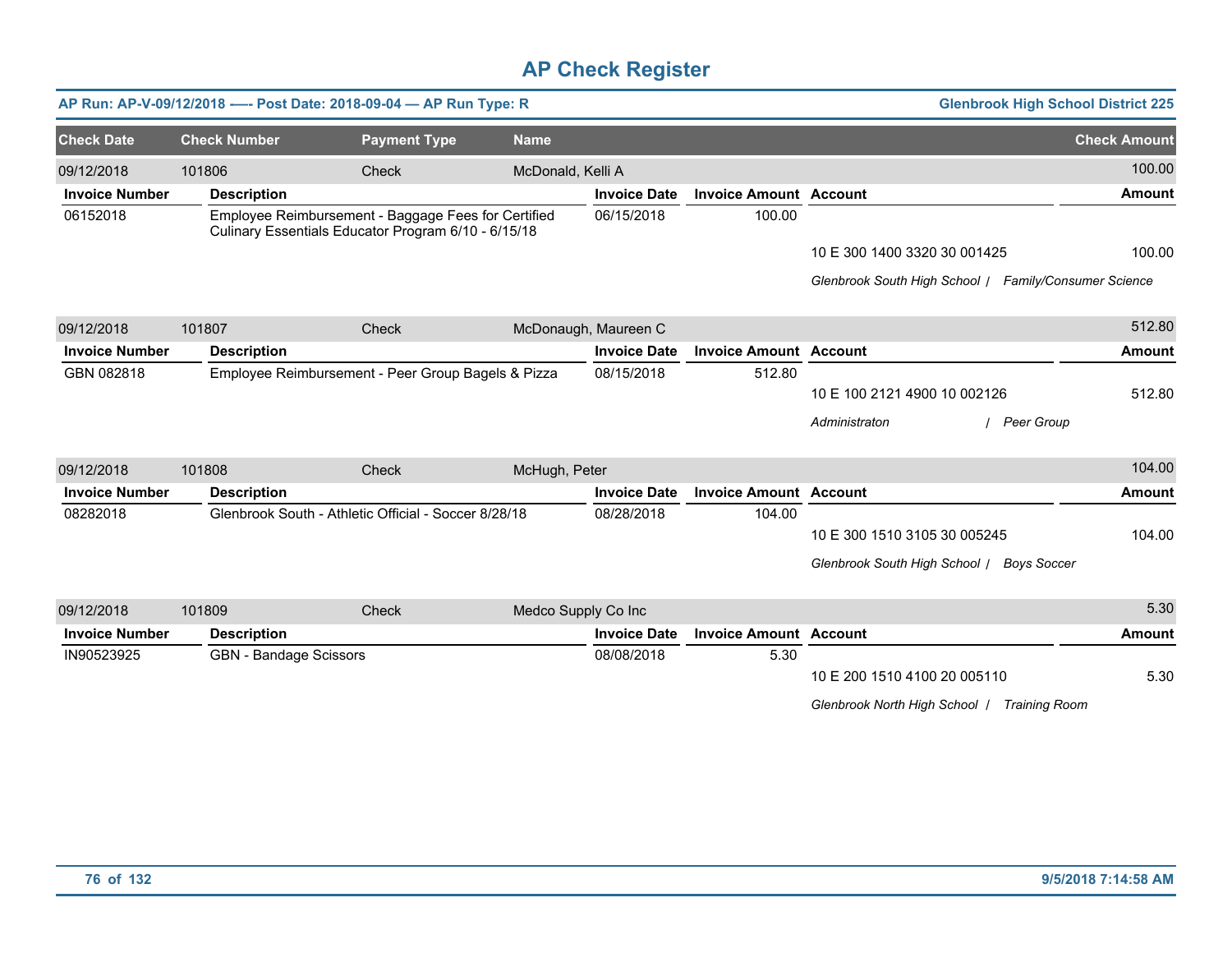|                       |                     | AP Run: AP-V-09/12/2018 ---- Post Date: 2018-09-04 - AP Run Type: R |               |                                 |                               | <b>Glenbrook High School District 225</b>   |                     |
|-----------------------|---------------------|---------------------------------------------------------------------|---------------|---------------------------------|-------------------------------|---------------------------------------------|---------------------|
| <b>Check Date</b>     | <b>Check Number</b> | <b>Payment Type</b>                                                 | <b>Name</b>   |                                 |                               |                                             | <b>Check Amount</b> |
| 09/12/2018            | 101810              | <b>Check</b>                                                        | Mensch, David |                                 |                               |                                             | 58.00               |
| <b>Invoice Number</b> | <b>Description</b>  |                                                                     |               | <b>Invoice Date</b>             | <b>Invoice Amount Account</b> |                                             | <b>Amount</b>       |
| 08252018              |                     | Glenbrook North - Athletic Official - Football 8/25/18              |               | 08/25/2018                      | 58.00                         |                                             |                     |
|                       |                     |                                                                     |               |                                 |                               | 10 E 200 1510 3105 20 005225                | 58.00               |
|                       |                     |                                                                     |               |                                 |                               | Glenbrook North High School / Football      |                     |
| 09/12/2018            | 101811              | <b>Check</b>                                                        |               | MidAmerican Energy Services LLC |                               |                                             | 68.39               |
| <b>Invoice Number</b> | <b>Description</b>  |                                                                     |               | <b>Invoice Date</b>             | <b>Invoice Amount Account</b> |                                             | Amount              |
| 8718398               |                     | GBA Electricity 7/13/18 - 8/13/18                                   |               | 08/15/2018                      | 68.39                         |                                             |                     |
|                       |                     |                                                                     |               |                                 |                               | 10 E 100 2540 4660 10 009005                | 68.39               |
|                       |                     |                                                                     |               |                                 |                               | <b>Utilities</b><br>Administraton           |                     |
| 09/12/2018            | 101812              | Check                                                               |               | Midwest Time Recorder Inc       |                               |                                             | 214.00              |
| <b>Invoice Number</b> | <b>Description</b>  |                                                                     |               | <b>Invoice Date</b>             | <b>Invoice Amount Account</b> |                                             | <b>Amount</b>       |
| 162835                |                     | GBS - Timestamp Service Call                                        |               | 08/13/2018                      | 214.00                        |                                             |                     |
|                       |                     |                                                                     |               |                                 |                               | 10 E 300 2111 3230 30 002110                | 214.00              |
|                       |                     |                                                                     |               |                                 |                               | Glenbrook South High School   Dean's Office |                     |
| 09/12/2018            | 101813              | Check                                                               | miniPCR       |                                 |                               |                                             | 107.00              |
| <b>Invoice Number</b> | <b>Description</b>  |                                                                     |               | <b>Invoice Date</b>             | <b>Invoice Amount Account</b> |                                             | <b>Amount</b>       |
| 201802-3282           |                     | GBS Science - Crime Lab - Missy Baker MIssing                       |               | 08/08/2018                      | 107.00                        |                                             |                     |

10 E 300 1130 4200 30 001055 107.00

*Glenbrook South High School* / *Science*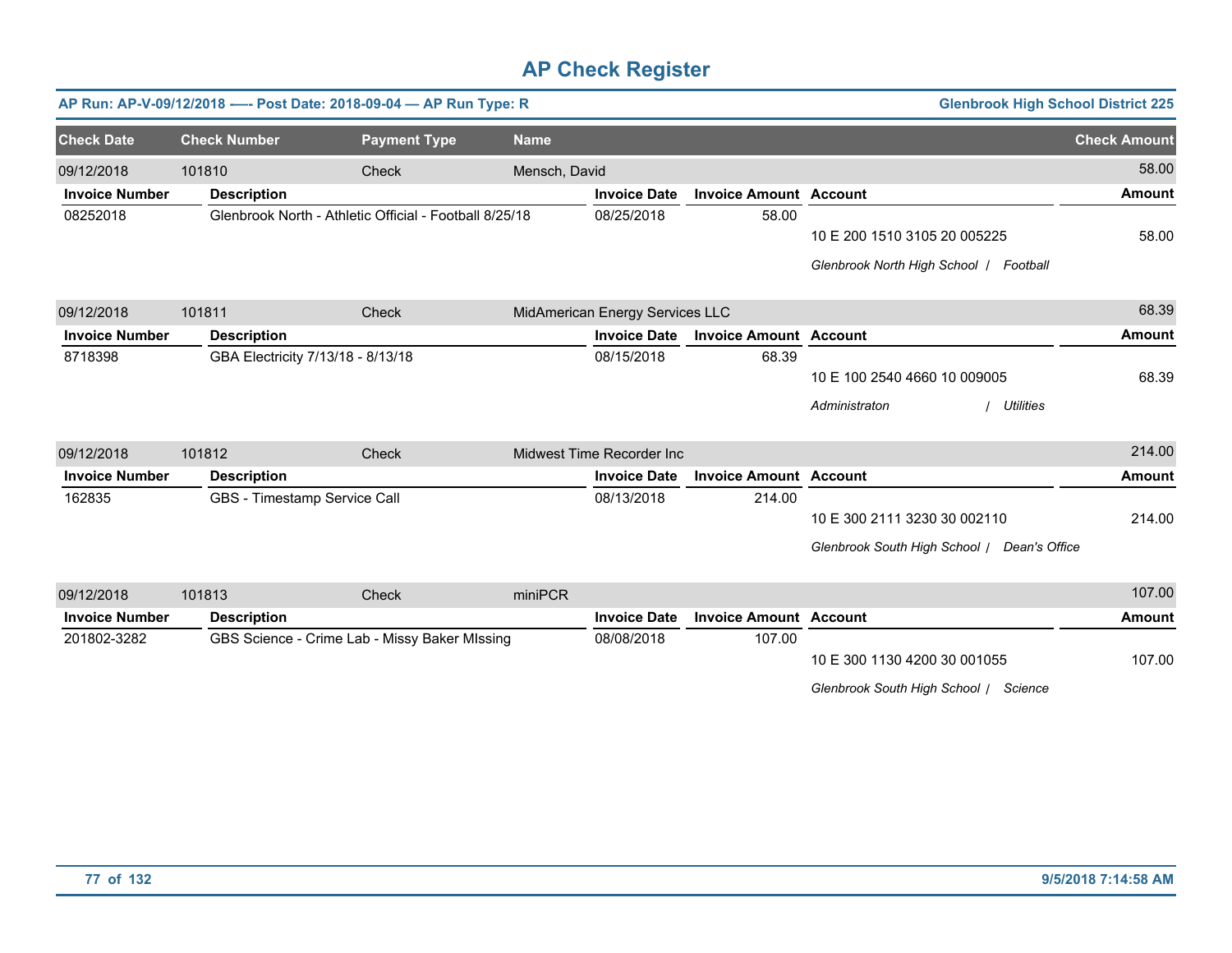|                       | AP Run: AP-V-09/12/2018 ---- Post Date: 2018-09-04 - AP Run Type: R |                                                                                           |                     |                     |                               |                                                       | <b>Glenbrook High School District 225</b> |
|-----------------------|---------------------------------------------------------------------|-------------------------------------------------------------------------------------------|---------------------|---------------------|-------------------------------|-------------------------------------------------------|-------------------------------------------|
| <b>Check Date</b>     | <b>Check Number</b>                                                 | <b>Payment Type</b>                                                                       | <b>Name</b>         |                     |                               |                                                       | <b>Check Amount</b>                       |
| 09/12/2018            | 101814                                                              | Check                                                                                     | Mitchem, Kathleen J |                     |                               |                                                       | 137.47                                    |
| <b>Invoice Number</b> | <b>Description</b>                                                  |                                                                                           |                     | <b>Invoice Date</b> | <b>Invoice Amount Account</b> |                                                       | <b>Amount</b>                             |
| 08272018              |                                                                     | Employee Reimbursement - General Kitchen Supplies -<br>Margarine, Butter, & Storage Boxes |                     | 08/27/2018          | 45.34                         |                                                       |                                           |
|                       |                                                                     |                                                                                           |                     |                     |                               | 10 E 200 1400 4100 20 001425                          | 45.34                                     |
|                       |                                                                     |                                                                                           |                     |                     |                               | Glenbrook North High School   Family/Consumer Science |                                           |
| 08282018              |                                                                     | Employee Reimbursement - Classroom Food Supplies                                          |                     | 08/28/2018          | 65.53                         |                                                       |                                           |
|                       |                                                                     |                                                                                           |                     |                     |                               | 10 E 200 1400 4100 20 001425                          | 65.53                                     |
|                       |                                                                     |                                                                                           |                     |                     |                               | Glenbrook North High School   Family/Consumer Science |                                           |
| 08292018              | <b>Classroom Supplies</b>                                           | Employee Reimbursement - Trims, Stickers & General                                        |                     | 08/29/2018          | 26.60                         |                                                       |                                           |
|                       |                                                                     |                                                                                           |                     |                     |                               | 10 E 200 1400 4100 20 001425                          | 26.60                                     |
|                       |                                                                     |                                                                                           |                     |                     |                               | Glenbrook North High School   Family/Consumer Science |                                           |
| 09/12/2018            | 101815                                                              | Check                                                                                     | Modaff, Jack        |                     |                               |                                                       | 58.00                                     |
| <b>Invoice Number</b> | <b>Description</b>                                                  |                                                                                           |                     | <b>Invoice Date</b> | <b>Invoice Amount Account</b> |                                                       | <b>Amount</b>                             |
| 08182018              |                                                                     | Glenbrook North - Athletic Official - Football 8/18/18                                    |                     | 08/18/2018          | 58.00                         |                                                       |                                           |
|                       |                                                                     |                                                                                           |                     |                     |                               | 10 E 200 1510 3105 20 005225                          | 58.00                                     |
|                       |                                                                     |                                                                                           |                     |                     |                               | Glenbrook North High School / Football                |                                           |
| 09/12/2018            | 101816                                                              | <b>Check</b>                                                                              | Moloney, Brian J    |                     |                               |                                                       | 104.00                                    |
| <b>Invoice Number</b> | <b>Description</b>                                                  |                                                                                           |                     | <b>Invoice Date</b> | <b>Invoice Amount Account</b> |                                                       | <b>Amount</b>                             |
| 08292018              |                                                                     | Glenbrook South - Athletic Official - Soccer 8/29/18                                      |                     | 08/29/2018          | 104.00                        |                                                       |                                           |

*Glenbrook South High School* / *Boys Soccer*

10 E 300 1510 3105 30 005245

104.00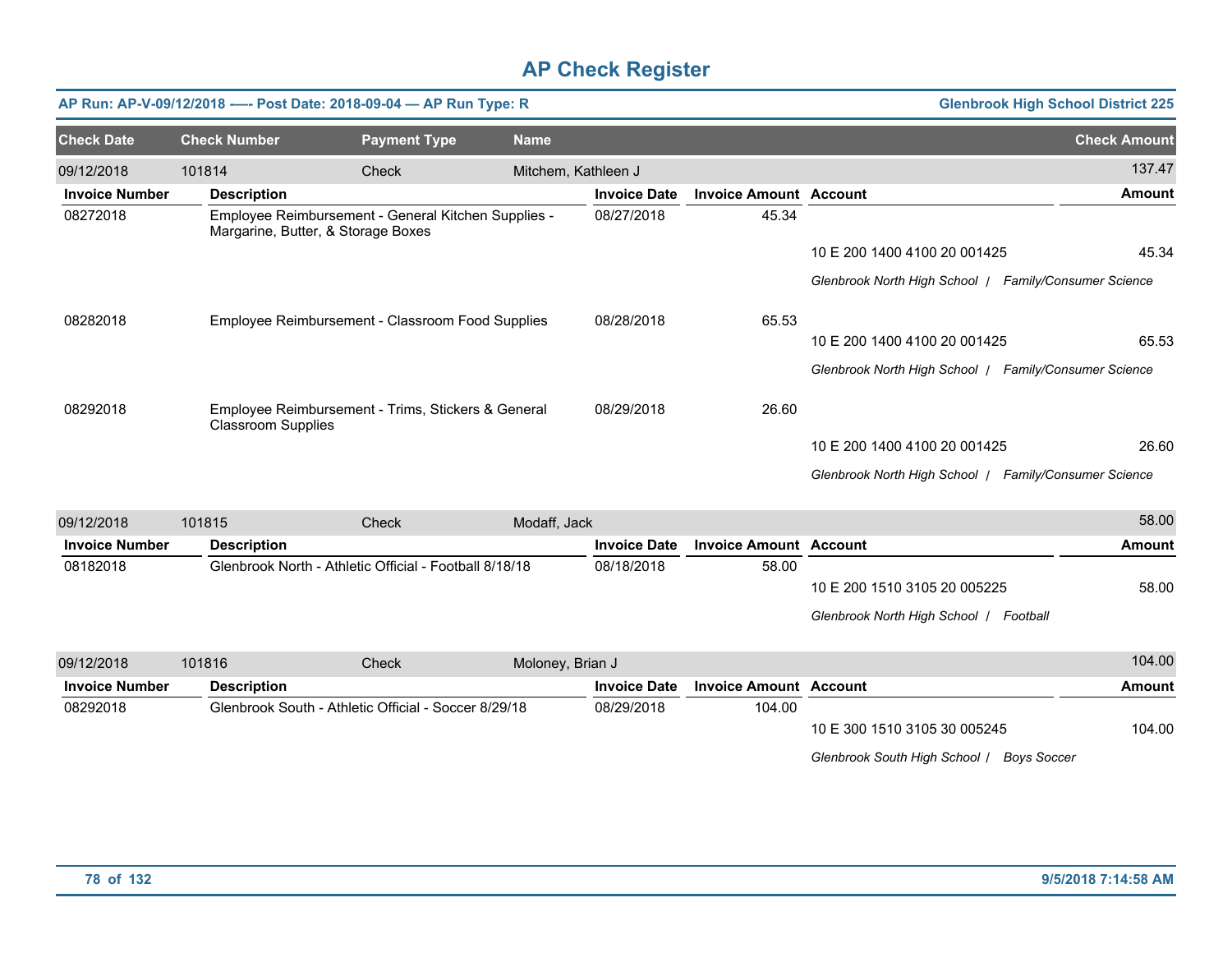|                       |                     | AP Run: AP-V-09/12/2018 ---- Post Date: 2018-09-04 - AP Run Type: R |                 |                                |                               |                                          | <b>Glenbrook High School District 225</b> |
|-----------------------|---------------------|---------------------------------------------------------------------|-----------------|--------------------------------|-------------------------------|------------------------------------------|-------------------------------------------|
| <b>Check Date</b>     | <b>Check Number</b> | <b>Payment Type</b>                                                 | <b>Name</b>     |                                |                               |                                          | <b>Check Amount</b>                       |
| 09/12/2018            | 101817              | Check                                                               |                 | Mullaney, James or Lisa        |                               |                                          | 48.00                                     |
| <b>Invoice Number</b> | <b>Description</b>  |                                                                     |                 | <b>Invoice Date</b>            | <b>Invoice Amount Account</b> |                                          | <b>Amount</b>                             |
| 08292018              |                     | Parent Refund - Yearbook                                            |                 | 08/29/2018                     | 48.00                         |                                          |                                           |
|                       |                     |                                                                     |                 |                                |                               | 99 L 990 1529 0000 30 830380             | 48.00                                     |
|                       |                     |                                                                     |                 |                                |                               | <b>Student Based Activity</b><br>Account | Etruscan-yearbook                         |
| 09/12/2018            | 101818              | Check                                                               | Musolf, Bryan J |                                |                               |                                          | 480.00                                    |
| <b>Invoice Number</b> | <b>Description</b>  |                                                                     |                 | <b>Invoice Date</b>            | <b>Invoice Amount Account</b> |                                          | <b>Amount</b>                             |
| TuitionSpg18          |                     | Employee Reimbursement - Tuition Spring 2018                        |                 | 03/22/2018                     | 480.00                        |                                          |                                           |
|                       |                     |                                                                     |                 |                                |                               | 10 E 100 2210 2300 10 002210             | 480.00                                    |
|                       |                     |                                                                     |                 |                                |                               | Administraton                            | Improvement Of Instruction                |
| 09/12/2018            | 101819              | <b>Check</b>                                                        | Naatz, Rick     |                                |                               |                                          | 104.00                                    |
| <b>Invoice Number</b> | <b>Description</b>  |                                                                     |                 | <b>Invoice Date</b>            | <b>Invoice Amount Account</b> |                                          | <b>Amount</b>                             |
| 08282018              |                     | Glenbrook South - Athletic Official - Soccer 8/28/18                |                 | 08/28/2018                     | 104.00                        |                                          |                                           |
|                       |                     |                                                                     |                 |                                |                               | 10 E 300 1510 3105 30 005245             | 104.00                                    |
|                       |                     |                                                                     |                 |                                |                               | Glenbrook South High School /            | <b>Boys Soccer</b>                        |
|                       |                     |                                                                     |                 |                                |                               |                                          |                                           |
| 09/12/2018            | 101820              | <b>Check</b>                                                        |                 | Naperville Central High School |                               |                                          | 375.00                                    |
| <b>Invoice Number</b> | <b>Description</b>  |                                                                     |                 | <b>Invoice Date</b>            | <b>Invoice Amount Account</b> |                                          | <b>Amount</b>                             |
| 9/15/18               |                     | Glenbrook South - Entry Fee - Boys' Golf 9/15/18                    |                 | 09/15/2018                     | 375.00                        |                                          |                                           |
|                       |                     |                                                                     |                 |                                |                               | 10 E 300 1510 6500 30 005230             | 375.00                                    |

*Glenbrook South High School* / *Boys Golf*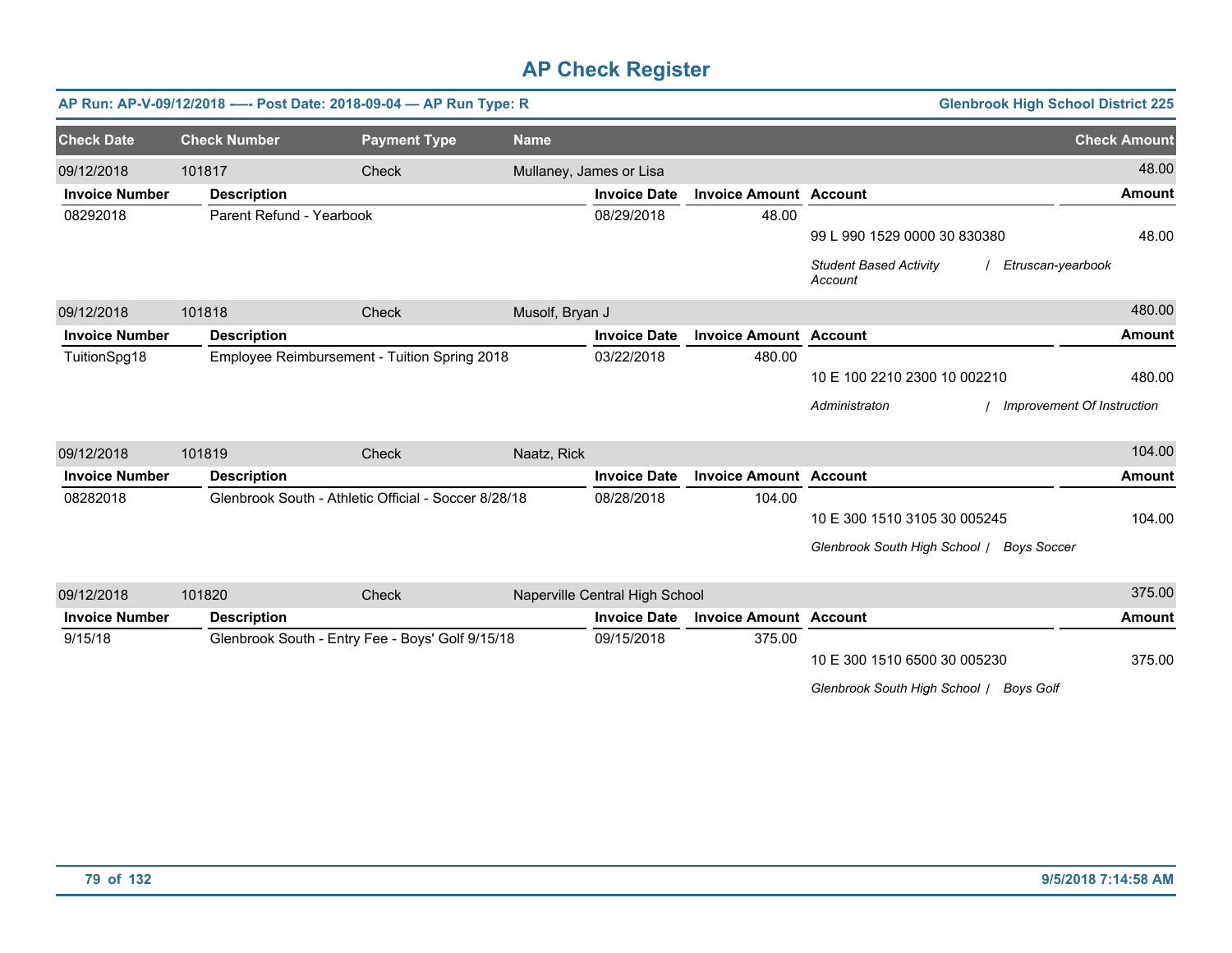| AP Run: AP-V-09/12/2018 ---- Post Date: 2018-09-04 - AP Run Type: R |                     |                                |                                                     |                                                          |                     |                               |                              | <b>Glenbrook High School District 225</b>          |                              |
|---------------------------------------------------------------------|---------------------|--------------------------------|-----------------------------------------------------|----------------------------------------------------------|---------------------|-------------------------------|------------------------------|----------------------------------------------------|------------------------------|
| <b>Check Date</b>                                                   | <b>Check Number</b> |                                | <b>Payment Type</b>                                 | <b>Name</b>                                              |                     |                               |                              |                                                    | <b>Check Amount</b>          |
| 09/12/2018                                                          | 101821              |                                | Check                                               | Nepco Inc                                                |                     |                               |                              |                                                    | 72,596.14                    |
| <b>Invoice Number</b>                                               | <b>Description</b>  |                                |                                                     |                                                          | <b>Invoice Date</b> | <b>Invoice Amount Account</b> |                              |                                                    | <b>Amount</b>                |
| 11686-7                                                             |                     | Capital Projects - August 2018 | Construction Management Fees - Life Safety & Summer |                                                          | 08/29/2018          | 46,839.00                     |                              |                                                    |                              |
|                                                                     |                     |                                |                                                     |                                                          |                     |                               | 60 E 100 2530 5212 10 009823 |                                                    | 7,220.00                     |
|                                                                     |                     |                                |                                                     |                                                          |                     |                               | Administraton                |                                                    | <b>Construction Projects</b> |
|                                                                     |                     |                                |                                                     |                                                          |                     |                               | 90 E 100 2530 5212 10 009827 |                                                    | 39,619.00                    |
|                                                                     |                     |                                |                                                     |                                                          |                     |                               | Administraton                |                                                    | / Life Safety Amendments     |
| 11704                                                               |                     |                                | Pass Through Items - Life Safety - August 2018      |                                                          | 08/29/2018          | 18,932.14                     |                              |                                                    |                              |
|                                                                     |                     |                                |                                                     |                                                          |                     |                               | 90 E 100 2530 5200 10 009827 |                                                    | 18,932.14                    |
|                                                                     |                     |                                |                                                     |                                                          |                     |                               | Administraton                |                                                    | / Life Safety Amendments     |
| 11705                                                               | 2018                |                                |                                                     | Construction Management Fees - Capital Projects - August | 08/29/2018          | 6,825.00                      |                              |                                                    |                              |
|                                                                     |                     |                                |                                                     |                                                          |                     |                               | 60 E 100 2530 5212 10 009823 |                                                    | 6,825.00                     |
|                                                                     |                     |                                |                                                     |                                                          |                     |                               | Administraton                |                                                    | <b>Construction Projects</b> |
| 09/12/2018                                                          | 101822              |                                | Check                                               | Neuco Inc                                                |                     |                               |                              |                                                    | 141.23                       |
| <b>Invoice Number</b>                                               | <b>Description</b>  |                                |                                                     |                                                          | <b>Invoice Date</b> | <b>Invoice Amount Account</b> |                              |                                                    | <b>Amount</b>                |
| 3205019                                                             |                     |                                | GBS - Domestic Hot Water Boiler Connection Board    |                                                          | 08/22/2018          | 141.23                        |                              |                                                    |                              |
|                                                                     |                     |                                |                                                     |                                                          |                     |                               | 20 E 300 2544 4840 30 009050 |                                                    | 141.23                       |
|                                                                     |                     |                                |                                                     |                                                          |                     |                               |                              | Glenbrook South High School / Building Maintenance |                              |
| $\frac{1}{2}$                                                       |                     |                                | $\sim$ $\sim$                                       | $\cdots$ $\cdots$ $\cdots$                               |                     |                               |                              |                                                    | 270.00                       |

| 09/12/2018<br>101823  |                    | Check                                            | New Trier High School |                               |                                            | 270.00 |
|-----------------------|--------------------|--------------------------------------------------|-----------------------|-------------------------------|--------------------------------------------|--------|
| <b>Invoice Number</b> | <b>Description</b> |                                                  | <b>Invoice Date</b>   | <b>Invoice Amount Account</b> |                                            | Amount |
| 9/29/18               |                    | Glenbrook South - Entry Fee - Boys' Golf 9/29/18 | 08/29/2018            | 270.00                        |                                            |        |
|                       |                    |                                                  |                       |                               | 10 E 300 1510 6500 30 005230               | 270.00 |
|                       |                    |                                                  |                       |                               | Glenbrook South High School /<br>Boys Golf |        |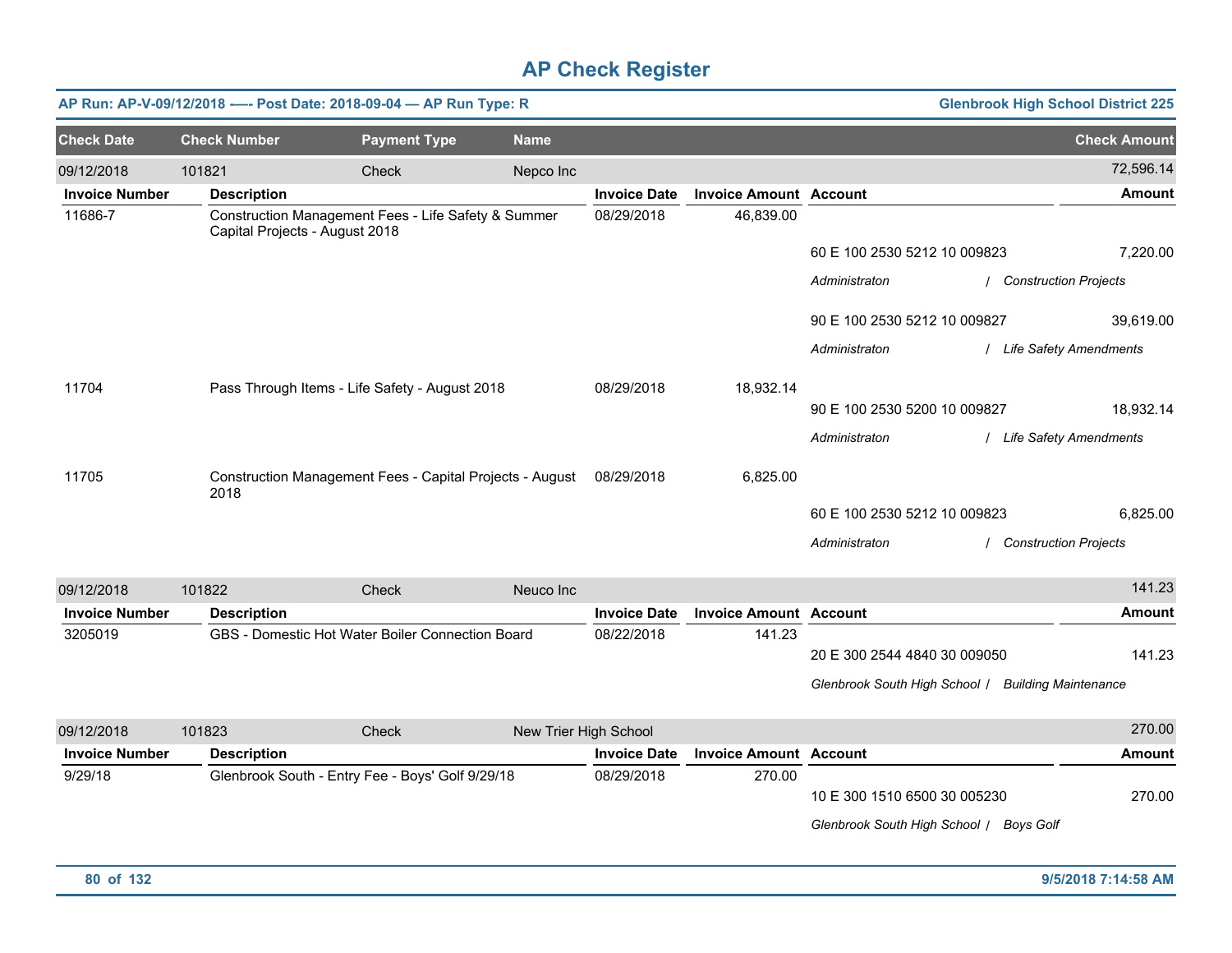|                       |                     | AP Run: AP-V-09/12/2018 ---- Post Date: 2018-09-04 - AP Run Type: R    |                       |                        |                               | <b>Glenbrook High School District 225</b>                                                                                                                             |                     |
|-----------------------|---------------------|------------------------------------------------------------------------|-----------------------|------------------------|-------------------------------|-----------------------------------------------------------------------------------------------------------------------------------------------------------------------|---------------------|
| <b>Check Date</b>     | <b>Check Number</b> | <b>Payment Type</b>                                                    | <b>Name</b>           |                        |                               |                                                                                                                                                                       | <b>Check Amount</b> |
| 09/12/2018            | 101824              | Check                                                                  | New Trier High School |                        |                               |                                                                                                                                                                       | 150.00              |
| <b>Invoice Number</b> | <b>Description</b>  |                                                                        |                       | <b>Invoice Date</b>    | <b>Invoice Amount Account</b> |                                                                                                                                                                       | <b>Amount</b>       |
| 10/13/18              |                     | Glenbrook South - Entry Fee - Boys' Soccer 10/13/18                    |                       | 10/13/2018             | 150.00                        | 10 E 300 1510 6500 30 005245<br>Glenbrook South High School / Boys Soccer                                                                                             | 150.00              |
| 09/12/2018            | 101825              | Check                                                                  | New Trier High School |                        |                               |                                                                                                                                                                       | 175.00              |
| <b>Invoice Number</b> | <b>Description</b>  |                                                                        |                       | <b>Invoice Date</b>    | <b>Invoice Amount Account</b> |                                                                                                                                                                       | <b>Amount</b>       |
| 10/27/18              |                     | Glenbrook South - Entry Fee - Girls' Swimming 10/27/18                 |                       | 10/27/2018             | 175.00                        | 10 E 300 1510 6500 30 005360<br>Glenbrook South High School / Girls Swimming                                                                                          | 175.00              |
| 09/12/2018            | 101826              | Check                                                                  | Newman, Kenneth B     |                        |                               |                                                                                                                                                                       | 59.00               |
| <b>Invoice Number</b> | <b>Description</b>  |                                                                        |                       | <b>Invoice Date</b>    | <b>Invoice Amount Account</b> |                                                                                                                                                                       | <b>Amount</b>       |
| 08212018              |                     | Glenbrook South - Athletic Official - Soccer 8/21/18                   |                       | 08/21/2018             | 59.00                         | 10 E 300 1510 3105 30 005245<br>Glenbrook South High School / Boys Soccer                                                                                             | 59.00               |
| 09/12/2018            | 101827              | Check                                                                  |                       | Niles West High School |                               |                                                                                                                                                                       | 370.00              |
| <b>Invoice Number</b> | <b>Description</b>  |                                                                        |                       | <b>Invoice Date</b>    | <b>Invoice Amount Account</b> |                                                                                                                                                                       | <b>Amount</b>       |
| 9/29/18               | 9/29/18             | Glenbrook South - Entry Fees - Girls' & Boys' Cross Country 09/29/2018 |                       |                        | 370.00                        | 10 E 300 1510 6500 30 005220<br>Glenbrook South High School / Boys Cross Country<br>10 E 300 1510 6500 30 005320<br>Glenbrook South High School / Girls Cross Country | 185.00<br>185.00    |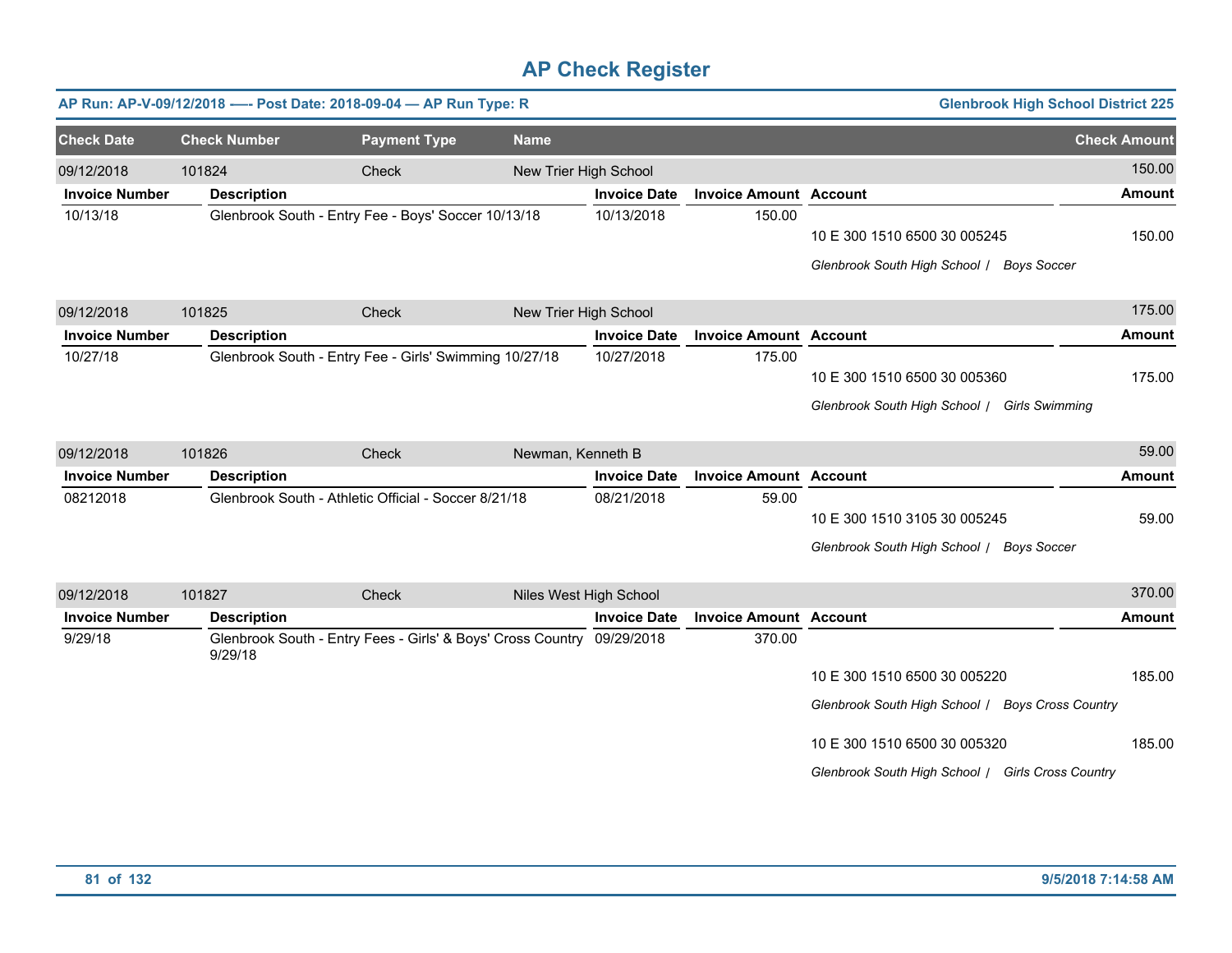|                       |                                | AP Run: AP-V-09/12/2018 ---- Post Date: 2018-09-04 - AP Run Type: R |                 |                                       |                               |                                                   | <b>Glenbrook High School District 225</b> |                     |
|-----------------------|--------------------------------|---------------------------------------------------------------------|-----------------|---------------------------------------|-------------------------------|---------------------------------------------------|-------------------------------------------|---------------------|
| <b>Check Date</b>     | <b>Check Number</b>            | <b>Payment Type</b>                                                 | <b>Name</b>     |                                       |                               |                                                   |                                           | <b>Check Amount</b> |
| 09/12/2018            | 101828                         | Check                                                               |                 | Nistler Maintenance And Landscape Inc |                               |                                                   |                                           | 2,909.37            |
| <b>Invoice Number</b> | <b>Description</b>             |                                                                     |                 | <b>Invoice Date</b>                   | <b>Invoice Amount Account</b> |                                                   |                                           | <b>Amount</b>       |
| 26935                 |                                | GBN Landscaping Maintenance - Sept 2018                             |                 | 08/22/2018                            | 2,909.37                      |                                                   |                                           |                     |
|                       |                                |                                                                     |                 |                                       |                               | 20 E 200 2543 3270 20 009080                      |                                           | 2,909.37            |
|                       |                                |                                                                     |                 |                                       |                               | Glenbrook North High School   Grounds Maintenance |                                           |                     |
| 09/12/2018            | 101829                         | Check                                                               | Noriega, Wilson |                                       |                               |                                                   |                                           | 94.00               |
| <b>Invoice Number</b> | <b>Description</b>             |                                                                     |                 | <b>Invoice Date</b>                   | <b>Invoice Amount Account</b> |                                                   |                                           | Amount              |
| 08242018              |                                | Glenbrook North - Athletic Official - Soccer 8/24/18                |                 | 08/24/2018                            | 94.00                         |                                                   |                                           |                     |
|                       |                                |                                                                     |                 |                                       |                               | 10 E 200 1510 3105 20 005245                      |                                           | 94.00               |
|                       |                                |                                                                     |                 |                                       |                               | Glenbrook North High School /                     | <b>Boys Soccer</b>                        |                     |
| 09/12/2018            | 101830                         | Check                                                               |                 | North American Corporation            |                               |                                                   |                                           | 4,021.55            |
| <b>Invoice Number</b> | <b>Description</b>             |                                                                     |                 | <b>Invoice Date</b>                   | <b>Invoice Amount Account</b> |                                                   |                                           | <b>Amount</b>       |
| 9332097               |                                | GBN Custodial Supplies - Buffer Pads                                |                 | 08/08/2018                            | 107.14                        |                                                   |                                           |                     |
|                       |                                |                                                                     |                 |                                       |                               | 20 E 200 2542 4800 20 009010                      |                                           | 107.14              |
|                       |                                |                                                                     |                 |                                       |                               | Glenbrook North High School   Custodial Services  |                                           |                     |
| 9348212               | <b>GBN Custodial Chemicals</b> |                                                                     |                 | 08/21/2018                            | 438.96                        |                                                   |                                           |                     |
|                       |                                |                                                                     |                 |                                       |                               | 20 E 200 2542 4822 20 009010                      |                                           | 438.96              |
|                       |                                |                                                                     |                 |                                       |                               | Glenbrook North High School   Custodial Services  |                                           |                     |
| 9364273               | GBS - Restroom Paper Products  |                                                                     |                 | 08/28/2018                            | 3,475.45                      |                                                   |                                           |                     |
|                       |                                |                                                                     |                 |                                       |                               | 20 E 300 2542 4100 30 009010                      |                                           | 3,475.45            |
|                       |                                |                                                                     |                 |                                       |                               | Glenbrook South High School / Custodial Services  |                                           |                     |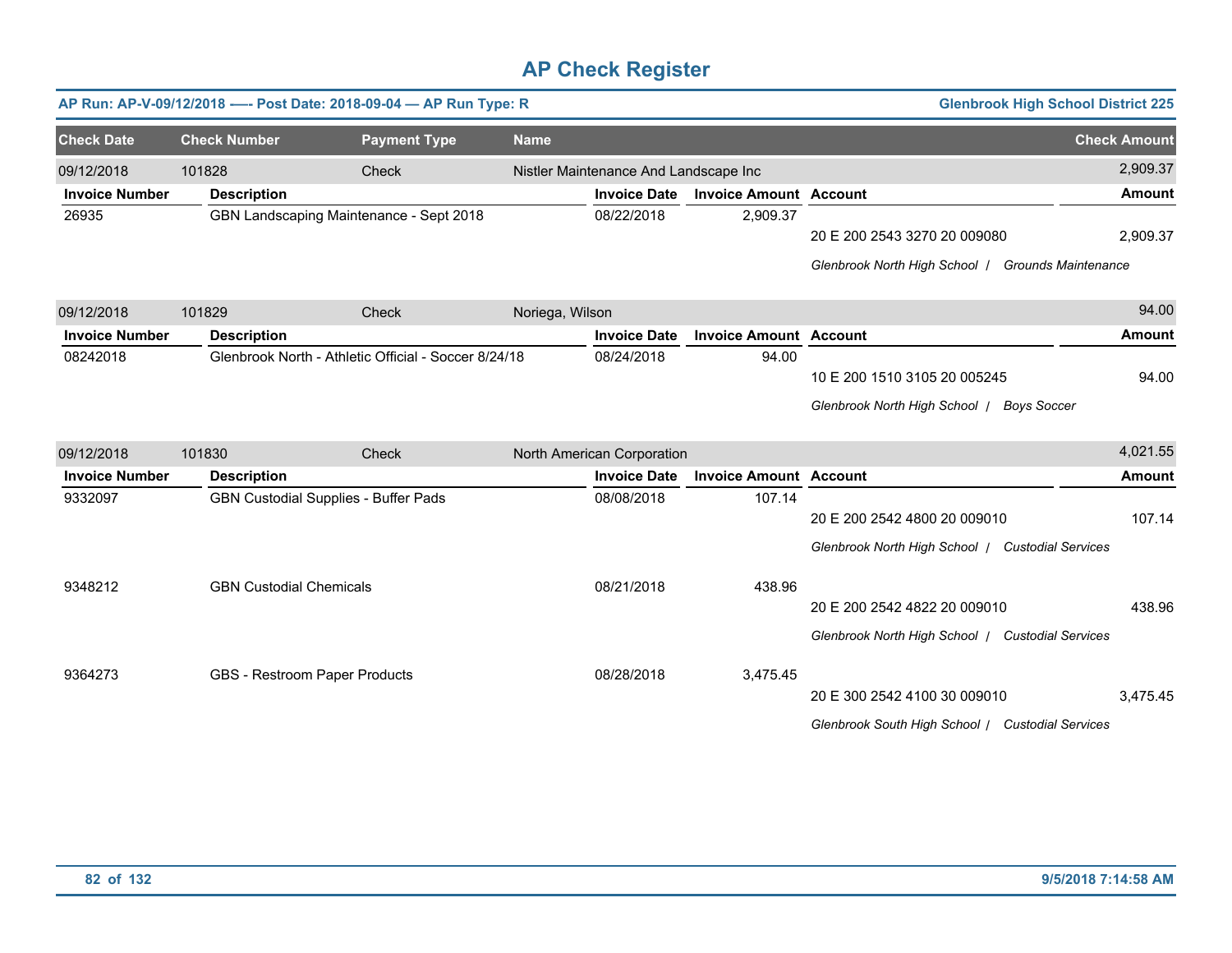|                       |                           | AP Run: AP-V-09/12/2018 ---- Post Date: 2018-09-04 - AP Run Type: R |                 |                               |                               |                                                          | <b>Glenbrook High School District 225</b> |
|-----------------------|---------------------------|---------------------------------------------------------------------|-----------------|-------------------------------|-------------------------------|----------------------------------------------------------|-------------------------------------------|
| <b>Check Date</b>     | <b>Check Number</b>       | <b>Payment Type</b>                                                 | <b>Name</b>     |                               |                               |                                                          | <b>Check Amount</b>                       |
| 09/12/2018            | 101831                    | Check                                                               |                 | North Suburban Math League    |                               |                                                          | 214.00                                    |
| <b>Invoice Number</b> | <b>Description</b>        |                                                                     |                 | <b>Invoice Date</b>           | <b>Invoice Amount Account</b> |                                                          | <b>Amount</b>                             |
| 100                   | Intermediate Algebra Book | GBN - North Suburban Math League Dues for 2018/19 and               |                 | 08/22/2018                    | 214.00                        |                                                          |                                           |
|                       |                           |                                                                     |                 |                               |                               | 10 E 200 1520 4300 20 005850                             | 39.00                                     |
|                       |                           |                                                                     |                 |                               |                               | Glenbrook North High School   Mathletes                  |                                           |
|                       |                           |                                                                     |                 |                               |                               | 10 E 200 1520 6500 20 005850                             | 175.00                                    |
|                       |                           |                                                                     |                 |                               |                               | Glenbrook North High School / Mathletes                  |                                           |
| 09/12/2018            | 101832                    | Check                                                               |                 | Northbrook Dairy Queen        |                               |                                                          | 306.25                                    |
| <b>Invoice Number</b> | <b>Description</b>        |                                                                     |                 | <b>Invoice Date</b>           | <b>Invoice Amount Account</b> |                                                          | <b>Amount</b>                             |
| 125                   |                           | GBN - Ice Cream Cups for Staff Ice Cream Social                     |                 | 08/20/2018                    | 306.25                        |                                                          |                                           |
|                       |                           |                                                                     |                 |                               |                               | 10 E 200 2210 4900 20 002210                             | 306.25                                    |
|                       |                           |                                                                     |                 |                               |                               | Glenbrook North High School   Improvement Of Instruction |                                           |
| 09/12/2018            | 101833                    | Check                                                               |                 | Northbrook School District 27 |                               |                                                          | 7,500.00                                  |
| <b>Invoice Number</b> | <b>Description</b>        |                                                                     |                 | <b>Invoice Date</b>           | <b>Invoice Amount Account</b> |                                                          | <b>Amount</b>                             |
| NSBD27-81503          | 18 - July 19, 2018        | District-Wide Administration - Tier I Tactical Training - July      |                 | 08/15/2018                    | 7,500.00                      |                                                          |                                           |
|                       |                           |                                                                     |                 |                               |                               | 10 E 100 2321 3320 10 002320                             | 7,500.00                                  |
|                       |                           |                                                                     |                 |                               |                               | Administraton                                            | / Superintendent's Office                 |
| 09/12/2018            | 101834                    | Check                                                               | Orchard Village |                               |                               |                                                          | 2,311.20                                  |
| <b>Invoice Number</b> | <b>Description</b>        |                                                                     |                 | <b>Invoice Date</b>           | <b>Invoice Amount Account</b> |                                                          | <b>Amount</b>                             |
| 0816D225              |                           | Special Education - Tuition - July 2018                             |                 | 08/16/2018                    | 2,311.20                      | 10 E 100 1912 6707 10 001305                             | 2,311.20                                  |
|                       |                           |                                                                     |                 |                               |                               | Administraton                                            | <b>District SpEd Placements</b>           |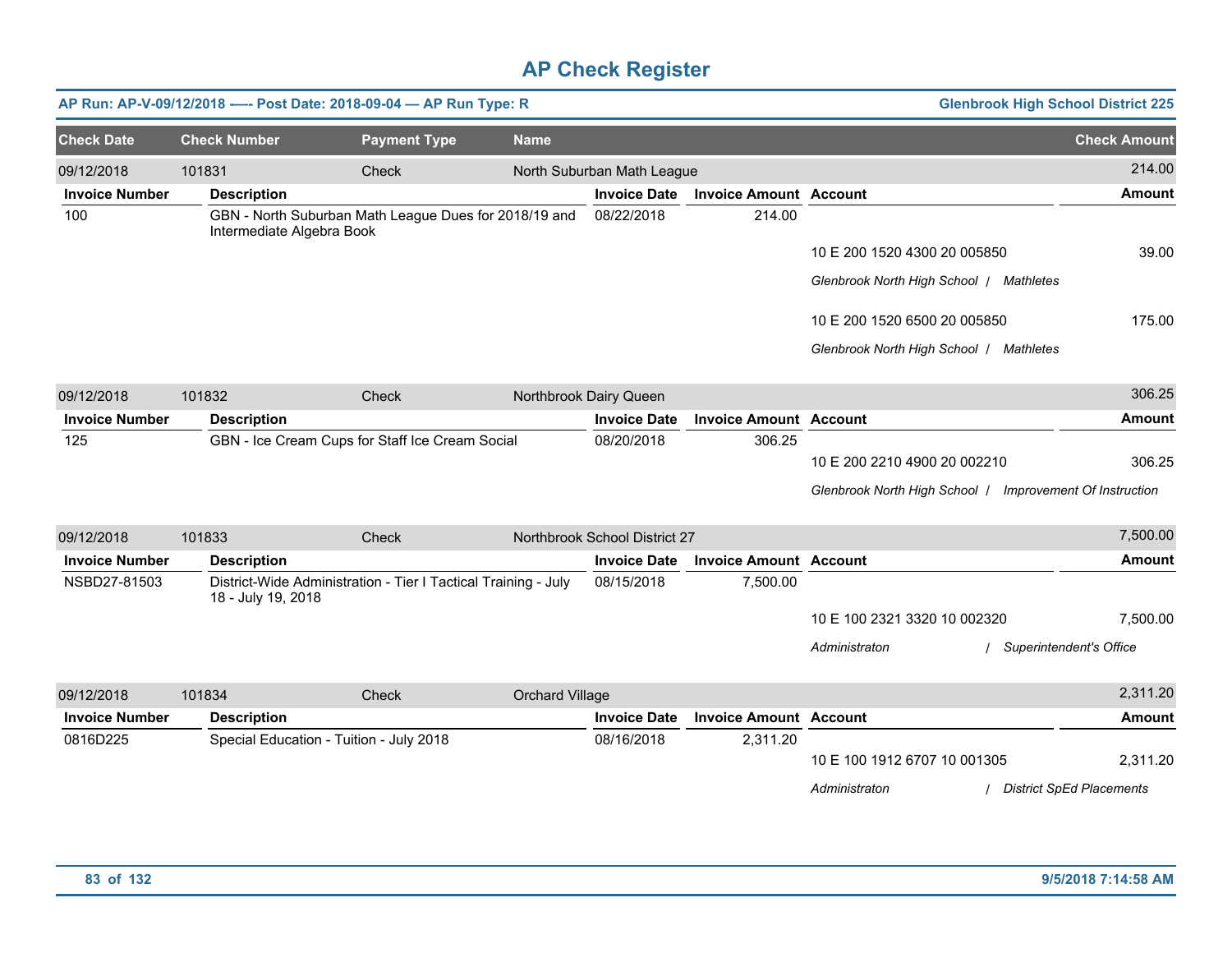|                       |                               | AP Run: AP-V-09/12/2018 ---- Post Date: 2018-09-04 - AP Run Type: R                   |               |                                |                               |                                                                       | <b>Glenbrook High School District 225</b> |
|-----------------------|-------------------------------|---------------------------------------------------------------------------------------|---------------|--------------------------------|-------------------------------|-----------------------------------------------------------------------|-------------------------------------------|
| <b>Check Date</b>     | <b>Check Number</b>           | <b>Payment Type</b>                                                                   | <b>Name</b>   |                                |                               |                                                                       | <b>Check Amount</b>                       |
| 09/12/2018            | 101835                        | Check                                                                                 |               | Pasco Scientific Company       |                               |                                                                       | 1,240.00                                  |
| <b>Invoice Number</b> | <b>Description</b>            |                                                                                       |               | <b>Invoice Date</b>            | <b>Invoice Amount Account</b> |                                                                       | <b>Amount</b>                             |
| 18IN011857            | <b>GBS - Physics Supplies</b> |                                                                                       |               | 08/01/2018                     | 1,240.00                      | 10 E 300 1130 4200 30 001055<br>Glenbrook South High School / Science | 1,240.00                                  |
|                       |                               |                                                                                       |               |                                |                               |                                                                       |                                           |
| 09/12/2018            | 101836                        | Check                                                                                 |               | Patel, Kamlesh or Sonali       |                               |                                                                       | 155.00                                    |
| <b>Invoice Number</b> | <b>Description</b>            |                                                                                       |               | <b>Invoice Date</b>            | <b>Invoice Amount Account</b> |                                                                       | <b>Amount</b>                             |
| 08232018              | <b>Partial Refund</b>         | Parent Refund - Bus Pass 2018/19 - Transfer Student                                   |               | 08/23/2018                     | 155.00                        |                                                                       |                                           |
|                       |                               |                                                                                       |               |                                |                               | 40 R 100 1411 0000 00 002550                                          | 155.00                                    |
|                       |                               |                                                                                       |               |                                |                               | Administraton                                                         | Transportation                            |
| 09/12/2018            | 101837                        | Check                                                                                 |               | Pauly's Custom Apparel Company |                               |                                                                       | 635.76                                    |
| <b>Invoice Number</b> | <b>Description</b>            |                                                                                       |               | <b>Invoice Date</b>            | <b>Invoice Amount Account</b> |                                                                       | <b>Amount</b>                             |
| ARINV-547647          |                               | GBS - Key Club Board Hoodies                                                          |               | 08/15/2018                     | 635.76                        |                                                                       |                                           |
|                       |                               |                                                                                       |               |                                |                               | 99 L 990 1529 0000 30 830600                                          | 635.76                                    |
|                       |                               |                                                                                       |               |                                |                               | <b>Student Based Activity</b><br>Account                              | / Key Club                                |
| 09/12/2018            | 101838                        | Check                                                                                 | Pavic, Lisa N |                                |                               |                                                                       | 314.97                                    |
| <b>Invoice Number</b> | <b>Description</b>            |                                                                                       |               | <b>Invoice Date</b>            | <b>Invoice Amount Account</b> |                                                                       | <b>Amount</b>                             |
| 08232018              |                               | Employee Reimbursement - AP Environmental Science<br>Supplies - River Rocks & Markers |               | 08/23/2018                     | 14.97                         |                                                                       |                                           |
|                       |                               |                                                                                       |               |                                |                               | 10 E 300 1130 4200 30 001055                                          | 14.97                                     |
|                       |                               |                                                                                       |               |                                |                               | Glenbrook South High School / Science                                 |                                           |
| TuitionSummer18       |                               | Employee Reimbursement - Tuition Summer 2018                                          |               | 06/18/2018                     | 300.00                        |                                                                       |                                           |
|                       |                               |                                                                                       |               |                                |                               | 10 E 100 2210 2300 10 002210                                          | 300.00                                    |
|                       |                               |                                                                                       |               |                                |                               | Administraton                                                         | / Improvement Of Instruction              |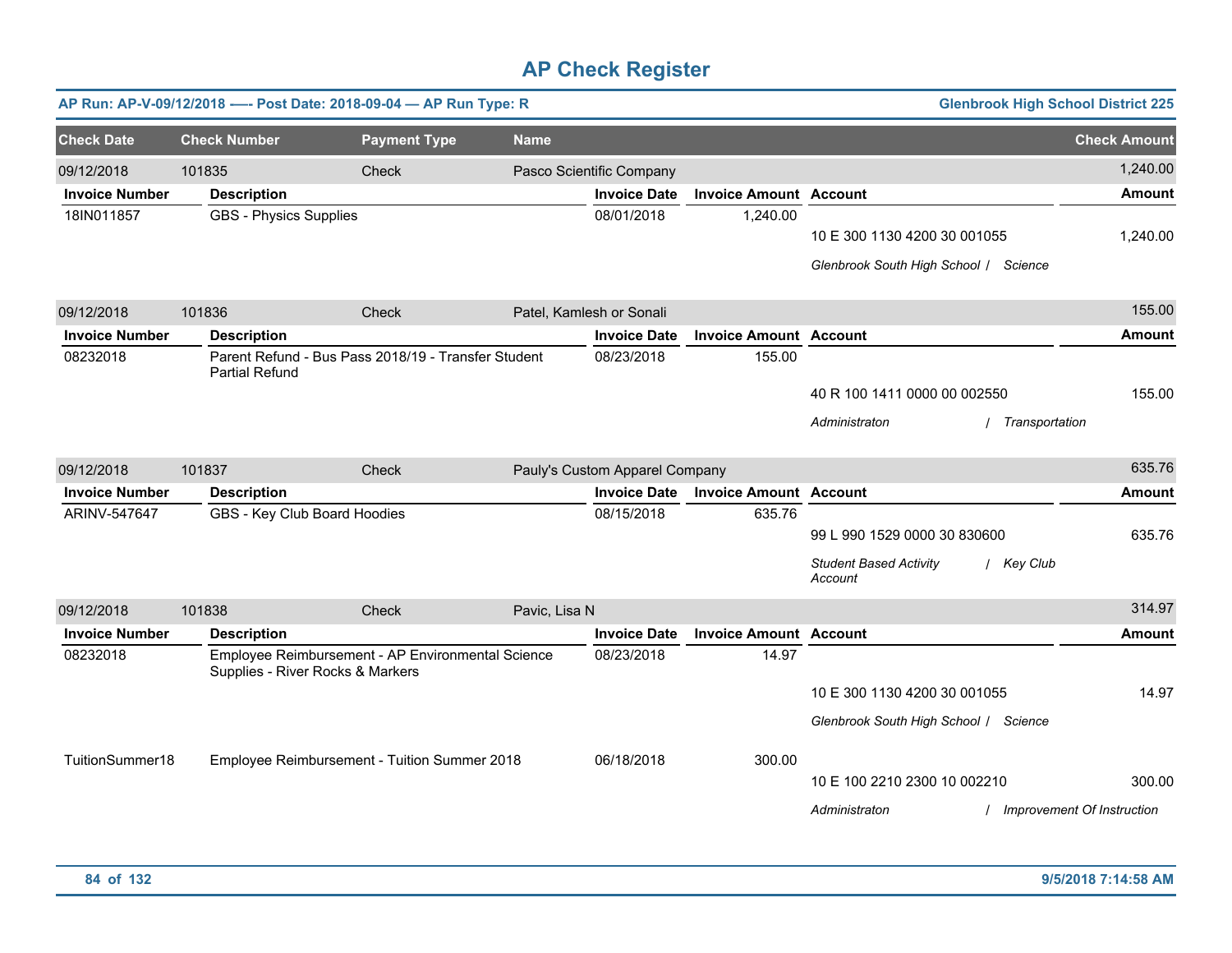|                       |                            | AP Run: AP-V-09/12/2018 ---- Post Date: 2018-09-04 - AP Run Type: R                                        |                 |                     |                               |                                                       | <b>Glenbrook High School District 225</b> |
|-----------------------|----------------------------|------------------------------------------------------------------------------------------------------------|-----------------|---------------------|-------------------------------|-------------------------------------------------------|-------------------------------------------|
| <b>Check Date</b>     | <b>Check Number</b>        | <b>Payment Type</b>                                                                                        | <b>Name</b>     |                     |                               |                                                       | <b>Check Amount</b>                       |
| 09/12/2018            | 101839                     | Check                                                                                                      | Peapod LLC      |                     |                               |                                                       | 627.43                                    |
| <b>Invoice Number</b> | <b>Description</b>         |                                                                                                            |                 | <b>Invoice Date</b> | <b>Invoice Amount Account</b> |                                                       | <b>Amount</b>                             |
| a123270083            | <b>Breads Unit</b>         | GBS - Intro to Foods Unit & Adv Foods - Intro to Quick                                                     |                 | 08/21/2018          | 443.84                        |                                                       |                                           |
|                       |                            |                                                                                                            |                 |                     |                               | 10 E 300 1400 4200 30 001425                          | 443.84                                    |
|                       |                            |                                                                                                            |                 |                     |                               | Glenbrook South High School / Family/Consumer Science |                                           |
| a123641586            | <b>Cream Creation</b>      | GBS - Supplies for Advanced Foods - Quick Breads and Ice 08/27/2018                                        |                 |                     | 183.59                        |                                                       |                                           |
|                       |                            |                                                                                                            |                 |                     |                               | 10 E 300 1400 4200 30 001425                          | 183.59                                    |
|                       |                            |                                                                                                            |                 |                     |                               | Glenbrook South High School / Family/Consumer Science |                                           |
| 09/12/2018            | 101840                     | Check                                                                                                      | Pegues, Stacy   |                     |                               |                                                       | 76.00                                     |
| <b>Invoice Number</b> | <b>Description</b>         |                                                                                                            |                 | <b>Invoice Date</b> | <b>Invoice Amount Account</b> |                                                       | <b>Amount</b>                             |
| 08172018              |                            | Glenbrook South - Athletic Official - Football 8/17/18                                                     |                 | 08/17/2018          | 76.00                         |                                                       |                                           |
|                       |                            |                                                                                                            |                 |                     |                               | 10 E 300 1510 3105 30 005225                          | 76.00                                     |
|                       |                            |                                                                                                            |                 |                     |                               | Glenbrook South High School / Football                |                                           |
| 09/12/2018            | 101841                     | Check                                                                                                      | PeopleAdmin Inc |                     |                               |                                                       | 11,836.98                                 |
| <b>Invoice Number</b> | <b>Description</b>         |                                                                                                            |                 | <b>Invoice Date</b> | <b>Invoice Amount Account</b> |                                                       | Amount                                    |
| RI-4820-PA            |                            | Technology Services - Annual License Agreement -<br>TalentEd/Teacher & Principal Edition 7/22/18 - 7/21/19 |                 | 05/01/2018          | 10,135.98                     |                                                       |                                           |
|                       |                            |                                                                                                            |                 |                     |                               | 10 E 100 2660 3160 10 002660                          | 10,135.98                                 |
|                       |                            |                                                                                                            |                 |                     |                               | Administraton                                         | <b>Technology Services</b>                |
| RI-5322-PA            | Principals 9/2/18 - 9/1/19 | Technology Services - TalentEd Sync - Perform Teachers & 07/02/2018                                        |                 |                     | 1,701.00                      |                                                       |                                           |
|                       |                            |                                                                                                            |                 |                     |                               | 10 E 100 2660 3160 10 002660                          | 1,701.00                                  |
|                       |                            |                                                                                                            |                 |                     |                               | Administraton                                         | <b>Technology Services</b>                |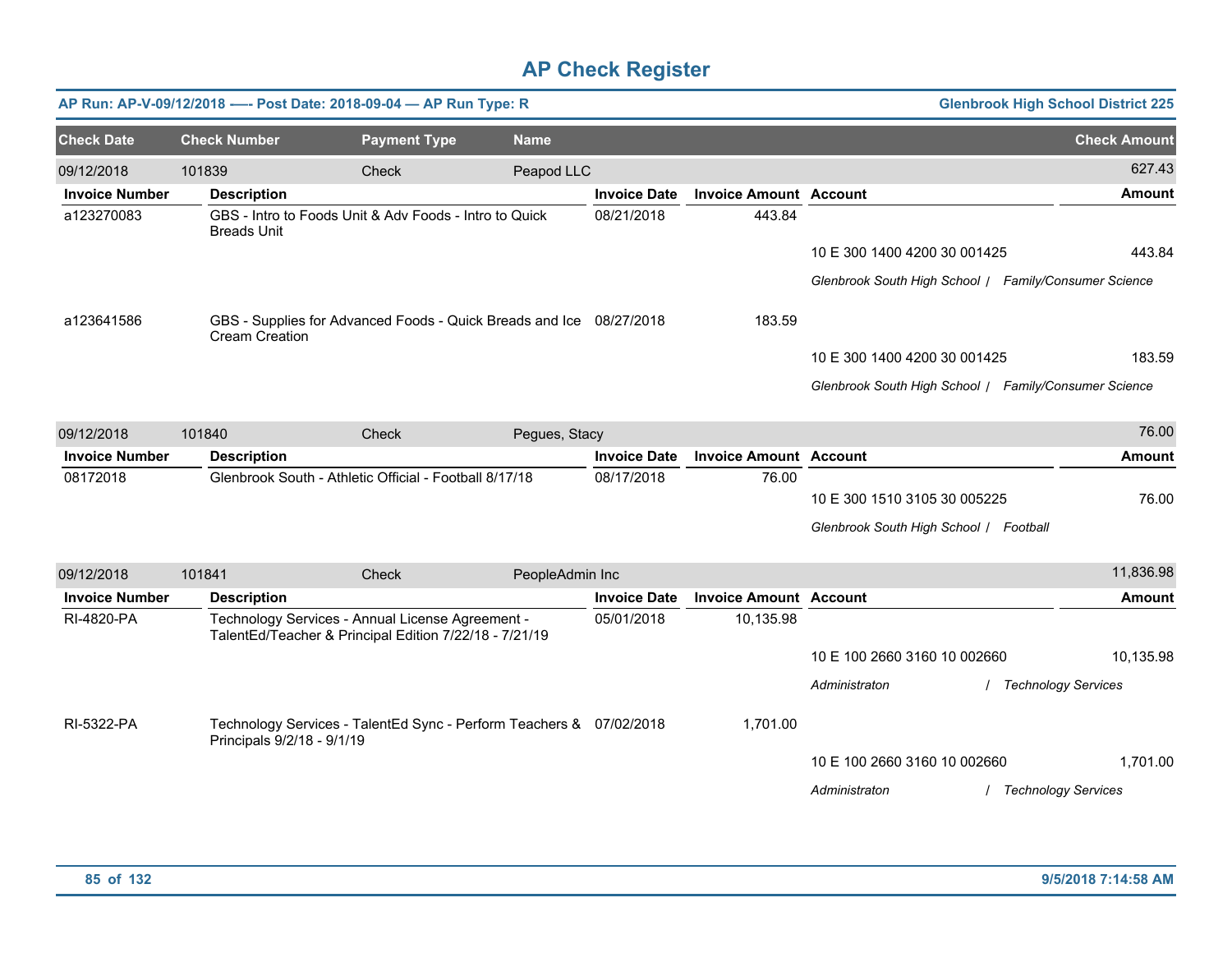|                       |                     | AP Run: AP-V-09/12/2018 ---- Post Date: 2018-09-04 - AP Run Type: R    |                          |                                 |                               |                                                     | <b>Glenbrook High School District 225</b> |
|-----------------------|---------------------|------------------------------------------------------------------------|--------------------------|---------------------------------|-------------------------------|-----------------------------------------------------|-------------------------------------------|
| <b>Check Date</b>     | <b>Check Number</b> | <b>Payment Type</b>                                                    | <b>Name</b>              |                                 |                               |                                                     | <b>Check Amount</b>                       |
| 09/12/2018            | 101842              | Check                                                                  | Peoria High School       |                                 |                               |                                                     | 225.00                                    |
| <b>Invoice Number</b> | <b>Description</b>  |                                                                        |                          | <b>Invoice Date</b>             | <b>Invoice Amount Account</b> |                                                     | Amount                                    |
| 9/29/18               | 9/29/18 & 10/5/19   | Glenbrook South - Entry Fees - Girls' & Boys' Cross Country 09/29/2018 |                          |                                 | 225.00                        |                                                     |                                           |
|                       |                     |                                                                        |                          |                                 |                               | 10 E 300 1510 6500 30 005220                        | 112.50                                    |
|                       |                     |                                                                        |                          |                                 |                               | Glenbrook South High School / Boys Cross Country    |                                           |
|                       |                     |                                                                        |                          |                                 |                               | 10 E 300 1510 6500 30 005320                        | 112.50                                    |
|                       |                     |                                                                        |                          |                                 |                               | Glenbrook South High School / Girls Cross Country   |                                           |
| 09/12/2018            | 101843              | Check                                                                  | <b>Percussion Source</b> |                                 |                               |                                                     | 2,761.10                                  |
| <b>Invoice Number</b> | <b>Description</b>  |                                                                        |                          | <b>Invoice Date</b>             | <b>Invoice Amount Account</b> |                                                     | <b>Amount</b>                             |
| Invoice-08222018b     |                     | <b>GBN</b> - Orchestral Bass Drrum                                     |                          | 07/26/2018                      | 2,761.10                      |                                                     |                                           |
|                       |                     |                                                                        |                          |                                 |                               | 10 E 200 1130 7400 20 001045                        | 2,761.10                                  |
|                       |                     |                                                                        |                          |                                 |                               | Glenbrook North High School / Music/Performing Arts |                                           |
| 09/12/2018            | 101844              | Check                                                                  |                          | <b>Phenix Research Products</b> |                               |                                                     | 987.31                                    |
| <b>Invoice Number</b> | <b>Description</b>  |                                                                        |                          | <b>Invoice Date</b>             | <b>Invoice Amount Account</b> |                                                     | <b>Amount</b>                             |
| 0492511-IN            |                     | GBS - SELC Biology Supplies                                            |                          | 07/31/2018                      | 188.90                        | 10 E 300 1130 4200 30 001055                        | 188.90                                    |
|                       |                     |                                                                        |                          |                                 |                               | Glenbrook South High School / Science               |                                           |
| 0492516-IN            |                     | GBS - Biology Studies Supplies                                         |                          | 07/31/2018                      | 182.91                        |                                                     |                                           |
|                       |                     |                                                                        |                          |                                 |                               | 10 E 300 1130 4200 30 001055                        | 182.91                                    |
|                       |                     |                                                                        |                          |                                 |                               | Glenbrook South High School / Science               |                                           |
| 0492623-IN            |                     | GBS - Honors Biology Supplies                                          |                          | 08/02/2018                      | 615.50                        |                                                     |                                           |
|                       |                     |                                                                        |                          |                                 |                               | 10 E 300 1130 4200 30 001055                        | 615.50                                    |
|                       |                     |                                                                        |                          |                                 |                               | Glenbrook South High School / Science               |                                           |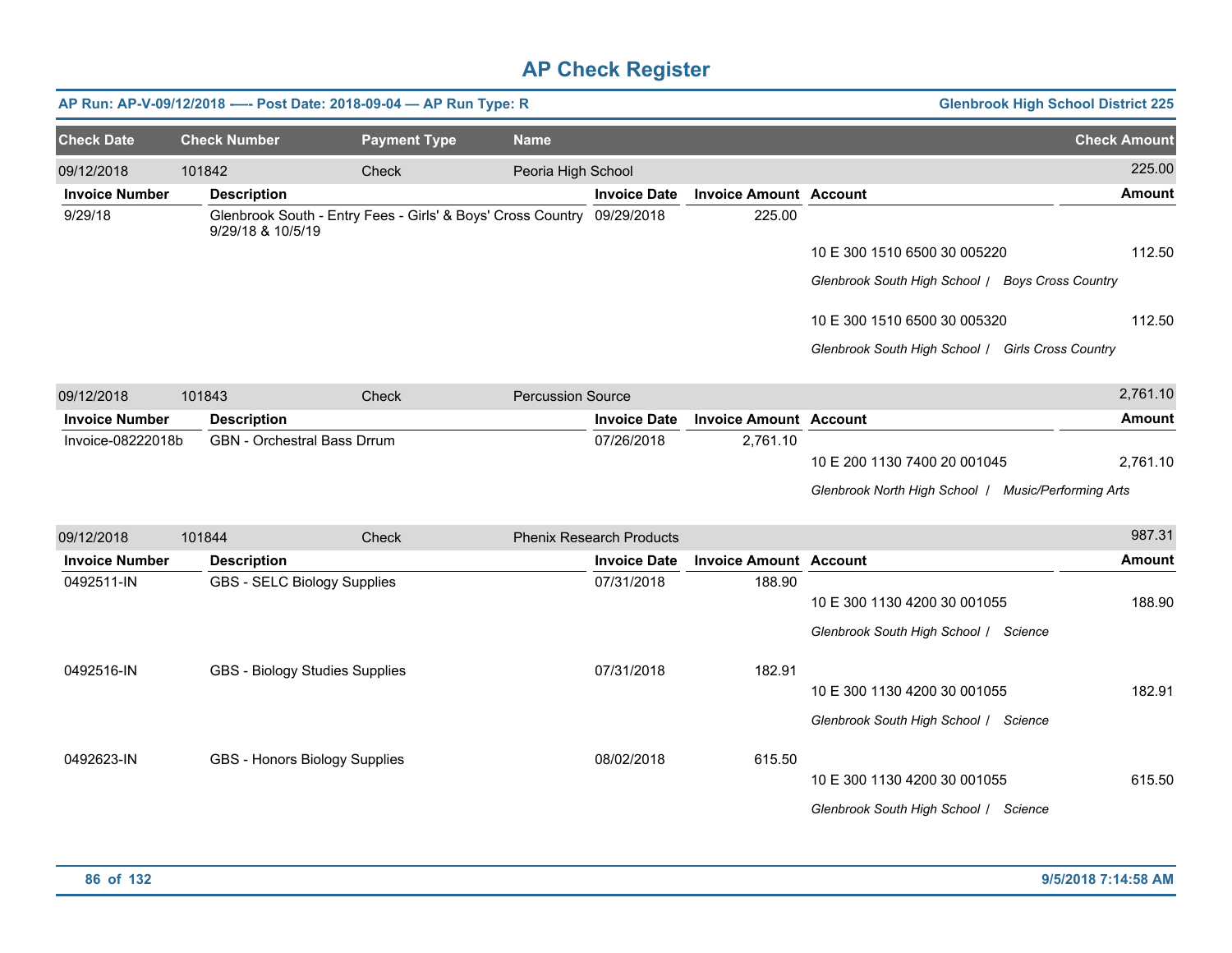|                       |                            | AP Run: AP-V-09/12/2018 ---- Post Date: 2018-09-04 - AP Run Type: R |                     |                                         |                               |                                                        | <b>Glenbrook High School District 225</b> |
|-----------------------|----------------------------|---------------------------------------------------------------------|---------------------|-----------------------------------------|-------------------------------|--------------------------------------------------------|-------------------------------------------|
| <b>Check Date</b>     | <b>Check Number</b>        | <b>Payment Type</b>                                                 | <b>Name</b>         |                                         |                               |                                                        | <b>Check Amount</b>                       |
| 09/12/2018            | 101845                     | Check                                                               |                     | Pioneer Manufacturing/pioneer Athletics |                               |                                                        | 2,121.00                                  |
| <b>Invoice Number</b> | <b>Description</b>         |                                                                     |                     | <b>Invoice Date</b>                     | <b>Invoice Amount Account</b> |                                                        | <b>Amount</b>                             |
| INV691351             |                            | GBS - Athletic Fleld Marking Paint                                  |                     | 08/23/2018                              | 2,121.00                      |                                                        |                                           |
|                       |                            |                                                                     |                     |                                         |                               | 20 E 300 2543 4820 30 009080                           | 2,121.00                                  |
|                       |                            |                                                                     |                     |                                         |                               | Glenbrook South High School / Grounds Maintenance      |                                           |
| 09/12/2018            | 101846                     | Check                                                               |                     | Poulos / Beltsos, Greg or Angie         |                               |                                                        | 270.00                                    |
| <b>Invoice Number</b> | <b>Description</b>         |                                                                     |                     | <b>Invoice Date</b>                     | <b>Invoice Amount Account</b> |                                                        | <b>Amount</b>                             |
| 08242018              |                            | Parent Refund - Summer School Course Withdrawal                     |                     | 08/24/2018                              | 270.00                        |                                                        |                                           |
|                       |                            |                                                                     |                     |                                         |                               | 10 L 100 4010 0000 00 001160                           | 270.00                                    |
|                       |                            |                                                                     |                     |                                         |                               | Administraton<br><b>Summer School</b>                  |                                           |
| 09/12/2018            | 101847                     | Check                                                               |                     | PowerSchool Group LLC                   |                               |                                                        | 3,816.00                                  |
| <b>Invoice Number</b> | <b>Description</b>         |                                                                     |                     | <b>Invoice Date</b>                     | <b>Invoice Amount Account</b> |                                                        | <b>Amount</b>                             |
| INV156552             | Renewal 9/13/18 to 9/12/19 | Technology Services - Public Module - Application Annual            |                     | 08/28/2018                              | 3,816.00                      |                                                        |                                           |
|                       |                            |                                                                     |                     |                                         |                               | 10 E 100 2660 3160 10 002660                           | 3,816.00                                  |
|                       |                            |                                                                     |                     |                                         |                               | Administraton                                          | <b>Technology Services</b>                |
| 09/12/2018            | 101848                     | Check                                                               | Pritzker, Jessica O |                                         |                               |                                                        | 27.45                                     |
| <b>Invoice Number</b> | <b>Description</b>         |                                                                     |                     | <b>Invoice Date</b>                     | <b>Invoice Amount Account</b> |                                                        | <b>Amount</b>                             |
| Jewel Aug 2018        | Supplies                   | Employee Reimbursement - Key Club Refreshments &                    |                     | 08/15/2018                              | 27.45                         |                                                        |                                           |
|                       |                            |                                                                     |                     |                                         |                               | 99 L 990 1529 0000 30 830600                           | 27.45                                     |
|                       |                            |                                                                     |                     |                                         |                               | <b>Student Based Activity</b><br>/ Key Club<br>Account |                                           |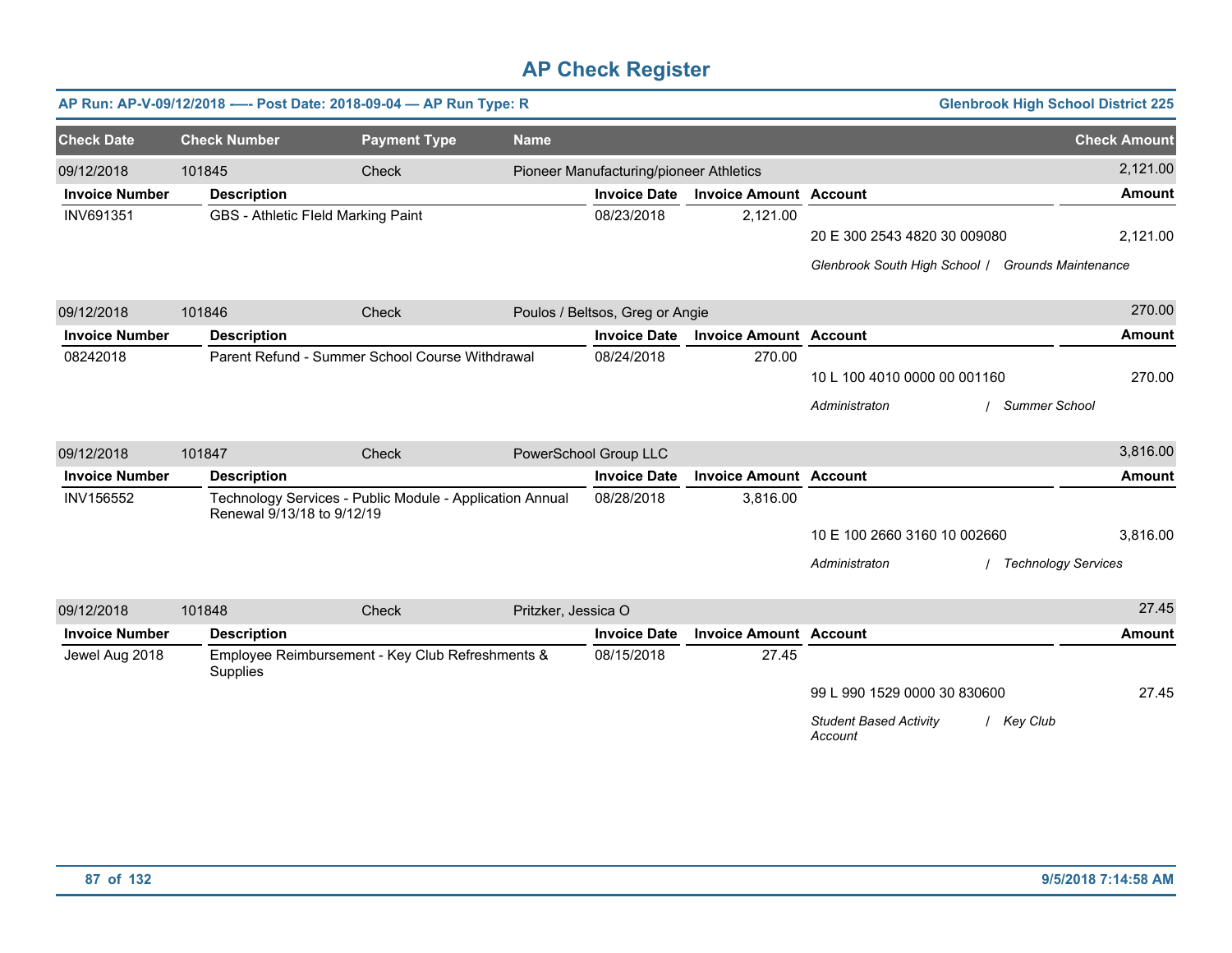|                       |                     | AP Run: AP-V-09/12/2018 ---- Post Date: 2018-09-04 - AP Run Type: R    |                      |                          |                               | <b>Glenbrook High School District 225</b>               |                     |
|-----------------------|---------------------|------------------------------------------------------------------------|----------------------|--------------------------|-------------------------------|---------------------------------------------------------|---------------------|
| <b>Check Date</b>     | <b>Check Number</b> | <b>Payment Type</b>                                                    | <b>Name</b>          |                          |                               |                                                         | <b>Check Amount</b> |
| 09/12/2018            | 101849              | Check                                                                  |                      | Project Lead The Way Inc |                               |                                                         | 6,000.00            |
| <b>Invoice Number</b> | <b>Description</b>  |                                                                        |                      | <b>Invoice Date</b>      | <b>Invoice Amount Account</b> |                                                         | <b>Amount</b>       |
| 137359                |                     | GBS - PLTW Engineering Participation 2018-2019                         |                      | 05/11/2018               | 3,000.00                      | 10 E 300 1400 3160 10 004745                            | 3,000.00            |
|                       |                     |                                                                        |                      |                          |                               | Glenbrook South High School / Carl Perkins Grant        |                     |
| 137820                |                     | GBN - PLTW Engineering Participation 2018-19                           |                      | 05/11/2018               | 3,000.00                      |                                                         |                     |
|                       |                     |                                                                        |                      |                          |                               | 10 E 200 1400 3160 10 003220                            | 3,000.00            |
|                       |                     |                                                                        |                      |                          |                               | Glenbrook North High School   CTEI Grant                |                     |
| 09/12/2018            | 101850              | Check                                                                  | Prospect Electric Co |                          |                               |                                                         | 818.65              |
| <b>Invoice Number</b> | <b>Description</b>  |                                                                        |                      | <b>Invoice Date</b>      | <b>Invoice Amount Account</b> |                                                         | <b>Amount</b>       |
| 4035007               |                     | GBN Electrical Relocation in Gym                                       |                      | 08/22/2018               | 818.65                        |                                                         |                     |
|                       |                     |                                                                        |                      |                          |                               | 20 E 200 2530 5220 20 009830                            | 818.65              |
|                       |                     |                                                                        |                      |                          |                               | Glenbrook North High School   Special Building Projects |                     |
| 09/12/2018            | 101851              | Check                                                                  | Prospect High School |                          |                               |                                                         | 110.00              |
| <b>Invoice Number</b> | <b>Description</b>  |                                                                        |                      | <b>Invoice Date</b>      | <b>Invoice Amount Account</b> |                                                         | <b>Amount</b>       |
| 10/16/18b             | 10/16/18            | Glenbrook South - Entry Fee - Boys' Cross Country                      |                      | 10/16/2018               | 110.00                        |                                                         |                     |
|                       |                     |                                                                        |                      |                          |                               | 10 E 300 1510 6500 30 005220                            | 110.00              |
|                       |                     |                                                                        |                      |                          |                               | Glenbrook South High School / Boys Cross Country        |                     |
| 09/12/2018            | 101852              | Check                                                                  | Prospect High School |                          |                               |                                                         | 100.00              |
| <b>Invoice Number</b> | <b>Description</b>  |                                                                        |                      | <b>Invoice Date</b>      | <b>Invoice Amount Account</b> |                                                         | <b>Amount</b>       |
| 10/16/18              |                     | Glenbrook South - Entry Fee - Girls' Cross Country 10/16/18 10/16/2018 |                      |                          | 100.00                        |                                                         |                     |
|                       |                     |                                                                        |                      |                          |                               | 10 E 300 1510 6500 30 005320                            | 100.00              |
|                       |                     |                                                                        |                      |                          |                               | Glenbrook South High School / Girls Cross Country       |                     |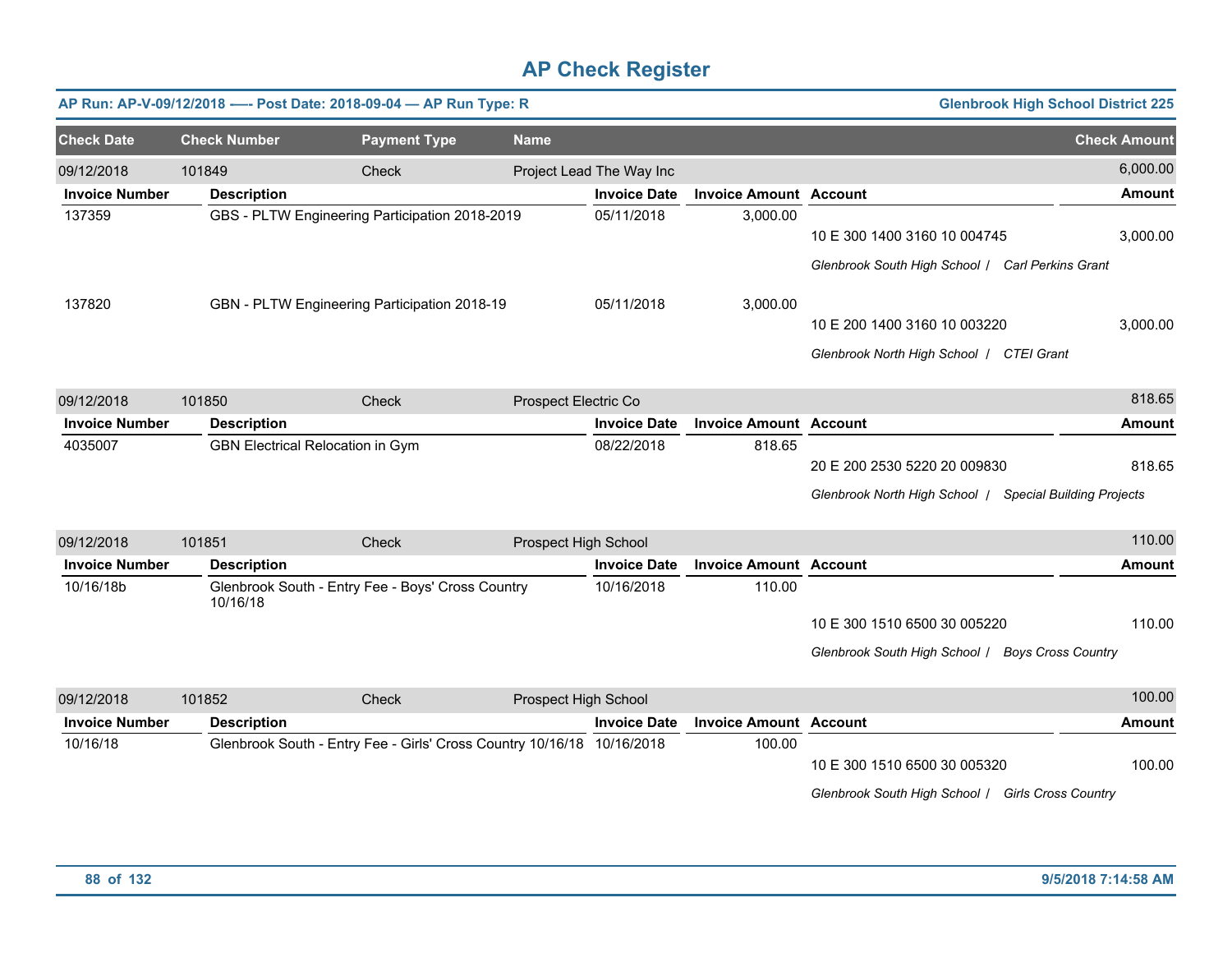|                       |                                      | AP Run: AP-V-09/12/2018 ---- Post Date: 2018-09-04 - AP Run Type: R |                      |                     |                               | <b>Glenbrook High School District 225</b>                              |                     |
|-----------------------|--------------------------------------|---------------------------------------------------------------------|----------------------|---------------------|-------------------------------|------------------------------------------------------------------------|---------------------|
| <b>Check Date</b>     | <b>Check Number</b>                  | <b>Payment Type</b>                                                 | <b>Name</b>          |                     |                               |                                                                        | <b>Check Amount</b> |
| 09/12/2018            | 101853                               | <b>Check</b>                                                        | Prospect High School |                     |                               |                                                                        | 280.00              |
| <b>Invoice Number</b> | <b>Description</b>                   |                                                                     |                      | <b>Invoice Date</b> | <b>Invoice Amount Account</b> |                                                                        | <b>Amount</b>       |
| 8/10/18               |                                      | Glenbrook South - Entry Fee - Girls' Golf 8/10/18                   |                      | 08/10/2018          | 280.00                        |                                                                        |                     |
|                       |                                      |                                                                     |                      |                     |                               | 10 E 300 1510 6500 30 005330                                           | 280.00              |
|                       |                                      |                                                                     |                      |                     |                               | Glenbrook South High School / Girls Golf                               |                     |
| 09/12/2018            | 101854                               | Check                                                               | Przekota, John       |                     |                               |                                                                        | 53.00               |
| <b>Invoice Number</b> | <b>Description</b>                   |                                                                     |                      | <b>Invoice Date</b> | <b>Invoice Amount Account</b> |                                                                        | Amount              |
| 08292018              |                                      | Glenbrook South - Athletic Official - Soccer 8/29/18                |                      | 08/29/2018          | 53.00                         |                                                                        |                     |
|                       |                                      |                                                                     |                      |                     |                               | 10 E 300 1510 3105 30 005245                                           | 53.00               |
|                       |                                      |                                                                     |                      |                     |                               | Glenbrook South High School / Boys Soccer                              |                     |
| 09/12/2018            | 101855                               | Check                                                               | R&M Specialties Ltd  |                     |                               |                                                                        | 432.00              |
| <b>Invoice Number</b> | <b>Description</b>                   |                                                                     |                      | <b>Invoice Date</b> | <b>Invoice Amount Account</b> |                                                                        | Amount              |
| 67762                 |                                      | GBN Peer Group - Alpine Green Oktoberfest Hats                      |                      | 08/14/2018          | 432.00                        |                                                                        |                     |
|                       |                                      |                                                                     |                      |                     |                               | 99 L 990 1529 0000 20 820990                                           | 432.00              |
|                       |                                      |                                                                     |                      |                     |                               | <b>Student Based Activity</b><br><b>Student Association</b><br>Account |                     |
| 09/12/2018            | 101856                               | Check                                                               | RA Eastman Inc       |                     |                               |                                                                        | 1,733.46            |
| <b>Invoice Number</b> | <b>Description</b>                   |                                                                     |                      | <b>Invoice Date</b> | <b>Invoice Amount Account</b> |                                                                        | Amount              |
| 3546-3547AB           | <b>GBN Plant Operations Uniforms</b> |                                                                     |                      | 08/13/2018          | 1,733.46                      |                                                                        |                     |
|                       |                                      |                                                                     |                      |                     |                               | 20 E 200 2542 4130 20 009010                                           | 1,733.46            |
|                       |                                      |                                                                     |                      |                     |                               | Glenbrook North High School   Custodial Services                       |                     |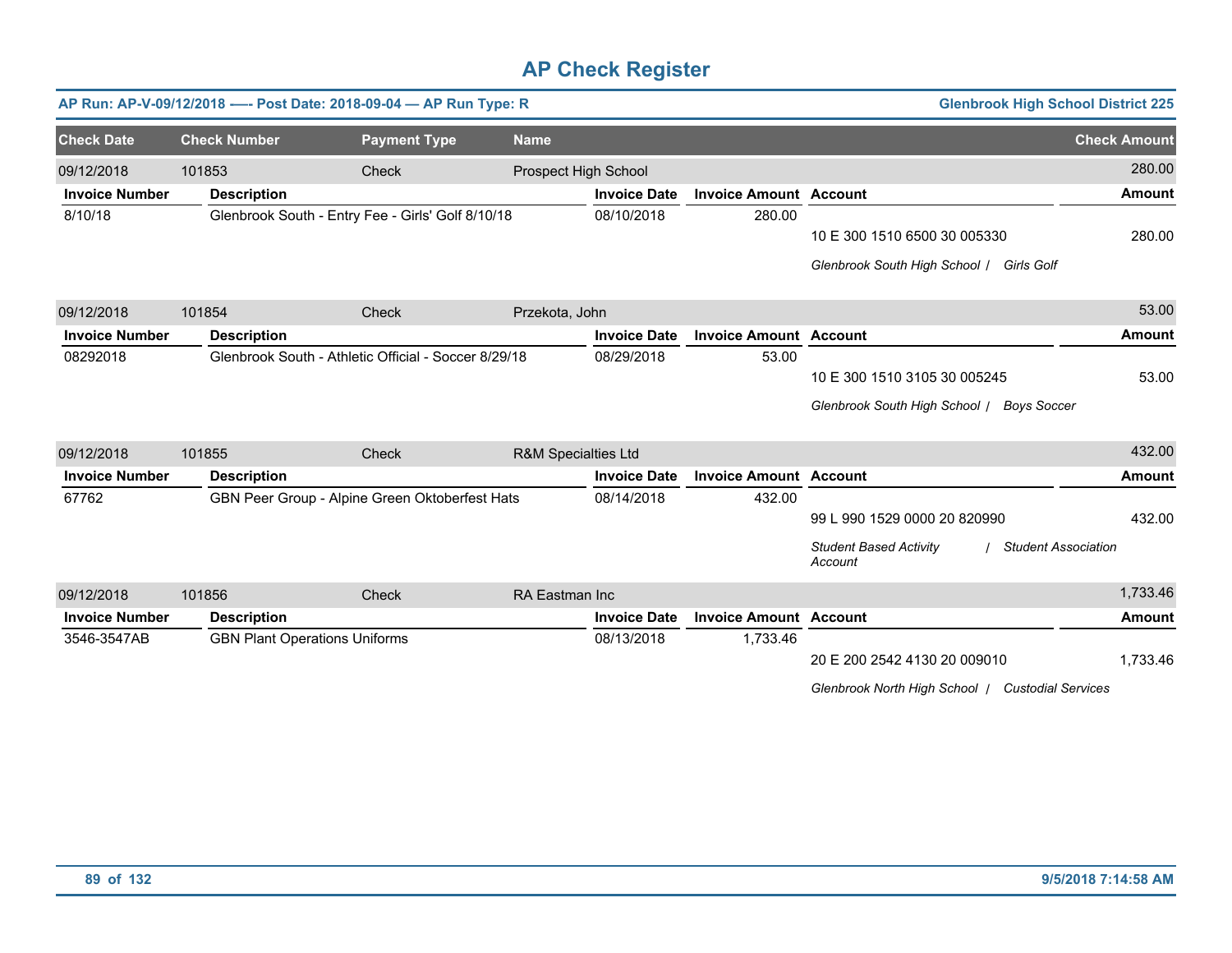|                       |        | AP Run: AP-V-09/12/2018 ---- Post Date: 2018-09-04 - AP Run Type: R                |                     |                           |                         |                               | <b>Glenbrook High School District 225</b>                    |                            |
|-----------------------|--------|------------------------------------------------------------------------------------|---------------------|---------------------------|-------------------------|-------------------------------|--------------------------------------------------------------|----------------------------|
| <b>Check Date</b>     |        | <b>Check Number</b>                                                                | <b>Payment Type</b> | <b>Name</b>               |                         |                               |                                                              | <b>Check Amount</b>        |
| 09/12/2018            | 101857 |                                                                                    | Check               |                           | Raptor Technologies Inc |                               |                                                              | 510.00                     |
| <b>Invoice Number</b> |        | <b>Description</b>                                                                 |                     |                           | <b>Invoice Date</b>     | <b>Invoice Amount Account</b> |                                                              | Amount                     |
| 52076                 |        | Technology Services - GBN Raptor 6 Annual Access<br>Renewal Fee 11/1/18 - 10/31/19 |                     |                           | 09/01/2018              | 510.00                        |                                                              |                            |
|                       |        |                                                                                    |                     |                           |                         |                               | 10 E 100 2660 3160 10 002660                                 | 510.00                     |
|                       |        |                                                                                    |                     |                           |                         |                               | <b>Technology Services</b><br>Administraton                  |                            |
| 09/12/2018            | 101858 |                                                                                    | Check               | Rast, Michael R           |                         |                               |                                                              | 960.00                     |
| <b>Invoice Number</b> |        | <b>Description</b>                                                                 |                     |                           | <b>Invoice Date</b>     | <b>Invoice Amount Account</b> |                                                              | Amount                     |
| TuitionFall17Spg18    |        | Employee Reimbursement - Tuition Fall 2017 and Spring<br>2018                      |                     |                           | 08/20/2018              | 960.00                        |                                                              |                            |
|                       |        |                                                                                    |                     |                           |                         |                               | 10 E 100 2210 2300 10 002210                                 | 960.00                     |
|                       |        |                                                                                    |                     |                           |                         |                               | Administraton                                                | Improvement Of Instruction |
| 09/12/2018            | 101859 |                                                                                    | Check               | <b>RBS Activewear Inc</b> |                         |                               |                                                              | 3,240.82                   |
| <b>Invoice Number</b> |        | <b>Description</b>                                                                 |                     |                           | <b>Invoice Date</b>     | <b>Invoice Amount Account</b> |                                                              | Amount                     |
| 136760                |        | GBS - Girls' Volleyball Camp Shirts                                                |                     |                           | 06/12/2018              | 1,183.47                      |                                                              |                            |
|                       |        |                                                                                    |                     |                           |                         |                               | 10 E 300 1510 4100 10 005400                                 | 1.183.47                   |
|                       |        |                                                                                    |                     |                           |                         |                               | Glenbrook South High School / Summer Athletic Camp           |                            |
| 138777                |        | GBS - Girls' Volleyball Apparel                                                    |                     |                           | 08/15/2018              | 2,057.35                      |                                                              |                            |
|                       |        |                                                                                    |                     |                           |                         |                               | 99 L 990 1529 0000 30 831315                                 | 2,057.35                   |
|                       |        |                                                                                    |                     |                           |                         |                               | <b>Student Based Activity</b><br>Volleyball-girls<br>Account |                            |
| 09/12/2018            | 101860 |                                                                                    | Check               | Really Good Stuff LLC     |                         |                               |                                                              | 236.66                     |
| <b>Invoice Number</b> |        | <b>Description</b>                                                                 |                     |                           | <b>Invoice Date</b>     | <b>Invoice Amount Account</b> |                                                              | Amount                     |
| 780328                |        | GBS - Chem Studies & Physical Science LA Supplies                                  |                     |                           | 08/01/2018              | 236.66                        |                                                              |                            |
|                       |        |                                                                                    |                     |                           |                         |                               | 10 E 300 1130 4200 30 001055                                 | 236.66                     |
|                       |        |                                                                                    |                     |                           |                         |                               | Glenbrook South High School / Science                        |                            |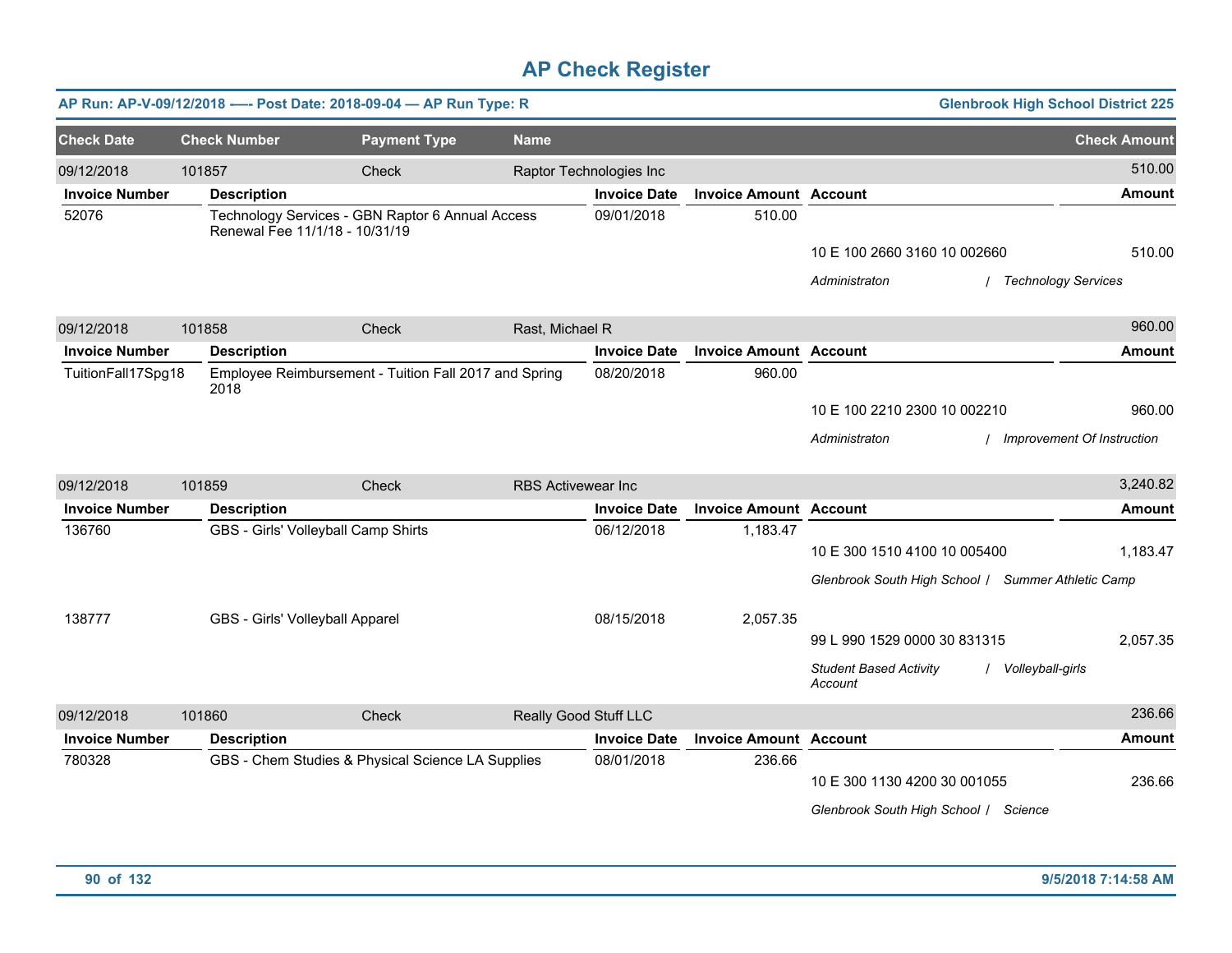|                       |                                | AP Run: AP-V-09/12/2018 ---- Post Date: 2018-09-04 - AP Run Type: R |                   |                                  |                               |                                          | <b>Glenbrook High School District 225</b> |
|-----------------------|--------------------------------|---------------------------------------------------------------------|-------------------|----------------------------------|-------------------------------|------------------------------------------|-------------------------------------------|
| <b>Check Date</b>     | <b>Check Number</b>            | <b>Payment Type</b>                                                 | <b>Name</b>       |                                  |                               |                                          | <b>Check Amount</b>                       |
| 09/12/2018            | 101861                         | Check                                                               | Reyes, Joel Angel |                                  |                               |                                          | 25.13                                     |
| <b>Invoice Number</b> | <b>Description</b>             |                                                                     |                   | <b>Invoice Date</b>              | <b>Invoice Amount Account</b> |                                          | <b>Amount</b>                             |
| 08152018              | 8/31/18                        | Employee Reimbursement - Mileage To/From GBN 8/15 -                 |                   | 08/31/2018                       | 25.13                         |                                          |                                           |
|                       |                                |                                                                     |                   |                                  |                               | 10 E 100 2660 3323 10 002660             | 25.13                                     |
|                       |                                |                                                                     |                   |                                  |                               | Administraton                            | / Technology Services                     |
| 09/12/2018            | 101862                         | Check                                                               | Reyes, Veronica   |                                  |                               |                                          | 720.00                                    |
| <b>Invoice Number</b> | <b>Description</b>             |                                                                     |                   | <b>Invoice Date</b>              | <b>Invoice Amount Account</b> |                                          | <b>Amount</b>                             |
| TuitionSummer18       |                                | Employee Reimbursement - Tuition Summer 2018                        |                   | 03/19/2018                       | 720.00                        |                                          |                                           |
|                       |                                |                                                                     |                   |                                  |                               | 10 E 100 2210 2300 10 002210             | 720.00                                    |
|                       |                                |                                                                     |                   |                                  |                               | Administraton                            | <b>Improvement Of Instruction</b>         |
| 09/12/2018            | 101863                         | Check                                                               |                   | Riddell/All American Sports Corp |                               |                                          | 1,669.95                                  |
| <b>Invoice Number</b> | <b>Description</b>             |                                                                     |                   | <b>Invoice Date</b>              | <b>Invoice Amount Account</b> |                                          | <b>Amount</b>                             |
| 950665069             | <b>GBS</b> - Football Apparel  |                                                                     |                   | 07/25/2018                       | 1,245.95                      |                                          |                                           |
|                       |                                |                                                                     |                   |                                  |                               | 99 L 990 1529 0000 30 830515             | 1,245.95                                  |
|                       |                                |                                                                     |                   |                                  |                               | <b>Student Based Activity</b><br>Account | / Grid Account                            |
| 950681309             | <b>GBN - Door Decals</b>       |                                                                     |                   | 08/02/2018                       | 240.00                        |                                          |                                           |
|                       |                                |                                                                     |                   |                                  |                               | 10 E 200 1510 4100 20 005100             | 240.00                                    |
|                       |                                |                                                                     |                   |                                  |                               | Glenbrook North High School / Athletics  |                                           |
| 950703658             | <b>GBS</b> - Athletics Apparel |                                                                     |                   | 08/15/2018                       | 184.00                        |                                          |                                           |
|                       |                                |                                                                     |                   |                                  |                               | 99 L 990 1529 0000 30 830105             | 184.00                                    |
|                       |                                |                                                                     |                   |                                  |                               | <b>Student Based Activity</b><br>Account | Basketball-boys                           |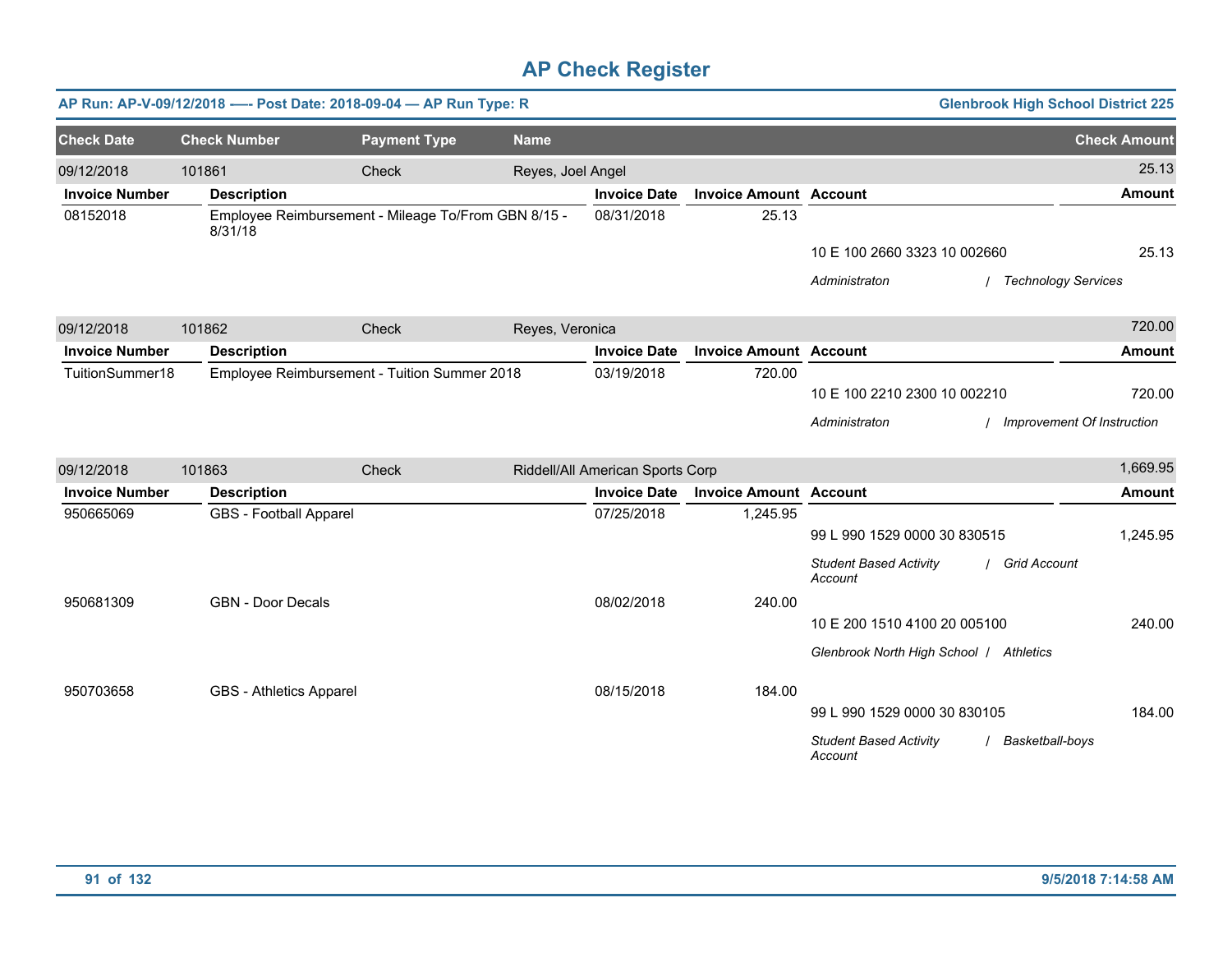|                       |                     | AP Run: AP-V-09/12/2018 ---- Post Date: 2018-09-04 - AP Run Type: R                              |               |                                   |                               |                                                                                          | <b>Glenbrook High School District 225</b> |
|-----------------------|---------------------|--------------------------------------------------------------------------------------------------|---------------|-----------------------------------|-------------------------------|------------------------------------------------------------------------------------------|-------------------------------------------|
| <b>Check Date</b>     | <b>Check Number</b> | <b>Payment Type</b>                                                                              | <b>Name</b>   |                                   |                               |                                                                                          | <b>Check Amount</b>                       |
| 09/12/2018            | 101864              | Check                                                                                            |               | <b>River Trails Park District</b> |                               |                                                                                          | 378.00                                    |
| <b>Invoice Number</b> | <b>Description</b>  |                                                                                                  |               | <b>Invoice Date</b>               | <b>Invoice Amount Account</b> |                                                                                          | <b>Amount</b>                             |
| Pool Rental GA        |                     | Glenbrook Aquatics - Pool Rental - July 2018                                                     |               | 07/31/2018                        | 378.00                        | 95 E 950 3200 3900 95 005505<br><b>Glenbrook Aquatics</b>                                | 378.00<br><b>Glenbrook Aquatics</b>       |
| 09/12/2018            | 101865              | Check                                                                                            |               | Rockford Guilford High School     |                               |                                                                                          | 250.00                                    |
| <b>Invoice Number</b> | <b>Description</b>  |                                                                                                  |               | <b>Invoice Date</b>               | <b>Invoice Amount Account</b> |                                                                                          | <b>Amount</b>                             |
| 9/15/18               |                     | Glenbrook South - Entry Fee - Girls' Golf 9/20/18                                                |               | 09/20/2018                        | 250.00                        | 10 E 300 1510 6500 30 005330<br>Glenbrook South High School   Girls Golf                 | 250.00                                    |
| 09/12/2018            | 101866              | Check                                                                                            | Roer, Susan M |                                   |                               |                                                                                          | 208.41                                    |
| <b>Invoice Number</b> | <b>Description</b>  |                                                                                                  |               | <b>Invoice Date</b>               | <b>Invoice Amount Account</b> |                                                                                          | <b>Amount</b>                             |
| 08/23/2018            |                     | Employee Reimbursement - Play Sand                                                               |               | 08/23/2018                        | 9.16                          | 10 E 200 1400 4100 20 001435<br>Glenbrook North High School   PreSchool                  | 9.16                                      |
| 68311927              |                     | Employee Reimbursement - Preschool - Full Year<br>Curriculum Growing Bundle - Plans & Printables |               | 08/02/2018                        | 149.25                        | 10 E 200 1400 4200 20 001435                                                             | 149.25                                    |
| LIC2018               |                     | Employee Reimbursement - ISBE PARA License Renewal                                               |               | 07/01/2018                        | 50.00                         | Glenbrook North High School   PreSchool<br>10 E 100 2640 2405 10 002645<br>Administraton | 50.00<br><b>Employee Benefits</b>         |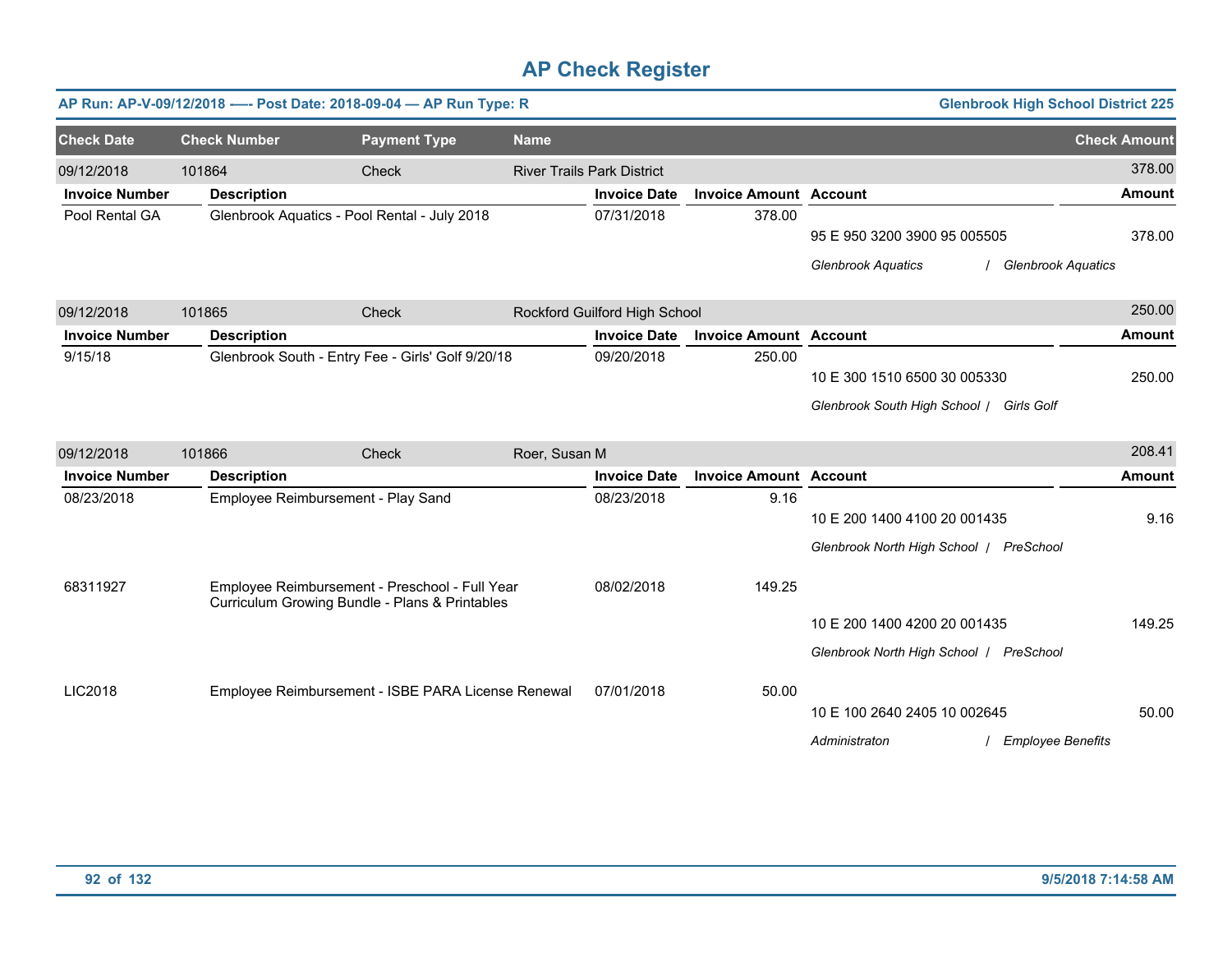|                       |        | AP Run: AP-V-09/12/2018 ---- Post Date: 2018-09-04 - AP Run Type: R          |                     |                 |                     |                               | <b>Glenbrook High School District 225</b>                |                     |
|-----------------------|--------|------------------------------------------------------------------------------|---------------------|-----------------|---------------------|-------------------------------|----------------------------------------------------------|---------------------|
| <b>Check Date</b>     |        | <b>Check Number</b>                                                          | <b>Payment Type</b> | <b>Name</b>     |                     |                               |                                                          | <b>Check Amount</b> |
| 09/12/2018            | 101867 |                                                                              | Check               | Rogan Shoes Inc |                     |                               |                                                          | 3,359.58            |
| <b>Invoice Number</b> |        | <b>Description</b>                                                           |                     |                 | <b>Invoice Date</b> | <b>Invoice Amount Account</b> |                                                          | <b>Amount</b>       |
| 241669                |        | <b>GBN</b> - Cheer Shoes                                                     |                     |                 | 06/26/2018          | 3,359.58                      |                                                          |                     |
|                       |        |                                                                              |                     |                 |                     |                               | 99 L 990 1529 0000 20 820200                             | 3,359.58            |
|                       |        |                                                                              |                     |                 |                     |                               | <b>Student Based Activity</b><br>Cheerleaders<br>Account |                     |
| 09/12/2018            | 101868 |                                                                              | Check               | Rojas, Paul     |                     |                               |                                                          | 64.00               |
| <b>Invoice Number</b> |        | <b>Description</b>                                                           |                     |                 | <b>Invoice Date</b> | <b>Invoice Amount Account</b> |                                                          | <b>Amount</b>       |
| 08292018              |        | Glenbrook South - Athletic Official - Soccer 8/29/18                         |                     |                 | 08/29/2018          | 64.00                         |                                                          |                     |
|                       |        |                                                                              |                     |                 |                     |                               | 10 E 300 1510 3105 30 005245                             | 64.00               |
|                       |        |                                                                              |                     |                 |                     |                               | Glenbrook South High School / Boys Soccer                |                     |
| 09/12/2018            | 101869 |                                                                              | Check               | Rudolph, Chris  |                     |                               |                                                          | 104.00              |
| <b>Invoice Number</b> |        | <b>Description</b>                                                           |                     |                 | <b>Invoice Date</b> | <b>Invoice Amount Account</b> |                                                          | <b>Amount</b>       |
| 08282018              |        | Glenbrook South - Athletic Official - Soccer 8/28/18                         |                     |                 | 08/28/2018          | 104.00                        |                                                          |                     |
|                       |        |                                                                              |                     |                 |                     |                               | 10 E 300 1510 3105 30 005245                             | 104.00              |
|                       |        |                                                                              |                     |                 |                     |                               | Glenbrook South High School / Boys Soccer                |                     |
|                       |        |                                                                              |                     |                 |                     |                               |                                                          |                     |
| 09/12/2018            | 101870 |                                                                              | Check               | Rufina, Diego   |                     |                               |                                                          | 615.50              |
| <b>Invoice Number</b> |        | <b>Description</b>                                                           |                     |                 | <b>Invoice Date</b> | <b>Invoice Amount Account</b> |                                                          | <b>Amount</b>       |
| 08272018              |        | Parent Refund - Bus Pass 2018/19 - Transfer Student<br><b>Partial Refund</b> |                     |                 | 08/27/2018          | 615.50                        |                                                          |                     |
|                       |        |                                                                              |                     |                 |                     |                               | 40 R 100 1411 0000 00 002550                             | 615.50              |

*Administraton* / *Transportation*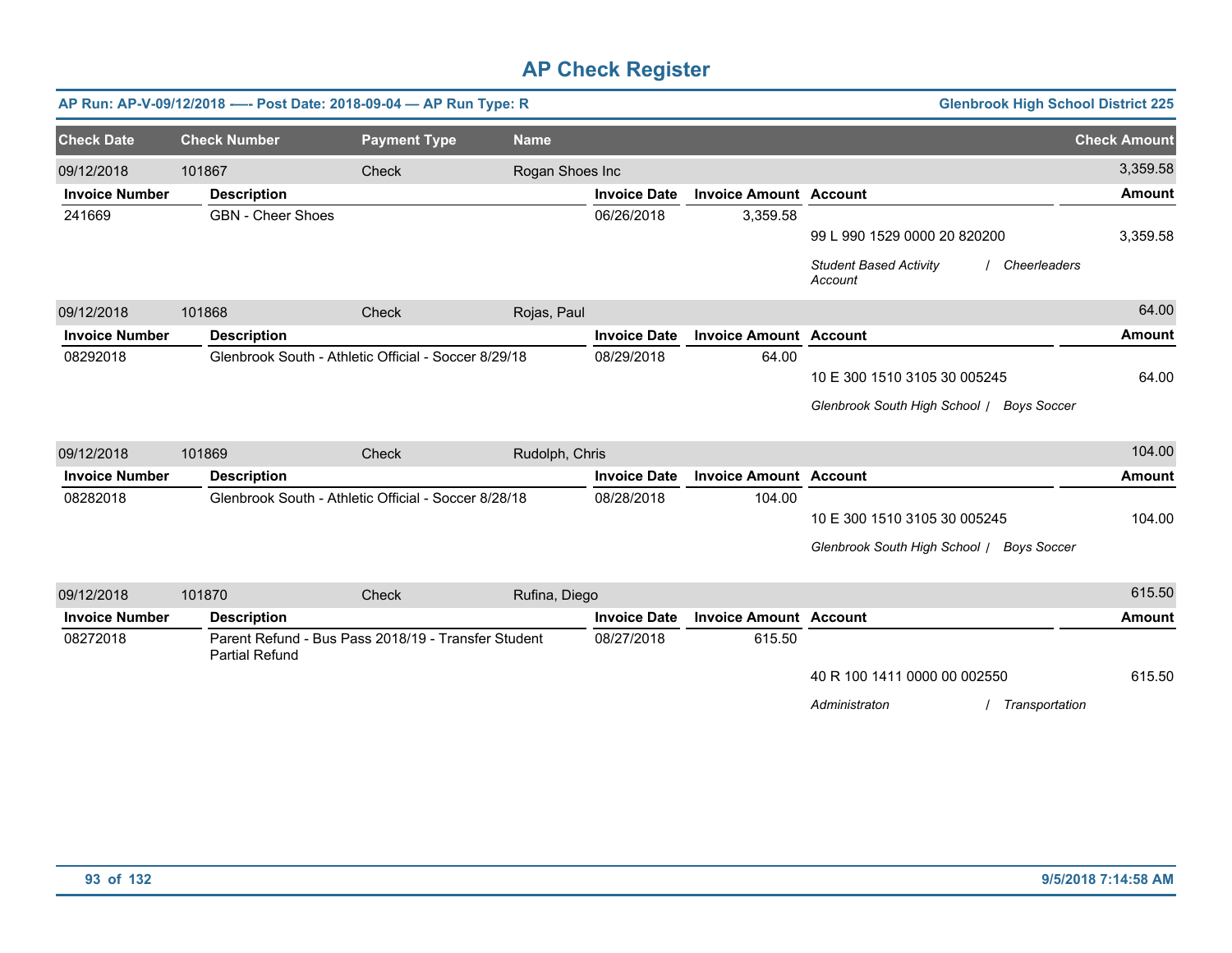|                       |                               | AP Run: AP-V-09/12/2018 ---- Post Date: 2018-09-04 - AP Run Type: R |                        |                                |                               |                                                     | <b>Glenbrook High School District 225</b> |
|-----------------------|-------------------------------|---------------------------------------------------------------------|------------------------|--------------------------------|-------------------------------|-----------------------------------------------------|-------------------------------------------|
| <b>Check Date</b>     | <b>Check Number</b>           | <b>Payment Type</b>                                                 | <b>Name</b>            |                                |                               |                                                     | <b>Check Amount</b>                       |
| 09/12/2018            | 101871                        | Check                                                               | Samani, Aslam or Laila |                                |                               |                                                     | 126.00                                    |
| <b>Invoice Number</b> | <b>Description</b>            |                                                                     |                        | <b>Invoice Date</b>            | <b>Invoice Amount Account</b> |                                                     | <b>Amount</b>                             |
| 08242018              | <b>Partial Refund</b>         | Parent Refund - Bus Pass 2018/19 - Transfer Student                 |                        | 08/24/2018                     | 126.00                        |                                                     |                                           |
|                       |                               |                                                                     |                        |                                |                               | 40 R 100 1411 0000 00 002550                        | 126.00                                    |
|                       |                               |                                                                     |                        |                                |                               | Administraton                                       | Transportation                            |
| 09/12/2018            | 101872                        | Check                                                               | Sandberg, Thomas R     |                                |                               |                                                     | 94.00                                     |
| <b>Invoice Number</b> | <b>Description</b>            |                                                                     |                        | <b>Invoice Date</b>            | <b>Invoice Amount Account</b> |                                                     | <b>Amount</b>                             |
| 08242018              |                               | Glenbrook North - Athletic Official - Soccer 8/24/18                |                        | 08/24/2018                     | 94.00                         |                                                     |                                           |
|                       |                               |                                                                     |                        |                                |                               | 10 E 200 1510 3105 20 005245                        | 94.00                                     |
|                       |                               |                                                                     |                        |                                |                               | Glenbrook North High School                         | <b>Boys Soccer</b>                        |
| 09/12/2018            | 101873                        | Check                                                               |                        | Sanders Cleaners Inc/Kim J Inc |                               |                                                     | 1,348.00                                  |
| <b>Invoice Number</b> | <b>Description</b>            |                                                                     |                        | <b>Invoice Date</b>            | <b>Invoice Amount Account</b> |                                                     | <b>Amount</b>                             |
| 105570-DA             |                               | GBN - Dry Cleaning of Choir Uniforms                                |                        | 08/06/2018                     | 1,348.00                      |                                                     |                                           |
|                       |                               |                                                                     |                        |                                |                               | 10 E 200 1130 3230 20 001045                        | 1,348.00                                  |
|                       |                               |                                                                     |                        |                                |                               | Glenbrook North High School / Music/Performing Arts |                                           |
| 09/12/2018            | 101874                        | Check                                                               | Sargent Welch LLC      |                                |                               |                                                     | 161.50                                    |
| <b>Invoice Number</b> | <b>Description</b>            |                                                                     |                        | <b>Invoice Date</b>            | <b>Invoice Amount Account</b> |                                                     | <b>Amount</b>                             |
| 8083238149            | <b>GBS - Physics Supplies</b> |                                                                     |                        | 08/07/2018                     | 161.50                        |                                                     |                                           |
|                       |                               |                                                                     |                        |                                |                               | 10 E 300 1130 4200 30 001055                        | 161.50                                    |
|                       |                               |                                                                     |                        |                                |                               | Glenbrook South High School / Science               |                                           |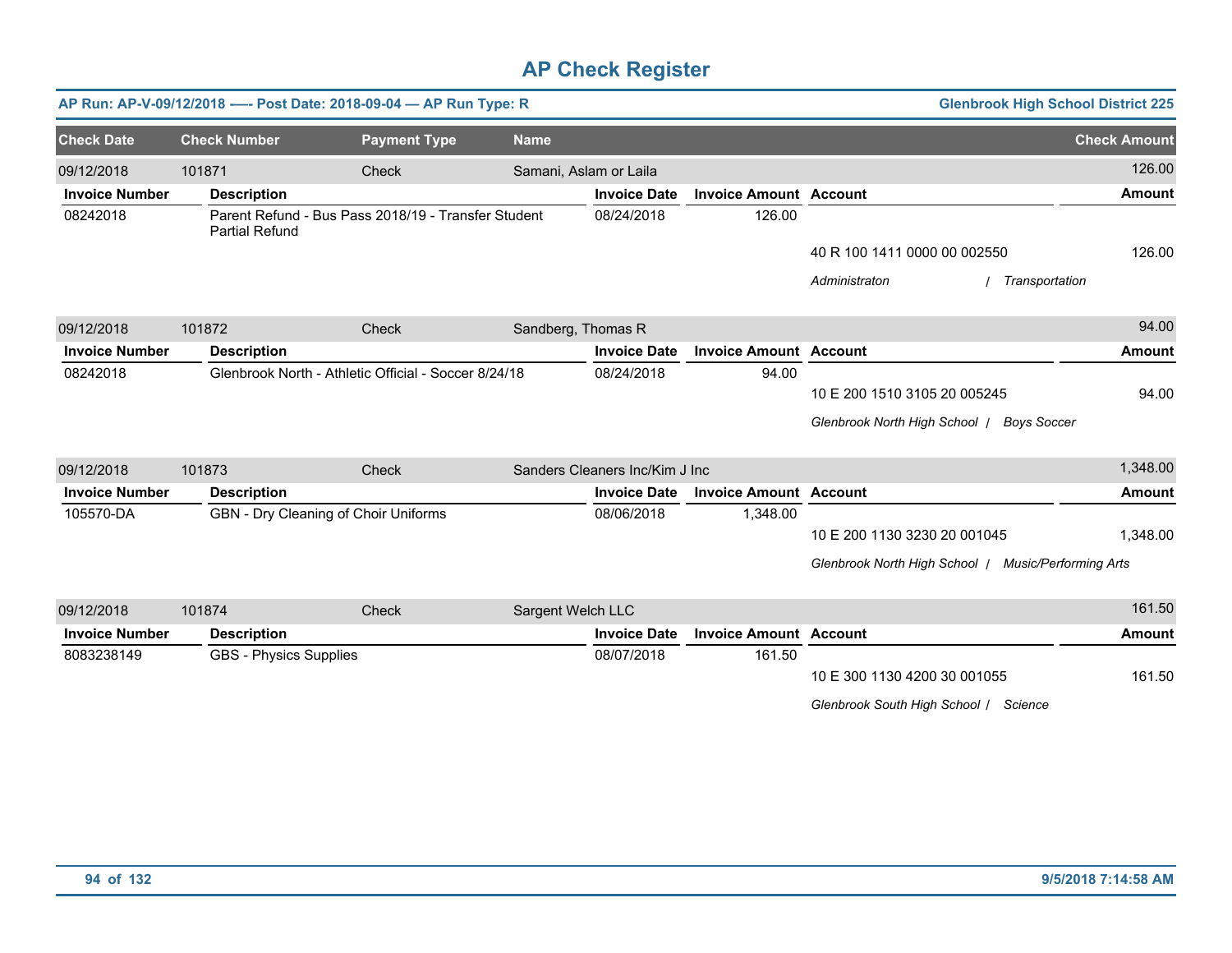|                       |                     | AP Run: AP-V-09/12/2018 ---- Post Date: 2018-09-04 - AP Run Type: R |                         |                     |                               |                                           | <b>Glenbrook High School District 225</b> |
|-----------------------|---------------------|---------------------------------------------------------------------|-------------------------|---------------------|-------------------------------|-------------------------------------------|-------------------------------------------|
| <b>Check Date</b>     | <b>Check Number</b> | <b>Payment Type</b>                                                 | <b>Name</b>             |                     |                               |                                           | <b>Check Amount</b>                       |
| 09/12/2018            | 101875              | Check                                                               | SavATree                |                     |                               |                                           | 352.00                                    |
| <b>Invoice Number</b> | <b>Description</b>  |                                                                     |                         | <b>Invoice Date</b> | <b>Invoice Amount Account</b> |                                           | <b>Amount</b>                             |
| 5715424               |                     | GBOC - Tree Maintenance - August 2018                               |                         | 08/11/2018          | 217.00                        | 20 E 500 2543 3270 10 009080              | 217.00                                    |
|                       |                     |                                                                     |                         |                     |                               | <b>Glenbrook Off Campus</b><br>Center     | <b>Grounds Maintenance</b>                |
| 5715426               |                     | GBOC - Tree Maintenance - August 2018                               |                         | 08/11/2018          | 135.00                        |                                           |                                           |
|                       |                     |                                                                     |                         |                     |                               | 20 E 500 2543 3270 10 009080              | 135.00                                    |
|                       |                     |                                                                     |                         |                     |                               | <b>Glenbrook Off Campus</b><br>Center     | Grounds Maintenance                       |
| 09/12/2018            | 101876              | Check                                                               | Sawicki, Andy           |                     |                               |                                           | 53.00                                     |
| <b>Invoice Number</b> | <b>Description</b>  |                                                                     |                         | <b>Invoice Date</b> | <b>Invoice Amount Account</b> |                                           | <b>Amount</b>                             |
| 08232018              |                     | Glenbrook North - Athletic Official - Soccer 8/23/18                |                         | 08/23/2018          | 53.00                         |                                           |                                           |
|                       |                     |                                                                     |                         |                     |                               | 10 E 200 1510 3105 20 005245              | 53.00                                     |
|                       |                     |                                                                     |                         |                     |                               | Glenbrook North High School   Boys Soccer |                                           |
| 09/12/2018            | 101877              | Check                                                               | Sawicki, Steven         |                     |                               |                                           | 58.00                                     |
| <b>Invoice Number</b> | <b>Description</b>  |                                                                     |                         | <b>Invoice Date</b> | <b>Invoice Amount Account</b> |                                           | <b>Amount</b>                             |
| 08182018              |                     | Glenbrook North - Athletic Official - Football 8/18/18              |                         | 08/18/2018          | 58.00                         |                                           |                                           |
|                       |                     |                                                                     |                         |                     |                               | 10 E 200 1510 3105 20 005225              | 58.00                                     |
|                       |                     |                                                                     |                         |                     |                               | Glenbrook North High School   Football    |                                           |
| 09/12/2018            | 101878              | Check                                                               | <b>SCF Products LLC</b> |                     |                               |                                           | 1,443.03                                  |
| <b>Invoice Number</b> | <b>Description</b>  |                                                                     |                         | <b>Invoice Date</b> | <b>Invoice Amount Account</b> |                                           | <b>Amount</b>                             |
| 740                   |                     | GBN - Spartan Soccer Windscreen                                     |                         | 08/16/2018          | 1,443.03                      | 99 L 990 1529 0000 20 820490              | 1,443.03                                  |
|                       |                     |                                                                     |                         |                     |                               | <b>Student Based Activity</b><br>Account  | <b>Gbn Sports Tournaments</b>             |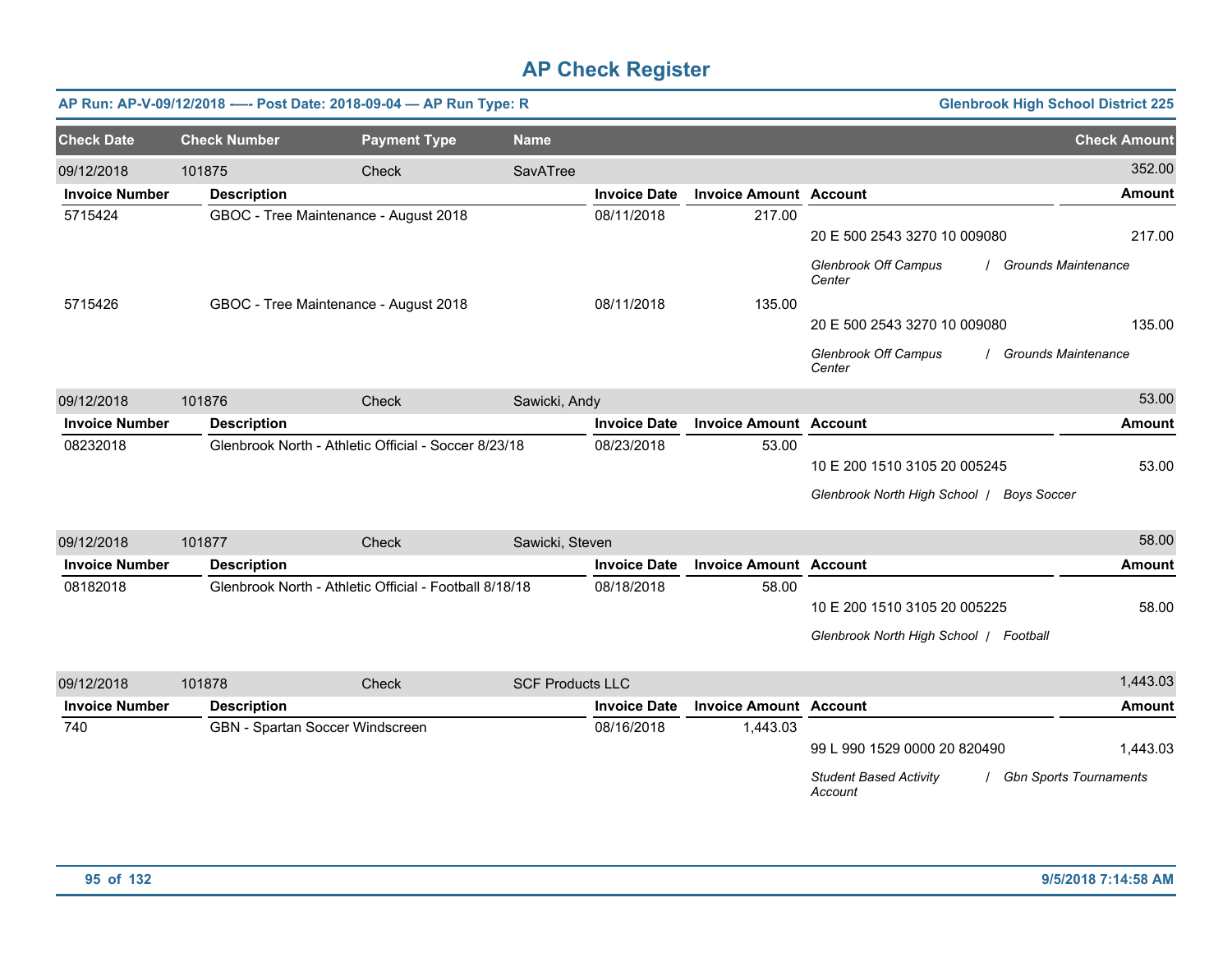|                       |                          | AP Run: AP-V-09/12/2018 ---- Post Date: 2018-09-04 - AP Run Type: R                                      |                       |                                |                               |                                                               | <b>Glenbrook High School District 225</b> |
|-----------------------|--------------------------|----------------------------------------------------------------------------------------------------------|-----------------------|--------------------------------|-------------------------------|---------------------------------------------------------------|-------------------------------------------|
| <b>Check Date</b>     | <b>Check Number</b>      | <b>Payment Type</b>                                                                                      | <b>Name</b>           |                                |                               |                                                               | <b>Check Amount</b>                       |
| 09/12/2018            | 101879                   | Check                                                                                                    | Scholastic Inc        |                                |                               |                                                               | 2,323.75                                  |
| <b>Invoice Number</b> | <b>Description</b>       |                                                                                                          |                       | <b>Invoice Date</b>            | <b>Invoice Amount Account</b> |                                                               | <b>Amount</b>                             |
| M6427752              |                          | GBS Social Studies - UpFront Magazine for 250 Students                                                   |                       | 07/24/2018                     | 2,323.75                      |                                                               |                                           |
|                       |                          |                                                                                                          |                       |                                |                               | 10 E 300 1130 4200 30 001060                                  | 2,323.75                                  |
|                       |                          |                                                                                                          |                       |                                |                               | Glenbrook South High School /<br><b>Social Studies</b>        |                                           |
| 09/12/2018            | 101880                   | Check                                                                                                    | Selsor, Amy Elizabeth |                                |                               |                                                               | 3,675.00                                  |
| <b>Invoice Number</b> | <b>Description</b>       |                                                                                                          |                       | <b>Invoice Date</b>            | <b>Invoice Amount Account</b> |                                                               | <b>Amount</b>                             |
| 7/16/2018             | GBS - Poms Choreographer |                                                                                                          |                       | 07/16/2018                     | 3,675.00                      |                                                               |                                           |
|                       |                          |                                                                                                          |                       |                                |                               | 99 L 990 1529 0000 30 831220                                  | 3,675.00                                  |
|                       |                          |                                                                                                          |                       |                                |                               | <b>Student Based Activity</b><br><b>Titan Poms</b><br>Account |                                           |
| 09/12/2018            | 101881                   | Check                                                                                                    |                       | Septran Student Transportation |                               |                                                               | 5,789.12                                  |
| <b>Invoice Number</b> | <b>Description</b>       |                                                                                                          |                       | <b>Invoice Date</b>            | <b>Invoice Amount Account</b> |                                                               | Amount                                    |
| 91583582              |                          | Special Education - Transportation - June 2018                                                           |                       | 06/18/2018                     | 5,789.12                      |                                                               |                                           |
|                       |                          |                                                                                                          |                       |                                |                               | 40 E 100 2550 3300 10 001300                                  | 5,789.12                                  |
|                       |                          |                                                                                                          |                       |                                |                               | Administraton                                                 | <b>Special Education</b>                  |
| 09/12/2018            | 101882                   | Check                                                                                                    | Shaner, Christi Ann   |                                |                               |                                                               | 20.17                                     |
| <b>Invoice Number</b> | <b>Description</b>       |                                                                                                          |                       | <b>Invoice Date</b>            | <b>Invoice Amount Account</b> |                                                               | <b>Amount</b>                             |
| 08302018              |                          | Employee Reimbursement - Mileage To/From Electronic<br>Subscription Managers' Bi-Monthly Meeting 8/30/18 |                       | 08/30/2018                     | 20.17                         |                                                               |                                           |
|                       |                          |                                                                                                          |                       |                                |                               | 10 E 300 2222 3320 30 002220                                  | 20.17                                     |
|                       |                          |                                                                                                          |                       |                                |                               | Glenbrook South High School / Library Services                |                                           |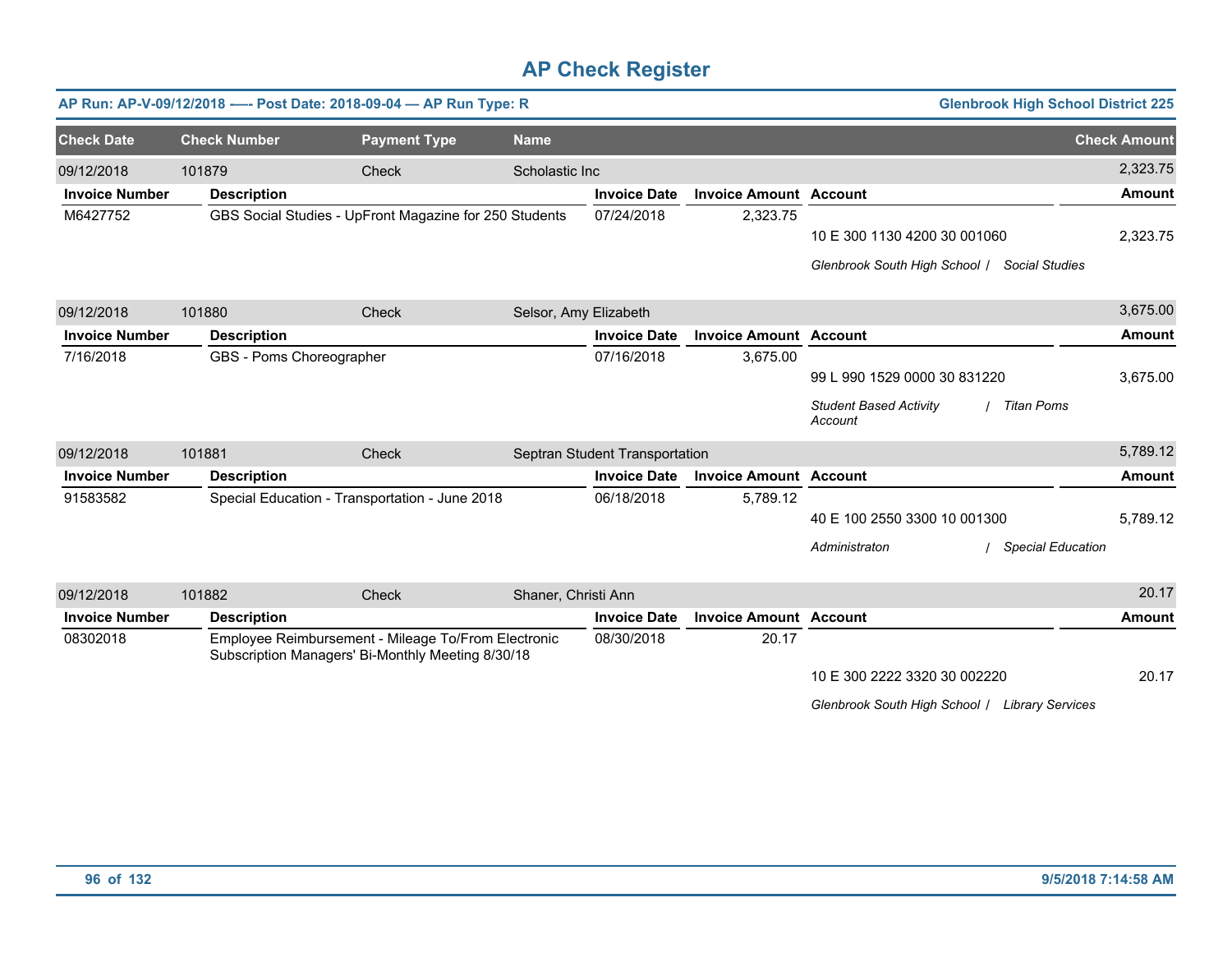|                       |                     | AP Run: AP-V-09/12/2018 ---- Post Date: 2018-09-04 - AP Run Type: R |                     |                                  |                               |                                                                                                |                               | <b>Glenbrook High School District 225</b> |
|-----------------------|---------------------|---------------------------------------------------------------------|---------------------|----------------------------------|-------------------------------|------------------------------------------------------------------------------------------------|-------------------------------|-------------------------------------------|
| <b>Check Date</b>     | <b>Check Number</b> | <b>Payment Type</b>                                                 | <b>Name</b>         |                                  |                               |                                                                                                |                               | <b>Check Amount</b>                       |
| 09/12/2018            | 101883              | Check                                                               |                     | Shekman, Walter or Jane          |                               |                                                                                                |                               | 350.00                                    |
| <b>Invoice Number</b> | <b>Description</b>  |                                                                     |                     | <b>Invoice Date</b>              | <b>Invoice Amount Account</b> |                                                                                                |                               | <b>Amount</b>                             |
| 08242018              |                     | Parent Refund - Course Withdrawal - Driver's Ed                     |                     | 08/24/2018                       | 350.00                        | 10 R 200 1970 0000 00 000000<br>Glenbrook North High School   Undefined                        |                               | 350.00                                    |
| 09/12/2018            | 101884              | Check                                                               | Sherwin-Williams Co |                                  |                               |                                                                                                |                               | 238.71                                    |
| <b>Invoice Number</b> | <b>Description</b>  |                                                                     |                     | <b>Invoice Date</b>              | <b>Invoice Amount Account</b> |                                                                                                |                               | <b>Amount</b>                             |
| 0679-7                |                     | GBN Painting Supplies - New Guidance Conference Room                |                     | 08/06/2018                       | 238.71                        | 20 E 200 2544 4846 20 009050<br>Glenbrook North High School   Building Maintenance             |                               | 238.71                                    |
| 09/12/2018            | 101885              | Check                                                               |                     | Shon / Kim, Goanchul or Youngsuk |                               |                                                                                                |                               | 125.50                                    |
| <b>Invoice Number</b> | <b>Description</b>  |                                                                     |                     | <b>Invoice Date</b>              | <b>Invoice Amount Account</b> |                                                                                                |                               | <b>Amount</b>                             |
| 08212018              |                     | Parent Refund - General Chromebook & Registration Fees              |                     | 08/21/2018                       | 125.50                        | 10 R 100 1720 0000 00 000000<br>Administraton<br>10 R 100 1725 0000 00 000000<br>Administraton | Undefined<br>Undefined        | 25.50<br>100.00                           |
| 09/12/2018            | 101886              | Check                                                               | Signpalace          |                                  |                               |                                                                                                |                               | 3,250.00                                  |
| <b>Invoice Number</b> | <b>Description</b>  |                                                                     |                     | <b>Invoice Date</b>              | <b>Invoice Amount Account</b> |                                                                                                |                               | Amount                                    |
| 33002                 |                     | GBN - Sign for Tennis Court Entrance                                |                     | 08/07/2018                       | 3,250.00                      | 99 L 990 1529 0000 20 820490<br><b>Student Based Activity</b><br>Account                       | <b>Gbn Sports Tournaments</b> | 3,250.00                                  |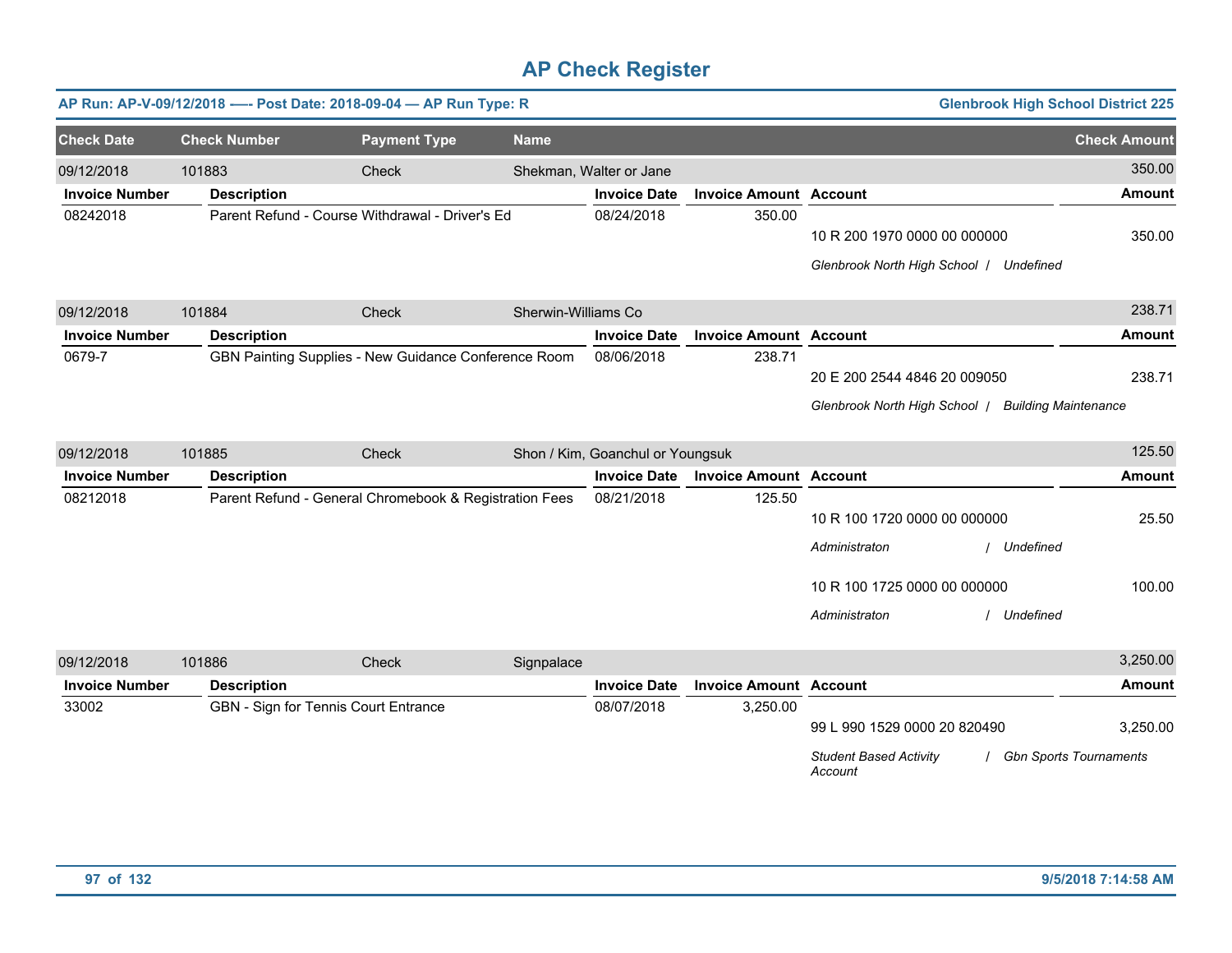|                             |        |                                  | AP Run: AP-V-09/12/2018 ---- Post Date: 2018-09-04 - AP Run Type: R |                 |                          |                               | <b>Glenbrook High School District 225</b>                   |                     |
|-----------------------------|--------|----------------------------------|---------------------------------------------------------------------|-----------------|--------------------------|-------------------------------|-------------------------------------------------------------|---------------------|
| <b>Check Date</b>           |        | <b>Check Number</b>              | <b>Payment Type</b>                                                 | <b>Name</b>     |                          |                               |                                                             | <b>Check Amount</b> |
| 09/12/2018                  | 101887 |                                  | Check                                                               | Simon, Cheryl   |                          |                               |                                                             | 644.12              |
| <b>Invoice Number</b>       |        | <b>Description</b>               |                                                                     |                 | <b>Invoice Date</b>      | <b>Invoice Amount Account</b> |                                                             | <b>Amount</b>       |
| tht supplies summer<br>2018 |        |                                  | Employee Reimbursement - Titans Helping Titans Supplies             |                 | 08/14/2018               | 644.12                        |                                                             |                     |
|                             |        |                                  |                                                                     |                 |                          |                               | 99 L 990 1529 0000 30 830060                                | 644.12              |
|                             |        |                                  |                                                                     |                 |                          |                               | <b>Student Based Activity</b><br>/ Aid Fund<br>Account      |                     |
| 09/12/2018                  | 101888 |                                  | Check                                                               |                 | Smolen, Gennadiy or Yana |                               |                                                             | 775.00              |
| <b>Invoice Number</b>       |        | <b>Description</b>               |                                                                     |                 | <b>Invoice Date</b>      | <b>Invoice Amount Account</b> |                                                             | <b>Amount</b>       |
| 08232018                    |        | Parent Refund - Bus Pass 2018/19 |                                                                     |                 | 08/23/2018               | 775.00                        |                                                             |                     |
|                             |        |                                  |                                                                     |                 |                          |                               | 40 R 100 1411 0000 00 002550                                | 775.00              |
|                             |        |                                  |                                                                     |                 |                          |                               | Administraton<br>Transportation                             |                     |
| 09/12/2018                  | 101889 |                                  | Check                                                               |                 | Solem, Andy or Beth Anne |                               |                                                             | 323.86              |
| <b>Invoice Number</b>       |        | <b>Description</b>               |                                                                     |                 | <b>Invoice Date</b>      | <b>Invoice Amount Account</b> |                                                             | <b>Amount</b>       |
| girls swim bbq 2018         |        | Refreshments                     | Parent Reimbursement - Girls' Swim Preseason BBQ                    |                 | 08/22/2018               | 323.86                        |                                                             |                     |
|                             |        |                                  |                                                                     |                 |                          |                               | 99 L 990 1529 0000 30 831195                                | 323.86              |
|                             |        |                                  |                                                                     |                 |                          |                               | <b>Student Based Activity</b><br>Swimming/diving<br>Account |                     |
| 09/12/2018                  | 101890 |                                  | Check                                                               | Somogyi, George |                          |                               |                                                             | 76.00               |
| <b>Invoice Number</b>       |        | <b>Description</b>               |                                                                     |                 | <b>Invoice Date</b>      | <b>Invoice Amount Account</b> |                                                             | <b>Amount</b>       |
| 08172018                    |        |                                  | Glenbrook South - Athletic Official - Football 8/17/18              |                 | 08/17/2018               | 76.00                         |                                                             |                     |
|                             |        |                                  |                                                                     |                 |                          |                               | 10 E 300 1510 3105 30 005225                                | 76.00               |
|                             |        |                                  |                                                                     |                 |                          |                               | Glenbrook South High School / Football                      |                     |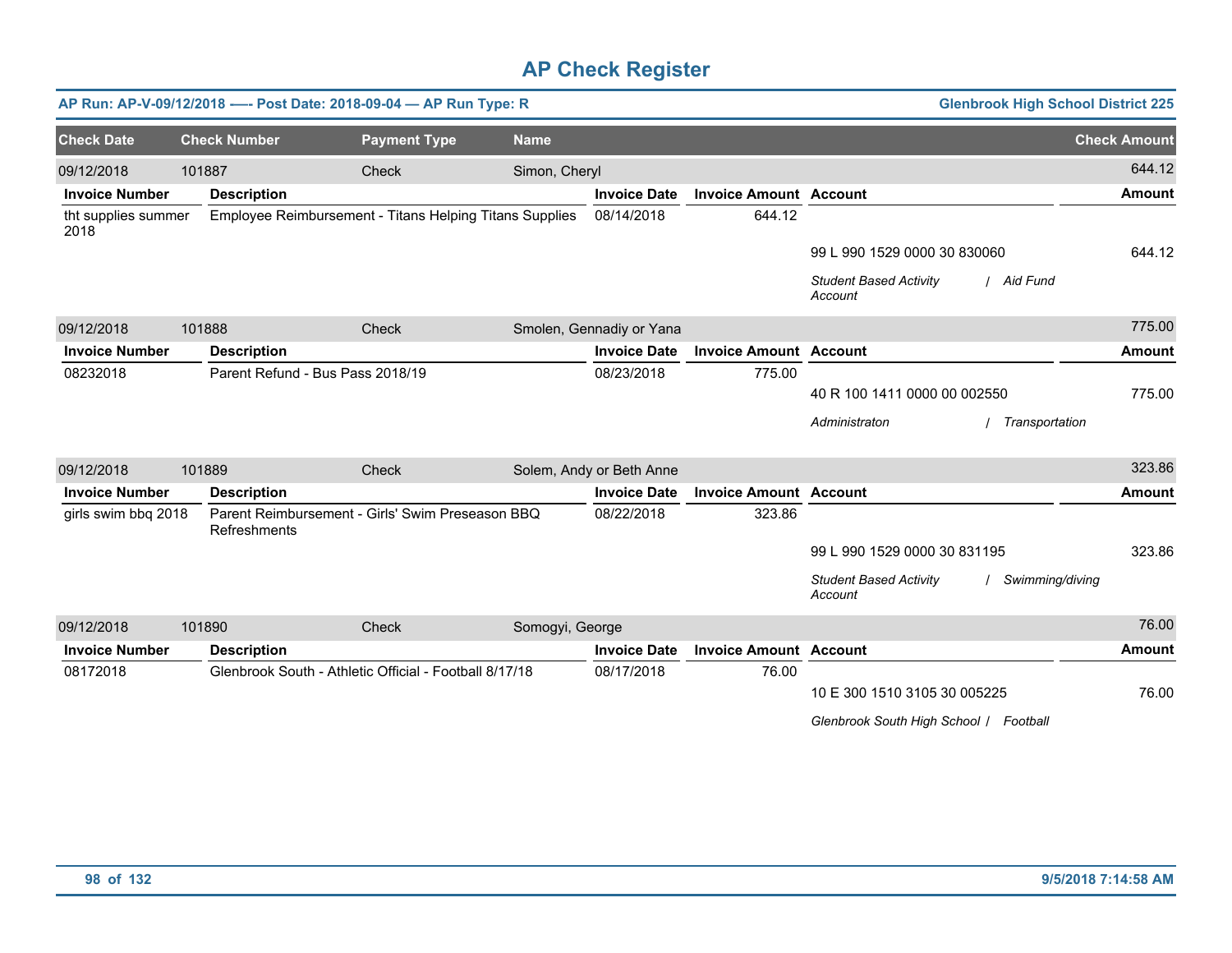|                         |                               | AP Run: AP-V-09/12/2018 ---- Post Date: 2018-09-04 - AP Run Type: R |                   |                                           |                               |                                                                           | <b>Glenbrook High School District 225</b> |
|-------------------------|-------------------------------|---------------------------------------------------------------------|-------------------|-------------------------------------------|-------------------------------|---------------------------------------------------------------------------|-------------------------------------------|
| <b>Check Date</b>       | <b>Check Number</b>           | <b>Payment Type</b>                                                 | <b>Name</b>       |                                           |                               |                                                                           | <b>Check Amount</b>                       |
| 09/12/2018              | 101891                        | Check                                                               | Spivak, Alexander |                                           |                               |                                                                           | 64.00                                     |
| <b>Invoice Number</b>   | <b>Description</b>            |                                                                     |                   | <b>Invoice Date</b>                       | <b>Invoice Amount Account</b> |                                                                           | <b>Amount</b>                             |
| 08292018                |                               | Glenbrook South - Athletic Official - Soccer 8/29/18                |                   | 08/29/2018                                | 64.00                         | 10 E 300 1510 3105 30 005245<br>Glenbrook South High School / Boys Soccer | 64.00                                     |
| 09/12/2018              | 101892                        | Check                                                               |                   | Sportsman's Country Club, Northbrook Park |                               |                                                                           | 13,389.00                                 |
| <b>Invoice Number</b>   | <b>Description</b>            |                                                                     |                   | <b>Invoice Date</b>                       | <b>Invoice Amount Account</b> |                                                                           | Amount                                    |
| <b>GBN Boys 1 2018</b>  |                               | GBN - Boys' Golf - 31 Dozen Pro V1 Golf Balls with Logo             |                   | 08/10/2018                                | 2,074.00                      |                                                                           |                                           |
|                         |                               |                                                                     |                   |                                           |                               | 10 E 200 1510 4100 20 005230                                              | 2,074.00                                  |
|                         |                               |                                                                     |                   |                                           |                               | Glenbrook North High School   Boys Golf                                   |                                           |
| <b>GBN Boys 2 2018</b>  |                               | GBN - Boys' Golf Shirts & Hats                                      |                   | 08/10/2018                                | 2,259.00                      |                                                                           |                                           |
|                         |                               |                                                                     |                   |                                           |                               | 99 L 990 1529 0000 20 820490                                              | 2,259.00                                  |
|                         |                               |                                                                     |                   |                                           |                               | <b>Student Based Activity</b><br>Account                                  | / Gbn Sports Tournaments                  |
| <b>GBN Boys 3 2018</b>  | GBN - Boys' Golf Team Fees    |                                                                     |                   | 08/10/2018                                | 5,000.00                      |                                                                           |                                           |
|                         |                               |                                                                     |                   |                                           |                               | 99 L 990 1529 0000 20 820490                                              | 5,000.00                                  |
|                         |                               |                                                                     |                   |                                           |                               | <b>Student Based Activity</b><br>Account                                  | / Gbn Sports Tournaments                  |
| <b>GBN Girls 2 2018</b> |                               | GBN - Girls' Golf Junior Varsity & Varsity Team Fees                |                   | 08/10/2018                                | 3,400.00                      |                                                                           |                                           |
|                         |                               |                                                                     |                   |                                           |                               | 99 L 990 1529 0000 20 820490                                              | 3,400.00                                  |
|                         |                               |                                                                     |                   |                                           |                               | <b>Student Based Activity</b><br>Account                                  | <b>Gbn Sports Tournaments</b>             |
| <b>GBN Girls 3 2018</b> | <b>GBN - Girls' Golf Hats</b> |                                                                     |                   | 08/10/2018                                | 456.00                        |                                                                           |                                           |
|                         |                               |                                                                     |                   |                                           |                               | 99 L 990 1529 0000 20 820490                                              | 456.00                                    |
|                         |                               |                                                                     |                   |                                           |                               | <b>Student Based Activity</b><br>Account                                  | <b>Gbn Sports Tournaments</b>             |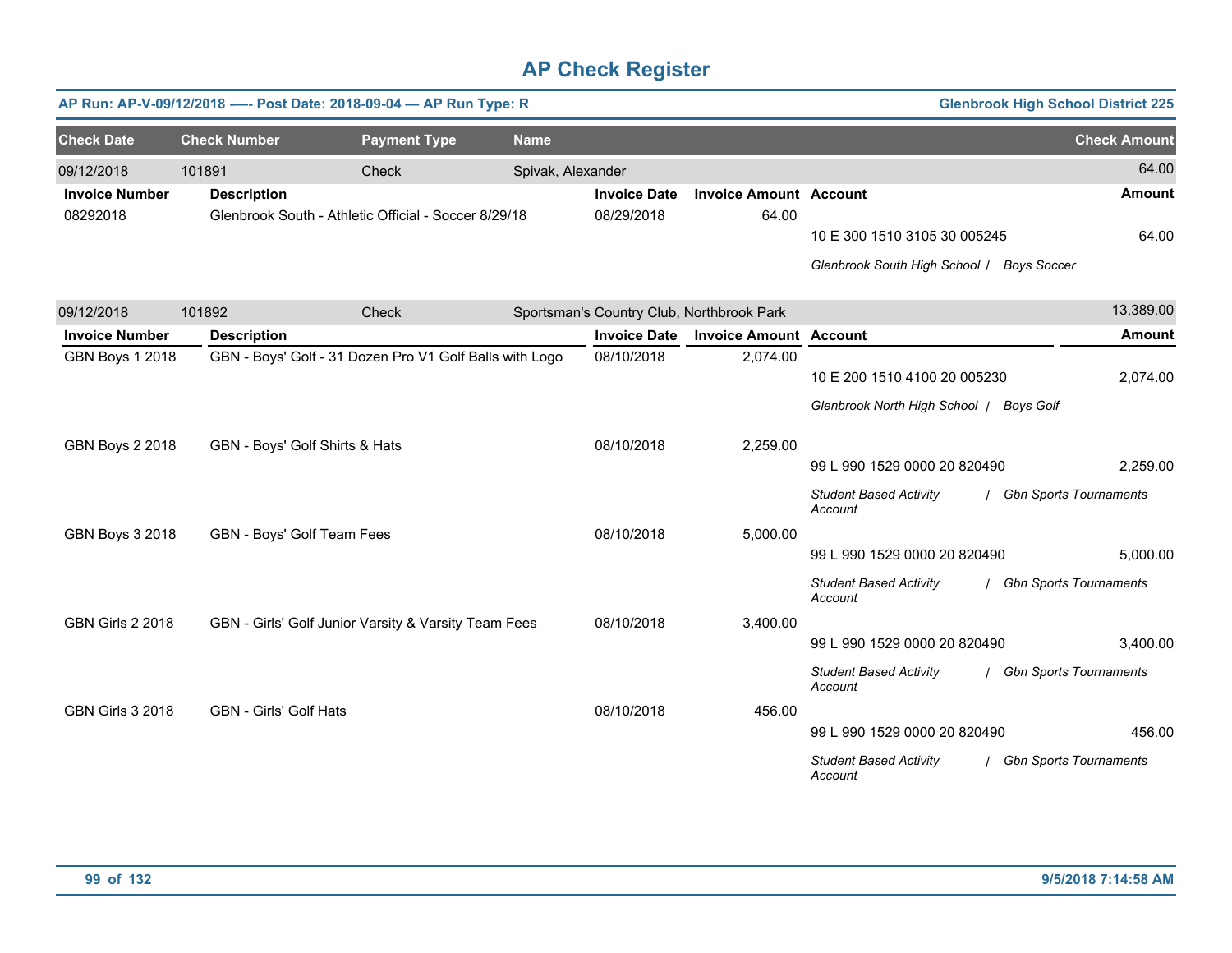|                                     |                              | AP Run: AP-V-09/12/2018 ---- Post Date: 2018-09-04 - AP Run Type: R |                     |                                 |                                                                    |                                                                                    | <b>Glenbrook High School District 225</b> |                            |
|-------------------------------------|------------------------------|---------------------------------------------------------------------|---------------------|---------------------------------|--------------------------------------------------------------------|------------------------------------------------------------------------------------|-------------------------------------------|----------------------------|
| <b>Check Date</b>                   | <b>Check Number</b>          | <b>Payment Type</b>                                                 | <b>Name</b>         |                                 |                                                                    |                                                                                    | <b>Check Amount</b>                       |                            |
| 09/12/2018<br><b>Invoice Number</b> | 101892<br><b>Description</b> | Check                                                               |                     | <b>Invoice Date</b>             | Sportsman's Country Club, Northbrook Park<br><b>Invoice Amount</b> | <b>Account</b>                                                                     |                                           | 13,389.00<br><b>Amount</b> |
| <b>GBN Girls 4 2018</b>             |                              | GBN - Girls' Golf Tee Times - Aug 2018                              |                     | 08/14/2018                      | 200.00                                                             | 99 L 990 1529 0000 20 820490<br><b>Student Based Activity</b><br>Account           | <b>Gbn Sports Tournaments</b>             | 200.00                     |
| 09/12/2018                          | 101893                       | Check                                                               | Starakiewicz, Maria |                                 |                                                                    |                                                                                    |                                           | 120.00                     |
| <b>Invoice Number</b>               | <b>Description</b>           |                                                                     |                     | <b>Invoice Date</b>             | <b>Invoice Amount Account</b>                                      |                                                                                    |                                           | <b>Amount</b>              |
| 08202018                            |                              | Employee Reimbursement - Safety Work Shoes                          |                     | 08/20/2018                      | 120.00                                                             | 20 E 300 2530 2310 10 009015<br>Glenbrook South High School / Safety Committee     |                                           | 120.00                     |
| 09/12/2018                          | 101894                       | Check                                                               | Steinbrunner, Edyta |                                 |                                                                    |                                                                                    |                                           | 89.00                      |
| <b>Invoice Number</b>               | <b>Description</b>           |                                                                     |                     | <b>Invoice Date</b>             | <b>Invoice Amount Account</b>                                      |                                                                                    |                                           | <b>Amount</b>              |
| 08282018                            |                              | Glenbrook South - Athletic Official - Volleyball 8/28/18            |                     | 08/28/2018                      | 89.00                                                              | 10 E 300 1510 3105 30 005395<br>Glenbrook South High School / Girls Volleyball     |                                           | 89.00                      |
| 09/12/2018                          | 101895                       | Check                                                               |                     | <b>Steiner Electric Company</b> |                                                                    |                                                                                    |                                           | 941.86                     |
| <b>Invoice Number</b>               | <b>Description</b>           |                                                                     |                     | <b>Invoice Date</b>             | <b>Invoice Amount Account</b>                                      |                                                                                    |                                           | <b>Amount</b>              |
| S006038916.001                      | Projects                     | Technology Services - Cat6 Non-Plenum Cable for GBS                 |                     | 05/08/2018                      | 191.22                                                             | 10 E 100 2660 4100 10 002660<br>Administraton                                      | / Technology Services                     | 191.22                     |
| S006131525.001                      |                              | GBS - Electrical Supplies for Maintenance Stock                     |                     | 08/22/2018                      | 548.84                                                             | 20 E 300 2544 4842 30 009050<br>Glenbrook South High School / Building Maintenance |                                           | 548.84                     |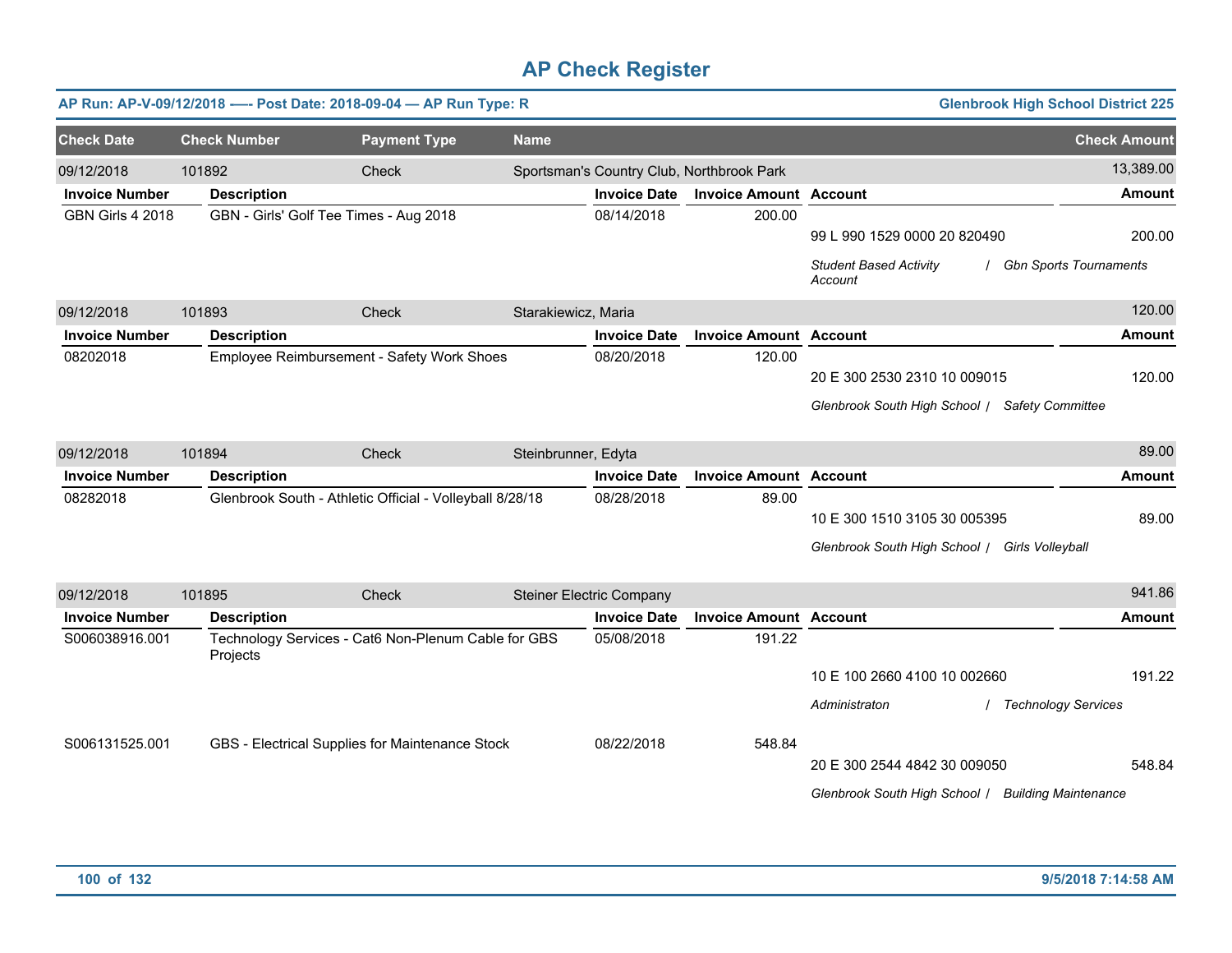|                       |                                | AP Run: AP-V-09/12/2018 ---- Post Date: 2018-09-04 - AP Run Type: R                                      |                |                                 |                               |                                                    | <b>Glenbrook High School District 225</b> |                     |
|-----------------------|--------------------------------|----------------------------------------------------------------------------------------------------------|----------------|---------------------------------|-------------------------------|----------------------------------------------------|-------------------------------------------|---------------------|
| <b>Check Date</b>     | <b>Check Number</b>            | <b>Payment Type</b>                                                                                      | <b>Name</b>    |                                 |                               |                                                    |                                           | <b>Check Amount</b> |
| 09/12/2018            | 101895                         | Check                                                                                                    |                | <b>Steiner Electric Company</b> |                               |                                                    |                                           | 941.86              |
| <b>Invoice Number</b> | <b>Description</b>             |                                                                                                          |                | <b>Invoice Date</b>             | <b>Invoice Amount Account</b> |                                                    |                                           | <b>Amount</b>       |
| S006134011.001        | <b>GBS - Electric Ballasts</b> |                                                                                                          |                | 08/24/2018                      | 201.80                        |                                                    |                                           |                     |
|                       |                                |                                                                                                          |                |                                 |                               | 20 E 300 2544 4842 30 009050                       |                                           | 201.80              |
|                       |                                |                                                                                                          |                |                                 |                               | Glenbrook South High School / Building Maintenance |                                           |                     |
| 09/12/2018            | 101896                         | Check                                                                                                    | Straley, Brett |                                 |                               |                                                    |                                           | 95.00               |
| <b>Invoice Number</b> | <b>Description</b>             |                                                                                                          |                | <b>Invoice Date</b>             | <b>Invoice Amount Account</b> |                                                    |                                           | <b>Amount</b>       |
| 08232018              |                                | Glenbrook North - Athletic Official - Soccer 8/23/18                                                     |                | 08/23/2018                      | 95.00                         |                                                    |                                           |                     |
|                       |                                |                                                                                                          |                |                                 |                               | 10 E 200 1510 3105 20 005245                       |                                           | 95.00               |
|                       |                                |                                                                                                          |                |                                 |                               | Glenbrook North High School / Boys Soccer          |                                           |                     |
| 09/12/2018            | 101897                         | Check                                                                                                    |                | Sunesys - Quanta Receivables    |                               |                                                    |                                           | 11,306.23           |
| <b>Invoice Number</b> | <b>Description</b>             |                                                                                                          |                | <b>Invoice Date</b>             | <b>Invoice Amount Account</b> |                                                    |                                           | Amount              |
| 1473299 09-2018       | 2018                           | Technology Services - Point-to-Point Data Fiber<br>Connections Between Buildings to Coresite - September |                | 09/01/2018                      | 11,306.23                     |                                                    |                                           |                     |
|                       |                                |                                                                                                          |                |                                 |                               | 10 E 100 2660 3430 10 002660                       |                                           | 11,306.23           |
|                       |                                |                                                                                                          |                |                                 |                               | Administraton                                      | / Technology Services                     |                     |
| 09/12/2018            | 101898                         | Check                                                                                                    |                | <b>Sunset Food Mart Inc</b>     |                               |                                                    |                                           | 190.00              |
| <b>Invoice Number</b> | <b>Description</b>             |                                                                                                          |                | <b>Invoice Date</b>             | <b>Invoice Amount Account</b> |                                                    |                                           | Amount              |
| 008-00000793          | <b>GBN</b> - Peer Group Water  |                                                                                                          |                | 07/24/2018                      | 190.00                        |                                                    |                                           |                     |
|                       |                                |                                                                                                          |                |                                 |                               | 10 E 100 2121 4900 10 002126                       |                                           | 190.00              |
|                       |                                |                                                                                                          |                |                                 |                               | Administraton                                      | / Peer Group                              |                     |
|                       |                                |                                                                                                          |                |                                 |                               |                                                    |                                           |                     |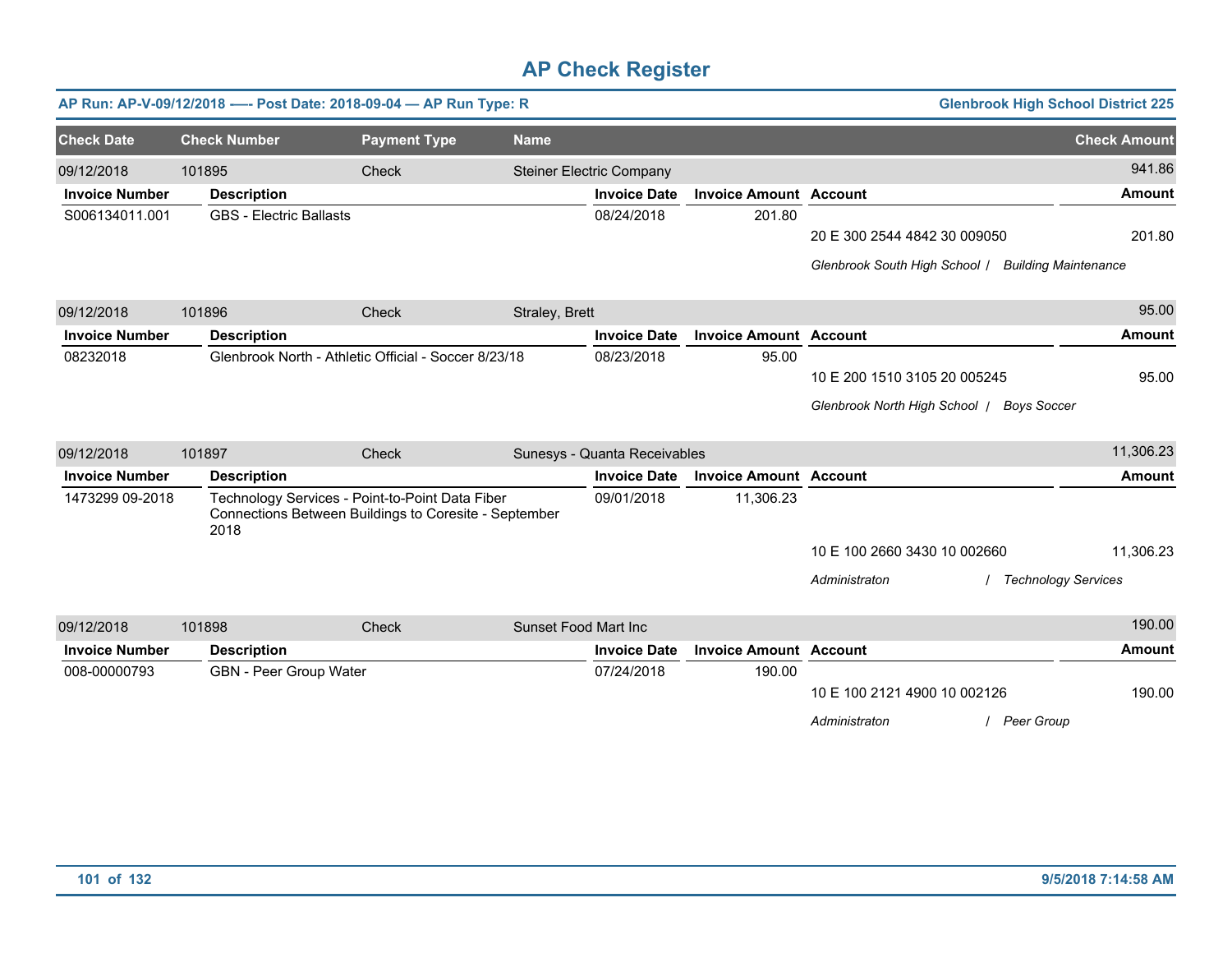|                       |                          | AP Run: AP-V-09/12/2018 ---- Post Date: 2018-09-04 - AP Run Type: R                                          |               |                                   |                               | <b>Glenbrook High School District 225</b>                                                                                                                                  |                     |
|-----------------------|--------------------------|--------------------------------------------------------------------------------------------------------------|---------------|-----------------------------------|-------------------------------|----------------------------------------------------------------------------------------------------------------------------------------------------------------------------|---------------------|
| <b>Check Date</b>     | <b>Check Number</b>      | <b>Payment Type</b>                                                                                          | <b>Name</b>   |                                   |                               |                                                                                                                                                                            | <b>Check Amount</b> |
| 09/12/2018            | 101899                   | Check                                                                                                        | Supplyworks   |                                   |                               |                                                                                                                                                                            | 243.72              |
| <b>Invoice Number</b> | <b>Description</b>       |                                                                                                              |               | <b>Invoice Date</b>               | <b>Invoice Amount Account</b> |                                                                                                                                                                            | <b>Amount</b>       |
| 449380625             |                          | GBN Custodial Supplies - Carpet Spotter                                                                      |               | 08/01/2018                        | 243.72                        | 20 E 200 2542 4822 20 009010<br>Glenbrook North High School   Custodial Services                                                                                           | 243.72              |
| 09/12/2018            | 101900                   | Check                                                                                                        | Tener, Walter |                                   |                               |                                                                                                                                                                            | 118.00              |
| <b>Invoice Number</b> | <b>Description</b>       |                                                                                                              |               | <b>Invoice Date</b>               | <b>Invoice Amount Account</b> |                                                                                                                                                                            | <b>Amount</b>       |
| 08232018<br>08252018  |                          | Glenbrook North - Athletic Official - Soccer 8/23/18<br>Glenbrook North - Athletic Official - Soccer 8/25/18 |               | 08/23/2018<br>08/25/2018          | 59.00<br>59.00                | 10 E 200 1510 3105 20 005245<br>Glenbrook North High School /<br><b>Boys Soccer</b><br>10 E 200 1510 3105 20 005245<br>Glenbrook North High School  <br><b>Boys Soccer</b> | 59.00<br>59.00      |
| 09/12/2018            | 101901                   | Check                                                                                                        |               | Tennant Sales And Service Company |                               |                                                                                                                                                                            | 583.52              |
| <b>Invoice Number</b> | <b>Description</b>       |                                                                                                              |               | <b>Invoice Date</b>               | <b>Invoice Amount Account</b> |                                                                                                                                                                            | <b>Amount</b>       |
| 915642967             | Model 6100 Sweeper       | GBN Custodial Equipment Preventative Maintenance -                                                           |               | 08/13/2018                        | 106.30                        | 20 E 200 2542 3222 20 009010<br>Glenbrook North High School / Custodial Services                                                                                           | 106.30              |
| 915642968             | Model T16 Power Scrubber | GBN Custodial Equipment Preventative Maintenance -                                                           |               | 08/13/2018                        | 216.30                        | 20 E 200 2542 3222 20 009010<br>Glenbrook North High School / Custodial Services                                                                                           | 216.30              |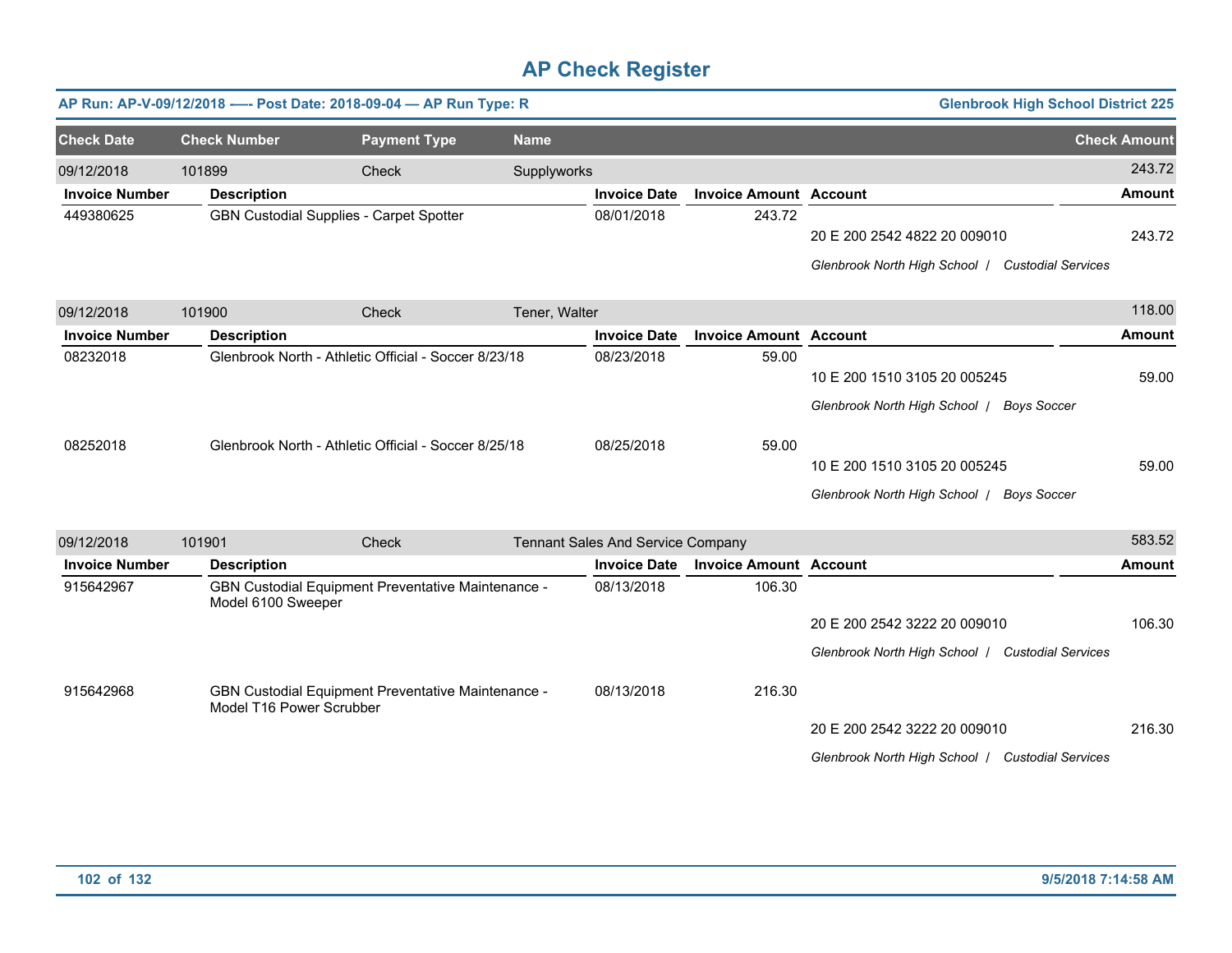|                       | AP Run: AP-V-09/12/2018 ---- Post Date: 2018-09-04 - AP Run Type: R |                                                          |              |                                       |                               | <b>Glenbrook High School District 225</b>        |                     |
|-----------------------|---------------------------------------------------------------------|----------------------------------------------------------|--------------|---------------------------------------|-------------------------------|--------------------------------------------------|---------------------|
| <b>Check Date</b>     | <b>Check Number</b>                                                 | <b>Payment Type</b>                                      | <b>Name</b>  |                                       |                               |                                                  | <b>Check Amount</b> |
| 09/12/2018            | 101901                                                              | Check                                                    |              | Tennant Sales And Service Company     |                               |                                                  | 583.52              |
| <b>Invoice Number</b> | <b>Description</b>                                                  |                                                          |              | <b>Invoice Date</b>                   | <b>Invoice Amount Account</b> |                                                  | <b>Amount</b>       |
| 915643430             | Model T5 Scrubber                                                   | GBN Custodial Equipment Preventative Maintenance -       |              | 08/13/2018                            | 260.92                        |                                                  |                     |
|                       |                                                                     |                                                          |              |                                       |                               | 20 E 200 2542 3222 20 009010                     | 260.92              |
|                       |                                                                     |                                                          |              |                                       |                               | Glenbrook North High School / Custodial Services |                     |
| 09/12/2018            | 101902                                                              | Check                                                    |              | Texon Athletic Towel & Laundry Supply |                               |                                                  | 3,246.13            |
| <b>Invoice Number</b> | <b>Description</b>                                                  |                                                          |              | <b>Invoice Date</b>                   | <b>Invoice Amount Account</b> |                                                  | <b>Amount</b>       |
| S1-108994             | <b>GBN Athletics - Towels</b>                                       |                                                          |              | 08/13/2018                            | 2,319.75                      |                                                  |                     |
|                       |                                                                     |                                                          |              |                                       |                               | 20 L 200 4840 0000 00 009010                     | 2,319.75            |
|                       |                                                                     |                                                          |              |                                       |                               | Glenbrook North High School / Custodial Services |                     |
| S1-109103             | <b>GBN Athletics Towels</b>                                         |                                                          |              | 08/21/2018                            | 926.38                        |                                                  |                     |
|                       |                                                                     |                                                          |              |                                       |                               | 20 L 200 4840 0000 00 009010                     | 926.38              |
|                       |                                                                     |                                                          |              |                                       |                               | Glenbrook North High School / Custodial Services |                     |
| 09/12/2018            | 101903                                                              | Check                                                    | Texthelp Inc |                                       |                               |                                                  | 9,562.50            |
| <b>Invoice Number</b> | <b>Description</b>                                                  |                                                          |              | <b>Invoice Date</b>                   | <b>Invoice Amount Account</b> |                                                  | <b>Amount</b>       |
| 31767                 | Snapverter (Partially Grant Funded)                                 | Instructional Innovation - GBN & GBS Read and Write with |              | 08/27/2018                            | 9,562.50                      |                                                  |                     |
|                       |                                                                     |                                                          |              |                                       |                               | 10 E 100 2660 3160 10 002660                     | 3,750.00            |
|                       |                                                                     |                                                          |              |                                       |                               | Administraton<br>/ Technology Services           |                     |
|                       |                                                                     |                                                          |              |                                       |                               | 10 E 300 1250 3165 10 004300                     | 5,812.50            |
|                       |                                                                     |                                                          |              |                                       |                               | Glenbrook South High School   Title I - Basic    |                     |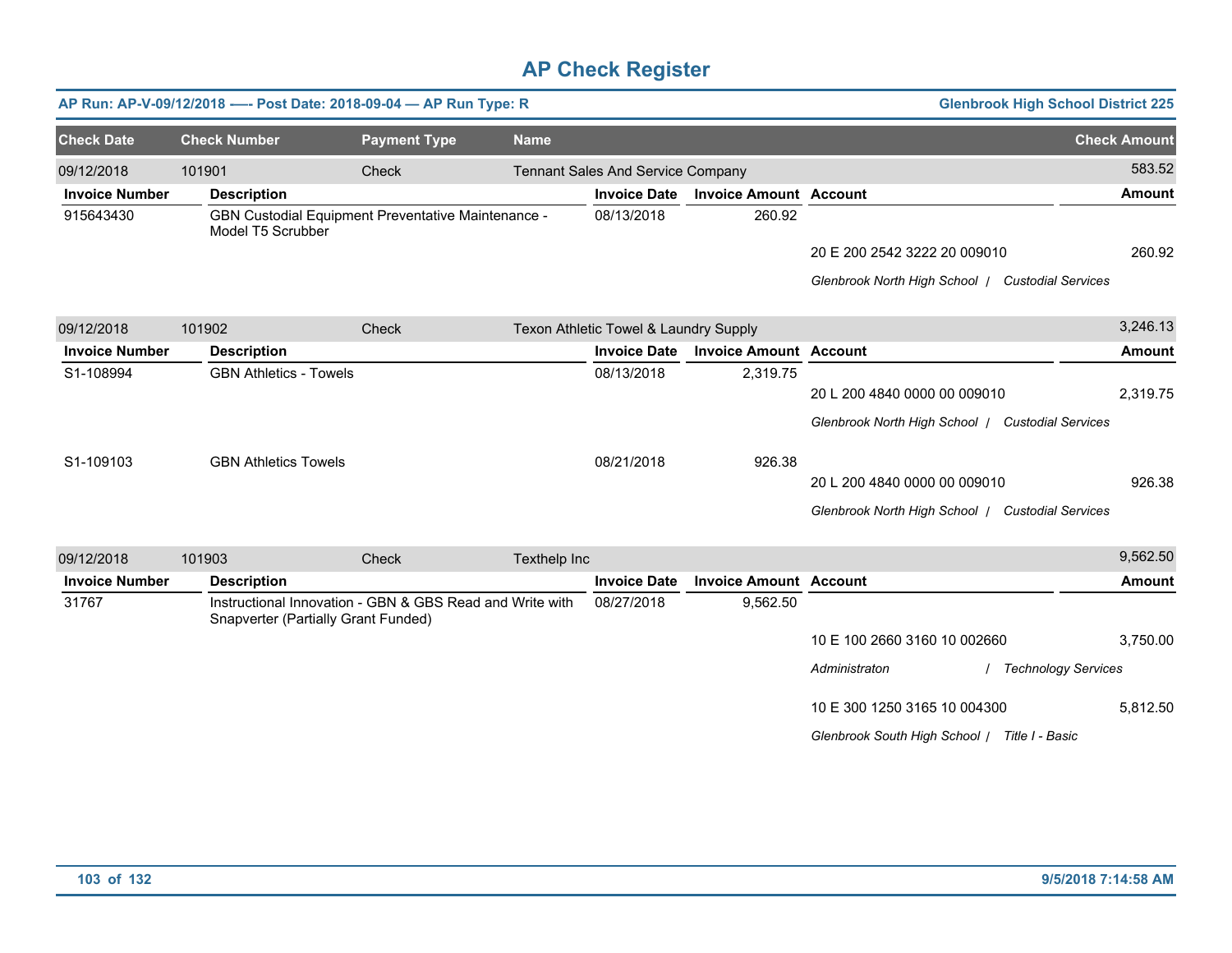|                       |                                | AP Run: AP-V-09/12/2018 ---- Post Date: 2018-09-04 - AP Run Type: R |                        |                          |                               |                                                        | <b>Glenbrook High School District 225</b> |
|-----------------------|--------------------------------|---------------------------------------------------------------------|------------------------|--------------------------|-------------------------------|--------------------------------------------------------|-------------------------------------------|
| <b>Check Date</b>     | <b>Check Number</b>            | <b>Payment Type</b>                                                 | <b>Name</b>            |                          |                               |                                                        | <b>Check Amount</b>                       |
| 09/12/2018            | 101904                         | Check                                                               |                        | The Sherwin-Williams Co. |                               |                                                        | 1,853.69                                  |
| <b>Invoice Number</b> | <b>Description</b>             |                                                                     |                        | <b>Invoice Date</b>      | <b>Invoice Amount Account</b> |                                                        | <b>Amount</b>                             |
| 9487-9                | GBS - Principal's Office Paint |                                                                     |                        | 08/02/2018               | 1,853.69                      |                                                        |                                           |
|                       |                                |                                                                     |                        |                          |                               | 20 E 300 2544 4846 30 009050                           | 1,853.69                                  |
|                       |                                |                                                                     |                        |                          |                               | Glenbrook South High School / Building Maintenance     |                                           |
| 09/12/2018            | 101905                         | Check                                                               | Trophies By George Inc |                          |                               |                                                        | 92.32                                     |
| <b>Invoice Number</b> | <b>Description</b>             |                                                                     |                        | <b>Invoice Date</b>      | <b>Invoice Amount Account</b> |                                                        | <b>Amount</b>                             |
| 692-18                |                                | GBN - Girls' JV Volleyball Plaques                                  |                        | 08/17/2018               | 64.50                         |                                                        |                                           |
|                       |                                |                                                                     |                        |                          |                               | 99 L 990 1529 0000 20 820490                           | 64.50                                     |
|                       |                                |                                                                     |                        |                          |                               | <b>Student Based Activity</b><br>Account               | <b>Gbn Sports Tournaments</b>             |
| 704-18                |                                | <b>GBN - Freshmen Tennis Invite Ribbons</b>                         |                        | 08/17/2018               | 27.82                         |                                                        |                                           |
|                       |                                |                                                                     |                        |                          |                               | 99 L 990 1529 0000 20 820490                           | 27.82                                     |
|                       |                                |                                                                     |                        |                          |                               | <b>Student Based Activity</b><br>Account               | <b>Gbn Sports Tournaments</b>             |
| 09/12/2018            | 101906                         | Check                                                               | Twenty Six Design LLC  |                          |                               |                                                        | 715.00                                    |
| <b>Invoice Number</b> | <b>Description</b>             |                                                                     |                        | <b>Invoice Date</b>      | <b>Invoice Amount Account</b> |                                                        | <b>Amount</b>                             |
| 29002172              |                                | GBN Library - WCONLINE Subscription Renewal                         |                        | 07/18/2018               | 715.00                        |                                                        |                                           |
|                       |                                |                                                                     |                        |                          |                               | 10 E 200 1130 4200 20 001152                           | 715.00                                    |
|                       |                                |                                                                     |                        |                          |                               | Glenbrook North High School / Academic Resource Center |                                           |
| 09/12/2018            | 101907                         | Check                                                               |                        | Uncharted Learning, NFP  |                               |                                                        | 10,000.00                                 |
| <b>Invoice Number</b> | <b>Description</b>             |                                                                     |                        | <b>Invoice Date</b>      | <b>Invoice Amount Account</b> |                                                        | <b>Amount</b>                             |
| 1819D225N-001         |                                | GBN - INCubatoredu Program Renewal Fee 2018/19                      |                        | 03/20/2018               | 5,000.00                      | 10 E 200 1400 3160 10 003220                           | 5,000.00                                  |

*Glenbrook North High School* / *CTEI Grant*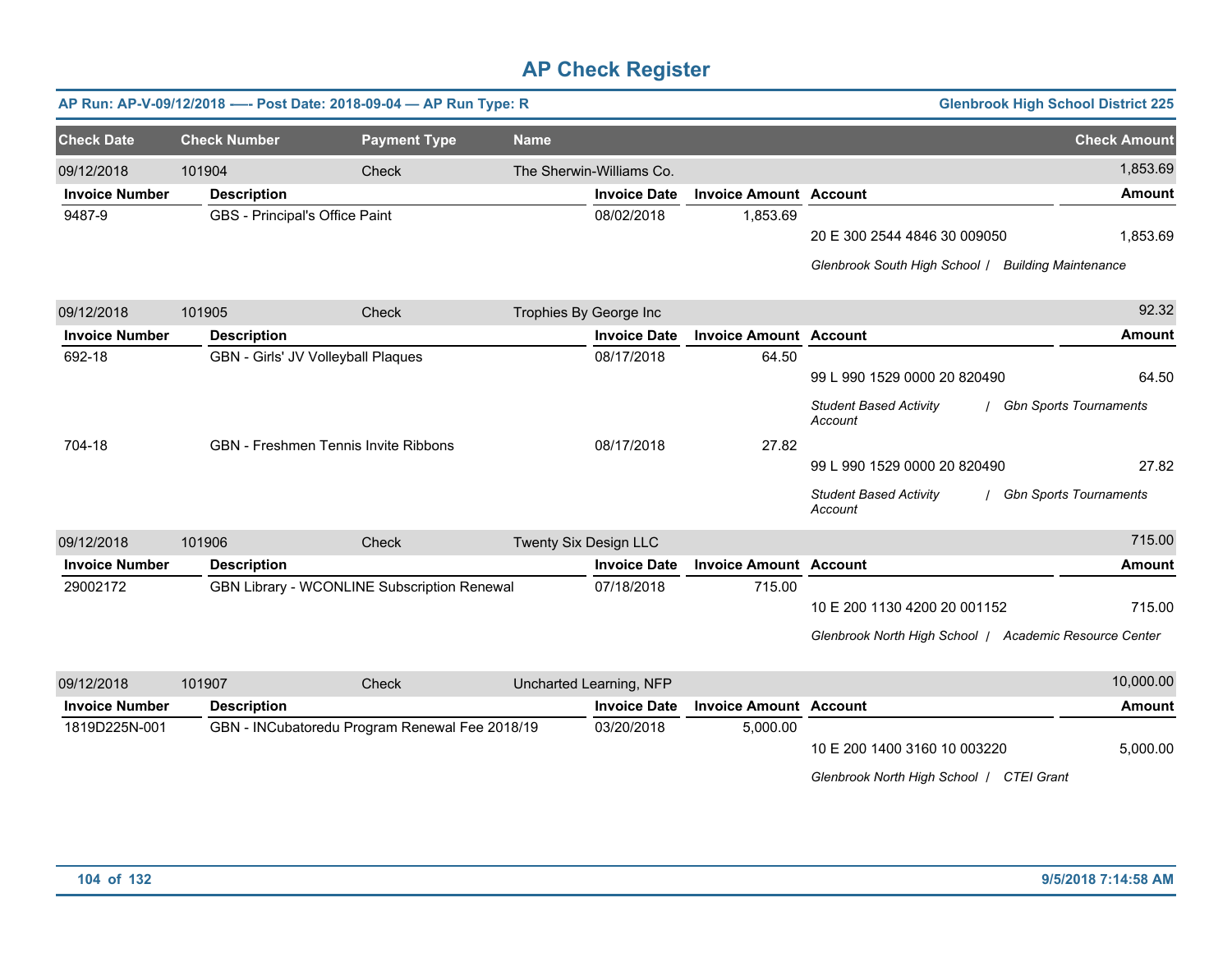|                       |                     | AP Run: AP-V-09/12/2018 ---- Post Date: 2018-09-04 - AP Run Type: R |                       |                                |                               |                                                                                  | <b>Glenbrook High School District 225</b> |
|-----------------------|---------------------|---------------------------------------------------------------------|-----------------------|--------------------------------|-------------------------------|----------------------------------------------------------------------------------|-------------------------------------------|
| <b>Check Date</b>     | <b>Check Number</b> | <b>Payment Type</b>                                                 | <b>Name</b>           |                                |                               |                                                                                  | <b>Check Amount</b>                       |
| 09/12/2018            | 101907              | Check                                                               |                       | Uncharted Learning, NFP        |                               |                                                                                  | 10,000.00                                 |
| <b>Invoice Number</b> | <b>Description</b>  |                                                                     |                       | <b>Invoice Date</b>            | <b>Invoice Amount Account</b> |                                                                                  | <b>Amount</b>                             |
| 1819D225S-001         |                     | GBS - INCubatoredu Program Renewal Fee 2018-2019                    |                       | 03/20/2018                     | 5,000.00                      | 10 E 300 1400 3160 10 004745<br>Glenbrook South High School / Carl Perkins Grant | 5,000.00                                  |
| 09/12/2018            | 101908              | Check                                                               | <b>Unified Power</b>  |                                |                               |                                                                                  | 700.19                                    |
| <b>Invoice Number</b> | <b>Description</b>  |                                                                     |                       | <b>Invoice Date</b>            | <b>Invoice Amount Account</b> |                                                                                  | <b>Amount</b>                             |
| 136255                | Maintenance for GBN | Technology Services - Periodic UPS and Battery                      |                       | 08/17/2018                     | 700.19                        | 10 E 100 2660 3230 10 002660<br>Administraton                                    | 700.19<br><b>Technology Services</b>      |
| 09/12/2018            | 101909              | Check                                                               |                       | United Analytical Services Inc |                               |                                                                                  | 13,201.25                                 |
| <b>Invoice Number</b> | <b>Description</b>  |                                                                     |                       | <b>Invoice Date</b>            | <b>Invoice Amount Account</b> |                                                                                  | Amount                                    |
| 17688-02F             |                     | Capital Projects 2018 - GBN & GBS Asbestos Abatement                |                       | 08/20/2018                     | 270.00                        | 60 E 100 2530 3190 10 009823<br>Administraton                                    | 270.00<br><b>Construction Projects</b>    |
| 18203-03C-P           |                     | Capital Projects 2018 - GBS Asbestos Abatement                      |                       | 08/20/2018                     | 12,931.25                     | 60 E 100 2530 3190 10 009823<br>Administraton                                    | 12,931.25<br>/ Construction Projects      |
| 09/12/2018            | 101910              | Check                                                               | ValorTechnologies Inc |                                |                               |                                                                                  | 215,879.00                                |
| <b>Invoice Number</b> | <b>Description</b>  |                                                                     |                       | <b>Invoice Date</b>            | <b>Invoice Amount Account</b> |                                                                                  | <b>Amount</b>                             |
| PayApp#5              |                     | 2018 Life Safety & Capital - Abatement                              |                       | 08/29/2018                     | 215,879.00                    | 60 E 100 2530 5200 10 009823<br>Administraton                                    | 60,000.00<br><b>Construction Projects</b> |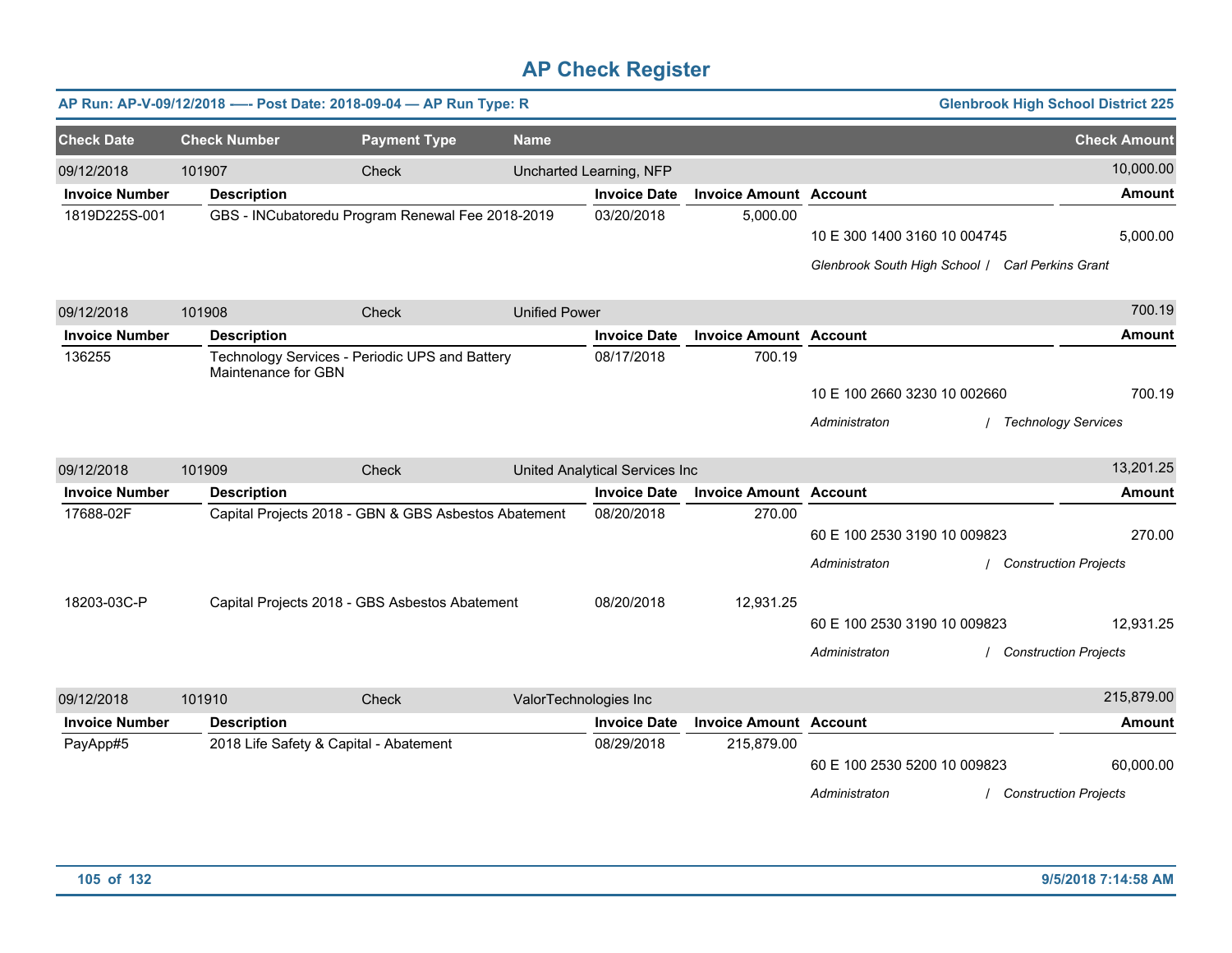| AP Run: AP-V-09/12/2018 ---- Post Date: 2018-09-04 - AP Run Type: R<br><b>Glenbrook High School District 225</b> |        |                         |                                                       |                         |                               |                               |                                                         |                          |
|------------------------------------------------------------------------------------------------------------------|--------|-------------------------|-------------------------------------------------------|-------------------------|-------------------------------|-------------------------------|---------------------------------------------------------|--------------------------|
| <b>Check Date</b>                                                                                                |        | <b>Check Number</b>     | <b>Payment Type</b>                                   | <b>Name</b>             |                               |                               |                                                         | <b>Check Amount</b>      |
| 09/12/2018                                                                                                       | 101910 |                         | Check                                                 | ValorTechnologies Inc   |                               |                               |                                                         | 215,879.00               |
| <b>Invoice Number</b>                                                                                            |        | <b>Description</b>      |                                                       |                         | <b>Invoice Date</b>           | <b>Invoice Amount Account</b> |                                                         | <b>Amount</b>            |
|                                                                                                                  |        |                         |                                                       |                         |                               |                               | 90 E 100 2530 5200 10 009827                            | 155,879.00               |
|                                                                                                                  |        |                         |                                                       |                         |                               |                               | Administraton                                           | / Life Safety Amendments |
| 09/12/2018                                                                                                       | 101911 |                         | Check                                                 |                         | Vanities Manufacturing Co Inc |                               |                                                         | 1,270.00                 |
| <b>Invoice Number</b>                                                                                            |        | <b>Description</b>      |                                                       |                         | <b>Invoice Date</b>           | <b>Invoice Amount Account</b> |                                                         | <b>Amount</b>            |
| 211919                                                                                                           |        |                         | GBS - Special Ed Room 424 (Skills Lab) Extra Casework |                         | 08/29/2018                    | 1,270.00                      |                                                         |                          |
|                                                                                                                  |        |                         |                                                       |                         |                               |                               | 20 E 300 2530 5215 30 009830                            | 1,270.00                 |
|                                                                                                                  |        |                         |                                                       |                         |                               |                               | Glenbrook South High School / Special Building Projects |                          |
| 09/12/2018                                                                                                       | 101912 |                         | Check                                                 |                         | Veritiv Operating Company     |                               |                                                         | 4,187.10                 |
| <b>Invoice Number</b>                                                                                            |        | <b>Description</b>      |                                                       |                         | <b>Invoice Date</b>           | <b>Invoice Amount Account</b> |                                                         | <b>Amount</b>            |
| 510-61659288                                                                                                     |        | GBN - Copy Paper        |                                                       |                         | 08/23/2018                    | 4,187.10                      |                                                         |                          |
|                                                                                                                  |        |                         |                                                       |                         |                               |                               | 10 E 200 2574 4100 20 002574                            | 4,187.10                 |
|                                                                                                                  |        |                         |                                                       |                         |                               |                               | Glenbrook North High School / Printing and Duplicating  |                          |
| 09/12/2018                                                                                                       | 101913 |                         | Check                                                 | <b>Verizon Wireless</b> |                               |                               |                                                         | 5,138.60                 |
| <b>Invoice Number</b>                                                                                            |        | <b>Description</b>      |                                                       |                         | <b>Invoice Date</b>           | <b>Invoice Amount Account</b> |                                                         | <b>Amount</b>            |
| 9812924770                                                                                                       |        |                         | District-Wide Cell Phone Usage 7/17/18 to 8/16/18     |                         | 08/16/2018                    | 5,138.60                      |                                                         |                          |
|                                                                                                                  |        |                         |                                                       |                         |                               |                               | 10 E 100 2660 3430 10 002660                            | 5,138.60                 |
|                                                                                                                  |        |                         |                                                       |                         |                               |                               | Administraton                                           | / Technology Services    |
| 09/12/2018                                                                                                       | 101914 |                         | Check                                                 |                         | Vernier Software & Technology |                               |                                                         | 636.94                   |
| <b>Invoice Number</b>                                                                                            |        | <b>Description</b>      |                                                       |                         | <b>Invoice Date</b>           | <b>Invoice Amount Account</b> |                                                         | <b>Amount</b>            |
| 5303389                                                                                                          |        | GBS - Med Tech Supplies |                                                       |                         | 08/02/2018                    | 83.00                         |                                                         |                          |
|                                                                                                                  |        |                         |                                                       |                         |                               |                               | 10 E 300 1130 4200 30 001055                            | 83.00                    |
|                                                                                                                  |        |                         |                                                       |                         |                               |                               | Glenbrook South High School / Science                   |                          |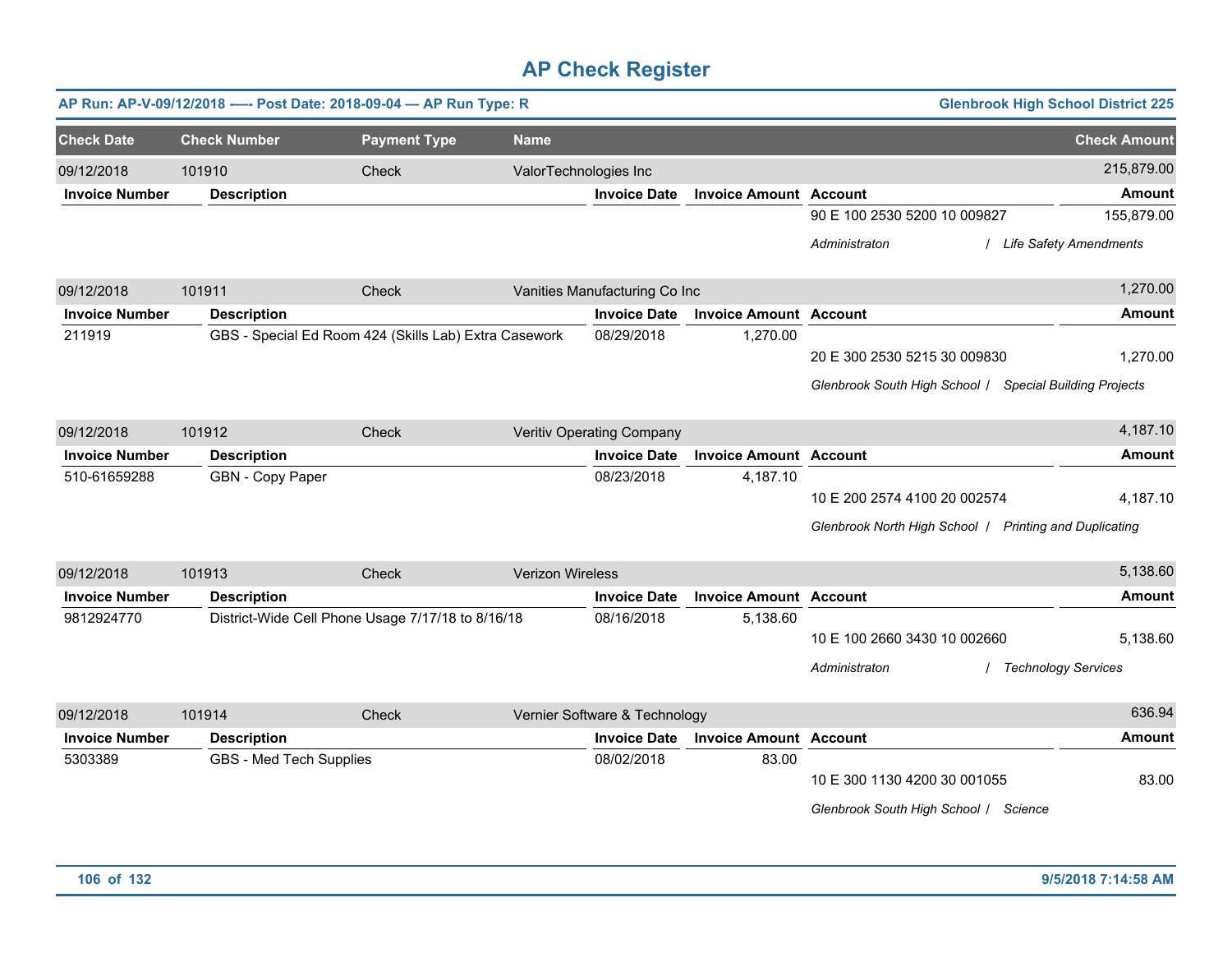|                       |                     |                                      | AP Run: AP-V-09/12/2018 ---- Post Date: 2018-09-04 - AP Run Type: R |                     |                               |                               | <b>Glenbrook High School District 225</b>        |                     |
|-----------------------|---------------------|--------------------------------------|---------------------------------------------------------------------|---------------------|-------------------------------|-------------------------------|--------------------------------------------------|---------------------|
| <b>Check Date</b>     | <b>Check Number</b> |                                      | <b>Payment Type</b>                                                 | <b>Name</b>         |                               |                               |                                                  | <b>Check Amount</b> |
| 09/12/2018            | 101914              |                                      | Check                                                               |                     | Vernier Software & Technology |                               |                                                  | 636.94              |
| <b>Invoice Number</b> | <b>Description</b>  |                                      |                                                                     |                     | <b>Invoice Date</b>           | <b>Invoice Amount Account</b> |                                                  | <b>Amount</b>       |
| 5303800               |                     | <b>GBS - Physics Supplies</b>        |                                                                     |                     | 08/02/2018                    | 553.94                        |                                                  |                     |
|                       |                     |                                      |                                                                     |                     |                               |                               | 10 E 300 1130 4200 30 001055                     | 553.94              |
|                       |                     |                                      |                                                                     |                     |                               |                               | Glenbrook South High School / Science            |                     |
| 09/12/2018            | 101915              |                                      | Check                                                               |                     | Vernon Hills High School      |                               |                                                  | 335.00              |
| <b>Invoice Number</b> | <b>Description</b>  |                                      |                                                                     |                     | <b>Invoice Date</b>           | <b>Invoice Amount Account</b> |                                                  | <b>Amount</b>       |
| 9/8/18                |                     |                                      | Glenbrook South - Entry Fee - Girls' Golf 9/8/18                    |                     | 09/08/2018                    | 335.00                        |                                                  |                     |
|                       |                     |                                      |                                                                     |                     |                               |                               | 10 E 300 1510 6500 30 005330                     | 335.00              |
|                       |                     |                                      |                                                                     |                     |                               |                               | Glenbrook South High School / Girls Golf         |                     |
| 09/12/2018            | 101916              |                                      | Check                                                               | Vicco Group Inc     |                               |                               |                                                  | 376.77              |
| <b>Invoice Number</b> | <b>Description</b>  |                                      |                                                                     |                     | <b>Invoice Date</b>           | <b>Invoice Amount Account</b> |                                                  | <b>Amount</b>       |
| 158274                |                     | <b>GBN Plant Operations Uniforms</b> |                                                                     |                     | 08/21/2018                    | 376.77                        |                                                  |                     |
|                       |                     |                                      |                                                                     |                     |                               |                               | 20 E 200 2542 4130 20 009010                     | 376.77              |
|                       |                     |                                      |                                                                     |                     |                               |                               | Glenbrook North High School   Custodial Services |                     |
| 09/12/2018            | 101917              |                                      | Check                                                               | Village Of Glenview |                               |                               |                                                  | 446.94              |
| <b>Invoice Number</b> | <b>Description</b>  |                                      |                                                                     |                     | <b>Invoice Date</b>           | <b>Invoice Amount Account</b> |                                                  | <b>Amount</b>       |
| 8501                  | Dance               |                                      | GBS - Police Security for Football Game, Fireworks and              |                     | 04/06/2018                    | 446.94                        |                                                  |                     |
|                       |                     |                                      |                                                                     |                     |                               |                               | 10 E 300 2111 3770 30 002110                     | 446.94              |
|                       |                     |                                      |                                                                     |                     |                               |                               | Glenbrook South High School / Dean's Office      |                     |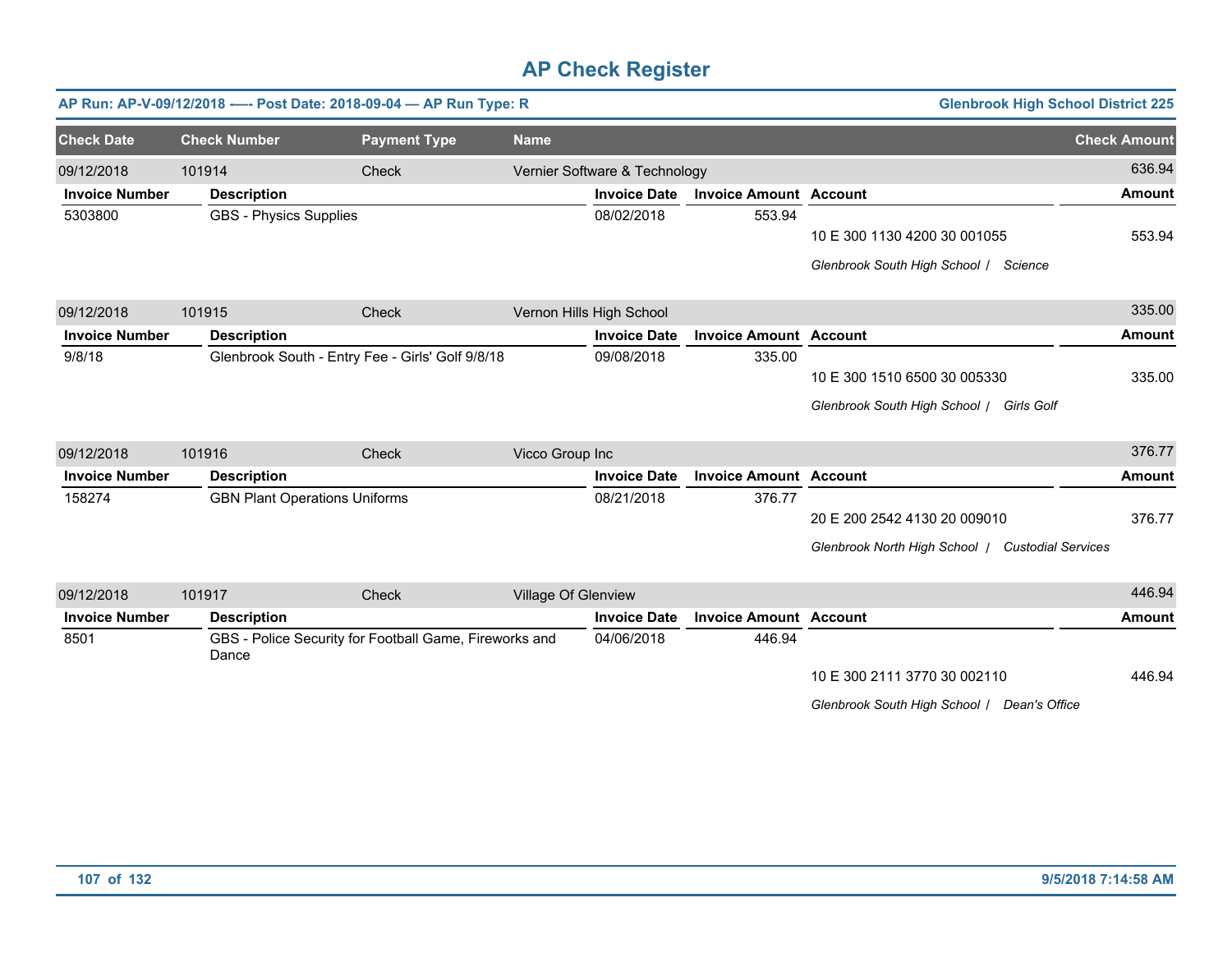|                       |                           | AP Run: AP-V-09/12/2018 ---- Post Date: 2018-09-04 - AP Run Type: R |                               |                                   |                               |                                                         | <b>Glenbrook High School District 225</b> |
|-----------------------|---------------------------|---------------------------------------------------------------------|-------------------------------|-----------------------------------|-------------------------------|---------------------------------------------------------|-------------------------------------------|
| <b>Check Date</b>     | <b>Check Number</b>       | <b>Payment Type</b>                                                 | <b>Name</b>                   |                                   |                               |                                                         | <b>Check Amount</b>                       |
| 09/12/2018            | 101918                    | Check                                                               |                               | <b>Vortex Commercial Flooring</b> |                               |                                                         | 8,576.50                                  |
| <b>Invoice Number</b> | <b>Description</b>        |                                                                     |                               | <b>Invoice Date</b>               | <b>Invoice Amount Account</b> |                                                         | <b>Amount</b>                             |
| 11517-1               |                           | <b>GBN</b> - Vinyl Tile Installation                                |                               | 05/18/2018                        | 3,301.00                      | 60 E 200 2530 5215 10 009823                            | 3,301.00                                  |
|                       |                           |                                                                     |                               |                                   |                               | Glenbrook North High School / Construction Projects     |                                           |
| 11642-1               |                           | GBN - Installation of Carpet Tiles                                  |                               | 05/18/2018                        | 728.00                        |                                                         |                                           |
|                       |                           |                                                                     |                               |                                   |                               | 60 E 200 2530 5215 10 009823                            | 728.00                                    |
|                       |                           |                                                                     |                               |                                   |                               | Glenbrook North High School / Construction Projects     |                                           |
| 12266-2               |                           | GBS - Music Room 526 - Carpet Furnish & Install                     |                               | 08/21/2018                        | 4,547.50                      |                                                         |                                           |
|                       |                           |                                                                     |                               |                                   |                               | 20 E 300 2530 5215 30 009830                            | 4,547.50                                  |
|                       |                           |                                                                     |                               |                                   |                               | Glenbrook South High School / Special Building Projects |                                           |
| 09/12/2018            | 101919                    | Check                                                               | <b>Ward's Natural Science</b> |                                   |                               |                                                         | 71.40                                     |
| <b>Invoice Number</b> | <b>Description</b>        |                                                                     |                               | <b>Invoice Date</b>               | <b>Invoice Amount Account</b> |                                                         | <b>Amount</b>                             |
| 8083205345            | GBS - Med Tech Supplies   |                                                                     |                               | 08/03/2018                        | 71.40                         |                                                         |                                           |
|                       |                           |                                                                     |                               |                                   |                               | 10 E 300 1130 4200 30 001055                            | 71.40                                     |
|                       |                           |                                                                     |                               |                                   |                               | Glenbrook South High School / Science                   |                                           |
| 09/12/2018            | 101920                    | <b>Check</b>                                                        | <b>Ward's Natural Science</b> |                                   |                               |                                                         | 2,570.97                                  |
| <b>Invoice Number</b> | <b>Description</b>        |                                                                     |                               | <b>Invoice Date</b>               | <b>Invoice Amount Account</b> |                                                         | <b>Amount</b>                             |
| 8083163555            | GBS - AP Biology Supplies |                                                                     |                               | 08/01/2018                        | 288.95                        |                                                         |                                           |
|                       |                           |                                                                     |                               |                                   |                               | 10 E 300 1130 4200 30 001055                            | 288.95                                    |
|                       |                           |                                                                     |                               |                                   |                               | Glenbrook South High School / Science                   |                                           |
| 8083163556            | GBS - Med Tech Supplies   |                                                                     |                               | 08/01/2018                        | 21.50                         |                                                         |                                           |
|                       |                           |                                                                     |                               |                                   |                               | 10 E 300 1130 4200 30 001055                            | 21.50                                     |
|                       |                           |                                                                     |                               |                                   |                               | Glenbrook South High School / Science                   |                                           |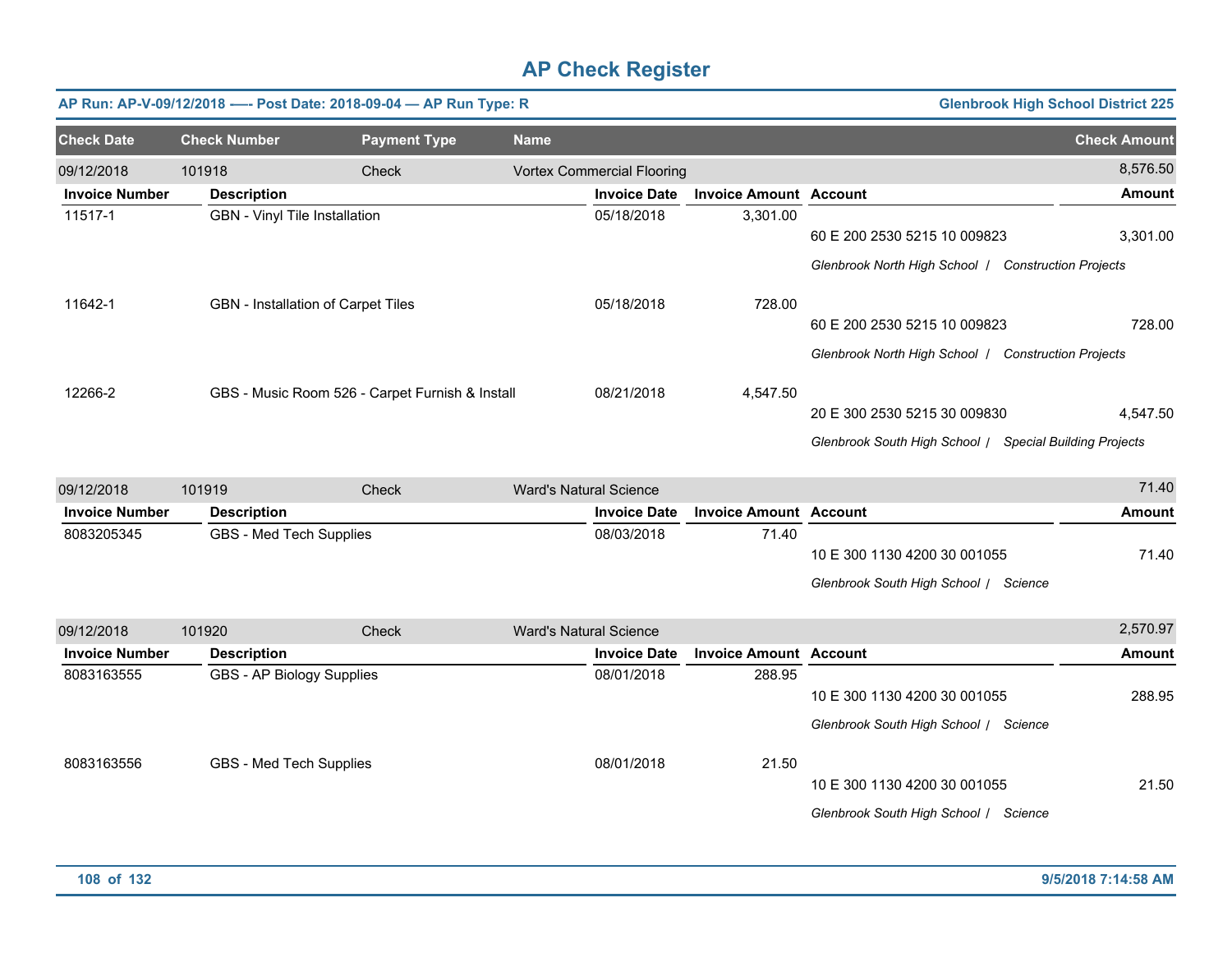|                       | <b>Glenbrook High School District 225</b><br>AP Run: AP-V-09/12/2018 ---- Post Date: 2018-09-04 - AP Run Type: R |                     |             |                               |                               |                                       |                     |  |  |  |  |
|-----------------------|------------------------------------------------------------------------------------------------------------------|---------------------|-------------|-------------------------------|-------------------------------|---------------------------------------|---------------------|--|--|--|--|
| <b>Check Date</b>     | <b>Check Number</b>                                                                                              | <b>Payment Type</b> | <b>Name</b> |                               |                               |                                       | <b>Check Amount</b> |  |  |  |  |
| 09/12/2018            | 101920                                                                                                           | Check               |             | <b>Ward's Natural Science</b> |                               |                                       | 2,570.97            |  |  |  |  |
| <b>Invoice Number</b> | <b>Description</b>                                                                                               |                     |             | <b>Invoice Date</b>           | <b>Invoice Amount Account</b> |                                       | <b>Amount</b>       |  |  |  |  |
| 8083179413            | <b>GBS - Biology Supplies</b>                                                                                    |                     |             | 08/02/2018                    | 31.64                         | 10 E 300 1130 4200 30 001055          | 31.64               |  |  |  |  |
|                       |                                                                                                                  |                     |             |                               |                               | Glenbrook South High School / Science |                     |  |  |  |  |
| 8083179414            | GBS - SELC Biology Supplies                                                                                      |                     |             | 08/02/2018                    | 133.35                        |                                       |                     |  |  |  |  |
|                       |                                                                                                                  |                     |             |                               |                               | 10 E 300 1130 4200 30 001055          | 133.35              |  |  |  |  |
|                       |                                                                                                                  |                     |             |                               |                               | Glenbrook South High School / Science |                     |  |  |  |  |
| 8083182223            | GBS - AP Biology Supplies                                                                                        |                     |             | 08/02/2018                    | 131.96                        |                                       |                     |  |  |  |  |
|                       |                                                                                                                  |                     |             |                               |                               | 10 E 300 1130 4200 30 001055          | 131.96              |  |  |  |  |
|                       |                                                                                                                  |                     |             |                               |                               | Glenbrook South High School / Science |                     |  |  |  |  |
| 8083205343            | GBS - AP Biology Supplies                                                                                        |                     |             | 08/03/2018                    | 171.20                        |                                       |                     |  |  |  |  |
|                       |                                                                                                                  |                     |             |                               |                               | 10 E 300 1130 4200 30 001055          | 171.20              |  |  |  |  |
|                       |                                                                                                                  |                     |             |                               |                               | Glenbrook South High School / Science |                     |  |  |  |  |
| 8083238150            | GBS - AP Biology Supplies                                                                                        |                     |             | 08/07/2018                    | 55.08                         |                                       |                     |  |  |  |  |
|                       |                                                                                                                  |                     |             |                               |                               | 10 E 300 1130 4200 30 001055          | 55.08               |  |  |  |  |
|                       |                                                                                                                  |                     |             |                               |                               | Glenbrook South High School / Science |                     |  |  |  |  |
| 8083250916            | GBS - Honors Biology Supplies                                                                                    |                     |             | 08/08/2018                    | 283.32                        |                                       |                     |  |  |  |  |
|                       |                                                                                                                  |                     |             |                               |                               | 10 E 300 1130 4200 30 001055          | 283.32              |  |  |  |  |
|                       |                                                                                                                  |                     |             |                               |                               | Glenbrook South High School / Science |                     |  |  |  |  |
| 8083250917            | <b>GBS - Biology Supplies</b>                                                                                    |                     |             | 08/08/2018                    | 83.30                         |                                       |                     |  |  |  |  |
|                       |                                                                                                                  |                     |             |                               |                               | 10 E 300 1130 4200 30 001055          | 83.30               |  |  |  |  |
|                       |                                                                                                                  |                     |             |                               |                               | Glenbrook South High School / Science |                     |  |  |  |  |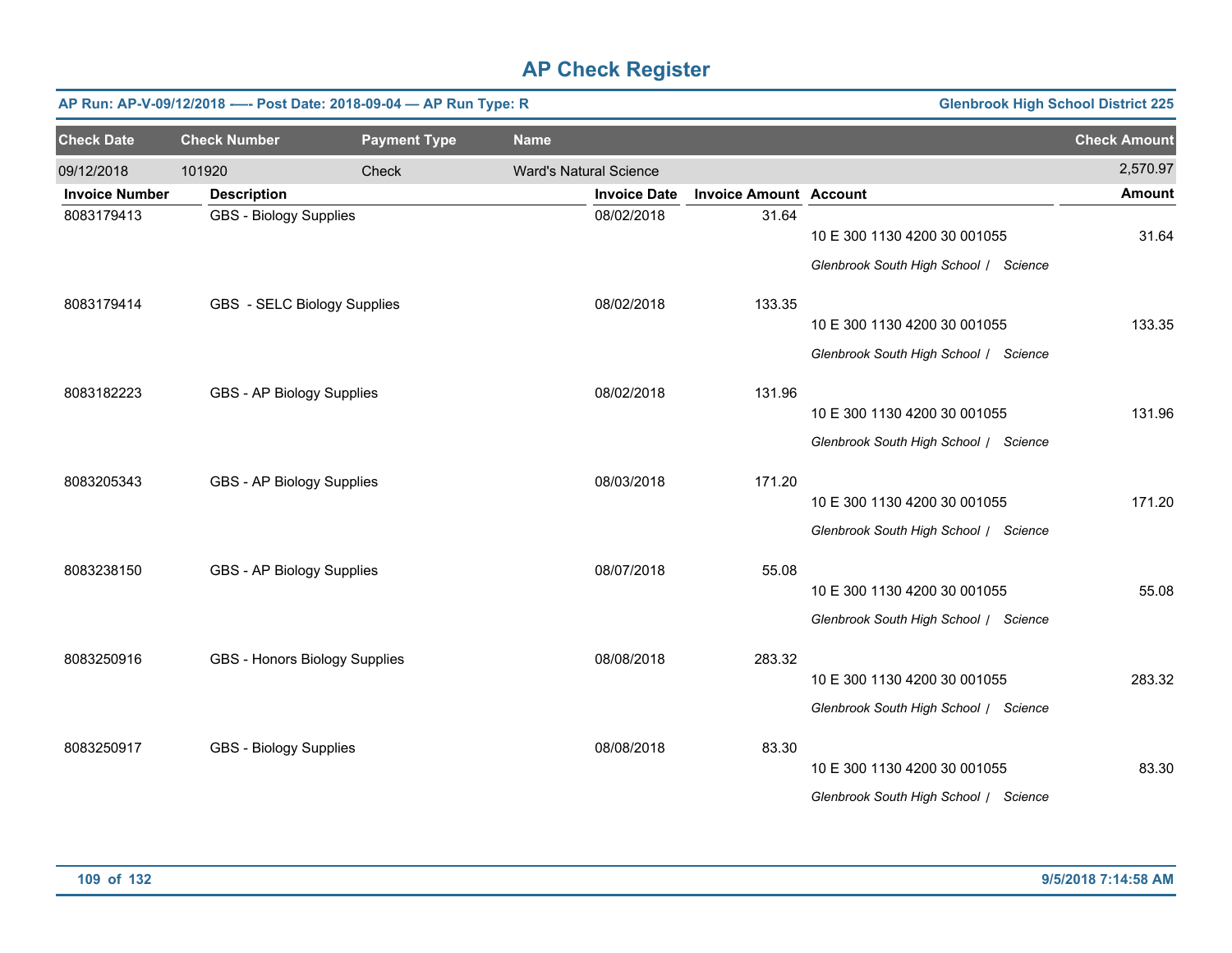|                       | <b>Glenbrook High School District 225</b><br>AP Run: AP-V-09/12/2018 ---- Post Date: 2018-09-04 - AP Run Type: R |                     |             |                               |                               |                                       |                     |  |  |  |  |
|-----------------------|------------------------------------------------------------------------------------------------------------------|---------------------|-------------|-------------------------------|-------------------------------|---------------------------------------|---------------------|--|--|--|--|
| <b>Check Date</b>     | <b>Check Number</b>                                                                                              | <b>Payment Type</b> | <b>Name</b> |                               |                               |                                       | <b>Check Amount</b> |  |  |  |  |
| 09/12/2018            | 101920                                                                                                           | Check               |             | <b>Ward's Natural Science</b> |                               |                                       | 2,570.97            |  |  |  |  |
| <b>Invoice Number</b> | <b>Description</b>                                                                                               |                     |             | <b>Invoice Date</b>           | <b>Invoice Amount Account</b> |                                       | <b>Amount</b>       |  |  |  |  |
| 8083267119            | <b>GBS - Brain Studies Supplies</b>                                                                              |                     |             | 08/09/2018                    | 288.00                        | 10 E 300 1130 4200 30 001055          | 288.00              |  |  |  |  |
|                       |                                                                                                                  |                     |             |                               |                               | Glenbrook South High School / Science |                     |  |  |  |  |
| 8083270602            | GBS - Brain Studies Supplies                                                                                     |                     |             | 08/09/2018                    | 389.97                        |                                       |                     |  |  |  |  |
|                       |                                                                                                                  |                     |             |                               |                               | 10 E 300 1130 4200 30 001055          | 389.97              |  |  |  |  |
|                       |                                                                                                                  |                     |             |                               |                               | Glenbrook South High School / Science |                     |  |  |  |  |
| 8083270603            | <b>GBS - Biology Supplies</b>                                                                                    |                     |             | 08/09/2018                    | 85.40                         |                                       |                     |  |  |  |  |
|                       |                                                                                                                  |                     |             |                               |                               | 10 E 300 1130 4200 30 001055          | 85.40               |  |  |  |  |
|                       |                                                                                                                  |                     |             |                               |                               | Glenbrook South High School / Science |                     |  |  |  |  |
| 8083270604            | <b>GBS - Biology Supplies</b>                                                                                    |                     |             | 08/09/2018                    | 21.60                         |                                       |                     |  |  |  |  |
|                       |                                                                                                                  |                     |             |                               |                               | 10 E 300 1130 4200 30 001055          | 21.60               |  |  |  |  |
|                       |                                                                                                                  |                     |             |                               |                               | Glenbrook South High School / Science |                     |  |  |  |  |
| 8083283765            | GBS - SELC Biology Supplies                                                                                      |                     |             | 08/10/2018                    | 334.89                        |                                       |                     |  |  |  |  |
|                       |                                                                                                                  |                     |             |                               |                               | 10 E 300 1130 4200 30 001055          | 334.89              |  |  |  |  |
|                       |                                                                                                                  |                     |             |                               |                               | Glenbrook South High School / Science |                     |  |  |  |  |
| 8083377146            | GBS - Honors Biology Supplies                                                                                    |                     |             | 08/20/2018                    | 131.85                        |                                       |                     |  |  |  |  |
|                       |                                                                                                                  |                     |             |                               |                               | 10 E 300 1130 4200 30 001055          | 131.85              |  |  |  |  |
|                       |                                                                                                                  |                     |             |                               |                               | Glenbrook South High School / Science |                     |  |  |  |  |
| 8083429788            | GBS - Brain Studies Supplies                                                                                     |                     |             | 08/23/2018                    | 118.96                        |                                       |                     |  |  |  |  |
|                       |                                                                                                                  |                     |             |                               |                               | 10 E 300 1130 4200 30 001055          | 118.96              |  |  |  |  |
|                       |                                                                                                                  |                     |             |                               |                               | Glenbrook South High School / Science |                     |  |  |  |  |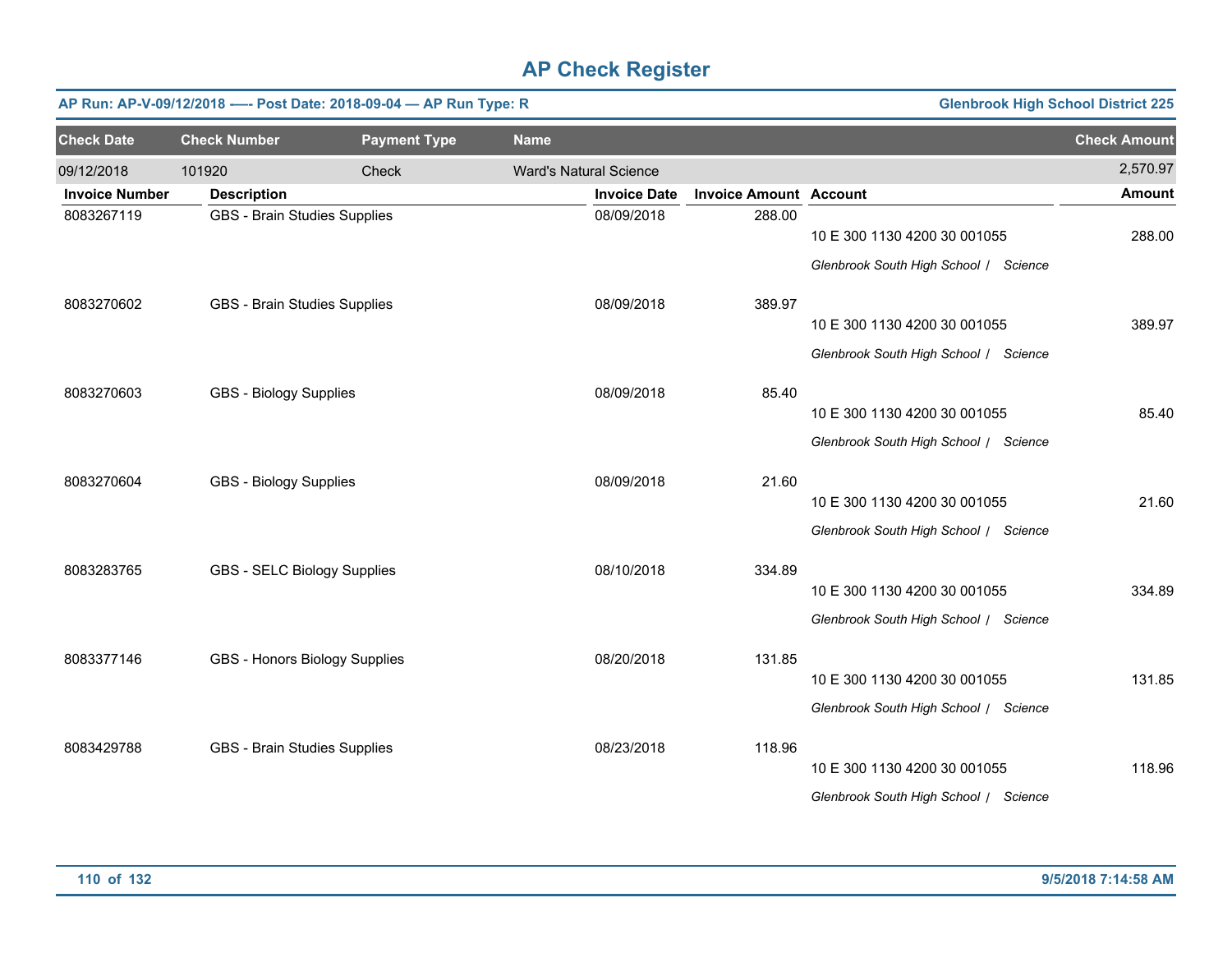|                       |                           | AP Run: AP-V-09/12/2018 ---- Post Date: 2018-09-04 - AP Run Type: R |               |                             |                               |                                                                                   | <b>Glenbrook High School District 225</b> |
|-----------------------|---------------------------|---------------------------------------------------------------------|---------------|-----------------------------|-------------------------------|-----------------------------------------------------------------------------------|-------------------------------------------|
| <b>Check Date</b>     | <b>Check Number</b>       | <b>Payment Type</b>                                                 | <b>Name</b>   |                             |                               |                                                                                   | <b>Check Amount</b>                       |
| 09/12/2018            | 101921                    | Check                                                               |               | Warren Township High School |                               |                                                                                   | 134.00                                    |
| <b>Invoice Number</b> | <b>Description</b>        |                                                                     |               | <b>Invoice Date</b>         | <b>Invoice Amount Account</b> |                                                                                   | <b>Amount</b>                             |
| 09/15/18              |                           | Glenbrook South - Entry Fee - Boys' Cross Country 9/15/18           |               | 09/15/2018                  | 134.00                        | 10 E 300 1510 6500 30 005220<br>Glenbrook South High School   Boys Cross Country  | 134.00                                    |
| 09/12/2018            | 101922                    | Check                                                               |               | Warren Township High School |                               |                                                                                   | 134.00                                    |
| <b>Invoice Number</b> | <b>Description</b>        |                                                                     |               | <b>Invoice Date</b>         | <b>Invoice Amount Account</b> |                                                                                   | Amount                                    |
| 9/15/18               |                           | Glenbrook South - Entry Fee - Girls' Cross Country 9/15/18          |               | 09/15/2018                  | 134.00                        | 10 E 300 1510 6500 30 005320<br>Glenbrook South High School / Girls Cross Country | 134.00                                    |
| 09/12/2018            | 101923                    | Check                                                               | Warren, Jason |                             |                               |                                                                                   | 150.00                                    |
| <b>Invoice Number</b> | <b>Description</b>        |                                                                     |               | <b>Invoice Date</b>         | <b>Invoice Amount Account</b> |                                                                                   | Amount                                    |
| 1603                  | <b>Speaking Questions</b> | Glenbrooks Debate Tournament - Extemporaneous                       |               | 08/29/2018                  | 150.00                        | 99 L 990 1529 0000 10 810250<br><b>Student Based Activity</b><br>Account          | 150.00<br>Debate Tournament               |
| 09/12/2018            | 101924                    | Check                                                               |               | Wauconda High School        |                               |                                                                                   | 100.00                                    |
| <b>Invoice Number</b> | <b>Description</b>        |                                                                     |               | <b>Invoice Date</b>         | <b>Invoice Amount Account</b> |                                                                                   | Amount                                    |
| 9/8/18                |                           | Glenbrook South - Entry Fee - Girls' Cross Country 9/8/18           |               | 09/08/2018                  | 100.00                        | 10 E 300 1510 6500 30 005320<br>Glenbrook South High School / Girls Cross Country | 100.00                                    |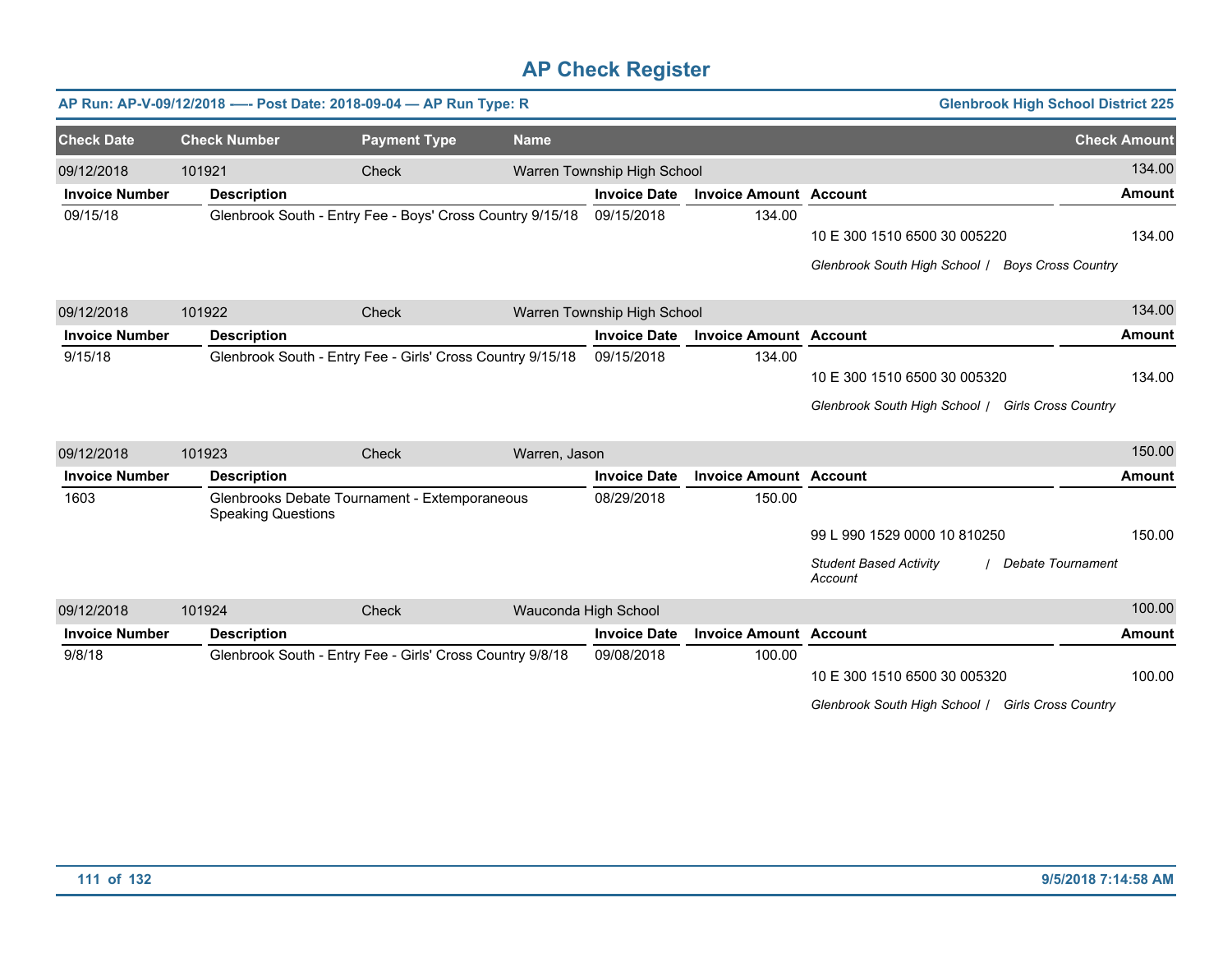|                       |        |                                               | AP Run: AP-V-09/12/2018 ---- Post Date: 2018-09-04 - AP Run Type: R |                 |                                          |                               | <b>Glenbrook High School District 225</b>                    |                     |
|-----------------------|--------|-----------------------------------------------|---------------------------------------------------------------------|-----------------|------------------------------------------|-------------------------------|--------------------------------------------------------------|---------------------|
| <b>Check Date</b>     |        | <b>Check Number</b>                           | <b>Payment Type</b>                                                 | <b>Name</b>     |                                          |                               |                                                              | <b>Check Amount</b> |
| 09/12/2018            | 101925 |                                               | <b>Check</b>                                                        | Weis, Jay J     |                                          |                               |                                                              | 104.00              |
| <b>Invoice Number</b> |        | <b>Description</b>                            |                                                                     |                 | <b>Invoice Date</b>                      | <b>Invoice Amount Account</b> |                                                              | <b>Amount</b>       |
| 08302018              |        |                                               | Glenbrook South - Athletic Official - Soccer 8/30/18                |                 | 08/30/2018                               | 104.00                        | 10 E 300 1510 3105 30 005245                                 | 104.00              |
|                       |        |                                               |                                                                     |                 |                                          |                               | Glenbrook South High School /<br><b>Boys Soccer</b>          |                     |
| 09/12/2018            | 101926 |                                               | Check                                                               |                 | Wilmette Truck & Bus Sales & Service Inc |                               |                                                              | 120.00              |
| <b>Invoice Number</b> |        | <b>Description</b>                            |                                                                     |                 | <b>Invoice Date</b>                      | <b>Invoice Amount Account</b> |                                                              | <b>Amount</b>       |
| 1177                  |        | GBS Safety Test- 2 Axle Bus Units 1, 2, 3 & 9 |                                                                     |                 | 08/01/2018                               | 120.00                        |                                                              |                     |
|                       |        |                                               |                                                                     |                 |                                          |                               | 40 E 300 2550 3230 30 005100                                 | 120.00              |
|                       |        |                                               |                                                                     |                 |                                          |                               | Glenbrook South High School / Athletics                      |                     |
| 09/12/2018            | 101927 |                                               | Check                                                               | Window Tech Inc |                                          |                               |                                                              | 396.44              |
| <b>Invoice Number</b> |        | <b>Description</b>                            |                                                                     |                 | <b>Invoice Date</b>                      | <b>Invoice Amount Account</b> |                                                              | <b>Amount</b>       |
| 17014                 |        | GBN Blind Repair - Rooms A241 - A255          |                                                                     |                 | 08/19/2018                               | 396.44                        |                                                              |                     |
|                       |        |                                               |                                                                     |                 |                                          |                               | 20 E 200 2544 3270 20 009050                                 | 396.44              |
|                       |        |                                               |                                                                     |                 |                                          |                               | Glenbrook North High School  <br><b>Building Maintenance</b> |                     |
| 09/12/2018            | 101928 |                                               | Check                                                               |                 | Woodstock North High School              |                               |                                                              | 350.00              |
| <b>Invoice Number</b> |        | <b>Description</b>                            |                                                                     |                 | <b>Invoice Date</b>                      | <b>Invoice Amount Account</b> |                                                              | <b>Amount</b>       |
| 8/16/18               |        |                                               | Glenbrook South - Entry Fee - Boys' Golf Varsity 8/16/18            |                 | 08/16/2018                               | 350.00                        |                                                              |                     |
|                       |        |                                               |                                                                     |                 |                                          |                               | 10 E 300 1510 6500 30 005230                                 | 350.00              |

*Glenbrook South High School* / *Boys Golf*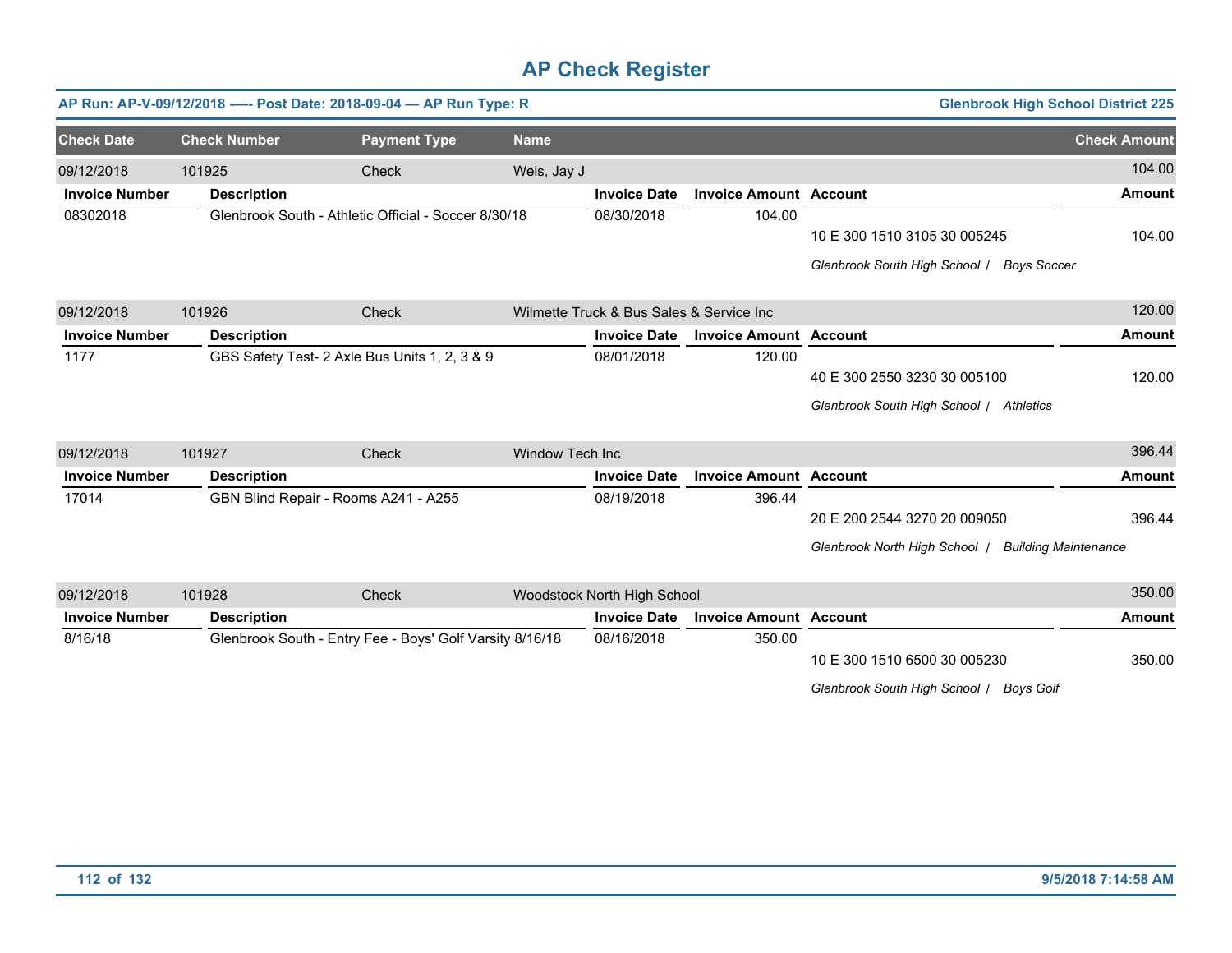|                       |                              | AP Run: AP-V-09/12/2018 ---- Post Date: 2018-09-04 - AP Run Type: R   |                              |                                    |                               | <b>Glenbrook High School District 225</b>                                     |                     |
|-----------------------|------------------------------|-----------------------------------------------------------------------|------------------------------|------------------------------------|-------------------------------|-------------------------------------------------------------------------------|---------------------|
| <b>Check Date</b>     | <b>Check Number</b>          | <b>Payment Type</b>                                                   | <b>Name</b>                  |                                    |                               |                                                                               | <b>Check Amount</b> |
| 09/12/2018            | 101929                       | Check                                                                 |                              | Workplace Installation Network Inc |                               |                                                                               | 2,600.00            |
| <b>Invoice Number</b> | <b>Description</b>           |                                                                       |                              | <b>Invoice Date</b>                | <b>Invoice Amount Account</b> |                                                                               | <b>Amount</b>       |
| 151419                | Main Office Move             | GBS - 100 Crates & 25 Dollies - Three-Month Rental for                |                              | 08/24/2018                         | 2,600.00                      |                                                                               |                     |
|                       |                              |                                                                       |                              |                                    |                               | 10 E 300 2410 3250 30 002410                                                  | 2,600.00            |
|                       |                              |                                                                       |                              |                                    |                               | Glenbrook South High School / Principal's Office                              |                     |
| 09/12/2018            | 101930                       | Check                                                                 |                              | <b>World Precision Instruments</b> |                               |                                                                               | 151.47              |
| <b>Invoice Number</b> | <b>Description</b>           |                                                                       |                              | <b>Invoice Date</b>                | <b>Invoice Amount Account</b> |                                                                               | <b>Amount</b>       |
| 404267                | <b>GBS Science - Needles</b> |                                                                       |                              | 07/31/2018                         | 151.47                        |                                                                               |                     |
|                       |                              |                                                                       |                              |                                    |                               | 10 E 300 1130 4200 30 001055                                                  | 151.47              |
|                       |                              |                                                                       |                              |                                    |                               | Glenbrook South High School / Science                                         |                     |
| 09/12/2018            | 101931                       | Check                                                                 | <b>Xerox Corporation LLC</b> |                                    |                               |                                                                               | 30.00               |
| <b>Invoice Number</b> | <b>Description</b>           |                                                                       |                              | <b>Invoice Date</b>                | <b>Invoice Amount Account</b> |                                                                               | <b>Amount</b>       |
| 093976480             | Bill                         | Glenbrook Aquatics - Xerox Base Charge - July 2018 - Final 08/01/2018 |                              |                                    | 30.00                         |                                                                               |                     |
|                       |                              |                                                                       |                              |                                    |                               | 95 E 950 3200 3900 95 005505                                                  | 30.00               |
|                       |                              |                                                                       |                              |                                    |                               | <b>Glenbrook Aquatics</b><br><b>Glenbrook Aquatics</b>                        |                     |
| 09/12/2018            | 101932                       | Check                                                                 | Yang, Jean M                 |                                    |                               |                                                                               | 124.51              |
| <b>Invoice Number</b> | <b>Description</b>           |                                                                       |                              | <b>Invoice Date</b>                | <b>Invoice Amount Account</b> |                                                                               | <b>Amount</b>       |
| 08202018              |                              | Employee Reimbursement - Health Office Student Supplies               |                              | 08/17/2018                         | 124.51                        | 10 E 200 2130 4100 20 002130<br>Glenbrook North High School / Health Services | 124.51              |
|                       |                              |                                                                       |                              |                                    |                               |                                                                               |                     |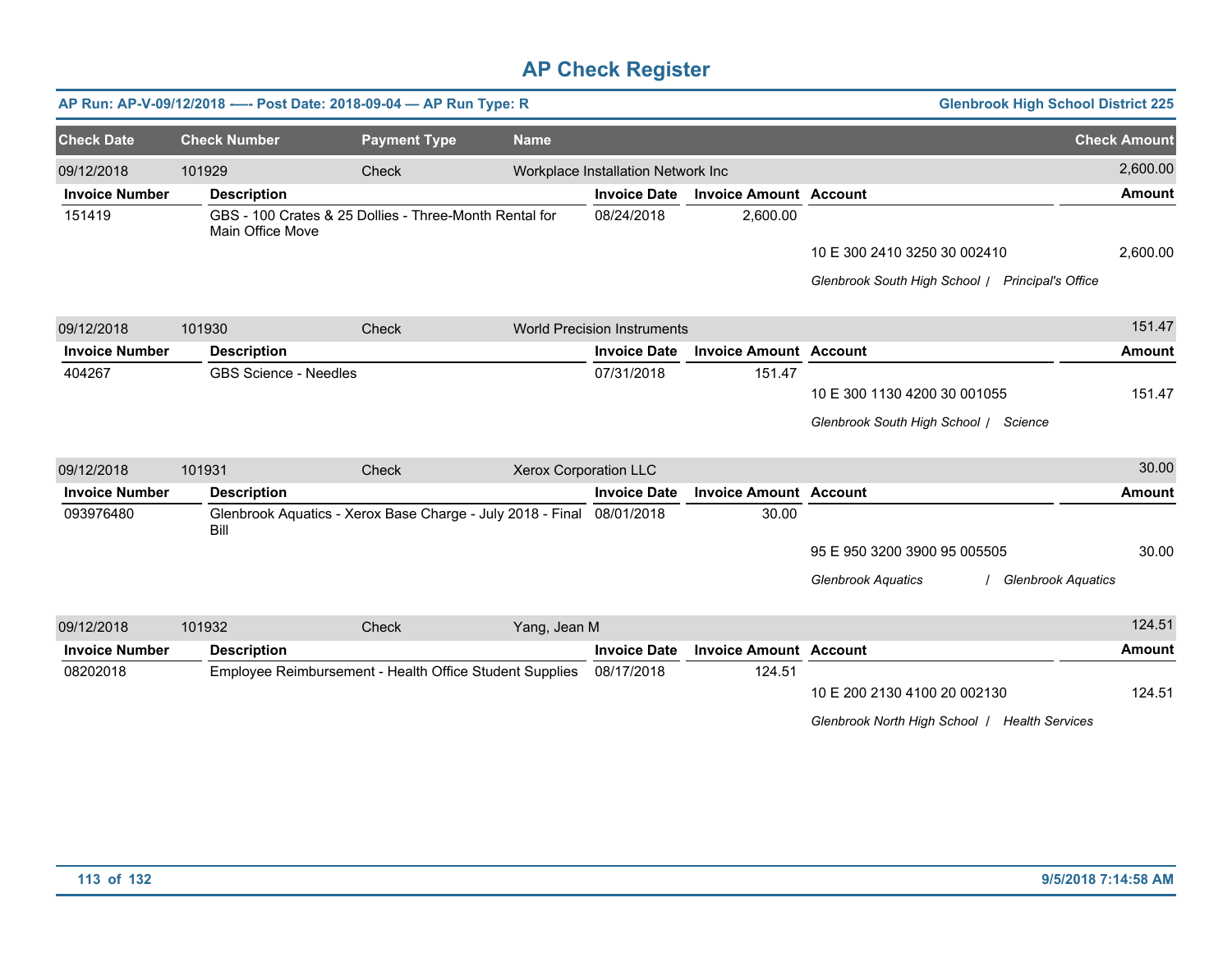|                       |                     | AP Run: AP-V-09/12/2018 ---- Post Date: 2018-09-04 - AP Run Type: R |                    |                     |                               | <b>Glenbrook High School District 225</b>           |                     |
|-----------------------|---------------------|---------------------------------------------------------------------|--------------------|---------------------|-------------------------------|-----------------------------------------------------|---------------------|
| <b>Check Date</b>     | <b>Check Number</b> | <b>Payment Type</b>                                                 | <b>Name</b>        |                     |                               |                                                     | <b>Check Amount</b> |
| 09/12/2018            | 101933              | Check                                                               | Yokana, Esam S     |                     |                               |                                                     | 59.00               |
| <b>Invoice Number</b> | <b>Description</b>  |                                                                     |                    | <b>Invoice Date</b> | <b>Invoice Amount Account</b> |                                                     | <b>Amount</b>       |
| 08252018              |                     | Glenbrook North - Athletic Official - Soccer 8/25/18                |                    | 08/25/2018          | 59.00                         |                                                     |                     |
|                       |                     |                                                                     |                    |                     |                               | 10 E 200 1510 3105 20 005245                        | 59.00               |
|                       |                     |                                                                     |                    |                     |                               | Glenbrook North High School /<br><b>Boys Soccer</b> |                     |
| 09/12/2018            | 101934              | <b>Check</b>                                                        | Zarco, Tomas       |                     |                               |                                                     | 100.00              |
| <b>Invoice Number</b> | <b>Description</b>  |                                                                     |                    | <b>Invoice Date</b> | <b>Invoice Amount Account</b> |                                                     | <b>Amount</b>       |
| 08252018              |                     | Glenbrook North - Athletic Official - Soccer 8/25/18                |                    | 08/25/2018          | 100.00                        |                                                     |                     |
|                       |                     |                                                                     |                    |                     |                               | 10 E 200 1510 3105 20 005245                        | 100.00              |
|                       |                     |                                                                     |                    |                     |                               | Glenbrook North High School  <br>Boys Soccer        |                     |
| 09/12/2018            | 101935              | Check                                                               | Zielinski, Lukasz  |                     |                               |                                                     | 64.00               |
| <b>Invoice Number</b> | <b>Description</b>  |                                                                     |                    | <b>Invoice Date</b> | <b>Invoice Amount Account</b> |                                                     | <b>Amount</b>       |
| 08292018              |                     | Glenbrook South - Athletic Official - Soccer 8/29/18                |                    | 08/29/2018          | 64.00                         |                                                     |                     |
|                       |                     |                                                                     |                    |                     |                               | 10 E 300 1510 3105 30 005245                        | 64.00               |
|                       |                     |                                                                     |                    |                     |                               | Glenbrook South High School / Boys Soccer           |                     |
| 09/12/2018            | 101936              | Check                                                               | Zuckerman, Jared J |                     |                               |                                                     | 90.00               |
| <b>Invoice Number</b> | <b>Description</b>  |                                                                     |                    | <b>Invoice Date</b> | <b>Invoice Amount Account</b> |                                                     | <b>Amount</b>       |
| 08202018              |                     | Employee Meal Advance - Niles Debate 9/7 - 9/9/18                   |                    | 08/20/2018          | 90.00                         |                                                     |                     |
|                       |                     |                                                                     |                    |                     |                               | 10 E 200 1520 3340 20 005820                        | 90.00               |

10 E 200 1520 3340 20 005820

*Glenbrook North High School* / *Debate*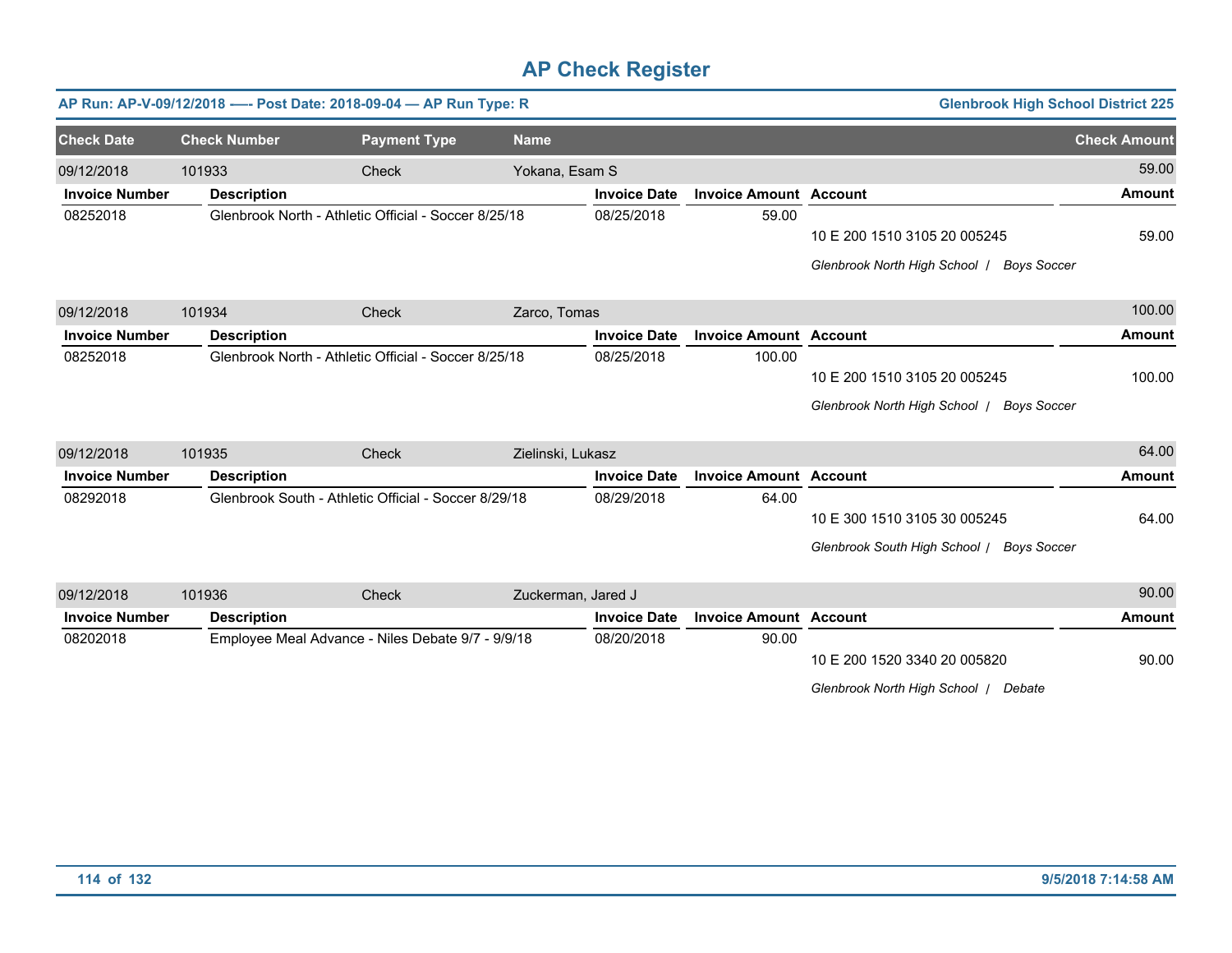|                              |                     | AP Run: AP-V-09/12/2018 -—-            Post Date: 2018-09-04 — AP Run Type: R                                            |                       |                     |                               |                                                   | <b>Glenbrook High School District 225</b> |
|------------------------------|---------------------|--------------------------------------------------------------------------------------------------------------------------|-----------------------|---------------------|-------------------------------|---------------------------------------------------|-------------------------------------------|
| <b>Check Date</b>            | <b>Check Number</b> | <b>Payment Type</b>                                                                                                      | <b>Name</b>           |                     |                               |                                                   | <b>Check Amount</b>                       |
| 09/12/2018                   | 101937              | Check                                                                                                                    | Zummo, Justin J       |                     |                               |                                                   | 626.03                                    |
| <b>Invoice Number</b>        | <b>Description</b>  |                                                                                                                          |                       | <b>Invoice Date</b> | <b>Invoice Amount Account</b> |                                                   | <b>Amount</b>                             |
| 06292018                     |                     | Employee Reimbursement - Parking, Tolls, Gas, and Rental 06/29/2018<br>Car To/From SkillsUSA Nationals 6/25/18 - 6/29/18 |                       |                     | 486.62                        |                                                   |                                           |
|                              |                     |                                                                                                                          |                       |                     |                               | 10 E 300 1520 3340 30 005800                      | 486.62                                    |
|                              |                     |                                                                                                                          |                       |                     |                               | Glenbrook South High School / Extra/Co-Curricular | <b>Activities</b>                         |
| ilhsbf league travel<br>2018 |                     | Employee Reimbursement - Gas & Tolls To/From ILHS<br>Bass Fishing Tournament 8/25 - 8/26/18                              |                       | 08/26/2018          | 139.41                        |                                                   |                                           |
|                              |                     |                                                                                                                          |                       |                     |                               | 10 E 300 1520 3330 30 005800                      | 139.41                                    |
|                              |                     |                                                                                                                          |                       |                     |                               | Glenbrook South High School   Extra/Co-Curricular | <b>Activities</b>                         |
| 09/12/2018                   | 101938              | Check                                                                                                                    | Zurek, Francis E      |                     |                               |                                                   | 58.00                                     |
| <b>Invoice Number</b>        | <b>Description</b>  |                                                                                                                          |                       | <b>Invoice Date</b> | <b>Invoice Amount Account</b> |                                                   | <b>Amount</b>                             |
| 08182018                     |                     | Glenbrook North - Athletic Official - Football 8/18/18                                                                   |                       | 08/18/2018          | 58.00                         |                                                   |                                           |
|                              |                     |                                                                                                                          |                       |                     |                               | 10 E 200 1510 3105 20 005225                      | 58.00                                     |
|                              |                     |                                                                                                                          |                       |                     |                               | Glenbrook North High School   Football            |                                           |
| 09/12/2018                   | 9000000127          | <b>ACH</b>                                                                                                               | Ainscough, Erik D     |                     |                               |                                                   | 120.00                                    |
| <b>Invoice Number</b>        | <b>Description</b>  |                                                                                                                          |                       | <b>Invoice Date</b> | <b>Invoice Amount Account</b> |                                                   | <b>Amount</b>                             |
| 08162018                     |                     | Employee Reimbursement - Safety Work Shoes                                                                               |                       | 08/16/2018          | 120.00                        |                                                   |                                           |
|                              |                     |                                                                                                                          |                       |                     |                               | 20 E 300 2530 2310 10 009015                      | 120.00                                    |
|                              |                     |                                                                                                                          |                       |                     |                               | Glenbrook South High School / Safety Committee    |                                           |
| 09/12/2018                   | 9000000128          | <b>ACH</b>                                                                                                               | Beck's Book Store Inc |                     |                               |                                                   | 14,366.77                                 |
| <b>Invoice Number</b>        | <b>Description</b>  |                                                                                                                          |                       | <b>Invoice Date</b> | <b>Invoice Amount Account</b> |                                                   | <b>Amount</b>                             |
| 07202018                     |                     | GBN & GBS - Department Charges, SSO Integration &<br>Moving Costs, and Student Calculator Buyback - July 2018            |                       | 07/20/2018          | 14,366.77                     |                                                   |                                           |
|                              |                     |                                                                                                                          |                       |                     |                               | 10 E 100 1601 4100 10 001160                      | 25.00                                     |
|                              |                     |                                                                                                                          |                       |                     |                               | Administraton                                     | / Summer School                           |
| 115 of 132                   |                     |                                                                                                                          |                       |                     |                               |                                                   | 9/5/2018 7:14:58 AM                       |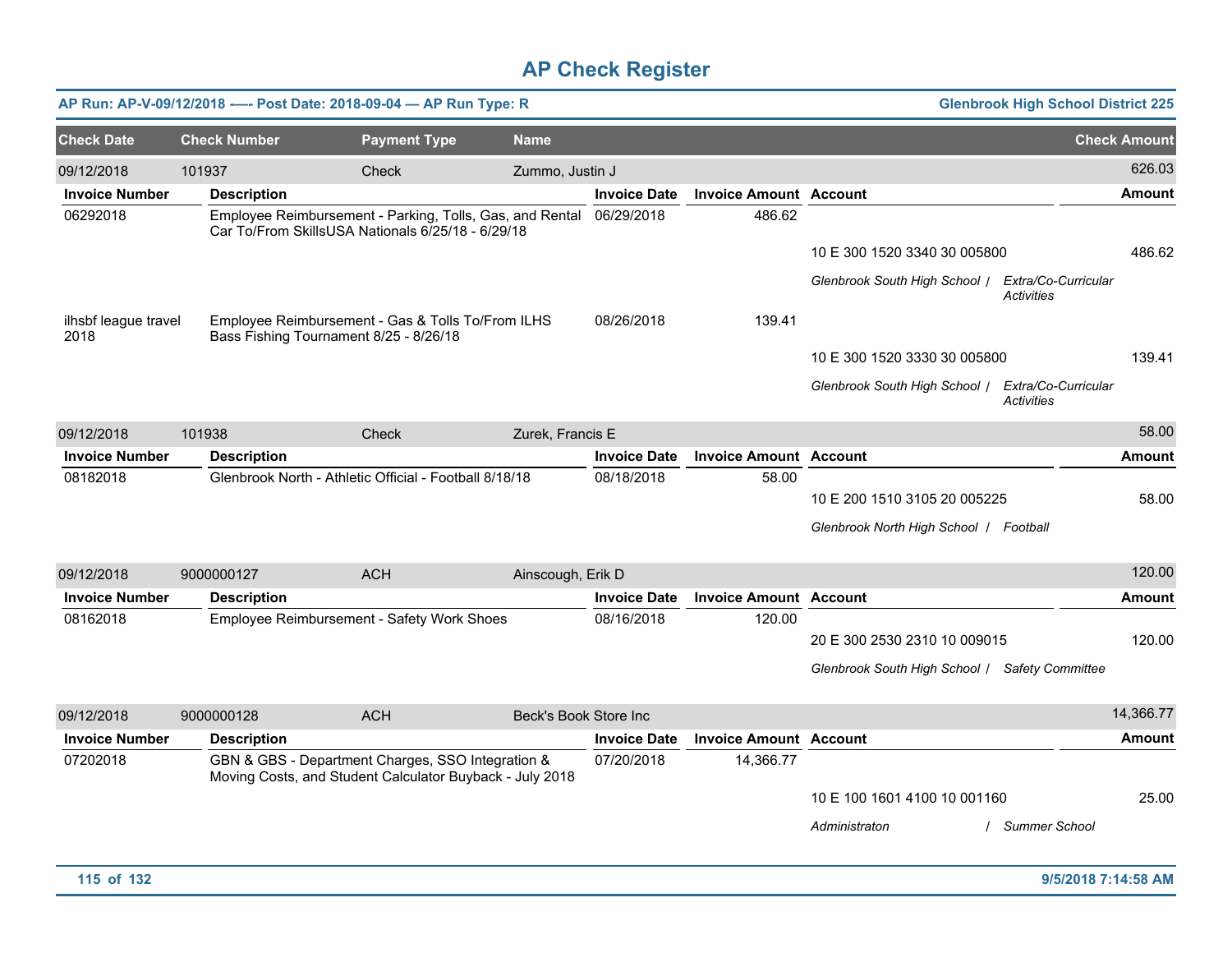|                       |                     | AP Run: AP-V-09/12/2018 ---- Post Date: 2018-09-04 - AP Run Type: R |                       |                     |                               |                                                  | <b>Glenbrook High School District 225</b> |
|-----------------------|---------------------|---------------------------------------------------------------------|-----------------------|---------------------|-------------------------------|--------------------------------------------------|-------------------------------------------|
| <b>Check Date</b>     | <b>Check Number</b> | <b>Payment Type</b>                                                 | <b>Name</b>           |                     |                               |                                                  | <b>Check Amount</b>                       |
| 09/12/2018            | 9000000128          | <b>ACH</b>                                                          | Beck's Book Store Inc |                     |                               |                                                  | 14,366.77                                 |
| <b>Invoice Number</b> | <b>Description</b>  |                                                                     |                       | <b>Invoice Date</b> | <b>Invoice Amount Account</b> |                                                  | <b>Amount</b>                             |
|                       |                     |                                                                     |                       |                     |                               | 10 E 100 2570 3230 10 002573                     | 2,000.00                                  |
|                       |                     |                                                                     |                       |                     |                               | Administraton                                    | / Bookstore                               |
|                       |                     |                                                                     |                       |                     |                               | 10 E 100 2660 3160 10 002660                     | 10,000.00                                 |
|                       |                     |                                                                     |                       |                     |                               | Administraton                                    | / Technology Services                     |
|                       |                     |                                                                     |                       |                     |                               | 10 E 100 2660 7411 10 002660                     | 1,950.00                                  |
|                       |                     |                                                                     |                       |                     |                               | Administraton                                    | / Technology Services                     |
|                       |                     |                                                                     |                       |                     |                               | 10 E 200 2410 4100 20 002410                     | 299.85                                    |
|                       |                     |                                                                     |                       |                     |                               | Glenbrook North High School   Principal's Office |                                           |
|                       |                     |                                                                     |                       |                     |                               | 10 E 300 1130 4100 30 001050                     | 12.25                                     |
|                       |                     |                                                                     |                       |                     |                               | Glenbrook South High School   Physical Education |                                           |
|                       |                     |                                                                     |                       |                     |                               | 99 L 990 1529 0000 20 820490                     | 79.67                                     |
|                       |                     |                                                                     |                       |                     |                               | <b>Student Based Activity</b><br>Account         | / Gbn Sports Tournaments                  |
| 09/12/2018            | 9000000129          | <b>ACH</b>                                                          | Benca, Julie          |                     |                               |                                                  | 720.00                                    |
| <b>Invoice Number</b> | <b>Description</b>  |                                                                     |                       | <b>Invoice Date</b> | <b>Invoice Amount Account</b> |                                                  | <b>Amount</b>                             |
| TuitionSummer18       |                     | Employee Reimbursement - Tuition Summer 2018                        |                       | 01/08/2018          | 720.00                        | 10 E 100 2210 2300 10 002210                     | 720.00                                    |
|                       |                     |                                                                     |                       |                     |                               | Administraton                                    | / Improvement Of Instruction              |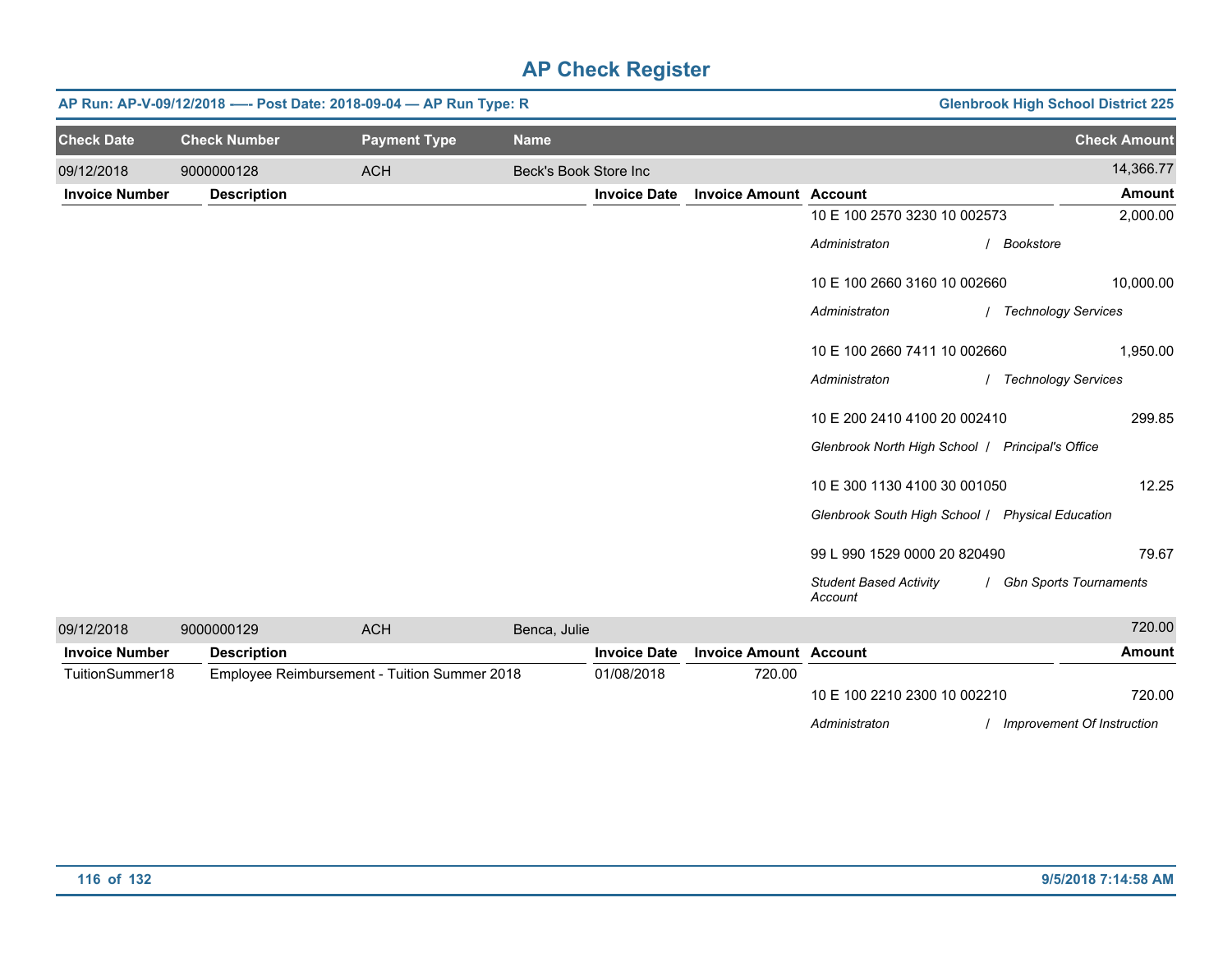|                       |                     | AP Run: AP-V-09/12/2018 ---- Post Date: 2018-09-04 - AP Run Type: R |                           |                     |                               |                                                          | <b>Glenbrook High School District 225</b> |
|-----------------------|---------------------|---------------------------------------------------------------------|---------------------------|---------------------|-------------------------------|----------------------------------------------------------|-------------------------------------------|
| <b>Check Date</b>     | <b>Check Number</b> | <b>Payment Type</b>                                                 | <b>Name</b>               |                     |                               |                                                          | <b>Check Amount</b>                       |
| 09/12/2018            | 9000000130          | <b>ACH</b>                                                          | Berlin, Deborah A         |                     |                               |                                                          | 22.54                                     |
| <b>Invoice Number</b> | <b>Description</b>  |                                                                     |                           | <b>Invoice Date</b> | <b>Invoice Amount Account</b> |                                                          | <b>Amount</b>                             |
| 08142018              | Supplies            | Employee Reimbursement - New Teacher Orientation                    |                           | 08/14/2018          | 22.54                         |                                                          |                                           |
|                       |                     |                                                                     |                           |                     |                               | 10 E 300 2210 4100 30 002210                             | 22.54                                     |
|                       |                     |                                                                     |                           |                     |                               | Glenbrook South High School / Improvement Of Instruction |                                           |
| 09/12/2018            | 9000000131          | <b>ACH</b>                                                          | Bertke, Matthew I         |                     |                               |                                                          | 360.00                                    |
| <b>Invoice Number</b> | <b>Description</b>  |                                                                     |                           | <b>Invoice Date</b> | <b>Invoice Amount Account</b> |                                                          | <b>Amount</b>                             |
| TuitionSummer18       |                     | Employee Reimbursement - Tuition Summer 2018                        |                           | 05/21/2018          | 360.00                        |                                                          |                                           |
|                       |                     |                                                                     |                           |                     |                               | 10 E 100 2210 2300 10 002210                             | 360.00                                    |
|                       |                     |                                                                     |                           |                     |                               | Administraton                                            | Improvement Of Instruction                |
| 09/12/2018            | 9000000132          | <b>ACH</b>                                                          | <b>Cdw Government Inc</b> |                     |                               |                                                          | 37,750.06                                 |
| <b>Invoice Number</b> | <b>Description</b>  |                                                                     |                           | <b>Invoice Date</b> | <b>Invoice Amount Account</b> |                                                          | <b>Amount</b>                             |
| <b>NPX6864</b>        | Music Department    | Technology Services - Epson Powerlite Projector for GBS             |                           | 08/02/2018          | 837.99                        |                                                          |                                           |
|                       |                     |                                                                     |                           |                     |                               | 10 E 100 2660 7411 10 002660                             | 837.99                                    |
|                       |                     |                                                                     |                           |                     |                               | Administraton                                            | <b>Technology Services</b>                |
| <b>NSQ6674</b>        |                     | Technology Services - Logitech USB Keyboards                        |                           | 08/13/2018          | 126.31                        |                                                          |                                           |
|                       |                     |                                                                     |                           |                     |                               | 10 E 100 2660 4100 10 002660                             | 126.31                                    |
|                       |                     |                                                                     |                           |                     |                               | Administraton                                            | / Technology Services                     |
| <b>NTD3759</b>        |                     | Technology Services - LG 34" Computer Monitor                       |                           | 08/14/2018          | 616.60                        |                                                          |                                           |
|                       |                     |                                                                     |                           |                     |                               | 10 E 100 2660 7411 10 002660                             | 616.60                                    |
|                       |                     |                                                                     |                           |                     |                               | Administraton                                            | / Technology Services                     |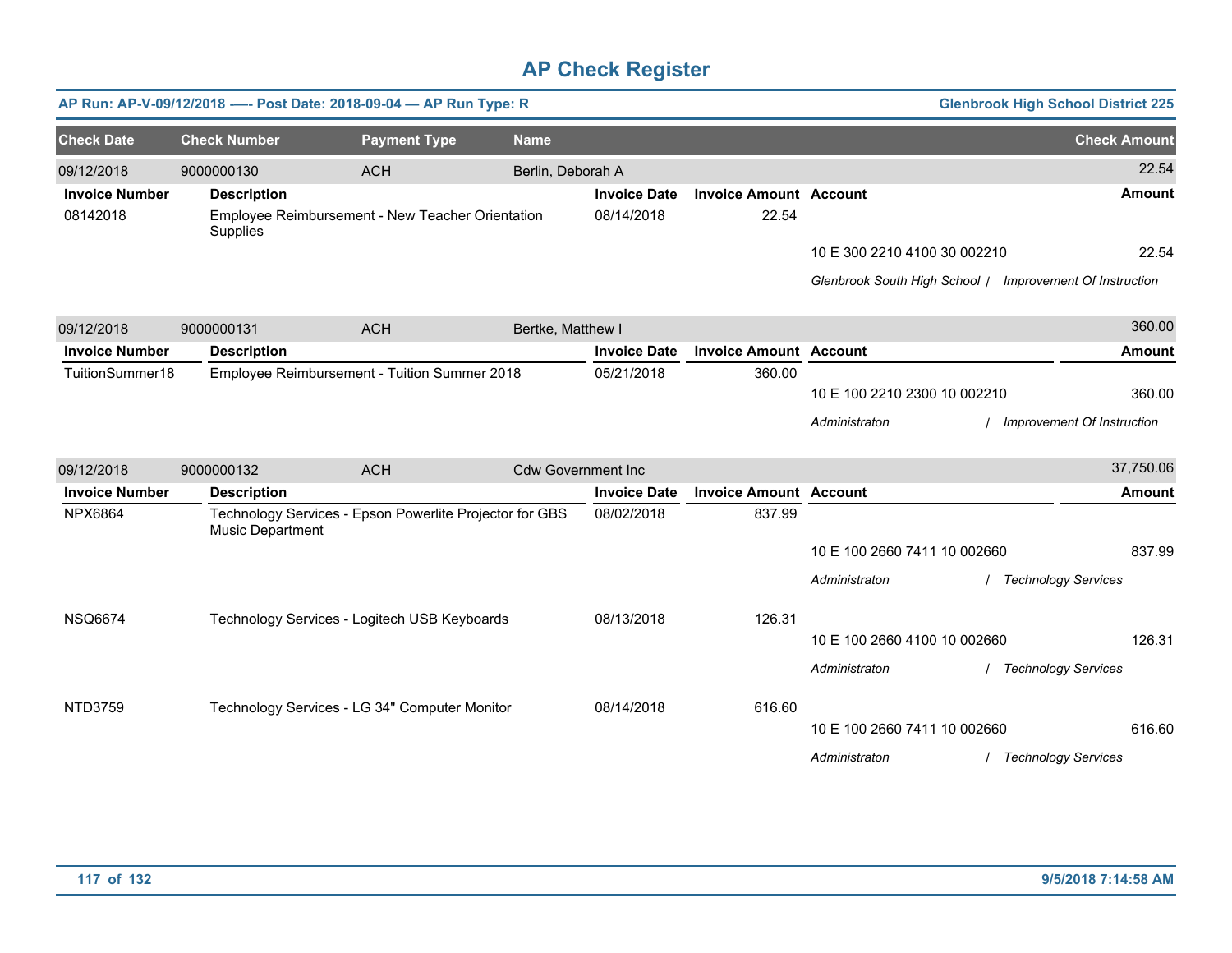|                       | AP Run: AP-V-09/12/2018 ---- Post Date: 2018-09-04 - AP Run Type: R |                                                                    |                           |                     |                               |                              | <b>Glenbrook High School District 225</b> |
|-----------------------|---------------------------------------------------------------------|--------------------------------------------------------------------|---------------------------|---------------------|-------------------------------|------------------------------|-------------------------------------------|
| <b>Check Date</b>     | <b>Check Number</b>                                                 | <b>Payment Type</b>                                                | <b>Name</b>               |                     |                               |                              | <b>Check Amount</b>                       |
| 09/12/2018            | 9000000132                                                          | <b>ACH</b>                                                         | <b>Cdw Government Inc</b> |                     |                               |                              | 37,750.06                                 |
| <b>Invoice Number</b> | <b>Description</b>                                                  |                                                                    |                           | <b>Invoice Date</b> | <b>Invoice Amount Account</b> |                              | <b>Amount</b>                             |
| NTQ6322               |                                                                     | Technology Services - Acer 27" Computer Monitors                   |                           | 08/16/2018          | 785.11                        | 10 E 100 2660 7411 10 002660 | 785.11                                    |
|                       |                                                                     |                                                                    |                           |                     |                               | Administraton                | <b>Technology Services</b>                |
| <b>NVW5633</b>        | 2018-2019                                                           | Technology Services - Annual VMware Support Renewal for 08/21/2018 |                           |                     | 12,909.18                     |                              |                                           |
|                       |                                                                     |                                                                    |                           |                     |                               | 10 E 100 2660 3190 10 002660 | 12,909.18                                 |
|                       |                                                                     |                                                                    |                           |                     |                               | Administraton                | / Technology Services                     |
| <b>NWK3308</b>        | <b>Equipment for GBN</b>                                            | Technology Services - Replacement of Faulty UPS                    |                           | 08/22/2018          | 737.81                        |                              |                                           |
|                       |                                                                     |                                                                    |                           |                     |                               | 10 E 100 2660 7411 10 002660 | 737.81                                    |
|                       |                                                                     |                                                                    |                           |                     |                               | Administraton                | / Technology Services                     |
| <b>NWL0398</b>        | Bulbs for GBN & GBS                                                 | Technology Services - EPSON Replacement Projector                  |                           | 08/22/2018          | 990.29                        |                              |                                           |
|                       |                                                                     |                                                                    |                           |                     |                               | 10 E 100 2660 4100 10 002660 | 990.29                                    |
|                       |                                                                     |                                                                    |                           |                     |                               | Administraton                | <b>Technology Services</b>                |
| <b>NWN4672</b>        | Monitors                                                            | Technology Services - Lenovo ThinkCentre Tiny-In-One               |                           | 08/22/2018          | 2,192.37                      |                              |                                           |
|                       |                                                                     |                                                                    |                           |                     |                               | 10 E 100 2660 7411 10 002660 | 2,192.37                                  |
|                       |                                                                     |                                                                    |                           |                     |                               | Administraton                | / Technology Services                     |
| <b>NWN9326</b>        |                                                                     | Technology Services - Devices for District Inventory               |                           | 08/23/2018          | 18,554.40                     |                              |                                           |
|                       |                                                                     |                                                                    |                           |                     |                               | 10 E 100 2660 7411 10 002660 | 18,554.40                                 |
|                       |                                                                     |                                                                    |                           |                     |                               | Administraton                | / Technology Services                     |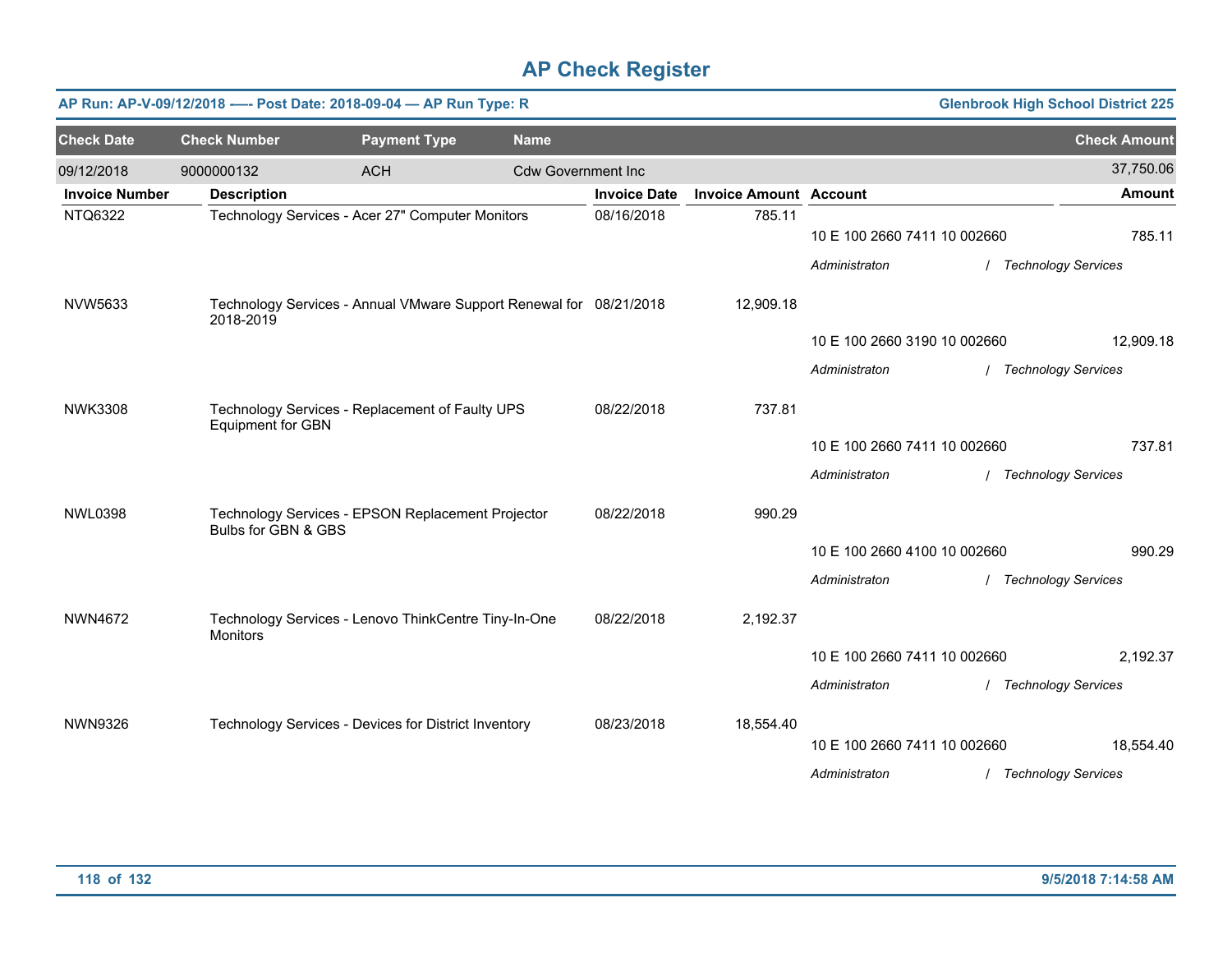|                       | AP Run: AP-V-09/12/2018 ---- Post Date: 2018-09-04 - AP Run Type: R          |                     |                          |                                |                               |                                                 | <b>Glenbrook High School District 225</b> |
|-----------------------|------------------------------------------------------------------------------|---------------------|--------------------------|--------------------------------|-------------------------------|-------------------------------------------------|-------------------------------------------|
| <b>Check Date</b>     | <b>Check Number</b>                                                          | <b>Payment Type</b> | <b>Name</b>              |                                |                               |                                                 | <b>Check Amount</b>                       |
| 09/12/2018            | 9000000133                                                                   | <b>ACH</b>          |                          | Converged Digital Networks LLC |                               |                                                 | 1,071.95                                  |
| <b>Invoice Number</b> | <b>Description</b>                                                           |                     |                          | <b>Invoice Date</b>            | <b>Invoice Amount Account</b> |                                                 | <b>Amount</b>                             |
| 86403                 | Technology Services - Wireless Mitel Speakerphones for<br>Telephones         |                     |                          | 08/15/2018                     | 666.95                        |                                                 |                                           |
|                       |                                                                              |                     |                          |                                |                               | 10 E 100 2660 7411 10 002660                    | 666.95                                    |
|                       |                                                                              |                     |                          |                                |                               | Administraton                                   | / Technology Services                     |
| 86468                 | Technology Services - MiCollab Telephone Integration and<br>Automation       |                     |                          | 08/28/2018                     | 405.00                        |                                                 |                                           |
|                       |                                                                              |                     |                          |                                |                               | 10 E 100 2660 3120 10 002660                    | 405.00                                    |
|                       |                                                                              |                     |                          |                                |                               | Administraton                                   | / Technology Services                     |
| 09/12/2018            | 9000000134                                                                   | <b>ACH</b>          | Daugherty, Elizabeth A   |                                |                               |                                                 | 960.00                                    |
| <b>Invoice Number</b> | <b>Description</b>                                                           |                     |                          | <b>Invoice Date</b>            | <b>Invoice Amount Account</b> |                                                 | <b>Amount</b>                             |
|                       | TuitionSpgSummer18 Employee Reimbursement - Tuition Spring & Summer 2018     |                     |                          | 07/17/2018                     | 960.00                        |                                                 |                                           |
|                       |                                                                              |                     |                          |                                |                               | 10 E 100 2210 2300 10 002210                    | 960.00                                    |
|                       |                                                                              |                     |                          |                                |                               | Administraton                                   | Improvement Of Instruction                |
| 09/12/2018            | 9000000135                                                                   | <b>ACH</b>          | <b>First Student Inc</b> |                                |                               |                                                 | 1,462.56                                  |
| <b>Invoice Number</b> | <b>Description</b>                                                           |                     |                          | <b>Invoice Date</b>            | <b>Invoice Amount Account</b> |                                                 | <b>Amount</b>                             |
| 091-C-063440          | Glenbrook South-Transportation-Girls' Track & Field-<br><b>Highland Park</b> |                     |                          | 03/03/2018                     | 174.16                        |                                                 |                                           |
|                       |                                                                              |                     |                          |                                |                               | 40 E 300 2550 3310 30 005300                    | 174.16                                    |
|                       |                                                                              |                     |                          |                                |                               | Glenbrook South High School / Athletics - Girls |                                           |
| 091-C-064855          | Glenbrook North-Transportation-Girls' Tennis-Wood Oaks                       |                     |                          | 08/08/2018                     | 270.83                        |                                                 |                                           |
|                       |                                                                              |                     |                          |                                |                               | 40 E 200 2550 3310 20 005300                    | 270.83                                    |
|                       |                                                                              |                     |                          |                                |                               | Glenbrook North High School   Athletics - Girls |                                           |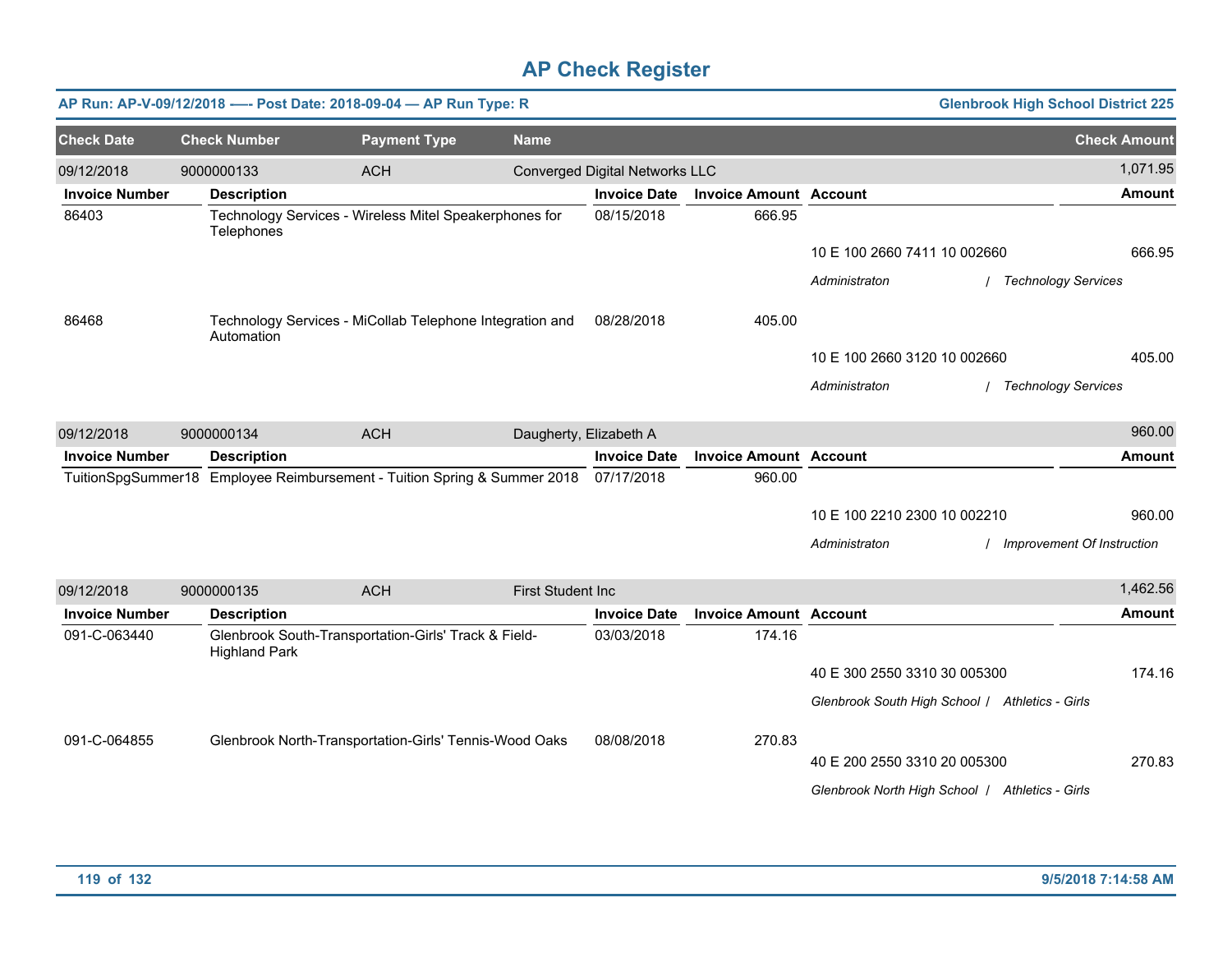|                       |                                    | AP Run: AP-V-09/12/2018 ---- Post Date: 2018-09-04 - AP Run Type: R |                          |                     |                               |                                                     | <b>Glenbrook High School District 225</b> |
|-----------------------|------------------------------------|---------------------------------------------------------------------|--------------------------|---------------------|-------------------------------|-----------------------------------------------------|-------------------------------------------|
| <b>Check Date</b>     | <b>Check Number</b>                | <b>Payment Type</b>                                                 | <b>Name</b>              |                     |                               |                                                     | <b>Check Amount</b>                       |
| 09/12/2018            | 9000000135                         | <b>ACH</b>                                                          | <b>First Student Inc</b> |                     |                               |                                                     | 1,462.56                                  |
| <b>Invoice Number</b> | <b>Description</b>                 |                                                                     |                          | <b>Invoice Date</b> | <b>Invoice Amount Account</b> |                                                     | <b>Amount</b>                             |
| 091-C-064870          |                                    | Glenbrook North-Transportation-Band-Camp Henry Corner               |                          | 08/13/2018          | 406.34                        |                                                     |                                           |
|                       |                                    |                                                                     |                          |                     |                               | 40 E 200 2550 3310 20 001045                        | 406.34                                    |
|                       |                                    |                                                                     |                          |                     |                               | Glenbrook North High School   Music/Performing Arts |                                           |
| 091-C-064872          | Starving Children-Cancellation Fee | Glenbrook South-Transportation-Girls' Volleyball-Feed My            |                          | 08/14/2018          | 60.00                         |                                                     |                                           |
|                       |                                    |                                                                     |                          |                     |                               | 40 E 300 2550 3310 30 005300                        | 60.00                                     |
|                       |                                    |                                                                     |                          |                     |                               | Glenbrook South High School / Athletics - Girls     |                                           |
| 091-C-064876          | Starving Children                  | Glenbrook South-Transportation-Girls' Swimming-Feed My              |                          | 08/15/2018          | 129.00                        |                                                     |                                           |
|                       |                                    |                                                                     |                          |                     |                               | 40 E 300 2550 3310 30 005300                        | 129.00                                    |
|                       |                                    |                                                                     |                          |                     |                               | Glenbrook South High School / Athletics - Girls     |                                           |
| 091-C-064879          | Starving Children                  | Glenbrook South-Transportation-Girls' Volleyball-Feed My            |                          | 08/16/2018          | 279.48                        |                                                     |                                           |
|                       |                                    |                                                                     |                          |                     |                               | 40 E 300 2550 3310 30 005300                        | 279.48                                    |
|                       |                                    |                                                                     |                          |                     |                               | Glenbrook South High School / Athletics - Girls     |                                           |
| 091-C-064909          | <b>Almond Campus</b>               | Glenbrook South-Transportation-Boys' Soccer-Warren                  |                          | 08/23/2018          | 142.75                        |                                                     |                                           |
|                       |                                    |                                                                     |                          |                     |                               | 40 E 300 2550 3310 30 005200                        | 142.75                                    |
|                       |                                    |                                                                     |                          |                     |                               | Glenbrook South High School / Athletics - Boys      |                                           |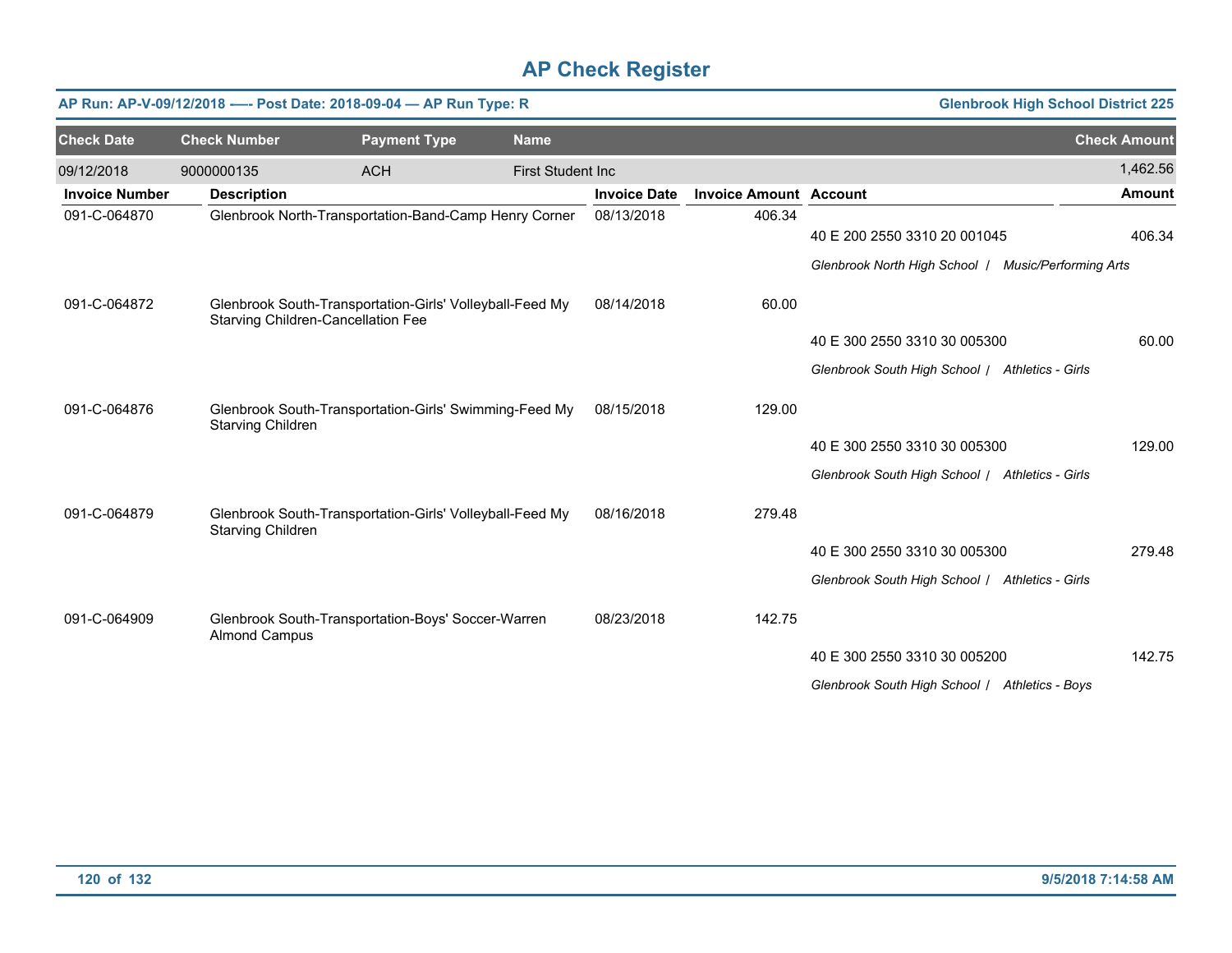|                       |                     | AP Run: AP-V-09/12/2018 ---- Post Date: 2018-09-04 - AP Run Type: R |                          |                     |                               | <b>Glenbrook High School District 225</b> |                            |
|-----------------------|---------------------|---------------------------------------------------------------------|--------------------------|---------------------|-------------------------------|-------------------------------------------|----------------------------|
| <b>Check Date</b>     | <b>Check Number</b> | <b>Payment Type</b>                                                 | <b>Name</b>              |                     |                               |                                           | <b>Check Amount</b>        |
| 09/12/2018            | 9000000136          | <b>ACH</b>                                                          | Forecast 5 Analytics Inc |                     |                               |                                           | 4,500.00                   |
| <b>Invoice Number</b> | <b>Description</b>  |                                                                     |                          | <b>Invoice Date</b> | <b>Invoice Amount Account</b> |                                           | Amount                     |
| <b>INV06848</b>       | $9/8/18 - 9/7/19$   | Technology Services - Renewal for 5Cast Plus Software               |                          | 08/03/2018          | 4,500.00                      |                                           |                            |
|                       |                     |                                                                     |                          |                     |                               | 10 E 100 2660 3160 10 002660              | 4,500.00                   |
|                       |                     |                                                                     |                          |                     |                               | Administraton<br>/ Technology Services    |                            |
| 09/12/2018            | 9000000137          | <b>ACH</b>                                                          | Gartner, Phillip         |                     |                               |                                           | 53.00                      |
| <b>Invoice Number</b> | <b>Description</b>  |                                                                     |                          | <b>Invoice Date</b> | <b>Invoice Amount Account</b> |                                           | <b>Amount</b>              |
| 05152018              | 2018/19             | Employee Reimbursement - NCSM Membership Dues for                   |                          | 05/15/2018          | 53.00                         |                                           |                            |
|                       |                     |                                                                     |                          |                     |                               | 10 E 300 1130 6400 30 001040              | 53.00                      |
|                       |                     |                                                                     |                          |                     |                               | Glenbrook South High School / Mathematics |                            |
| 09/12/2018            | 9000000138          | <b>ACH</b>                                                          | Glynn Jr, James C        |                     |                               |                                           | 98.65                      |
| <b>Invoice Number</b> | <b>Description</b>  |                                                                     |                          | <b>Invoice Date</b> | <b>Invoice Amount Account</b> |                                           | <b>Amount</b>              |
| 08192018              |                     | <b>Employee Reimbursement - Chemistry Supplies</b>                  |                          | 08/19/2018          | 98.65                         |                                           |                            |
|                       |                     |                                                                     |                          |                     |                               | 10 E 300 1130 4200 30 001055              | 98.65                      |
|                       |                     |                                                                     |                          |                     |                               | Glenbrook South High School / Science     |                            |
| 09/12/2018            | 9000000139          | <b>ACH</b>                                                          | Hague, Amy T             |                     |                               |                                           | 480.00                     |
| <b>Invoice Number</b> | <b>Description</b>  |                                                                     |                          | <b>Invoice Date</b> | <b>Invoice Amount Account</b> |                                           | <b>Amount</b>              |
| TuitionSummer18       |                     | Employee Reimbursement - Tuition Summer 2018                        |                          | 06/26/2018          | 480.00                        |                                           |                            |
|                       |                     |                                                                     |                          |                     |                               | 10 E 100 2210 2300 10 002210              | 480.00                     |
|                       |                     |                                                                     |                          |                     |                               | Administraton                             | Improvement Of Instruction |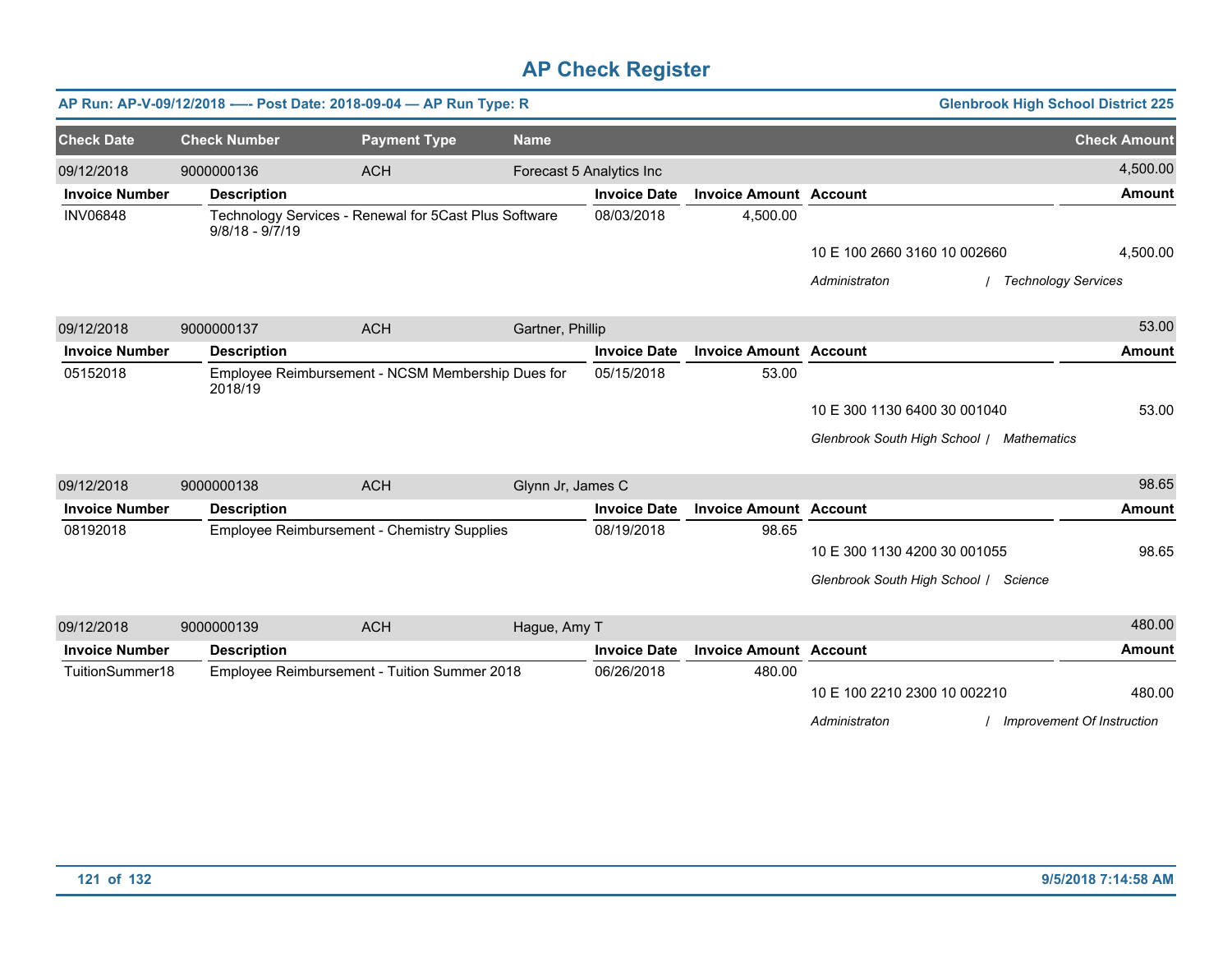|                       |                     | AP Run: AP-V-09/12/2018 ---- Post Date: 2018-09-04 - AP Run Type: R                                           |                     |                     |                               |                                                       | <b>Glenbrook High School District 225</b> |
|-----------------------|---------------------|---------------------------------------------------------------------------------------------------------------|---------------------|---------------------|-------------------------------|-------------------------------------------------------|-------------------------------------------|
| <b>Check Date</b>     | <b>Check Number</b> | <b>Payment Type</b>                                                                                           | <b>Name</b>         |                     |                               |                                                       | <b>Check Amount</b>                       |
| 09/12/2018            | 9000000140          | <b>ACH</b>                                                                                                    | Harris, Marshall J  |                     |                               |                                                       | 360.00                                    |
| <b>Invoice Number</b> | <b>Description</b>  |                                                                                                               |                     | <b>Invoice Date</b> | <b>Invoice Amount Account</b> |                                                       | <b>Amount</b>                             |
| TuitionSummer18       |                     | Employee Reimbursement - Tuition Summer 2018                                                                  |                     | 08/22/2018          | 360.00                        |                                                       |                                           |
|                       |                     |                                                                                                               |                     |                     |                               | 10 E 100 2210 2300 10 002210                          | 360.00                                    |
|                       |                     |                                                                                                               |                     |                     |                               | Administraton                                         | / Improvement Of Instruction              |
| 09/12/2018            | 9000000141          | <b>ACH</b>                                                                                                    | Kaminski, Natalie A |                     |                               |                                                       | 1,440.00                                  |
| <b>Invoice Number</b> | <b>Description</b>  |                                                                                                               |                     | <b>Invoice Date</b> | <b>Invoice Amount Account</b> |                                                       | <b>Amount</b>                             |
| TuitionSummer18       |                     | Employee Reimbursement - Tuition Summer 2018                                                                  |                     | 04/25/2018          | 1,440.00                      |                                                       |                                           |
|                       |                     |                                                                                                               |                     |                     |                               | 10 E 100 2210 2300 10 002210                          | 1,440.00                                  |
|                       |                     |                                                                                                               |                     |                     |                               | Administraton                                         | Improvement Of Instruction                |
| 09/12/2018            | 9000000142          | <b>ACH</b>                                                                                                    | Karlovsky, Joseph F |                     |                               |                                                       | 180.46                                    |
| <b>Invoice Number</b> | <b>Description</b>  |                                                                                                               |                     | <b>Invoice Date</b> | <b>Invoice Amount Account</b> |                                                       | <b>Amount</b>                             |
| comedy sportz 2018    | Sponsor             | Employee Reimbursement - Improv Training for New                                                              |                     | 05/24/2018          | 180.46                        |                                                       |                                           |
|                       |                     |                                                                                                               |                     |                     |                               | 10 E 300 1520 3320 30 005800                          | 180.46                                    |
|                       |                     |                                                                                                               |                     |                     |                               | Glenbrook South High School /                         | Extra/Co-Curricular<br><b>Activities</b>  |
| 09/12/2018            | 9000000143          | <b>ACH</b>                                                                                                    | Klasen, John        |                     |                               |                                                       | 456.35                                    |
| <b>Invoice Number</b> | <b>Description</b>  |                                                                                                               |                     | <b>Invoice Date</b> | <b>Invoice Amount Account</b> |                                                       | <b>Amount</b>                             |
| 08132018              | Tour 6/20 - 6/22/18 | Employee Reimbursement - Transportation and Mileage<br>To/From University of South Carolina College Counselor |                     | 08/13/2018          | 456.35                        |                                                       |                                           |
|                       |                     |                                                                                                               |                     |                     |                               | 10 E 200 2121 3320 20 002125                          | 456.35                                    |
|                       |                     |                                                                                                               |                     |                     |                               | Glenbrook North High School / College Resource Center |                                           |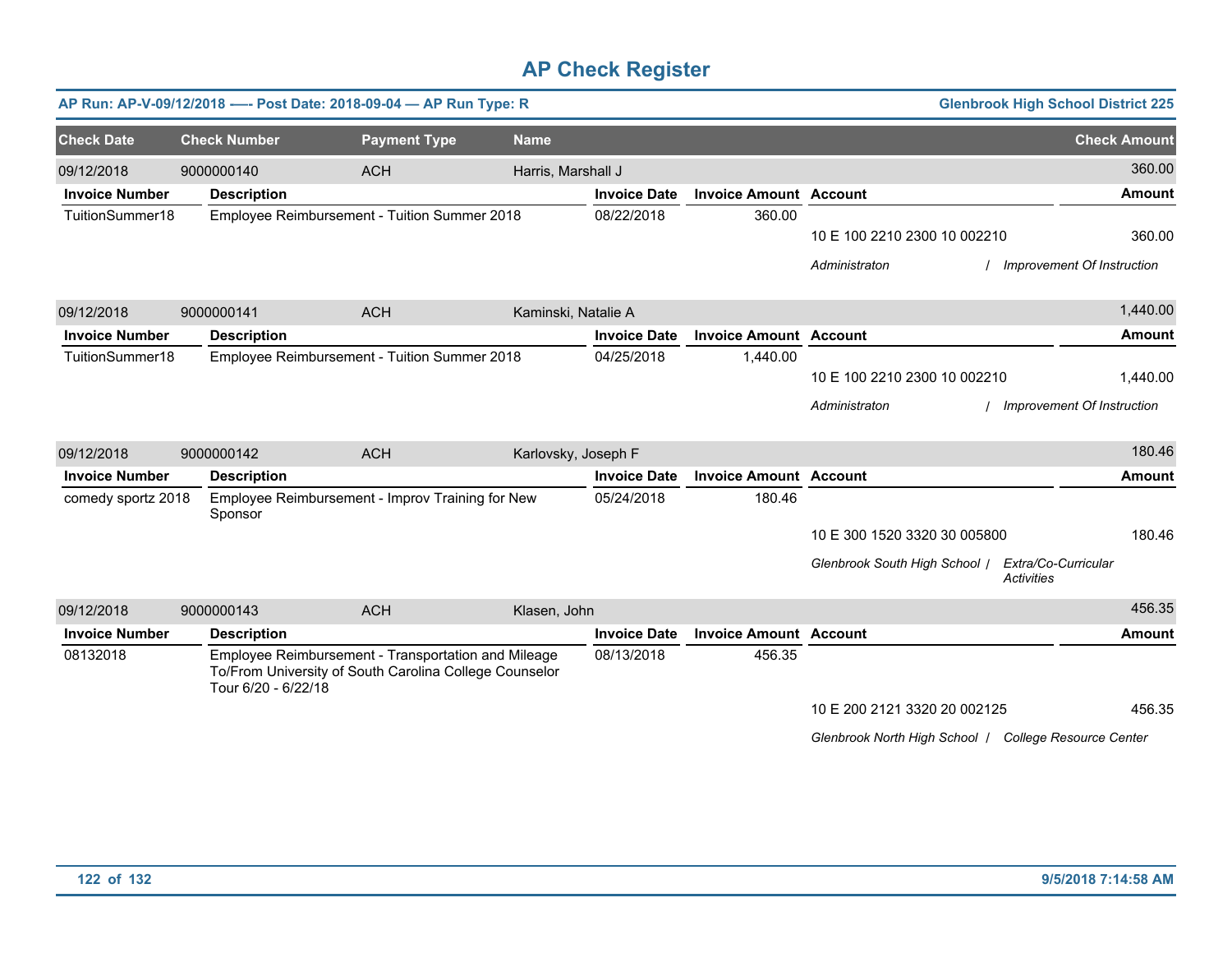|                       |                     | AP Run: AP-V-09/12/2018 ---- Post Date: 2018-09-04 - AP Run Type: R |                    |                     |                               |                                                                                                                                                                                                                                                                                                    | <b>Glenbrook High School District 225</b>                                                                                                                                                                                         |
|-----------------------|---------------------|---------------------------------------------------------------------|--------------------|---------------------|-------------------------------|----------------------------------------------------------------------------------------------------------------------------------------------------------------------------------------------------------------------------------------------------------------------------------------------------|-----------------------------------------------------------------------------------------------------------------------------------------------------------------------------------------------------------------------------------|
| <b>Check Date</b>     | <b>Check Number</b> | <b>Payment Type</b>                                                 | <b>Name</b>        |                     |                               |                                                                                                                                                                                                                                                                                                    | <b>Check Amount</b>                                                                                                                                                                                                               |
| 09/12/2018            | 9000000144          | <b>ACH</b>                                                          | McCaffrey, Kevin M |                     |                               |                                                                                                                                                                                                                                                                                                    | 180.00                                                                                                                                                                                                                            |
| <b>Invoice Number</b> | <b>Description</b>  |                                                                     |                    | <b>Invoice Date</b> | <b>Invoice Amount Account</b> |                                                                                                                                                                                                                                                                                                    | <b>Amount</b>                                                                                                                                                                                                                     |
| 08162018              |                     | Employee Meal Advance - Greenhill Debate 9/13 - 9/17/18             |                    | 08/16/2018          | 150.00                        | 10 E 200 1520 3340 20 005820<br>Glenbrook North High School / Debate                                                                                                                                                                                                                               | 150.00                                                                                                                                                                                                                            |
| 08162018b             |                     | Employee Meal Advance - Fremd Debate 11/3/18                        |                    | 08/16/2018          | 30.00                         | 10 E 200 1520 3340 20 005820<br>Glenbrook North High School   Debate                                                                                                                                                                                                                               | 30.00                                                                                                                                                                                                                             |
| 09/12/2018            | 9000000145          | <b>ACH</b>                                                          | Office Depot       |                     |                               |                                                                                                                                                                                                                                                                                                    | 14,213.13                                                                                                                                                                                                                         |
| <b>Invoice Number</b> | <b>Description</b>  |                                                                     |                    | <b>Invoice Date</b> | <b>Invoice Amount Account</b> |                                                                                                                                                                                                                                                                                                    | Amount                                                                                                                                                                                                                            |
|                       |                     | District-Wide Office Supplies - August 2018                         |                    |                     | 14,213.13                     | 10 E 100 2225 4100 10 002665<br>Administraton<br>10 E 100 2330 4100 10 001300<br>Administraton<br>10 E 100 2520 4100 10 002520<br>Administraton<br>10 E 100 2610 4100 10 002610<br>Administraton<br>10 E 100 2610 4900 10 002610<br>Administraton<br>10 E 100 2640 4100 10 002640<br>Administraton | 44.02<br>/ Instructional Innovation<br>144.64<br>/ Special Education<br>115.87<br>/ Fiscal Services<br>164.61<br>/ General Administration<br>281.88<br><b>General Administration</b><br>421.92<br>/ Human Resources<br>Department |
| 123 of 132            |                     |                                                                     |                    |                     |                               |                                                                                                                                                                                                                                                                                                    | 9/5/2018 7:14:58 AM                                                                                                                                                                                                               |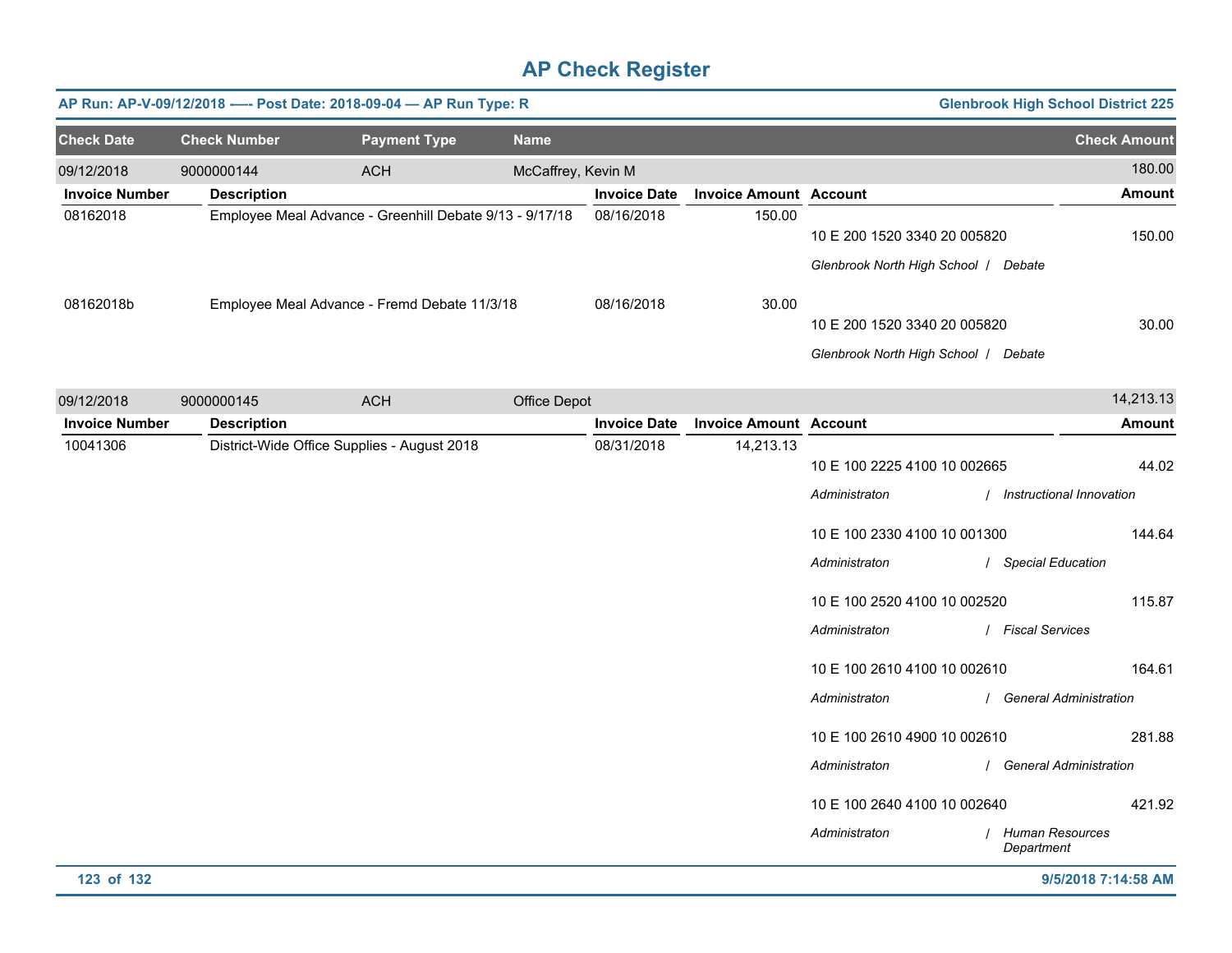|                       | AP Run: AP-V-09/12/2018 ---- Post Date: 2018-09-04 - AP Run Type: R |                     | <b>Glenbrook High School District 225</b> |                     |                               |                                                     |                       |
|-----------------------|---------------------------------------------------------------------|---------------------|-------------------------------------------|---------------------|-------------------------------|-----------------------------------------------------|-----------------------|
| <b>Check Date</b>     | <b>Check Number</b>                                                 | <b>Payment Type</b> | <b>Name</b>                               |                     |                               |                                                     | <b>Check Amount</b>   |
| 09/12/2018            | 9000000145                                                          | <b>ACH</b>          | Office Depot                              |                     |                               |                                                     | 14,213.13             |
| <b>Invoice Number</b> | <b>Description</b>                                                  |                     |                                           | <b>Invoice Date</b> | <b>Invoice Amount Account</b> |                                                     | <b>Amount</b>         |
|                       |                                                                     |                     |                                           |                     |                               | 10 E 100 2660 4900 10 002660                        | 191.51                |
|                       |                                                                     |                     |                                           |                     |                               | Administraton                                       | / Technology Services |
|                       |                                                                     |                     |                                           |                     |                               | 10 E 200 1130 4100 20 001005                        | 460.50                |
|                       |                                                                     |                     |                                           |                     |                               | Glenbrook North High School   Visual Arts           |                       |
|                       |                                                                     |                     |                                           |                     |                               | 10 E 200 1130 4100 20 001020                        | 689.58                |
|                       |                                                                     |                     |                                           |                     |                               | Glenbrook North High School   English               |                       |
|                       |                                                                     |                     |                                           |                     |                               | 10 E 200 1130 4100 20 001030                        | 81.31                 |
|                       |                                                                     |                     |                                           |                     |                               | Glenbrook North High School / World Language        |                       |
|                       |                                                                     |                     |                                           |                     |                               | 10 E 200 1130 4100 20 001040                        | 1,111.02              |
|                       |                                                                     |                     |                                           |                     |                               | Glenbrook North High School   Mathematics           |                       |
|                       |                                                                     |                     |                                           |                     |                               | 10 E 200 1130 4100 20 001045                        | 129.96                |
|                       |                                                                     |                     |                                           |                     |                               | Glenbrook North High School   Music/Performing Arts |                       |
|                       |                                                                     |                     |                                           |                     |                               | 10 E 200 1130 4100 20 001050                        | 670.42                |
|                       |                                                                     |                     |                                           |                     |                               | Glenbrook North High School   Physical Education    |                       |
|                       |                                                                     |                     |                                           |                     |                               | 10 E 200 1130 4100 20 001055                        | 648.97                |
|                       |                                                                     |                     |                                           |                     |                               | Glenbrook North High School   Science               |                       |
|                       |                                                                     |                     |                                           |                     |                               | 10 E 200 1130 4100 20 001060                        | 298.67                |
|                       |                                                                     |                     |                                           |                     |                               | Glenbrook North High School   Social Studies        |                       |
|                       |                                                                     |                     |                                           |                     |                               |                                                     |                       |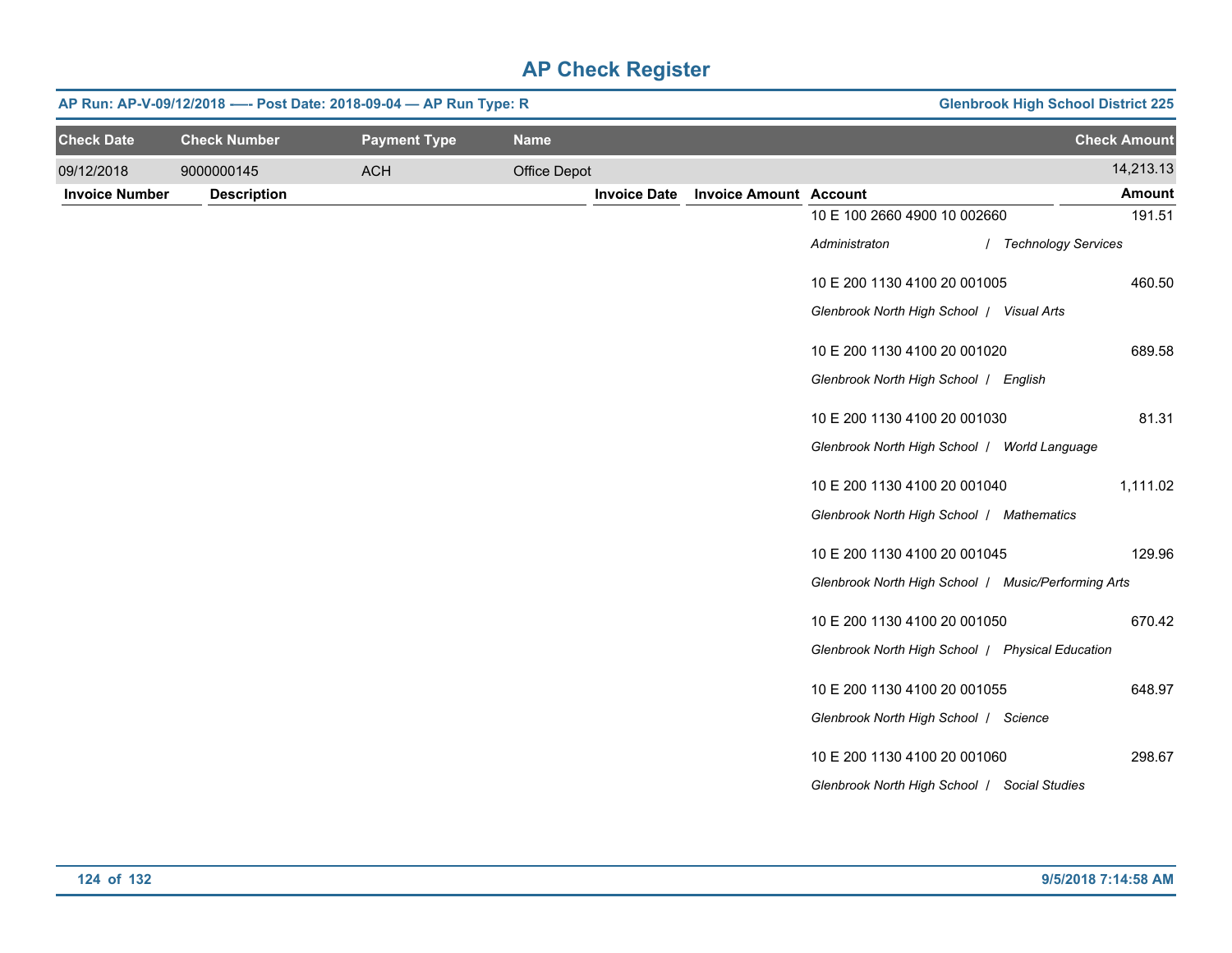|                       | AP Run: AP-V-09/12/2018 ---- Post Date: 2018-09-04 - AP Run Type: R |                     |              |                     |                               |                                                       | <b>Glenbrook High School District 225</b> |                     |
|-----------------------|---------------------------------------------------------------------|---------------------|--------------|---------------------|-------------------------------|-------------------------------------------------------|-------------------------------------------|---------------------|
| <b>Check Date</b>     | <b>Check Number</b>                                                 | <b>Payment Type</b> | <b>Name</b>  |                     |                               |                                                       |                                           | <b>Check Amount</b> |
| 09/12/2018            | 9000000145                                                          | <b>ACH</b>          | Office Depot |                     |                               |                                                       |                                           | 14,213.13           |
| <b>Invoice Number</b> | <b>Description</b>                                                  |                     |              | <b>Invoice Date</b> | <b>Invoice Amount Account</b> |                                                       |                                           | <b>Amount</b>       |
|                       |                                                                     |                     |              |                     |                               | 10 E 200 1400 4100 20 001410                          |                                           | 10.30               |
|                       |                                                                     |                     |              |                     |                               | Glenbrook North High School   Broadcasting            |                                           |                     |
|                       |                                                                     |                     |              |                     |                               | 10 E 200 1400 4100 20 001415                          |                                           | 106.92              |
|                       |                                                                     |                     |              |                     |                               | Glenbrook North High School / Business Education      |                                           |                     |
|                       |                                                                     |                     |              |                     |                               | 10 E 200 1400 4100 20 001425                          |                                           | 115.93              |
|                       |                                                                     |                     |              |                     |                               | Glenbrook North High School   Family/Consumer Science |                                           |                     |
|                       |                                                                     |                     |              |                     |                               | 10 E 200 1510 4100 20 005100                          |                                           | 66.08               |
|                       |                                                                     |                     |              |                     |                               | Glenbrook North High School   Athletics               |                                           |                     |
|                       |                                                                     |                     |              |                     |                               | 10 E 200 1520 4100 20 005800                          |                                           | 153.10              |
|                       |                                                                     |                     |              |                     |                               | Glenbrook North High School   Extra/Co-Curricular     | <b>Activities</b>                         |                     |
|                       |                                                                     |                     |              |                     |                               | 10 E 200 2111 4100 20 002110                          |                                           | $-331.09$           |
|                       |                                                                     |                     |              |                     |                               | Glenbrook North High School   Dean's Office           |                                           |                     |
|                       |                                                                     |                     |              |                     |                               | 10 E 200 2121 4100 20 002120                          |                                           | 125.99              |
|                       |                                                                     |                     |              |                     |                               | Glenbrook North High School   Guidance Services       |                                           |                     |
|                       |                                                                     |                     |              |                     |                               | 10 E 200 2121 4100 20 002125                          |                                           | 61.20               |
|                       |                                                                     |                     |              |                     |                               | Glenbrook North High School / College Resource Center |                                           |                     |
|                       |                                                                     |                     |              |                     |                               | 10 E 200 2330 4100 20 001300                          |                                           | 311.82              |
|                       |                                                                     |                     |              |                     |                               | Glenbrook North High School   Special Education       |                                           |                     |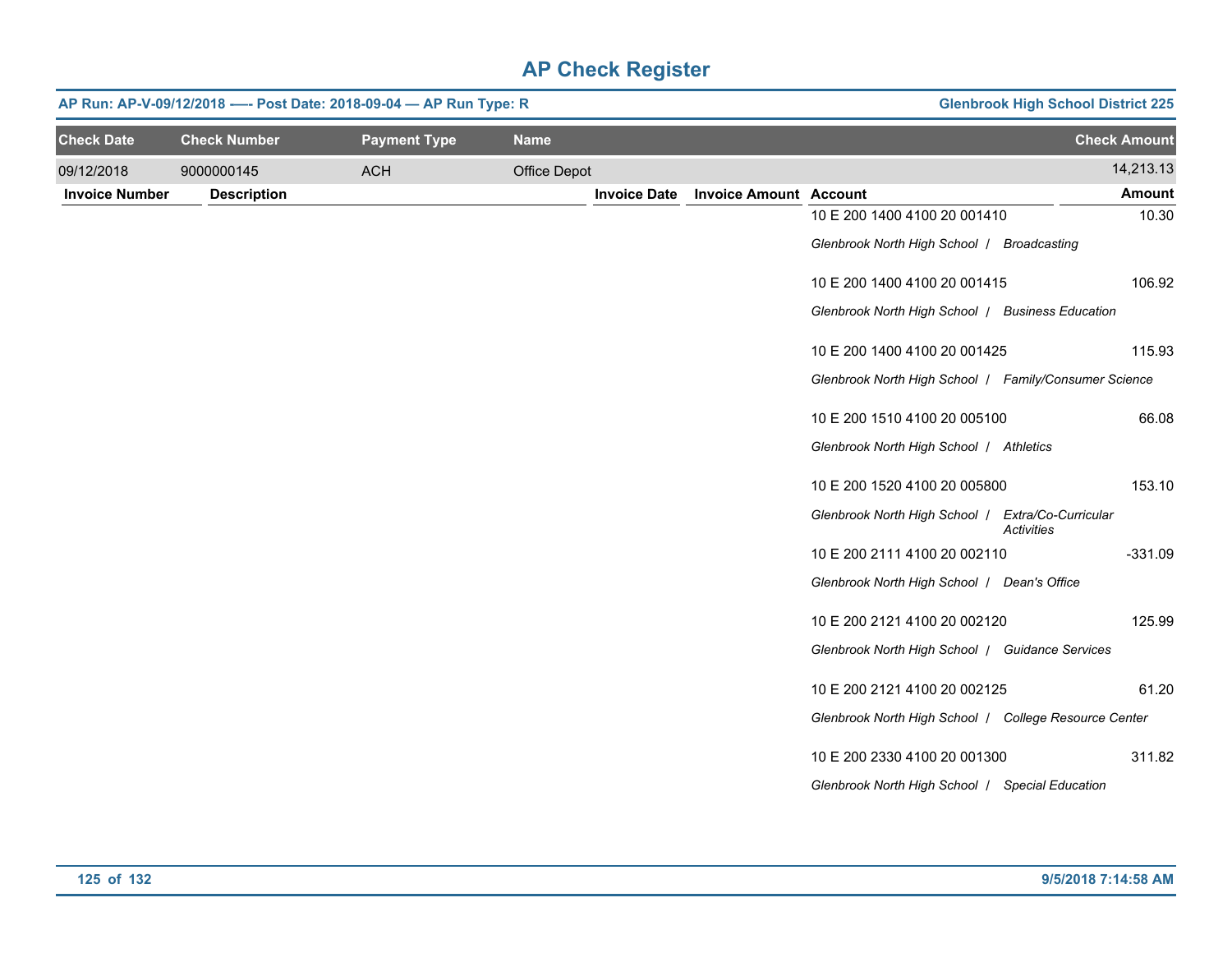| AP Run: AP-V-09/12/2018 ---- Post Date: 2018-09-04 - AP Run Type: R |                     |                     |              |                     |                               |                                                     | <b>Glenbrook High School District 225</b> |
|---------------------------------------------------------------------|---------------------|---------------------|--------------|---------------------|-------------------------------|-----------------------------------------------------|-------------------------------------------|
| <b>Check Date</b>                                                   | <b>Check Number</b> | <b>Payment Type</b> | <b>Name</b>  |                     |                               |                                                     | <b>Check Amount</b>                       |
| 09/12/2018                                                          | 9000000145          | <b>ACH</b>          | Office Depot |                     |                               |                                                     | 14,213.13                                 |
| <b>Invoice Number</b>                                               | <b>Description</b>  |                     |              | <b>Invoice Date</b> | <b>Invoice Amount Account</b> |                                                     | Amount                                    |
|                                                                     |                     |                     |              |                     |                               | 10 E 200 2410 4100 20 002410                        | 268.52                                    |
|                                                                     |                     |                     |              |                     |                               | Glenbrook North High School   Principal's Office    |                                           |
|                                                                     |                     |                     |              |                     |                               | 10 E 300 1130 4100 30 001020                        | 393.86                                    |
|                                                                     |                     |                     |              |                     |                               | Glenbrook South High School / English               |                                           |
|                                                                     |                     |                     |              |                     |                               | 10 E 300 1130 4100 30 001035                        | 14.41                                     |
|                                                                     |                     |                     |              |                     |                               | Glenbrook South High School / Health Education      |                                           |
|                                                                     |                     |                     |              |                     |                               | 10 E 300 1130 4100 30 001040                        | 125.57                                    |
|                                                                     |                     |                     |              |                     |                               | Glenbrook South High School / Mathematics           |                                           |
|                                                                     |                     |                     |              |                     |                               | 10 E 300 1130 4100 30 001045                        | 99.96                                     |
|                                                                     |                     |                     |              |                     |                               | Glenbrook South High School / Music/Performing Arts |                                           |
|                                                                     |                     |                     |              |                     |                               | 10 E 300 1130 4100 30 001050                        | 926.02                                    |
|                                                                     |                     |                     |              |                     |                               | Glenbrook South High School   Physical Education    |                                           |
|                                                                     |                     |                     |              |                     |                               | 10 E 300 1130 4100 30 001055                        | 2,202.42                                  |
|                                                                     |                     |                     |              |                     |                               | Glenbrook South High School / Science               |                                           |
|                                                                     |                     |                     |              |                     |                               | 10 E 300 1130 4100 30 001060                        | 1,656.13                                  |
|                                                                     |                     |                     |              |                     |                               | Glenbrook South High School / Social Studies        |                                           |
|                                                                     |                     |                     |              |                     |                               | 10 E 300 1130 4100 30 001155                        | 101.60                                    |
|                                                                     |                     |                     |              |                     |                               | Glenbrook South High School   Titan Learning Center |                                           |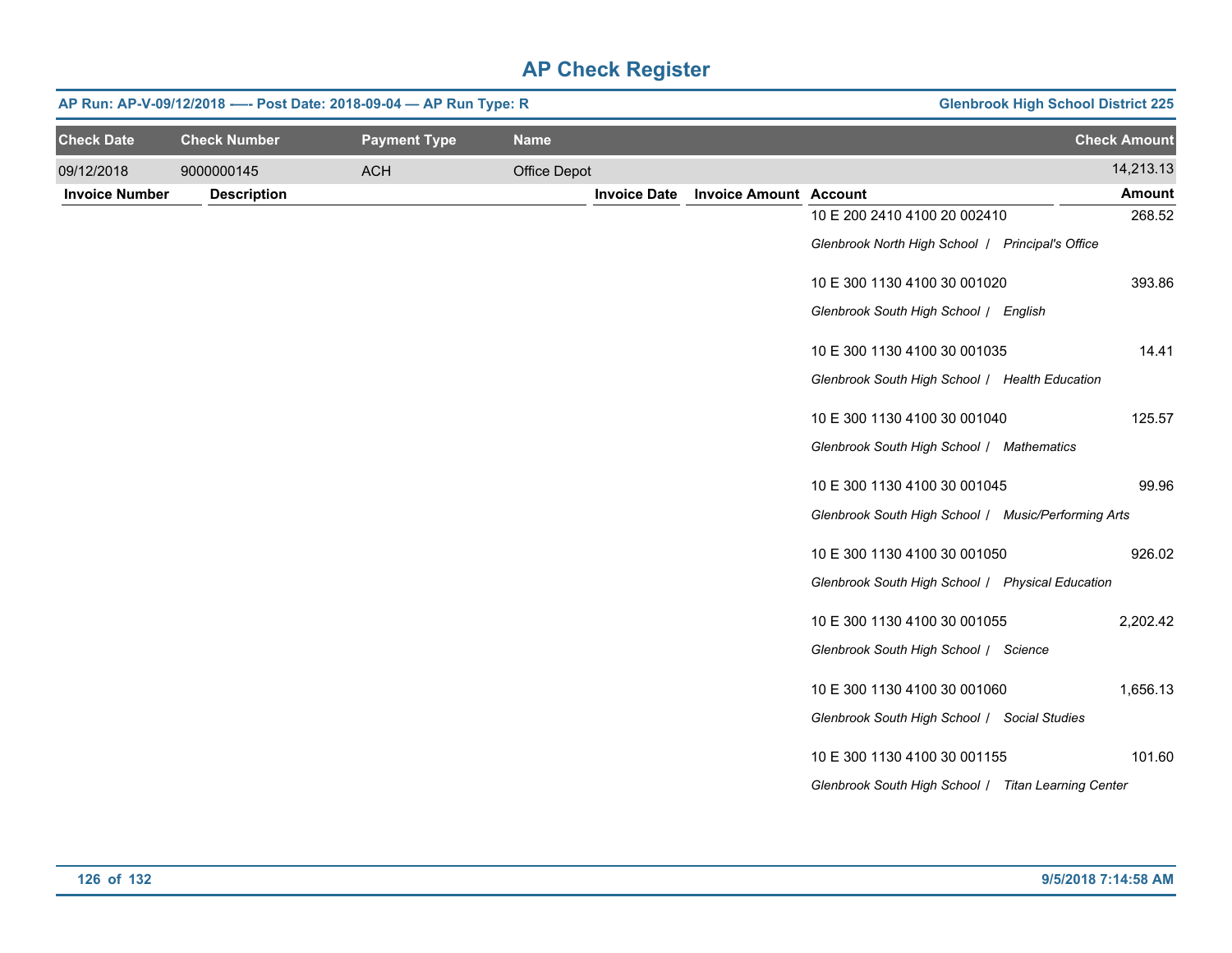|                       | AP Run: AP-V-09/12/2018 ---- Post Date: 2018-09-04 - AP Run Type: R | <b>Glenbrook High School District 225</b> |              |                     |                               |                                                   |                                         |
|-----------------------|---------------------------------------------------------------------|-------------------------------------------|--------------|---------------------|-------------------------------|---------------------------------------------------|-----------------------------------------|
| <b>Check Date</b>     | <b>Check Number</b>                                                 | <b>Payment Type</b>                       | <b>Name</b>  |                     |                               |                                                   | <b>Check Amount</b>                     |
| 09/12/2018            | 9000000145                                                          | <b>ACH</b>                                | Office Depot |                     |                               |                                                   | 14,213.13                               |
| <b>Invoice Number</b> | <b>Description</b>                                                  |                                           |              | <b>Invoice Date</b> | <b>Invoice Amount Account</b> |                                                   | <b>Amount</b>                           |
|                       |                                                                     |                                           |              |                     |                               | 10 E 300 1220 4100 30 001320                      | 9.55                                    |
|                       |                                                                     |                                           |              |                     |                               | Glenbrook South High School /                     | <b>Developmental Learning</b><br>Skills |
|                       |                                                                     |                                           |              |                     |                               | 10 E 300 1400 4100 30 001405                      | 44.30                                   |
|                       |                                                                     |                                           |              |                     |                               | Glenbrook South High School / Technical Education |                                         |
|                       |                                                                     |                                           |              |                     |                               | 10 E 300 1400 4100 30 001415                      | 106.77                                  |
|                       |                                                                     |                                           |              |                     |                               | Glenbrook South High School / Business Education  |                                         |
|                       |                                                                     |                                           |              |                     |                               | 10 E 300 1400 4100 30 001435                      | 85.90                                   |
|                       |                                                                     |                                           |              |                     |                               | Glenbrook South High School   PreSchool           |                                         |
|                       |                                                                     |                                           |              |                     |                               | 10 E 300 1510 4100 30 005100                      | 40.72                                   |
|                       |                                                                     |                                           |              |                     |                               | Glenbrook South High School / Athletics           |                                         |
|                       |                                                                     |                                           |              |                     |                               | 10 E 300 1520 4100 30 005800                      | 9.26                                    |
|                       |                                                                     |                                           |              |                     |                               | Glenbrook South High School   Extra/Co-Curricular | <b>Activities</b>                       |
|                       |                                                                     |                                           |              |                     |                               | 10 E 300 1700 4100 30 001015                      | 64.70                                   |
|                       |                                                                     |                                           |              |                     |                               | Glenbrook South High School / Driver Education    |                                         |
|                       |                                                                     |                                           |              |                     |                               | 10 E 300 2111 4100 30 002110                      | 186.30                                  |
|                       |                                                                     |                                           |              |                     |                               | Glenbrook South High School / Dean's Office       |                                         |
|                       |                                                                     |                                           |              |                     |                               | 10 E 300 2121 4100 30 002120                      | 221.11                                  |
|                       |                                                                     |                                           |              |                     |                               | Glenbrook South High School / Guidance Services   |                                         |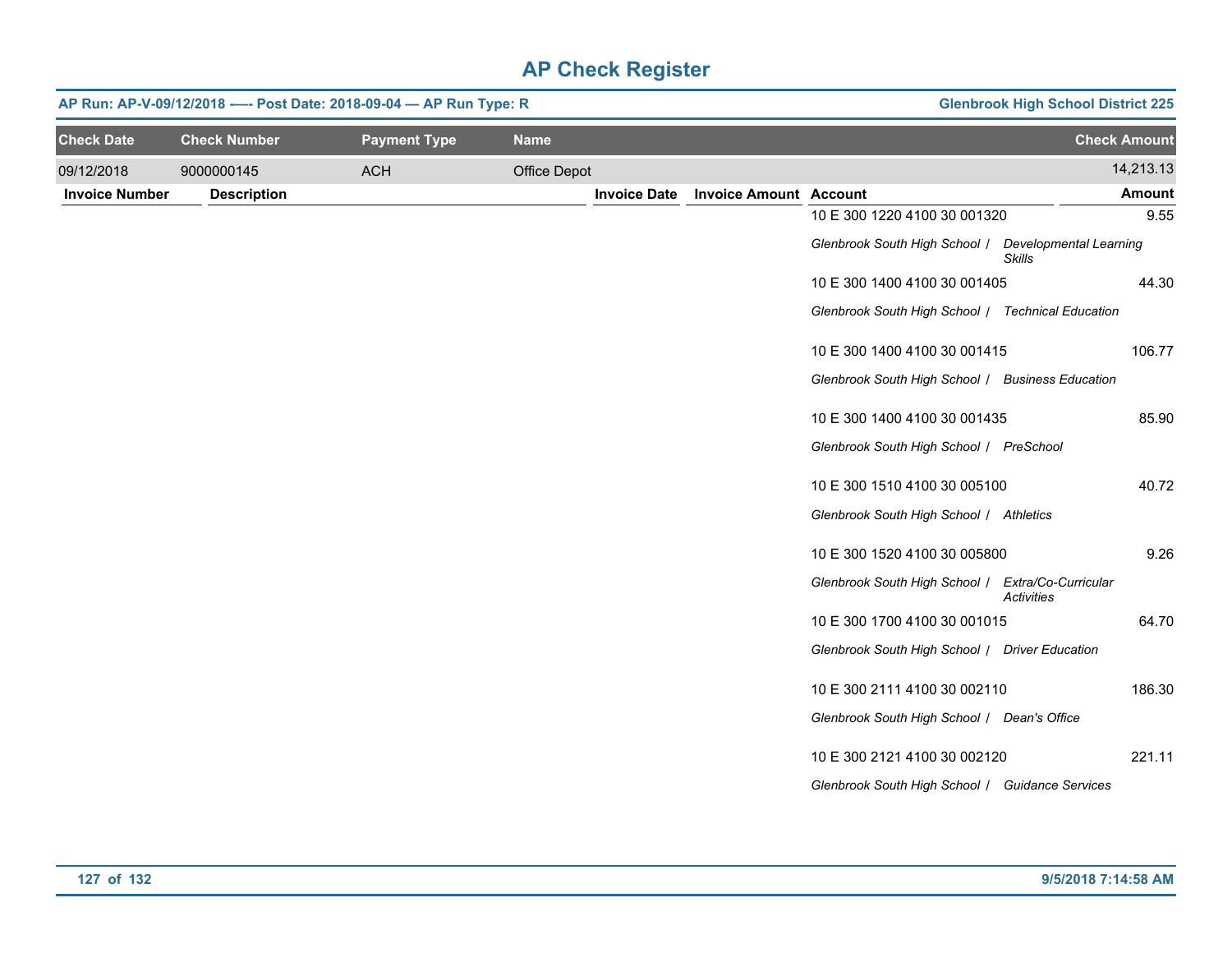|                       |                     | AP Run: AP-V-09/12/2018 ---- Post Date: 2018-09-04 - AP Run Type: R | <b>Glenbrook High School District 225</b> |                               |                                                    |                          |
|-----------------------|---------------------|---------------------------------------------------------------------|-------------------------------------------|-------------------------------|----------------------------------------------------|--------------------------|
| <b>Check Date</b>     | <b>Check Number</b> | <b>Payment Type</b>                                                 | <b>Name</b>                               |                               |                                                    | <b>Check Amount</b>      |
| 09/12/2018            | 9000000145          | <b>ACH</b>                                                          | Office Depot                              |                               |                                                    | 14,213.13                |
| <b>Invoice Number</b> | <b>Description</b>  |                                                                     | <b>Invoice Date</b>                       | <b>Invoice Amount Account</b> |                                                    | <b>Amount</b>            |
|                       |                     |                                                                     |                                           |                               | 10 E 300 2121 4100 30 002126                       | 273.18                   |
|                       |                     |                                                                     |                                           |                               | Glenbrook South High School   Peer Group           |                          |
|                       |                     |                                                                     |                                           |                               | 10 E 300 2130 4100 30 002130                       | 108.75                   |
|                       |                     |                                                                     |                                           |                               | Glenbrook South High School / Health Services      |                          |
|                       |                     |                                                                     |                                           |                               | 10 E 300 2130 4900 30 002130                       | 118.01                   |
|                       |                     |                                                                     |                                           |                               | Glenbrook South High School / Health Services      |                          |
|                       |                     |                                                                     |                                           |                               | 10 E 300 2330 4100 30 001300                       | 384.06                   |
|                       |                     |                                                                     |                                           |                               | Glenbrook South High School / Special Education    |                          |
|                       |                     |                                                                     |                                           |                               | 10 E 300 2410 4100 30 002410                       | 44.53                    |
|                       |                     |                                                                     |                                           |                               | Glenbrook South High School / Principal's Office   |                          |
|                       |                     |                                                                     |                                           |                               | 10 E 500 1212 4100 50 001360                       | 613.52                   |
|                       |                     |                                                                     |                                           |                               | Glenbrook Off Campus<br>Center                     | / Off Campus Instruction |
|                       |                     |                                                                     |                                           |                               | 20 E 200 2544 4100 20 009050                       | 38.85                    |
|                       |                     |                                                                     |                                           |                               | Glenbrook North High School / Building Maintenance |                          |

| 09/12/2018            | 9000000146         | <b>ACH</b>                                                        | Petty, Kim |                     |                               |                              | 317.76                         |
|-----------------------|--------------------|-------------------------------------------------------------------|------------|---------------------|-------------------------------|------------------------------|--------------------------------|
| <b>Invoice Number</b> | <b>Description</b> |                                                                   |            | <b>Invoice Date</b> | <b>Invoice Amount Account</b> |                              | Amount                         |
| 08/08/2018            | Organizers         | Employee Reimbursement - Kitchen Accessories & Storage 08/08/2018 |            |                     | 68.90                         |                              |                                |
|                       |                    |                                                                   |            |                     |                               | 10 E 200 1400 4100 20 001425 | 68.90                          |
|                       |                    |                                                                   |            |                     |                               | Glenbrook North High School  | <b>Family/Consumer Science</b> |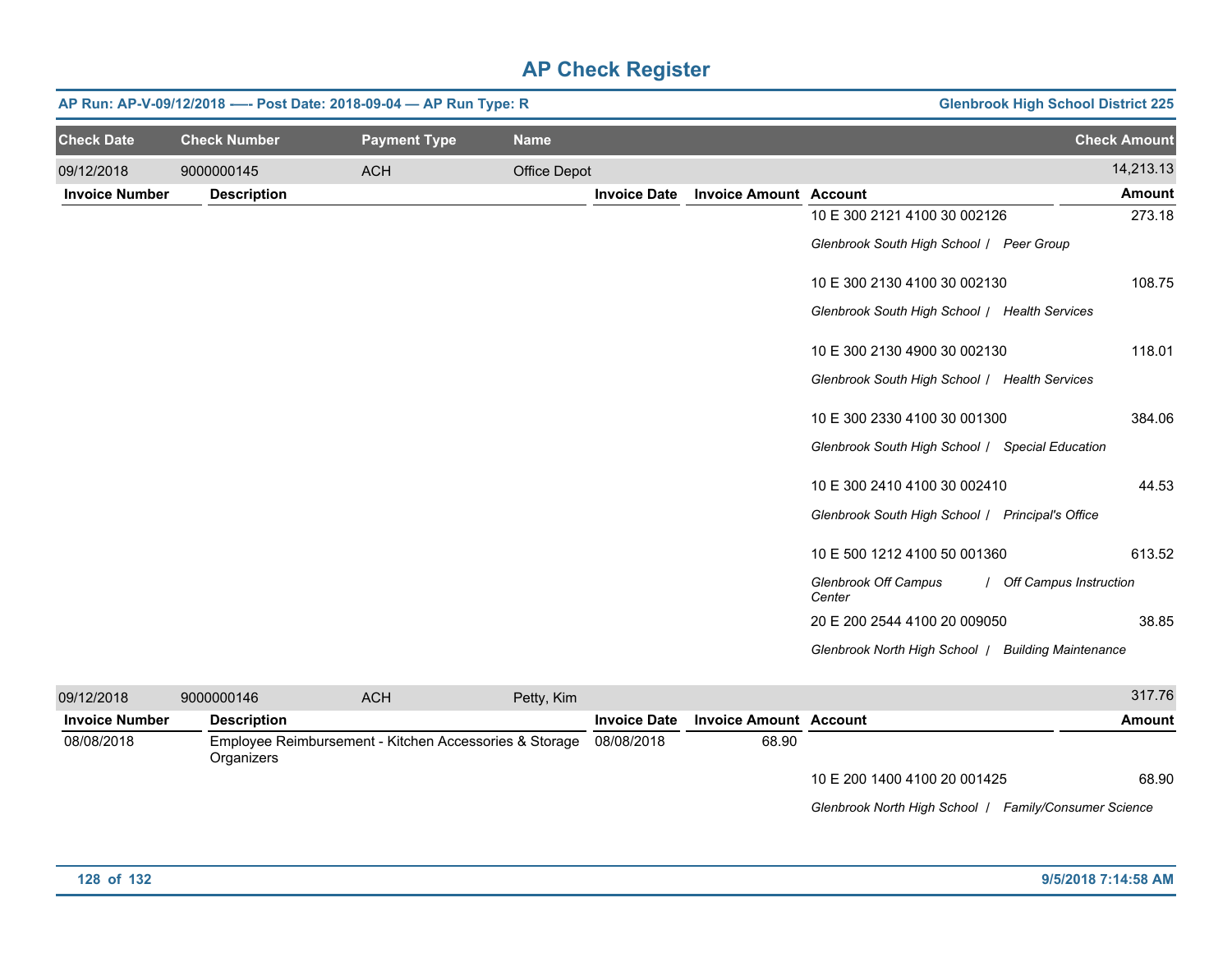|                       |                         | AP Run: AP-V-09/12/2018 ---- Post Date: 2018-09-04 - AP Run Type: R |                    |                     |                               |                                                       | <b>Glenbrook High School District 225</b> |
|-----------------------|-------------------------|---------------------------------------------------------------------|--------------------|---------------------|-------------------------------|-------------------------------------------------------|-------------------------------------------|
| <b>Check Date</b>     | <b>Check Number</b>     | <b>Payment Type</b>                                                 | <b>Name</b>        |                     |                               |                                                       | <b>Check Amount</b>                       |
| 09/12/2018            | 9000000146              | <b>ACH</b>                                                          | Petty, Kim         |                     |                               |                                                       | 317.76                                    |
| <b>Invoice Number</b> | <b>Description</b>      |                                                                     |                    | <b>Invoice Date</b> | <b>Invoice Amount Account</b> |                                                       | <b>Amount</b>                             |
| 08152018              |                         | Employee Reimbursement - Stationery                                 |                    | 08/15/2018          | 7.98                          | 10 E 200 1400 4100 20 001425                          | 7.98                                      |
|                       |                         |                                                                     |                    |                     |                               | Glenbrook North High School   Family/Consumer Science |                                           |
| 08242018              | and Basic Food Supplies | Employee Reimbursement - Plastic Cutlery, Trays, Eggs               |                    | 08/24/2018          | 240.88                        |                                                       |                                           |
|                       |                         |                                                                     |                    |                     |                               | 10 E 200 1400 4100 20 001425                          | 240.88                                    |
|                       |                         |                                                                     |                    |                     |                               | Glenbrook North High School   Family/Consumer Science |                                           |
| 09/12/2018            | 9000000147              | <b>ACH</b>                                                          | Pipkin, Stephen R  |                     |                               |                                                       | 180.00                                    |
| <b>Invoice Number</b> | <b>Description</b>      |                                                                     |                    | <b>Invoice Date</b> | <b>Invoice Amount Account</b> |                                                       | <b>Amount</b>                             |
| 08162018              |                         | Employee Meal Advance - Greenhill Debate 9/13 - 9/17/18             |                    | 08/16/2018          | 90.00                         |                                                       |                                           |
|                       |                         |                                                                     |                    |                     |                               | 10 E 200 1520 3340 20 005820                          | 90.00                                     |
|                       |                         |                                                                     |                    |                     |                               | Glenbrook North High School / Debate                  |                                           |
| 08202018              |                         | Employee Meal Advance - Niles Debate 9/7 - 9/9/18                   |                    | 08/20/2018          | 90.00                         |                                                       |                                           |
|                       |                         |                                                                     |                    |                     |                               | 10 E 200 1520 3340 20 005820                          | 90.00                                     |
|                       |                         |                                                                     |                    |                     |                               | Glenbrook North High School / Debate                  |                                           |
| 09/12/2018            | 9000000148              | <b>ACH</b>                                                          | Sly, Lisa Meinhard |                     |                               |                                                       | 26.62                                     |
| <b>Invoice Number</b> | <b>Description</b>      |                                                                     |                    | <b>Invoice Date</b> | <b>Invoice Amount Account</b> |                                                       | <b>Amount</b>                             |
| 08242018              | 8/24/18                 | Employee Reimbursement - Mileage To/From GBN 8/6/18 - 08/24/2018    |                    |                     | 26.62                         |                                                       |                                           |
|                       |                         |                                                                     |                    |                     |                               | 10 E 100 2660 3323 10 002660                          | 26.62                                     |
|                       |                         |                                                                     |                    |                     |                               | Administraton                                         | <b>Technology Services</b>                |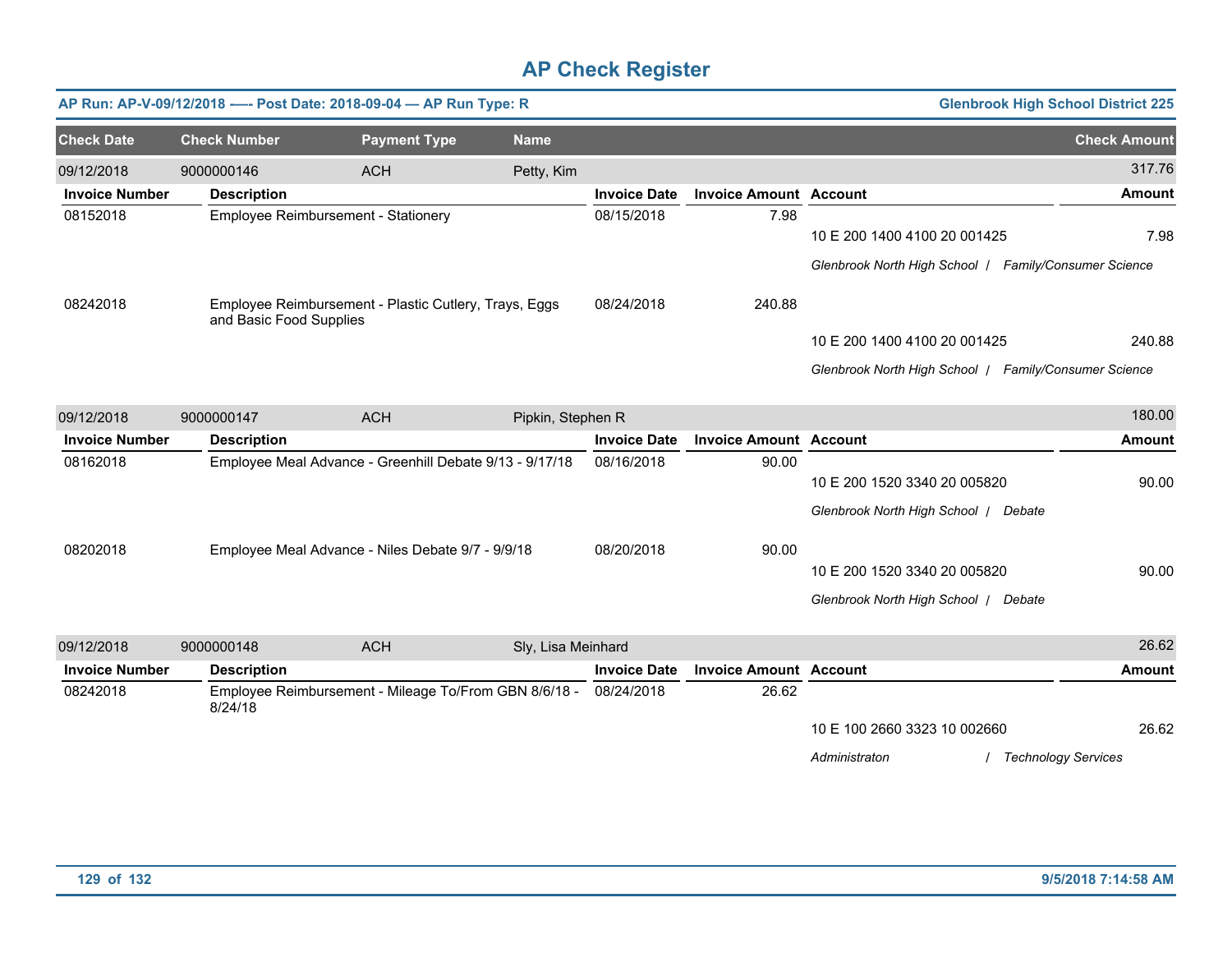|                       |                                                   | AP Run: AP-V-09/12/2018 ---- Post Date: 2018-09-04 - AP Run Type: R |                   |                     |                               | <b>Glenbrook High School District 225</b>            |                     |
|-----------------------|---------------------------------------------------|---------------------------------------------------------------------|-------------------|---------------------|-------------------------------|------------------------------------------------------|---------------------|
| <b>Check Date</b>     | <b>Check Number</b>                               | <b>Payment Type</b>                                                 | <b>Name</b>       |                     |                               |                                                      | <b>Check Amount</b> |
| 09/12/2018            | 9000000149                                        | <b>ACH</b>                                                          | Sorkin, Jonathan  |                     |                               |                                                      | 24.99               |
| <b>Invoice Number</b> | <b>Description</b>                                |                                                                     |                   | <b>Invoice Date</b> | <b>Invoice Amount Account</b> |                                                      | <b>Amount</b>       |
| 08252018              | Employee Reimbursement - Extension Cord/USB/Cable |                                                                     |                   | 08/25/2018          | 24.99                         |                                                      |                     |
|                       |                                                   |                                                                     |                   |                     |                               | 10 E 200 1130 4200 20 001030                         | 24.99               |
|                       |                                                   |                                                                     |                   |                     |                               | <b>Glenbrook North High School</b><br>World Language |                     |
| 09/12/2018            | 9000000150                                        | <b>ACH</b>                                                          | Williams, Megan E |                     |                               |                                                      | 720.00              |
| <b>Invoice Number</b> | <b>Description</b>                                |                                                                     |                   | <b>Invoice Date</b> | <b>Invoice Amount Account</b> |                                                      | <b>Amount</b>       |
| TuitionSummer18       | Employee Reimbursement - Tuition Summer 2018      |                                                                     |                   | 04/30/2018          | 720.00                        |                                                      |                     |
|                       |                                                   |                                                                     |                   |                     |                               | 10 E 100 2210 2300 10 002210                         | 720.00              |

*Administraton* / *Improvement Of Instruction*

**Total: \$1,030,768.77**

#### **Total:** Regular Wire Transfers: ACH Checks: **Type APV09/12/2018 Summary** 309 **Count** 24 0 **333** 950,703.93 80,064.84 **\$1,030,768.77 Amount** 0.00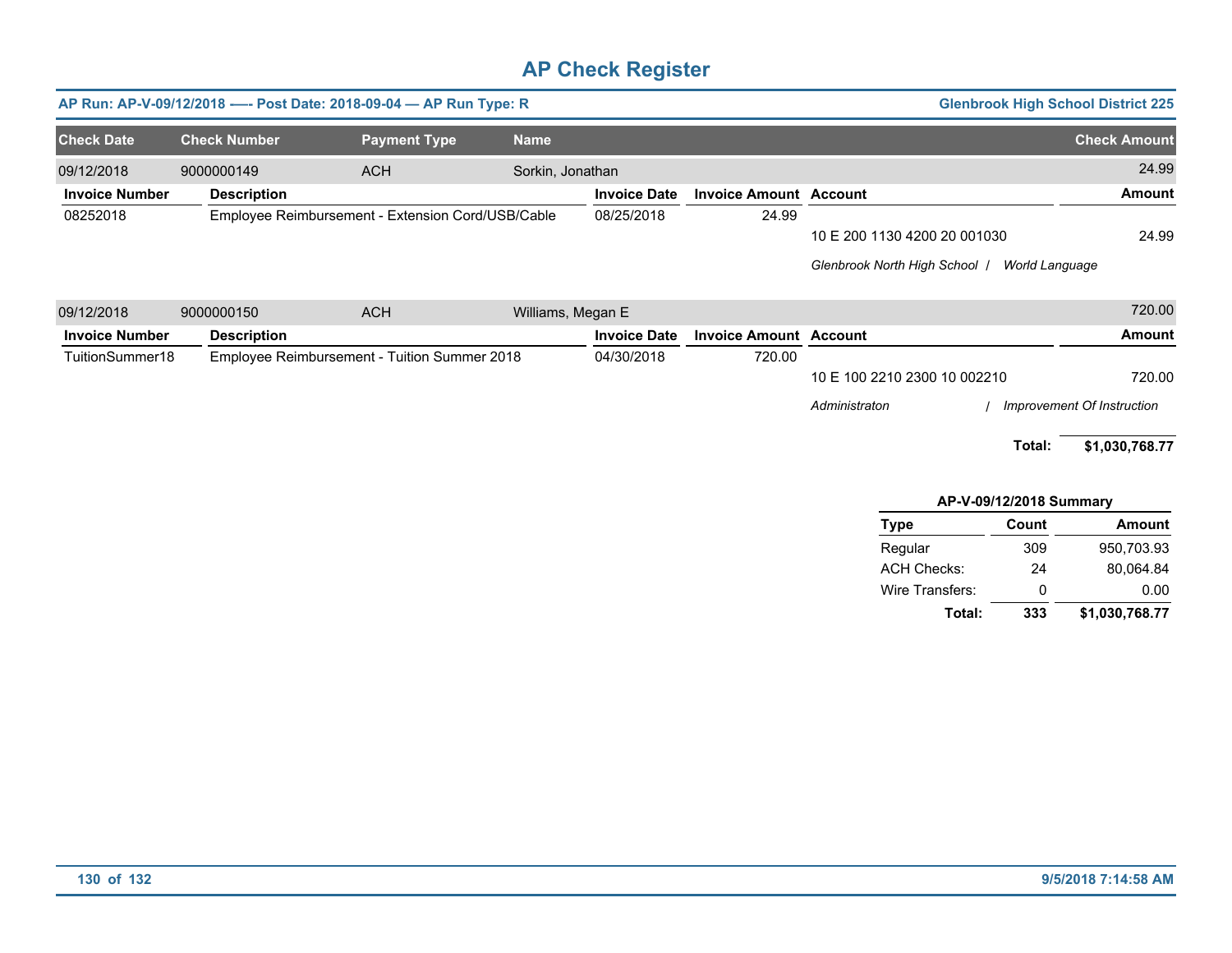|                       |                     | AP Run: AP-V-09/12/18b ---- Post Date: 2018-09-05 - AP Run Type: R |             |                                 |                               |                              | <b>Glenbrook High School District 225</b> |                     |
|-----------------------|---------------------|--------------------------------------------------------------------|-------------|---------------------------------|-------------------------------|------------------------------|-------------------------------------------|---------------------|
| <b>Check Date</b>     | <b>Check Number</b> | <b>Payment Type</b>                                                | <b>Name</b> |                                 |                               |                              |                                           | <b>Check Amount</b> |
| 09/12/2018            |                     | <b>ACH</b>                                                         |             | <b>Glenbrook Revolving Fund</b> |                               |                              |                                           | 4,299.63            |
| <b>Invoice Number</b> | <b>Description</b>  |                                                                    |             | <b>Invoice Date</b>             | <b>Invoice Amount Account</b> |                              |                                           | <b>Amount</b>       |
| September 2018        |                     | Funds to Reimburse Revolving Account for September 2018            |             | 09/12/2018                      | 4,299.63                      |                              |                                           |                     |
|                       |                     |                                                                    |             |                                 |                               | 10 A 100 1055 0000 00 000000 |                                           | 1,760.00            |
|                       |                     |                                                                    |             |                                 |                               | Administraton                | Undefined                                 |                     |
|                       |                     |                                                                    |             |                                 |                               | 20 A 100 1055 0000 00 000000 |                                           | 2,311.63            |
|                       |                     |                                                                    |             |                                 |                               | Administraton                | Undefined                                 |                     |
|                       |                     |                                                                    |             |                                 |                               | 99 A 100 1055 0000 00 000000 |                                           | 228.00              |
|                       |                     |                                                                    |             |                                 |                               | Administraton                | Undefined                                 |                     |
|                       |                     |                                                                    |             |                                 |                               |                              | Total:                                    | \$4,299.63          |

| AP-V-09/12/18b Summary |       |               |  |  |  |
|------------------------|-------|---------------|--|--|--|
| <b>Type</b>            | Count | <b>Amount</b> |  |  |  |
| Regular                | 0     | 0.00          |  |  |  |
| <b>ACH Checks:</b>     | 1     | 4.299.63      |  |  |  |
| Wire Transfers:        | 0     | 0.00          |  |  |  |
| Total:                 | 1     | \$4,299.63    |  |  |  |